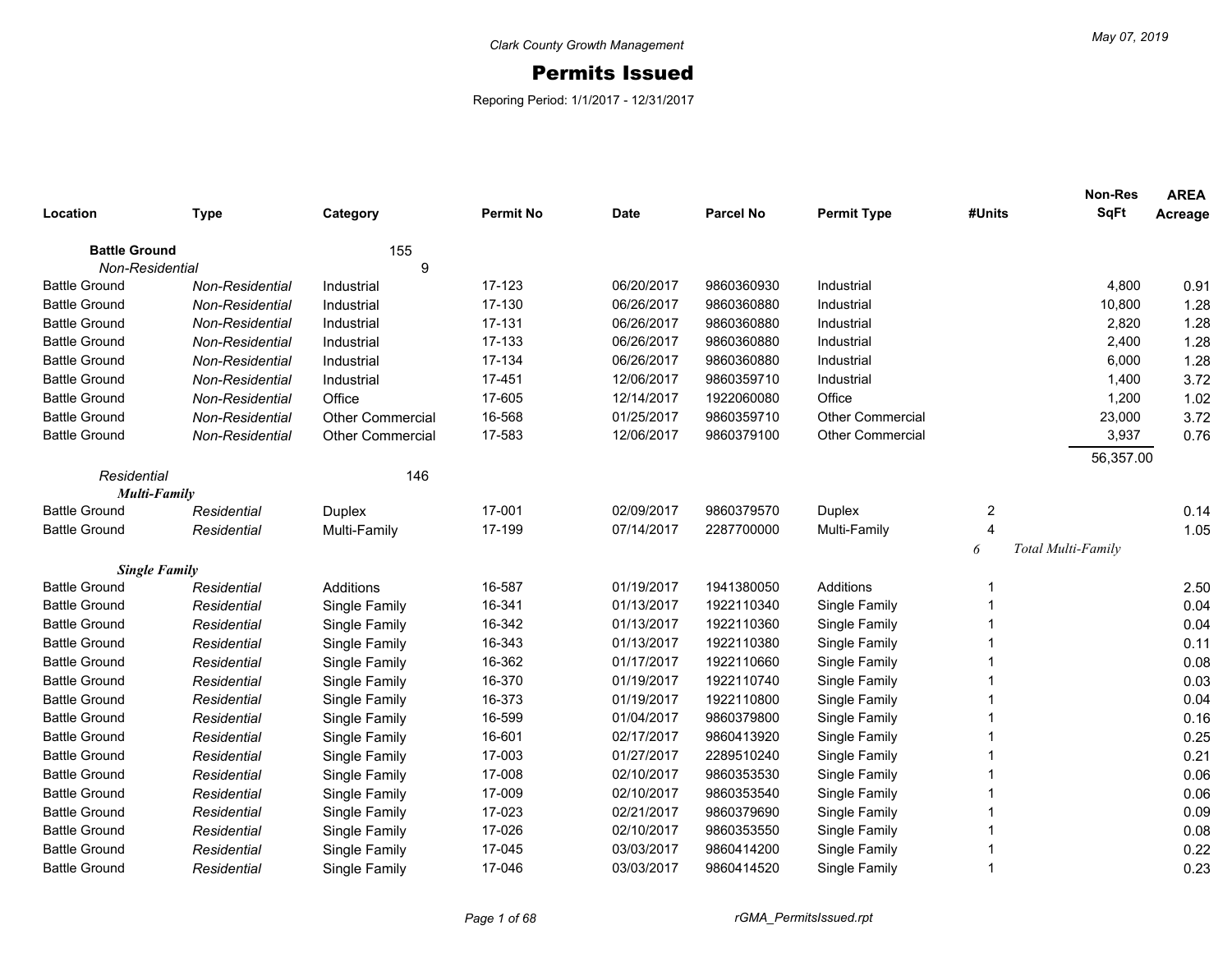|                      |                      |               |                  |             |                  |                    |        | Non-Res     | <b>AREA</b>    |
|----------------------|----------------------|---------------|------------------|-------------|------------------|--------------------|--------|-------------|----------------|
| Location             | <b>Type</b>          | Category      | <b>Permit No</b> | <b>Date</b> | <b>Parcel No</b> | <b>Permit Type</b> | #Units | <b>SqFt</b> | <b>Acreage</b> |
| <b>Battle Ground</b> |                      | 155           |                  |             |                  |                    |        |             |                |
| Residential          |                      | 146           |                  |             |                  |                    |        |             |                |
|                      | <b>Single Family</b> |               |                  |             |                  |                    |        |             |                |
| <b>Battle Ground</b> | Residential          | Single Family | 17-047           | 03/03/2017  | 9860414300       | Single Family      |        |             | 0.21           |
| <b>Battle Ground</b> | Residential          | Single Family | 17-054           | 03/13/2017  | 9860414140       | Single Family      |        |             | 0.20           |
| <b>Battle Ground</b> | Residential          | Single Family | 17-0544          | 12/28/2017  | 1922110160       | Single Family      |        |             | 0.08           |
| <b>Battle Ground</b> | Residential          | Single Family | 17-0545          | 12/28/2017  | 1922110180       | Single Family      |        |             | 0.03           |
| <b>Battle Ground</b> | Residential          | Single Family | 17-055           | 03/03/2017  | 9860414210       | Single Family      |        |             | 0.25           |
| <b>Battle Ground</b> | Residential          | Single Family | 17-066           | 03/13/2017  | 9860414370       | Single Family      |        |             | 0.20           |
| <b>Battle Ground</b> | Residential          | Single Family | 17-070           | 03/23/2017  | 9860363480       | Single Family      |        |             | 0.24           |
| <b>Battle Ground</b> | Residential          | Single Family | 17-078           | 03/28/2017  | 9860415120       | Single Family      |        |             | 0.11           |
| <b>Battle Ground</b> | Residential          | Single Family | 17-079           | 03/28/2017  | 9860415060       | Single Family      |        |             | 0.13           |
| <b>Battle Ground</b> | Residential          | Single Family | 17-089           | 03/29/2017  | 9860415150       | Single Family      |        |             | 0.12           |
| <b>Battle Ground</b> | Residential          | Single Family | 17-093           | 04/28/2017  | 0910512070       | Single Family      |        |             | 0.14           |
| <b>Battle Ground</b> | Residential          | Single Family | 17-094           | 04/12/2017  | 9860353560       | Single Family      |        |             | 0.07           |
| <b>Battle Ground</b> | Residential          | Single Family | 17-095           | 04/12/2017  | 9860353570       | Single Family      |        |             | 0.07           |
| <b>Battle Ground</b> | Residential          | Single Family | 17-097           | 04/05/2017  | 9860414150       | Single Family      |        |             | 0.20           |
| <b>Battle Ground</b> | Residential          | Single Family | 17-101           | 03/28/2017  | 9860414410       | Single Family      |        |             | 0.20           |
| <b>Battle Ground</b> | Residential          | Single Family | 17-103           | 03/28/2017  | 9860414420       | Single Family      |        |             | 0.20           |
| <b>Battle Ground</b> | Residential          | Single Family | 17-107           | 05/03/2017  | 9860363500       | Single Family      |        |             | 0.42           |
| <b>Battle Ground</b> | Residential          | Single Family | 17-112           | 04/14/2017  | 2289510100       | Single Family      |        |             | 0.25           |
| <b>Battle Ground</b> | Residential          | Single Family | 17-114           | 04/12/2017  | 9860413980       | Single Family      |        |             | 0.20           |
| <b>Battle Ground</b> | Residential          | Single Family | 17-117           | 04/12/2017  | 9860364580       | Single Family      |        |             | 0.12           |
| <b>Battle Ground</b> | Residential          | Single Family | 17-118           | 04/17/2017  | 9860413950       | Single Family      |        |             | 0.20           |
| <b>Battle Ground</b> | Residential          | Single Family | 17-119           | 04/10/2017  | 9860379700       | Single Family      |        |             | 0.09           |
| <b>Battle Ground</b> | Residential          | Single Family | 17-136           | 04/28/2017  | 9860364340       | Single Family      |        |             | 0.12           |
| <b>Battle Ground</b> | Residential          | Single Family | 17-137           | 04/21/2017  | 9860364350       | Single Family      |        |             | 0.13           |
| <b>Battle Ground</b> | Residential          | Single Family | 17-138           | 04/21/2017  | 9860364430       | Single Family      |        |             | 0.15           |
| <b>Battle Ground</b> | Residential          | Single Family | 17-139           | 04/21/2017  | 9860364440       | Single Family      |        |             | 0.14           |
| <b>Battle Ground</b> | Residential          | Single Family | 17-140           | 04/21/2017  | 9860364450       | Single Family      |        |             | 0.14           |
| <b>Battle Ground</b> | Residential          | Single Family | 17-141           | 04/21/2017  | 9860364460       | Single Family      |        |             | 0.15           |
| <b>Battle Ground</b> | Residential          | Single Family | 17-142           | 04/21/2017  | 9860364530       | Single Family      |        |             | 0.14           |
| <b>Battle Ground</b> | Residential          | Single Family | 17-143           | 04/21/2017  | 9860364540       | Single Family      |        |             | 0.13           |
| <b>Battle Ground</b> | Residential          | Single Family | 17-153           | 04/26/2017  | 9860415170       | Single Family      |        |             | 0.12           |
| <b>Battle Ground</b> | Residential          | Single Family | 17-165           | 05/31/2017  | 9860414060       | Single Family      |        |             | 0.20           |
| <b>Battle Ground</b> | Residential          | Single Family | 17-167           | 05/31/2017  | 9860414090       | Single Family      |        |             | 0.29           |
| <b>Battle Ground</b> | Residential          | Single Family | 17-170           | 04/26/2017  | 9860414260       | Single Family      |        |             | 0.28           |
| <b>Battle Ground</b> | Residential          | Single Family | 17-171           | 04/26/2017  | 9860414190       | Single Family      |        |             | 0.20           |
| <b>Battle Ground</b> | Residential          | Single Family | 17-179           | 05/05/2017  | 2285740120       | Single Family      |        |             | 0.14           |
| <b>Battle Ground</b> | Residential          | Single Family | 17-180           | 05/05/2017  | 2285740140       | Single Family      |        |             | 0.14           |
| <b>Battle Ground</b> | Residential          | Single Family | 17-181           | 05/17/2017  | 9860379650       | Single Family      |        |             | 0.10           |
| <b>Battle Ground</b> | Residential          | Single Family | 17-182           | 05/17/2017  | 9860379640       | Single Family      |        |             | 0.10           |
| <b>Battle Ground</b> | Residential          | Single Family | 17-184           | 05/22/2017  | 9860364300       | Single Family      |        |             | 0.12           |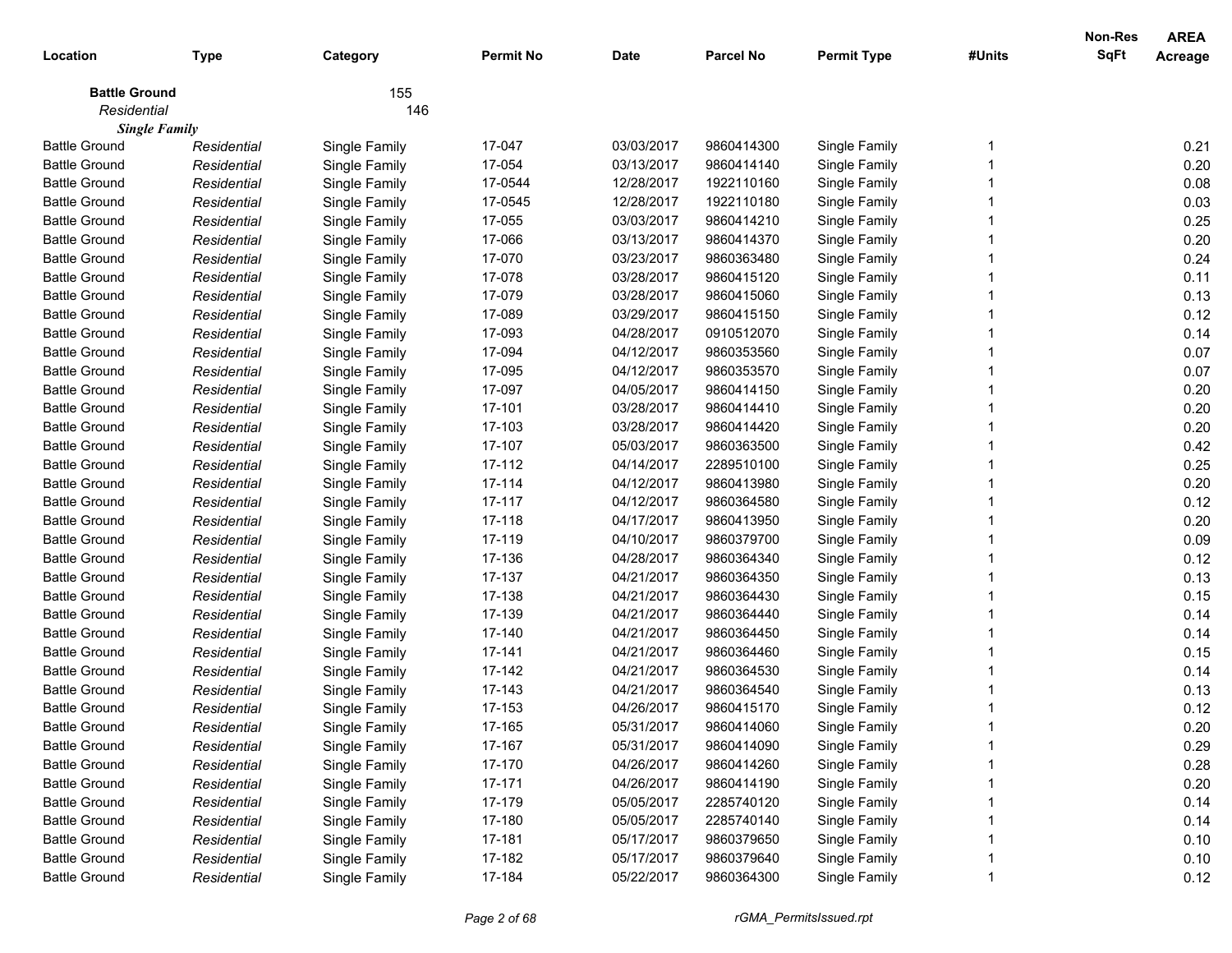| Location             | <b>Type</b>          | Category      | <b>Permit No</b> | <b>Date</b> | <b>Parcel No</b> | <b>Permit Type</b> | #Units | <b>Non-Res</b><br><b>SqFt</b> | <b>AREA</b><br>Acreage |
|----------------------|----------------------|---------------|------------------|-------------|------------------|--------------------|--------|-------------------------------|------------------------|
| <b>Battle Ground</b> |                      | 155           |                  |             |                  |                    |        |                               |                        |
| Residential          |                      | 146           |                  |             |                  |                    |        |                               |                        |
|                      | <b>Single Family</b> |               |                  |             |                  |                    |        |                               |                        |
| <b>Battle Ground</b> | Residential          | Single Family | 17-185           | 05/22/2017  | 9860364310       | Single Family      |        |                               | 0.12                   |
| <b>Battle Ground</b> | Residential          | Single Family | 17-186           | 05/22/2017  | 9860364400       | Single Family      |        |                               | 0.16                   |
| <b>Battle Ground</b> | Residential          | Single Family | 17-187           | 05/26/2017  | 9860364320       | Single Family      |        |                               | 0.12                   |
| <b>Battle Ground</b> | Residential          | Single Family | 17-188           | 05/26/2017  | 9860364490       | Single Family      |        |                               | 0.15                   |
| <b>Battle Ground</b> | Residential          | Single Family | 17-189           | 05/22/2017  | 9860364330       | Single Family      |        |                               | 0.12                   |
| <b>Battle Ground</b> | Residential          | Single Family | 17-191           | 05/26/2017  | 9860364410       | Single Family      |        |                               | 0.17                   |
| <b>Battle Ground</b> | Residential          | Single Family | 17-192           | 05/22/2017  | 9860364480       | Single Family      |        |                               | 0.16                   |
| <b>Battle Ground</b> | Residential          | Single Family | 17-197           | 05/22/2017  | 9860414360       | Single Family      |        |                               | 0.20                   |
| <b>Battle Ground</b> | Residential          | Single Family | 17-198           | 05/08/2017  | 9860379610       | Single Family      |        |                               | 0.10                   |
| <b>Battle Ground</b> | Residential          | Single Family | 17-204           | 05/22/2017  | 9860414230       | Single Family      |        |                               | 0.24                   |
| <b>Battle Ground</b> | Residential          | Single Family | 17-205           | 05/22/2017  | 9860415050       | Single Family      |        |                               | 0.14                   |
| <b>Battle Ground</b> | Residential          | Single Family | 17-206           | 05/22/2017  | 9860415140       | Single Family      |        |                               | 0.12                   |
| <b>Battle Ground</b> | Residential          | Single Family | 17-225           | 06/08/2017  | 9860379590       | Single Family      |        |                               | 0.10                   |
| <b>Battle Ground</b> | Residential          | Single Family | 17-230           | 06/02/2017  | 9860379710       | Single Family      |        |                               | 0.09                   |
| <b>Battle Ground</b> | Residential          | Single Family | 17-231           | 05/25/2017  | 9860353480       | Single Family      |        |                               | 0.07                   |
| <b>Battle Ground</b> | Residential          | Single Family | 17-232           | 05/25/2017  | 9860353490       | Single Family      |        |                               | 0.07                   |
| <b>Battle Ground</b> | Residential          | Single Family | 17-259           | 08/01/2017  | 9860414020       | Single Family      |        |                               | 0.23                   |
| <b>Battle Ground</b> | Residential          | Single Family | 17-262           | 06/14/2017  | 9860414320       | Single Family      |        |                               | 0.21                   |
| <b>Battle Ground</b> | Residential          | Single Family | $17 - 27$        | 02/13/2017  | 2290002940       | Single Family      |        |                               | 0.14                   |
| <b>Battle Ground</b> | Residential          | Single Family | 17-271           | 06/19/2017  | 9860379740       | Single Family      |        |                               | 0.14                   |
| <b>Battle Ground</b> | Residential          | Single Family | 17-274           | 07/05/2017  | 9860414290       | Single Family      |        |                               | 0.22                   |
| <b>Battle Ground</b> | Residential          | Single Family | 17-275           | 07/05/2017  | 9860415080       | Single Family      |        |                               | 0.12                   |
| <b>Battle Ground</b> | Residential          | Single Family | 17-276           | 07/11/2017  | 9860414340       | Single Family      |        |                               | 0.22                   |
| <b>Battle Ground</b> | Residential          | Single Family | 17-277           | 07/26/2017  | 1944180000       | Single Family      |        |                               | 6.23                   |
| <b>Battle Ground</b> | Residential          | Single Family | 17-281           | 07/24/2017  | 9860364290       | Single Family      |        |                               | 0.13                   |
| <b>Battle Ground</b> | Residential          | Single Family | 17-282           | 07/14/2017  | 9860364360       | Single Family      |        |                               | 0.14                   |
| <b>Battle Ground</b> | Residential          | Single Family | 17-283           | 08/11/2017  | 9860364370       | Single Family      |        |                               | 0.14                   |
| <b>Battle Ground</b> | Residential          | Single Family | 17-284           | 07/14/2017  | 9860364380       | Single Family      |        |                               | 0.14                   |
| <b>Battle Ground</b> | Residential          | Single Family | 17-285           | 07/24/2017  | 9860364390       | Single Family      |        |                               | 0.15                   |
| <b>Battle Ground</b> | Residential          | Single Family | 17-286           | 07/24/2017  | 9860364500       | Single Family      |        |                               | 0.15                   |
| <b>Battle Ground</b> | Residential          | Single Family | 17-287           | 07/14/2017  | 9860364590       | Single Family      |        |                               | 0.13                   |
| <b>Battle Ground</b> | Residential          | Single Family | 17-289           | 07/11/2017  | 9860414110       | Single Family      |        |                               | 0.20                   |
| <b>Battle Ground</b> | Residential          | Single Family | 17-290           | 07/17/2017  | 9860415160       | Single Family      |        |                               | 0.12                   |
| <b>Battle Ground</b> | Residential          | Single Family | 17-293           | 07/14/2017  | 9860416050       | Single Family      |        |                               | 0.13                   |
| <b>Battle Ground</b> | Residential          | Single Family | 17-294           | 07/20/2017  | 9860416040       | Single Family      |        |                               | 0.20                   |
| <b>Battle Ground</b> | Residential          | Single Family | 17-317           | 07/17/2017  | 9860414330       | Single Family      |        |                               | 0.22                   |
| <b>Battle Ground</b> | Residential          | Single Family | 17-318           | 07/26/2017  | 0910505100       | Single Family      |        |                               | 0.18                   |
| <b>Battle Ground</b> | Residential          | Single Family | 17-325           | 07/06/2017  | 2285740200       | Single Family      |        |                               | 0.14                   |
| <b>Battle Ground</b> | Residential          | Single Family | 17-326           | 07/06/2017  | 2285740340       | Single Family      |        |                               | 0.14                   |
| <b>Battle Ground</b> | Residential          | Single Family | 17-338           | 08/02/2017  | 9860416090       | Single Family      |        |                               | 0.20                   |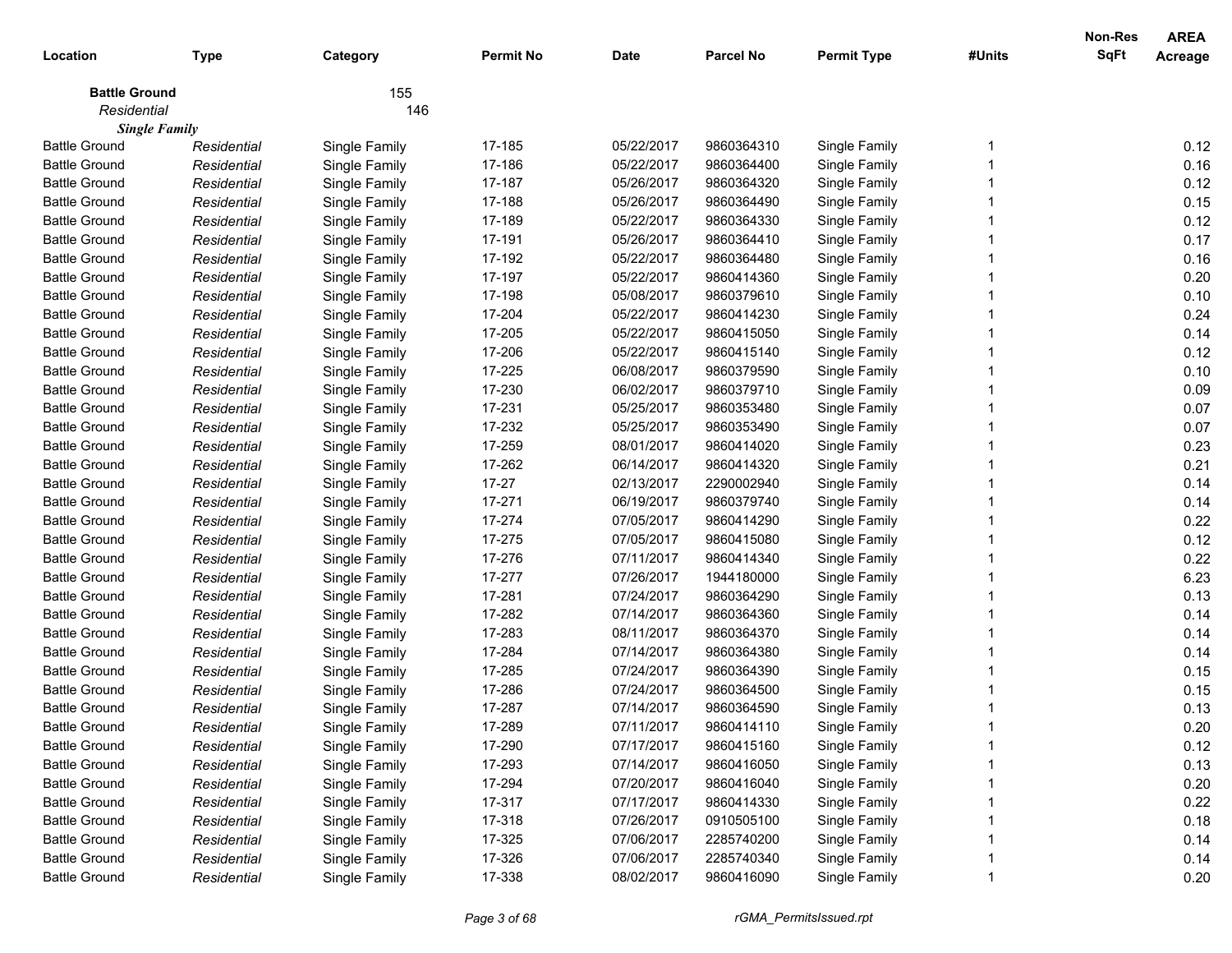| Location             | <b>Type</b>          | Category      | <b>Permit No</b> | <b>Date</b> | <b>Parcel No</b> | <b>Permit Type</b> | #Units | <b>Non-Res</b><br><b>SqFt</b> | <b>AREA</b><br>Acreage |
|----------------------|----------------------|---------------|------------------|-------------|------------------|--------------------|--------|-------------------------------|------------------------|
| <b>Battle Ground</b> |                      | 155           |                  |             |                  |                    |        |                               |                        |
| Residential          |                      | 146           |                  |             |                  |                    |        |                               |                        |
|                      | <b>Single Family</b> |               |                  |             |                  |                    |        |                               |                        |
| <b>Battle Ground</b> | Residential          | Single Family | 17-344           | 07/27/2017  | 9860414250       | Single Family      |        |                               | 0.22                   |
| <b>Battle Ground</b> | Residential          | Single Family | 17-348           | 07/26/2017  | 9860415220       | Single Family      |        |                               | 0.12                   |
| <b>Battle Ground</b> | Residential          | Single Family | 17-354           | 07/26/2017  | 9860353420       | Single Family      |        |                               | 0.07                   |
| <b>Battle Ground</b> | Residential          | Single Family | 17-355           | 07/26/2017  | 9860353430       | Single Family      |        |                               | 0.08                   |
| <b>Battle Ground</b> | Residential          | Single Family | 17-356           | 07/26/2017  | 9860353440       | Single Family      |        |                               | 0.09                   |
| <b>Battle Ground</b> | Residential          | Single Family | 17-360           | 07/26/2017  | 9860416080       | Single Family      |        |                               | 0.16                   |
| <b>Battle Ground</b> | Residential          | Single Family | 17-370           | 08/11/2017  | 9860364420       | Single Family      |        |                               | 0.17                   |
| <b>Battle Ground</b> | Residential          | Single Family | 17-371           | 08/11/2017  | 9860364470       | Single Family      |        |                               | 0.17                   |
| <b>Battle Ground</b> | Residential          | Single Family | 17-374           | 08/23/2017  | 9860413960       | Single Family      |        |                               | 0.24                   |
| <b>Battle Ground</b> | Residential          | Single Family | 17-381           | 08/23/2017  | 9860414830       | Single Family      |        |                               | 0.13                   |
| <b>Battle Ground</b> | Residential          | Single Family | 17-382           | 08/23/2017  | 9860414120       | Single Family      |        |                               | 0.20                   |
| <b>Battle Ground</b> | Residential          | Single Family | 17-389           | 08/10/2017  | 9860368560       | Single Family      |        |                               | 0.12                   |
| <b>Battle Ground</b> | Residential          | Single Family | 17-411           | 08/18/2017  | 9860416070       | Single Family      |        |                               | 0.18                   |
| <b>Battle Ground</b> | Residential          | Single Family | 17-421           | 08/31/2017  | 9860416060       | Single Family      |        |                               | 0.14                   |
| <b>Battle Ground</b> | Residential          | Single Family | 17-425           | 09/25/2017  | 9860415020       | Single Family      |        |                               | 0.12                   |
| <b>Battle Ground</b> | Residential          | Single Family | 17-427           | 09/01/2017  | 9860414240       | Single Family      |        |                               | 0.21                   |
| <b>Battle Ground</b> | Residential          | Single Family | 17-428           | 09/08/2017  | 9860353450       | Single Family      |        |                               | 0.08                   |
| <b>Battle Ground</b> | Residential          | Single Family | 17-429           | 09/08/2017  | 9860353580       | Single Family      |        |                               | 0.07                   |
| <b>Battle Ground</b> | Residential          | Single Family | 17-435           | 09/01/2017  | 9860414000       | Single Family      |        |                               | 0.20                   |
| <b>Battle Ground</b> | Residential          | Single Family | 17-460           | 09/14/2017  | 1940720460       | Single Family      |        |                               | 1.01                   |
| <b>Battle Ground</b> | Residential          | Single Family | 17-462           | 09/15/2017  | 9860415200       | Single Family      |        |                               | 0.12                   |
| <b>Battle Ground</b> | Residential          | Single Family | 17-463           | 09/15/2017  | 9860413990       | Single Family      |        |                               | 0.21                   |
| <b>Battle Ground</b> | Residential          | Single Family | 17-470           | 10/10/2017  | 2290002700       | Single Family      |        |                               | 0.14                   |
| <b>Battle Ground</b> | Residential          | Single Family | 17-471           | 11/16/2017  | 9860414010       | Single Family      |        |                               | 0.19                   |
| <b>Battle Ground</b> | Residential          | Single Family | 17-497           | 10/26/2017  | 9860414840       | Single Family      |        |                               | 0.12                   |
| <b>Battle Ground</b> | Residential          | Single Family | 17-498           | 10/26/2017  | 9860415210       | Single Family      |        |                               | 0.12                   |
| <b>Battle Ground</b> | Residential          | Single Family | 17-512           | 10/06/2017  | 9860414080       | Single Family      |        |                               | 0.28                   |
| <b>Battle Ground</b> | Residential          | Single Family | 17-527           | 10/27/2017  | 2290002890       | Single Family      |        |                               | 0.14                   |
| <b>Battle Ground</b> | Residential          | Single Family | 17-530           | 10/16/2017  | 9860426370       | Single Family      |        |                               | 0.16                   |
| <b>Battle Ground</b> | Residential          | Single Family | 17-537           | 10/17/2017  | 2285841780       | Single Family      |        |                               | 0.15                   |
| <b>Battle Ground</b> | Residential          | Single Family | 17-538           | 10/17/2017  | 2285841880       | Single Family      |        |                               | 0.15                   |
| <b>Battle Ground</b> | Residential          | Single Family | 17-540           | 10/26/2017  | 0910505120       | Single Family      |        |                               | 0.18                   |
| <b>Battle Ground</b> | Residential          | Single Family | 17-542           | 10/26/2017  | 9860414800       | Single Family      |        |                               | 0.12                   |
| <b>Battle Ground</b> | Residential          | Single Family | 17-546           | 12/28/2017  | 1922110200       | Single Family      |        |                               | 0.03                   |
| <b>Battle Ground</b> | Residential          | Single Family | 17-547           | 12/28/2017  | 1922110220       | Single Family      |        |                               | 0.03                   |
| <b>Battle Ground</b> | Residential          | Single Family | 17-548           | 12/28/2017  | 1922110240       | Single Family      |        |                               | 0.03                   |
| <b>Battle Ground</b> | Residential          | Single Family | 17-549           | 12/28/2017  | 1922110260       | Single Family      |        |                               | 0.05                   |
| <b>Battle Ground</b> | Residential          | Single Family | 17-551           | 10/26/2017  | 9860363510       | Single Family      |        |                               | 0.34                   |
| <b>Battle Ground</b> | Residential          | Single Family | 17-561           | 11/29/2017  | 9860414930       | Single Family      |        |                               | 0.11                   |
| <b>Battle Ground</b> | Residential          | Single Family | 17-562           | 12/07/2017  | 9860414450       | Single Family      |        |                               | 0.20                   |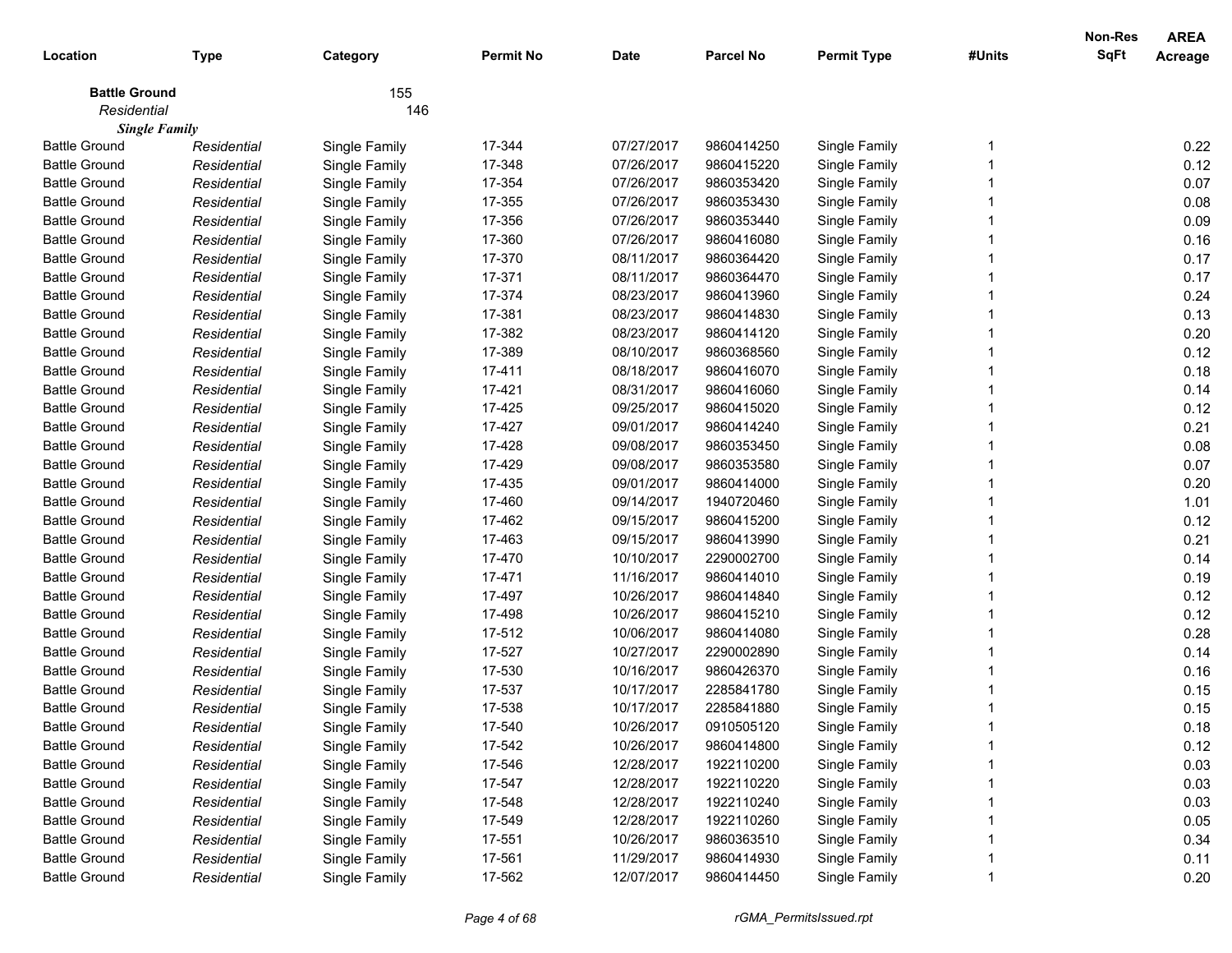| Location                            | <b>Type</b> | Category       | <b>Permit No</b> | <b>Date</b> | Parcel No                      | <b>Permit Type</b>          | #Units | <b>Non-Res</b><br><b>SqFt</b> | <b>AREA</b><br>Acreage |
|-------------------------------------|-------------|----------------|------------------|-------------|--------------------------------|-----------------------------|--------|-------------------------------|------------------------|
| <b>Battle Ground</b>                |             | 155            |                  |             |                                |                             |        |                               |                        |
| Residential                         |             | 146            |                  |             |                                |                             |        |                               |                        |
| <b>Single Family</b>                |             |                |                  |             |                                |                             |        |                               |                        |
| <b>Battle Ground</b>                | Residential | Single Family  | 17-563           | 11/29/2017  | 9860414990                     | Single Family               |        |                               | 0.12                   |
| <b>Battle Ground</b>                | Residential | Single Family  | 17-564           | 12/28/2017  | 0910548080                     | Single Family               |        |                               | 0.20                   |
| <b>Battle Ground</b>                | Residential | Single Family  | 17-566           | 11/27/2017  | 9860416030                     | Single Family               |        |                               | 0.17                   |
| <b>Battle Ground</b>                | Residential | Single Family  | 17-567           | 11/27/2017  | 9860416020                     | Single Family               |        |                               | 0.20                   |
| <b>Battle Ground</b>                | Residential | Single Family  | 17-579           | 11/27/2017  | 9860426360                     | Single Family               |        |                               | 0.16                   |
| <b>Battle Ground</b>                | Residential | Single Family  | 17-602           | 12/21/2017  | 9860414950                     | Single Family               |        |                               | 0.11                   |
| <b>Battle Ground</b>                | Residential | Single Family  | 17-603           | 12/21/2017  | 9860414790                     | Single Family               |        |                               | 0.12                   |
| <b>Battle Ground</b>                | Residential | Single Family  | 17-98            | 03/28/2017  | 9860413970                     | Single Family               |        |                               | 0.28                   |
|                                     |             |                |                  |             |                                |                             | 144    | Total Single Family           |                        |
|                                     |             |                |                  |             | <b>Battle Ground Sub Total</b> |                             | 150    | 56,357                        |                        |
| <b>Battle Ground UGA</b>            |             | 4              |                  |             |                                |                             |        |                               |                        |
| Residential<br><b>Single Family</b> |             | $\overline{4}$ |                  |             |                                |                             |        |                               |                        |
| <b>Battle Ground UGA</b>            | Residential | Single Family  | NHC-2017-00915   | 07/20/2017  | 1938980000                     | Single Family               |        |                               | 2.34                   |
| <b>Battle Ground UGA</b>            | Residential | Single Family  | SFR2015-00560    | 03/09/2017  | 1938290220                     | Single Family               |        |                               | 0.37                   |
| <b>Battle Ground UGA</b>            | Residential | Single Family  | SFR2016-01315    | 03/09/2017  | 1940880000                     | Single Family               |        |                               | 0.38                   |
| <b>Battle Ground UGA</b>            | Residential | Single Family  | SFR2017-00014    | 03/09/2017  | 1941880000                     | Single Family               |        |                               | 2.50                   |
|                                     |             |                |                  |             |                                |                             |        | Total Single Family           |                        |
|                                     |             |                |                  |             |                                | Battle Ground UGA Sub Total | 4      | 0                             |                        |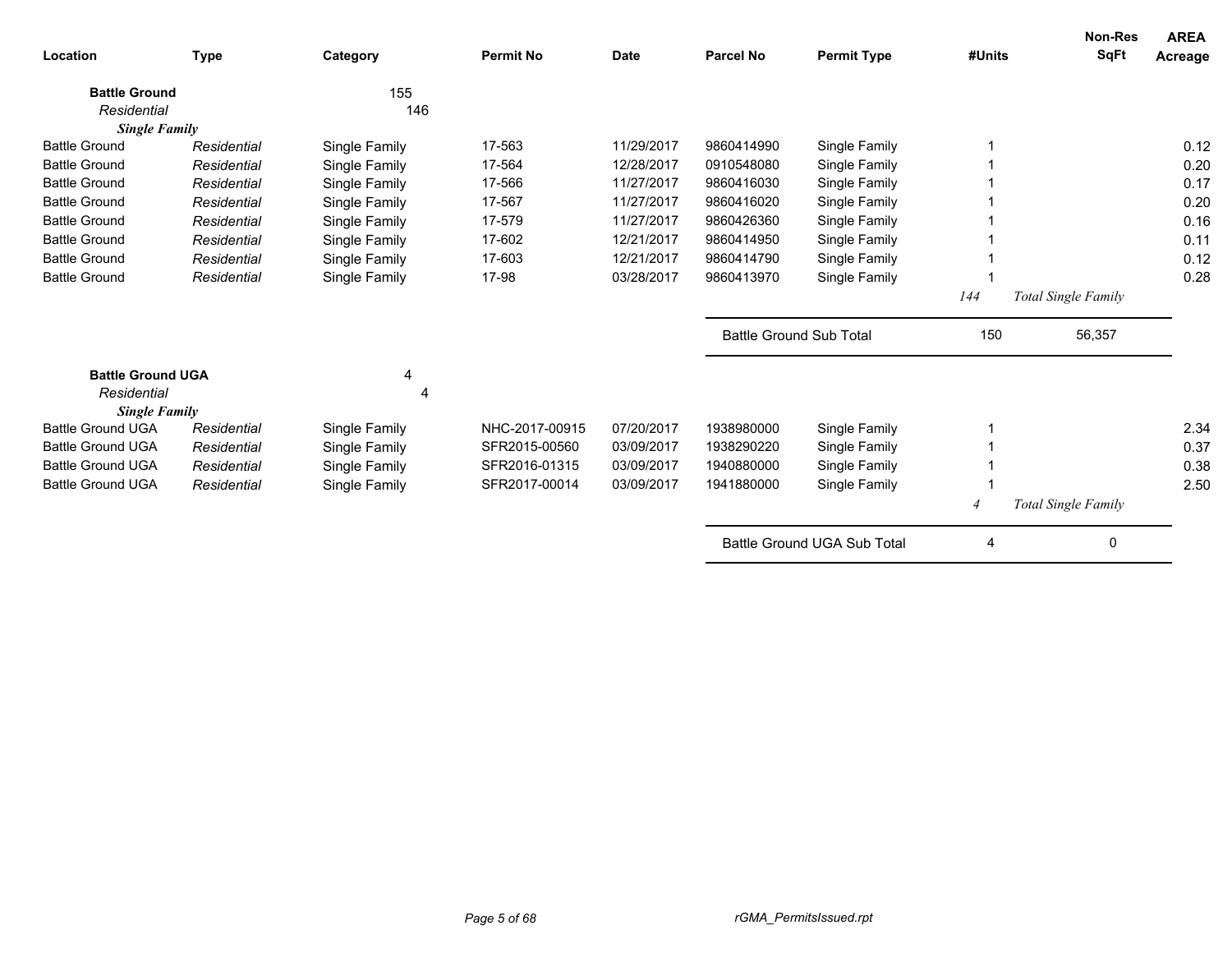|          |                      |                         |                  |             |            |                    |        | Non-Res            | <b>AREA</b>    |
|----------|----------------------|-------------------------|------------------|-------------|------------|--------------------|--------|--------------------|----------------|
| Location | <b>Type</b>          | Category                | <b>Permit No</b> | <b>Date</b> | Parcel No  | <b>Permit Type</b> | #Units | <b>SqFt</b>        | <b>Acreage</b> |
| Camas    |                      | 158                     |                  |             |            |                    |        |                    |                |
|          | Non-Residential      | 3                       |                  |             |            |                    |        |                    |                |
| Camas    | Non-Residential      | Institutional           | 17-00353         | 05/26/2017  | 1757240000 | Institutional      |        | 73,500             | 40.00          |
| Camas    | Non-Residential      | Institutional           | 17-00356         | 03/15/2017  | 1256610000 | Institutional      |        | 54,190             | 9.76           |
| Camas    | Non-Residential      | <b>Other Commercial</b> | 17-00279         | 05/09/2017  | 1262470000 | Other Commercial   |        | 15,962             | 0.87           |
|          |                      |                         |                  |             |            |                    |        | 143,652.00         |                |
|          | Residential          | 155                     |                  |             |            |                    |        |                    |                |
|          | <b>Multi-Family</b>  |                         |                  |             |            |                    |        |                    |                |
| Camas    | Residential          | Multi-Family            | 17-00589         | 08/07/2017  | 0731341680 | Multi-Family       | 120    |                    | 2.29           |
|          |                      |                         |                  |             |            |                    | 120    | Total Multi-Family |                |
|          | <b>Single Family</b> |                         |                  |             |            |                    |        |                    |                |
| Camas    | Residential          | Single Family           | 16-00991         | 01/04/2017  | 9860391210 | Single Family      | -1     |                    | 0.13           |
| Camas    | Residential          | Single Family           | 16-01002         | 01/03/2017  | 1781180160 | Single Family      |        |                    | 0.19           |
| Camas    | Residential          | Single Family           | 17-00009         | 01/05/2017  | 9860360690 | Single Family      |        |                    | 0.14           |
| Camas    | Residential          | Single Family           | 17-00035         | 01/24/2017  | 0847450400 | Single Family      |        |                    | 0.24           |
| Camas    | Residential          | Single Family           | 17-00040         | 01/25/2017  | 9860391160 | Single Family      |        |                    | 0.12           |
| Camas    | Residential          | Single Family           | 17-00041         | 01/25/2017  | 9860391190 | Single Family      |        |                    | 0.13           |
| Camas    | Residential          | Single Family           | 17-00042         | 01/25/2017  | 9860391150 | Single Family      |        |                    | 0.11           |
| Camas    | Residential          | Single Family           | 17-00048         | 01/25/2017  | 1781180150 | Single Family      |        |                    | 0.12           |
| Camas    | Residential          | Single Family           | 17-00068         | 02/01/2017  | 9860390550 | Single Family      |        |                    | 0.21           |
| Camas    | Residential          | Single Family           | 17-00075         | 02/06/2017  | 9860403890 | Single Family      |        |                    | 0.20           |
| Camas    | Residential          | Single Family           | 17-00077         | 02/08/2017  | 9860390680 | Single Family      |        |                    | 0.17           |
| Camas    | Residential          | Single Family           | 17-00087         | 02/10/2017  | 1781180080 | Single Family      |        |                    | 0.13           |
| Camas    | Residential          | Single Family           | 17-00088         | 02/10/2017  | 1781180170 | Single Family      |        |                    | 0.17           |
| Camas    | Residential          | Single Family           | 17-00091         | 02/14/2017  | 9860403880 | Single Family      |        |                    | 0.18           |
| Camas    | Residential          | Single Family           | 17-00097         | 02/16/2017  | 9860403850 | Single Family      |        |                    | 0.14           |
| Camas    | Residential          | Single Family           | 17-00118         | 02/23/2017  | 9860390800 | Single Family      |        |                    | 0.17           |
| Camas    | Residential          | Single Family           | 17-00122         | 02/24/2017  | 1781180140 | Single Family      |        |                    | 0.13           |
| Camas    | Residential          | Single Family           | 17-00123         | 02/27/2017  | 9860402800 | Single Family      |        |                    | 0.06           |
| Camas    | Residential          | Single Family           | 17-00124         | 02/27/2017  | 9860402810 | Single Family      |        |                    | 0.05           |
| Camas    | Residential          | Single Family           | 17-00125         | 02/27/2017  | 9860402820 | Single Family      |        |                    | 0.05           |
| Camas    | Residential          | Single Family           | 17-00126         | 02/27/2017  | 9860402830 | Single Family      |        |                    | 0.06           |
| Camas    | Residential          | Single Family           | 17-00127         | 02/27/2017  | 9860402840 | Single Family      |        |                    | 0.06           |
| Camas    | Residential          | Single Family           | 17-00128         | 02/27/2017  | 9860402850 | Single Family      |        |                    | 0.05           |
| Camas    | Residential          | Single Family           | 17-00129         | 02/27/2017  | 9860402860 | Single Family      |        |                    | 0.05           |
| Camas    | Residential          | Single Family           | 17-00131         | 02/27/2017  | 9860402870 | Single Family      |        |                    | 0.06           |
| Camas    | Residential          | Single Family           | 17-00132         | 02/27/2017  | 9860402920 | Single Family      |        |                    | 0.06           |
| Camas    | Residential          | Single Family           | 17-00133         | 02/27/2017  | 9860402930 | Single Family      |        |                    | 0.05           |
| Camas    | Residential          | Single Family           | 17-00134         | 02/27/2017  | 9860402940 | Single Family      |        |                    | 0.05           |
| Camas    | Residential          | Single Family           | 17-00135         | 02/27/2017  | 9860402950 | Single Family      |        |                    | 0.06           |
| Camas    | Residential          | Single Family           | 17-00139         | 02/28/2017  | 9860356310 | Single Family      |        |                    | 0.18           |
| Camas    | Residential          | Single Family           | 17-00150         | 03/06/2017  | 9860356440 | Single Family      |        |                    | 0.27           |
| Camas    | Residential          | Single Family           | 17-00157         | 03/09/2017  | 9860390670 | Single Family      |        |                    | 0.18           |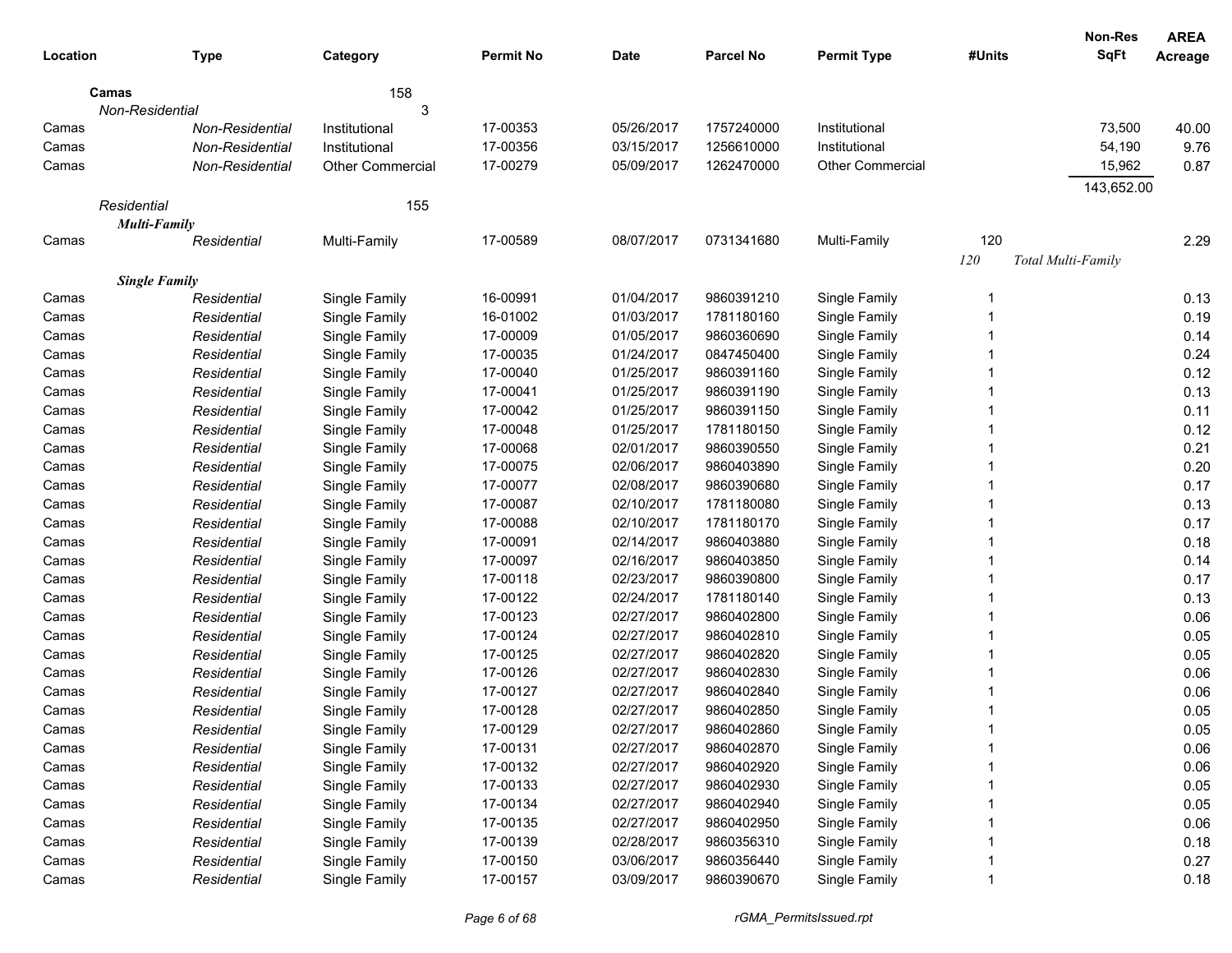|             |                      |               |                  |             |                  |                    |        | Non-Res     | <b>AREA</b>    |
|-------------|----------------------|---------------|------------------|-------------|------------------|--------------------|--------|-------------|----------------|
| Location    | <b>Type</b>          | Category      | <b>Permit No</b> | <b>Date</b> | <b>Parcel No</b> | <b>Permit Type</b> | #Units | <b>SqFt</b> | <b>Acreage</b> |
| Camas       |                      | 158           |                  |             |                  |                    |        |             |                |
| Residential |                      | 155           |                  |             |                  |                    |        |             |                |
|             | <b>Single Family</b> |               |                  |             |                  |                    |        |             |                |
| Camas       | Residential          | Single Family | 17-00182         | 03/22/2017  | 9860384350       | Single Family      |        |             | 0.17           |
| Camas       | Residential          | Single Family | 17-00183         | 03/22/2017  | 9860384370       | Single Family      |        |             | 0.17           |
| Camas       | Residential          | Single Family | 17-00184         | 03/22/2017  | 9860384360       | Single Family      |        |             | 0.17           |
| Camas       | Residential          | Single Family | 17-00185         | 03/23/2017  | 9860390350       | Single Family      |        |             | 0.19           |
| Camas       | Residential          | Single Family | 17-00187         | 03/23/2017  | 9860395370       | Single Family      |        |             | 0.09           |
| Camas       | Residential          | Single Family | 17-00188         | 03/23/2017  | 9860395330       | Single Family      |        |             | 0.09           |
| Camas       | Residential          | Single Family | 17-00189         | 03/23/2017  | 9860390940       | Single Family      |        |             | 0.11           |
| Camas       | Residential          | Single Family | 17-00193         | 03/28/2017  | 9860390760       | Single Family      |        |             | 0.18           |
| Camas       | Residential          | Single Family | 17-00194         | 03/28/2017  | 9860390490       | Single Family      |        |             | 0.18           |
| Camas       | Residential          | Single Family | 17-00206         | 04/03/2017  | 9860390810       | Single Family      |        |             | 0.21           |
| Camas       | Residential          | Single Family | 17-00207         | 04/03/2017  | 9860390790       | Single Family      |        |             | 0.17           |
| Camas       | Residential          | Single Family | 17-00213         | 04/06/2017  | 9860356370       | Single Family      |        |             | 0.20           |
| Camas       | Residential          | Single Family | 17-00214         | 04/06/2017  | 9860356380       | Single Family      |        |             | 0.18           |
| Camas       | Residential          | Single Family | 17-00217         | 04/07/2017  | 9860356700       | Single Family      |        |             | 0.27           |
| Camas       | Residential          | Single Family | 17-00218         | 04/07/2017  | 9860391140       | Single Family      |        |             | 0.12           |
| Camas       | Residential          | Single Family | 17-00221         | 04/10/2017  | 9860356680       | Single Family      |        |             | 0.27           |
| Camas       | Residential          | Single Family | 17-00227         | 04/12/2017  | 9860395320       | Single Family      |        |             | 0.08           |
| Camas       | Residential          | Single Family | 17-00228         | 04/12/2017  | 9860395310       | Single Family      |        |             | 0.09           |
| Camas       | Residential          | Single Family | 17-00229         | 04/12/2017  | 9860395300       | Single Family      |        |             | 0.09           |
| Camas       | Residential          | Single Family | 17-00231         | 04/13/2017  | 9860332950       | Single Family      |        |             | 0.15           |
| Camas       | Residential          | Single Family | 17-00233         | 04/13/2017  | 9860356390       | Single Family      |        |             | 0.19           |
| Camas       | Residential          | Single Family | 17-00242         | 04/20/2017  | 1271570000       | Single Family      |        |             | 1.26           |
| Camas       | Residential          | Single Family | 17-00245         | 04/24/2017  | 0851440140       | Single Family      |        |             | 0.15           |
| Camas       | Residential          | Single Family | 17-00246         | 05/11/2017  | 9860391080       | Single Family      |        |             | 0.13           |
| Camas       | Residential          | Single Family | 17-00247         | 04/24/2017  | 9860391280       | Single Family      |        |             | 0.11           |
| Camas       | Residential          | Single Family | 17-00248         | 04/24/2017  | 9860391220       | Single Family      |        |             | 0.13           |
| Camas       | Residential          | Single Family | 17-00249         | 04/24/2017  | 9860391200       | Single Family      |        |             | 0.17           |
| Camas       | Residential          | Single Family | 17-00253         | 04/24/2017  | 9860391130       | Single Family      |        |             | 0.11           |
| Camas       | Residential          | Single Family | 17-00276         | 04/28/2017  | 1781180290       | Single Family      |        |             | 0.12           |
| Camas       | Residential          | Single Family | 17-00280         | 05/02/2017  | 1781100420       | Single Family      |        |             | 0.28           |
| Camas       | Residential          | Single Family | 17-00281         | 05/02/2017  | 1781100400       | Single Family      |        |             | 0.17           |
| Camas       | Residential          | Single Family | 17-00295         | 05/08/2017  | 9860356460       | Single Family      |        |             | 0.23           |
| Camas       | Residential          | Single Family | 17-00296         | 05/09/2017  | 1781180230       | Single Family      |        |             | 0.20           |
| Camas       | Residential          | Single Family | 17-00297         | 05/09/2017  | 1781180240       | Single Family      |        |             | 0.20           |
| Camas       | Residential          | Single Family | 17-00302         | 05/10/2017  | 9860356600       | Single Family      |        |             | 0.18           |
| Camas       | Residential          | Single Family | 17-00313         | 05/16/2017  | 9860403870       | Single Family      |        |             | 0.17           |
| Camas       | Residential          | Single Family | 17-00318         | 05/16/2017  | 1781180010       | Single Family      |        |             | 0.22           |
| Camas       | Residential          | Single Family | 17-00343         | 05/24/2017  | 0922326820       | Single Family      |        |             | 0.38           |
| Camas       | Residential          | Single Family | 17-00345         | 06/12/2017  | 9860343830       | Single Family      |        |             | 0.16           |
| Camas       | Residential          | Single Family | 17-00347         | 05/25/2017  | 9860391130       | Single Family      |        |             | 0.11           |
|             |                      |               |                  |             |                  |                    |        |             |                |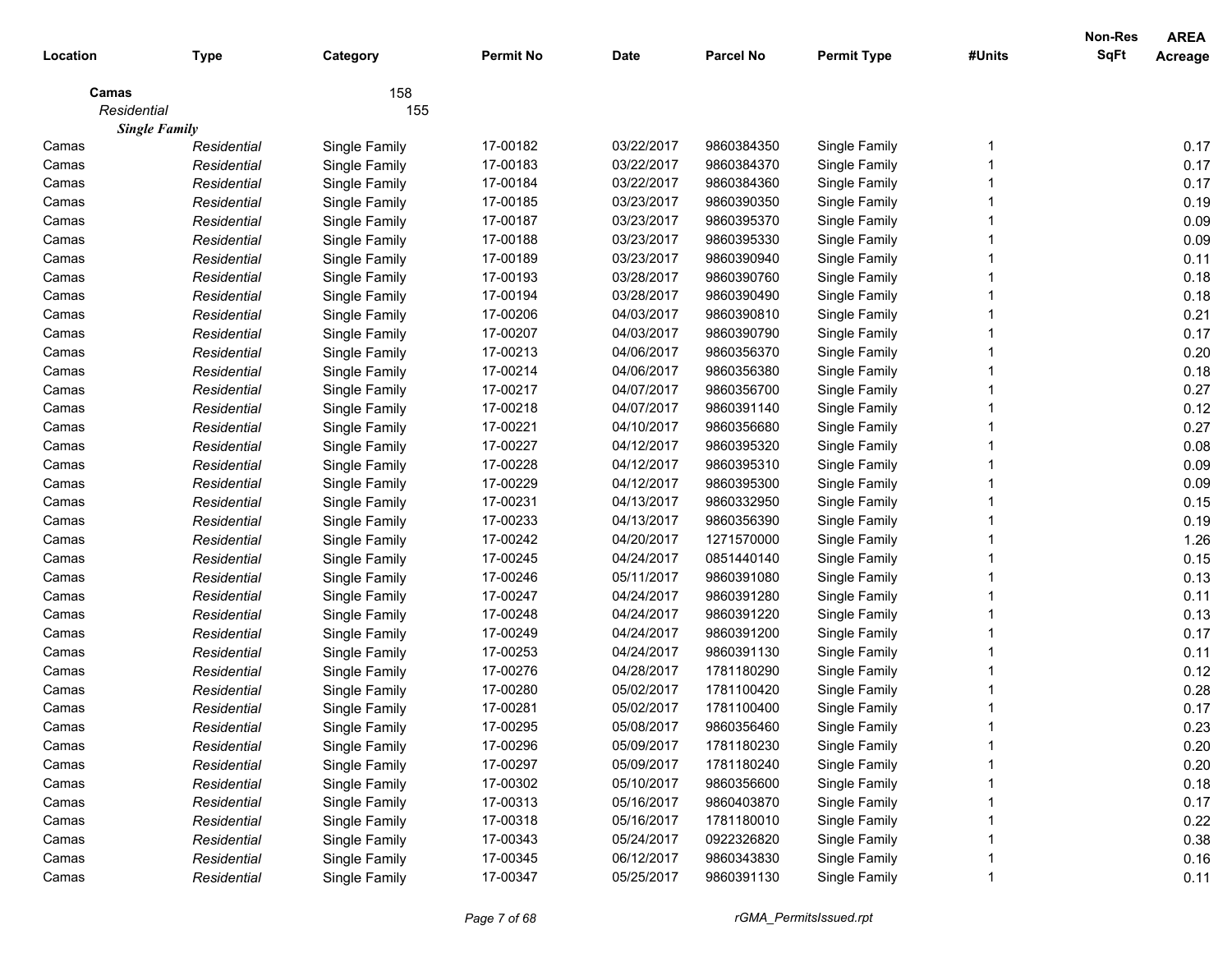|             |                      |               |                  |             |                  |                    |        | Non-Res     | <b>AREA</b>    |
|-------------|----------------------|---------------|------------------|-------------|------------------|--------------------|--------|-------------|----------------|
| Location    | <b>Type</b>          | Category      | <b>Permit No</b> | <b>Date</b> | <b>Parcel No</b> | <b>Permit Type</b> | #Units | <b>SqFt</b> | <b>Acreage</b> |
| Camas       |                      | 158           |                  |             |                  |                    |        |             |                |
| Residential |                      | 155           |                  |             |                  |                    |        |             |                |
|             | <b>Single Family</b> |               |                  |             |                  |                    |        |             |                |
| Camas       | Residential          | Single Family | 17-00355         | 05/26/2017  | 9860351730       | Single Family      |        |             | 0.21           |
| Camas       | Residential          | Single Family | 17-00361         | 05/30/2017  | 1256621480       | Single Family      |        |             | 0.30           |
| Camas       | Residential          | Single Family | 17-00362         | 05/31/2017  | 9860390750       | Single Family      |        |             | 0.16           |
| Camas       | Residential          | Single Family | 17-00363         | 05/31/2017  | 9860390710       | Single Family      |        |             | 0.19           |
| Camas       | Residential          | Single Family | 17-00366         | 05/31/2017  | 9860402890       | Single Family      |        |             | 0.05           |
| Camas       | Residential          | Single Family | 17-00367         | 05/31/2017  | 9860402880       | Single Family      |        |             | 0.06           |
| Camas       | Residential          | Single Family | 17-00368         | 05/31/2017  | 9860402900       | Single Family      |        |             | 0.05           |
| Camas       | Residential          | Single Family | 17-00369         | 05/31/2017  | 9860402910       | Single Family      |        |             | 0.06           |
| Camas       | Residential          | Single Family | 17-00381         | 06/05/2017  | 0857810000       | Single Family      |        |             | 0.20           |
| Camas       | Residential          | Single Family | 17-00404         | 06/08/2017  | 1781180250       | Single Family      |        |             | 0.16           |
| Camas       | Residential          | Single Family | 17-00414         | 06/12/2017  | 9860390340       | Single Family      |        |             | 0.21           |
| Camas       | Residential          | Single Family | 17-00415         | 06/12/2017  | 9860356340       | Single Family      |        |             | 0.26           |
| Camas       | Residential          | Single Family | 17-00435         | 06/21/2017  | 9860356360       | Single Family      |        |             | 0.21           |
| Camas       | Residential          | Single Family | 17-00480         | 07/11/2017  | 9860403830       | Single Family      |        |             | 0.14           |
| Camas       | Residential          | Single Family | 17-00516         | 07/17/2017  | 9860390990       | Single Family      |        |             | 0.16           |
| Camas       | Residential          | Single Family | 17-00517         | 07/17/2017  | 9860391070       | Single Family      |        |             | 0.12           |
| Camas       | Residential          | Single Family | 17-00523         | 07/18/2017  | 9860403780       | Single Family      |        |             | 0.15           |
| Camas       | Residential          | Single Family | 17-00542         | 07/25/2017  | 9860390760       | Single Family      |        |             | 0.18           |
| Camas       | Residential          | Single Family | 17-00543         | 07/25/2017  | 9860390690       | Single Family      |        |             | 0.18           |
| Camas       | Residential          | Single Family | 17-00573         | 08/07/2017  | 9860388800       | Single Family      |        |             | 0.06           |
| Camas       | Residential          | Single Family | 17-00574         | 08/07/2017  | 9860388810       | Single Family      |        |             | 0.04           |
| Camas       | Residential          | Single Family | 17-00575         | 08/07/2017  | 9860388820       | Single Family      |        |             | 0.05           |
| Camas       | Residential          | Single Family | 17-00576         | 08/07/2017  | 9860388830       | Single Family      |        |             | 0.05           |
| Camas       | Residential          | Single Family | 17-00577         | 08/07/2017  | 9860388840       | Single Family      |        |             | 0.04           |
| Camas       | Residential          | Single Family | 17-00580         | 08/07/2017  | 9860388850       | Single Family      |        |             | 0.05           |
| Camas       | Residential          | Single Family | 17-00581         | 08/07/2017  | 9860403000       | Single Family      |        |             | 0.06           |
| Camas       | Residential          | Single Family | 17-00582         | 08/07/2017  | 9860403010       | Single Family      |        |             | 0.05           |
| Camas       | Residential          | Single Family | 17-00583         | 08/07/2017  | 9860403020       | Single Family      |        |             | 0.05           |
| Camas       | Residential          | Single Family | 17-00584         | 08/07/2017  | 9860403030       | Single Family      |        |             | 0.06           |
| Camas       | Residential          | Single Family | 17-00585         | 08/07/2017  | 9860402960       | Single Family      |        |             | 0.06           |
| Camas       | Residential          | Single Family | 17-00586         | 08/07/2017  | 9860402970       | Single Family      |        |             | 0.05           |
| Camas       | Residential          | Single Family | 17-00587         | 08/07/2017  | 9860402980       | Single Family      |        |             | 0.05           |
| Camas       | Residential          | Single Family | 17-00588         | 08/07/2017  | 9860402990       | Single Family      |        |             | 0.06           |
| Camas       | Residential          | Single Family | 17-00607         | 08/11/2017  | 9860391290       | Single Family      |        |             | 0.12           |
| Camas       | Residential          | Single Family | 17-00608         | 08/11/2017  | 9860391300       | Single Family      |        |             | 0.11           |
| Camas       | Residential          | Single Family | 17-00609         | 08/11/2017  | 9860391320       | Single Family      |        |             | 0.12           |
| Camas       | Residential          | Single Family | 17-00610         | 08/11/2017  | 1782130060       | Single Family      |        |             | 0.20           |
| Camas       | Residential          | Single Family | 17-00611         | 08/11/2017  | 9860356600       | Single Family      |        |             | 0.18           |
| Camas       | Residential          | Single Family | 17-00614         | 08/14/2017  | 9860403840       | Single Family      |        |             | 0.14           |
| Camas       | Residential          | Single Family | 17-00619         | 08/15/2017  | 9860395380       | Single Family      |        |             | 0.09           |
|             |                      |               |                  |             |                  |                    |        |             |                |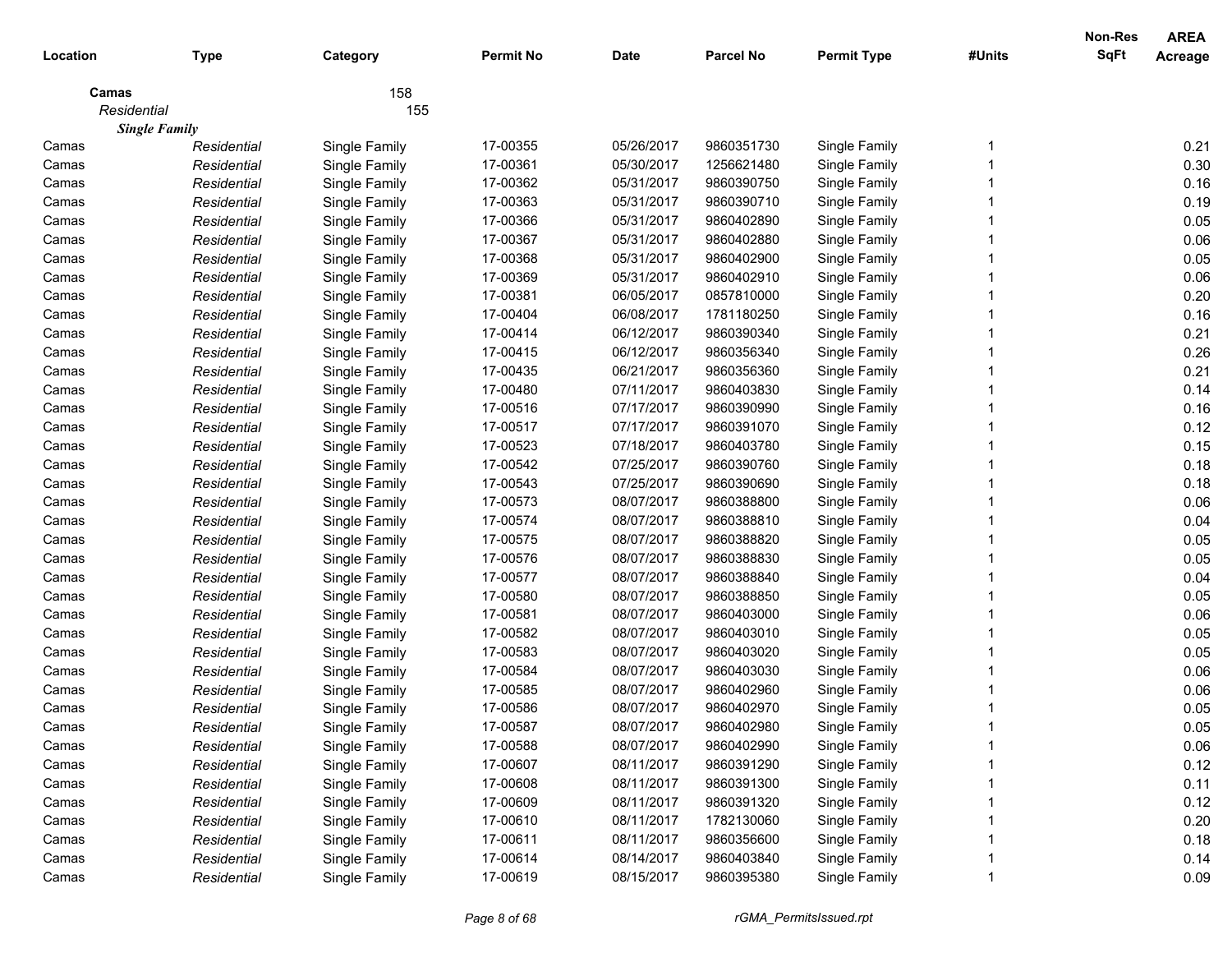|             |                      |               |                  |             |                  |                    |        | Non-Res     | <b>AREA</b>    |
|-------------|----------------------|---------------|------------------|-------------|------------------|--------------------|--------|-------------|----------------|
| Location    | <b>Type</b>          | Category      | <b>Permit No</b> | <b>Date</b> | <b>Parcel No</b> | <b>Permit Type</b> | #Units | <b>SqFt</b> | <b>Acreage</b> |
| Camas       |                      | 158           |                  |             |                  |                    |        |             |                |
| Residential |                      | 155           |                  |             |                  |                    |        |             |                |
|             | <b>Single Family</b> |               |                  |             |                  |                    |        |             |                |
| Camas       | Residential          | Single Family | 17-00620         | 08/15/2017  | 9860395390       | Single Family      |        |             | 0.09           |
| Camas       | Residential          | Single Family | 17-00621         | 08/15/2017  | 9860395320       | Single Family      |        |             | 0.08           |
| Camas       | Residential          | Single Family | 17-00625         | 08/16/2017  | 1781180060       | Single Family      |        |             | 0.16           |
| Camas       | Residential          | Single Family | 17-00640         | 08/21/2017  | 9860403910       | Single Family      |        |             | 0.21           |
| Camas       | Residential          | Single Family | 17-00647         | 08/22/2017  | 1781180070       | Single Family      |        |             | 0.14           |
| Camas       | Residential          | Single Family | 17-00649         | 08/23/2017  | 1101870040       | Single Family      |        |             | 0.36           |
| Camas       | Residential          | Single Family | 17-00656         | 08/24/2017  | 9860356450       | Single Family      |        |             | 0.24           |
| Camas       | Residential          | Single Family | 17-00687         | 08/31/2017  | 1273690020       | Single Family      |        |             | 0.31           |
| Camas       | Residential          | Single Family | 17-00688         | 08/31/2017  | 9860395400       | Single Family      |        |             | 0.09           |
| Camas       | Residential          | Single Family | 17-00689         | 08/31/2017  | 9860395410       | Single Family      |        |             | 0.09           |
| Camas       | Residential          | Single Family | 17-00690         | 08/31/2017  | 9860395420       | Single Family      |        |             | 0.09           |
| Camas       | Residential          | Single Family | 17-00691         | 08/31/2017  | 9860395430       | Single Family      |        |             | 0.09           |
| Camas       | Residential          | Single Family | 17-00692         | 08/31/2017  | 9860395440       | Single Family      |        |             | 0.09           |
| Camas       | Residential          | Single Family | 17-00693         | 08/31/2017  | 9860395470       | Single Family      |        |             | 0.09           |
| Camas       | Residential          | Single Family | 17-00696         | 09/05/2017  | 9860390510       | Single Family      |        |             | 0.19           |
| Camas       | Residential          | Single Family | 17-00697         | 09/05/2017  | 9860390540       | Single Family      |        |             | 0.21           |
| Camas       | Residential          | Single Family | 17-00698         | 09/05/2017  | 9860390650       | Single Family      |        |             | 0.17           |
| Camas       | Residential          | Single Family | 17-00702         | 10/12/2017  | 9860390910       | Single Family      |        |             | 0.14           |
| Camas       | Residential          | Single Family | 17-00787         | 10/12/2017  | 9860391030       | Single Family      |        |             | 0.12           |
| Camas       | Residential          | Single Family | 17-00791         | 10/12/2017  | 9860390380       | Single Family      |        |             | 0.19           |
| Camas       | Residential          | Single Family | 17-00792         | 10/12/2017  | 9860390660       | Single Family      |        |             | 0.18           |
| Camas       | Residential          | Single Family | 17-00795         | 10/13/2017  | 9860403810       | Single Family      |        |             | 0.16           |
| Camas       | Residential          | Single Family | 17-00801         | 10/17/2017  | 0910459040       | Single Family      |        |             | 0.42           |
| Camas       | Residential          | Single Family | 17-00802         | 10/17/2017  | 0849211320       | Single Family      |        |             | 0.24           |
| Camas       | Residential          | Single Family | 17-00805         | 10/17/2017  | 9860391020       | Single Family      |        |             | 0.12           |
| Camas       | Residential          | Single Family | 17-00812         | 10/19/2017  | 1254070120       | Single Family      |        |             | 0.19           |
| Camas       | Residential          | Single Family | 17-00836         | 10/25/2017  | 9860391050       | Single Family      |        |             | 0.12           |
| Camas       | Residential          | Single Family | 17-00837         | 10/26/2017  | 9860390520       | Single Family      |        |             | 0.21           |
| Camas       | Residential          | Single Family | 17-00843         | 10/31/2017  | 9860390370       | Single Family      |        |             | 0.19           |
| Camas       | Residential          | Single Family | 17-00844         | 10/31/2017  | 9860390530       | Single Family      |        |             | 0.21           |
| Camas       | Residential          | Single Family | 17-00848         | 11/01/2017  | 9860390970       | Single Family      |        |             | 0.11           |
| Camas       | Residential          | Single Family | 17-00876         | 11/13/2017  | 9860390560       | Single Family      |        |             | 0.21           |
| Camas       | Residential          | Single Family | 17-00877         | 11/13/2017  | 9860390390       | Single Family      |        |             | 0.21           |
| Camas       | Residential          | Single Family | 17-00882         | 11/15/2017  | 9860391260       | Single Family      |        |             | 0.14           |
| Camas       | Residential          | Single Family | 17-00883         | 11/15/2017  | 9860391250       | Single Family      |        |             | 0.14           |
| Camas       | Residential          | Single Family | 17-00894         | 11/20/2017  | 9860390580       | Single Family      |        |             | 0.20           |
| Camas       | Residential          | Single Family | 17-00895         | 11/20/2017  | 9860390570       | Single Family      |        |             | 0.23           |
| Camas       | Residential          | Single Family | 17-00896         | 11/20/2017  | 9860390430       | Single Family      |        |             | 0.18           |
| Camas       | Residential          | Single Family | 17-00898         | 11/20/2017  | 9860391310       | Single Family      |        |             | 0.12           |
| Camas       | Residential          | Single Family | 17-00910         | 11/28/2017  | 1781180030       | Single Family      |        |             | 0.13           |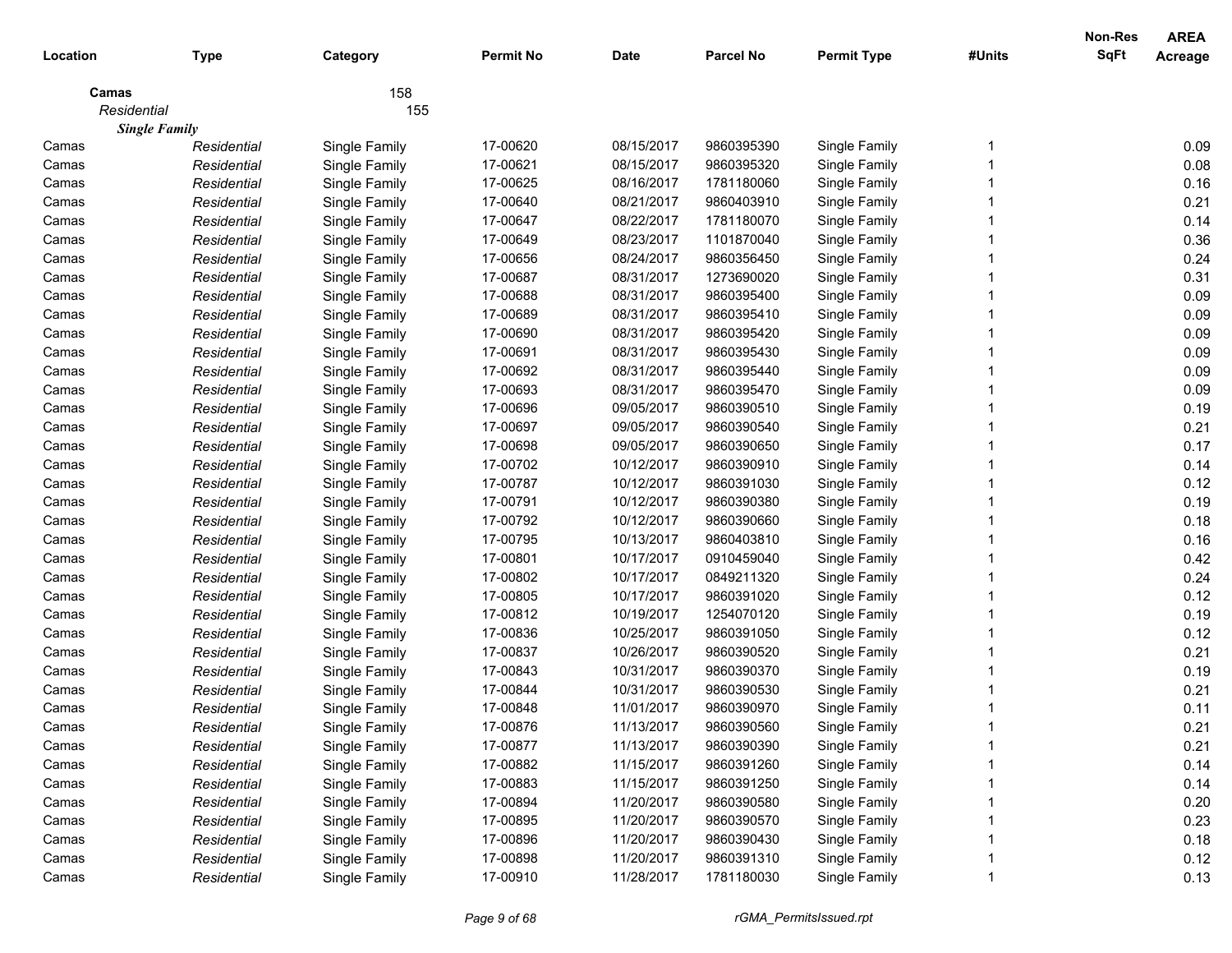| Location                        | <b>Type</b>          | Category      | <b>Permit No</b> | <b>Date</b> | <b>Parcel No</b>    | <b>Permit Type</b> | #Units | Non-Res<br><b>SqFt</b> | <b>AREA</b><br>Acreage |
|---------------------------------|----------------------|---------------|------------------|-------------|---------------------|--------------------|--------|------------------------|------------------------|
| Camas<br>Residential            | <b>Single Family</b> | 158<br>155    |                  |             |                     |                    |        |                        |                        |
| Camas                           | Residential          | Single Family | 17-00957         | 12/14/2017  | 0837790660          | Single Family      |        |                        | 0.34                   |
| Camas                           | Residential          | Single Family | 17-00962         | 12/18/2017  | 0829210000          | Single Family      |        |                        | 0.14                   |
|                                 |                      |               |                  |             |                     |                    | 154    | Total Single Family    |                        |
|                                 |                      |               |                  |             | Camas Sub Total     |                    | 274    | 143,652                |                        |
| <b>Camas UGA</b><br>Residential | <b>Single Family</b> |               |                  |             |                     |                    |        |                        |                        |
| Camas UGA                       | Residential          | Single Family | SFR2016-01099    | 04/13/2017  | 1774800230          | Single Family      |        |                        | 4.74                   |
|                                 |                      |               |                  |             |                     |                    |        | Total Single Family    |                        |
|                                 |                      |               |                  |             | Camas UGA Sub Total |                    |        | 0                      |                        |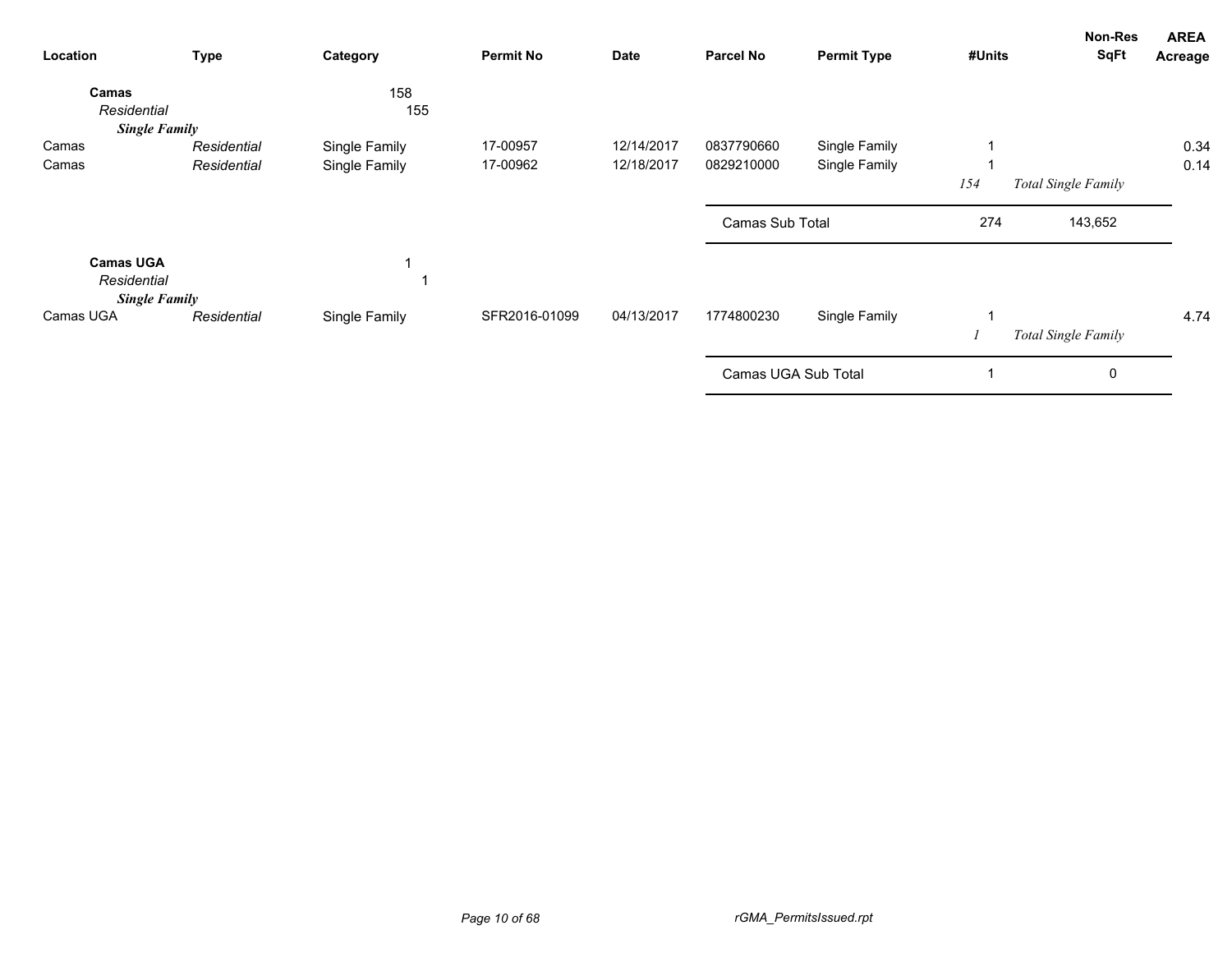| Location  | <b>Type</b>          | Category      | <b>Permit No</b> | <b>Date</b> | <b>Parcel No</b> | <b>Permit Type</b> | #Units         | Non-Res<br>SqFt     | <b>AREA</b><br>Acreage |
|-----------|----------------------|---------------|------------------|-------------|------------------|--------------------|----------------|---------------------|------------------------|
|           | <b>La Center</b>     | 20            |                  |             |                  |                    |                |                     |                        |
|           | Residential          | 20            |                  |             |                  |                    |                |                     |                        |
|           | <b>Multi-Family</b>  |               |                  |             |                  |                    |                |                     |                        |
| La Center | Residential          | Multi-Family  | MN17-0001        | 11/02/2017  | 0626420150       | Multi-Family       | 2              |                     | 1.56                   |
| La Center | Residential          | Multi-Family  | MN17-0002        | 11/02/2017  | 0644210000       | Multi-Family       | $\overline{c}$ |                     | 0.25                   |
|           |                      |               |                  |             |                  |                    | $\overline{4}$ | Total Multi-Family  |                        |
|           | <b>Single Family</b> |               |                  |             |                  |                    |                |                     |                        |
| La Center | Residential          | Single Family | RN17-0001        | 02/13/2017  | 2588941060       | Single Family      |                |                     | 0.17                   |
| La Center | Residential          | Single Family | RN17-0002        | 02/23/2017  | 9860402650       | Single Family      |                |                     | 0.17                   |
| La Center | Residential          | Single Family | RN17-0003        | 04/07/2017  | 9860402610       | Single Family      |                |                     | 0.19                   |
| La Center | Residential          | Single Family | RN17-0004        | 04/07/2017  | 9860402620       | Single Family      |                |                     | 0.18                   |
| La Center | Residential          | Single Family | RN17-0005        | 04/16/2017  | 9860402600       | Single Family      |                |                     | 0.20                   |
| La Center | Residential          | Single Family | RN17-0006        | 04/16/2017  | 0637500000       | Single Family      |                |                     | 0.24                   |
| La Center | Residential          | Single Family | RN17-0007        | 05/30/2017  | 9860402560       | Single Family      |                |                     | 0.18                   |
| La Center | Residential          | Single Family | RN17-0008        | 06/08/2017  | 2112480000       | Single Family      |                |                     | 5.10                   |
| La Center | Residential          | Single Family | RN17-0009        | 07/05/2017  | 9860402640       | Single Family      |                |                     | 0.17                   |
| La Center | Residential          | Single Family | RN17-0010        | 07/31/2017  | 2588940040       | Single Family      |                |                     | 0.22                   |
| La Center | Residential          | Single Family | RN17-0011        | 07/21/2017  | 9860385250       | Single Family      |                |                     | 3.60                   |
| La Center | Residential          | Single Family | RN17-0012        | 08/09/2017  | 2588940680       | Single Family      |                |                     | 0.23                   |
| La Center | Residential          | Single Family | RN17-0013        | 08/09/2017  | 2588940120       | Single Family      |                |                     | 0.19                   |
| La Center | Residential          | Single Family | RN17-0014        | 08/17/2017  | 9860402580       | Single Family      |                |                     | 0.20                   |
| La Center | Residential          | Single Family | RN17-0015        | 09/07/2017  | 9860402630       | Single Family      |                |                     | 0.17                   |
| La Center | Residential          | Single Family | RN17-0016        | 09/01/2017  | 9860402590       | Single Family      |                |                     | 0.17                   |
| La Center | Residential          | Single Family | RN17-0017        | 09/06/2017  | 2588940200       | Single Family      |                |                     | 0.24                   |
| La Center | Residential          | Single Family | RN17-0018        | 09/15/2017  | 2588941000       | Single Family      |                |                     | 0.22                   |
|           |                      |               |                  |             |                  |                    | 18             | Total Single Family |                        |

La Center Sub Total 22 0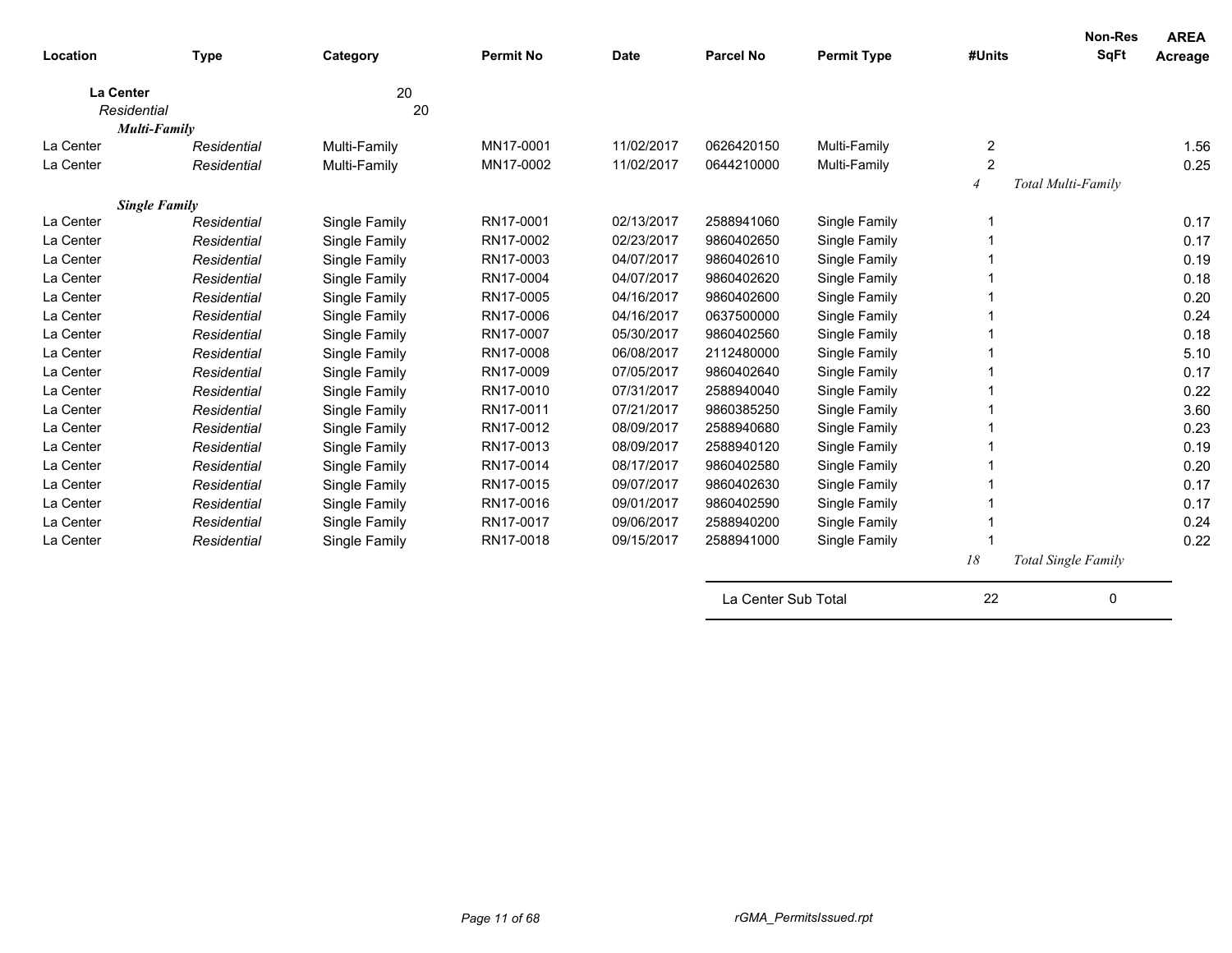| Location    | <b>Type</b>          | Category                | <b>Permit No</b> | <b>Date</b> | <b>Parcel No</b> | <b>Permit Type</b>      | #Units | Non-Res<br><b>SqFt</b> | <b>AREA</b><br>Acreage |
|-------------|----------------------|-------------------------|------------------|-------------|------------------|-------------------------|--------|------------------------|------------------------|
| Ridgefield  |                      | 157                     |                  |             |                  |                         |        |                        |                        |
|             | Non-Residential      | 9                       |                  |             |                  |                         |        |                        |                        |
| Ridgefield  | Non-Residential      | <b>Other Commercial</b> | COM-17-0003      | 06/20/2017  | 2154440020       | <b>Other Commercial</b> |        | 53,004                 | 3.93                   |
| Ridgefield  | Non-Residential      | <b>Other Commercial</b> | COM-17-0007      | 09/26/2017  | 2142040000       | <b>Other Commercial</b> |        | 5,000                  | 1.38                   |
| Ridgefield  | Non-Residential      | <b>Other Commercial</b> | COM-17-0012      | 10/04/2017  | 2158080000       | <b>Other Commercial</b> |        | 145,300                | 42.51                  |
| Ridgefield  | Non-Residential      | <b>Other Commercial</b> | COM-17-0030      | 10/03/2017  | 2156070020       | <b>Other Commercial</b> |        | 11,940                 | 3.91                   |
| Ridgefield  | Non-Residential      | <b>Other Commercial</b> | COM-17-0031      | 09/27/2017  | 2156070020       | <b>Other Commercial</b> |        | 22,000                 | 3.91                   |
| Ridgefield  | Non-Residential      | <b>Other Commercial</b> | COM-17-0032      | 09/27/2017  | 2156070020       | <b>Other Commercial</b> |        | 21,000                 | 3.91                   |
| Ridgefield  | Non-Residential      | <b>Other Commercial</b> | COM-17-0033      | 10/03/2017  | 2156070020       | <b>Other Commercial</b> |        | 16,380                 | 3.91                   |
| Ridgefield  | Non-Residential      | <b>Other Commercial</b> | COM-17-0034      | 11/01/2017  | 2156070220       | <b>Other Commercial</b> |        | 130,352                | 6.02                   |
| Ridgefield  | Non-Residential      | <b>Other Commercial</b> | COM-17-0041      | 11/06/2017  | 2154440140       | <b>Other Commercial</b> |        | 1,681                  | 10.90                  |
|             |                      |                         |                  |             |                  |                         |        | 406,657.00             |                        |
| Residential |                      | 148                     |                  |             |                  |                         |        |                        |                        |
|             | <b>Multi-Family</b>  |                         |                  |             |                  |                         |        |                        |                        |
| Ridgefield  | Residential          | Multi-Family            | BLD-16-0342      | 02/10/2017  | 9860368490       | Multi-Family            | -1     |                        | 0.03                   |
| Ridgefield  | Residential          | Multi-Family            | BLD-16-0343      | 02/10/2017  | 9860368500       | Multi-Family            |        |                        | 0.03                   |
| Ridgefield  | Residential          | Multi-Family            | BLD-16-0344      | 02/10/2017  | 9860368510       | Multi-Family            |        |                        | 0.04                   |
| Ridgefield  | Residential          | Multi-Family            | BLD-16-0345      | 02/10/2017  | 9860368480       | Multi-Family            |        |                        | 0.03                   |
| Ridgefield  | Residential          | Multi-Family            | BLD-16-0346      | 02/10/2017  | 9860368470       | Multi-Family            |        |                        | 0.04                   |
|             |                      |                         |                  |             |                  |                         | 5      | Total Multi-Family     |                        |
|             | <b>Single Family</b> |                         |                  |             |                  |                         |        |                        |                        |
| Ridgefield  | Residential          | Single Family           | BLD-16-0187      | 01/24/2017  | 9860382300       | Single Family           | -1     |                        | 0.23                   |
| Ridgefield  | Residential          | Single Family           | BLD-16-0188      | 02/17/2017  | 9860382040       | Single Family           |        |                        | 0.18                   |
| Ridgefield  | Residential          | Single Family           | BLD-16-0189      | 01/24/2017  | 9860382330       | Single Family           |        |                        | 0.24                   |
| Ridgefield  | Residential          | Single Family           | BLD-16-0191      | 01/24/2017  | 9860382310       | Single Family           |        |                        | 0.17                   |
| Ridgefield  | Residential          | Single Family           | BLD-16-0200      | 01/24/2017  | 9860382350       | Single Family           |        |                        | 0.18                   |
| Ridgefield  | Residential          | Single Family           | BLD-16-0201      | 01/24/2017  | 9860382360       | Single Family           |        |                        | 0.17                   |
| Ridgefield  | Residential          | Single Family           | BLD-16-0213      | 02/09/2017  | 9860382380       | Single Family           |        |                        | 0.17                   |
| Ridgefield  | Residential          | Single Family           | BLD-16-0215      | 02/22/2017  | 9860382390       | Single Family           |        |                        | 0.17                   |
| Ridgefield  | Residential          | Single Family           | BLD-16-0217      | 02/17/2017  | 9860382530       | Single Family           |        |                        | 0.20                   |
| Ridgefield  | Residential          | Single Family           | BLD-16-0218      | 02/17/2017  | 9860382370       | Single Family           |        |                        | 0.19                   |
| Ridgefield  | Residential          | Single Family           | BLD-16-0316      | 01/18/2017  | 0683181620       | Single Family           |        |                        | 0.15                   |
| Ridgefield  | Residential          | Single Family           | BLD-16-0317      | 02/03/2017  | 0683182740       | Single Family           |        |                        | 0.16                   |
| Ridgefield  | Residential          | Single Family           | BLD-16-0318      | 01/19/2017  | 9860407240       | Single Family           |        |                        | 0.14                   |
| Ridgefield  | Residential          | Single Family           | BLD-16-0319      | 01/19/2017  | 9860407250       | Single Family           |        |                        | 0.15                   |
| Ridgefield  | Residential          | Single Family           | BLD-16-0320      | 01/19/2017  | 9860407260       | Single Family           |        |                        | 0.15                   |
| Ridgefield  | Residential          | Single Family           | BLD-16-0321      | 01/19/2017  | 9860407270       | Single Family           |        |                        | 0.15                   |
| Ridgefield  | Residential          | Single Family           | BLD-16-0327      | 01/19/2017  | 9860407300       | Single Family           |        |                        | 0.15                   |
| Ridgefield  | Residential          | Single Family           | BLD-16-0328      | 01/19/2017  | 9860407280       | Single Family           |        |                        | 0.14                   |
| Ridgefield  | Residential          | Single Family           | BLD-16-0329      | 01/19/2017  | 9860407290       | Single Family           |        |                        | 0.14                   |
| Ridgefield  | Residential          | Single Family           | BLD-16-0336      | 01/04/2017  | 9860405020       | Single Family           |        |                        | 0.10                   |
| Ridgefield  | Residential          | Single Family           | BLD-16-0337      | 01/04/2017  | 9860405010       | Single Family           |        |                        | 0.10                   |
| Ridgefield  | Residential          | Single Family           | BLD-16-0338      | 01/04/2017  | 9860405030       | Single Family           |        |                        | 0.10                   |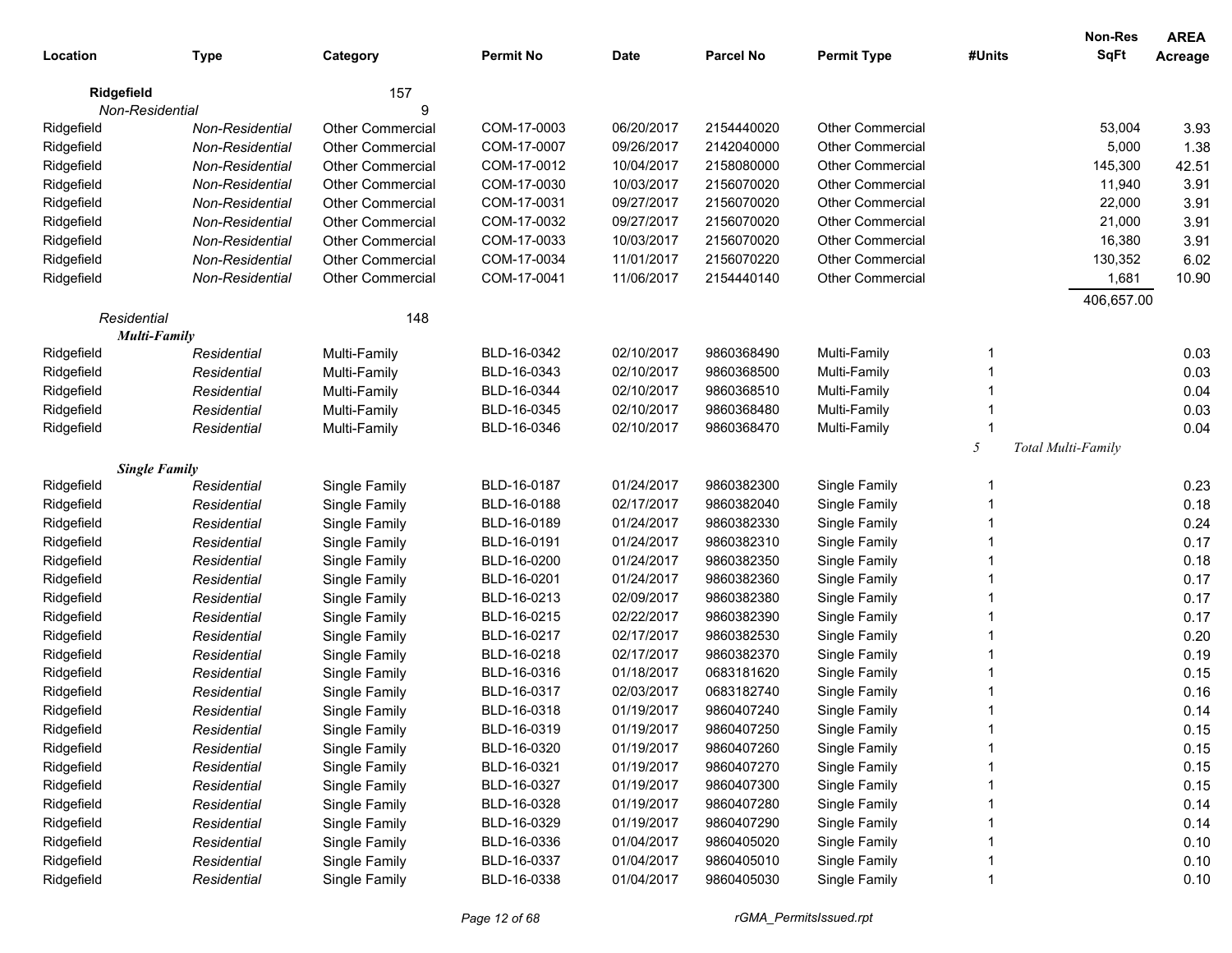| Location    | <b>Type</b>          | Category      | <b>Permit No</b> | <b>Date</b> | <b>Parcel No</b> | <b>Permit Type</b> | #Units | Non-Res<br><b>SqFt</b> | <b>AREA</b><br><b>Acreage</b> |
|-------------|----------------------|---------------|------------------|-------------|------------------|--------------------|--------|------------------------|-------------------------------|
|             |                      |               |                  |             |                  |                    |        |                        |                               |
| Ridgefield  |                      | 157           |                  |             |                  |                    |        |                        |                               |
| Residential |                      | 148           |                  |             |                  |                    |        |                        |                               |
|             | <b>Single Family</b> |               |                  |             |                  |                    |        |                        |                               |
| Ridgefield  | Residential          | Single Family | BLD-16-0339      | 01/24/2017  | 9860404800       | Single Family      |        |                        | 0.11                          |
| Ridgefield  | Residential          | Single Family | BLD-16-0340      | 01/24/2017  | 9860404790       | Single Family      |        |                        | 0.10                          |
| Ridgefield  | Residential          | Single Family | BLD-16-0341      | 01/19/2017  | 9860404780       | Single Family      |        |                        | 0.10                          |
| Ridgefield  | Residential          | Single Family | BLD-16-0347      | 02/22/2017  | 9860404980       | Single Family      |        |                        | 0.10                          |
| Ridgefield  | Residential          | Single Family | BLD-16-0348      | 02/22/2017  | 9860404990       | Single Family      |        |                        | 0.10                          |
| Ridgefield  | Residential          | Single Family | BLD-16-0349      | 02/09/2017  | 9860404820       | Single Family      |        |                        | 0.10                          |
| Ridgefield  | Residential          | Single Family | BLD-16-0350      | 02/09/2017  | 9860404810       | Single Family      |        |                        | 0.12                          |
| Ridgefield  | Residential          | Single Family | BLD-16-0351      | 02/28/2017  | 9860404840       | Single Family      |        |                        | 0.10                          |
| Ridgefield  | Residential          | Single Family | BLD-16-0352      | 02/28/2017  | 9860404830       | Single Family      |        |                        | 0.10                          |
| Ridgefield  | Residential          | Single Family | BLD-17-0001      | 01/17/2017  | 0683182180       | Single Family      |        |                        | 0.14                          |
| Ridgefield  | Residential          | Single Family | BLD-17-0002      | 03/17/2017  | 9860404850       | Single Family      |        |                        | 0.10                          |
| Ridgefield  | Residential          | Single Family | BLD-17-0003      | 02/28/2017  | 9860404970       | Single Family      |        |                        | 0.10                          |
| Ridgefield  | Residential          | Single Family | BLD-17-0004      | 02/28/2017  | 9860404960       | Single Family      |        |                        | 0.10                          |
| Ridgefield  | Residential          | Single Family | BLD-17-0005      | 02/03/2017  | 9860386180       | Single Family      |        |                        | 0.26                          |
| Ridgefield  | Residential          | Single Family | BLD-17-0006      | 03/17/2017  | 9860404940       | Single Family      |        |                        | 0.10                          |
| Ridgefield  | Residential          | Single Family | BLD-17-0007      | 03/17/2017  | 9860404950       | Single Family      |        |                        | 0.10                          |
| Ridgefield  | Residential          | Single Family | BLD-17-0008      | 03/17/2017  | 9860404860       | Single Family      |        |                        | 0.10                          |
| Ridgefield  | Residential          | Single Family | BLD-17-0009      | 03/17/2017  | 9860404870       | Single Family      |        |                        | 0.10                          |
| Ridgefield  | Residential          | Single Family | BLD-17-0010      | 03/17/2017  | 9860404880       | Single Family      |        |                        | 0.10                          |
| Ridgefield  | Residential          | Single Family | BLD-17-0011      | 02/13/2017  | 9860375600       | Single Family      |        |                        | 0.14                          |
| Ridgefield  | Residential          | Single Family | BLD-17-0012      | 02/21/2017  | 2200322420       | Single Family      |        |                        | 0.41                          |
| Ridgefield  | Residential          | Single Family | BLD-17-0013      | 02/15/2017  | 9860375800       | Single Family      |        |                        | 0.14                          |
| Ridgefield  | Residential          | Single Family | BLD-17-0014      | 02/22/2017  | 9860375870       | Single Family      |        |                        | 0.15                          |
| Ridgefield  | Residential          | Single Family | BLD-17-0016      | 03/15/2017  | 9860386010       | Single Family      |        |                        | 0.22                          |
| Ridgefield  | Residential          | Single Family | BLD-17-0017      | 02/22/2017  | 9860375820       | Single Family      |        |                        | 0.14                          |
| Ridgefield  | Residential          | Single Family | BLD-17-0018      | 03/30/2017  | 9860413640       | Single Family      |        |                        | 0.14                          |
| Ridgefield  | Residential          | Single Family | BLD-17-0019      | 03/30/2017  | 9860413670       | Single Family      |        |                        | 0.14                          |
| Ridgefield  | Residential          | Single Family | BLD-17-0020      | 03/30/2017  | 9860413680       | Single Family      |        |                        | 0.14                          |
| Ridgefield  | Residential          | Single Family | BLD-17-0021      | 03/30/2017  | 9860413650       | Single Family      |        |                        | 0.14                          |
| Ridgefield  | Residential          | Single Family | BLD-17-0022      | 03/30/2017  | 9860413630       | Single Family      |        |                        | 0.14                          |
| Ridgefield  | Residential          | Single Family | BLD-17-0023      | 04/05/2017  | 9860413690       | Single Family      |        |                        | 0.15                          |
| Ridgefield  | Residential          | Single Family | BLD-17-0024      | 03/30/2017  | 9860413660       | Single Family      |        |                        | 0.14                          |
| Ridgefield  | Residential          | Single Family | BLD-17-0025      | 10/11/2017  | 9860413510       | Single Family      |        |                        | 0.14                          |
| Ridgefield  | Residential          | Single Family | BLD-17-0026      | 10/11/2017  | 9860413520       | Single Family      |        |                        | 0.14                          |
| Ridgefield  | Residential          | Single Family | BLD-17-0027      | 04/05/2017  | 9860413700       | Single Family      |        |                        | 0.14                          |
| Ridgefield  | Residential          | Single Family | BLD-17-0028      | 03/15/2017  | 9860386000       | Single Family      |        |                        | 0.18                          |
| Ridgefield  | Residential          | Single Family | BLD-17-0029      | 03/15/2017  | 9860375580       | Single Family      |        |                        | 0.14                          |
| Ridgefield  | Residential          | Single Family | BLD-17-0030      | 03/15/2017  | 9860375980       | Single Family      |        |                        | 0.16                          |
| Ridgefield  | Residential          | Single Family | BLD-17-0031      | 03/21/2017  | 9860375480       | Single Family      |        |                        | 0.14                          |
| Ridgefield  | Residential          | Single Family | BLD-17-0032      | 03/01/2017  | 9860386050       | Single Family      |        |                        | 0.17                          |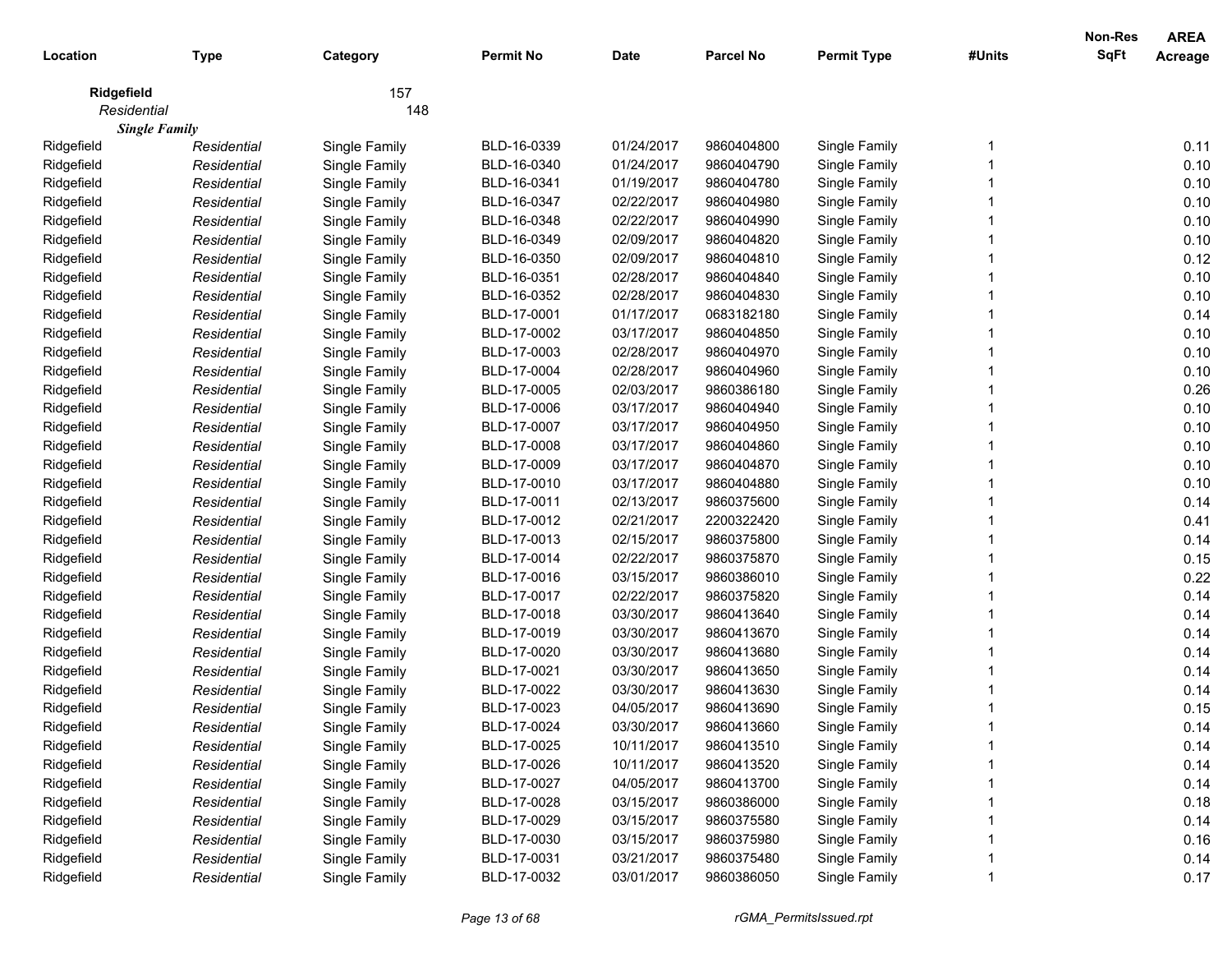| 157<br>Ridgefield<br>148<br>Residential<br><b>Single Family</b><br>BLD-17-0033<br>03/15/2017<br>0.18<br>Ridgefield<br>Single Family<br>9860359720<br>Single Family<br>Residential<br>03/30/2017<br>0.10<br>Ridgefield<br>Residential<br>Single Family<br>BLD-17-0034<br>9860404930<br>Single Family<br>BLD-17-0035<br>Ridgefield<br>Single Family<br>03/30/2017<br>9860404920<br>Single Family<br>0.09<br>Residential<br>Ridgefield<br>Single Family<br>BLD-17-0036<br>03/30/2017<br>Single Family<br>0.09<br>Residential<br>9860404910<br>0.09<br>Ridgefield<br>Single Family<br>Single Family<br>Residential<br>BLD-17-0037<br>03/30/2017<br>9860404900<br>0.09<br>Ridgefield<br>Single Family<br>Residential<br>BLD-17-0038<br>03/30/2017<br>9860404890<br>Single Family<br>0.13<br>Ridgefield<br>Single Family<br>04/21/2017<br>Residential<br>BLD-17-0039<br>9860404740<br>Single Family<br>Ridgefield<br>BLD-17-0040<br>03/29/2017<br>0.14<br>Residential<br>Single Family<br>9860375340<br>Single Family<br>Ridgefield<br>BLD-17-0041<br>04/05/2017<br>0.15<br>Residential<br>Single Family<br>9860413720<br>Single Family<br>Ridgefield<br>BLD-17-0042<br>04/21/2017<br>0.15<br>Single Family<br>9860413860<br>Single Family<br>Residential<br>Ridgefield<br>0.16<br>BLD-17-0043<br>04/14/2017<br>9860413710<br>Single Family<br>Residential<br>Single Family<br>0.15<br>Ridgefield<br>BLD-17-0044<br>Residential<br>Single Family<br>04/21/2017<br>9860413870<br>Single Family<br>0.23<br>Ridgefield<br>BLD-17-0045<br>04/04/2017<br>0673691600<br>Single Family<br>Residential<br>Single Family<br>0.15<br>Ridgefield<br>BLD-17-0046<br>04/21/2017<br>Single Family<br>Residential<br>Single Family<br>9860413740<br>0.15<br>Ridgefield<br>BLD-17-0047<br>Residential<br>Single Family<br>04/21/2017<br>9860413850<br>Single Family<br>Ridgefield<br>BLD-17-0048<br>0.15<br>Residential<br>Single Family<br>04/21/2017<br>9860413730<br>Single Family<br>Ridgefield<br>BLD-17-0049<br>0.15<br>Residential<br>Single Family<br>04/21/2017<br>9860413840<br>Single Family<br>Ridgefield<br>0.19<br>BLD-17-0050<br>04/14/2017<br>9860386090<br>Single Family<br>Residential<br>Single Family<br>0.19<br>Ridgefield<br>BLD-17-0051<br>Residential<br>Single Family<br>04/14/2017<br>9860386060<br>Single Family<br>0.14<br>Ridgefield<br>BLD-17-0052<br>Residential<br>Single Family<br>04/24/2017<br>9860375660<br>Single Family<br>Ridgefield<br>0.14<br>Residential<br>Single Family<br>BLD-17-0053<br>05/10/2017<br>2193800520<br>Single Family<br>0.17<br>Ridgefield<br>Residential<br>Single Family<br>BLD-17-0054<br>05/12/2017<br>9860413760<br>Single Family<br>0.15<br>Ridgefield<br>Residential<br>Single Family<br>BLD-17-0055<br>05/12/2017<br>9860413750<br>Single Family<br>0.15<br>Ridgefield<br>Residential<br>Single Family<br>BLD-17-0056<br>05/12/2017<br>9860413830<br>Single Family<br>0.15<br>Ridgefield<br>BLD-17-0057<br>05/19/2017<br>9860413790<br>Single Family<br>Residential<br>Single Family<br>0.17<br>Ridgefield<br>BLD-17-0058<br>05/12/2017<br>9860413770<br>Single Family<br>Residential<br>Single Family<br>0.16<br>Ridgefield<br>Residential<br>Single Family<br>BLD-17-0059<br>06/07/2017<br>9860413780<br>Single Family<br>0.14<br>Ridgefield<br>Residential<br>Single Family<br>BLD-17-0060<br>05/12/2017<br>9860413880<br>Single Family<br>0.18<br>Ridgefield<br>Residential<br>Single Family<br>BLD-17-0061<br>05/19/2017<br>0673691140<br>Single Family<br>0.17<br>Ridgefield<br>Residential<br>Single Family<br>BLD-17-0062<br>05/23/2017<br>9860385980<br>Single Family<br>0.18<br>Ridgefield<br>Single Family<br>BLD-17-0063<br>05/23/2017<br>9860385990<br>Single Family<br>Residential<br>Ridgefield<br>Single Family<br>BLD-17-0064<br>05/26/2017<br>Single Family<br>0.21<br>Residential<br>9860386250<br>06/05/2017<br>Ridgefield<br>BLD-17-0065<br>0683181800<br>Single Family<br>0.24<br>Residential<br>Single Family<br>0.22<br>Ridgefield<br>06/12/2017<br>Single Family<br>Residential<br>Single Family<br>BLD-17-0066<br>0683182540<br>0.14<br>Ridgefield<br>06/12/2017<br>Residential<br>Single Family<br>BLD-17-0067<br>9860375650<br>Single Family<br>0.45<br>Ridgefield<br>06/27/2017<br>Residential<br>Single Family<br>BLD-17-0068<br>0683182520<br>Single Family<br>0.14<br>Ridgefield<br>Residential<br>Single Family<br>BLD-17-0069<br>10/26/2017<br>9860413540<br>Single Family<br>0.14<br>Ridgefield<br>10/11/2017<br>Residential<br>Single Family<br>BLD-17-0070<br>9860413530<br>Single Family<br>0.14<br>Ridgefield<br>BLD-17-0071<br>10/26/2017<br>Single Family<br>Residential<br>Single Family<br>9860413560<br>BLD-17-0072<br>10/26/2017<br>9860413550 | Location   | <b>Type</b> | Category      | <b>Permit No</b> | <b>Date</b> | <b>Parcel No</b> | <b>Permit Type</b> | #Units | Non-Res<br><b>SqFt</b> | <b>AREA</b><br><b>Acreage</b> |
|------------------------------------------------------------------------------------------------------------------------------------------------------------------------------------------------------------------------------------------------------------------------------------------------------------------------------------------------------------------------------------------------------------------------------------------------------------------------------------------------------------------------------------------------------------------------------------------------------------------------------------------------------------------------------------------------------------------------------------------------------------------------------------------------------------------------------------------------------------------------------------------------------------------------------------------------------------------------------------------------------------------------------------------------------------------------------------------------------------------------------------------------------------------------------------------------------------------------------------------------------------------------------------------------------------------------------------------------------------------------------------------------------------------------------------------------------------------------------------------------------------------------------------------------------------------------------------------------------------------------------------------------------------------------------------------------------------------------------------------------------------------------------------------------------------------------------------------------------------------------------------------------------------------------------------------------------------------------------------------------------------------------------------------------------------------------------------------------------------------------------------------------------------------------------------------------------------------------------------------------------------------------------------------------------------------------------------------------------------------------------------------------------------------------------------------------------------------------------------------------------------------------------------------------------------------------------------------------------------------------------------------------------------------------------------------------------------------------------------------------------------------------------------------------------------------------------------------------------------------------------------------------------------------------------------------------------------------------------------------------------------------------------------------------------------------------------------------------------------------------------------------------------------------------------------------------------------------------------------------------------------------------------------------------------------------------------------------------------------------------------------------------------------------------------------------------------------------------------------------------------------------------------------------------------------------------------------------------------------------------------------------------------------------------------------------------------------------------------------------------------------------------------------------------------------------------------------------------------------------------------------------------------------------------------------------------------------------------------------------------------------------------------------------------------------------------------------------------------------------------------------------------------------------------------------------------------------------------------------------------------------------------------------------------------------------------------------------------------------------------------------------------------------------------------------------------------------------------------------------------------------------------------------------------------------------------------------------------------------------------------------------------------------------------------------------------------------------------------------------|------------|-------------|---------------|------------------|-------------|------------------|--------------------|--------|------------------------|-------------------------------|
|                                                                                                                                                                                                                                                                                                                                                                                                                                                                                                                                                                                                                                                                                                                                                                                                                                                                                                                                                                                                                                                                                                                                                                                                                                                                                                                                                                                                                                                                                                                                                                                                                                                                                                                                                                                                                                                                                                                                                                                                                                                                                                                                                                                                                                                                                                                                                                                                                                                                                                                                                                                                                                                                                                                                                                                                                                                                                                                                                                                                                                                                                                                                                                                                                                                                                                                                                                                                                                                                                                                                                                                                                                                                                                                                                                                                                                                                                                                                                                                                                                                                                                                                                                                                                                                                                                                                                                                                                                                                                                                                                                                                                                                                                                                                          |            |             |               |                  |             |                  |                    |        |                        |                               |
|                                                                                                                                                                                                                                                                                                                                                                                                                                                                                                                                                                                                                                                                                                                                                                                                                                                                                                                                                                                                                                                                                                                                                                                                                                                                                                                                                                                                                                                                                                                                                                                                                                                                                                                                                                                                                                                                                                                                                                                                                                                                                                                                                                                                                                                                                                                                                                                                                                                                                                                                                                                                                                                                                                                                                                                                                                                                                                                                                                                                                                                                                                                                                                                                                                                                                                                                                                                                                                                                                                                                                                                                                                                                                                                                                                                                                                                                                                                                                                                                                                                                                                                                                                                                                                                                                                                                                                                                                                                                                                                                                                                                                                                                                                                                          |            |             |               |                  |             |                  |                    |        |                        |                               |
|                                                                                                                                                                                                                                                                                                                                                                                                                                                                                                                                                                                                                                                                                                                                                                                                                                                                                                                                                                                                                                                                                                                                                                                                                                                                                                                                                                                                                                                                                                                                                                                                                                                                                                                                                                                                                                                                                                                                                                                                                                                                                                                                                                                                                                                                                                                                                                                                                                                                                                                                                                                                                                                                                                                                                                                                                                                                                                                                                                                                                                                                                                                                                                                                                                                                                                                                                                                                                                                                                                                                                                                                                                                                                                                                                                                                                                                                                                                                                                                                                                                                                                                                                                                                                                                                                                                                                                                                                                                                                                                                                                                                                                                                                                                                          |            |             |               |                  |             |                  |                    |        |                        |                               |
|                                                                                                                                                                                                                                                                                                                                                                                                                                                                                                                                                                                                                                                                                                                                                                                                                                                                                                                                                                                                                                                                                                                                                                                                                                                                                                                                                                                                                                                                                                                                                                                                                                                                                                                                                                                                                                                                                                                                                                                                                                                                                                                                                                                                                                                                                                                                                                                                                                                                                                                                                                                                                                                                                                                                                                                                                                                                                                                                                                                                                                                                                                                                                                                                                                                                                                                                                                                                                                                                                                                                                                                                                                                                                                                                                                                                                                                                                                                                                                                                                                                                                                                                                                                                                                                                                                                                                                                                                                                                                                                                                                                                                                                                                                                                          |            |             |               |                  |             |                  |                    |        |                        |                               |
|                                                                                                                                                                                                                                                                                                                                                                                                                                                                                                                                                                                                                                                                                                                                                                                                                                                                                                                                                                                                                                                                                                                                                                                                                                                                                                                                                                                                                                                                                                                                                                                                                                                                                                                                                                                                                                                                                                                                                                                                                                                                                                                                                                                                                                                                                                                                                                                                                                                                                                                                                                                                                                                                                                                                                                                                                                                                                                                                                                                                                                                                                                                                                                                                                                                                                                                                                                                                                                                                                                                                                                                                                                                                                                                                                                                                                                                                                                                                                                                                                                                                                                                                                                                                                                                                                                                                                                                                                                                                                                                                                                                                                                                                                                                                          |            |             |               |                  |             |                  |                    |        |                        |                               |
|                                                                                                                                                                                                                                                                                                                                                                                                                                                                                                                                                                                                                                                                                                                                                                                                                                                                                                                                                                                                                                                                                                                                                                                                                                                                                                                                                                                                                                                                                                                                                                                                                                                                                                                                                                                                                                                                                                                                                                                                                                                                                                                                                                                                                                                                                                                                                                                                                                                                                                                                                                                                                                                                                                                                                                                                                                                                                                                                                                                                                                                                                                                                                                                                                                                                                                                                                                                                                                                                                                                                                                                                                                                                                                                                                                                                                                                                                                                                                                                                                                                                                                                                                                                                                                                                                                                                                                                                                                                                                                                                                                                                                                                                                                                                          |            |             |               |                  |             |                  |                    |        |                        |                               |
|                                                                                                                                                                                                                                                                                                                                                                                                                                                                                                                                                                                                                                                                                                                                                                                                                                                                                                                                                                                                                                                                                                                                                                                                                                                                                                                                                                                                                                                                                                                                                                                                                                                                                                                                                                                                                                                                                                                                                                                                                                                                                                                                                                                                                                                                                                                                                                                                                                                                                                                                                                                                                                                                                                                                                                                                                                                                                                                                                                                                                                                                                                                                                                                                                                                                                                                                                                                                                                                                                                                                                                                                                                                                                                                                                                                                                                                                                                                                                                                                                                                                                                                                                                                                                                                                                                                                                                                                                                                                                                                                                                                                                                                                                                                                          |            |             |               |                  |             |                  |                    |        |                        |                               |
|                                                                                                                                                                                                                                                                                                                                                                                                                                                                                                                                                                                                                                                                                                                                                                                                                                                                                                                                                                                                                                                                                                                                                                                                                                                                                                                                                                                                                                                                                                                                                                                                                                                                                                                                                                                                                                                                                                                                                                                                                                                                                                                                                                                                                                                                                                                                                                                                                                                                                                                                                                                                                                                                                                                                                                                                                                                                                                                                                                                                                                                                                                                                                                                                                                                                                                                                                                                                                                                                                                                                                                                                                                                                                                                                                                                                                                                                                                                                                                                                                                                                                                                                                                                                                                                                                                                                                                                                                                                                                                                                                                                                                                                                                                                                          |            |             |               |                  |             |                  |                    |        |                        |                               |
|                                                                                                                                                                                                                                                                                                                                                                                                                                                                                                                                                                                                                                                                                                                                                                                                                                                                                                                                                                                                                                                                                                                                                                                                                                                                                                                                                                                                                                                                                                                                                                                                                                                                                                                                                                                                                                                                                                                                                                                                                                                                                                                                                                                                                                                                                                                                                                                                                                                                                                                                                                                                                                                                                                                                                                                                                                                                                                                                                                                                                                                                                                                                                                                                                                                                                                                                                                                                                                                                                                                                                                                                                                                                                                                                                                                                                                                                                                                                                                                                                                                                                                                                                                                                                                                                                                                                                                                                                                                                                                                                                                                                                                                                                                                                          |            |             |               |                  |             |                  |                    |        |                        |                               |
|                                                                                                                                                                                                                                                                                                                                                                                                                                                                                                                                                                                                                                                                                                                                                                                                                                                                                                                                                                                                                                                                                                                                                                                                                                                                                                                                                                                                                                                                                                                                                                                                                                                                                                                                                                                                                                                                                                                                                                                                                                                                                                                                                                                                                                                                                                                                                                                                                                                                                                                                                                                                                                                                                                                                                                                                                                                                                                                                                                                                                                                                                                                                                                                                                                                                                                                                                                                                                                                                                                                                                                                                                                                                                                                                                                                                                                                                                                                                                                                                                                                                                                                                                                                                                                                                                                                                                                                                                                                                                                                                                                                                                                                                                                                                          |            |             |               |                  |             |                  |                    |        |                        |                               |
|                                                                                                                                                                                                                                                                                                                                                                                                                                                                                                                                                                                                                                                                                                                                                                                                                                                                                                                                                                                                                                                                                                                                                                                                                                                                                                                                                                                                                                                                                                                                                                                                                                                                                                                                                                                                                                                                                                                                                                                                                                                                                                                                                                                                                                                                                                                                                                                                                                                                                                                                                                                                                                                                                                                                                                                                                                                                                                                                                                                                                                                                                                                                                                                                                                                                                                                                                                                                                                                                                                                                                                                                                                                                                                                                                                                                                                                                                                                                                                                                                                                                                                                                                                                                                                                                                                                                                                                                                                                                                                                                                                                                                                                                                                                                          |            |             |               |                  |             |                  |                    |        |                        |                               |
|                                                                                                                                                                                                                                                                                                                                                                                                                                                                                                                                                                                                                                                                                                                                                                                                                                                                                                                                                                                                                                                                                                                                                                                                                                                                                                                                                                                                                                                                                                                                                                                                                                                                                                                                                                                                                                                                                                                                                                                                                                                                                                                                                                                                                                                                                                                                                                                                                                                                                                                                                                                                                                                                                                                                                                                                                                                                                                                                                                                                                                                                                                                                                                                                                                                                                                                                                                                                                                                                                                                                                                                                                                                                                                                                                                                                                                                                                                                                                                                                                                                                                                                                                                                                                                                                                                                                                                                                                                                                                                                                                                                                                                                                                                                                          |            |             |               |                  |             |                  |                    |        |                        |                               |
|                                                                                                                                                                                                                                                                                                                                                                                                                                                                                                                                                                                                                                                                                                                                                                                                                                                                                                                                                                                                                                                                                                                                                                                                                                                                                                                                                                                                                                                                                                                                                                                                                                                                                                                                                                                                                                                                                                                                                                                                                                                                                                                                                                                                                                                                                                                                                                                                                                                                                                                                                                                                                                                                                                                                                                                                                                                                                                                                                                                                                                                                                                                                                                                                                                                                                                                                                                                                                                                                                                                                                                                                                                                                                                                                                                                                                                                                                                                                                                                                                                                                                                                                                                                                                                                                                                                                                                                                                                                                                                                                                                                                                                                                                                                                          |            |             |               |                  |             |                  |                    |        |                        |                               |
|                                                                                                                                                                                                                                                                                                                                                                                                                                                                                                                                                                                                                                                                                                                                                                                                                                                                                                                                                                                                                                                                                                                                                                                                                                                                                                                                                                                                                                                                                                                                                                                                                                                                                                                                                                                                                                                                                                                                                                                                                                                                                                                                                                                                                                                                                                                                                                                                                                                                                                                                                                                                                                                                                                                                                                                                                                                                                                                                                                                                                                                                                                                                                                                                                                                                                                                                                                                                                                                                                                                                                                                                                                                                                                                                                                                                                                                                                                                                                                                                                                                                                                                                                                                                                                                                                                                                                                                                                                                                                                                                                                                                                                                                                                                                          |            |             |               |                  |             |                  |                    |        |                        |                               |
|                                                                                                                                                                                                                                                                                                                                                                                                                                                                                                                                                                                                                                                                                                                                                                                                                                                                                                                                                                                                                                                                                                                                                                                                                                                                                                                                                                                                                                                                                                                                                                                                                                                                                                                                                                                                                                                                                                                                                                                                                                                                                                                                                                                                                                                                                                                                                                                                                                                                                                                                                                                                                                                                                                                                                                                                                                                                                                                                                                                                                                                                                                                                                                                                                                                                                                                                                                                                                                                                                                                                                                                                                                                                                                                                                                                                                                                                                                                                                                                                                                                                                                                                                                                                                                                                                                                                                                                                                                                                                                                                                                                                                                                                                                                                          |            |             |               |                  |             |                  |                    |        |                        |                               |
|                                                                                                                                                                                                                                                                                                                                                                                                                                                                                                                                                                                                                                                                                                                                                                                                                                                                                                                                                                                                                                                                                                                                                                                                                                                                                                                                                                                                                                                                                                                                                                                                                                                                                                                                                                                                                                                                                                                                                                                                                                                                                                                                                                                                                                                                                                                                                                                                                                                                                                                                                                                                                                                                                                                                                                                                                                                                                                                                                                                                                                                                                                                                                                                                                                                                                                                                                                                                                                                                                                                                                                                                                                                                                                                                                                                                                                                                                                                                                                                                                                                                                                                                                                                                                                                                                                                                                                                                                                                                                                                                                                                                                                                                                                                                          |            |             |               |                  |             |                  |                    |        |                        |                               |
|                                                                                                                                                                                                                                                                                                                                                                                                                                                                                                                                                                                                                                                                                                                                                                                                                                                                                                                                                                                                                                                                                                                                                                                                                                                                                                                                                                                                                                                                                                                                                                                                                                                                                                                                                                                                                                                                                                                                                                                                                                                                                                                                                                                                                                                                                                                                                                                                                                                                                                                                                                                                                                                                                                                                                                                                                                                                                                                                                                                                                                                                                                                                                                                                                                                                                                                                                                                                                                                                                                                                                                                                                                                                                                                                                                                                                                                                                                                                                                                                                                                                                                                                                                                                                                                                                                                                                                                                                                                                                                                                                                                                                                                                                                                                          |            |             |               |                  |             |                  |                    |        |                        |                               |
|                                                                                                                                                                                                                                                                                                                                                                                                                                                                                                                                                                                                                                                                                                                                                                                                                                                                                                                                                                                                                                                                                                                                                                                                                                                                                                                                                                                                                                                                                                                                                                                                                                                                                                                                                                                                                                                                                                                                                                                                                                                                                                                                                                                                                                                                                                                                                                                                                                                                                                                                                                                                                                                                                                                                                                                                                                                                                                                                                                                                                                                                                                                                                                                                                                                                                                                                                                                                                                                                                                                                                                                                                                                                                                                                                                                                                                                                                                                                                                                                                                                                                                                                                                                                                                                                                                                                                                                                                                                                                                                                                                                                                                                                                                                                          |            |             |               |                  |             |                  |                    |        |                        |                               |
|                                                                                                                                                                                                                                                                                                                                                                                                                                                                                                                                                                                                                                                                                                                                                                                                                                                                                                                                                                                                                                                                                                                                                                                                                                                                                                                                                                                                                                                                                                                                                                                                                                                                                                                                                                                                                                                                                                                                                                                                                                                                                                                                                                                                                                                                                                                                                                                                                                                                                                                                                                                                                                                                                                                                                                                                                                                                                                                                                                                                                                                                                                                                                                                                                                                                                                                                                                                                                                                                                                                                                                                                                                                                                                                                                                                                                                                                                                                                                                                                                                                                                                                                                                                                                                                                                                                                                                                                                                                                                                                                                                                                                                                                                                                                          |            |             |               |                  |             |                  |                    |        |                        |                               |
|                                                                                                                                                                                                                                                                                                                                                                                                                                                                                                                                                                                                                                                                                                                                                                                                                                                                                                                                                                                                                                                                                                                                                                                                                                                                                                                                                                                                                                                                                                                                                                                                                                                                                                                                                                                                                                                                                                                                                                                                                                                                                                                                                                                                                                                                                                                                                                                                                                                                                                                                                                                                                                                                                                                                                                                                                                                                                                                                                                                                                                                                                                                                                                                                                                                                                                                                                                                                                                                                                                                                                                                                                                                                                                                                                                                                                                                                                                                                                                                                                                                                                                                                                                                                                                                                                                                                                                                                                                                                                                                                                                                                                                                                                                                                          |            |             |               |                  |             |                  |                    |        |                        |                               |
|                                                                                                                                                                                                                                                                                                                                                                                                                                                                                                                                                                                                                                                                                                                                                                                                                                                                                                                                                                                                                                                                                                                                                                                                                                                                                                                                                                                                                                                                                                                                                                                                                                                                                                                                                                                                                                                                                                                                                                                                                                                                                                                                                                                                                                                                                                                                                                                                                                                                                                                                                                                                                                                                                                                                                                                                                                                                                                                                                                                                                                                                                                                                                                                                                                                                                                                                                                                                                                                                                                                                                                                                                                                                                                                                                                                                                                                                                                                                                                                                                                                                                                                                                                                                                                                                                                                                                                                                                                                                                                                                                                                                                                                                                                                                          |            |             |               |                  |             |                  |                    |        |                        |                               |
|                                                                                                                                                                                                                                                                                                                                                                                                                                                                                                                                                                                                                                                                                                                                                                                                                                                                                                                                                                                                                                                                                                                                                                                                                                                                                                                                                                                                                                                                                                                                                                                                                                                                                                                                                                                                                                                                                                                                                                                                                                                                                                                                                                                                                                                                                                                                                                                                                                                                                                                                                                                                                                                                                                                                                                                                                                                                                                                                                                                                                                                                                                                                                                                                                                                                                                                                                                                                                                                                                                                                                                                                                                                                                                                                                                                                                                                                                                                                                                                                                                                                                                                                                                                                                                                                                                                                                                                                                                                                                                                                                                                                                                                                                                                                          |            |             |               |                  |             |                  |                    |        |                        |                               |
|                                                                                                                                                                                                                                                                                                                                                                                                                                                                                                                                                                                                                                                                                                                                                                                                                                                                                                                                                                                                                                                                                                                                                                                                                                                                                                                                                                                                                                                                                                                                                                                                                                                                                                                                                                                                                                                                                                                                                                                                                                                                                                                                                                                                                                                                                                                                                                                                                                                                                                                                                                                                                                                                                                                                                                                                                                                                                                                                                                                                                                                                                                                                                                                                                                                                                                                                                                                                                                                                                                                                                                                                                                                                                                                                                                                                                                                                                                                                                                                                                                                                                                                                                                                                                                                                                                                                                                                                                                                                                                                                                                                                                                                                                                                                          |            |             |               |                  |             |                  |                    |        |                        |                               |
|                                                                                                                                                                                                                                                                                                                                                                                                                                                                                                                                                                                                                                                                                                                                                                                                                                                                                                                                                                                                                                                                                                                                                                                                                                                                                                                                                                                                                                                                                                                                                                                                                                                                                                                                                                                                                                                                                                                                                                                                                                                                                                                                                                                                                                                                                                                                                                                                                                                                                                                                                                                                                                                                                                                                                                                                                                                                                                                                                                                                                                                                                                                                                                                                                                                                                                                                                                                                                                                                                                                                                                                                                                                                                                                                                                                                                                                                                                                                                                                                                                                                                                                                                                                                                                                                                                                                                                                                                                                                                                                                                                                                                                                                                                                                          |            |             |               |                  |             |                  |                    |        |                        |                               |
|                                                                                                                                                                                                                                                                                                                                                                                                                                                                                                                                                                                                                                                                                                                                                                                                                                                                                                                                                                                                                                                                                                                                                                                                                                                                                                                                                                                                                                                                                                                                                                                                                                                                                                                                                                                                                                                                                                                                                                                                                                                                                                                                                                                                                                                                                                                                                                                                                                                                                                                                                                                                                                                                                                                                                                                                                                                                                                                                                                                                                                                                                                                                                                                                                                                                                                                                                                                                                                                                                                                                                                                                                                                                                                                                                                                                                                                                                                                                                                                                                                                                                                                                                                                                                                                                                                                                                                                                                                                                                                                                                                                                                                                                                                                                          |            |             |               |                  |             |                  |                    |        |                        |                               |
|                                                                                                                                                                                                                                                                                                                                                                                                                                                                                                                                                                                                                                                                                                                                                                                                                                                                                                                                                                                                                                                                                                                                                                                                                                                                                                                                                                                                                                                                                                                                                                                                                                                                                                                                                                                                                                                                                                                                                                                                                                                                                                                                                                                                                                                                                                                                                                                                                                                                                                                                                                                                                                                                                                                                                                                                                                                                                                                                                                                                                                                                                                                                                                                                                                                                                                                                                                                                                                                                                                                                                                                                                                                                                                                                                                                                                                                                                                                                                                                                                                                                                                                                                                                                                                                                                                                                                                                                                                                                                                                                                                                                                                                                                                                                          |            |             |               |                  |             |                  |                    |        |                        |                               |
|                                                                                                                                                                                                                                                                                                                                                                                                                                                                                                                                                                                                                                                                                                                                                                                                                                                                                                                                                                                                                                                                                                                                                                                                                                                                                                                                                                                                                                                                                                                                                                                                                                                                                                                                                                                                                                                                                                                                                                                                                                                                                                                                                                                                                                                                                                                                                                                                                                                                                                                                                                                                                                                                                                                                                                                                                                                                                                                                                                                                                                                                                                                                                                                                                                                                                                                                                                                                                                                                                                                                                                                                                                                                                                                                                                                                                                                                                                                                                                                                                                                                                                                                                                                                                                                                                                                                                                                                                                                                                                                                                                                                                                                                                                                                          |            |             |               |                  |             |                  |                    |        |                        |                               |
|                                                                                                                                                                                                                                                                                                                                                                                                                                                                                                                                                                                                                                                                                                                                                                                                                                                                                                                                                                                                                                                                                                                                                                                                                                                                                                                                                                                                                                                                                                                                                                                                                                                                                                                                                                                                                                                                                                                                                                                                                                                                                                                                                                                                                                                                                                                                                                                                                                                                                                                                                                                                                                                                                                                                                                                                                                                                                                                                                                                                                                                                                                                                                                                                                                                                                                                                                                                                                                                                                                                                                                                                                                                                                                                                                                                                                                                                                                                                                                                                                                                                                                                                                                                                                                                                                                                                                                                                                                                                                                                                                                                                                                                                                                                                          |            |             |               |                  |             |                  |                    |        |                        |                               |
|                                                                                                                                                                                                                                                                                                                                                                                                                                                                                                                                                                                                                                                                                                                                                                                                                                                                                                                                                                                                                                                                                                                                                                                                                                                                                                                                                                                                                                                                                                                                                                                                                                                                                                                                                                                                                                                                                                                                                                                                                                                                                                                                                                                                                                                                                                                                                                                                                                                                                                                                                                                                                                                                                                                                                                                                                                                                                                                                                                                                                                                                                                                                                                                                                                                                                                                                                                                                                                                                                                                                                                                                                                                                                                                                                                                                                                                                                                                                                                                                                                                                                                                                                                                                                                                                                                                                                                                                                                                                                                                                                                                                                                                                                                                                          |            |             |               |                  |             |                  |                    |        |                        |                               |
|                                                                                                                                                                                                                                                                                                                                                                                                                                                                                                                                                                                                                                                                                                                                                                                                                                                                                                                                                                                                                                                                                                                                                                                                                                                                                                                                                                                                                                                                                                                                                                                                                                                                                                                                                                                                                                                                                                                                                                                                                                                                                                                                                                                                                                                                                                                                                                                                                                                                                                                                                                                                                                                                                                                                                                                                                                                                                                                                                                                                                                                                                                                                                                                                                                                                                                                                                                                                                                                                                                                                                                                                                                                                                                                                                                                                                                                                                                                                                                                                                                                                                                                                                                                                                                                                                                                                                                                                                                                                                                                                                                                                                                                                                                                                          |            |             |               |                  |             |                  |                    |        |                        |                               |
|                                                                                                                                                                                                                                                                                                                                                                                                                                                                                                                                                                                                                                                                                                                                                                                                                                                                                                                                                                                                                                                                                                                                                                                                                                                                                                                                                                                                                                                                                                                                                                                                                                                                                                                                                                                                                                                                                                                                                                                                                                                                                                                                                                                                                                                                                                                                                                                                                                                                                                                                                                                                                                                                                                                                                                                                                                                                                                                                                                                                                                                                                                                                                                                                                                                                                                                                                                                                                                                                                                                                                                                                                                                                                                                                                                                                                                                                                                                                                                                                                                                                                                                                                                                                                                                                                                                                                                                                                                                                                                                                                                                                                                                                                                                                          |            |             |               |                  |             |                  |                    |        |                        |                               |
|                                                                                                                                                                                                                                                                                                                                                                                                                                                                                                                                                                                                                                                                                                                                                                                                                                                                                                                                                                                                                                                                                                                                                                                                                                                                                                                                                                                                                                                                                                                                                                                                                                                                                                                                                                                                                                                                                                                                                                                                                                                                                                                                                                                                                                                                                                                                                                                                                                                                                                                                                                                                                                                                                                                                                                                                                                                                                                                                                                                                                                                                                                                                                                                                                                                                                                                                                                                                                                                                                                                                                                                                                                                                                                                                                                                                                                                                                                                                                                                                                                                                                                                                                                                                                                                                                                                                                                                                                                                                                                                                                                                                                                                                                                                                          |            |             |               |                  |             |                  |                    |        |                        |                               |
|                                                                                                                                                                                                                                                                                                                                                                                                                                                                                                                                                                                                                                                                                                                                                                                                                                                                                                                                                                                                                                                                                                                                                                                                                                                                                                                                                                                                                                                                                                                                                                                                                                                                                                                                                                                                                                                                                                                                                                                                                                                                                                                                                                                                                                                                                                                                                                                                                                                                                                                                                                                                                                                                                                                                                                                                                                                                                                                                                                                                                                                                                                                                                                                                                                                                                                                                                                                                                                                                                                                                                                                                                                                                                                                                                                                                                                                                                                                                                                                                                                                                                                                                                                                                                                                                                                                                                                                                                                                                                                                                                                                                                                                                                                                                          |            |             |               |                  |             |                  |                    |        |                        |                               |
|                                                                                                                                                                                                                                                                                                                                                                                                                                                                                                                                                                                                                                                                                                                                                                                                                                                                                                                                                                                                                                                                                                                                                                                                                                                                                                                                                                                                                                                                                                                                                                                                                                                                                                                                                                                                                                                                                                                                                                                                                                                                                                                                                                                                                                                                                                                                                                                                                                                                                                                                                                                                                                                                                                                                                                                                                                                                                                                                                                                                                                                                                                                                                                                                                                                                                                                                                                                                                                                                                                                                                                                                                                                                                                                                                                                                                                                                                                                                                                                                                                                                                                                                                                                                                                                                                                                                                                                                                                                                                                                                                                                                                                                                                                                                          |            |             |               |                  |             |                  |                    |        |                        |                               |
|                                                                                                                                                                                                                                                                                                                                                                                                                                                                                                                                                                                                                                                                                                                                                                                                                                                                                                                                                                                                                                                                                                                                                                                                                                                                                                                                                                                                                                                                                                                                                                                                                                                                                                                                                                                                                                                                                                                                                                                                                                                                                                                                                                                                                                                                                                                                                                                                                                                                                                                                                                                                                                                                                                                                                                                                                                                                                                                                                                                                                                                                                                                                                                                                                                                                                                                                                                                                                                                                                                                                                                                                                                                                                                                                                                                                                                                                                                                                                                                                                                                                                                                                                                                                                                                                                                                                                                                                                                                                                                                                                                                                                                                                                                                                          |            |             |               |                  |             |                  |                    |        |                        |                               |
|                                                                                                                                                                                                                                                                                                                                                                                                                                                                                                                                                                                                                                                                                                                                                                                                                                                                                                                                                                                                                                                                                                                                                                                                                                                                                                                                                                                                                                                                                                                                                                                                                                                                                                                                                                                                                                                                                                                                                                                                                                                                                                                                                                                                                                                                                                                                                                                                                                                                                                                                                                                                                                                                                                                                                                                                                                                                                                                                                                                                                                                                                                                                                                                                                                                                                                                                                                                                                                                                                                                                                                                                                                                                                                                                                                                                                                                                                                                                                                                                                                                                                                                                                                                                                                                                                                                                                                                                                                                                                                                                                                                                                                                                                                                                          |            |             |               |                  |             |                  |                    |        |                        |                               |
|                                                                                                                                                                                                                                                                                                                                                                                                                                                                                                                                                                                                                                                                                                                                                                                                                                                                                                                                                                                                                                                                                                                                                                                                                                                                                                                                                                                                                                                                                                                                                                                                                                                                                                                                                                                                                                                                                                                                                                                                                                                                                                                                                                                                                                                                                                                                                                                                                                                                                                                                                                                                                                                                                                                                                                                                                                                                                                                                                                                                                                                                                                                                                                                                                                                                                                                                                                                                                                                                                                                                                                                                                                                                                                                                                                                                                                                                                                                                                                                                                                                                                                                                                                                                                                                                                                                                                                                                                                                                                                                                                                                                                                                                                                                                          |            |             |               |                  |             |                  |                    |        |                        |                               |
|                                                                                                                                                                                                                                                                                                                                                                                                                                                                                                                                                                                                                                                                                                                                                                                                                                                                                                                                                                                                                                                                                                                                                                                                                                                                                                                                                                                                                                                                                                                                                                                                                                                                                                                                                                                                                                                                                                                                                                                                                                                                                                                                                                                                                                                                                                                                                                                                                                                                                                                                                                                                                                                                                                                                                                                                                                                                                                                                                                                                                                                                                                                                                                                                                                                                                                                                                                                                                                                                                                                                                                                                                                                                                                                                                                                                                                                                                                                                                                                                                                                                                                                                                                                                                                                                                                                                                                                                                                                                                                                                                                                                                                                                                                                                          |            |             |               |                  |             |                  |                    |        |                        |                               |
|                                                                                                                                                                                                                                                                                                                                                                                                                                                                                                                                                                                                                                                                                                                                                                                                                                                                                                                                                                                                                                                                                                                                                                                                                                                                                                                                                                                                                                                                                                                                                                                                                                                                                                                                                                                                                                                                                                                                                                                                                                                                                                                                                                                                                                                                                                                                                                                                                                                                                                                                                                                                                                                                                                                                                                                                                                                                                                                                                                                                                                                                                                                                                                                                                                                                                                                                                                                                                                                                                                                                                                                                                                                                                                                                                                                                                                                                                                                                                                                                                                                                                                                                                                                                                                                                                                                                                                                                                                                                                                                                                                                                                                                                                                                                          |            |             |               |                  |             |                  |                    |        |                        |                               |
|                                                                                                                                                                                                                                                                                                                                                                                                                                                                                                                                                                                                                                                                                                                                                                                                                                                                                                                                                                                                                                                                                                                                                                                                                                                                                                                                                                                                                                                                                                                                                                                                                                                                                                                                                                                                                                                                                                                                                                                                                                                                                                                                                                                                                                                                                                                                                                                                                                                                                                                                                                                                                                                                                                                                                                                                                                                                                                                                                                                                                                                                                                                                                                                                                                                                                                                                                                                                                                                                                                                                                                                                                                                                                                                                                                                                                                                                                                                                                                                                                                                                                                                                                                                                                                                                                                                                                                                                                                                                                                                                                                                                                                                                                                                                          |            |             |               |                  |             |                  |                    |        |                        |                               |
|                                                                                                                                                                                                                                                                                                                                                                                                                                                                                                                                                                                                                                                                                                                                                                                                                                                                                                                                                                                                                                                                                                                                                                                                                                                                                                                                                                                                                                                                                                                                                                                                                                                                                                                                                                                                                                                                                                                                                                                                                                                                                                                                                                                                                                                                                                                                                                                                                                                                                                                                                                                                                                                                                                                                                                                                                                                                                                                                                                                                                                                                                                                                                                                                                                                                                                                                                                                                                                                                                                                                                                                                                                                                                                                                                                                                                                                                                                                                                                                                                                                                                                                                                                                                                                                                                                                                                                                                                                                                                                                                                                                                                                                                                                                                          |            |             |               |                  |             |                  |                    |        |                        |                               |
|                                                                                                                                                                                                                                                                                                                                                                                                                                                                                                                                                                                                                                                                                                                                                                                                                                                                                                                                                                                                                                                                                                                                                                                                                                                                                                                                                                                                                                                                                                                                                                                                                                                                                                                                                                                                                                                                                                                                                                                                                                                                                                                                                                                                                                                                                                                                                                                                                                                                                                                                                                                                                                                                                                                                                                                                                                                                                                                                                                                                                                                                                                                                                                                                                                                                                                                                                                                                                                                                                                                                                                                                                                                                                                                                                                                                                                                                                                                                                                                                                                                                                                                                                                                                                                                                                                                                                                                                                                                                                                                                                                                                                                                                                                                                          |            |             |               |                  |             |                  |                    |        |                        |                               |
|                                                                                                                                                                                                                                                                                                                                                                                                                                                                                                                                                                                                                                                                                                                                                                                                                                                                                                                                                                                                                                                                                                                                                                                                                                                                                                                                                                                                                                                                                                                                                                                                                                                                                                                                                                                                                                                                                                                                                                                                                                                                                                                                                                                                                                                                                                                                                                                                                                                                                                                                                                                                                                                                                                                                                                                                                                                                                                                                                                                                                                                                                                                                                                                                                                                                                                                                                                                                                                                                                                                                                                                                                                                                                                                                                                                                                                                                                                                                                                                                                                                                                                                                                                                                                                                                                                                                                                                                                                                                                                                                                                                                                                                                                                                                          | Ridgefield | Residential | Single Family |                  |             |                  | Single Family      |        |                        | 0.14                          |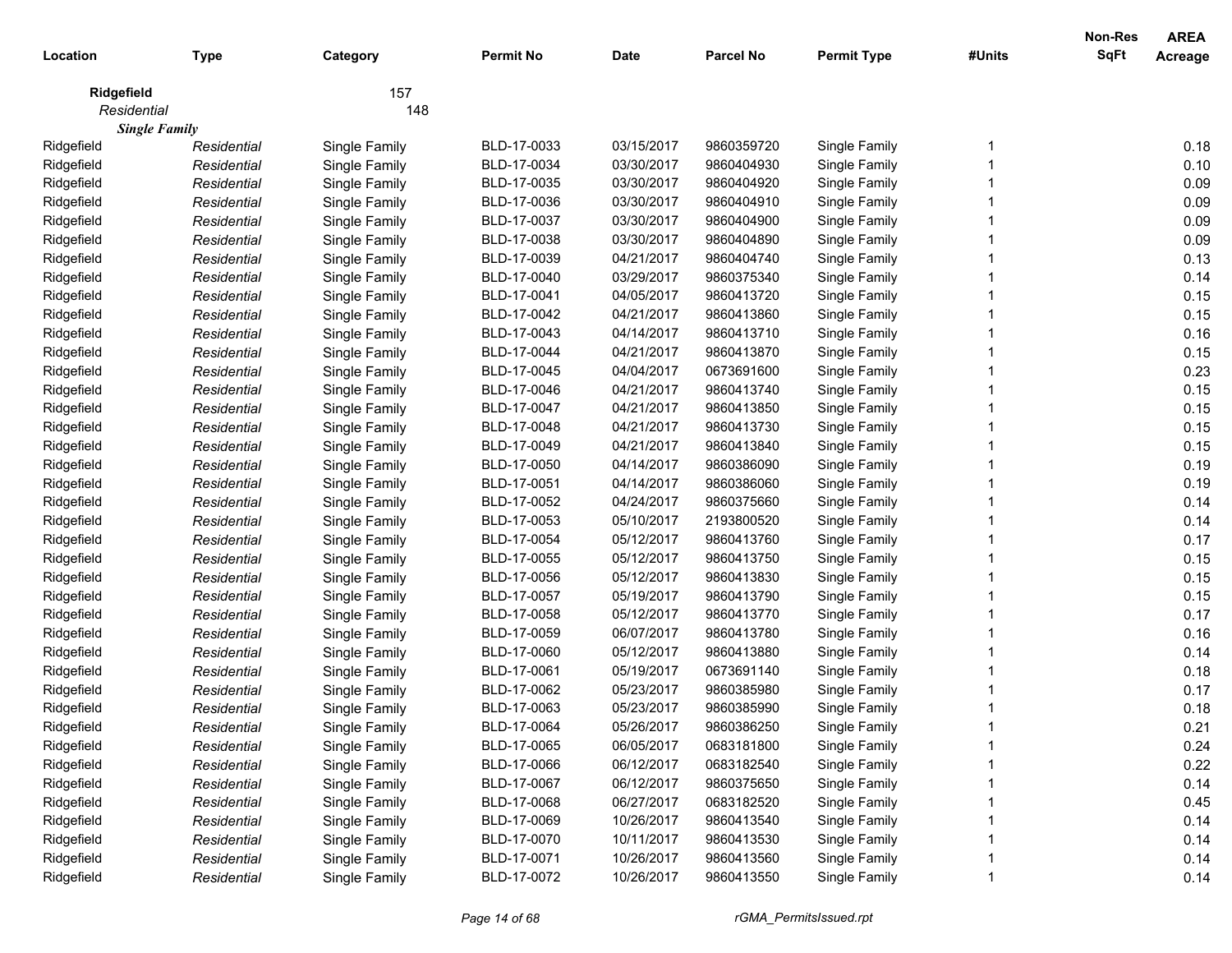|             |                      |               |                  |             |                  |                    |        | Non-Res     | <b>AREA</b>    |
|-------------|----------------------|---------------|------------------|-------------|------------------|--------------------|--------|-------------|----------------|
| Location    | <b>Type</b>          | Category      | <b>Permit No</b> | <b>Date</b> | <b>Parcel No</b> | <b>Permit Type</b> | #Units | <b>SqFt</b> | <b>Acreage</b> |
| Ridgefield  |                      | 157           |                  |             |                  |                    |        |             |                |
| Residential |                      | 148           |                  |             |                  |                    |        |             |                |
|             | <b>Single Family</b> |               |                  |             |                  |                    |        |             |                |
| Ridgefield  | Residential          | Single Family | BLD-17-0073      | 07/20/2017  | 9860386110       | Single Family      |        |             | 0.21           |
| Ridgefield  | Residential          | Single Family | BLD-17-0074      | 06/23/2017  | 2134920000       | Single Family      |        |             | 1.72           |
| Ridgefield  | Residential          | Single Family | BLD-17-0075      | 10/11/2017  | 9860413890       | Single Family      |        |             | 0.16           |
| Ridgefield  | Residential          | Single Family | BLD-17-0076      | 10/06/2017  | 9860413820       | Single Family      |        |             | 0.17           |
| Ridgefield  | Residential          | Single Family | BLD-17-0078      | 10/03/2017  | 9860413800       | Single Family      |        |             | 0.16           |
| Ridgefield  | Residential          | Single Family | BLD-17-0079      | 10/03/2017  | 9860413810       | Single Family      |        |             | 0.17           |
| Ridgefield  | Residential          | Single Family | BLD-17-0082      | 07/20/2017  | 9860428970       | Single Family      |        |             | 0.14           |
| Ridgefield  | Residential          | Single Family | BLD-17-0083      | 07/12/2017  | 9860386080       | Single Family      |        |             | 0.20           |
| Ridgefield  | Residential          | Single Family | BLD-17-0085      | 07/13/2017  | 9860375500       | Single Family      |        |             | 0.14           |
| Ridgefield  | Residential          | Single Family | BLD-17-0086      | 08/02/2017  | 9860386210       | Single Family      |        |             | 0.28           |
| Ridgefield  | Residential          | Single Family | BLD-17-0087      | 08/28/2017  | 0673691520       | Single Family      |        |             | 0.31           |
| Ridgefield  | Residential          | Single Family | BLD-17-0088      | 08/02/2017  | 0683182060       | Single Family      |        |             | 0.15           |
| Ridgefield  | Residential          | Single Family | BLD-17-0089      | 08/02/2017  | 9860386200       | Single Family      |        |             | 0.28           |
| Ridgefield  | Residential          | Single Family | BLD-17-0090      | 08/31/2017  | 9860286990       | Single Family      |        |             | 0.20           |
| Ridgefield  | Residential          | Single Family | BLD-17-0091      | 08/09/2017  | 2135270000       | Single Family      |        |             | 1.57           |
| Ridgefield  | Residential          | Single Family | BLD-17-0095      | 10/02/2017  | 0673691260       | Single Family      |        |             | 0.32           |
| Ridgefield  | Residential          | Single Family | BLD-17-0096      | 10/02/2017  | 0673691360       | Single Family      |        |             | 0.28           |
| Ridgefield  | Residential          | Single Family | BLD-17-0097      | 08/24/2017  | 0683181600       | Single Family      |        |             | 0.16           |
| Ridgefield  | Residential          | Single Family | BLD-17-0098      | 10/02/2017  | 0673691420       | Single Family      |        |             | 0.21           |
| Ridgefield  | Residential          | Single Family | BLD-17-0099      | 09/27/2017  | 9860429230       | Single Family      |        |             | 0.17           |
| Ridgefield  | Residential          | Single Family | BLD-17-0101      | 09/21/2017  | 9860428990       | Single Family      |        |             | 0.15           |
| Ridgefield  | Residential          | Single Family | BLD-17-0102      | 09/21/2017  | 9860428980       | Single Family      |        |             | 0.15           |
| Ridgefield  | Residential          | Single Family | BLD-17-0103      | 09/29/2017  | 9860428960       | Single Family      |        |             | 0.15           |
| Ridgefield  | Residential          | Single Family | BLD-17-0104      | 10/02/2017  | 0683181580       | Single Family      |        |             | 0.20           |
| Ridgefield  | Residential          | Single Family | BLD-17-0105      | 09/29/2017  | 9860429050       | Single Family      |        |             | 0.15           |
| Ridgefield  | Residential          | Single Family | BLD-17-0106      | 09/25/2017  | 9860429020       | Single Family      |        |             | 0.18           |
| Ridgefield  | Residential          | Single Family | BLD-17-0107      | 10/09/2017  | 9860375460       | Single Family      |        |             | 0.15           |
| Ridgefield  | Residential          | Single Family | BLD-17-0108      | 10/17/2017  | 2155980000       | Single Family      |        |             | 37.43          |
| Ridgefield  | Residential          | Single Family | BLD-17-0109      | 10/13/2017  | 0674070000       | Single Family      |        |             | 0.63           |
| Ridgefield  | Residential          | Single Family | BLD-17-0110      | 10/24/2017  | 0683182440       | Single Family      |        |             | 0.19           |
| Ridgefield  | Residential          | Single Family | BLD-17-0111      | 11/01/2017  | 0673691640       | Single Family      |        |             | 0.24           |
| Ridgefield  | Residential          | Single Family | BLD-17-0113      | 10/27/2017  | 9860429180       | Single Family      |        |             | 0.12           |
| Ridgefield  | Residential          | Single Family | BLD-17-0114      | 10/30/2017  | 9860429240       | Single Family      |        |             | 0.14           |
| Ridgefield  | Residential          | Single Family | BLD-17-0115      | 11/14/2017  | 9860429220       | Single Family      |        |             | 0.13           |
| Ridgefield  | Residential          | Single Family | BLD-17-0121      | 12/18/2017  | 9860389790       | Single Family      |        |             | 8.01           |
| Ridgefield  | Residential          | Single Family | BLD-17-0122      | 11/13/2017  | 9860429080       | Single Family      |        |             | 0.16           |
| Ridgefield  | Residential          | Single Family | BLD-17-0123      | 11/07/2017  | 9860429190       | Single Family      |        |             | 0.12           |
| Ridgefield  | Residential          | Single Family | BLD-17-0124      | 11/07/2017  | 9860429200       | Single Family      |        |             | 0.14           |
| Ridgefield  | Residential          | Single Family | BLD-17-0135      | 12/19/2017  | 9860429100       | Single Family      |        |             | 0.17           |
| Ridgefield  | Residential          | Single Family | BLD-17-0136      | 12/19/2017  | 9860429170       | Single Family      |        |             | 0.13           |
|             |                      |               |                  |             |                  |                    |        |             |                |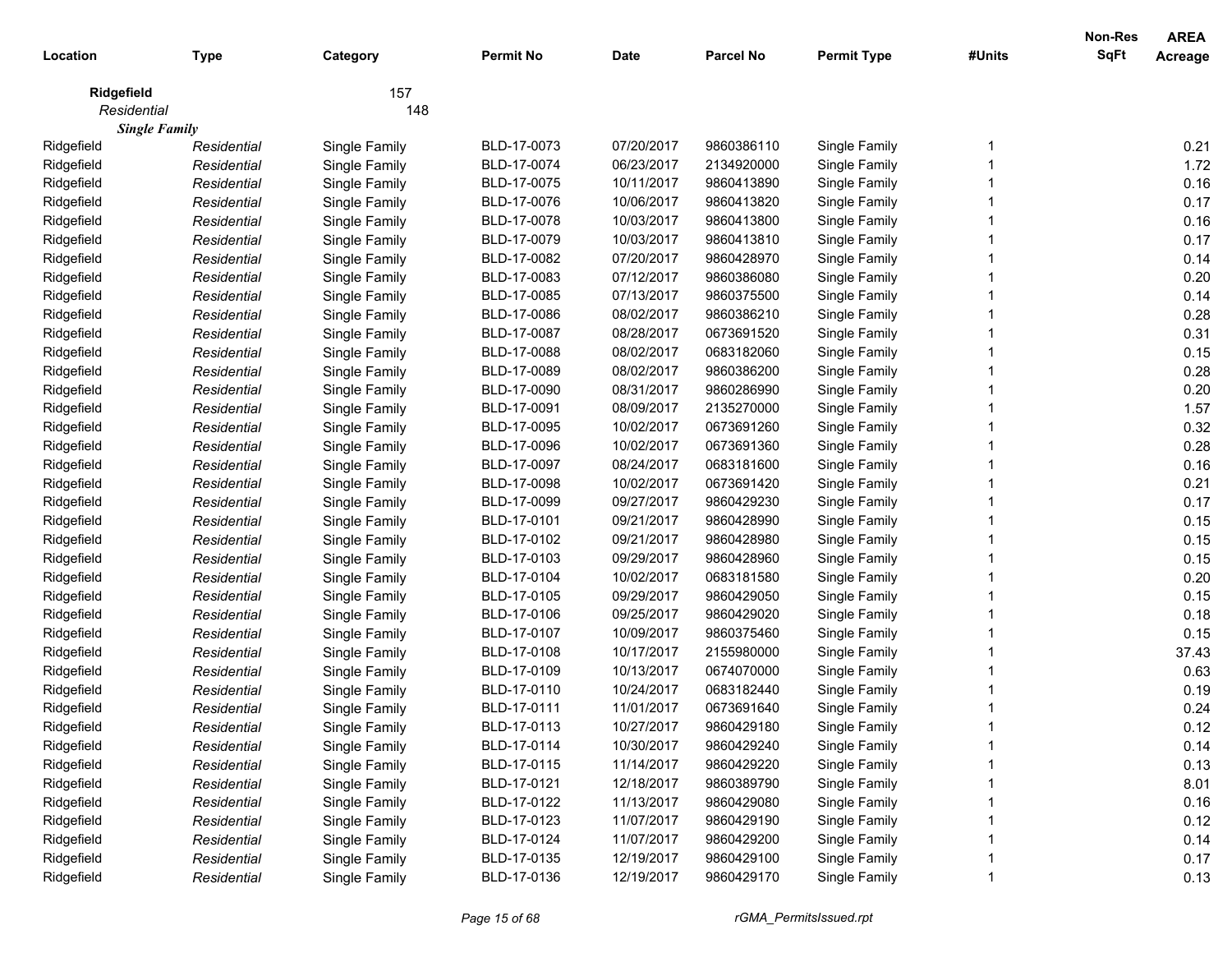| Location                                                     | <b>Type</b> | Category      | <b>Permit No</b> | <b>Date</b> | <b>Parcel No</b>     | <b>Permit Type</b>       | #Units | Non-Res<br>SqFt     | <b>AREA</b><br>Acreage |
|--------------------------------------------------------------|-------------|---------------|------------------|-------------|----------------------|--------------------------|--------|---------------------|------------------------|
| Ridgefield<br>Residential<br><b>Single Family</b>            |             | 157<br>148    |                  |             |                      |                          |        |                     |                        |
| Ridgefield                                                   | Residential | Single Family | BLD-17-0139      | 12/28/2017  | 9860429200           | Single Family            | 143    | Total Single Family | 0.14                   |
|                                                              |             |               |                  |             | Ridgefield Sub Total |                          | 148    | 406,657             |                        |
| <b>Ridgefield UGA</b><br>Residential<br><b>Single Family</b> |             |               |                  |             |                      |                          |        |                     |                        |
| Ridgefield UGA                                               | Residential | Single Family | SFR2016-00987    | 03/16/2017  | 2158200100           | Single Family            |        | Total Single Family | 3.70                   |
|                                                              |             |               |                  |             |                      | Ridgefield UGA Sub Total |        | 0                   |                        |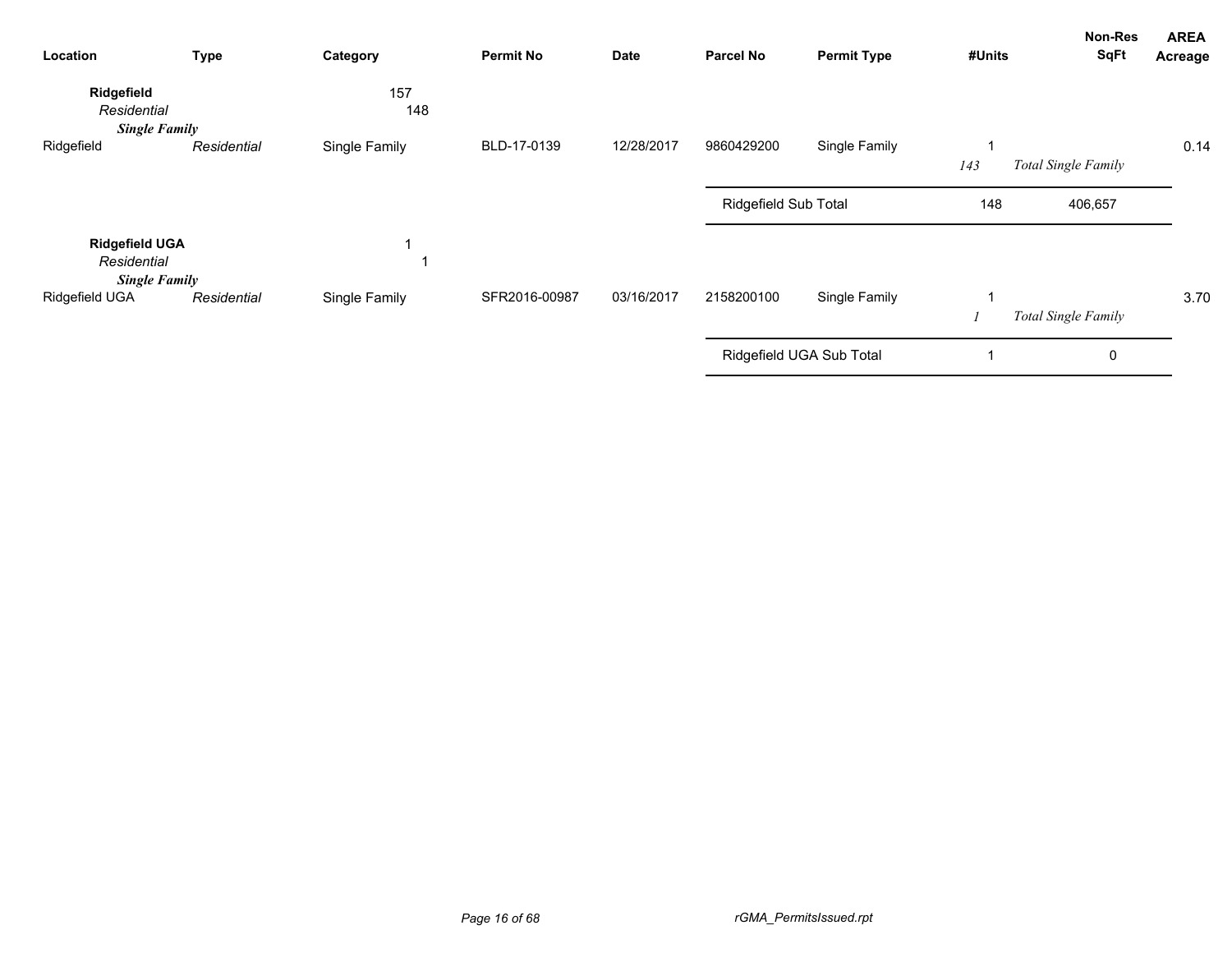| Location         | <b>Type</b>         | Category                | <b>Permit No</b> | Date       | Parcel No  | <b>Permit Type</b>      | #Units       | <b>Non-Res</b><br><b>SqFt</b> | <b>AREA</b><br>Acreage |
|------------------|---------------------|-------------------------|------------------|------------|------------|-------------------------|--------------|-------------------------------|------------------------|
| <b>Vancouver</b> |                     | 260                     |                  |            |            |                         |              |                               |                        |
| Non-Residential  |                     | 36                      |                  |            |            |                         |              |                               |                        |
| Vancouver        | Non-Residential     | <b>Other Commercial</b> | CMI-199218       | 01/10/2017 | 0298400000 | <b>Other Commercial</b> |              | 1,437                         | 9.50                   |
| Vancouver        | Non-Residential     | <b>Other Commercial</b> | CMI-199219       | 01/10/2017 | 0298400000 | Other Commercial        |              | 4,655                         | 9.50                   |
| Vancouver        | Non-Residential     | <b>Other Commercial</b> | CMI-205049       | 03/17/2017 | 9860411730 | Other Commercial        |              | 16,000                        | 0.30                   |
| Vancouver        | Non-Residential     | <b>Other Commercial</b> | CMI-205050       | 03/17/2017 | 9860411760 | Other Commercial        |              | 24,000                        | 0.51                   |
| Vancouver        | Non-Residential     | <b>Other Commercial</b> | CMI-207820       | 05/01/2017 | 1640570000 | Other Commercial        |              | 8,064                         | 0.86                   |
| Vancouver        | Non-Residential     | <b>Other Commercial</b> | CMI-207821       | 05/01/2017 | 1640570000 | Other Commercial        |              | 8,064                         | 0.86                   |
| Vancouver        | Non-Residential     | <b>Other Commercial</b> | CMI-207822       | 05/01/2017 | 1640570000 | <b>Other Commercial</b> |              | 8,064                         | 0.86                   |
| Vancouver        | Non-Residential     | <b>Other Commercial</b> | CMI-207830       | 05/01/2017 | 1640570000 | Other Commercial        |              | 8,064                         | 0.86                   |
| Vancouver        | Non-Residential     | <b>Other Commercial</b> | CMI-209674       | 01/06/2017 | 1107940040 | <b>Other Commercial</b> |              | 6,732                         | 3.18                   |
| Vancouver        | Non-Residential     | <b>Other Commercial</b> | CMI-210111       | 05/18/2017 | 0004180000 | Other Commercial        |              | 8,432                         | 1.06                   |
| Vancouver        | Non-Residential     | <b>Other Commercial</b> | CMI-211304       | 05/19/2017 | 0506600000 | Other Commercial        |              | 15,578                        | 0.02                   |
| Vancouver        | Non-Residential     | <b>Other Commercial</b> | CMI-212013       | 04/28/2017 | 0337900000 | Other Commercial        |              | 56,000                        | 4.88                   |
| Vancouver        | Non-Residential     | <b>Other Commercial</b> | CMI-212107       | 02/17/2017 | 1583470100 | Other Commercial        |              | 11,097                        | 1.44                   |
| Vancouver        | Non-Residential     | Other Commercial        | CMI-214523       | 04/19/2017 | 1076900000 | Other Commercial        |              | 9,190                         | 2.80                   |
| Vancouver        | Non-Residential     | <b>Other Commercial</b> | CMI-215720       | 09/21/2017 | 0338290010 | Other Commercial        |              | 10,500                        | 1.03                   |
| Vancouver        | Non-Residential     | <b>Other Commercial</b> | CMI-216208       | 12/22/2017 | 0302420450 | Other Commercial        |              | 7,500                         | 11.61                  |
| Vancouver        | Non-Residential     | <b>Other Commercial</b> | CMI-217230       | 08/10/2017 | 0337900000 | Other Commercial        |              | 4,618                         | 4.88                   |
| Vancouver        | Non-Residential     | <b>Other Commercial</b> | CMI-217231       | 08/24/2017 | 9860385900 | Other Commercial        |              | 15,575                        | 1.23                   |
| Vancouver        | Non-Residential     | <b>Other Commercial</b> | CMI-217892       | 06/19/2017 | 1152840050 | Other Commercial        |              | 3,216                         | 0.32                   |
| Vancouver        | Non-Residential     | <b>Other Commercial</b> | CMI-217893       | 06/19/2017 | 1152840060 | Other Commercial        |              | 3,216                         | 0.32                   |
| Vancouver        | Non-Residential     | <b>Other Commercial</b> | CMI-218104       | 05/30/2017 | 1151000300 | Other Commercial        |              | 10,400                        | 0.80                   |
| Vancouver        | Non-Residential     | <b>Other Commercial</b> | CMI-218806       | 10/06/2017 | 1149320000 | Other Commercial        |              | 7,381                         | 4.57                   |
| Vancouver        | Non-Residential     | <b>Other Commercial</b> | CMI-218872       | 08/28/2017 | 1656780000 | Other Commercial        |              | 17,729                        | 0.95                   |
| Vancouver        | Non-Residential     | <b>Other Commercial</b> | CMI-219162       | 06/28/2017 | 1088570060 | Other Commercial        |              | 3,008                         | 0.76                   |
| Vancouver        | Non-Residential     | <b>Other Commercial</b> | CMI-219339       | 09/21/2017 | 1473860000 | Other Commercial        |              | 12,900                        | 1.16                   |
| Vancouver        | Non-Residential     | <b>Other Commercial</b> | CMI-219441       | 08/31/2017 | 0294670770 | Other Commercial        |              | 2,918                         | 0.28                   |
| Vancouver        | Non-Residential     | <b>Other Commercial</b> | CMI-219465       | 08/24/2017 | 9860385900 | Other Commercial        |              | 14,276                        | 1.23                   |
| Vancouver        | Non-Residential     | <b>Other Commercial</b> | CMI-219780       | 07/19/2017 | 1626210100 | Other Commercial        |              | 30,400                        | 2.58                   |
| Vancouver        | Non-Residential     | <b>Other Commercial</b> | CMI-220481       | 09/14/2017 | 9860363680 | <b>Other Commercial</b> |              | 8,915                         | 0.31                   |
| Vancouver        | Non-Residential     | <b>Other Commercial</b> | CMI-221166       | 07/17/2017 | 1104700000 | Other Commercial        |              | 9,830                         | 0.83                   |
| Vancouver        | Non-Residential     | <b>Other Commercial</b> | CMI-221604       | 05/30/2017 | 9860385940 | <b>Other Commercial</b> |              | 359                           | 5.34                   |
| Vancouver        | Non-Residential     | <b>Other Commercial</b> | CMI-221647       | 09/15/2017 | 1629650000 | <b>Other Commercial</b> |              | 4,736                         | 0.92                   |
| Vancouver        | Non-Residential     | Other Commercial        | CMI-221835       | 08/18/2017 | 1598080000 | Other Commercial        |              | 8,031                         | 0.65                   |
| Vancouver        | Non-Residential     | Other Commercial        | CMI-222622       | 10/20/2017 | 1775020000 | <b>Other Commercial</b> |              | 25,124                        | 1.25                   |
| Vancouver        | Non-Residential     | <b>Other Commercial</b> | CMI-224031       | 11/13/2017 | 1151000000 | Other Commercial        |              | 76,995                        | 2.01                   |
| Vancouver        | Non-Residential     | <b>Other Commercial</b> | CMI-225775       | 09/08/2017 | 0379169650 | Other Commercial        |              | 45,000                        | 5.00                   |
|                  |                     |                         |                  |            |            |                         |              | 508,004.00                    |                        |
| Residential      |                     | 224                     |                  |            |            |                         |              |                               |                        |
|                  | <b>Multi-Family</b> |                         |                  |            |            |                         |              |                               |                        |
| Vancouver        | Residential         | Duplex                  | RES-205409       | 03/17/2017 | 0000380000 | Duplex                  | 1            |                               | 0.19                   |
| Vancouver        | Residential         | Duplex                  | RES-210518       | 06/22/2017 | 1098220050 | Duplex                  | $\mathbf{1}$ |                               | 0.21                   |
|                  |                     |                         |                  |            |            |                         |              |                               |                        |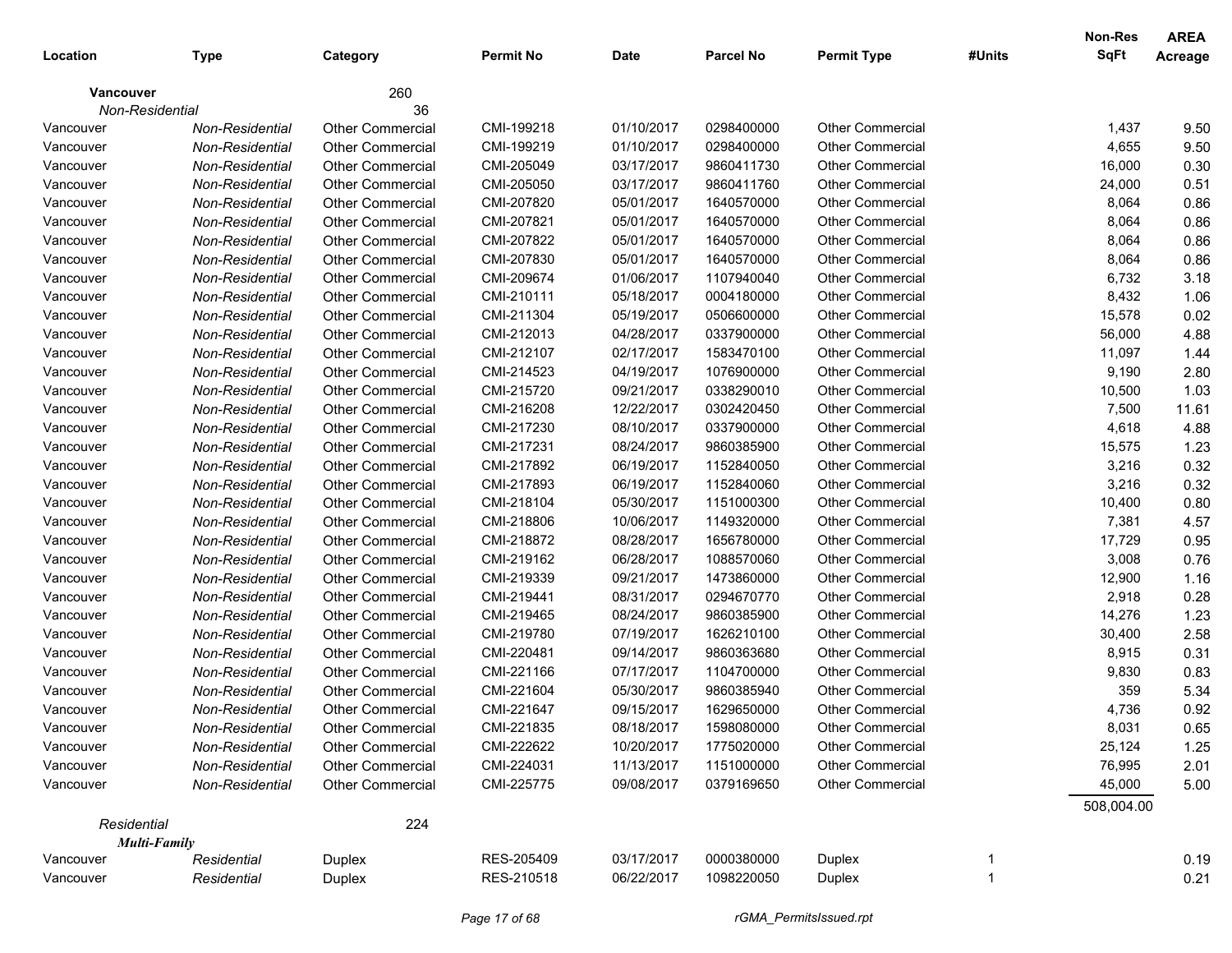|             |                     |              | <b>Permit No</b> |             | Parcel No  |                    |                         | <b>Non-Res</b><br><b>SqFt</b> | <b>AREA</b>    |
|-------------|---------------------|--------------|------------------|-------------|------------|--------------------|-------------------------|-------------------------------|----------------|
| Location    | <b>Type</b>         | Category     |                  | <b>Date</b> |            | <b>Permit Type</b> | #Units                  |                               | <b>Acreage</b> |
| Vancouver   |                     | 260          |                  |             |            |                    |                         |                               |                |
| Residential |                     | 224          |                  |             |            |                    |                         |                               |                |
|             | <b>Multi-Family</b> |              |                  |             |            |                    |                         |                               |                |
| Vancouver   | Residential         | Duplex       | RES-212833       | 01/05/2017  | 0270200000 | Duplex             |                         |                               | 0.11           |
| Vancouver   | Residential         | Duplex       | RES-212834       | 01/24/2017  | 0270250000 | Duplex             |                         |                               | 0.11           |
| Vancouver   | Residential         | Duplex       | RES-213520       | 04/12/2017  | 9860384620 | Duplex             |                         |                               | 0.07           |
| Vancouver   | Residential         | Duplex       | RES-213530       | 04/12/2017  | 0620900000 | Duplex             |                         |                               | 0.08           |
| Vancouver   | Residential         | Duplex       | RES-214986       | 03/13/2017  | 0353150000 | Duplex             |                         |                               | 0.13           |
| Vancouver   | Residential         | Duplex       | RES-215149       | 02/06/2017  | 0621722400 | Duplex             |                         |                               | 0.17           |
| Vancouver   | Residential         | Duplex       | RES-224124       | 10/10/2017  | 0307903230 | Duplex             |                         |                               | 0.16           |
| Vancouver   | Residential         | Multi-Family | CMI-202058       | 02/08/2017  | 1651670000 | Multi-Family       | 140                     |                               | 11.46          |
| Vancouver   | Residential         | Multi-Family | CMI-204687       | 01/26/2017  | 9860385940 | Multi-Family       | 24                      |                               | 5.34           |
| Vancouver   | Residential         | Multi-Family | CMI-204720       | 01/26/2017  | 9860385940 | Multi-Family       | $20\,$                  |                               | 5.34           |
| Vancouver   | Residential         | Multi-Family | CMI-204722       | 01/26/2017  | 9860385940 | Multi-Family       | 20                      |                               | 5.34           |
| Vancouver   | Residential         | Multi-Family | CMI-205172       | 03/09/2017  | 0397500000 | Multi-Family       | 24                      |                               | 0.11           |
| Vancouver   | Residential         | Multi-Family | CMI-205175       | 03/09/2017  | 0397000000 | Multi-Family       | 25                      |                               | 0.11           |
| Vancouver   | Residential         | Multi-Family | CMI-208265       | 03/17/2017  | 9860385940 | Multi-Family       | $\overline{\mathbf{c}}$ |                               | 5.34           |
| Vancouver   | Residential         | Multi-Family | CMI-208266       | 05/04/2017  | 9860385940 | Multi-Family       | $\overline{\mathbf{c}}$ |                               | 5.34           |
| Vancouver   | Residential         | Multi-Family | CMI-209424       | 02/07/2017  | 1639960000 | Multi-Family       | $10$                    |                               | 1.70           |
| Vancouver   | Residential         | Multi-Family | CMI-209444       | 02/09/2017  | 1639960000 | Multi-Family       | 13                      |                               | 1.70           |
| Vancouver   | Residential         | Multi-Family | CMI-209446       | 02/07/2017  | 1639960000 | Multi-Family       | 4                       |                               | 1.70           |
| Vancouver   | Residential         | Multi-Family | CMI-209447       | 02/17/2017  | 1639960000 | Multi-Family       | 4                       |                               | 1.70           |
| Vancouver   | Residential         | Multi-Family | CMI-210615       | 05/23/2017  | 9860339700 | Multi-Family       | 206                     |                               | 6.26           |
| Vancouver   | Residential         | Multi-Family | CMI-212160       | 08/08/2017  | 0427500000 | Multi-Family       | 30                      |                               | 0.10           |
| Vancouver   | Residential         | Multi-Family | CMI-213476       | 04/03/2017  | 0294730720 | Multi-Family       | 9                       |                               | 0.68           |
| Vancouver   | Residential         | Multi-Family | CMI-213477       | 04/03/2017  | 0294730720 | Multi-Family       | 2                       |                               | 0.68           |
| Vancouver   | Residential         | Multi-Family | CMI-213478       | 04/03/2017  | 0294730720 | Multi-Family       | 9                       |                               | 0.68           |
| Vancouver   | Residential         | Multi-Family | CMI-213838       | 05/04/2017  | 9860385930 | Multi-Family       | 2                       |                               | 2.74           |
| Vancouver   | Residential         | Multi-Family | CMI-213869       | 05/04/2017  | 9860385930 | Multi-Family       | 2                       |                               | 2.74           |
| Vancouver   | Residential         | Multi-Family | CMI-213872       | 05/04/2017  | 9860385930 | Multi-Family       | $\overline{2}$          |                               | 2.74           |
| Vancouver   | Residential         | Multi-Family | CMI-214273       | 04/25/2017  | 9860385940 | Multi-Family       | 24                      |                               | 5.34           |
| Vancouver   | Residential         | Multi-Family | CMI-214307       | 04/17/2017  | 9860385940 | Multi-Family       | 24                      |                               | 5.34           |
| Vancouver   | Residential         | Multi-Family | CMI-214308       | 04/17/2017  | 9860385940 | Multi-Family       | 24                      |                               | 5.34           |
| Vancouver   | Residential         | Multi-Family | CMI-215563       | 03/02/2017  | 9860385940 | Multi-Family       | 20                      |                               | 5.34           |
| Vancouver   | Residential         | Multi-Family | CMI-215564       | 03/06/2017  | 9860385940 | Multi-Family       | 20                      |                               | 5.34           |
| Vancouver   | Residential         | Multi-Family | CMI-215565       | 03/06/2017  | 9860385940 | Multi-Family       | 24                      |                               | 5.34           |
| Vancouver   | Residential         | Multi-Family | CMI-215588       | 03/02/2017  | 9860385940 | Multi-Family       | 24                      |                               | 5.34           |
| Vancouver   | Residential         | Multi-Family | CMI-216017       | 03/17/2017  | 9860385940 | Multi-Family       | 2                       |                               | 5.34           |
| Vancouver   | Residential         | Multi-Family | CMI-216018       | 03/17/2017  | 9860385940 | Multi-Family       | 2                       |                               | 5.34           |
| Vancouver   | Residential         | Multi-Family | CMI-216019       | 03/17/2017  | 9860385940 | Multi-Family       | 2                       |                               | 5.34           |
| Vancouver   | Residential         | Multi-Family | CMI-216688       | 07/03/2017  | 1100050000 | Multi-Family       | 15                      |                               | 1.65           |
| Vancouver   | Residential         | Multi-Family | CMI-218100       | 09/22/2017  | 0294670770 | Multi-Family       | 24                      |                               | 0.28           |
| Vancouver   | Residential         | Multi-Family | CMI-218102       | 09/22/2017  | 0294670770 | Multi-Family       | 24                      |                               | 0.28           |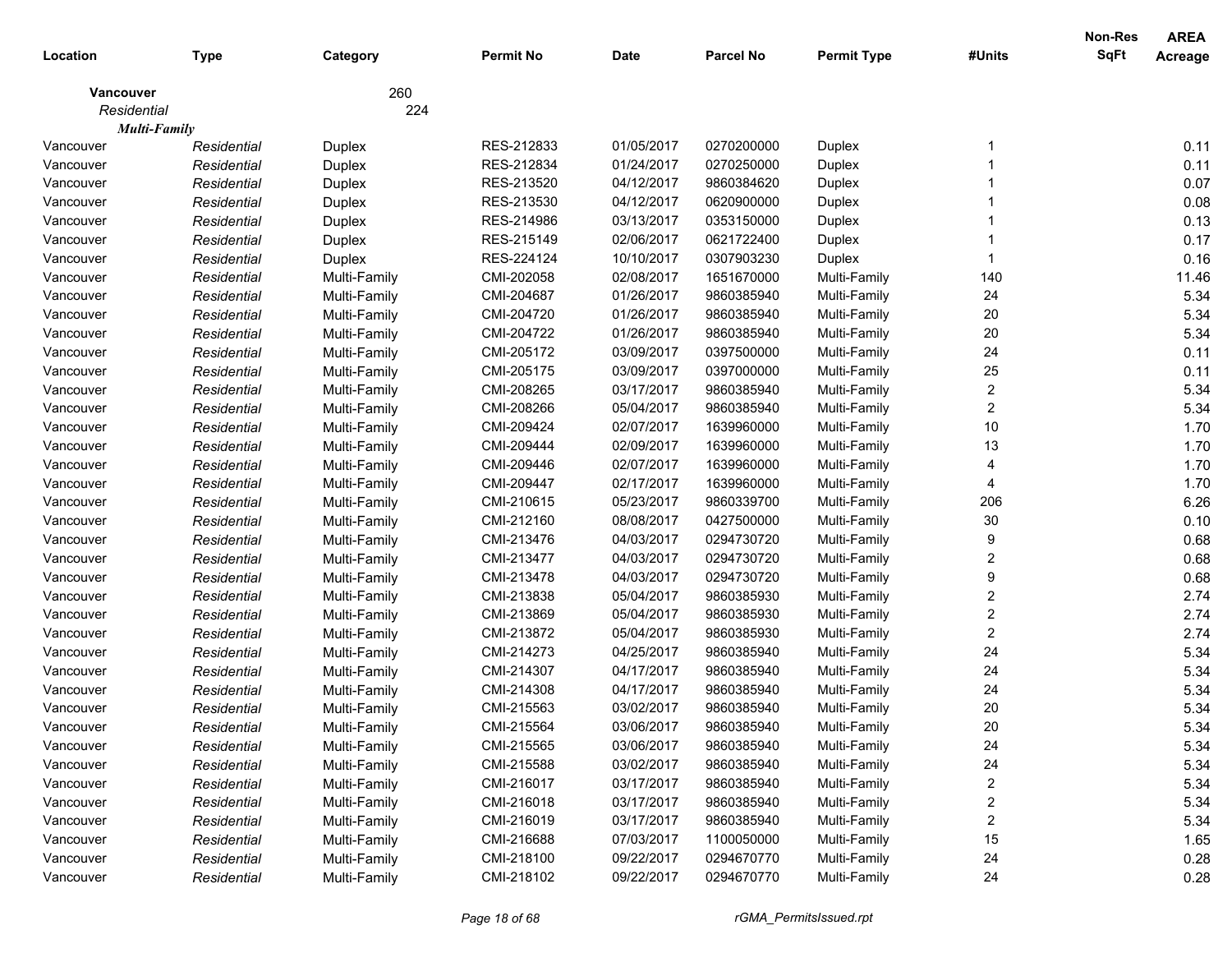|           |                      |               |                  |             |                  |                    |         | Non-Res            | <b>AREA</b> |
|-----------|----------------------|---------------|------------------|-------------|------------------|--------------------|---------|--------------------|-------------|
| Location  | <b>Type</b>          | Category      | <b>Permit No</b> | <b>Date</b> | <b>Parcel No</b> | <b>Permit Type</b> | #Units  | <b>SqFt</b>        | Acreage     |
|           | <b>Vancouver</b>     | 260           |                  |             |                  |                    |         |                    |             |
|           | Residential          | 224           |                  |             |                  |                    |         |                    |             |
|           | <b>Multi-Family</b>  |               |                  |             |                  |                    |         |                    |             |
| Vancouver | Residential          | Multi-Family  | CMI-229247       | 11/17/2017  | 0294670770       | Multi-Family       | 24      |                    | 0.28        |
| Vancouver | Residential          | Multi-Family  | CMI-229282       | 12/12/2017  | 0294670770       | Multi-Family       | 24      |                    | 0.28        |
| Vancouver | Residential          | Multi-Family  | CMI-229283       | 12/06/2017  | 0294670770       | Multi-Family       | 24      |                    | 0.28        |
| Vancouver | Residential          | Multi-Family  | CMI-229285       | 12/06/2017  | 0294670770       | Multi-Family       | 24      |                    | 0.28        |
| Vancouver | Residential          | Multi-Family  | CMI-229286       | 12/04/2017  | 0294670770       | Multi-Family       | 24      |                    | 0.28        |
|           |                      |               |                  |             |                  |                    | $908\,$ | Total Multi-Family |             |
|           | <b>Single Family</b> |               |                  |             |                  |                    |         |                    |             |
| Vancouver | Residential          | Additions     | RES-219649       | 07/21/2017  | 0049500000       | Additions          |         |                    | 0.17        |
| Vancouver | Residential          | Additions     | RES-228141       | 10/12/2017  | 9860414700       | Additions          |         |                    | 0.31        |
| Vancouver | Residential          | Additions     | RES-228148       | 10/05/2017  | 9860414690       | Additions          |         |                    | 0.26        |
| Vancouver | Residential          | Mobile Home   | RES-214955       | 02/14/2017  | 1105330030       | Mobile Home        |         |                    | 0.08        |
| Vancouver | Residential          | Mobile Home   | RES-222046       | 06/02/2017  | 6032460000       | Mobile Home        |         |                    | 0.00        |
| Vancouver | Residential          | Mobile Home   | RES-228249       | 12/08/2017  | 0289200000       | Mobile Home        |         |                    | 0.11        |
| Vancouver | Residential          | Mobile Home   | RES-229280       | 10/06/2017  | 6043280000       | Mobile Home        |         |                    | 0.00        |
| Vancouver | Residential          | Single Family | 17-565           | 11/15/2017  | 0228500000       | Single Family      |         |                    | 0.11        |
| Vancouver | Residential          | Single Family | NHC-2016-00825   | 01/10/2017  | 9860365920       | Single Family      |         |                    | 0.07        |
| Vancouver | Residential          | Single Family | NHC-2016-00848   | 01/10/2017  | 9860366090       | Single Family      |         |                    | 0.07        |
| Vancouver | Residential          | Single Family | NHC-2016-01216   | 02/28/2017  | 9860365910       | Single Family      |         |                    | 0.07        |
| Vancouver | Residential          | Single Family | NHC-2017-00069   | 02/28/2017  | 9860366080       | Single Family      |         |                    | 0.07        |
| Vancouver | Residential          | Single Family | NHC-2017-00118   | 01/25/2017  | 9860384240       | Single Family      |         |                    | 0.21        |
| Vancouver | Residential          | Single Family | NHC-2017-00407   | 07/20/2017  | 9860365930       | Single Family      |         |                    | 0.07        |
| Vancouver | Residential          | Single Family | NHC-2017-00602   | 07/20/2017  | 9860365950       | Single Family      |         |                    | 0.07        |
| Vancouver | Residential          | Single Family | NHC-2017-00603   | 04/06/2017  | 9860365970       | Single Family      |         |                    | 0.07        |
| Vancouver | Residential          | Single Family | NHC-2017-00614   | 06/14/2017  | 9860365960       | Single Family      |         |                    | 0.07        |
| Vancouver | Residential          | Single Family | NHC-2017-01206   | 04/13/2017  | 9860366200       | Single Family      |         |                    | 0.09        |
| Vancouver | Residential          | Single Family | NHC-2017-01210   | 04/13/2017  | 9860366240       | Single Family      |         |                    | 0.09        |
| Vancouver | Residential          | Single Family | NHC-2017-01212   | 04/25/2017  | 9860365940       | Single Family      |         |                    | 0.07        |
| Vancouver | Residential          | Single Family | NHC-2017-01225   | 04/28/2017  | 9860366330       | Single Family      |         |                    | 0.09        |
| Vancouver | Residential          | Single Family | NHC-2017-01456   | 07/20/2017  | 9860366210       | Single Family      |         |                    | 0.07        |
| Vancouver | Residential          | Single Family | NHC-2017-01472   | 05/26/2017  | 9860366220       | Single Family      |         |                    | 0.06        |
| Vancouver | Residential          | Single Family | NHC-2017-01768   | 07/31/2017  | 9860366260       | Single Family      |         |                    | 0.07        |
| Vancouver | Residential          | Single Family | NHC-2017-01852   | 06/02/2017  | 9860366270       | Single Family      |         |                    | 0.07        |
| Vancouver | Residential          | Single Family | NHC-2017-01853   | 06/02/2017  | 9860366280       | Single Family      |         |                    | 0.07        |
| Vancouver | Residential          | Single Family | NHC-2017-01860   | 06/14/2017  | 9860366290       | Single Family      |         |                    | 0.07        |
| Vancouver | Residential          | Single Family | NHC-2017-01922   | 06/14/2017  | 9860366300       | Single Family      |         |                    | 0.07        |
| Vancouver | Residential          | Single Family | RES-192844       | 07/27/2017  | 0602500000       | Single Family      |         |                    | 0.08        |
| Vancouver | Residential          | Single Family | RES-192847       | 02/28/2017  | 0601910000       | Single Family      |         |                    | 0.08        |
| Vancouver | Residential          | Single Family | RES-192848       | 02/28/2017  | 0601920000       | Single Family      |         |                    | 0.08        |
| Vancouver | Residential          | Single Family | RES-205359       | 09/25/2017  | 1099769930       | Single Family      |         |                    | 0.10        |
| Vancouver | Residential          | Single Family | RES-205379       | 09/25/2017  | 1099769870       | Single Family      |         |                    | 0.10        |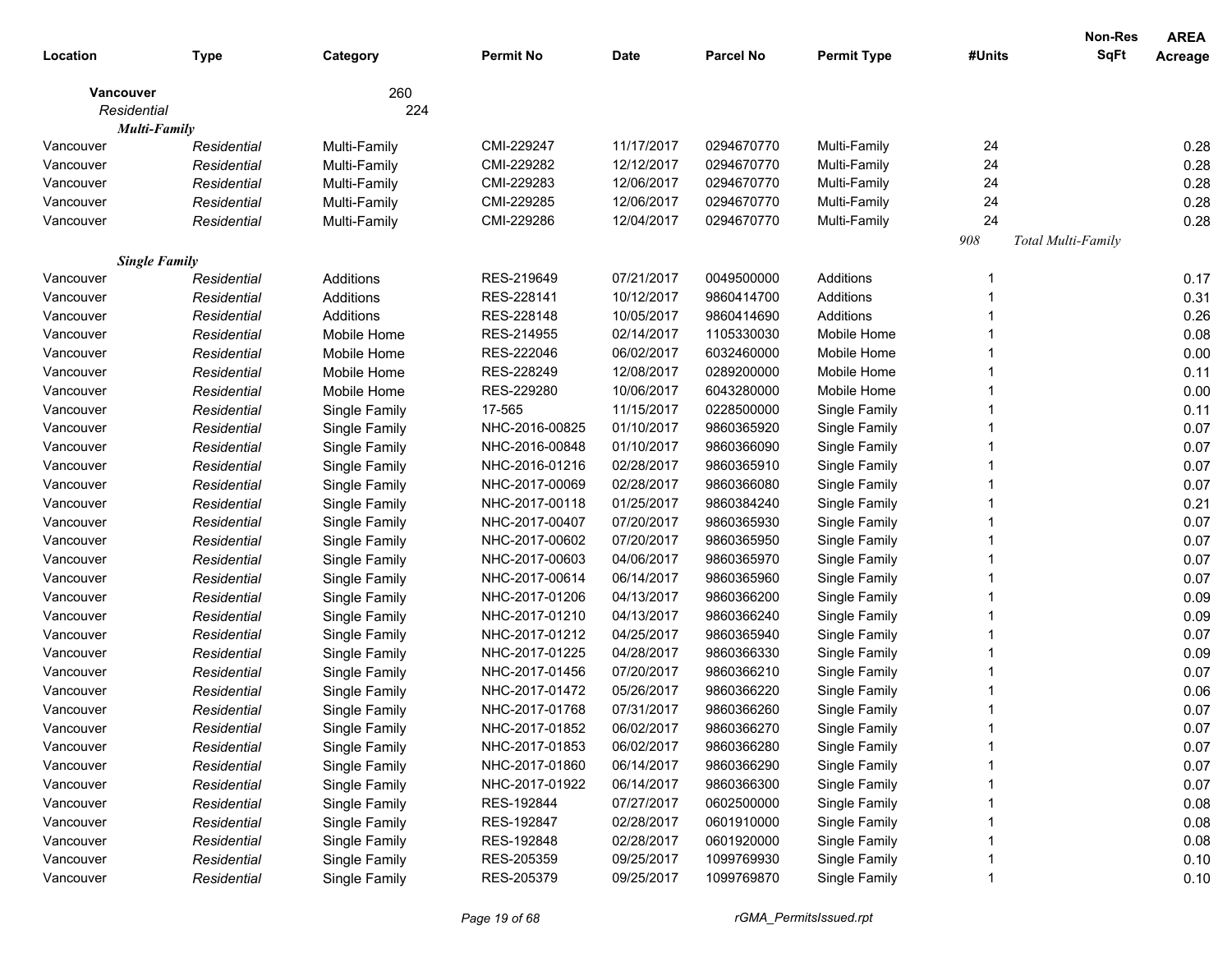| 260<br>Vancouver<br>224<br>Residential<br><b>Single Family</b><br>RES-205381<br>1099769950<br>Single Family<br>0.10<br>Single Family<br>09/25/2017<br>Vancouver<br>Residential<br>RES-205382<br>0.10<br>Residential<br>Single Family<br>09/25/2017<br>1099769910<br>Single Family<br>Vancouver<br>RES-210274<br>07/21/2017<br>1637630940<br>Single Family<br>0.05<br>Vancouver<br>Residential<br>Single Family<br>RES-210288<br>0.04<br>Residential<br>Single Family<br>06/16/2017<br>1637631020<br>Single Family<br>Vancouver<br>0.06<br>RES-210290<br>07/21/2017<br>Single Family<br>Residential<br>Single Family<br>1637630960<br>Vancouver<br>0.23<br>RES-210784<br>Residential<br>Single Family<br>02/01/2017<br>1669620000<br>Single Family<br>Vancouver<br>RES-211089<br>0.14<br>Residential<br>Single Family<br>01/13/2017<br>9860398540<br>Single Family<br>Vancouver<br>0.10<br>RES-211681<br>Residential<br>Single Family<br>05/26/2017<br>0432800000<br>Single Family<br>Vancouver<br>0.60<br>RES-211769<br>Residential<br>Single Family<br>01/24/2017<br>1132540060<br>Single Family<br>Vancouver<br>RES-212495<br>04/06/2017<br>Single Family<br>9860398450<br>Single Family<br>0.14<br>Vancouver<br>Residential<br>RES-212832<br>Single Family<br>01/05/2017<br>0288200000<br>Single Family<br>0.10<br>Vancouver<br>Residential<br>Single Family<br>RES-213124<br>01/27/2017<br>0.14<br>Residential<br>9860398390<br>Single Family<br>Vancouver<br>RES-213125<br>0.14<br>Vancouver<br>Residential<br>Single Family<br>01/19/2017<br>9860398370<br>Single Family<br>0.15<br>RES-213209<br>Vancouver<br>Residential<br>Single Family<br>04/06/2017<br>9860398410<br>Single Family<br>RES-213425<br>0.14<br>Vancouver<br>Residential<br>Single Family<br>01/19/2017<br>9860398420<br>Single Family<br>0.13<br>RES-213426<br>Vancouver<br>Residential<br>Single Family<br>01/19/2017<br>9860398460<br>Single Family<br>0.16<br>RES-213451<br>Vancouver<br>Residential<br>Single Family<br>01/13/2017<br>9860387070<br>Single Family<br>RES-213486<br>01/25/2017<br>Single Family<br>9860398330<br>Single Family<br>0.14<br>Vancouver<br>Residential<br>RES-213487<br>01/19/2017<br>9860398510<br>0.14<br>Vancouver<br>Residential<br>Single Family<br>Single Family<br>RES-213488<br>01/27/2017<br>0.14<br>Vancouver<br>Residential<br>Single Family<br>9860398470<br>Single Family<br>0.19<br>RES-213524<br>03/31/2017<br>Vancouver<br>Residential<br>Single Family<br>1266940180<br>Single Family<br>0.19<br>RES-213533<br>02/14/2017<br>Vancouver<br>Residential<br>Single Family<br>1266940160<br>Single Family<br>0.18<br>RES-214033<br>03/13/2017<br>1266940200<br>Vancouver<br>Residential<br>Single Family<br>Single Family<br>RES-214236<br>01/24/2017<br>9860395210<br>0.21<br>Vancouver<br>Residential<br>Single Family<br>Single Family<br>RES-214590<br>02/15/2017<br>0305850000<br>0.12<br>Vancouver<br>Single Family<br>Residential<br>Single Family<br>RES-214687<br>02/14/2017<br>0.10<br>Vancouver<br>9860399750<br>Single Family<br>Residential<br>Single Family<br>0.10<br>RES-214688<br>01/27/2017<br>9860399780<br>Vancouver<br>Residential<br>Single Family<br>Single Family<br>0.10<br>RES-214729<br>01/27/2017<br>9860399770<br>Vancouver<br>Residential<br>Single Family<br>Single Family<br>0.12<br>RES-215337<br>01/31/2017<br>0352510000<br>Vancouver<br>Residential<br>Single Family<br>Single Family<br>RES-215436<br>0.16<br>Residential<br>Single Family<br>03/08/2017<br>1641240000<br>Single Family<br>Vancouver<br>RES-215689<br>02/10/2017<br>1497520440<br>0.05<br>Vancouver<br>Residential<br>Single Family<br>Single Family<br>0.05<br>RES-215700<br>03/06/2017<br>1497520520<br>Single Family<br>Residential<br>Single Family<br>Vancouver<br>RES-215867<br>03/08/2017<br>9860402440<br>Single Family<br>0.09<br>Vancouver<br>Single Family<br>Residential<br>03/08/2017<br>Single Family<br>0.09<br>Single Family<br>RES-215880<br>9860402450<br>Vancouver<br>Residential<br>Single Family<br>RES-215906<br>03/08/2017<br>9860395180<br>Single Family<br>0.16<br>Vancouver<br>Residential<br>Single Family<br>RES-216007<br>02/17/2017<br>0216500000<br>Single Family<br>0.16<br>Vancouver<br>Residential<br>Single Family<br>RES-216009<br>02/17/2017<br>0216300000<br>Single Family<br>0.10<br>Vancouver<br>Residential<br>Single Family<br>RES-216544<br>03/01/2017<br>0604700000<br>Single Family<br>0.10<br>Vancouver<br>Residential<br>Single Family<br>RES-216601<br>04/11/2017<br>9860340850<br>Single Family<br>0.20<br>Vancouver<br>Residential<br>RES-216690<br>04/18/2017<br>0003570000<br>Single Family<br>0.28<br>Vancouver<br>Single Family<br>Residential |          |             |          |                  |             |           |                    |        | <b>Non-Res</b> | <b>AREA</b>    |
|--------------------------------------------------------------------------------------------------------------------------------------------------------------------------------------------------------------------------------------------------------------------------------------------------------------------------------------------------------------------------------------------------------------------------------------------------------------------------------------------------------------------------------------------------------------------------------------------------------------------------------------------------------------------------------------------------------------------------------------------------------------------------------------------------------------------------------------------------------------------------------------------------------------------------------------------------------------------------------------------------------------------------------------------------------------------------------------------------------------------------------------------------------------------------------------------------------------------------------------------------------------------------------------------------------------------------------------------------------------------------------------------------------------------------------------------------------------------------------------------------------------------------------------------------------------------------------------------------------------------------------------------------------------------------------------------------------------------------------------------------------------------------------------------------------------------------------------------------------------------------------------------------------------------------------------------------------------------------------------------------------------------------------------------------------------------------------------------------------------------------------------------------------------------------------------------------------------------------------------------------------------------------------------------------------------------------------------------------------------------------------------------------------------------------------------------------------------------------------------------------------------------------------------------------------------------------------------------------------------------------------------------------------------------------------------------------------------------------------------------------------------------------------------------------------------------------------------------------------------------------------------------------------------------------------------------------------------------------------------------------------------------------------------------------------------------------------------------------------------------------------------------------------------------------------------------------------------------------------------------------------------------------------------------------------------------------------------------------------------------------------------------------------------------------------------------------------------------------------------------------------------------------------------------------------------------------------------------------------------------------------------------------------------------------------------------------------------------------------------------------------------------------------------------------------------------------------------------------------------------------------------------------------------------------------------------------------------------------------------------------------------------------------------------------------------------------------------------------------------------------------------------------------------------------------------------------------------------------------------------------------------------------------------------------------------------------------------------------------------------------------------------------------------------------------------------------------------------------------------------------------------------------------------------------------------------------------------------------------------------------------------------------------------------------------------------------------------------------------|----------|-------------|----------|------------------|-------------|-----------|--------------------|--------|----------------|----------------|
|                                                                                                                                                                                                                                                                                                                                                                                                                                                                                                                                                                                                                                                                                                                                                                                                                                                                                                                                                                                                                                                                                                                                                                                                                                                                                                                                                                                                                                                                                                                                                                                                                                                                                                                                                                                                                                                                                                                                                                                                                                                                                                                                                                                                                                                                                                                                                                                                                                                                                                                                                                                                                                                                                                                                                                                                                                                                                                                                                                                                                                                                                                                                                                                                                                                                                                                                                                                                                                                                                                                                                                                                                                                                                                                                                                                                                                                                                                                                                                                                                                                                                                                                                                                                                                                                                                                                                                                                                                                                                                                                                                                                                                                                                                                                | Location | <b>Type</b> | Category | <b>Permit No</b> | <b>Date</b> | Parcel No | <b>Permit Type</b> | #Units | <b>SqFt</b>    | <b>Acreage</b> |
|                                                                                                                                                                                                                                                                                                                                                                                                                                                                                                                                                                                                                                                                                                                                                                                                                                                                                                                                                                                                                                                                                                                                                                                                                                                                                                                                                                                                                                                                                                                                                                                                                                                                                                                                                                                                                                                                                                                                                                                                                                                                                                                                                                                                                                                                                                                                                                                                                                                                                                                                                                                                                                                                                                                                                                                                                                                                                                                                                                                                                                                                                                                                                                                                                                                                                                                                                                                                                                                                                                                                                                                                                                                                                                                                                                                                                                                                                                                                                                                                                                                                                                                                                                                                                                                                                                                                                                                                                                                                                                                                                                                                                                                                                                                                |          |             |          |                  |             |           |                    |        |                |                |
|                                                                                                                                                                                                                                                                                                                                                                                                                                                                                                                                                                                                                                                                                                                                                                                                                                                                                                                                                                                                                                                                                                                                                                                                                                                                                                                                                                                                                                                                                                                                                                                                                                                                                                                                                                                                                                                                                                                                                                                                                                                                                                                                                                                                                                                                                                                                                                                                                                                                                                                                                                                                                                                                                                                                                                                                                                                                                                                                                                                                                                                                                                                                                                                                                                                                                                                                                                                                                                                                                                                                                                                                                                                                                                                                                                                                                                                                                                                                                                                                                                                                                                                                                                                                                                                                                                                                                                                                                                                                                                                                                                                                                                                                                                                                |          |             |          |                  |             |           |                    |        |                |                |
|                                                                                                                                                                                                                                                                                                                                                                                                                                                                                                                                                                                                                                                                                                                                                                                                                                                                                                                                                                                                                                                                                                                                                                                                                                                                                                                                                                                                                                                                                                                                                                                                                                                                                                                                                                                                                                                                                                                                                                                                                                                                                                                                                                                                                                                                                                                                                                                                                                                                                                                                                                                                                                                                                                                                                                                                                                                                                                                                                                                                                                                                                                                                                                                                                                                                                                                                                                                                                                                                                                                                                                                                                                                                                                                                                                                                                                                                                                                                                                                                                                                                                                                                                                                                                                                                                                                                                                                                                                                                                                                                                                                                                                                                                                                                |          |             |          |                  |             |           |                    |        |                |                |
|                                                                                                                                                                                                                                                                                                                                                                                                                                                                                                                                                                                                                                                                                                                                                                                                                                                                                                                                                                                                                                                                                                                                                                                                                                                                                                                                                                                                                                                                                                                                                                                                                                                                                                                                                                                                                                                                                                                                                                                                                                                                                                                                                                                                                                                                                                                                                                                                                                                                                                                                                                                                                                                                                                                                                                                                                                                                                                                                                                                                                                                                                                                                                                                                                                                                                                                                                                                                                                                                                                                                                                                                                                                                                                                                                                                                                                                                                                                                                                                                                                                                                                                                                                                                                                                                                                                                                                                                                                                                                                                                                                                                                                                                                                                                |          |             |          |                  |             |           |                    |        |                |                |
|                                                                                                                                                                                                                                                                                                                                                                                                                                                                                                                                                                                                                                                                                                                                                                                                                                                                                                                                                                                                                                                                                                                                                                                                                                                                                                                                                                                                                                                                                                                                                                                                                                                                                                                                                                                                                                                                                                                                                                                                                                                                                                                                                                                                                                                                                                                                                                                                                                                                                                                                                                                                                                                                                                                                                                                                                                                                                                                                                                                                                                                                                                                                                                                                                                                                                                                                                                                                                                                                                                                                                                                                                                                                                                                                                                                                                                                                                                                                                                                                                                                                                                                                                                                                                                                                                                                                                                                                                                                                                                                                                                                                                                                                                                                                |          |             |          |                  |             |           |                    |        |                |                |
|                                                                                                                                                                                                                                                                                                                                                                                                                                                                                                                                                                                                                                                                                                                                                                                                                                                                                                                                                                                                                                                                                                                                                                                                                                                                                                                                                                                                                                                                                                                                                                                                                                                                                                                                                                                                                                                                                                                                                                                                                                                                                                                                                                                                                                                                                                                                                                                                                                                                                                                                                                                                                                                                                                                                                                                                                                                                                                                                                                                                                                                                                                                                                                                                                                                                                                                                                                                                                                                                                                                                                                                                                                                                                                                                                                                                                                                                                                                                                                                                                                                                                                                                                                                                                                                                                                                                                                                                                                                                                                                                                                                                                                                                                                                                |          |             |          |                  |             |           |                    |        |                |                |
|                                                                                                                                                                                                                                                                                                                                                                                                                                                                                                                                                                                                                                                                                                                                                                                                                                                                                                                                                                                                                                                                                                                                                                                                                                                                                                                                                                                                                                                                                                                                                                                                                                                                                                                                                                                                                                                                                                                                                                                                                                                                                                                                                                                                                                                                                                                                                                                                                                                                                                                                                                                                                                                                                                                                                                                                                                                                                                                                                                                                                                                                                                                                                                                                                                                                                                                                                                                                                                                                                                                                                                                                                                                                                                                                                                                                                                                                                                                                                                                                                                                                                                                                                                                                                                                                                                                                                                                                                                                                                                                                                                                                                                                                                                                                |          |             |          |                  |             |           |                    |        |                |                |
|                                                                                                                                                                                                                                                                                                                                                                                                                                                                                                                                                                                                                                                                                                                                                                                                                                                                                                                                                                                                                                                                                                                                                                                                                                                                                                                                                                                                                                                                                                                                                                                                                                                                                                                                                                                                                                                                                                                                                                                                                                                                                                                                                                                                                                                                                                                                                                                                                                                                                                                                                                                                                                                                                                                                                                                                                                                                                                                                                                                                                                                                                                                                                                                                                                                                                                                                                                                                                                                                                                                                                                                                                                                                                                                                                                                                                                                                                                                                                                                                                                                                                                                                                                                                                                                                                                                                                                                                                                                                                                                                                                                                                                                                                                                                |          |             |          |                  |             |           |                    |        |                |                |
|                                                                                                                                                                                                                                                                                                                                                                                                                                                                                                                                                                                                                                                                                                                                                                                                                                                                                                                                                                                                                                                                                                                                                                                                                                                                                                                                                                                                                                                                                                                                                                                                                                                                                                                                                                                                                                                                                                                                                                                                                                                                                                                                                                                                                                                                                                                                                                                                                                                                                                                                                                                                                                                                                                                                                                                                                                                                                                                                                                                                                                                                                                                                                                                                                                                                                                                                                                                                                                                                                                                                                                                                                                                                                                                                                                                                                                                                                                                                                                                                                                                                                                                                                                                                                                                                                                                                                                                                                                                                                                                                                                                                                                                                                                                                |          |             |          |                  |             |           |                    |        |                |                |
|                                                                                                                                                                                                                                                                                                                                                                                                                                                                                                                                                                                                                                                                                                                                                                                                                                                                                                                                                                                                                                                                                                                                                                                                                                                                                                                                                                                                                                                                                                                                                                                                                                                                                                                                                                                                                                                                                                                                                                                                                                                                                                                                                                                                                                                                                                                                                                                                                                                                                                                                                                                                                                                                                                                                                                                                                                                                                                                                                                                                                                                                                                                                                                                                                                                                                                                                                                                                                                                                                                                                                                                                                                                                                                                                                                                                                                                                                                                                                                                                                                                                                                                                                                                                                                                                                                                                                                                                                                                                                                                                                                                                                                                                                                                                |          |             |          |                  |             |           |                    |        |                |                |
|                                                                                                                                                                                                                                                                                                                                                                                                                                                                                                                                                                                                                                                                                                                                                                                                                                                                                                                                                                                                                                                                                                                                                                                                                                                                                                                                                                                                                                                                                                                                                                                                                                                                                                                                                                                                                                                                                                                                                                                                                                                                                                                                                                                                                                                                                                                                                                                                                                                                                                                                                                                                                                                                                                                                                                                                                                                                                                                                                                                                                                                                                                                                                                                                                                                                                                                                                                                                                                                                                                                                                                                                                                                                                                                                                                                                                                                                                                                                                                                                                                                                                                                                                                                                                                                                                                                                                                                                                                                                                                                                                                                                                                                                                                                                |          |             |          |                  |             |           |                    |        |                |                |
|                                                                                                                                                                                                                                                                                                                                                                                                                                                                                                                                                                                                                                                                                                                                                                                                                                                                                                                                                                                                                                                                                                                                                                                                                                                                                                                                                                                                                                                                                                                                                                                                                                                                                                                                                                                                                                                                                                                                                                                                                                                                                                                                                                                                                                                                                                                                                                                                                                                                                                                                                                                                                                                                                                                                                                                                                                                                                                                                                                                                                                                                                                                                                                                                                                                                                                                                                                                                                                                                                                                                                                                                                                                                                                                                                                                                                                                                                                                                                                                                                                                                                                                                                                                                                                                                                                                                                                                                                                                                                                                                                                                                                                                                                                                                |          |             |          |                  |             |           |                    |        |                |                |
|                                                                                                                                                                                                                                                                                                                                                                                                                                                                                                                                                                                                                                                                                                                                                                                                                                                                                                                                                                                                                                                                                                                                                                                                                                                                                                                                                                                                                                                                                                                                                                                                                                                                                                                                                                                                                                                                                                                                                                                                                                                                                                                                                                                                                                                                                                                                                                                                                                                                                                                                                                                                                                                                                                                                                                                                                                                                                                                                                                                                                                                                                                                                                                                                                                                                                                                                                                                                                                                                                                                                                                                                                                                                                                                                                                                                                                                                                                                                                                                                                                                                                                                                                                                                                                                                                                                                                                                                                                                                                                                                                                                                                                                                                                                                |          |             |          |                  |             |           |                    |        |                |                |
|                                                                                                                                                                                                                                                                                                                                                                                                                                                                                                                                                                                                                                                                                                                                                                                                                                                                                                                                                                                                                                                                                                                                                                                                                                                                                                                                                                                                                                                                                                                                                                                                                                                                                                                                                                                                                                                                                                                                                                                                                                                                                                                                                                                                                                                                                                                                                                                                                                                                                                                                                                                                                                                                                                                                                                                                                                                                                                                                                                                                                                                                                                                                                                                                                                                                                                                                                                                                                                                                                                                                                                                                                                                                                                                                                                                                                                                                                                                                                                                                                                                                                                                                                                                                                                                                                                                                                                                                                                                                                                                                                                                                                                                                                                                                |          |             |          |                  |             |           |                    |        |                |                |
|                                                                                                                                                                                                                                                                                                                                                                                                                                                                                                                                                                                                                                                                                                                                                                                                                                                                                                                                                                                                                                                                                                                                                                                                                                                                                                                                                                                                                                                                                                                                                                                                                                                                                                                                                                                                                                                                                                                                                                                                                                                                                                                                                                                                                                                                                                                                                                                                                                                                                                                                                                                                                                                                                                                                                                                                                                                                                                                                                                                                                                                                                                                                                                                                                                                                                                                                                                                                                                                                                                                                                                                                                                                                                                                                                                                                                                                                                                                                                                                                                                                                                                                                                                                                                                                                                                                                                                                                                                                                                                                                                                                                                                                                                                                                |          |             |          |                  |             |           |                    |        |                |                |
|                                                                                                                                                                                                                                                                                                                                                                                                                                                                                                                                                                                                                                                                                                                                                                                                                                                                                                                                                                                                                                                                                                                                                                                                                                                                                                                                                                                                                                                                                                                                                                                                                                                                                                                                                                                                                                                                                                                                                                                                                                                                                                                                                                                                                                                                                                                                                                                                                                                                                                                                                                                                                                                                                                                                                                                                                                                                                                                                                                                                                                                                                                                                                                                                                                                                                                                                                                                                                                                                                                                                                                                                                                                                                                                                                                                                                                                                                                                                                                                                                                                                                                                                                                                                                                                                                                                                                                                                                                                                                                                                                                                                                                                                                                                                |          |             |          |                  |             |           |                    |        |                |                |
|                                                                                                                                                                                                                                                                                                                                                                                                                                                                                                                                                                                                                                                                                                                                                                                                                                                                                                                                                                                                                                                                                                                                                                                                                                                                                                                                                                                                                                                                                                                                                                                                                                                                                                                                                                                                                                                                                                                                                                                                                                                                                                                                                                                                                                                                                                                                                                                                                                                                                                                                                                                                                                                                                                                                                                                                                                                                                                                                                                                                                                                                                                                                                                                                                                                                                                                                                                                                                                                                                                                                                                                                                                                                                                                                                                                                                                                                                                                                                                                                                                                                                                                                                                                                                                                                                                                                                                                                                                                                                                                                                                                                                                                                                                                                |          |             |          |                  |             |           |                    |        |                |                |
|                                                                                                                                                                                                                                                                                                                                                                                                                                                                                                                                                                                                                                                                                                                                                                                                                                                                                                                                                                                                                                                                                                                                                                                                                                                                                                                                                                                                                                                                                                                                                                                                                                                                                                                                                                                                                                                                                                                                                                                                                                                                                                                                                                                                                                                                                                                                                                                                                                                                                                                                                                                                                                                                                                                                                                                                                                                                                                                                                                                                                                                                                                                                                                                                                                                                                                                                                                                                                                                                                                                                                                                                                                                                                                                                                                                                                                                                                                                                                                                                                                                                                                                                                                                                                                                                                                                                                                                                                                                                                                                                                                                                                                                                                                                                |          |             |          |                  |             |           |                    |        |                |                |
|                                                                                                                                                                                                                                                                                                                                                                                                                                                                                                                                                                                                                                                                                                                                                                                                                                                                                                                                                                                                                                                                                                                                                                                                                                                                                                                                                                                                                                                                                                                                                                                                                                                                                                                                                                                                                                                                                                                                                                                                                                                                                                                                                                                                                                                                                                                                                                                                                                                                                                                                                                                                                                                                                                                                                                                                                                                                                                                                                                                                                                                                                                                                                                                                                                                                                                                                                                                                                                                                                                                                                                                                                                                                                                                                                                                                                                                                                                                                                                                                                                                                                                                                                                                                                                                                                                                                                                                                                                                                                                                                                                                                                                                                                                                                |          |             |          |                  |             |           |                    |        |                |                |
|                                                                                                                                                                                                                                                                                                                                                                                                                                                                                                                                                                                                                                                                                                                                                                                                                                                                                                                                                                                                                                                                                                                                                                                                                                                                                                                                                                                                                                                                                                                                                                                                                                                                                                                                                                                                                                                                                                                                                                                                                                                                                                                                                                                                                                                                                                                                                                                                                                                                                                                                                                                                                                                                                                                                                                                                                                                                                                                                                                                                                                                                                                                                                                                                                                                                                                                                                                                                                                                                                                                                                                                                                                                                                                                                                                                                                                                                                                                                                                                                                                                                                                                                                                                                                                                                                                                                                                                                                                                                                                                                                                                                                                                                                                                                |          |             |          |                  |             |           |                    |        |                |                |
|                                                                                                                                                                                                                                                                                                                                                                                                                                                                                                                                                                                                                                                                                                                                                                                                                                                                                                                                                                                                                                                                                                                                                                                                                                                                                                                                                                                                                                                                                                                                                                                                                                                                                                                                                                                                                                                                                                                                                                                                                                                                                                                                                                                                                                                                                                                                                                                                                                                                                                                                                                                                                                                                                                                                                                                                                                                                                                                                                                                                                                                                                                                                                                                                                                                                                                                                                                                                                                                                                                                                                                                                                                                                                                                                                                                                                                                                                                                                                                                                                                                                                                                                                                                                                                                                                                                                                                                                                                                                                                                                                                                                                                                                                                                                |          |             |          |                  |             |           |                    |        |                |                |
|                                                                                                                                                                                                                                                                                                                                                                                                                                                                                                                                                                                                                                                                                                                                                                                                                                                                                                                                                                                                                                                                                                                                                                                                                                                                                                                                                                                                                                                                                                                                                                                                                                                                                                                                                                                                                                                                                                                                                                                                                                                                                                                                                                                                                                                                                                                                                                                                                                                                                                                                                                                                                                                                                                                                                                                                                                                                                                                                                                                                                                                                                                                                                                                                                                                                                                                                                                                                                                                                                                                                                                                                                                                                                                                                                                                                                                                                                                                                                                                                                                                                                                                                                                                                                                                                                                                                                                                                                                                                                                                                                                                                                                                                                                                                |          |             |          |                  |             |           |                    |        |                |                |
|                                                                                                                                                                                                                                                                                                                                                                                                                                                                                                                                                                                                                                                                                                                                                                                                                                                                                                                                                                                                                                                                                                                                                                                                                                                                                                                                                                                                                                                                                                                                                                                                                                                                                                                                                                                                                                                                                                                                                                                                                                                                                                                                                                                                                                                                                                                                                                                                                                                                                                                                                                                                                                                                                                                                                                                                                                                                                                                                                                                                                                                                                                                                                                                                                                                                                                                                                                                                                                                                                                                                                                                                                                                                                                                                                                                                                                                                                                                                                                                                                                                                                                                                                                                                                                                                                                                                                                                                                                                                                                                                                                                                                                                                                                                                |          |             |          |                  |             |           |                    |        |                |                |
|                                                                                                                                                                                                                                                                                                                                                                                                                                                                                                                                                                                                                                                                                                                                                                                                                                                                                                                                                                                                                                                                                                                                                                                                                                                                                                                                                                                                                                                                                                                                                                                                                                                                                                                                                                                                                                                                                                                                                                                                                                                                                                                                                                                                                                                                                                                                                                                                                                                                                                                                                                                                                                                                                                                                                                                                                                                                                                                                                                                                                                                                                                                                                                                                                                                                                                                                                                                                                                                                                                                                                                                                                                                                                                                                                                                                                                                                                                                                                                                                                                                                                                                                                                                                                                                                                                                                                                                                                                                                                                                                                                                                                                                                                                                                |          |             |          |                  |             |           |                    |        |                |                |
|                                                                                                                                                                                                                                                                                                                                                                                                                                                                                                                                                                                                                                                                                                                                                                                                                                                                                                                                                                                                                                                                                                                                                                                                                                                                                                                                                                                                                                                                                                                                                                                                                                                                                                                                                                                                                                                                                                                                                                                                                                                                                                                                                                                                                                                                                                                                                                                                                                                                                                                                                                                                                                                                                                                                                                                                                                                                                                                                                                                                                                                                                                                                                                                                                                                                                                                                                                                                                                                                                                                                                                                                                                                                                                                                                                                                                                                                                                                                                                                                                                                                                                                                                                                                                                                                                                                                                                                                                                                                                                                                                                                                                                                                                                                                |          |             |          |                  |             |           |                    |        |                |                |
|                                                                                                                                                                                                                                                                                                                                                                                                                                                                                                                                                                                                                                                                                                                                                                                                                                                                                                                                                                                                                                                                                                                                                                                                                                                                                                                                                                                                                                                                                                                                                                                                                                                                                                                                                                                                                                                                                                                                                                                                                                                                                                                                                                                                                                                                                                                                                                                                                                                                                                                                                                                                                                                                                                                                                                                                                                                                                                                                                                                                                                                                                                                                                                                                                                                                                                                                                                                                                                                                                                                                                                                                                                                                                                                                                                                                                                                                                                                                                                                                                                                                                                                                                                                                                                                                                                                                                                                                                                                                                                                                                                                                                                                                                                                                |          |             |          |                  |             |           |                    |        |                |                |
|                                                                                                                                                                                                                                                                                                                                                                                                                                                                                                                                                                                                                                                                                                                                                                                                                                                                                                                                                                                                                                                                                                                                                                                                                                                                                                                                                                                                                                                                                                                                                                                                                                                                                                                                                                                                                                                                                                                                                                                                                                                                                                                                                                                                                                                                                                                                                                                                                                                                                                                                                                                                                                                                                                                                                                                                                                                                                                                                                                                                                                                                                                                                                                                                                                                                                                                                                                                                                                                                                                                                                                                                                                                                                                                                                                                                                                                                                                                                                                                                                                                                                                                                                                                                                                                                                                                                                                                                                                                                                                                                                                                                                                                                                                                                |          |             |          |                  |             |           |                    |        |                |                |
|                                                                                                                                                                                                                                                                                                                                                                                                                                                                                                                                                                                                                                                                                                                                                                                                                                                                                                                                                                                                                                                                                                                                                                                                                                                                                                                                                                                                                                                                                                                                                                                                                                                                                                                                                                                                                                                                                                                                                                                                                                                                                                                                                                                                                                                                                                                                                                                                                                                                                                                                                                                                                                                                                                                                                                                                                                                                                                                                                                                                                                                                                                                                                                                                                                                                                                                                                                                                                                                                                                                                                                                                                                                                                                                                                                                                                                                                                                                                                                                                                                                                                                                                                                                                                                                                                                                                                                                                                                                                                                                                                                                                                                                                                                                                |          |             |          |                  |             |           |                    |        |                |                |
|                                                                                                                                                                                                                                                                                                                                                                                                                                                                                                                                                                                                                                                                                                                                                                                                                                                                                                                                                                                                                                                                                                                                                                                                                                                                                                                                                                                                                                                                                                                                                                                                                                                                                                                                                                                                                                                                                                                                                                                                                                                                                                                                                                                                                                                                                                                                                                                                                                                                                                                                                                                                                                                                                                                                                                                                                                                                                                                                                                                                                                                                                                                                                                                                                                                                                                                                                                                                                                                                                                                                                                                                                                                                                                                                                                                                                                                                                                                                                                                                                                                                                                                                                                                                                                                                                                                                                                                                                                                                                                                                                                                                                                                                                                                                |          |             |          |                  |             |           |                    |        |                |                |
|                                                                                                                                                                                                                                                                                                                                                                                                                                                                                                                                                                                                                                                                                                                                                                                                                                                                                                                                                                                                                                                                                                                                                                                                                                                                                                                                                                                                                                                                                                                                                                                                                                                                                                                                                                                                                                                                                                                                                                                                                                                                                                                                                                                                                                                                                                                                                                                                                                                                                                                                                                                                                                                                                                                                                                                                                                                                                                                                                                                                                                                                                                                                                                                                                                                                                                                                                                                                                                                                                                                                                                                                                                                                                                                                                                                                                                                                                                                                                                                                                                                                                                                                                                                                                                                                                                                                                                                                                                                                                                                                                                                                                                                                                                                                |          |             |          |                  |             |           |                    |        |                |                |
|                                                                                                                                                                                                                                                                                                                                                                                                                                                                                                                                                                                                                                                                                                                                                                                                                                                                                                                                                                                                                                                                                                                                                                                                                                                                                                                                                                                                                                                                                                                                                                                                                                                                                                                                                                                                                                                                                                                                                                                                                                                                                                                                                                                                                                                                                                                                                                                                                                                                                                                                                                                                                                                                                                                                                                                                                                                                                                                                                                                                                                                                                                                                                                                                                                                                                                                                                                                                                                                                                                                                                                                                                                                                                                                                                                                                                                                                                                                                                                                                                                                                                                                                                                                                                                                                                                                                                                                                                                                                                                                                                                                                                                                                                                                                |          |             |          |                  |             |           |                    |        |                |                |
|                                                                                                                                                                                                                                                                                                                                                                                                                                                                                                                                                                                                                                                                                                                                                                                                                                                                                                                                                                                                                                                                                                                                                                                                                                                                                                                                                                                                                                                                                                                                                                                                                                                                                                                                                                                                                                                                                                                                                                                                                                                                                                                                                                                                                                                                                                                                                                                                                                                                                                                                                                                                                                                                                                                                                                                                                                                                                                                                                                                                                                                                                                                                                                                                                                                                                                                                                                                                                                                                                                                                                                                                                                                                                                                                                                                                                                                                                                                                                                                                                                                                                                                                                                                                                                                                                                                                                                                                                                                                                                                                                                                                                                                                                                                                |          |             |          |                  |             |           |                    |        |                |                |
|                                                                                                                                                                                                                                                                                                                                                                                                                                                                                                                                                                                                                                                                                                                                                                                                                                                                                                                                                                                                                                                                                                                                                                                                                                                                                                                                                                                                                                                                                                                                                                                                                                                                                                                                                                                                                                                                                                                                                                                                                                                                                                                                                                                                                                                                                                                                                                                                                                                                                                                                                                                                                                                                                                                                                                                                                                                                                                                                                                                                                                                                                                                                                                                                                                                                                                                                                                                                                                                                                                                                                                                                                                                                                                                                                                                                                                                                                                                                                                                                                                                                                                                                                                                                                                                                                                                                                                                                                                                                                                                                                                                                                                                                                                                                |          |             |          |                  |             |           |                    |        |                |                |
|                                                                                                                                                                                                                                                                                                                                                                                                                                                                                                                                                                                                                                                                                                                                                                                                                                                                                                                                                                                                                                                                                                                                                                                                                                                                                                                                                                                                                                                                                                                                                                                                                                                                                                                                                                                                                                                                                                                                                                                                                                                                                                                                                                                                                                                                                                                                                                                                                                                                                                                                                                                                                                                                                                                                                                                                                                                                                                                                                                                                                                                                                                                                                                                                                                                                                                                                                                                                                                                                                                                                                                                                                                                                                                                                                                                                                                                                                                                                                                                                                                                                                                                                                                                                                                                                                                                                                                                                                                                                                                                                                                                                                                                                                                                                |          |             |          |                  |             |           |                    |        |                |                |
|                                                                                                                                                                                                                                                                                                                                                                                                                                                                                                                                                                                                                                                                                                                                                                                                                                                                                                                                                                                                                                                                                                                                                                                                                                                                                                                                                                                                                                                                                                                                                                                                                                                                                                                                                                                                                                                                                                                                                                                                                                                                                                                                                                                                                                                                                                                                                                                                                                                                                                                                                                                                                                                                                                                                                                                                                                                                                                                                                                                                                                                                                                                                                                                                                                                                                                                                                                                                                                                                                                                                                                                                                                                                                                                                                                                                                                                                                                                                                                                                                                                                                                                                                                                                                                                                                                                                                                                                                                                                                                                                                                                                                                                                                                                                |          |             |          |                  |             |           |                    |        |                |                |
|                                                                                                                                                                                                                                                                                                                                                                                                                                                                                                                                                                                                                                                                                                                                                                                                                                                                                                                                                                                                                                                                                                                                                                                                                                                                                                                                                                                                                                                                                                                                                                                                                                                                                                                                                                                                                                                                                                                                                                                                                                                                                                                                                                                                                                                                                                                                                                                                                                                                                                                                                                                                                                                                                                                                                                                                                                                                                                                                                                                                                                                                                                                                                                                                                                                                                                                                                                                                                                                                                                                                                                                                                                                                                                                                                                                                                                                                                                                                                                                                                                                                                                                                                                                                                                                                                                                                                                                                                                                                                                                                                                                                                                                                                                                                |          |             |          |                  |             |           |                    |        |                |                |
|                                                                                                                                                                                                                                                                                                                                                                                                                                                                                                                                                                                                                                                                                                                                                                                                                                                                                                                                                                                                                                                                                                                                                                                                                                                                                                                                                                                                                                                                                                                                                                                                                                                                                                                                                                                                                                                                                                                                                                                                                                                                                                                                                                                                                                                                                                                                                                                                                                                                                                                                                                                                                                                                                                                                                                                                                                                                                                                                                                                                                                                                                                                                                                                                                                                                                                                                                                                                                                                                                                                                                                                                                                                                                                                                                                                                                                                                                                                                                                                                                                                                                                                                                                                                                                                                                                                                                                                                                                                                                                                                                                                                                                                                                                                                |          |             |          |                  |             |           |                    |        |                |                |
|                                                                                                                                                                                                                                                                                                                                                                                                                                                                                                                                                                                                                                                                                                                                                                                                                                                                                                                                                                                                                                                                                                                                                                                                                                                                                                                                                                                                                                                                                                                                                                                                                                                                                                                                                                                                                                                                                                                                                                                                                                                                                                                                                                                                                                                                                                                                                                                                                                                                                                                                                                                                                                                                                                                                                                                                                                                                                                                                                                                                                                                                                                                                                                                                                                                                                                                                                                                                                                                                                                                                                                                                                                                                                                                                                                                                                                                                                                                                                                                                                                                                                                                                                                                                                                                                                                                                                                                                                                                                                                                                                                                                                                                                                                                                |          |             |          |                  |             |           |                    |        |                |                |
|                                                                                                                                                                                                                                                                                                                                                                                                                                                                                                                                                                                                                                                                                                                                                                                                                                                                                                                                                                                                                                                                                                                                                                                                                                                                                                                                                                                                                                                                                                                                                                                                                                                                                                                                                                                                                                                                                                                                                                                                                                                                                                                                                                                                                                                                                                                                                                                                                                                                                                                                                                                                                                                                                                                                                                                                                                                                                                                                                                                                                                                                                                                                                                                                                                                                                                                                                                                                                                                                                                                                                                                                                                                                                                                                                                                                                                                                                                                                                                                                                                                                                                                                                                                                                                                                                                                                                                                                                                                                                                                                                                                                                                                                                                                                |          |             |          |                  |             |           |                    |        |                |                |
|                                                                                                                                                                                                                                                                                                                                                                                                                                                                                                                                                                                                                                                                                                                                                                                                                                                                                                                                                                                                                                                                                                                                                                                                                                                                                                                                                                                                                                                                                                                                                                                                                                                                                                                                                                                                                                                                                                                                                                                                                                                                                                                                                                                                                                                                                                                                                                                                                                                                                                                                                                                                                                                                                                                                                                                                                                                                                                                                                                                                                                                                                                                                                                                                                                                                                                                                                                                                                                                                                                                                                                                                                                                                                                                                                                                                                                                                                                                                                                                                                                                                                                                                                                                                                                                                                                                                                                                                                                                                                                                                                                                                                                                                                                                                |          |             |          |                  |             |           |                    |        |                |                |
|                                                                                                                                                                                                                                                                                                                                                                                                                                                                                                                                                                                                                                                                                                                                                                                                                                                                                                                                                                                                                                                                                                                                                                                                                                                                                                                                                                                                                                                                                                                                                                                                                                                                                                                                                                                                                                                                                                                                                                                                                                                                                                                                                                                                                                                                                                                                                                                                                                                                                                                                                                                                                                                                                                                                                                                                                                                                                                                                                                                                                                                                                                                                                                                                                                                                                                                                                                                                                                                                                                                                                                                                                                                                                                                                                                                                                                                                                                                                                                                                                                                                                                                                                                                                                                                                                                                                                                                                                                                                                                                                                                                                                                                                                                                                |          |             |          |                  |             |           |                    |        |                |                |
|                                                                                                                                                                                                                                                                                                                                                                                                                                                                                                                                                                                                                                                                                                                                                                                                                                                                                                                                                                                                                                                                                                                                                                                                                                                                                                                                                                                                                                                                                                                                                                                                                                                                                                                                                                                                                                                                                                                                                                                                                                                                                                                                                                                                                                                                                                                                                                                                                                                                                                                                                                                                                                                                                                                                                                                                                                                                                                                                                                                                                                                                                                                                                                                                                                                                                                                                                                                                                                                                                                                                                                                                                                                                                                                                                                                                                                                                                                                                                                                                                                                                                                                                                                                                                                                                                                                                                                                                                                                                                                                                                                                                                                                                                                                                |          |             |          |                  |             |           |                    |        |                |                |
|                                                                                                                                                                                                                                                                                                                                                                                                                                                                                                                                                                                                                                                                                                                                                                                                                                                                                                                                                                                                                                                                                                                                                                                                                                                                                                                                                                                                                                                                                                                                                                                                                                                                                                                                                                                                                                                                                                                                                                                                                                                                                                                                                                                                                                                                                                                                                                                                                                                                                                                                                                                                                                                                                                                                                                                                                                                                                                                                                                                                                                                                                                                                                                                                                                                                                                                                                                                                                                                                                                                                                                                                                                                                                                                                                                                                                                                                                                                                                                                                                                                                                                                                                                                                                                                                                                                                                                                                                                                                                                                                                                                                                                                                                                                                |          |             |          |                  |             |           |                    |        |                |                |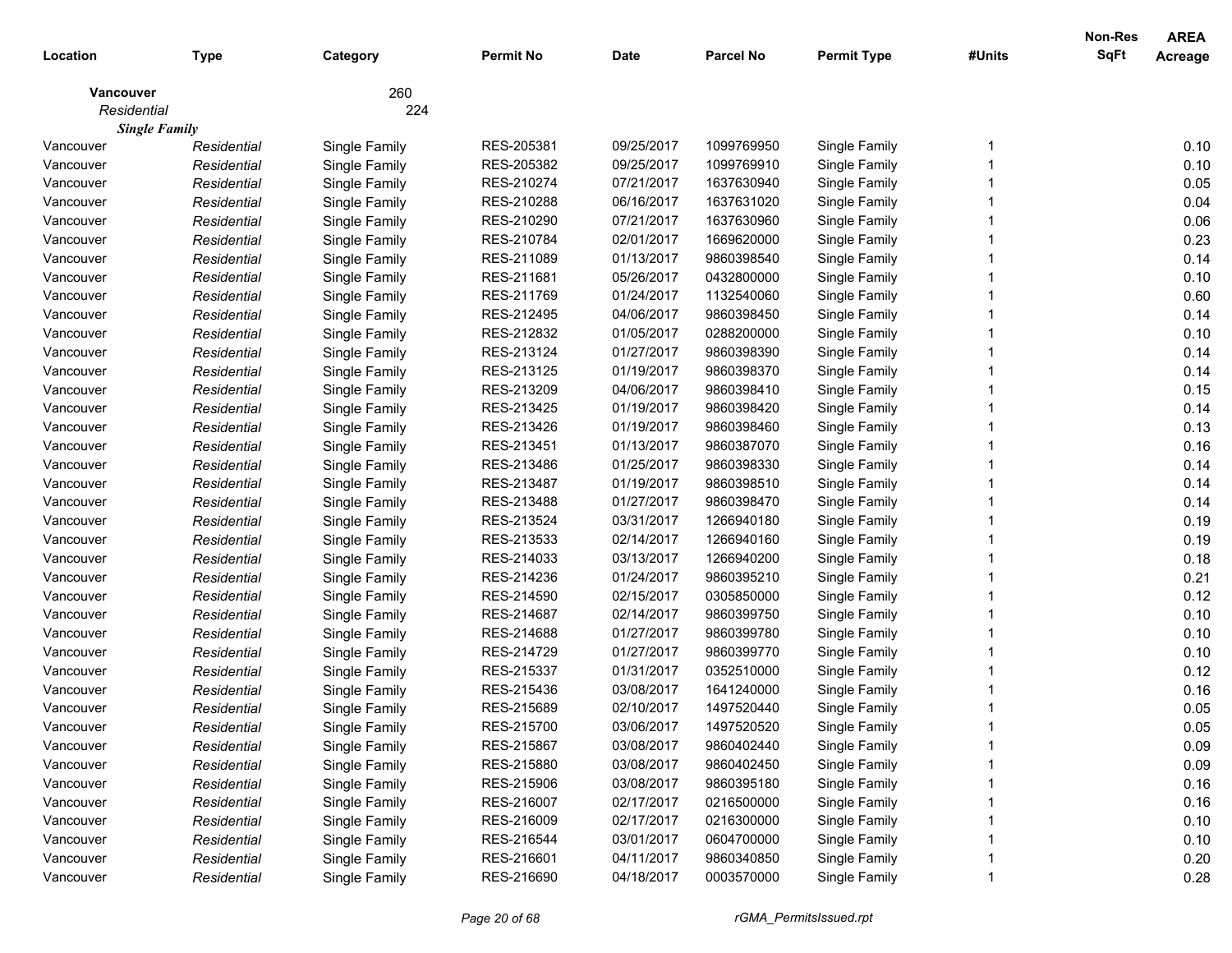| Location    | <b>Type</b>          | Category      | <b>Permit No</b> | <b>Date</b> | <b>Parcel No</b> | <b>Permit Type</b> | #Units | <b>Non-Res</b><br><b>SqFt</b> | <b>AREA</b><br><b>Acreage</b> |
|-------------|----------------------|---------------|------------------|-------------|------------------|--------------------|--------|-------------------------------|-------------------------------|
|             |                      |               |                  |             |                  |                    |        |                               |                               |
| Vancouver   |                      | 260           |                  |             |                  |                    |        |                               |                               |
| Residential |                      | 224           |                  |             |                  |                    |        |                               |                               |
|             | <b>Single Family</b> |               |                  |             |                  |                    |        |                               |                               |
| Vancouver   | Residential          | Single Family | RES-216751       | 12/13/2017  | 1637630700       | Single Family      |        |                               | 0.05                          |
| Vancouver   | Residential          | Single Family | RES-216752       | 12/13/2017  | 1637630620       | Single Family      |        |                               | 0.08                          |
| Vancouver   | Residential          | Single Family | RES-216847       | 12/13/2017  | 1637630680       | Single Family      |        |                               | 0.05                          |
| Vancouver   | Residential          | Single Family | RES-216984       | 03/10/2017  | 9860398380       | Single Family      |        |                               | 0.14                          |
| Vancouver   | Residential          | Single Family | RES-217118       | 03/06/2017  | 0105100000       | Single Family      |        |                               | 0.11                          |
| Vancouver   | Residential          | Single Family | RES-217463       | 03/31/2017  | 0920098500       | Single Family      |        |                               | 0.22                          |
| Vancouver   | Residential          | Single Family | RES-217580       | 04/14/2017  | 1147820840       | Single Family      |        |                               | 0.46                          |
| Vancouver   | Residential          | Single Family | RES-217932       | 03/29/2017  | 9860399710       | Single Family      |        |                               | 0.09                          |
| Vancouver   | Residential          | Single Family | RES-217933       | 03/29/2017  | 9860399810       | Single Family      |        |                               | 0.09                          |
| Vancouver   | Residential          | Single Family | RES-218020       | 05/24/2017  | 9860395200       | Single Family      |        |                               | 0.20                          |
| Vancouver   | Residential          | Single Family | RES-218528       | 05/23/2017  | 9860292620       | Single Family      |        |                               | 0.10                          |
| Vancouver   | Residential          | Single Family | RES-218534       | 05/23/2017  | 9860292630       | Single Family      |        |                               | 0.05                          |
| Vancouver   | Residential          | Single Family | RES-218535       | 05/23/2017  | 9860292640       | Single Family      |        |                               | 0.06                          |
| Vancouver   | Residential          | Single Family | RES-218742       | 04/13/2017  | 9860398500       | Single Family      |        |                               | 0.14                          |
| Vancouver   | Residential          | Single Family | RES-219074       | 04/14/2017  | 9860399700       | Single Family      |        |                               | 0.12                          |
| Vancouver   | Residential          | Single Family | RES-219164       | 04/13/2017  | 9860398440       | Single Family      |        |                               | 0.14                          |
| Vancouver   | Residential          | Single Family | RES-219321       | 05/16/2017  | 1225750020       | Single Family      |        |                               | 0.21                          |
| Vancouver   | Residential          | Single Family | RES-219796       | 08/17/2017  | 9860422420       | Single Family      |        |                               | 0.06                          |
| Vancouver   | Residential          | Single Family | RES-220001       | 11/27/2017  | 1654970000       | Single Family      |        |                               | 0.79                          |
| Vancouver   | Residential          | Single Family | RES-220018       | 07/03/2017  | 1130350000       | Single Family      |        |                               | 0.15                          |
| Vancouver   | Residential          | Single Family | RES-220171       | 05/09/2017  | 9860398360       | Single Family      |        |                               | 0.14                          |
| Vancouver   | Residential          | Single Family | RES-220275       | 07/11/2017  | 9860353830       | Single Family      |        |                               | 0.09                          |
| Vancouver   | Residential          | Single Family | RES-220283       | 06/02/2017  | 0379123620       | Single Family      |        |                               | 0.25                          |
| Vancouver   | Residential          | Single Family | RES-220369       | 05/25/2017  | 1640220000       | Single Family      |        |                               | 0.17                          |
| Vancouver   | Residential          | Single Family | RES-220971       | 07/14/2017  | 1640910000       | Single Family      |        |                               | 0.17                          |
| Vancouver   | Residential          | Single Family | RES-220999       | 06/19/2017  | 1774700000       | Single Family      |        |                               | 3.00                          |
| Vancouver   | Residential          | Single Family | RES-221003       | 07/12/2017  | 9860395230       | Single Family      |        |                               | 0.19                          |
| Vancouver   | Residential          | Single Family | RES-221586       | 08/23/2017  | 1635050200       | Single Family      |        |                               | 0.09                          |
| Vancouver   | Residential          | Single Family | RES-222023       | 06/21/2017  | 0447550000       | Single Family      |        |                               | 0.11                          |
| Vancouver   | Residential          | Single Family | RES-222060       | 06/21/2017  | 9860353740       | Single Family      |        |                               | 0.09                          |
| Vancouver   | Residential          | Single Family | RES-222359       | 10/17/2017  | 1637480000       | Single Family      |        |                               | 1.00                          |
| Vancouver   | Residential          | Single Family | RES-222665       | 06/06/2017  | 1105590040       | Single Family      |        |                               | 0.16                          |
| Vancouver   | Residential          | Single Family | RES-223281       | 09/11/2017  | 9860422450       | Single Family      |        |                               | 0.06                          |
| Vancouver   | Residential          | Single Family | RES-223299       | 08/23/2017  | 9860422440       | Single Family      |        |                               | 0.06                          |
| Vancouver   | Residential          | Single Family | RES-223300       | 08/23/2017  | 9860422430       | Single Family      |        |                               | 0.06                          |
| Vancouver   | Residential          | Single Family | RES-223304       | 08/23/2017  | 9860422460       | Single Family      |        |                               | 0.06                          |
| Vancouver   | Residential          | Single Family | RES-223784       | 09/08/2017  | 9860422710       | Single Family      |        |                               | 0.07                          |
| Vancouver   | Residential          | Single Family | RES-223788       | 11/29/2017  | 9860422490       | Single Family      |        |                               | 0.07                          |
| Vancouver   | Residential          | Single Family | RES-223800       | 09/08/2017  | 9860422720       | Single Family      |        |                               | 0.08                          |
| Vancouver   | Residential          | Single Family | RES-223801       | 10/25/2017  | 9860422700       | Single Family      |        |                               | 0.07                          |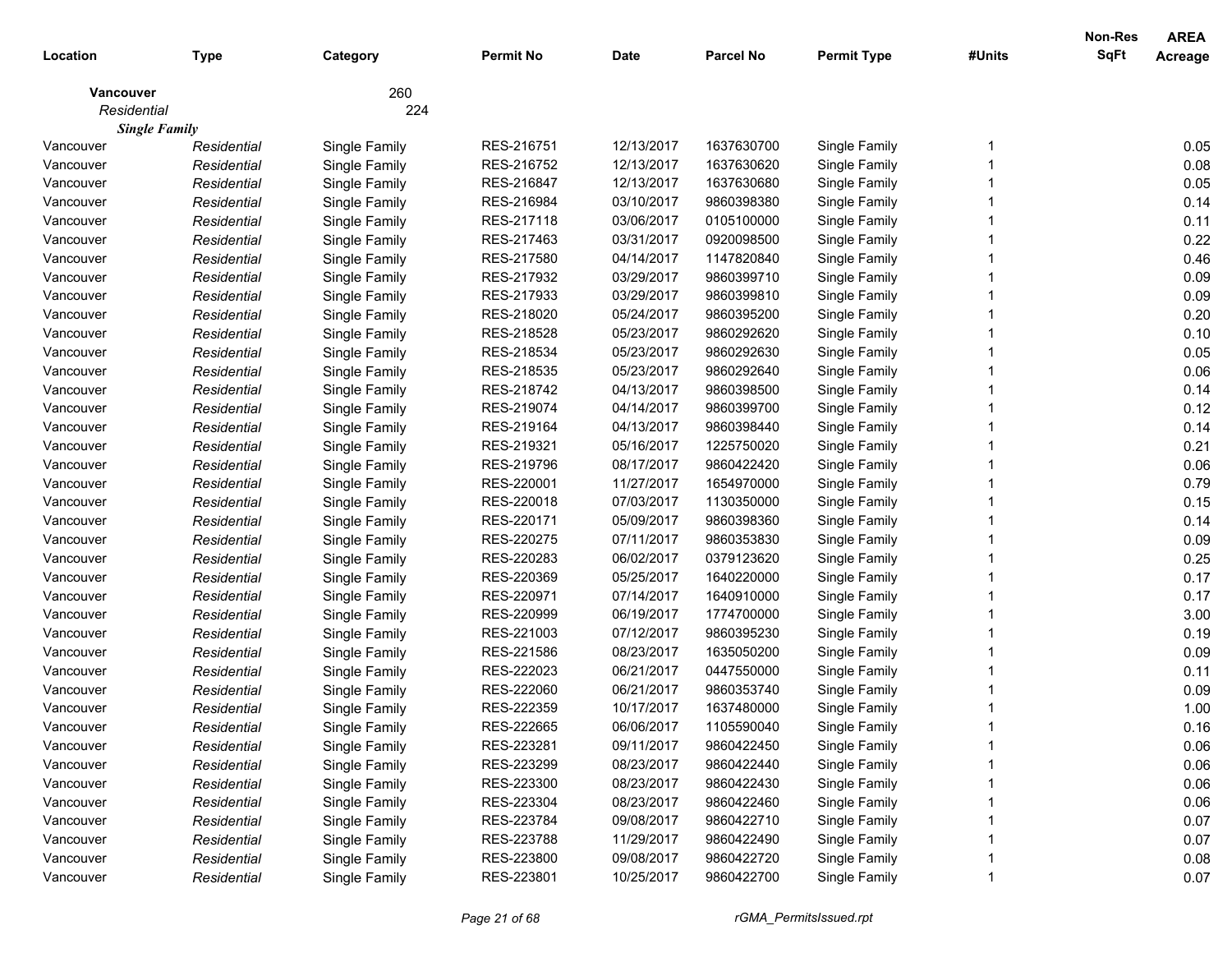| <b>SqFt</b><br><b>Permit Type</b><br>#Units<br>Location<br><b>Type</b><br><b>Permit No</b><br><b>Date</b><br><b>Parcel No</b><br><b>Acreage</b><br>Category<br>260<br>Vancouver<br>224<br>Residential<br><b>Single Family</b><br>RES-223802<br>10/25/2017<br>Single Family<br>0.07<br>Single Family<br>9860422690<br>Vancouver<br>Residential<br>RES-223803<br>0.07<br>Residential<br>Single Family<br>09/26/2017<br>9860422500<br>Single Family<br>Vancouver<br>RES-223906<br>0.07<br>10/13/2017<br>9860422670<br>Single Family<br>Vancouver<br>Residential<br>Single Family<br>RES-223909<br>0.07<br>Residential<br>Single Family<br>10/12/2017<br>9860422520<br>Single Family<br>Vancouver<br>RES-223910<br>10/13/2017<br>0.07<br>Residential<br>Single Family<br>9860422680<br>Single Family<br>Vancouver<br>RES-223983<br>10/03/2017<br>0.07<br>Residential<br>Single Family<br>9860422510<br>Single Family<br>Vancouver<br>RES-224001<br>07/31/2017<br>0.10<br>Residential<br>Single Family<br>0221900000<br>Single Family<br>Vancouver<br>0.23<br>RES-224127<br>Residential<br>Single Family<br>09/12/2017<br>1147832840<br>Single Family<br>Vancouver<br>0.28<br>RES-224546<br>Residential<br>Single Family<br>10/11/2017<br>1101766180<br>Single Family<br>Vancouver<br>RES-224784<br>Single Family<br>11/08/2017<br>9860422660<br>Single Family<br>0.07<br>Vancouver<br>Residential<br>RES-224797<br>10/31/2017<br>Single Family<br>9860422650<br>Single Family<br>0.07<br>Vancouver<br>Residential<br>Single Family<br>RES-224798<br>0.07<br>Residential<br>11/08/2017<br>9860422540<br>Single Family<br>Vancouver<br>RES-224799<br>0.07<br>Residential<br>Single Family<br>11/08/2017<br>9860422530<br>Single Family<br>Vancouver<br>0.07<br>Residential<br>Single Family<br>RES-225059<br>11/14/2017<br>9860422640<br>Single Family<br>Vancouver<br>RES-225101<br>0.07<br>Residential<br>Single Family<br>11/15/2017<br>9860422630<br>Single Family<br>Vancouver<br>RES-225102<br>11/15/2017<br>0.07<br>Residential<br>Single Family<br>9860422560<br>Single Family<br>Vancouver<br>RES-225103<br>0.07<br>Residential<br>Single Family<br>11/14/2017<br>9860422550<br>Single Family<br>Vancouver<br>RES-225355<br>Single Family<br>09/20/2017<br>1640970050<br>Single Family<br>0.24<br>Vancouver<br>Residential<br>0.19<br>RES-225617<br>10/25/2017<br>1055251960<br>Vancouver<br>Residential<br>Single Family<br>Single Family<br>RES-225810<br>08/15/2017<br>9860366230<br>0.06<br>Vancouver<br>Residential<br>Single Family<br>Single Family<br>08/15/2017<br>9860366320<br>0.07<br>Vancouver<br>Residential<br>Single Family<br>RES-225838<br>Single Family<br>0.75<br>RES-225924<br>1132540000<br>Vancouver<br>Residential<br>Single Family<br>12/05/2017<br>Single Family<br>RES-226067<br>10/06/2017<br>9860365980<br>0.11<br>Vancouver<br>Residential<br>Single Family<br>Single Family<br>10/04/2017<br>9860366340<br>0.07<br>Vancouver<br>Residential<br>Single Family<br>RES-226068<br>Single Family<br>10/06/2017<br>9860365990<br>0.10<br>Vancouver<br>RES-226069<br>Single Family<br>Residential<br>Single Family<br>11/17/2017<br>9860366250<br>Vancouver<br>RES-226070<br>Single Family<br>0.08<br>Residential<br>Single Family<br>RES-226071<br>10/06/2017<br>9860366000<br>0.11<br>Vancouver<br>Residential<br>Single Family<br>Single Family<br>RES-226072<br>11/13/2017<br>9860366350<br>0.06<br>Residential<br>Single Family<br>Single Family<br>Vancouver<br>RES-226359<br>12/08/2017<br>9860422600<br>0.08<br>Residential<br>Single Family<br>Single Family<br>Vancouver<br>RES-226360<br>12/08/2017<br>0.07<br>Residential<br>Single Family<br>9860422610<br>Single Family<br>Vancouver<br>RES-226381<br>12/08/2017<br>9860422570<br>0.07<br>Residential<br>Single Family<br>Single Family<br>Vancouver<br>RES-226421<br>0.07<br>12/08/2017<br>9860422620<br>Single Family<br>Residential<br>Single Family<br>Vancouver<br>RES-226803<br>08/31/2017<br>9860366310<br>Single Family<br>0.07<br>Vancouver<br>Single Family<br>Residential<br>Single Family<br>0.12<br>Single Family<br>RES-226842<br>10/17/2017<br>1623670360<br>Vancouver<br>Residential<br>Single Family<br>RES-227084<br>11/15/2017<br>9860366190<br>Single Family<br>0.12<br>Vancouver<br>Residential<br>Single Family<br>RES-227114<br>10/18/2017<br>1669750000<br>Single Family<br>0.22<br>Vancouver<br>Residential<br>Single Family<br>RES-227131<br>09/20/2017<br>1640220000<br>Single Family<br>0.17<br>Vancouver<br>Residential<br>Single Family<br>RES-227365<br>09/19/2017<br>0023500000<br>Single Family<br>0.17<br>Vancouver<br>Residential<br>Single Family<br>RES-227436<br>09/22/2017<br>9860292690<br>Single Family<br>0.05<br>Vancouver<br>Residential<br>RES-227437<br>09/22/2017<br>9860292700<br>Single Family<br>Vancouver<br>Single Family<br>0.04<br>Residential |  |  |  |  | <b>Non-Res</b> | <b>AREA</b> |
|-----------------------------------------------------------------------------------------------------------------------------------------------------------------------------------------------------------------------------------------------------------------------------------------------------------------------------------------------------------------------------------------------------------------------------------------------------------------------------------------------------------------------------------------------------------------------------------------------------------------------------------------------------------------------------------------------------------------------------------------------------------------------------------------------------------------------------------------------------------------------------------------------------------------------------------------------------------------------------------------------------------------------------------------------------------------------------------------------------------------------------------------------------------------------------------------------------------------------------------------------------------------------------------------------------------------------------------------------------------------------------------------------------------------------------------------------------------------------------------------------------------------------------------------------------------------------------------------------------------------------------------------------------------------------------------------------------------------------------------------------------------------------------------------------------------------------------------------------------------------------------------------------------------------------------------------------------------------------------------------------------------------------------------------------------------------------------------------------------------------------------------------------------------------------------------------------------------------------------------------------------------------------------------------------------------------------------------------------------------------------------------------------------------------------------------------------------------------------------------------------------------------------------------------------------------------------------------------------------------------------------------------------------------------------------------------------------------------------------------------------------------------------------------------------------------------------------------------------------------------------------------------------------------------------------------------------------------------------------------------------------------------------------------------------------------------------------------------------------------------------------------------------------------------------------------------------------------------------------------------------------------------------------------------------------------------------------------------------------------------------------------------------------------------------------------------------------------------------------------------------------------------------------------------------------------------------------------------------------------------------------------------------------------------------------------------------------------------------------------------------------------------------------------------------------------------------------------------------------------------------------------------------------------------------------------------------------------------------------------------------------------------------------------------------------------------------------------------------------------------------------------------------------------------------------------------------------------------------------------------------------------------------------------------------------------------------------------------------------------------------------------------------------------------------------------------------------------------------------------------------------------------------------------------------------------------------------------------------------------------------------------------------------------------------------------------------------------------------------------------------------------------------------------------------------------------------------------------------------------------------------------------------|--|--|--|--|----------------|-------------|
|                                                                                                                                                                                                                                                                                                                                                                                                                                                                                                                                                                                                                                                                                                                                                                                                                                                                                                                                                                                                                                                                                                                                                                                                                                                                                                                                                                                                                                                                                                                                                                                                                                                                                                                                                                                                                                                                                                                                                                                                                                                                                                                                                                                                                                                                                                                                                                                                                                                                                                                                                                                                                                                                                                                                                                                                                                                                                                                                                                                                                                                                                                                                                                                                                                                                                                                                                                                                                                                                                                                                                                                                                                                                                                                                                                                                                                                                                                                                                                                                                                                                                                                                                                                                                                                                                                                                                                                                                                                                                                                                                                                                                                                                                                                                                                                                                                                                                               |  |  |  |  |                |             |
|                                                                                                                                                                                                                                                                                                                                                                                                                                                                                                                                                                                                                                                                                                                                                                                                                                                                                                                                                                                                                                                                                                                                                                                                                                                                                                                                                                                                                                                                                                                                                                                                                                                                                                                                                                                                                                                                                                                                                                                                                                                                                                                                                                                                                                                                                                                                                                                                                                                                                                                                                                                                                                                                                                                                                                                                                                                                                                                                                                                                                                                                                                                                                                                                                                                                                                                                                                                                                                                                                                                                                                                                                                                                                                                                                                                                                                                                                                                                                                                                                                                                                                                                                                                                                                                                                                                                                                                                                                                                                                                                                                                                                                                                                                                                                                                                                                                                                               |  |  |  |  |                |             |
|                                                                                                                                                                                                                                                                                                                                                                                                                                                                                                                                                                                                                                                                                                                                                                                                                                                                                                                                                                                                                                                                                                                                                                                                                                                                                                                                                                                                                                                                                                                                                                                                                                                                                                                                                                                                                                                                                                                                                                                                                                                                                                                                                                                                                                                                                                                                                                                                                                                                                                                                                                                                                                                                                                                                                                                                                                                                                                                                                                                                                                                                                                                                                                                                                                                                                                                                                                                                                                                                                                                                                                                                                                                                                                                                                                                                                                                                                                                                                                                                                                                                                                                                                                                                                                                                                                                                                                                                                                                                                                                                                                                                                                                                                                                                                                                                                                                                                               |  |  |  |  |                |             |
|                                                                                                                                                                                                                                                                                                                                                                                                                                                                                                                                                                                                                                                                                                                                                                                                                                                                                                                                                                                                                                                                                                                                                                                                                                                                                                                                                                                                                                                                                                                                                                                                                                                                                                                                                                                                                                                                                                                                                                                                                                                                                                                                                                                                                                                                                                                                                                                                                                                                                                                                                                                                                                                                                                                                                                                                                                                                                                                                                                                                                                                                                                                                                                                                                                                                                                                                                                                                                                                                                                                                                                                                                                                                                                                                                                                                                                                                                                                                                                                                                                                                                                                                                                                                                                                                                                                                                                                                                                                                                                                                                                                                                                                                                                                                                                                                                                                                                               |  |  |  |  |                |             |
|                                                                                                                                                                                                                                                                                                                                                                                                                                                                                                                                                                                                                                                                                                                                                                                                                                                                                                                                                                                                                                                                                                                                                                                                                                                                                                                                                                                                                                                                                                                                                                                                                                                                                                                                                                                                                                                                                                                                                                                                                                                                                                                                                                                                                                                                                                                                                                                                                                                                                                                                                                                                                                                                                                                                                                                                                                                                                                                                                                                                                                                                                                                                                                                                                                                                                                                                                                                                                                                                                                                                                                                                                                                                                                                                                                                                                                                                                                                                                                                                                                                                                                                                                                                                                                                                                                                                                                                                                                                                                                                                                                                                                                                                                                                                                                                                                                                                                               |  |  |  |  |                |             |
|                                                                                                                                                                                                                                                                                                                                                                                                                                                                                                                                                                                                                                                                                                                                                                                                                                                                                                                                                                                                                                                                                                                                                                                                                                                                                                                                                                                                                                                                                                                                                                                                                                                                                                                                                                                                                                                                                                                                                                                                                                                                                                                                                                                                                                                                                                                                                                                                                                                                                                                                                                                                                                                                                                                                                                                                                                                                                                                                                                                                                                                                                                                                                                                                                                                                                                                                                                                                                                                                                                                                                                                                                                                                                                                                                                                                                                                                                                                                                                                                                                                                                                                                                                                                                                                                                                                                                                                                                                                                                                                                                                                                                                                                                                                                                                                                                                                                                               |  |  |  |  |                |             |
|                                                                                                                                                                                                                                                                                                                                                                                                                                                                                                                                                                                                                                                                                                                                                                                                                                                                                                                                                                                                                                                                                                                                                                                                                                                                                                                                                                                                                                                                                                                                                                                                                                                                                                                                                                                                                                                                                                                                                                                                                                                                                                                                                                                                                                                                                                                                                                                                                                                                                                                                                                                                                                                                                                                                                                                                                                                                                                                                                                                                                                                                                                                                                                                                                                                                                                                                                                                                                                                                                                                                                                                                                                                                                                                                                                                                                                                                                                                                                                                                                                                                                                                                                                                                                                                                                                                                                                                                                                                                                                                                                                                                                                                                                                                                                                                                                                                                                               |  |  |  |  |                |             |
|                                                                                                                                                                                                                                                                                                                                                                                                                                                                                                                                                                                                                                                                                                                                                                                                                                                                                                                                                                                                                                                                                                                                                                                                                                                                                                                                                                                                                                                                                                                                                                                                                                                                                                                                                                                                                                                                                                                                                                                                                                                                                                                                                                                                                                                                                                                                                                                                                                                                                                                                                                                                                                                                                                                                                                                                                                                                                                                                                                                                                                                                                                                                                                                                                                                                                                                                                                                                                                                                                                                                                                                                                                                                                                                                                                                                                                                                                                                                                                                                                                                                                                                                                                                                                                                                                                                                                                                                                                                                                                                                                                                                                                                                                                                                                                                                                                                                                               |  |  |  |  |                |             |
|                                                                                                                                                                                                                                                                                                                                                                                                                                                                                                                                                                                                                                                                                                                                                                                                                                                                                                                                                                                                                                                                                                                                                                                                                                                                                                                                                                                                                                                                                                                                                                                                                                                                                                                                                                                                                                                                                                                                                                                                                                                                                                                                                                                                                                                                                                                                                                                                                                                                                                                                                                                                                                                                                                                                                                                                                                                                                                                                                                                                                                                                                                                                                                                                                                                                                                                                                                                                                                                                                                                                                                                                                                                                                                                                                                                                                                                                                                                                                                                                                                                                                                                                                                                                                                                                                                                                                                                                                                                                                                                                                                                                                                                                                                                                                                                                                                                                                               |  |  |  |  |                |             |
|                                                                                                                                                                                                                                                                                                                                                                                                                                                                                                                                                                                                                                                                                                                                                                                                                                                                                                                                                                                                                                                                                                                                                                                                                                                                                                                                                                                                                                                                                                                                                                                                                                                                                                                                                                                                                                                                                                                                                                                                                                                                                                                                                                                                                                                                                                                                                                                                                                                                                                                                                                                                                                                                                                                                                                                                                                                                                                                                                                                                                                                                                                                                                                                                                                                                                                                                                                                                                                                                                                                                                                                                                                                                                                                                                                                                                                                                                                                                                                                                                                                                                                                                                                                                                                                                                                                                                                                                                                                                                                                                                                                                                                                                                                                                                                                                                                                                                               |  |  |  |  |                |             |
|                                                                                                                                                                                                                                                                                                                                                                                                                                                                                                                                                                                                                                                                                                                                                                                                                                                                                                                                                                                                                                                                                                                                                                                                                                                                                                                                                                                                                                                                                                                                                                                                                                                                                                                                                                                                                                                                                                                                                                                                                                                                                                                                                                                                                                                                                                                                                                                                                                                                                                                                                                                                                                                                                                                                                                                                                                                                                                                                                                                                                                                                                                                                                                                                                                                                                                                                                                                                                                                                                                                                                                                                                                                                                                                                                                                                                                                                                                                                                                                                                                                                                                                                                                                                                                                                                                                                                                                                                                                                                                                                                                                                                                                                                                                                                                                                                                                                                               |  |  |  |  |                |             |
|                                                                                                                                                                                                                                                                                                                                                                                                                                                                                                                                                                                                                                                                                                                                                                                                                                                                                                                                                                                                                                                                                                                                                                                                                                                                                                                                                                                                                                                                                                                                                                                                                                                                                                                                                                                                                                                                                                                                                                                                                                                                                                                                                                                                                                                                                                                                                                                                                                                                                                                                                                                                                                                                                                                                                                                                                                                                                                                                                                                                                                                                                                                                                                                                                                                                                                                                                                                                                                                                                                                                                                                                                                                                                                                                                                                                                                                                                                                                                                                                                                                                                                                                                                                                                                                                                                                                                                                                                                                                                                                                                                                                                                                                                                                                                                                                                                                                                               |  |  |  |  |                |             |
|                                                                                                                                                                                                                                                                                                                                                                                                                                                                                                                                                                                                                                                                                                                                                                                                                                                                                                                                                                                                                                                                                                                                                                                                                                                                                                                                                                                                                                                                                                                                                                                                                                                                                                                                                                                                                                                                                                                                                                                                                                                                                                                                                                                                                                                                                                                                                                                                                                                                                                                                                                                                                                                                                                                                                                                                                                                                                                                                                                                                                                                                                                                                                                                                                                                                                                                                                                                                                                                                                                                                                                                                                                                                                                                                                                                                                                                                                                                                                                                                                                                                                                                                                                                                                                                                                                                                                                                                                                                                                                                                                                                                                                                                                                                                                                                                                                                                                               |  |  |  |  |                |             |
|                                                                                                                                                                                                                                                                                                                                                                                                                                                                                                                                                                                                                                                                                                                                                                                                                                                                                                                                                                                                                                                                                                                                                                                                                                                                                                                                                                                                                                                                                                                                                                                                                                                                                                                                                                                                                                                                                                                                                                                                                                                                                                                                                                                                                                                                                                                                                                                                                                                                                                                                                                                                                                                                                                                                                                                                                                                                                                                                                                                                                                                                                                                                                                                                                                                                                                                                                                                                                                                                                                                                                                                                                                                                                                                                                                                                                                                                                                                                                                                                                                                                                                                                                                                                                                                                                                                                                                                                                                                                                                                                                                                                                                                                                                                                                                                                                                                                                               |  |  |  |  |                |             |
|                                                                                                                                                                                                                                                                                                                                                                                                                                                                                                                                                                                                                                                                                                                                                                                                                                                                                                                                                                                                                                                                                                                                                                                                                                                                                                                                                                                                                                                                                                                                                                                                                                                                                                                                                                                                                                                                                                                                                                                                                                                                                                                                                                                                                                                                                                                                                                                                                                                                                                                                                                                                                                                                                                                                                                                                                                                                                                                                                                                                                                                                                                                                                                                                                                                                                                                                                                                                                                                                                                                                                                                                                                                                                                                                                                                                                                                                                                                                                                                                                                                                                                                                                                                                                                                                                                                                                                                                                                                                                                                                                                                                                                                                                                                                                                                                                                                                                               |  |  |  |  |                |             |
|                                                                                                                                                                                                                                                                                                                                                                                                                                                                                                                                                                                                                                                                                                                                                                                                                                                                                                                                                                                                                                                                                                                                                                                                                                                                                                                                                                                                                                                                                                                                                                                                                                                                                                                                                                                                                                                                                                                                                                                                                                                                                                                                                                                                                                                                                                                                                                                                                                                                                                                                                                                                                                                                                                                                                                                                                                                                                                                                                                                                                                                                                                                                                                                                                                                                                                                                                                                                                                                                                                                                                                                                                                                                                                                                                                                                                                                                                                                                                                                                                                                                                                                                                                                                                                                                                                                                                                                                                                                                                                                                                                                                                                                                                                                                                                                                                                                                                               |  |  |  |  |                |             |
|                                                                                                                                                                                                                                                                                                                                                                                                                                                                                                                                                                                                                                                                                                                                                                                                                                                                                                                                                                                                                                                                                                                                                                                                                                                                                                                                                                                                                                                                                                                                                                                                                                                                                                                                                                                                                                                                                                                                                                                                                                                                                                                                                                                                                                                                                                                                                                                                                                                                                                                                                                                                                                                                                                                                                                                                                                                                                                                                                                                                                                                                                                                                                                                                                                                                                                                                                                                                                                                                                                                                                                                                                                                                                                                                                                                                                                                                                                                                                                                                                                                                                                                                                                                                                                                                                                                                                                                                                                                                                                                                                                                                                                                                                                                                                                                                                                                                                               |  |  |  |  |                |             |
|                                                                                                                                                                                                                                                                                                                                                                                                                                                                                                                                                                                                                                                                                                                                                                                                                                                                                                                                                                                                                                                                                                                                                                                                                                                                                                                                                                                                                                                                                                                                                                                                                                                                                                                                                                                                                                                                                                                                                                                                                                                                                                                                                                                                                                                                                                                                                                                                                                                                                                                                                                                                                                                                                                                                                                                                                                                                                                                                                                                                                                                                                                                                                                                                                                                                                                                                                                                                                                                                                                                                                                                                                                                                                                                                                                                                                                                                                                                                                                                                                                                                                                                                                                                                                                                                                                                                                                                                                                                                                                                                                                                                                                                                                                                                                                                                                                                                                               |  |  |  |  |                |             |
|                                                                                                                                                                                                                                                                                                                                                                                                                                                                                                                                                                                                                                                                                                                                                                                                                                                                                                                                                                                                                                                                                                                                                                                                                                                                                                                                                                                                                                                                                                                                                                                                                                                                                                                                                                                                                                                                                                                                                                                                                                                                                                                                                                                                                                                                                                                                                                                                                                                                                                                                                                                                                                                                                                                                                                                                                                                                                                                                                                                                                                                                                                                                                                                                                                                                                                                                                                                                                                                                                                                                                                                                                                                                                                                                                                                                                                                                                                                                                                                                                                                                                                                                                                                                                                                                                                                                                                                                                                                                                                                                                                                                                                                                                                                                                                                                                                                                                               |  |  |  |  |                |             |
|                                                                                                                                                                                                                                                                                                                                                                                                                                                                                                                                                                                                                                                                                                                                                                                                                                                                                                                                                                                                                                                                                                                                                                                                                                                                                                                                                                                                                                                                                                                                                                                                                                                                                                                                                                                                                                                                                                                                                                                                                                                                                                                                                                                                                                                                                                                                                                                                                                                                                                                                                                                                                                                                                                                                                                                                                                                                                                                                                                                                                                                                                                                                                                                                                                                                                                                                                                                                                                                                                                                                                                                                                                                                                                                                                                                                                                                                                                                                                                                                                                                                                                                                                                                                                                                                                                                                                                                                                                                                                                                                                                                                                                                                                                                                                                                                                                                                                               |  |  |  |  |                |             |
|                                                                                                                                                                                                                                                                                                                                                                                                                                                                                                                                                                                                                                                                                                                                                                                                                                                                                                                                                                                                                                                                                                                                                                                                                                                                                                                                                                                                                                                                                                                                                                                                                                                                                                                                                                                                                                                                                                                                                                                                                                                                                                                                                                                                                                                                                                                                                                                                                                                                                                                                                                                                                                                                                                                                                                                                                                                                                                                                                                                                                                                                                                                                                                                                                                                                                                                                                                                                                                                                                                                                                                                                                                                                                                                                                                                                                                                                                                                                                                                                                                                                                                                                                                                                                                                                                                                                                                                                                                                                                                                                                                                                                                                                                                                                                                                                                                                                                               |  |  |  |  |                |             |
|                                                                                                                                                                                                                                                                                                                                                                                                                                                                                                                                                                                                                                                                                                                                                                                                                                                                                                                                                                                                                                                                                                                                                                                                                                                                                                                                                                                                                                                                                                                                                                                                                                                                                                                                                                                                                                                                                                                                                                                                                                                                                                                                                                                                                                                                                                                                                                                                                                                                                                                                                                                                                                                                                                                                                                                                                                                                                                                                                                                                                                                                                                                                                                                                                                                                                                                                                                                                                                                                                                                                                                                                                                                                                                                                                                                                                                                                                                                                                                                                                                                                                                                                                                                                                                                                                                                                                                                                                                                                                                                                                                                                                                                                                                                                                                                                                                                                                               |  |  |  |  |                |             |
|                                                                                                                                                                                                                                                                                                                                                                                                                                                                                                                                                                                                                                                                                                                                                                                                                                                                                                                                                                                                                                                                                                                                                                                                                                                                                                                                                                                                                                                                                                                                                                                                                                                                                                                                                                                                                                                                                                                                                                                                                                                                                                                                                                                                                                                                                                                                                                                                                                                                                                                                                                                                                                                                                                                                                                                                                                                                                                                                                                                                                                                                                                                                                                                                                                                                                                                                                                                                                                                                                                                                                                                                                                                                                                                                                                                                                                                                                                                                                                                                                                                                                                                                                                                                                                                                                                                                                                                                                                                                                                                                                                                                                                                                                                                                                                                                                                                                                               |  |  |  |  |                |             |
|                                                                                                                                                                                                                                                                                                                                                                                                                                                                                                                                                                                                                                                                                                                                                                                                                                                                                                                                                                                                                                                                                                                                                                                                                                                                                                                                                                                                                                                                                                                                                                                                                                                                                                                                                                                                                                                                                                                                                                                                                                                                                                                                                                                                                                                                                                                                                                                                                                                                                                                                                                                                                                                                                                                                                                                                                                                                                                                                                                                                                                                                                                                                                                                                                                                                                                                                                                                                                                                                                                                                                                                                                                                                                                                                                                                                                                                                                                                                                                                                                                                                                                                                                                                                                                                                                                                                                                                                                                                                                                                                                                                                                                                                                                                                                                                                                                                                                               |  |  |  |  |                |             |
|                                                                                                                                                                                                                                                                                                                                                                                                                                                                                                                                                                                                                                                                                                                                                                                                                                                                                                                                                                                                                                                                                                                                                                                                                                                                                                                                                                                                                                                                                                                                                                                                                                                                                                                                                                                                                                                                                                                                                                                                                                                                                                                                                                                                                                                                                                                                                                                                                                                                                                                                                                                                                                                                                                                                                                                                                                                                                                                                                                                                                                                                                                                                                                                                                                                                                                                                                                                                                                                                                                                                                                                                                                                                                                                                                                                                                                                                                                                                                                                                                                                                                                                                                                                                                                                                                                                                                                                                                                                                                                                                                                                                                                                                                                                                                                                                                                                                                               |  |  |  |  |                |             |
|                                                                                                                                                                                                                                                                                                                                                                                                                                                                                                                                                                                                                                                                                                                                                                                                                                                                                                                                                                                                                                                                                                                                                                                                                                                                                                                                                                                                                                                                                                                                                                                                                                                                                                                                                                                                                                                                                                                                                                                                                                                                                                                                                                                                                                                                                                                                                                                                                                                                                                                                                                                                                                                                                                                                                                                                                                                                                                                                                                                                                                                                                                                                                                                                                                                                                                                                                                                                                                                                                                                                                                                                                                                                                                                                                                                                                                                                                                                                                                                                                                                                                                                                                                                                                                                                                                                                                                                                                                                                                                                                                                                                                                                                                                                                                                                                                                                                                               |  |  |  |  |                |             |
|                                                                                                                                                                                                                                                                                                                                                                                                                                                                                                                                                                                                                                                                                                                                                                                                                                                                                                                                                                                                                                                                                                                                                                                                                                                                                                                                                                                                                                                                                                                                                                                                                                                                                                                                                                                                                                                                                                                                                                                                                                                                                                                                                                                                                                                                                                                                                                                                                                                                                                                                                                                                                                                                                                                                                                                                                                                                                                                                                                                                                                                                                                                                                                                                                                                                                                                                                                                                                                                                                                                                                                                                                                                                                                                                                                                                                                                                                                                                                                                                                                                                                                                                                                                                                                                                                                                                                                                                                                                                                                                                                                                                                                                                                                                                                                                                                                                                                               |  |  |  |  |                |             |
|                                                                                                                                                                                                                                                                                                                                                                                                                                                                                                                                                                                                                                                                                                                                                                                                                                                                                                                                                                                                                                                                                                                                                                                                                                                                                                                                                                                                                                                                                                                                                                                                                                                                                                                                                                                                                                                                                                                                                                                                                                                                                                                                                                                                                                                                                                                                                                                                                                                                                                                                                                                                                                                                                                                                                                                                                                                                                                                                                                                                                                                                                                                                                                                                                                                                                                                                                                                                                                                                                                                                                                                                                                                                                                                                                                                                                                                                                                                                                                                                                                                                                                                                                                                                                                                                                                                                                                                                                                                                                                                                                                                                                                                                                                                                                                                                                                                                                               |  |  |  |  |                |             |
|                                                                                                                                                                                                                                                                                                                                                                                                                                                                                                                                                                                                                                                                                                                                                                                                                                                                                                                                                                                                                                                                                                                                                                                                                                                                                                                                                                                                                                                                                                                                                                                                                                                                                                                                                                                                                                                                                                                                                                                                                                                                                                                                                                                                                                                                                                                                                                                                                                                                                                                                                                                                                                                                                                                                                                                                                                                                                                                                                                                                                                                                                                                                                                                                                                                                                                                                                                                                                                                                                                                                                                                                                                                                                                                                                                                                                                                                                                                                                                                                                                                                                                                                                                                                                                                                                                                                                                                                                                                                                                                                                                                                                                                                                                                                                                                                                                                                                               |  |  |  |  |                |             |
|                                                                                                                                                                                                                                                                                                                                                                                                                                                                                                                                                                                                                                                                                                                                                                                                                                                                                                                                                                                                                                                                                                                                                                                                                                                                                                                                                                                                                                                                                                                                                                                                                                                                                                                                                                                                                                                                                                                                                                                                                                                                                                                                                                                                                                                                                                                                                                                                                                                                                                                                                                                                                                                                                                                                                                                                                                                                                                                                                                                                                                                                                                                                                                                                                                                                                                                                                                                                                                                                                                                                                                                                                                                                                                                                                                                                                                                                                                                                                                                                                                                                                                                                                                                                                                                                                                                                                                                                                                                                                                                                                                                                                                                                                                                                                                                                                                                                                               |  |  |  |  |                |             |
|                                                                                                                                                                                                                                                                                                                                                                                                                                                                                                                                                                                                                                                                                                                                                                                                                                                                                                                                                                                                                                                                                                                                                                                                                                                                                                                                                                                                                                                                                                                                                                                                                                                                                                                                                                                                                                                                                                                                                                                                                                                                                                                                                                                                                                                                                                                                                                                                                                                                                                                                                                                                                                                                                                                                                                                                                                                                                                                                                                                                                                                                                                                                                                                                                                                                                                                                                                                                                                                                                                                                                                                                                                                                                                                                                                                                                                                                                                                                                                                                                                                                                                                                                                                                                                                                                                                                                                                                                                                                                                                                                                                                                                                                                                                                                                                                                                                                                               |  |  |  |  |                |             |
|                                                                                                                                                                                                                                                                                                                                                                                                                                                                                                                                                                                                                                                                                                                                                                                                                                                                                                                                                                                                                                                                                                                                                                                                                                                                                                                                                                                                                                                                                                                                                                                                                                                                                                                                                                                                                                                                                                                                                                                                                                                                                                                                                                                                                                                                                                                                                                                                                                                                                                                                                                                                                                                                                                                                                                                                                                                                                                                                                                                                                                                                                                                                                                                                                                                                                                                                                                                                                                                                                                                                                                                                                                                                                                                                                                                                                                                                                                                                                                                                                                                                                                                                                                                                                                                                                                                                                                                                                                                                                                                                                                                                                                                                                                                                                                                                                                                                                               |  |  |  |  |                |             |
|                                                                                                                                                                                                                                                                                                                                                                                                                                                                                                                                                                                                                                                                                                                                                                                                                                                                                                                                                                                                                                                                                                                                                                                                                                                                                                                                                                                                                                                                                                                                                                                                                                                                                                                                                                                                                                                                                                                                                                                                                                                                                                                                                                                                                                                                                                                                                                                                                                                                                                                                                                                                                                                                                                                                                                                                                                                                                                                                                                                                                                                                                                                                                                                                                                                                                                                                                                                                                                                                                                                                                                                                                                                                                                                                                                                                                                                                                                                                                                                                                                                                                                                                                                                                                                                                                                                                                                                                                                                                                                                                                                                                                                                                                                                                                                                                                                                                                               |  |  |  |  |                |             |
|                                                                                                                                                                                                                                                                                                                                                                                                                                                                                                                                                                                                                                                                                                                                                                                                                                                                                                                                                                                                                                                                                                                                                                                                                                                                                                                                                                                                                                                                                                                                                                                                                                                                                                                                                                                                                                                                                                                                                                                                                                                                                                                                                                                                                                                                                                                                                                                                                                                                                                                                                                                                                                                                                                                                                                                                                                                                                                                                                                                                                                                                                                                                                                                                                                                                                                                                                                                                                                                                                                                                                                                                                                                                                                                                                                                                                                                                                                                                                                                                                                                                                                                                                                                                                                                                                                                                                                                                                                                                                                                                                                                                                                                                                                                                                                                                                                                                                               |  |  |  |  |                |             |
|                                                                                                                                                                                                                                                                                                                                                                                                                                                                                                                                                                                                                                                                                                                                                                                                                                                                                                                                                                                                                                                                                                                                                                                                                                                                                                                                                                                                                                                                                                                                                                                                                                                                                                                                                                                                                                                                                                                                                                                                                                                                                                                                                                                                                                                                                                                                                                                                                                                                                                                                                                                                                                                                                                                                                                                                                                                                                                                                                                                                                                                                                                                                                                                                                                                                                                                                                                                                                                                                                                                                                                                                                                                                                                                                                                                                                                                                                                                                                                                                                                                                                                                                                                                                                                                                                                                                                                                                                                                                                                                                                                                                                                                                                                                                                                                                                                                                                               |  |  |  |  |                |             |
|                                                                                                                                                                                                                                                                                                                                                                                                                                                                                                                                                                                                                                                                                                                                                                                                                                                                                                                                                                                                                                                                                                                                                                                                                                                                                                                                                                                                                                                                                                                                                                                                                                                                                                                                                                                                                                                                                                                                                                                                                                                                                                                                                                                                                                                                                                                                                                                                                                                                                                                                                                                                                                                                                                                                                                                                                                                                                                                                                                                                                                                                                                                                                                                                                                                                                                                                                                                                                                                                                                                                                                                                                                                                                                                                                                                                                                                                                                                                                                                                                                                                                                                                                                                                                                                                                                                                                                                                                                                                                                                                                                                                                                                                                                                                                                                                                                                                                               |  |  |  |  |                |             |
|                                                                                                                                                                                                                                                                                                                                                                                                                                                                                                                                                                                                                                                                                                                                                                                                                                                                                                                                                                                                                                                                                                                                                                                                                                                                                                                                                                                                                                                                                                                                                                                                                                                                                                                                                                                                                                                                                                                                                                                                                                                                                                                                                                                                                                                                                                                                                                                                                                                                                                                                                                                                                                                                                                                                                                                                                                                                                                                                                                                                                                                                                                                                                                                                                                                                                                                                                                                                                                                                                                                                                                                                                                                                                                                                                                                                                                                                                                                                                                                                                                                                                                                                                                                                                                                                                                                                                                                                                                                                                                                                                                                                                                                                                                                                                                                                                                                                                               |  |  |  |  |                |             |
|                                                                                                                                                                                                                                                                                                                                                                                                                                                                                                                                                                                                                                                                                                                                                                                                                                                                                                                                                                                                                                                                                                                                                                                                                                                                                                                                                                                                                                                                                                                                                                                                                                                                                                                                                                                                                                                                                                                                                                                                                                                                                                                                                                                                                                                                                                                                                                                                                                                                                                                                                                                                                                                                                                                                                                                                                                                                                                                                                                                                                                                                                                                                                                                                                                                                                                                                                                                                                                                                                                                                                                                                                                                                                                                                                                                                                                                                                                                                                                                                                                                                                                                                                                                                                                                                                                                                                                                                                                                                                                                                                                                                                                                                                                                                                                                                                                                                                               |  |  |  |  |                |             |
|                                                                                                                                                                                                                                                                                                                                                                                                                                                                                                                                                                                                                                                                                                                                                                                                                                                                                                                                                                                                                                                                                                                                                                                                                                                                                                                                                                                                                                                                                                                                                                                                                                                                                                                                                                                                                                                                                                                                                                                                                                                                                                                                                                                                                                                                                                                                                                                                                                                                                                                                                                                                                                                                                                                                                                                                                                                                                                                                                                                                                                                                                                                                                                                                                                                                                                                                                                                                                                                                                                                                                                                                                                                                                                                                                                                                                                                                                                                                                                                                                                                                                                                                                                                                                                                                                                                                                                                                                                                                                                                                                                                                                                                                                                                                                                                                                                                                                               |  |  |  |  |                |             |
|                                                                                                                                                                                                                                                                                                                                                                                                                                                                                                                                                                                                                                                                                                                                                                                                                                                                                                                                                                                                                                                                                                                                                                                                                                                                                                                                                                                                                                                                                                                                                                                                                                                                                                                                                                                                                                                                                                                                                                                                                                                                                                                                                                                                                                                                                                                                                                                                                                                                                                                                                                                                                                                                                                                                                                                                                                                                                                                                                                                                                                                                                                                                                                                                                                                                                                                                                                                                                                                                                                                                                                                                                                                                                                                                                                                                                                                                                                                                                                                                                                                                                                                                                                                                                                                                                                                                                                                                                                                                                                                                                                                                                                                                                                                                                                                                                                                                                               |  |  |  |  |                |             |
|                                                                                                                                                                                                                                                                                                                                                                                                                                                                                                                                                                                                                                                                                                                                                                                                                                                                                                                                                                                                                                                                                                                                                                                                                                                                                                                                                                                                                                                                                                                                                                                                                                                                                                                                                                                                                                                                                                                                                                                                                                                                                                                                                                                                                                                                                                                                                                                                                                                                                                                                                                                                                                                                                                                                                                                                                                                                                                                                                                                                                                                                                                                                                                                                                                                                                                                                                                                                                                                                                                                                                                                                                                                                                                                                                                                                                                                                                                                                                                                                                                                                                                                                                                                                                                                                                                                                                                                                                                                                                                                                                                                                                                                                                                                                                                                                                                                                                               |  |  |  |  |                |             |
|                                                                                                                                                                                                                                                                                                                                                                                                                                                                                                                                                                                                                                                                                                                                                                                                                                                                                                                                                                                                                                                                                                                                                                                                                                                                                                                                                                                                                                                                                                                                                                                                                                                                                                                                                                                                                                                                                                                                                                                                                                                                                                                                                                                                                                                                                                                                                                                                                                                                                                                                                                                                                                                                                                                                                                                                                                                                                                                                                                                                                                                                                                                                                                                                                                                                                                                                                                                                                                                                                                                                                                                                                                                                                                                                                                                                                                                                                                                                                                                                                                                                                                                                                                                                                                                                                                                                                                                                                                                                                                                                                                                                                                                                                                                                                                                                                                                                                               |  |  |  |  |                |             |
|                                                                                                                                                                                                                                                                                                                                                                                                                                                                                                                                                                                                                                                                                                                                                                                                                                                                                                                                                                                                                                                                                                                                                                                                                                                                                                                                                                                                                                                                                                                                                                                                                                                                                                                                                                                                                                                                                                                                                                                                                                                                                                                                                                                                                                                                                                                                                                                                                                                                                                                                                                                                                                                                                                                                                                                                                                                                                                                                                                                                                                                                                                                                                                                                                                                                                                                                                                                                                                                                                                                                                                                                                                                                                                                                                                                                                                                                                                                                                                                                                                                                                                                                                                                                                                                                                                                                                                                                                                                                                                                                                                                                                                                                                                                                                                                                                                                                                               |  |  |  |  |                |             |
|                                                                                                                                                                                                                                                                                                                                                                                                                                                                                                                                                                                                                                                                                                                                                                                                                                                                                                                                                                                                                                                                                                                                                                                                                                                                                                                                                                                                                                                                                                                                                                                                                                                                                                                                                                                                                                                                                                                                                                                                                                                                                                                                                                                                                                                                                                                                                                                                                                                                                                                                                                                                                                                                                                                                                                                                                                                                                                                                                                                                                                                                                                                                                                                                                                                                                                                                                                                                                                                                                                                                                                                                                                                                                                                                                                                                                                                                                                                                                                                                                                                                                                                                                                                                                                                                                                                                                                                                                                                                                                                                                                                                                                                                                                                                                                                                                                                                                               |  |  |  |  |                |             |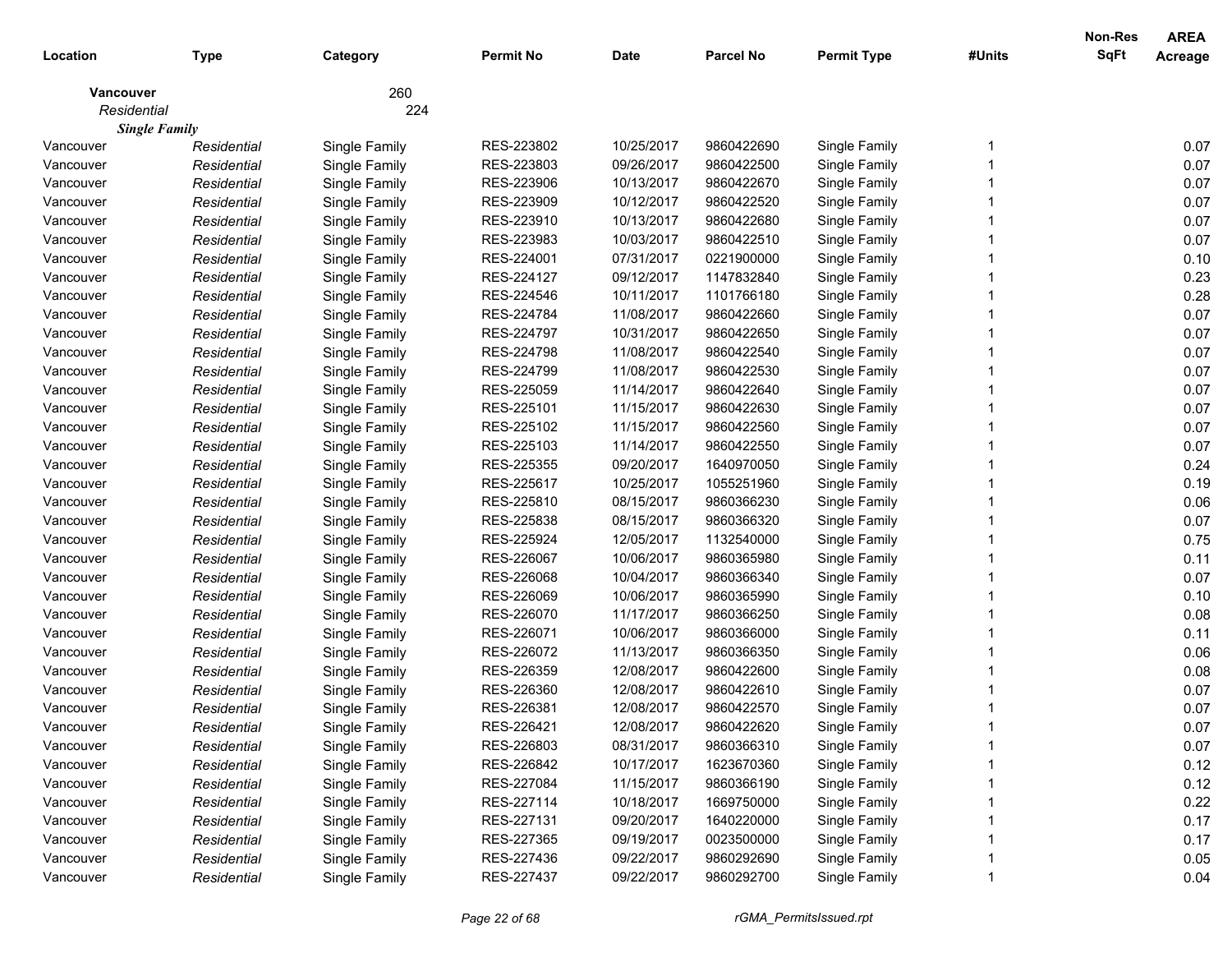|                      |                 |                          |                  |             |                     |                          |        | <b>Non-Res</b>             | <b>AREA</b> |
|----------------------|-----------------|--------------------------|------------------|-------------|---------------------|--------------------------|--------|----------------------------|-------------|
| Location             | <b>Type</b>     | Category                 | <b>Permit No</b> | <b>Date</b> | <b>Parcel No</b>    | <b>Permit Type</b>       | #Units | <b>SqFt</b>                | Acreage     |
| <b>Vancouver</b>     |                 | 260                      |                  |             |                     |                          |        |                            |             |
| Residential          |                 | 224                      |                  |             |                     |                          |        |                            |             |
| <b>Single Family</b> |                 |                          |                  |             |                     |                          |        |                            |             |
| Vancouver            | Residential     | Single Family            | RES-227457       | 09/28/2017  | 0593552700          | Single Family            | -1     |                            | 0.07        |
| Vancouver            | Residential     | Single Family            | RES-227458       | 09/22/2017  | 9860292710          | Single Family            |        |                            | 0.05        |
| Vancouver            | Residential     | Single Family            | RES-227478       | 09/28/2017  | 0593552720          | Single Family            |        |                            | 0.07        |
| Vancouver            | Residential     | Single Family            | RES-229148       | 12/05/2017  | 9860268080          | Single Family            |        |                            | 0.32        |
| Vancouver            | Residential     | Single Family            | RES-229424       | 11/28/2017  | 9860353710          | Single Family            |        |                            | 0.10        |
| Vancouver            | Residential     | Single Family            | RES-229612       | 11/29/2017  | 9860384290          | Single Family            |        |                            | 0.17        |
| Vancouver            | Residential     | Single Family            | RES-229618       | 12/20/2017  | 0997761960          | Single Family            |        |                            | 0.11        |
| Vancouver            | Residential     | Single Family            | RES-229689       | 11/02/2017  | 9860430990          | Single Family            |        |                            | 0.10        |
| Vancouver            | Residential     | Single Family            | RES-229691       | 11/02/2017  | 9860430960          | Single Family            |        |                            | 0.10        |
| Vancouver            | Residential     | Single Family            | RES-229693       | 11/02/2017  | 9860430950          | Single Family            |        |                            | 0.11        |
| Vancouver            | Residential     | Single Family            | RES-229694       | 11/02/2017  | 9860431000          | Single Family            |        |                            | 0.11        |
| Vancouver            | Residential     | Single Family            | RES-230777       | 12/29/2017  | 9860433090          | Single Family            |        |                            | 0.14        |
| Vancouver            | Residential     | Single Family            | RES-230783       | 12/22/2017  | 9860432830          | Single Family            |        |                            | 0.16        |
| Vancouver            | Residential     | Single Family            | RES-230897       | 12/12/2017  | 9860353750          | Single Family            |        |                            | 0.10        |
| Vancouver            | Residential     | Single Family            | RES-230909       | 12/12/2017  | 9860353720          | Single Family            |        |                            | 0.17        |
| Vancouver            | Residential     | Single Family            | RES-231138       | 12/12/2017  | 9860431010          | Single Family            |        |                            | 0.11        |
| Vancouver            | Residential     | Single Family            | RES-231140       | 12/12/2017  | 9860431060          | Single Family            |        |                            | 0.11        |
| Vancouver            | Residential     | Single Family            | RES-231144       | 12/12/2017  | 9860431050          | Single Family            |        |                            | 0.10        |
| Vancouver            | Residential     | Single Family            | RES-231145       | 12/12/2017  | 9860431020          | Single Family            |        |                            | 0.10        |
| Vancouver            | Residential     | Single Family            | RES-231198       | 12/29/2017  | 9860432840          | Single Family            |        |                            | 0.14        |
| Vancouver            | Residential     | Single Family            | RES-231482       | 12/04/2017  | 9860428290          | Single Family            |        |                            | 0.16        |
| Vancouver            | Residential     | Single Family            | SFR2016-01441    | 04/05/2017  | 1573140000          | Single Family            |        |                            | 0.22        |
| Vancouver            | Residential     | Single Family            | SFR2016-01442    | 04/18/2017  | 1573140050          | Single Family            |        |                            | 0.22        |
| Vancouver            | Residential     | Single Family            | SFR2017-00016    | 04/05/2017  | 1573140100          | Single Family            |        |                            | 0.23        |
|                      |                 |                          |                  |             |                     |                          | 177    | <b>Total Single Family</b> |             |
|                      |                 |                          |                  |             | Vancouver Sub Total |                          | 1,085  | 508,004                    |             |
| <b>Vancouver UGA</b> |                 | 1382                     |                  |             |                     |                          |        |                            |             |
| Non-Residential      |                 | 47                       |                  |             |                     |                          |        |                            |             |
| Vancouver UGA        | Non-Residential | <b>Commercial Retail</b> | COM2015-00239    | 09/05/2017  | 1445020000          | <b>Commercial Retail</b> |        | 3,420                      | 0.57        |
| Vancouver UGA        | Non-Residential | Industrial               | COM2017-00100    | 04/14/2017  | 1492620000          | Industrial               |        | 200                        | 1.14        |
| Vancouver UGA        | Non-Residential | Institutional            | COM2016-00266    | 03/30/2017  | 9860416790          | Institutional            |        | 4,038                      | 0.51        |
| Vancouver UGA        | Non-Residential | Institutional            | COM2016-00371    | 03/15/2017  | 1865710000          | Institutional            |        | 55,918                     | 12.49       |
| Vancouver UGA        | Non-Residential | Institutional            | COM2016-00372    | 06/16/2017  | 1865710000          | Institutional            |        | 55,918                     | 12.49       |
| Vancouver UGA        | Non-Residential | Institutional            | COM2017-00033    | 04/10/2017  | 1055080000          | Institutional            |        | 425                        | 0.92        |
| Vancouver UGA        | Non-Residential | Institutional            | COM2017-00088    | 06/16/2017  | 1865710000          | Institutional            |        | 144                        | 12.49       |
| Vancouver UGA        | Non-Residential | Institutional            | COM2017-00089    | 06/16/2017  | 1865710000          | Institutional            |        | 144                        | 12.49       |
| Vancouver UGA        | Non-Residential | Institutional            | COM2017-00090    | 06/16/2017  | 1865710000          | Institutional            |        | 144                        | 12.49       |
| Vancouver UGA        | Non-Residential | Institutional            | COM2017-00091    | 06/16/2017  | 1865710000          | Institutional            |        | 144                        | 12.49       |
|                      |                 |                          |                  |             |                     |                          |        |                            |             |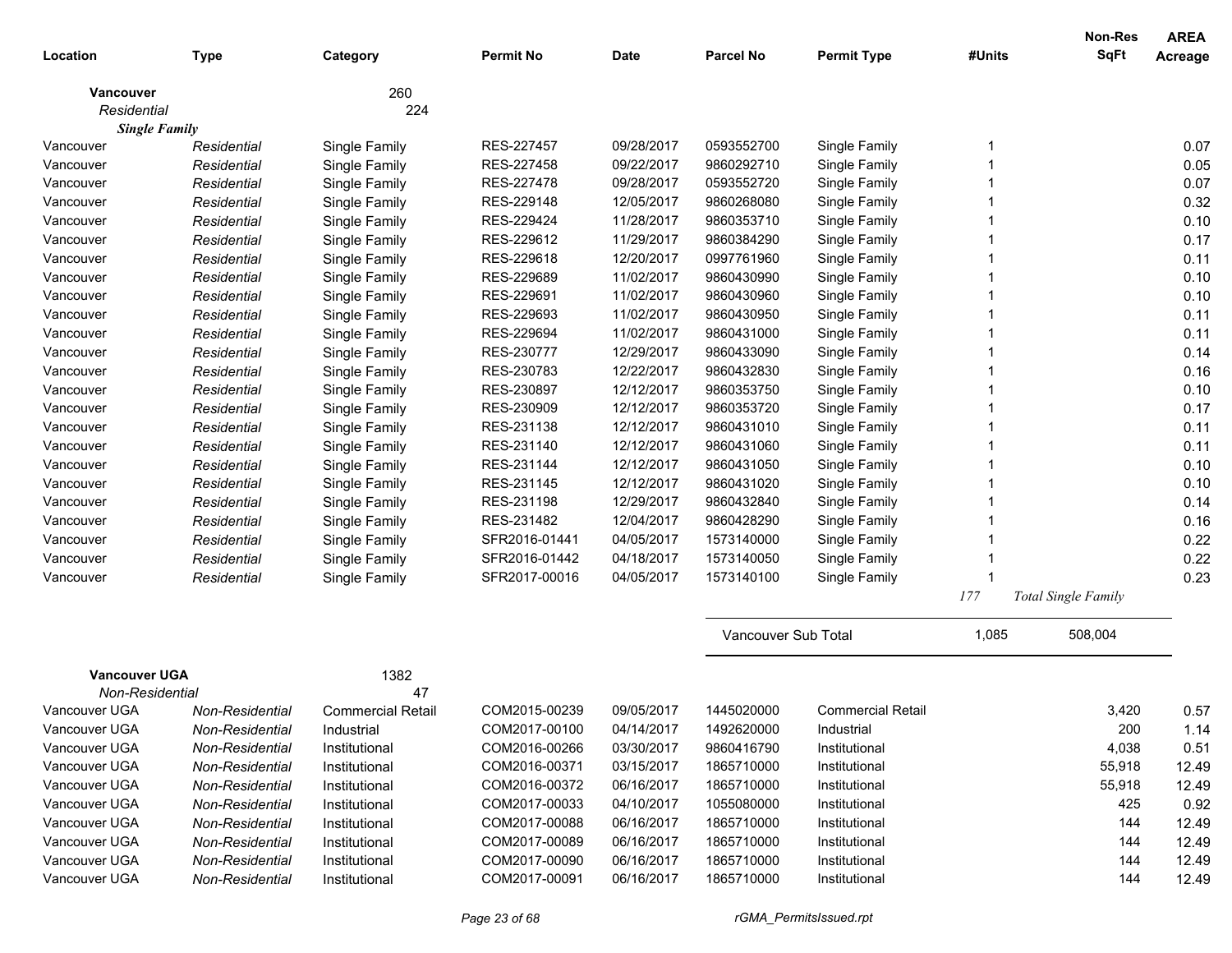|                      |                 |                         |                  |             |                  |                         |        | Non-Res    | <b>AREA</b> |
|----------------------|-----------------|-------------------------|------------------|-------------|------------------|-------------------------|--------|------------|-------------|
| Location             | <b>Type</b>     | Category                | <b>Permit No</b> | <b>Date</b> | <b>Parcel No</b> | <b>Permit Type</b>      | #Units | SqFt       | Acreage     |
| <b>Vancouver UGA</b> |                 | 1382                    |                  |             |                  |                         |        |            |             |
| Non-Residential      |                 | 47                      |                  |             |                  |                         |        |            |             |
| Vancouver UGA        | Non-Residential | Institutional           | COM2017-00092    | 06/16/2017  | 1865710000       | Institutional           |        | 190        | 12.49       |
| Vancouver UGA        | Non-Residential | Institutional           | COM2017-00093    | 06/16/2017  | 1865710000       | Institutional           |        | 2,601      | 12.49       |
| Vancouver UGA        | Non-Residential | Institutional           | COM2017-00252    | 07/25/2017  | 1466970000       | Institutional           |        | 96         | 2.32        |
| Vancouver UGA        | Non-Residential | Office                  | COM2016-00200    | 09/19/2017  | 1564410000       | Office                  |        | 1,058      | 1.86        |
| Vancouver UGA        | Non-Residential | Office                  | COM2017-00040    | 06/12/2017  | 1878780000       | Office                  |        | 2,621      | 0.30        |
| Vancouver UGA        | Non-Residential | Office                  | COM2017-00070    | 04/04/2017  | 1865830000       | Office                  |        | 60         | 0.64        |
| Vancouver UGA        | Non-Residential | <b>Other Commercial</b> | CME-2017-00004   | 12/28/2017  | 1480550000       | <b>Other Commercial</b> |        | 1,800      | 0.39        |
| Vancouver UGA        | Non-Residential | <b>Other Commercial</b> | CME-2017-00020   | 12/21/2017  | 9860285100       | <b>Other Commercial</b> |        | 1,647      | 1.92        |
| Vancouver UGA        | Non-Residential | <b>Other Commercial</b> | CME-2017-00024   | 12/21/2017  | 9860285080       | <b>Other Commercial</b> |        | 1,640      | 1.11        |
| Vancouver UGA        | Non-Residential | <b>Other Commercial</b> | COM2016-00180    | 09/27/2017  | 1452790000       | <b>Other Commercial</b> |        | 62,655     | 0.48        |
| Vancouver UGA        | Non-Residential | <b>Other Commercial</b> | COM2016-00181    | 03/13/2017  | 2001720000       | <b>Other Commercial</b> |        | 3,618      | 13.28       |
| Vancouver UGA        | Non-Residential | <b>Other Commercial</b> | COM2016-00182    | 06/19/2017  | 2001720000       | <b>Other Commercial</b> |        | 1,200      | 13.28       |
| Vancouver UGA        | Non-Residential | <b>Other Commercial</b> | COM2016-00193    | 01/13/2017  | 1449560000       | <b>Other Commercial</b> |        | 3,170      | 6.79        |
| Vancouver UGA        | Non-Residential | <b>Other Commercial</b> | COM2016-00222    | 03/02/2017  | 1588680000       | <b>Other Commercial</b> |        | 69,963     | 1.62        |
| Vancouver UGA        | Non-Residential | <b>Other Commercial</b> | COM2016-00223    | 03/02/2017  | 1588680000       | <b>Other Commercial</b> |        | 4,108      | 1.62        |
| Vancouver UGA        | Non-Residential | <b>Other Commercial</b> | COM2016-00224    | 03/02/2017  | 1588680000       | <b>Other Commercial</b> |        | 3,210      | 1.62        |
| Vancouver UGA        | Non-Residential | <b>Other Commercial</b> | COM2016-00287    | 04/05/2017  | 1458140000       | <b>Other Commercial</b> |        | 400        | 0.78        |
| Vancouver UGA        | Non-Residential | <b>Other Commercial</b> | COM2016-00392    | 08/10/2017  | 2001720000       | <b>Other Commercial</b> |        | 3,558      | 13.28       |
| Vancouver UGA        | Non-Residential | <b>Other Commercial</b> | COM2016-00401    | 08/28/2017  | 2001000000       | <b>Other Commercial</b> |        | 500        | 5.02        |
| Vancouver UGA        | Non-Residential | <b>Other Commercial</b> | COM2016-00403    | 08/28/2017  | 2001000000       | <b>Other Commercial</b> |        | 1,792      | 5.02        |
| Vancouver UGA        | Non-Residential | <b>Other Commercial</b> | COM2017-00011    | 07/28/2017  | 1583400000       | <b>Other Commercial</b> |        | 647        | 8.44        |
| Vancouver UGA        | Non-Residential | <b>Other Commercial</b> | COM2017-00012    | 02/10/2017  | 2000870000       | <b>Other Commercial</b> |        | 479        | 4.55        |
| Vancouver UGA        | Non-Residential | <b>Other Commercial</b> | COM2017-00013    | 03/27/2017  | 2000870000       | <b>Other Commercial</b> |        | 345        | 4.55        |
| Vancouver UGA        | Non-Residential | <b>Other Commercial</b> | COM2017-00014    | 04/14/2017  | 2000870000       | <b>Other Commercial</b> |        | 169        | 4.55        |
| Vancouver UGA        | Non-Residential | <b>Other Commercial</b> | COM2017-00015    | 03/27/2017  | 2000870000       | <b>Other Commercial</b> |        | 158        | 4.55        |
| Vancouver UGA        | Non-Residential | <b>Other Commercial</b> | COM2017-00016    | 03/27/2017  | 2000870000       | <b>Other Commercial</b> |        | 158        | 4.55        |
| Vancouver UGA        | Non-Residential | <b>Other Commercial</b> | COM2017-00017    | 03/27/2017  | 2000870000       | <b>Other Commercial</b> |        | 158        | 4.55        |
| Vancouver UGA        | Non-Residential | <b>Other Commercial</b> | COM2017-00018    | 03/27/2017  | 2000870000       | <b>Other Commercial</b> |        | 158        | 4.55        |
| Vancouver UGA        | Non-Residential | <b>Other Commercial</b> | COM2017-00069    | 07/28/2017  | 1583400000       | <b>Other Commercial</b> |        | 647        | 8.44        |
| Vancouver UGA        | Non-Residential | Other Commercial        | COM2017-00233    | 09/06/2017  | 2000860000       | <b>Other Commercial</b> |        | 2,942      | 8.65        |
| Vancouver UGA        | Non-Residential | <b>Other Commercial</b> | COM2017-00254    | 10/31/2017  | 1480360000       | <b>Other Commercial</b> |        | 360        | 4.84        |
| Vancouver UGA        | Non-Residential | <b>Other Commercial</b> | COM2017-00283    | 07/27/2017  | 1449560000       | <b>Other Commercial</b> |        | 360        | 6.79        |
| Vancouver UGA        | Non-Residential | <b>Other Commercial</b> | COM2017-00284    | 07/27/2017  | 1449560000       | <b>Other Commercial</b> |        | 340        | 6.79        |
| Vancouver UGA        | Non-Residential | <b>Other Commercial</b> | COM2017-00286    | 07/27/2017  | 1449560000       | <b>Other Commercial</b> |        | 200        | 6.79        |
| Vancouver UGA        | Non-Residential | Other Commercial        | COM2017-00354    | 11/20/2017  | 1178000000       | <b>Other Commercial</b> |        | 214        | 2.42        |
| Vancouver UGA        | Non-Residential | Other Commercial        | COM2017-00365    | 11/21/2017  | 2002110000       | <b>Other Commercial</b> |        | 552        | 6.00        |
| Vancouver UGA        | Non-Residential | <b>Other Commercial</b> | COM2017-00377    | 11/20/2017  | 1178000000       | <b>Other Commercial</b> |        | 196        | 2.42        |
|                      |                 |                         |                  |             |                  |                         |        | 294,465.00 |             |
| Residential          |                 | 1335                    |                  |             |                  |                         |        |            |             |
| <b>Multi-Family</b>  |                 |                         |                  |             |                  |                         |        |            |             |
| Vancouver UGA        | Residential     | Multi-Family            | MFR2016-00008    | 05/05/2017  | 2001720000       | Multi-Family            | 10     |            | 13.28       |
|                      |                 |                         |                  |             |                  |                         |        |            |             |

*Page 24 of 68 rGMA\_PermitsIssued.rpt*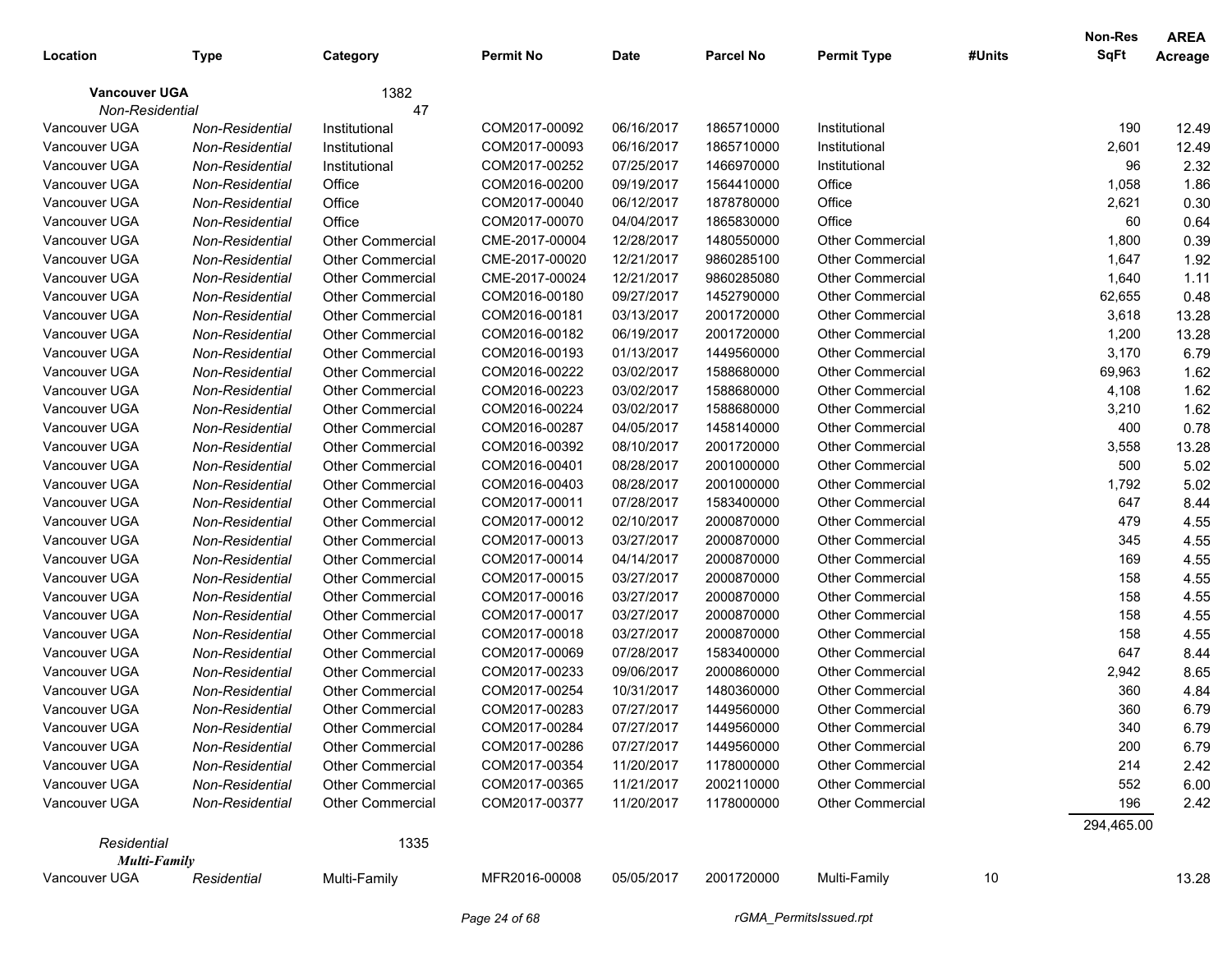|                      |             |              |                  |            |                  |                    |        | <b>Non-Res</b> | <b>AREA</b> |
|----------------------|-------------|--------------|------------------|------------|------------------|--------------------|--------|----------------|-------------|
| Location             | <b>Type</b> | Category     | <b>Permit No</b> | Date       | <b>Parcel No</b> | <b>Permit Type</b> | #Units | <b>SqFt</b>    | Acreage     |
| <b>Vancouver UGA</b> |             | 1382         |                  |            |                  |                    |        |                |             |
| Residential          |             | 1335         |                  |            |                  |                    |        |                |             |
| <b>Multi-Family</b>  |             |              |                  |            |                  |                    |        |                |             |
| Vancouver UGA        | Residential | Multi-Family | MFR2016-00009    | 05/05/2017 | 2001720000       | Multi-Family       | 10     |                | 13.28       |
| Vancouver UGA        | Residential | Multi-Family | MFR2016-00010    | 02/21/2017 | 2001720000       | Multi-Family       | 10     |                | 13.28       |
| Vancouver UGA        | Residential | Multi-Family | MFR2016-00011    | 03/24/2017 | 2001720000       | Multi-Family       | 10     |                | 13.28       |
| Vancouver UGA        | Residential | Multi-Family | MFR2016-00012    | 05/05/2017 | 2001720000       | Multi-Family       | 10     |                | 13.28       |
| Vancouver UGA        | Residential | Multi-Family | MFR2016-00013    | 02/21/2017 | 2001720000       | Multi-Family       | 10     |                | 13.28       |
| Vancouver UGA        | Residential | Multi-Family | MFR2016-00014    | 02/21/2017 | 2001720000       | Multi-Family       | 10     |                | 13.28       |
| Vancouver UGA        | Residential | Multi-Family | MFR2016-00015    | 02/21/2017 | 2001720000       | Multi-Family       | 10     |                | 13.28       |
| Vancouver UGA        | Residential | Multi-Family | MFR2016-00016    | 03/24/2017 | 2001720000       | Multi-Family       | 10     |                | 13.28       |
| Vancouver UGA        | Residential | Multi-Family | MFR2016-00017    | 03/24/2017 | 2001720000       | Multi-Family       | 10     |                | 13.28       |
| Vancouver UGA        | Residential | Multi-Family | MFR2016-00022    | 05/05/2017 | 2001720000       | Multi-Family       | 12     |                | 13.28       |
| Vancouver UGA        | Residential | Multi-Family | MFR2016-00026    | 05/05/2017 | 2001720000       | Multi-Family       | 12     |                | 13.28       |
| Vancouver UGA        | Residential | Multi-Family | MFR2016-00027    | 05/05/2017 | 2001720000       | Multi-Family       | 8      |                | 13.28       |
| Vancouver UGA        | Residential | Multi-Family | MFR2016-00029    | 03/24/2017 | 2001720000       | Multi-Family       | 8      |                | 13.28       |
| Vancouver UGA        | Residential | Multi-Family | MFR2016-00031    | 03/24/2017 | 2001720000       | Multi-Family       | 10     |                | 13.28       |
| Vancouver UGA        | Residential | Multi-Family | MFR2016-00032    | 03/24/2017 | 2001720000       | Multi-Family       | 10     |                | 13.28       |
| Vancouver UGA        | Residential | Multi-Family | MFR2016-00033    | 02/21/2017 | 2001720000       | Multi-Family       | 14     |                | 13.28       |
| Vancouver UGA        | Residential | Multi-Family | MFR2016-00035    | 02/21/2017 | 2001720000       | Multi-Family       | 14     |                | 13.28       |
| Vancouver UGA        | Residential | Multi-Family | MFR2016-00037    | 08/29/2017 | 1449560000       | Multi-Family       | 11     |                | 6.79        |
| Vancouver UGA        | Residential | Multi-Family | MFR2016-00038    | 08/29/2017 | 1449560000       | Multi-Family       | 11     |                | 6.79        |
| Vancouver UGA        | Residential | Multi-Family | MFR2016-00039    | 07/24/2017 | 1449560000       | Multi-Family       | 11     |                | 6.79        |
| Vancouver UGA        | Residential | Multi-Family | MFR2016-00042    | 01/31/2017 | 2000870000       | Multi-Family       | 24     |                | 4.55        |
| Vancouver UGA        | Residential | Multi-Family | MFR2016-00043    | 01/31/2017 | 2000870000       | Multi-Family       | 24     |                | 4.55        |
| Vancouver UGA        | Residential | Multi-Family | MFR2016-00046    | 09/14/2017 | 1564410000       | Multi-Family       | 10     |                | 1.86        |
| Vancouver UGA        | Residential | Multi-Family | MFR2016-00047    | 09/14/2017 | 1564410000       | Multi-Family       | 12     |                | 1.86        |
| Vancouver UGA        | Residential | Multi-Family | MFR2016-00059    | 03/02/2017 | 1500120000       | Multi-Family       | 6      |                | 1.31        |
| Vancouver UGA        | Residential | Multi-Family | MFR2016-00060    | 03/02/2017 | 1500120000       | Multi-Family       | 6      |                | 1.31        |
| Vancouver UGA        | Residential | Multi-Family | MFR2016-00061    | 03/02/2017 | 1500120000       | Multi-Family       | 7      |                | 1.31        |
| Vancouver UGA        | Residential | Multi-Family | MFR2016-00063    | 08/28/2017 | 2001000000       | Multi-Family       | 17     |                | 5.02        |
| Vancouver UGA        | Residential | Multi-Family | MFR2016-00064    | 08/28/2017 | 2001000000       | Multi-Family       | 17     |                | 5.02        |
| Vancouver UGA        | Residential | Multi-Family | MFR2016-00065    | 08/28/2017 | 2001000000       | Multi-Family       | 30     |                | 5.02        |
| Vancouver UGA        | Residential | Multi-Family | MFR2016-00066    | 08/28/2017 | 2001000000       | Multi-Family       | 36     |                | 5.02        |
| Vancouver UGA        | Residential | Multi-Family | MFR2017-00001    | 11/27/2017 | 0988260300       | Multi-Family       | 3      |                | 0.30        |
| Vancouver UGA        | Residential | Multi-Family | MFR2017-00002    | 09/25/2017 | 1044300000       | Multi-Family       | 8      |                | 1.86        |
| Vancouver UGA        | Residential | Multi-Family | MFR2017-00003    | 09/25/2017 | 1044300000       | Multi-Family       | 18     |                | 1.86        |
| Vancouver UGA        | Residential | Multi-Family | MFR2017-00004    | 09/25/2017 | 1044300000       | Multi-Family       | 12     |                | 1.86        |
| Vancouver UGA        | Residential | Multi-Family | SFR2016-00841    | 01/04/2017 | 9860387650       | Multi-Family       |        |                | 0.05        |
| Vancouver UGA        | Residential | Multi-Family | SFR2016-00845    | 01/04/2017 | 9860387660       | Multi-Family       |        |                | 0.04        |
| Vancouver UGA        | Residential | Multi-Family | SFR2016-00846    | 01/04/2017 | 9860387670       | Multi-Family       |        |                | 0.04        |
| Vancouver UGA        | Residential | Multi-Family | SFR2016-00847    | 01/04/2017 | 9860387680       | Multi-Family       |        |                | 0.04        |
| Vancouver UGA        | Residential | Multi-Family | SFR2016-00848    | 01/04/2017 | 9860387690       | Multi-Family       |        |                | 0.03        |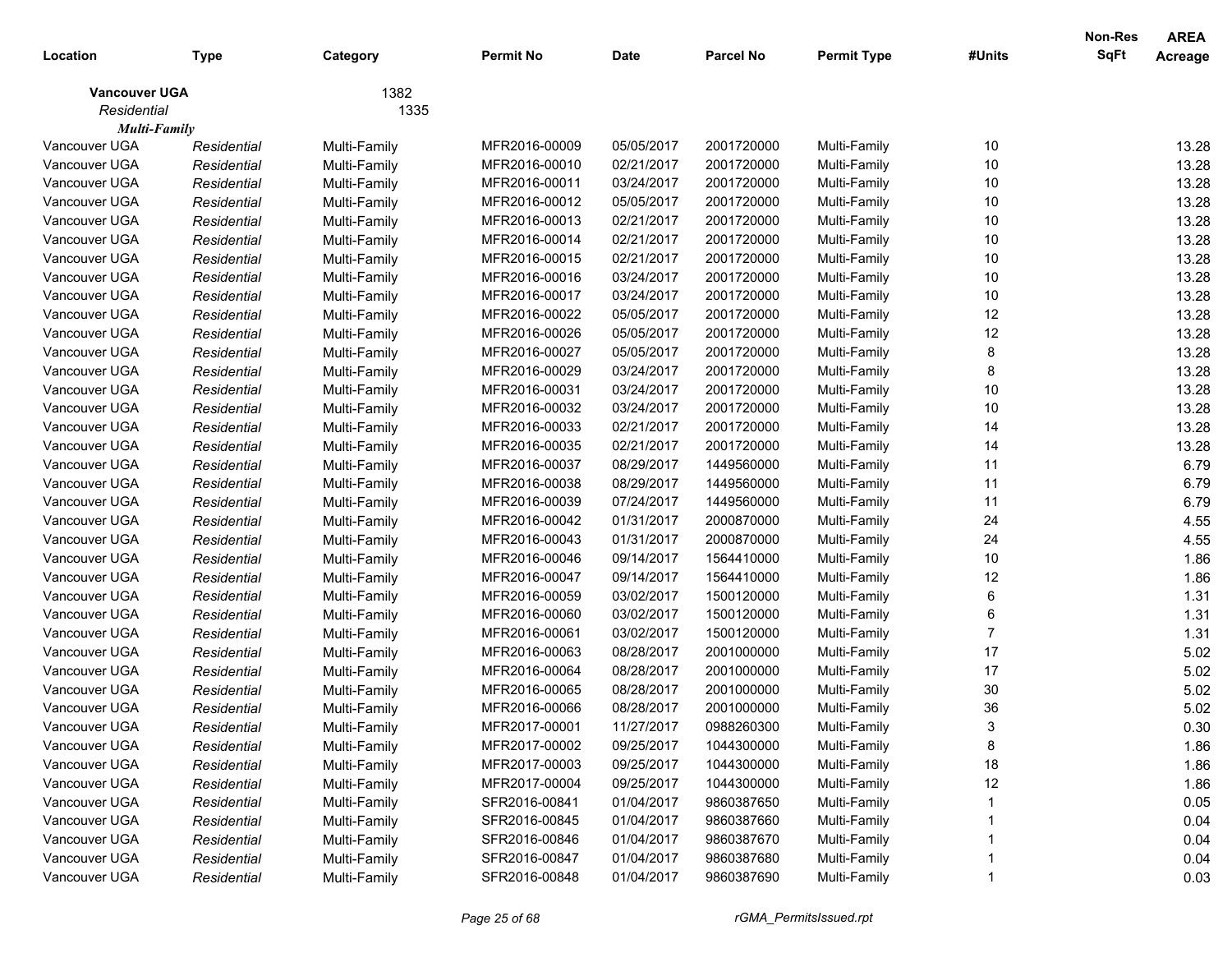|                      |             |              |                  |             |                  |                    |        | <b>Non-Res</b> | <b>AREA</b> |
|----------------------|-------------|--------------|------------------|-------------|------------------|--------------------|--------|----------------|-------------|
| Location             | <b>Type</b> | Category     | <b>Permit No</b> | <b>Date</b> | <b>Parcel No</b> | <b>Permit Type</b> | #Units | <b>SqFt</b>    | Acreage     |
| <b>Vancouver UGA</b> |             | 1382         |                  |             |                  |                    |        |                |             |
| Residential          |             | 1335         |                  |             |                  |                    |        |                |             |
| <b>Multi-Family</b>  |             |              |                  |             |                  |                    |        |                |             |
| Vancouver UGA        | Residential | Multi-Family | SFR2016-00849    | 01/04/2017  | 9860387700       | Multi-Family       |        |                | 0.04        |
| Vancouver UGA        | Residential | Multi-Family | SFR2016-00850    | 01/24/2017  | 9860387830       | Multi-Family       |        |                | 0.05        |
| Vancouver UGA        | Residential | Multi-Family | SFR2016-00851    | 01/24/2017  | 9860387840       | Multi-Family       |        |                | 0.04        |
| Vancouver UGA        | Residential | Multi-Family | SFR2016-00852    | 01/24/2017  | 9860387850       | Multi-Family       |        |                | 0.04        |
| Vancouver UGA        | Residential | Multi-Family | SFR2016-00853    | 01/24/2017  | 9860387860       | Multi-Family       |        |                | 0.04        |
| Vancouver UGA        | Residential | Multi-Family | SFR2016-00854    | 01/24/2017  | 9860387870       | Multi-Family       |        |                | 0.03        |
| Vancouver UGA        | Residential | Multi-Family | SFR2016-00855    | 01/24/2017  | 9860387880       | Multi-Family       |        |                | 0.04        |
| Vancouver UGA        | Residential | Multi-Family | SFR2016-00856    | 01/24/2017  | 9860387890       | Multi-Family       |        |                | 0.03        |
| Vancouver UGA        | Residential | Multi-Family | SFR2016-00857    | 01/24/2017  | 9860387900       | Multi-Family       |        |                | 0.04        |
| Vancouver UGA        | Residential | Multi-Family | SFR2016-00872    | 01/24/2017  | 9860387410       | Multi-Family       |        |                | 0.05        |
| Vancouver UGA        | Residential | Multi-Family | SFR2016-00873    | 01/24/2017  | 9860387420       | Multi-Family       |        |                | 0.06        |
| Vancouver UGA        | Residential | Multi-Family | SFR2016-00874    | 01/24/2017  | 9860387800       | Multi-Family       |        |                | 0.05        |
| Vancouver UGA        | Residential | Multi-Family | SFR2016-00875    | 01/24/2017  | 9860387810       | Multi-Family       |        |                | 0.04        |
| Vancouver UGA        | Residential | Multi-Family | SFR2016-00876    | 01/24/2017  | 9860387820       | Multi-Family       |        |                | 0.05        |
| Vancouver UGA        | Residential | Multi-Family | SFR2016-00877    | 01/24/2017  | 9860387710       | Multi-Family       |        |                | 0.05        |
| Vancouver UGA        | Residential | Multi-Family | SFR2016-00878    | 01/24/2017  | 9860387720       | Multi-Family       |        |                | 0.04        |
| Vancouver UGA        | Residential | Multi-Family | SFR2016-00879    | 01/24/2017  | 9860387730       | Multi-Family       |        |                | 0.05        |
| Vancouver UGA        | Residential | Multi-Family | SFR2016-00897    | 01/24/2017  | 9860387790       | Multi-Family       |        |                | 0.05        |
| Vancouver UGA        | Residential | Multi-Family | SFR2016-00900    | 01/24/2017  | 9860387780       | Multi-Family       |        |                | 0.04        |
| Vancouver UGA        | Residential | Multi-Family | SFR2016-00901    | 01/24/2017  | 9860387770       | Multi-Family       |        |                | 0.04        |
| Vancouver UGA        | Residential | Multi-Family | SFR2016-00902    | 01/24/2017  | 9860387760       | Multi-Family       |        |                | 0.04        |
| Vancouver UGA        | Residential | Multi-Family | SFR2016-00903    | 01/24/2017  | 9860387750       | Multi-Family       |        |                | 0.04        |
| Vancouver UGA        | Residential | Multi-Family | SFR2016-00904    | 01/24/2017  | 9860387740       | Multi-Family       |        |                | 0.04        |
| Vancouver UGA        | Residential | Multi-Family | SFR2016-01076    | 01/31/2017  | 9860383500       | Multi-Family       |        |                | 0.07        |
| Vancouver UGA        | Residential | Multi-Family | SFR2016-01077    | 01/31/2017  | 9860383510       | Multi-Family       |        |                | 0.06        |
| Vancouver UGA        | Residential | Multi-Family | SFR2016-01080    | 01/31/2017  | 9860383520       | Multi-Family       |        |                | 0.06        |
| Vancouver UGA        | Residential | Multi-Family | SFR2016-01081    | 01/31/2017  | 9860383530       | Multi-Family       |        |                | 0.04        |
| Vancouver UGA        | Residential | Multi-Family | SFR2016-01082    | 01/31/2017  | 9860383540       | Multi-Family       |        |                | 0.04        |
| Vancouver UGA        | Residential | Multi-Family | SFR2016-01083    | 01/31/2017  | 9860383550       | Multi-Family       |        |                | 0.06        |
| Vancouver UGA        | Residential | Multi-Family | SFR2016-01084    | 01/31/2017  | 9860389250       | Multi-Family       |        |                | 0.06        |
| Vancouver UGA        | Residential | Multi-Family | SFR2016-01089    | 01/31/2017  | 9860389260       | Multi-Family       |        |                | 0.04        |
| Vancouver UGA        | Residential | Multi-Family | SFR2016-01090    | 01/31/2017  | 9860389270       | Multi-Family       |        |                | 0.04        |
| Vancouver UGA        | Residential | Multi-Family | SFR2016-01091    | 01/31/2017  | 9860389280       | Multi-Family       |        |                | 0.04        |
| Vancouver UGA        | Residential | Multi-Family | SFR2016-01092    | 01/31/2017  | 9860389290       | Multi-Family       |        |                | 0.06        |
| Vancouver UGA        | Residential | Multi-Family | SFR2016-01309    | 02/17/2017  | 9860399310       | Multi-Family       |        |                | 0.09        |
| Vancouver UGA        | Residential | Multi-Family | SFR2016-01311    | 02/17/2017  | 9860399300       | Multi-Family       |        |                | 0.09        |
| Vancouver UGA        | Residential | Multi-Family | SFR2016-01317    | 03/27/2017  | 9860383810       | Multi-Family       |        |                | 0.05        |
| Vancouver UGA        | Residential | Multi-Family | SFR2016-01319    | 03/27/2017  | 9860383840       | Multi-Family       |        |                | 0.04        |
| Vancouver UGA        | Residential | Multi-Family | SFR2016-01320    | 03/27/2017  | 9860383830       | Multi-Family       |        |                | 0.05        |
| Vancouver UGA        | Residential | Multi-Family | SFR2016-01321    | 03/27/2017  | 9860383850       | Multi-Family       |        |                | 0.05        |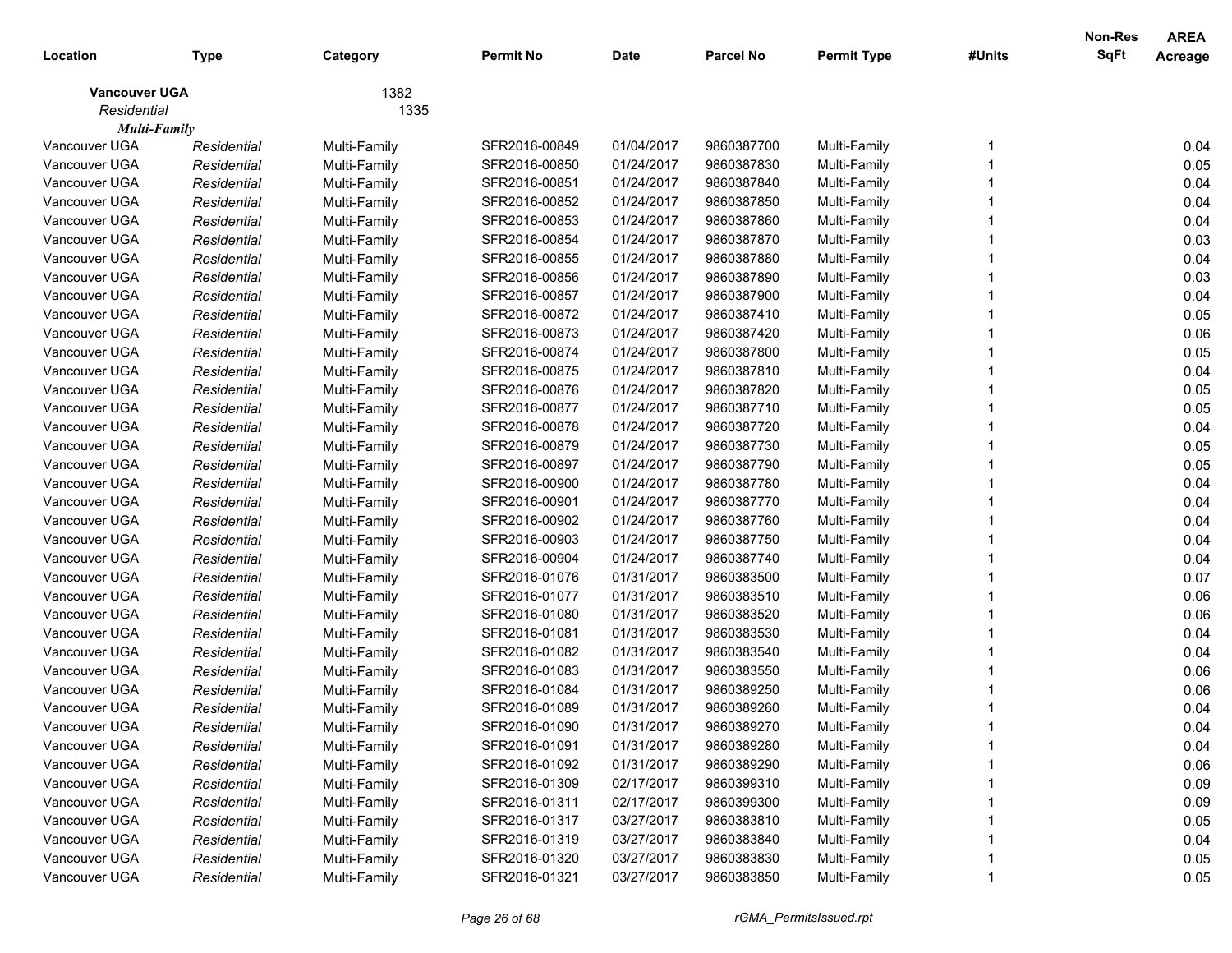|                      |             |              |                  |             |                  |                    |        | <b>Non-Res</b> | <b>AREA</b> |
|----------------------|-------------|--------------|------------------|-------------|------------------|--------------------|--------|----------------|-------------|
| Location             | <b>Type</b> | Category     | <b>Permit No</b> | <b>Date</b> | <b>Parcel No</b> | <b>Permit Type</b> | #Units | <b>SqFt</b>    | Acreage     |
| <b>Vancouver UGA</b> |             | 1382         |                  |             |                  |                    |        |                |             |
| Residential          |             | 1335         |                  |             |                  |                    |        |                |             |
| <b>Multi-Family</b>  |             |              |                  |             |                  |                    |        |                |             |
| Vancouver UGA        | Residential | Multi-Family | SFR2016-01322    | 03/27/2017  | 9860383820       | Multi-Family       |        |                | 0.05        |
| Vancouver UGA        | Residential | Multi-Family | SFR2016-01323    | 01/03/2017  | 9860399520       | Multi-Family       |        |                | 0.09        |
| Vancouver UGA        | Residential | Multi-Family | SFR2016-01324    | 01/03/2017  | 9860399530       | Multi-Family       |        |                | 0.09        |
| Vancouver UGA        | Residential | Multi-Family | SFR2016-01327    | 02/17/2017  | 9860399320       | Multi-Family       |        |                | 0.09        |
| Vancouver UGA        | Residential | Multi-Family | SFR2016-01328    | 02/17/2017  | 9860399330       | Multi-Family       |        |                | 0.09        |
| Vancouver UGA        | Residential | Multi-Family | SFR2016-01330    | 04/26/2017  | 9860383710       | Multi-Family       |        |                | 0.06        |
| Vancouver UGA        | Residential | Multi-Family | SFR2016-01331    | 04/26/2017  | 9860383720       | Multi-Family       |        |                | 0.05        |
| Vancouver UGA        | Residential | Multi-Family | SFR2016-01332    | 04/26/2017  | 9860383730       | Multi-Family       |        |                | 0.05        |
| Vancouver UGA        | Residential | Multi-Family | SFR2016-01333    | 04/26/2017  | 9860383740       | Multi-Family       |        |                | 0.06        |
| Vancouver UGA        | Residential | Multi-Family | SFR2016-01335    | 04/26/2017  | 9860383680       | Multi-Family       |        |                | 0.06        |
| Vancouver UGA        | Residential | Multi-Family | SFR2016-01336    | 04/26/2017  | 9860383690       | Multi-Family       |        |                | 0.05        |
| Vancouver UGA        | Residential | Multi-Family | SFR2016-01337    | 04/26/2017  | 9860383700       | Multi-Family       |        |                | 0.06        |
| Vancouver UGA        | Residential | Multi-Family | SFR2016-01339    | 01/03/2017  | 9860399540       | Multi-Family       |        |                | 0.09        |
| Vancouver UGA        | Residential | Multi-Family | SFR2016-01340    | 01/03/2017  | 9860399550       | Multi-Family       |        |                | 0.09        |
| Vancouver UGA        | Residential | Multi-Family | SFR2016-01341    | 04/26/2017  | 9860383640       | Multi-Family       |        |                | 0.08        |
| Vancouver UGA        | Residential | Multi-Family | SFR2016-01342    | 04/26/2017  | 9860383650       | Multi-Family       |        |                | 0.05        |
| Vancouver UGA        | Residential | Multi-Family | SFR2016-01343    | 04/26/2017  | 9860383660       | Multi-Family       |        |                | 0.05        |
| Vancouver UGA        | Residential | Multi-Family | SFR2016-01344    | 04/26/2017  | 9860383670       | Multi-Family       |        |                | 0.06        |
| Vancouver UGA        | Residential | Multi-Family | SFR2016-01356    | 01/17/2017  | 9860267090       | Multi-Family       |        |                | 0.04        |
| Vancouver UGA        | Residential | Multi-Family | SFR2016-01357    | 01/17/2017  | 9860267100       | Multi-Family       |        |                | 0.03        |
| Vancouver UGA        | Residential | Multi-Family | SFR2016-01358    | 01/17/2017  | 9860267110       | Multi-Family       |        |                | 0.03        |
| Vancouver UGA        | Residential | Multi-Family | SFR2016-01359    | 01/17/2017  | 9860267120       | Multi-Family       |        |                | 0.04        |
| Vancouver UGA        | Residential | Multi-Family | SFR2016-01360    | 01/17/2017  | 9860267050       | Multi-Family       |        |                | 0.04        |
| Vancouver UGA        | Residential | Multi-Family | SFR2016-01362    | 01/17/2017  | 9860267060       | Multi-Family       |        |                | 0.03        |
| Vancouver UGA        | Residential | Multi-Family | SFR2016-01363    | 01/17/2017  | 9860267070       | Multi-Family       |        |                | 0.03        |
| Vancouver UGA        | Residential | Multi-Family | SFR2016-01364    | 01/17/2017  | 9860267080       | Multi-Family       |        |                | 0.04        |
| Vancouver UGA        | Residential | Multi-Family | SFR2016-01367    | 01/17/2017  | 9860267180       | Multi-Family       |        |                | 0.04        |
| Vancouver UGA        | Residential | Multi-Family | SFR2016-01368    | 01/17/2017  | 9860267170       | Multi-Family       |        |                | 0.03        |
| Vancouver UGA        | Residential | Multi-Family | SFR2016-01369    | 01/17/2017  | 9860267160       | Multi-Family       |        |                | 0.04        |
| Vancouver UGA        | Residential | Multi-Family | SFR2016-01373    | 02/17/2017  | 9860399340       | Multi-Family       |        |                | 0.09        |
| Vancouver UGA        | Residential | Multi-Family | SFR2016-01374    | 02/17/2017  | 9860399350       | Multi-Family       |        |                | 0.09        |
| Vancouver UGA        | Residential | Multi-Family | SFR2016-01375    | 02/17/2017  | 9860399360       | Multi-Family       |        |                | 0.09        |
| Vancouver UGA        | Residential | Multi-Family | SFR2016-01376    | 02/17/2017  | 9860399370       | Multi-Family       |        |                | 0.09        |
| Vancouver UGA        | Residential | Multi-Family | SFR2016-01377    | 01/03/2017  | 9860399560       | Multi-Family       |        |                | 0.09        |
| Vancouver UGA        | Residential | Multi-Family | SFR2016-01378    | 01/03/2017  | 9860399570       | Multi-Family       |        |                | 0.09        |
| Vancouver UGA        | Residential | Multi-Family | SFR2016-01379    | 01/17/2017  | 9860267130       | Multi-Family       |        |                | 0.04        |
| Vancouver UGA        | Residential | Multi-Family | SFR2016-01380    | 01/17/2017  | 9860267140       | Multi-Family       |        |                | 0.03        |
| Vancouver UGA        | Residential | Multi-Family | SFR2016-01381    | 01/17/2017  | 9860267150       | Multi-Family       |        |                | 0.04        |
| Vancouver UGA        | Residential | Multi-Family | SFR2016-01382    | 02/08/2017  | 9860398610       | Multi-Family       |        |                | 0.05        |
| Vancouver UGA        | Residential | Multi-Family | SFR2016-01383    | 02/08/2017  | 9860398620       | Multi-Family       |        |                | 0.05        |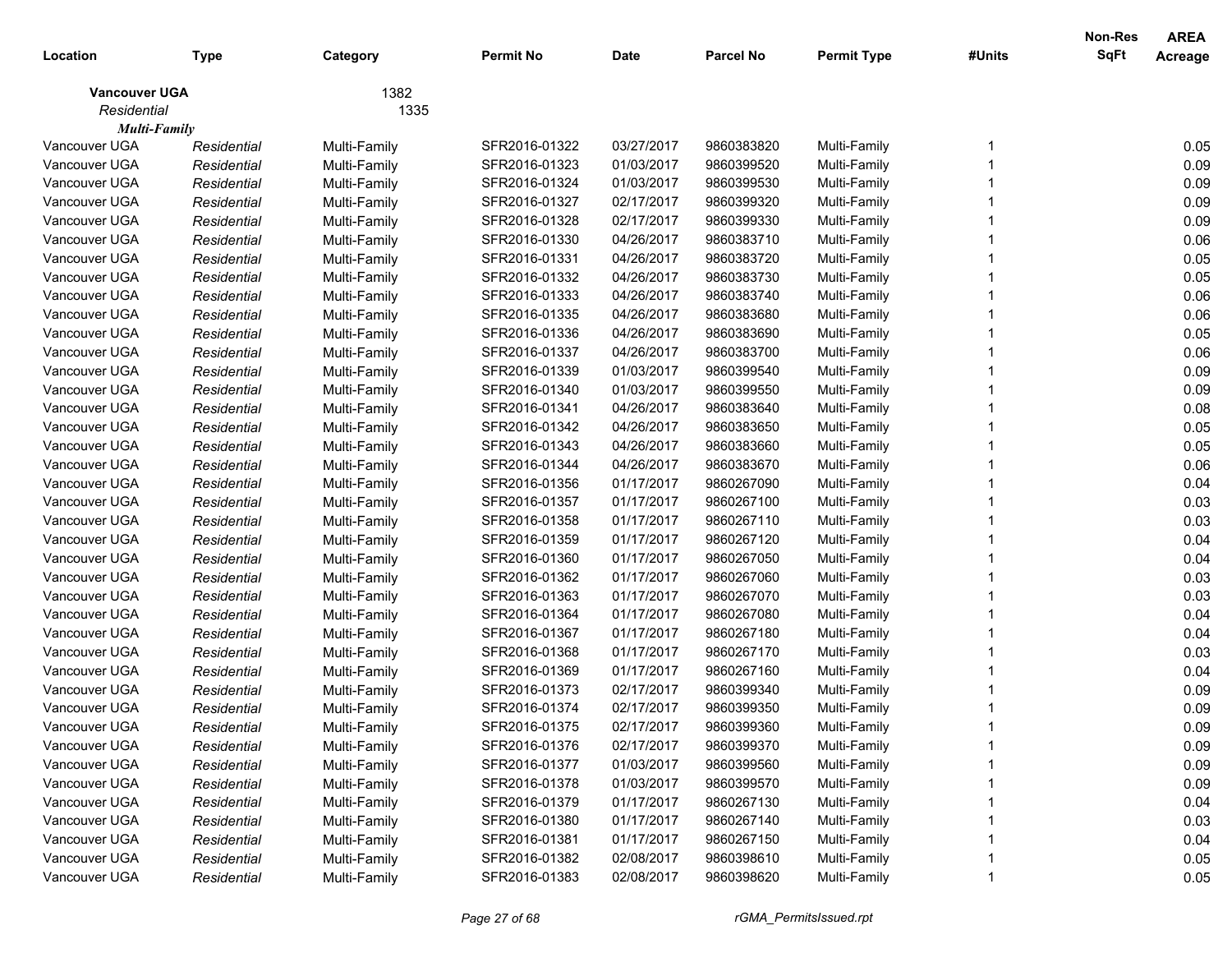|                      |             |               |                  |            |                  |                    |        | <b>Non-Res</b>     | <b>AREA</b> |
|----------------------|-------------|---------------|------------------|------------|------------------|--------------------|--------|--------------------|-------------|
| Location             | <b>Type</b> | Category      | <b>Permit No</b> | Date       | <b>Parcel No</b> | <b>Permit Type</b> | #Units | <b>SqFt</b>        | Acreage     |
| <b>Vancouver UGA</b> |             | 1382          |                  |            |                  |                    |        |                    |             |
| Residential          |             | 1335          |                  |            |                  |                    |        |                    |             |
| <b>Multi-Family</b>  |             |               |                  |            |                  |                    |        |                    |             |
| Vancouver UGA        | Residential | Multi-Family  | SFR2016-01387    | 01/03/2017 | 9860399590       | Multi-Family       |        |                    | 0.08        |
| Vancouver UGA        | Residential | Multi-Family  | SFR2016-01388    | 01/03/2017 | 9860399580       | Multi-Family       |        |                    | 0.09        |
| Vancouver UGA        | Residential | Multi-Family  | SFR2016-01396    | 02/08/2017 | 9860398650       | Multi-Family       |        |                    | 0.05        |
| Vancouver UGA        | Residential | Multi-Family  | SFR2016-01397    | 02/08/2017 | 9860398660       | Multi-Family       |        |                    | 0.05        |
| Vancouver UGA        | Residential | Multi-Family  | SFR2016-01399    | 02/08/2017 | 9860398630       | Multi-Family       |        |                    | 0.05        |
| Vancouver UGA        | Residential | Multi-Family  | SFR2016-01400    | 02/08/2017 | 9860398640       | Multi-Family       |        |                    | 0.05        |
| Vancouver UGA        | Residential | Multi-Family  | SFR2016-01401    | 02/08/2017 | 9860398720       | Multi-Family       |        |                    | 0.05        |
| Vancouver UGA        | Residential | Multi-Family  | SFR2016-01402    | 02/08/2017 | 9860398730       | Multi-Family       |        |                    | 0.05        |
| Vancouver UGA        | Residential | Multi-Family  | SFR2016-01403    | 02/08/2017 | 9860398680       | Multi-Family       |        |                    | 0.05        |
| Vancouver UGA        | Residential | Multi-Family  | SFR2016-01404    | 02/08/2017 | 9860398670       | Multi-Family       |        |                    | 0.05        |
| Vancouver UGA        | Residential | Multi-Family  | SFR2016-01406    | 03/10/2017 | 9860399070       | Multi-Family       |        |                    | 0.06        |
| Vancouver UGA        | Residential | Multi-Family  | SFR2016-01407    | 03/10/2017 | 9860399060       | Multi-Family       |        |                    | 0.05        |
| Vancouver UGA        | Residential | Multi-Family  | SFR2016-01408    | 03/10/2017 | 9860398750       | Multi-Family       |        |                    | 0.05        |
| Vancouver UGA        | Residential | Multi-Family  | SFR2016-01409    | 03/10/2017 | 9860398740       | Multi-Family       |        |                    | 0.05        |
| Vancouver UGA        | Residential | Multi-Family  | SFR2016-01410    | 03/10/2017 | 9860399080       | Multi-Family       |        |                    | 0.06        |
| Vancouver UGA        | Residential | Multi-Family  | SFR2016-01411    | 03/10/2017 | 9860399090       | Multi-Family       |        |                    | 0.05        |
| Vancouver UGA        | Residential | Multi-Family  | SFR2016-01412    | 03/10/2017 | 9860399100       | Multi-Family       |        |                    | 0.05        |
| Vancouver UGA        | Residential | Multi-Family  | SFR2016-01413    | 03/10/2017 | 9860399110       | Multi-Family       |        |                    | 0.05        |
|                      |             |               |                  |            |                  |                    | 554    | Total Multi-Family |             |
| <b>Single Family</b> |             |               |                  |            |                  |                    |        |                    |             |
| Vancouver UGA        | Residential | Additions     | RES2017-00127    | 04/17/2017 | 0981341080       | Additions          |        |                    | 0.20        |
| Vancouver UGA        | Residential | Additions     | RES2017-00158    | 06/16/2017 | 1565080100       | Additions          |        |                    | 1.08        |
| Vancouver UGA        | Residential | Single Family | 17-025           | 03/07/2017 | 9860373580       | Single Family      |        |                    | 0.28        |
| Vancouver UGA        | Residential | Single Family | NHC-2016-00135   | 05/04/2017 | 9860401710       | Single Family      |        |                    | 0.11        |
| Vancouver UGA        | Residential | Single Family | NHC-2016-00136   | 06/01/2017 | 9860401260       | Single Family      |        |                    | 0.11        |
| Vancouver UGA        | Residential | Single Family | NHC-2016-00188   | 05/04/2017 | 9860401610       | Single Family      |        |                    | 0.09        |
| Vancouver UGA        | Residential | Single Family | NHC-2016-00360   | 01/25/2017 | 9860377550       | Single Family      |        |                    | 0.06        |
| Vancouver UGA        | Residential | Single Family | NHC-2016-00371   | 04/18/2017 | 9860392130       | Single Family      |        |                    | 0.18        |
| Vancouver UGA        | Residential | Single Family | NHC-2016-00384   | 02/01/2017 | 9860394770       | Single Family      |        |                    | 0.15        |
| Vancouver UGA        | Residential | Single Family | NHC-2016-00404   | 06/01/2017 | 9860401480       | Single Family      |        |                    | 0.10        |
| Vancouver UGA        | Residential | Single Family | NHC-2016-00526   | 01/04/2017 | 9860377070       | Single Family      |        |                    | 0.20        |
| Vancouver UGA        | Residential | Single Family | NHC-2016-00568   | 01/04/2017 | 9860401650       | Single Family      |        |                    | 0.09        |
| Vancouver UGA        | Residential | Single Family | NHC-2016-00588   | 01/06/2017 | 9860294610       | Single Family      |        |                    | 0.24        |
| Vancouver UGA        | Residential | Single Family | NHC-2016-00595   | 01/19/2017 | 9860338190       | Single Family      |        |                    | 0.16        |
| Vancouver UGA        | Residential | Single Family | NHC-2016-00658   | 01/30/2017 | 9860358240       | Single Family      |        |                    | 0.17        |
| Vancouver UGA        | Residential | Single Family | NHC-2016-00659   | 01/30/2017 | 9860358250       | Single Family      |        |                    | 0.17        |
| Vancouver UGA        | Residential | Single Family | NHC-2016-00660   | 01/30/2017 | 9860358390       | Single Family      |        |                    | 0.17        |
| Vancouver UGA        | Residential | Single Family | NHC-2016-00661   | 01/30/2017 | 9860358400       | Single Family      |        |                    | 0.17        |
| Vancouver UGA        | Residential | Single Family | NHC-2016-00713   | 07/27/2017 | 9860401320       | Single Family      |        |                    | 0.10        |
| Vancouver UGA        | Residential | Single Family | NHC-2016-00714   | 01/25/2017 | 9860392540       | Single Family      |        |                    | 0.16        |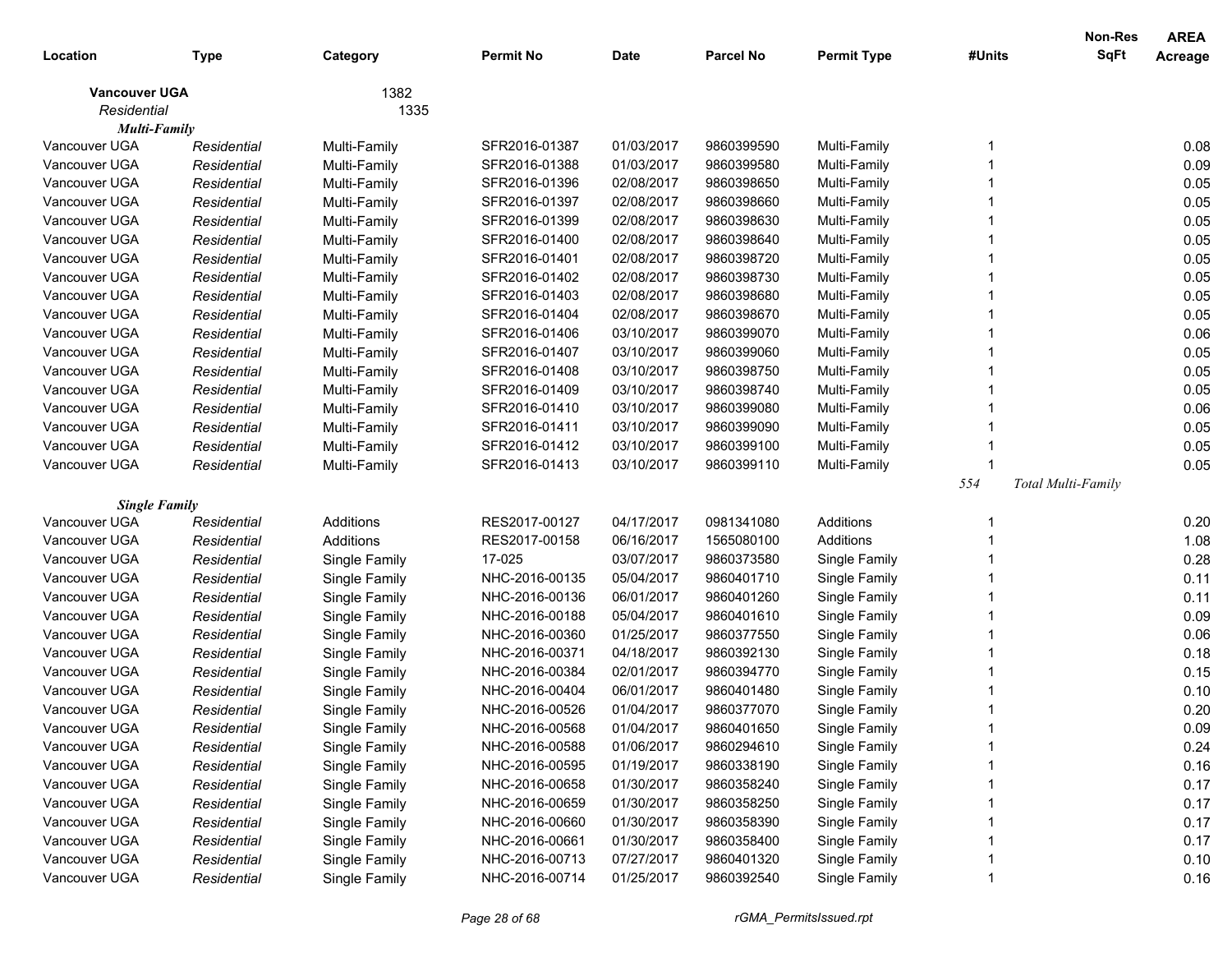| Location                            | <b>Type</b> | Category      | <b>Permit No</b> | <b>Date</b> | <b>Parcel No</b> | <b>Permit Type</b> | #Units | Non-Res<br>SqFt | <b>AREA</b><br>Acreage |
|-------------------------------------|-------------|---------------|------------------|-------------|------------------|--------------------|--------|-----------------|------------------------|
| <b>Vancouver UGA</b><br>Residential |             | 1382<br>1335  |                  |             |                  |                    |        |                 |                        |
| <b>Single Family</b>                |             |               |                  |             |                  |                    |        |                 |                        |
| Vancouver UGA                       | Residential | Single Family | NHC-2016-00724   | 01/04/2017  | 9860401580       | Single Family      |        |                 | 0.09                   |
| Vancouver UGA                       | Residential | Single Family | NHC-2016-00726   | 02/01/2017  | 9860401600       | Single Family      |        |                 | 0.09                   |
| Vancouver UGA                       | Residential | Single Family | NHC-2016-00727   | 01/30/2017  | 9860358410       | Single Family      |        |                 | 0.17                   |
| Vancouver UGA                       | Residential | Single Family | NHC-2016-00729   | 01/04/2017  | 9860401410       | Single Family      |        |                 | 0.12                   |
| Vancouver UGA                       | Residential | Single Family | NHC-2016-00797   | 02/02/2017  | 9860392510       | Single Family      |        |                 | 0.14                   |
| Vancouver UGA                       | Residential | Single Family | NHC-2016-00799   | 01/27/2017  | 1455360380       | Single Family      |        |                 | 0.05                   |
| Vancouver UGA                       | Residential | Single Family | NHC-2016-00802   | 01/27/2017  | 1455360400       | Single Family      |        |                 | 0.04                   |
| Vancouver UGA                       | Residential | Single Family | NHC-2016-00803   | 01/27/2017  | 1455360420       | Single Family      |        |                 | 0.04                   |
| Vancouver UGA                       | Residential | Single Family | NHC-2016-00804   | 01/27/2017  | 1455360440       | Single Family      |        |                 | 0.05                   |
| Vancouver UGA                       | Residential | Single Family | NHC-2016-00805   | 02/02/2017  | 9860392750       | Single Family      |        |                 | 0.14                   |
| Vancouver UGA                       | Residential | Single Family | NHC-2016-00815   | 02/21/2017  | 9860392740       | Single Family      |        |                 | 0.14                   |
| Vancouver UGA                       | Residential | Single Family | NHC-2016-00837   | 01/06/2017  | 9860358370       | Single Family      |        |                 | 0.17                   |
| Vancouver UGA                       | Residential | Single Family | NHC-2016-00851   | 01/05/2017  | 1054692580       | Single Family      |        |                 | 0.07                   |
| Vancouver UGA                       | Residential | Single Family | NHC-2016-00857   | 02/09/2017  | 9860394450       | Single Family      |        |                 | 0.16                   |
| Vancouver UGA                       | Residential | Single Family | NHC-2016-00862   | 02/02/2017  | 9860392790       | Single Family      |        |                 | 0.14                   |
| Vancouver UGA                       | Residential | Single Family | NHC-2016-00868   | 02/01/2017  | 9860401280       | Single Family      |        |                 | 0.15                   |
| Vancouver UGA                       | Residential | Single Family | NHC-2016-00875   | 01/17/2017  | 1455360600       | Single Family      |        |                 | 0.05                   |
| Vancouver UGA                       | Residential | Single Family | NHC-2016-00876   | 07/05/2017  | 1455360580       | Single Family      |        |                 | 0.04                   |
| Vancouver UGA                       | Residential | Single Family | NHC-2016-00877   | 07/05/2017  | 1455360560       | Single Family      |        |                 | 0.04                   |
| Vancouver UGA                       | Residential | Single Family | NHC-2016-00879   | 07/05/2017  | 1455360540       | Single Family      |        |                 | 0.04                   |
| Vancouver UGA                       | Residential | Single Family | NHC-2016-00889   | 01/25/2017  | 9860392580       | Single Family      |        |                 | 0.16                   |
| Vancouver UGA                       | Residential | Single Family | NHC-2016-00894   | 01/05/2017  | 9860403180       | Single Family      |        |                 | 0.17                   |
| Vancouver UGA                       | Residential | Single Family | NHC-2016-00912   | 02/02/2017  | 9860392910       | Single Family      |        |                 | 0.22                   |
| Vancouver UGA                       | Residential | Single Family | NHC-2016-00915   | 02/22/2017  | 9860390230       | Single Family      |        |                 | 0.20                   |
| Vancouver UGA                       | Residential | Single Family | NHC-2016-00918   | 03/02/2017  | 9860390220       | Single Family      |        |                 | 0.11                   |
| Vancouver UGA                       | Residential | Single Family | NHC-2016-00958   | 03/10/2017  | 9860399050       | Single Family      |        |                 | 0.05                   |
| Vancouver UGA                       | Residential | Single Family | NHC-2016-00961   | 03/10/2017  | 9860399040       | Single Family      |        |                 | 0.05                   |
| Vancouver UGA                       | Residential | Single Family | NHC-2016-00962   | 04/07/2017  | 9860398770       | Single Family      |        |                 | 0.05                   |
| Vancouver UGA                       | Residential | Single Family | NHC-2016-00974   | 04/07/2017  | 9860398760       | Single Family      |        |                 | 0.05                   |
| Vancouver UGA                       | Residential | Single Family | NHC-2016-00992   | 02/16/2017  | 9860406480       | Single Family      |        |                 | 0.19                   |
| Vancouver UGA                       | Residential | Single Family | NHC-2016-01008   | 04/07/2017  | 9860398780       | Single Family      |        |                 | 0.05                   |
| Vancouver UGA                       | Residential | Single Family | NHC-2016-01009   | 04/07/2017  | 9860398790       | Single Family      |        |                 | 0.05                   |
| Vancouver UGA                       | Residential | Single Family | NHC-2016-01010   | 04/07/2017  | 9860399020       | Single Family      |        |                 | 0.05                   |
| Vancouver UGA                       | Residential | Single Family | NHC-2016-01011   | 04/07/2017  | 9860399030       | Single Family      |        |                 | 0.05                   |
| Vancouver UGA                       | Residential | Single Family | NHC-2016-01012   | 04/07/2017  | 9860399120       | Single Family      |        |                 | 0.05                   |
| Vancouver UGA                       | Residential | Single Family | NHC-2016-01013   | 04/07/2017  | 9860399130       | Single Family      |        |                 | 0.05                   |
| Vancouver UGA                       | Residential | Single Family | NHC-2016-01014   | 04/07/2017  | 9860399140       | Single Family      |        |                 | 0.05                   |
| Vancouver UGA                       | Residential | Single Family | NHC-2016-01015   | 04/07/2017  | 9860399150       | Single Family      |        |                 | 0.05                   |
| Vancouver UGA                       | Residential | Single Family | NHC-2016-01016   | 09/05/2017  | 9860399000       | Single Family      |        |                 | 0.05                   |
| Vancouver UGA                       | Residential | Single Family | NHC-2016-01017   | 09/05/2017  | 9860399010       | Single Family      |        |                 | 0.05                   |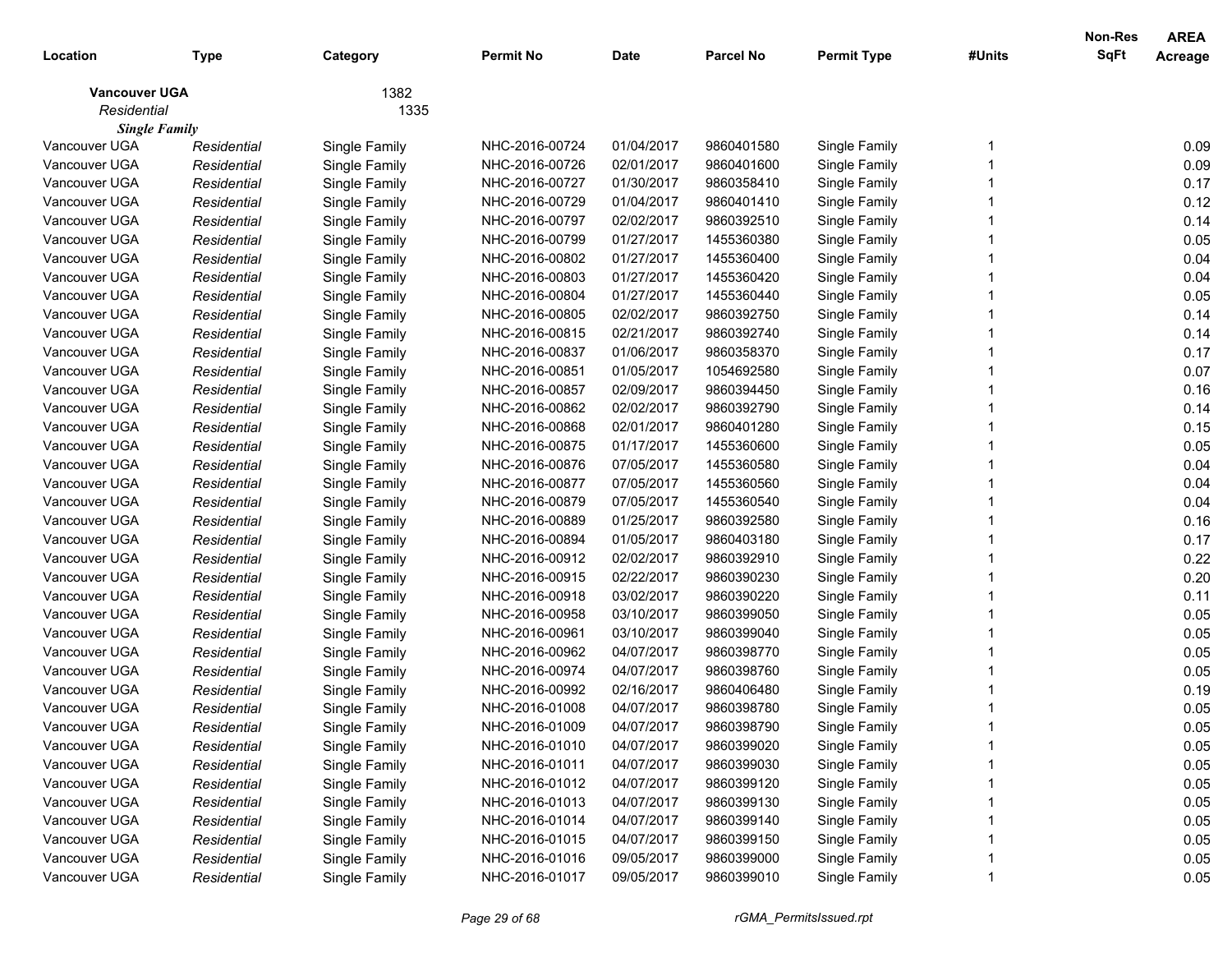| 1382<br><b>Vancouver UGA</b><br>Residential<br>1335<br><b>Single Family</b><br>Vancouver UGA<br>09/05/2017<br>9860398800<br>0.05<br>Single Family<br>NHC-2016-01018<br>Single Family<br>Residential<br>09/05/2017<br>0.05<br>Vancouver UGA<br>Residential<br>Single Family<br>NHC-2016-01020<br>9860398810<br>Single Family<br>Vancouver UGA<br>NHC-2016-01027<br>09/05/2017<br>9860398820<br>Single Family<br>0.05<br>Residential<br>Single Family<br>0.05<br>Vancouver UGA<br>NHC-2016-01028<br>Residential<br>Single Family<br>09/05/2017<br>9860398830<br>Single Family<br>0.05<br>Vancouver UGA<br>NHC-2016-01029<br>Residential<br>Single Family<br>09/05/2017<br>9860398980<br>Single Family<br>0.05<br>Vancouver UGA<br>Residential<br>Single Family<br>NHC-2016-01030<br>09/05/2017<br>9860398990<br>Single Family<br>0.05<br>Vancouver UGA<br>NHC-2016-01031<br>Residential<br>Single Family<br>09/05/2017<br>9860399160<br>Single Family<br>0.05<br>Vancouver UGA<br>NHC-2016-01032<br>Residential<br>Single Family<br>09/05/2017<br>9860399170<br>Single Family<br>0.18<br>Vancouver UGA<br>Residential<br>Single Family<br>NHC-2016-01067<br>01/10/2017<br>9860391460<br>Single Family<br>Vancouver UGA<br>NHC-2016-01068<br>01/05/2017<br>9860370920<br>Single Family<br>0.20<br>Residential<br>Single Family<br>Vancouver UGA<br>NHC-2016-01069<br>01/10/2017<br>9860385820<br>Single Family<br>0.17<br>Residential<br>Single Family<br>Vancouver UGA<br>0.09<br>Residential<br>Single Family<br>NHC-2016-01070<br>01/17/2017<br>9860402120<br>Single Family<br>Vancouver UGA<br>0.09<br>Residential<br>Single Family<br>NHC-2016-01072<br>01/17/2017<br>9860402130<br>Single Family<br>0.15<br>Vancouver UGA<br>Residential<br>Single Family<br>NHC-2016-01073<br>01/24/2017<br>9860394420<br>Single Family<br>0.15<br>Vancouver UGA<br>Residential<br>Single Family<br>NHC-2016-01079<br>01/24/2017<br>9860394430<br>Single Family<br>0.07<br>Vancouver UGA<br>03/27/2017<br>Residential<br>Single Family<br>NHC-2016-01082<br>1455610000<br>Single Family<br>0.13<br>Vancouver UGA<br>Residential<br>Single Family<br>NHC-2016-01100<br>01/04/2017<br>9860400650<br>Single Family<br>Vancouver UGA<br>NHC-2016-01103<br>02/24/2017<br>1455360760<br>Single Family<br>0.04<br>Residential<br>Single Family<br>Vancouver UGA<br>0.04<br>Residential<br>Single Family<br>NHC-2016-01115<br>03/27/2017<br>9860396190<br>Single Family<br>Vancouver UGA<br>0.04<br>Residential<br>Single Family<br>NHC-2016-01121<br>03/27/2017<br>9860396200<br>Single Family<br>Vancouver UGA<br>0.04<br>Residential<br>Single Family<br>NHC-2016-01122<br>03/27/2017<br>9860396210<br>Single Family<br>Vancouver UGA<br>0.14<br>Residential<br>Single Family<br>NHC-2016-01126<br>03/20/2017<br>9860392890<br>Single Family<br>0.13<br>Vancouver UGA<br>02/02/2017<br>Residential<br>Single Family<br>NHC-2016-01128<br>9860392780<br>Single Family<br>Vancouver UGA<br>03/27/2017<br>0.04<br>Residential<br>Single Family<br>NHC-2016-01137<br>9860396220<br>Single Family<br>Vancouver UGA<br>0.09<br>NHC-2016-01147<br>02/24/2017<br>1455360620<br>Single Family<br>Residential<br>Single Family<br>Vancouver UGA<br>NHC-2016-01148<br>02/24/2017<br>1455360640<br>Single Family<br>0.04<br>Residential<br>Single Family<br>Vancouver UGA<br>02/24/2017<br>1455360660<br>0.04<br>Residential<br>Single Family<br>NHC-2016-01149<br>Single Family<br>Vancouver UGA<br>02/24/2017<br>1455360720<br>0.04<br>Residential<br>Single Family<br>NHC-2016-01150<br>Single Family<br>02/24/2017<br>1455360700<br>0.04<br>Vancouver UGA<br>Residential<br>Single Family<br>NHC-2016-01152<br>Single Family<br>02/24/2017<br>1455360680<br>0.04<br>Vancouver UGA<br>Residential<br>Single Family<br>NHC-2016-01153<br>Single Family<br>0.04<br>Vancouver UGA<br>Single Family<br>NHC-2016-01156<br>02/24/2017<br>1455360740<br>Single Family<br>Residential<br>Vancouver UGA<br>01/24/2017<br>Single Family<br>Residential<br>NHC-2016-01176<br>9860389670<br>0.13<br>Single Family<br>02/08/2017<br>9860384720<br>Single Family<br>Vancouver UGA<br>NHC-2016-01183<br>0.27<br>Residential<br>Single Family<br>0.27<br>Vancouver UGA<br>Single Family<br>NHC-2016-01185<br>01/09/2017<br>9860384700<br>Single Family<br>Residential<br>0.13<br>Vancouver UGA<br>Single Family<br>01/31/2017<br>Single Family<br>Residential<br>NHC-2016-01205<br>9860349390<br>0.23<br>Vancouver UGA<br>Single Family<br>02/07/2017<br>Single Family<br>Residential<br>NHC-2016-01233<br>9860392360<br>Vancouver UGA<br>Single Family<br>03/27/2017<br>Single Family<br>0.04<br>Residential<br>NHC-2016-01235<br>9860396230<br>Vancouver UGA<br>Single Family<br>03/27/2017<br>Single Family<br>0.04<br>Residential<br>NHC-2016-01250<br>9860396240<br>Vancouver UGA<br>Single Family<br>NHC-2016-01251<br>03/27/2017<br>Single Family<br>0.04<br>Residential<br>9860396250<br>Vancouver UGA<br>NHC-2016-01253<br>03/27/2017<br>Single Family<br>Single Family<br>9860396260<br>0.05<br>Residential | Location | <b>Type</b> | Category | <b>Permit No</b> | <b>Date</b> | <b>Parcel No</b> | <b>Permit Type</b> | #Units | <b>Non-Res</b><br>SqFt | <b>AREA</b><br>Acreage |
|-----------------------------------------------------------------------------------------------------------------------------------------------------------------------------------------------------------------------------------------------------------------------------------------------------------------------------------------------------------------------------------------------------------------------------------------------------------------------------------------------------------------------------------------------------------------------------------------------------------------------------------------------------------------------------------------------------------------------------------------------------------------------------------------------------------------------------------------------------------------------------------------------------------------------------------------------------------------------------------------------------------------------------------------------------------------------------------------------------------------------------------------------------------------------------------------------------------------------------------------------------------------------------------------------------------------------------------------------------------------------------------------------------------------------------------------------------------------------------------------------------------------------------------------------------------------------------------------------------------------------------------------------------------------------------------------------------------------------------------------------------------------------------------------------------------------------------------------------------------------------------------------------------------------------------------------------------------------------------------------------------------------------------------------------------------------------------------------------------------------------------------------------------------------------------------------------------------------------------------------------------------------------------------------------------------------------------------------------------------------------------------------------------------------------------------------------------------------------------------------------------------------------------------------------------------------------------------------------------------------------------------------------------------------------------------------------------------------------------------------------------------------------------------------------------------------------------------------------------------------------------------------------------------------------------------------------------------------------------------------------------------------------------------------------------------------------------------------------------------------------------------------------------------------------------------------------------------------------------------------------------------------------------------------------------------------------------------------------------------------------------------------------------------------------------------------------------------------------------------------------------------------------------------------------------------------------------------------------------------------------------------------------------------------------------------------------------------------------------------------------------------------------------------------------------------------------------------------------------------------------------------------------------------------------------------------------------------------------------------------------------------------------------------------------------------------------------------------------------------------------------------------------------------------------------------------------------------------------------------------------------------------------------------------------------------------------------------------------------------------------------------------------------------------------------------------------------------------------------------------------------------------------------------------------------------------------------------------------------------------------------------------------------------------------------------------------------------------------------------------------------------------------------------------------------------------------------------------------------------------------------------------------------------------------------------------------------------------------------------------------------------------------------------------------------------------------------|----------|-------------|----------|------------------|-------------|------------------|--------------------|--------|------------------------|------------------------|
|                                                                                                                                                                                                                                                                                                                                                                                                                                                                                                                                                                                                                                                                                                                                                                                                                                                                                                                                                                                                                                                                                                                                                                                                                                                                                                                                                                                                                                                                                                                                                                                                                                                                                                                                                                                                                                                                                                                                                                                                                                                                                                                                                                                                                                                                                                                                                                                                                                                                                                                                                                                                                                                                                                                                                                                                                                                                                                                                                                                                                                                                                                                                                                                                                                                                                                                                                                                                                                                                                                                                                                                                                                                                                                                                                                                                                                                                                                                                                                                                                                                                                                                                                                                                                                                                                                                                                                                                                                                                                                                                                                                                                                                                                                                                                                                                                                                                                                                                                                                                                                                                             |          |             |          |                  |             |                  |                    |        |                        |                        |
|                                                                                                                                                                                                                                                                                                                                                                                                                                                                                                                                                                                                                                                                                                                                                                                                                                                                                                                                                                                                                                                                                                                                                                                                                                                                                                                                                                                                                                                                                                                                                                                                                                                                                                                                                                                                                                                                                                                                                                                                                                                                                                                                                                                                                                                                                                                                                                                                                                                                                                                                                                                                                                                                                                                                                                                                                                                                                                                                                                                                                                                                                                                                                                                                                                                                                                                                                                                                                                                                                                                                                                                                                                                                                                                                                                                                                                                                                                                                                                                                                                                                                                                                                                                                                                                                                                                                                                                                                                                                                                                                                                                                                                                                                                                                                                                                                                                                                                                                                                                                                                                                             |          |             |          |                  |             |                  |                    |        |                        |                        |
|                                                                                                                                                                                                                                                                                                                                                                                                                                                                                                                                                                                                                                                                                                                                                                                                                                                                                                                                                                                                                                                                                                                                                                                                                                                                                                                                                                                                                                                                                                                                                                                                                                                                                                                                                                                                                                                                                                                                                                                                                                                                                                                                                                                                                                                                                                                                                                                                                                                                                                                                                                                                                                                                                                                                                                                                                                                                                                                                                                                                                                                                                                                                                                                                                                                                                                                                                                                                                                                                                                                                                                                                                                                                                                                                                                                                                                                                                                                                                                                                                                                                                                                                                                                                                                                                                                                                                                                                                                                                                                                                                                                                                                                                                                                                                                                                                                                                                                                                                                                                                                                                             |          |             |          |                  |             |                  |                    |        |                        |                        |
|                                                                                                                                                                                                                                                                                                                                                                                                                                                                                                                                                                                                                                                                                                                                                                                                                                                                                                                                                                                                                                                                                                                                                                                                                                                                                                                                                                                                                                                                                                                                                                                                                                                                                                                                                                                                                                                                                                                                                                                                                                                                                                                                                                                                                                                                                                                                                                                                                                                                                                                                                                                                                                                                                                                                                                                                                                                                                                                                                                                                                                                                                                                                                                                                                                                                                                                                                                                                                                                                                                                                                                                                                                                                                                                                                                                                                                                                                                                                                                                                                                                                                                                                                                                                                                                                                                                                                                                                                                                                                                                                                                                                                                                                                                                                                                                                                                                                                                                                                                                                                                                                             |          |             |          |                  |             |                  |                    |        |                        |                        |
|                                                                                                                                                                                                                                                                                                                                                                                                                                                                                                                                                                                                                                                                                                                                                                                                                                                                                                                                                                                                                                                                                                                                                                                                                                                                                                                                                                                                                                                                                                                                                                                                                                                                                                                                                                                                                                                                                                                                                                                                                                                                                                                                                                                                                                                                                                                                                                                                                                                                                                                                                                                                                                                                                                                                                                                                                                                                                                                                                                                                                                                                                                                                                                                                                                                                                                                                                                                                                                                                                                                                                                                                                                                                                                                                                                                                                                                                                                                                                                                                                                                                                                                                                                                                                                                                                                                                                                                                                                                                                                                                                                                                                                                                                                                                                                                                                                                                                                                                                                                                                                                                             |          |             |          |                  |             |                  |                    |        |                        |                        |
|                                                                                                                                                                                                                                                                                                                                                                                                                                                                                                                                                                                                                                                                                                                                                                                                                                                                                                                                                                                                                                                                                                                                                                                                                                                                                                                                                                                                                                                                                                                                                                                                                                                                                                                                                                                                                                                                                                                                                                                                                                                                                                                                                                                                                                                                                                                                                                                                                                                                                                                                                                                                                                                                                                                                                                                                                                                                                                                                                                                                                                                                                                                                                                                                                                                                                                                                                                                                                                                                                                                                                                                                                                                                                                                                                                                                                                                                                                                                                                                                                                                                                                                                                                                                                                                                                                                                                                                                                                                                                                                                                                                                                                                                                                                                                                                                                                                                                                                                                                                                                                                                             |          |             |          |                  |             |                  |                    |        |                        |                        |
|                                                                                                                                                                                                                                                                                                                                                                                                                                                                                                                                                                                                                                                                                                                                                                                                                                                                                                                                                                                                                                                                                                                                                                                                                                                                                                                                                                                                                                                                                                                                                                                                                                                                                                                                                                                                                                                                                                                                                                                                                                                                                                                                                                                                                                                                                                                                                                                                                                                                                                                                                                                                                                                                                                                                                                                                                                                                                                                                                                                                                                                                                                                                                                                                                                                                                                                                                                                                                                                                                                                                                                                                                                                                                                                                                                                                                                                                                                                                                                                                                                                                                                                                                                                                                                                                                                                                                                                                                                                                                                                                                                                                                                                                                                                                                                                                                                                                                                                                                                                                                                                                             |          |             |          |                  |             |                  |                    |        |                        |                        |
|                                                                                                                                                                                                                                                                                                                                                                                                                                                                                                                                                                                                                                                                                                                                                                                                                                                                                                                                                                                                                                                                                                                                                                                                                                                                                                                                                                                                                                                                                                                                                                                                                                                                                                                                                                                                                                                                                                                                                                                                                                                                                                                                                                                                                                                                                                                                                                                                                                                                                                                                                                                                                                                                                                                                                                                                                                                                                                                                                                                                                                                                                                                                                                                                                                                                                                                                                                                                                                                                                                                                                                                                                                                                                                                                                                                                                                                                                                                                                                                                                                                                                                                                                                                                                                                                                                                                                                                                                                                                                                                                                                                                                                                                                                                                                                                                                                                                                                                                                                                                                                                                             |          |             |          |                  |             |                  |                    |        |                        |                        |
|                                                                                                                                                                                                                                                                                                                                                                                                                                                                                                                                                                                                                                                                                                                                                                                                                                                                                                                                                                                                                                                                                                                                                                                                                                                                                                                                                                                                                                                                                                                                                                                                                                                                                                                                                                                                                                                                                                                                                                                                                                                                                                                                                                                                                                                                                                                                                                                                                                                                                                                                                                                                                                                                                                                                                                                                                                                                                                                                                                                                                                                                                                                                                                                                                                                                                                                                                                                                                                                                                                                                                                                                                                                                                                                                                                                                                                                                                                                                                                                                                                                                                                                                                                                                                                                                                                                                                                                                                                                                                                                                                                                                                                                                                                                                                                                                                                                                                                                                                                                                                                                                             |          |             |          |                  |             |                  |                    |        |                        |                        |
|                                                                                                                                                                                                                                                                                                                                                                                                                                                                                                                                                                                                                                                                                                                                                                                                                                                                                                                                                                                                                                                                                                                                                                                                                                                                                                                                                                                                                                                                                                                                                                                                                                                                                                                                                                                                                                                                                                                                                                                                                                                                                                                                                                                                                                                                                                                                                                                                                                                                                                                                                                                                                                                                                                                                                                                                                                                                                                                                                                                                                                                                                                                                                                                                                                                                                                                                                                                                                                                                                                                                                                                                                                                                                                                                                                                                                                                                                                                                                                                                                                                                                                                                                                                                                                                                                                                                                                                                                                                                                                                                                                                                                                                                                                                                                                                                                                                                                                                                                                                                                                                                             |          |             |          |                  |             |                  |                    |        |                        |                        |
|                                                                                                                                                                                                                                                                                                                                                                                                                                                                                                                                                                                                                                                                                                                                                                                                                                                                                                                                                                                                                                                                                                                                                                                                                                                                                                                                                                                                                                                                                                                                                                                                                                                                                                                                                                                                                                                                                                                                                                                                                                                                                                                                                                                                                                                                                                                                                                                                                                                                                                                                                                                                                                                                                                                                                                                                                                                                                                                                                                                                                                                                                                                                                                                                                                                                                                                                                                                                                                                                                                                                                                                                                                                                                                                                                                                                                                                                                                                                                                                                                                                                                                                                                                                                                                                                                                                                                                                                                                                                                                                                                                                                                                                                                                                                                                                                                                                                                                                                                                                                                                                                             |          |             |          |                  |             |                  |                    |        |                        |                        |
|                                                                                                                                                                                                                                                                                                                                                                                                                                                                                                                                                                                                                                                                                                                                                                                                                                                                                                                                                                                                                                                                                                                                                                                                                                                                                                                                                                                                                                                                                                                                                                                                                                                                                                                                                                                                                                                                                                                                                                                                                                                                                                                                                                                                                                                                                                                                                                                                                                                                                                                                                                                                                                                                                                                                                                                                                                                                                                                                                                                                                                                                                                                                                                                                                                                                                                                                                                                                                                                                                                                                                                                                                                                                                                                                                                                                                                                                                                                                                                                                                                                                                                                                                                                                                                                                                                                                                                                                                                                                                                                                                                                                                                                                                                                                                                                                                                                                                                                                                                                                                                                                             |          |             |          |                  |             |                  |                    |        |                        |                        |
|                                                                                                                                                                                                                                                                                                                                                                                                                                                                                                                                                                                                                                                                                                                                                                                                                                                                                                                                                                                                                                                                                                                                                                                                                                                                                                                                                                                                                                                                                                                                                                                                                                                                                                                                                                                                                                                                                                                                                                                                                                                                                                                                                                                                                                                                                                                                                                                                                                                                                                                                                                                                                                                                                                                                                                                                                                                                                                                                                                                                                                                                                                                                                                                                                                                                                                                                                                                                                                                                                                                                                                                                                                                                                                                                                                                                                                                                                                                                                                                                                                                                                                                                                                                                                                                                                                                                                                                                                                                                                                                                                                                                                                                                                                                                                                                                                                                                                                                                                                                                                                                                             |          |             |          |                  |             |                  |                    |        |                        |                        |
|                                                                                                                                                                                                                                                                                                                                                                                                                                                                                                                                                                                                                                                                                                                                                                                                                                                                                                                                                                                                                                                                                                                                                                                                                                                                                                                                                                                                                                                                                                                                                                                                                                                                                                                                                                                                                                                                                                                                                                                                                                                                                                                                                                                                                                                                                                                                                                                                                                                                                                                                                                                                                                                                                                                                                                                                                                                                                                                                                                                                                                                                                                                                                                                                                                                                                                                                                                                                                                                                                                                                                                                                                                                                                                                                                                                                                                                                                                                                                                                                                                                                                                                                                                                                                                                                                                                                                                                                                                                                                                                                                                                                                                                                                                                                                                                                                                                                                                                                                                                                                                                                             |          |             |          |                  |             |                  |                    |        |                        |                        |
|                                                                                                                                                                                                                                                                                                                                                                                                                                                                                                                                                                                                                                                                                                                                                                                                                                                                                                                                                                                                                                                                                                                                                                                                                                                                                                                                                                                                                                                                                                                                                                                                                                                                                                                                                                                                                                                                                                                                                                                                                                                                                                                                                                                                                                                                                                                                                                                                                                                                                                                                                                                                                                                                                                                                                                                                                                                                                                                                                                                                                                                                                                                                                                                                                                                                                                                                                                                                                                                                                                                                                                                                                                                                                                                                                                                                                                                                                                                                                                                                                                                                                                                                                                                                                                                                                                                                                                                                                                                                                                                                                                                                                                                                                                                                                                                                                                                                                                                                                                                                                                                                             |          |             |          |                  |             |                  |                    |        |                        |                        |
|                                                                                                                                                                                                                                                                                                                                                                                                                                                                                                                                                                                                                                                                                                                                                                                                                                                                                                                                                                                                                                                                                                                                                                                                                                                                                                                                                                                                                                                                                                                                                                                                                                                                                                                                                                                                                                                                                                                                                                                                                                                                                                                                                                                                                                                                                                                                                                                                                                                                                                                                                                                                                                                                                                                                                                                                                                                                                                                                                                                                                                                                                                                                                                                                                                                                                                                                                                                                                                                                                                                                                                                                                                                                                                                                                                                                                                                                                                                                                                                                                                                                                                                                                                                                                                                                                                                                                                                                                                                                                                                                                                                                                                                                                                                                                                                                                                                                                                                                                                                                                                                                             |          |             |          |                  |             |                  |                    |        |                        |                        |
|                                                                                                                                                                                                                                                                                                                                                                                                                                                                                                                                                                                                                                                                                                                                                                                                                                                                                                                                                                                                                                                                                                                                                                                                                                                                                                                                                                                                                                                                                                                                                                                                                                                                                                                                                                                                                                                                                                                                                                                                                                                                                                                                                                                                                                                                                                                                                                                                                                                                                                                                                                                                                                                                                                                                                                                                                                                                                                                                                                                                                                                                                                                                                                                                                                                                                                                                                                                                                                                                                                                                                                                                                                                                                                                                                                                                                                                                                                                                                                                                                                                                                                                                                                                                                                                                                                                                                                                                                                                                                                                                                                                                                                                                                                                                                                                                                                                                                                                                                                                                                                                                             |          |             |          |                  |             |                  |                    |        |                        |                        |
|                                                                                                                                                                                                                                                                                                                                                                                                                                                                                                                                                                                                                                                                                                                                                                                                                                                                                                                                                                                                                                                                                                                                                                                                                                                                                                                                                                                                                                                                                                                                                                                                                                                                                                                                                                                                                                                                                                                                                                                                                                                                                                                                                                                                                                                                                                                                                                                                                                                                                                                                                                                                                                                                                                                                                                                                                                                                                                                                                                                                                                                                                                                                                                                                                                                                                                                                                                                                                                                                                                                                                                                                                                                                                                                                                                                                                                                                                                                                                                                                                                                                                                                                                                                                                                                                                                                                                                                                                                                                                                                                                                                                                                                                                                                                                                                                                                                                                                                                                                                                                                                                             |          |             |          |                  |             |                  |                    |        |                        |                        |
|                                                                                                                                                                                                                                                                                                                                                                                                                                                                                                                                                                                                                                                                                                                                                                                                                                                                                                                                                                                                                                                                                                                                                                                                                                                                                                                                                                                                                                                                                                                                                                                                                                                                                                                                                                                                                                                                                                                                                                                                                                                                                                                                                                                                                                                                                                                                                                                                                                                                                                                                                                                                                                                                                                                                                                                                                                                                                                                                                                                                                                                                                                                                                                                                                                                                                                                                                                                                                                                                                                                                                                                                                                                                                                                                                                                                                                                                                                                                                                                                                                                                                                                                                                                                                                                                                                                                                                                                                                                                                                                                                                                                                                                                                                                                                                                                                                                                                                                                                                                                                                                                             |          |             |          |                  |             |                  |                    |        |                        |                        |
|                                                                                                                                                                                                                                                                                                                                                                                                                                                                                                                                                                                                                                                                                                                                                                                                                                                                                                                                                                                                                                                                                                                                                                                                                                                                                                                                                                                                                                                                                                                                                                                                                                                                                                                                                                                                                                                                                                                                                                                                                                                                                                                                                                                                                                                                                                                                                                                                                                                                                                                                                                                                                                                                                                                                                                                                                                                                                                                                                                                                                                                                                                                                                                                                                                                                                                                                                                                                                                                                                                                                                                                                                                                                                                                                                                                                                                                                                                                                                                                                                                                                                                                                                                                                                                                                                                                                                                                                                                                                                                                                                                                                                                                                                                                                                                                                                                                                                                                                                                                                                                                                             |          |             |          |                  |             |                  |                    |        |                        |                        |
|                                                                                                                                                                                                                                                                                                                                                                                                                                                                                                                                                                                                                                                                                                                                                                                                                                                                                                                                                                                                                                                                                                                                                                                                                                                                                                                                                                                                                                                                                                                                                                                                                                                                                                                                                                                                                                                                                                                                                                                                                                                                                                                                                                                                                                                                                                                                                                                                                                                                                                                                                                                                                                                                                                                                                                                                                                                                                                                                                                                                                                                                                                                                                                                                                                                                                                                                                                                                                                                                                                                                                                                                                                                                                                                                                                                                                                                                                                                                                                                                                                                                                                                                                                                                                                                                                                                                                                                                                                                                                                                                                                                                                                                                                                                                                                                                                                                                                                                                                                                                                                                                             |          |             |          |                  |             |                  |                    |        |                        |                        |
|                                                                                                                                                                                                                                                                                                                                                                                                                                                                                                                                                                                                                                                                                                                                                                                                                                                                                                                                                                                                                                                                                                                                                                                                                                                                                                                                                                                                                                                                                                                                                                                                                                                                                                                                                                                                                                                                                                                                                                                                                                                                                                                                                                                                                                                                                                                                                                                                                                                                                                                                                                                                                                                                                                                                                                                                                                                                                                                                                                                                                                                                                                                                                                                                                                                                                                                                                                                                                                                                                                                                                                                                                                                                                                                                                                                                                                                                                                                                                                                                                                                                                                                                                                                                                                                                                                                                                                                                                                                                                                                                                                                                                                                                                                                                                                                                                                                                                                                                                                                                                                                                             |          |             |          |                  |             |                  |                    |        |                        |                        |
|                                                                                                                                                                                                                                                                                                                                                                                                                                                                                                                                                                                                                                                                                                                                                                                                                                                                                                                                                                                                                                                                                                                                                                                                                                                                                                                                                                                                                                                                                                                                                                                                                                                                                                                                                                                                                                                                                                                                                                                                                                                                                                                                                                                                                                                                                                                                                                                                                                                                                                                                                                                                                                                                                                                                                                                                                                                                                                                                                                                                                                                                                                                                                                                                                                                                                                                                                                                                                                                                                                                                                                                                                                                                                                                                                                                                                                                                                                                                                                                                                                                                                                                                                                                                                                                                                                                                                                                                                                                                                                                                                                                                                                                                                                                                                                                                                                                                                                                                                                                                                                                                             |          |             |          |                  |             |                  |                    |        |                        |                        |
|                                                                                                                                                                                                                                                                                                                                                                                                                                                                                                                                                                                                                                                                                                                                                                                                                                                                                                                                                                                                                                                                                                                                                                                                                                                                                                                                                                                                                                                                                                                                                                                                                                                                                                                                                                                                                                                                                                                                                                                                                                                                                                                                                                                                                                                                                                                                                                                                                                                                                                                                                                                                                                                                                                                                                                                                                                                                                                                                                                                                                                                                                                                                                                                                                                                                                                                                                                                                                                                                                                                                                                                                                                                                                                                                                                                                                                                                                                                                                                                                                                                                                                                                                                                                                                                                                                                                                                                                                                                                                                                                                                                                                                                                                                                                                                                                                                                                                                                                                                                                                                                                             |          |             |          |                  |             |                  |                    |        |                        |                        |
|                                                                                                                                                                                                                                                                                                                                                                                                                                                                                                                                                                                                                                                                                                                                                                                                                                                                                                                                                                                                                                                                                                                                                                                                                                                                                                                                                                                                                                                                                                                                                                                                                                                                                                                                                                                                                                                                                                                                                                                                                                                                                                                                                                                                                                                                                                                                                                                                                                                                                                                                                                                                                                                                                                                                                                                                                                                                                                                                                                                                                                                                                                                                                                                                                                                                                                                                                                                                                                                                                                                                                                                                                                                                                                                                                                                                                                                                                                                                                                                                                                                                                                                                                                                                                                                                                                                                                                                                                                                                                                                                                                                                                                                                                                                                                                                                                                                                                                                                                                                                                                                                             |          |             |          |                  |             |                  |                    |        |                        |                        |
|                                                                                                                                                                                                                                                                                                                                                                                                                                                                                                                                                                                                                                                                                                                                                                                                                                                                                                                                                                                                                                                                                                                                                                                                                                                                                                                                                                                                                                                                                                                                                                                                                                                                                                                                                                                                                                                                                                                                                                                                                                                                                                                                                                                                                                                                                                                                                                                                                                                                                                                                                                                                                                                                                                                                                                                                                                                                                                                                                                                                                                                                                                                                                                                                                                                                                                                                                                                                                                                                                                                                                                                                                                                                                                                                                                                                                                                                                                                                                                                                                                                                                                                                                                                                                                                                                                                                                                                                                                                                                                                                                                                                                                                                                                                                                                                                                                                                                                                                                                                                                                                                             |          |             |          |                  |             |                  |                    |        |                        |                        |
|                                                                                                                                                                                                                                                                                                                                                                                                                                                                                                                                                                                                                                                                                                                                                                                                                                                                                                                                                                                                                                                                                                                                                                                                                                                                                                                                                                                                                                                                                                                                                                                                                                                                                                                                                                                                                                                                                                                                                                                                                                                                                                                                                                                                                                                                                                                                                                                                                                                                                                                                                                                                                                                                                                                                                                                                                                                                                                                                                                                                                                                                                                                                                                                                                                                                                                                                                                                                                                                                                                                                                                                                                                                                                                                                                                                                                                                                                                                                                                                                                                                                                                                                                                                                                                                                                                                                                                                                                                                                                                                                                                                                                                                                                                                                                                                                                                                                                                                                                                                                                                                                             |          |             |          |                  |             |                  |                    |        |                        |                        |
|                                                                                                                                                                                                                                                                                                                                                                                                                                                                                                                                                                                                                                                                                                                                                                                                                                                                                                                                                                                                                                                                                                                                                                                                                                                                                                                                                                                                                                                                                                                                                                                                                                                                                                                                                                                                                                                                                                                                                                                                                                                                                                                                                                                                                                                                                                                                                                                                                                                                                                                                                                                                                                                                                                                                                                                                                                                                                                                                                                                                                                                                                                                                                                                                                                                                                                                                                                                                                                                                                                                                                                                                                                                                                                                                                                                                                                                                                                                                                                                                                                                                                                                                                                                                                                                                                                                                                                                                                                                                                                                                                                                                                                                                                                                                                                                                                                                                                                                                                                                                                                                                             |          |             |          |                  |             |                  |                    |        |                        |                        |
|                                                                                                                                                                                                                                                                                                                                                                                                                                                                                                                                                                                                                                                                                                                                                                                                                                                                                                                                                                                                                                                                                                                                                                                                                                                                                                                                                                                                                                                                                                                                                                                                                                                                                                                                                                                                                                                                                                                                                                                                                                                                                                                                                                                                                                                                                                                                                                                                                                                                                                                                                                                                                                                                                                                                                                                                                                                                                                                                                                                                                                                                                                                                                                                                                                                                                                                                                                                                                                                                                                                                                                                                                                                                                                                                                                                                                                                                                                                                                                                                                                                                                                                                                                                                                                                                                                                                                                                                                                                                                                                                                                                                                                                                                                                                                                                                                                                                                                                                                                                                                                                                             |          |             |          |                  |             |                  |                    |        |                        |                        |
|                                                                                                                                                                                                                                                                                                                                                                                                                                                                                                                                                                                                                                                                                                                                                                                                                                                                                                                                                                                                                                                                                                                                                                                                                                                                                                                                                                                                                                                                                                                                                                                                                                                                                                                                                                                                                                                                                                                                                                                                                                                                                                                                                                                                                                                                                                                                                                                                                                                                                                                                                                                                                                                                                                                                                                                                                                                                                                                                                                                                                                                                                                                                                                                                                                                                                                                                                                                                                                                                                                                                                                                                                                                                                                                                                                                                                                                                                                                                                                                                                                                                                                                                                                                                                                                                                                                                                                                                                                                                                                                                                                                                                                                                                                                                                                                                                                                                                                                                                                                                                                                                             |          |             |          |                  |             |                  |                    |        |                        |                        |
|                                                                                                                                                                                                                                                                                                                                                                                                                                                                                                                                                                                                                                                                                                                                                                                                                                                                                                                                                                                                                                                                                                                                                                                                                                                                                                                                                                                                                                                                                                                                                                                                                                                                                                                                                                                                                                                                                                                                                                                                                                                                                                                                                                                                                                                                                                                                                                                                                                                                                                                                                                                                                                                                                                                                                                                                                                                                                                                                                                                                                                                                                                                                                                                                                                                                                                                                                                                                                                                                                                                                                                                                                                                                                                                                                                                                                                                                                                                                                                                                                                                                                                                                                                                                                                                                                                                                                                                                                                                                                                                                                                                                                                                                                                                                                                                                                                                                                                                                                                                                                                                                             |          |             |          |                  |             |                  |                    |        |                        |                        |
|                                                                                                                                                                                                                                                                                                                                                                                                                                                                                                                                                                                                                                                                                                                                                                                                                                                                                                                                                                                                                                                                                                                                                                                                                                                                                                                                                                                                                                                                                                                                                                                                                                                                                                                                                                                                                                                                                                                                                                                                                                                                                                                                                                                                                                                                                                                                                                                                                                                                                                                                                                                                                                                                                                                                                                                                                                                                                                                                                                                                                                                                                                                                                                                                                                                                                                                                                                                                                                                                                                                                                                                                                                                                                                                                                                                                                                                                                                                                                                                                                                                                                                                                                                                                                                                                                                                                                                                                                                                                                                                                                                                                                                                                                                                                                                                                                                                                                                                                                                                                                                                                             |          |             |          |                  |             |                  |                    |        |                        |                        |
|                                                                                                                                                                                                                                                                                                                                                                                                                                                                                                                                                                                                                                                                                                                                                                                                                                                                                                                                                                                                                                                                                                                                                                                                                                                                                                                                                                                                                                                                                                                                                                                                                                                                                                                                                                                                                                                                                                                                                                                                                                                                                                                                                                                                                                                                                                                                                                                                                                                                                                                                                                                                                                                                                                                                                                                                                                                                                                                                                                                                                                                                                                                                                                                                                                                                                                                                                                                                                                                                                                                                                                                                                                                                                                                                                                                                                                                                                                                                                                                                                                                                                                                                                                                                                                                                                                                                                                                                                                                                                                                                                                                                                                                                                                                                                                                                                                                                                                                                                                                                                                                                             |          |             |          |                  |             |                  |                    |        |                        |                        |
|                                                                                                                                                                                                                                                                                                                                                                                                                                                                                                                                                                                                                                                                                                                                                                                                                                                                                                                                                                                                                                                                                                                                                                                                                                                                                                                                                                                                                                                                                                                                                                                                                                                                                                                                                                                                                                                                                                                                                                                                                                                                                                                                                                                                                                                                                                                                                                                                                                                                                                                                                                                                                                                                                                                                                                                                                                                                                                                                                                                                                                                                                                                                                                                                                                                                                                                                                                                                                                                                                                                                                                                                                                                                                                                                                                                                                                                                                                                                                                                                                                                                                                                                                                                                                                                                                                                                                                                                                                                                                                                                                                                                                                                                                                                                                                                                                                                                                                                                                                                                                                                                             |          |             |          |                  |             |                  |                    |        |                        |                        |
|                                                                                                                                                                                                                                                                                                                                                                                                                                                                                                                                                                                                                                                                                                                                                                                                                                                                                                                                                                                                                                                                                                                                                                                                                                                                                                                                                                                                                                                                                                                                                                                                                                                                                                                                                                                                                                                                                                                                                                                                                                                                                                                                                                                                                                                                                                                                                                                                                                                                                                                                                                                                                                                                                                                                                                                                                                                                                                                                                                                                                                                                                                                                                                                                                                                                                                                                                                                                                                                                                                                                                                                                                                                                                                                                                                                                                                                                                                                                                                                                                                                                                                                                                                                                                                                                                                                                                                                                                                                                                                                                                                                                                                                                                                                                                                                                                                                                                                                                                                                                                                                                             |          |             |          |                  |             |                  |                    |        |                        |                        |
|                                                                                                                                                                                                                                                                                                                                                                                                                                                                                                                                                                                                                                                                                                                                                                                                                                                                                                                                                                                                                                                                                                                                                                                                                                                                                                                                                                                                                                                                                                                                                                                                                                                                                                                                                                                                                                                                                                                                                                                                                                                                                                                                                                                                                                                                                                                                                                                                                                                                                                                                                                                                                                                                                                                                                                                                                                                                                                                                                                                                                                                                                                                                                                                                                                                                                                                                                                                                                                                                                                                                                                                                                                                                                                                                                                                                                                                                                                                                                                                                                                                                                                                                                                                                                                                                                                                                                                                                                                                                                                                                                                                                                                                                                                                                                                                                                                                                                                                                                                                                                                                                             |          |             |          |                  |             |                  |                    |        |                        |                        |
|                                                                                                                                                                                                                                                                                                                                                                                                                                                                                                                                                                                                                                                                                                                                                                                                                                                                                                                                                                                                                                                                                                                                                                                                                                                                                                                                                                                                                                                                                                                                                                                                                                                                                                                                                                                                                                                                                                                                                                                                                                                                                                                                                                                                                                                                                                                                                                                                                                                                                                                                                                                                                                                                                                                                                                                                                                                                                                                                                                                                                                                                                                                                                                                                                                                                                                                                                                                                                                                                                                                                                                                                                                                                                                                                                                                                                                                                                                                                                                                                                                                                                                                                                                                                                                                                                                                                                                                                                                                                                                                                                                                                                                                                                                                                                                                                                                                                                                                                                                                                                                                                             |          |             |          |                  |             |                  |                    |        |                        |                        |
|                                                                                                                                                                                                                                                                                                                                                                                                                                                                                                                                                                                                                                                                                                                                                                                                                                                                                                                                                                                                                                                                                                                                                                                                                                                                                                                                                                                                                                                                                                                                                                                                                                                                                                                                                                                                                                                                                                                                                                                                                                                                                                                                                                                                                                                                                                                                                                                                                                                                                                                                                                                                                                                                                                                                                                                                                                                                                                                                                                                                                                                                                                                                                                                                                                                                                                                                                                                                                                                                                                                                                                                                                                                                                                                                                                                                                                                                                                                                                                                                                                                                                                                                                                                                                                                                                                                                                                                                                                                                                                                                                                                                                                                                                                                                                                                                                                                                                                                                                                                                                                                                             |          |             |          |                  |             |                  |                    |        |                        |                        |
|                                                                                                                                                                                                                                                                                                                                                                                                                                                                                                                                                                                                                                                                                                                                                                                                                                                                                                                                                                                                                                                                                                                                                                                                                                                                                                                                                                                                                                                                                                                                                                                                                                                                                                                                                                                                                                                                                                                                                                                                                                                                                                                                                                                                                                                                                                                                                                                                                                                                                                                                                                                                                                                                                                                                                                                                                                                                                                                                                                                                                                                                                                                                                                                                                                                                                                                                                                                                                                                                                                                                                                                                                                                                                                                                                                                                                                                                                                                                                                                                                                                                                                                                                                                                                                                                                                                                                                                                                                                                                                                                                                                                                                                                                                                                                                                                                                                                                                                                                                                                                                                                             |          |             |          |                  |             |                  |                    |        |                        |                        |
|                                                                                                                                                                                                                                                                                                                                                                                                                                                                                                                                                                                                                                                                                                                                                                                                                                                                                                                                                                                                                                                                                                                                                                                                                                                                                                                                                                                                                                                                                                                                                                                                                                                                                                                                                                                                                                                                                                                                                                                                                                                                                                                                                                                                                                                                                                                                                                                                                                                                                                                                                                                                                                                                                                                                                                                                                                                                                                                                                                                                                                                                                                                                                                                                                                                                                                                                                                                                                                                                                                                                                                                                                                                                                                                                                                                                                                                                                                                                                                                                                                                                                                                                                                                                                                                                                                                                                                                                                                                                                                                                                                                                                                                                                                                                                                                                                                                                                                                                                                                                                                                                             |          |             |          |                  |             |                  |                    |        |                        |                        |
|                                                                                                                                                                                                                                                                                                                                                                                                                                                                                                                                                                                                                                                                                                                                                                                                                                                                                                                                                                                                                                                                                                                                                                                                                                                                                                                                                                                                                                                                                                                                                                                                                                                                                                                                                                                                                                                                                                                                                                                                                                                                                                                                                                                                                                                                                                                                                                                                                                                                                                                                                                                                                                                                                                                                                                                                                                                                                                                                                                                                                                                                                                                                                                                                                                                                                                                                                                                                                                                                                                                                                                                                                                                                                                                                                                                                                                                                                                                                                                                                                                                                                                                                                                                                                                                                                                                                                                                                                                                                                                                                                                                                                                                                                                                                                                                                                                                                                                                                                                                                                                                                             |          |             |          |                  |             |                  |                    |        |                        |                        |
|                                                                                                                                                                                                                                                                                                                                                                                                                                                                                                                                                                                                                                                                                                                                                                                                                                                                                                                                                                                                                                                                                                                                                                                                                                                                                                                                                                                                                                                                                                                                                                                                                                                                                                                                                                                                                                                                                                                                                                                                                                                                                                                                                                                                                                                                                                                                                                                                                                                                                                                                                                                                                                                                                                                                                                                                                                                                                                                                                                                                                                                                                                                                                                                                                                                                                                                                                                                                                                                                                                                                                                                                                                                                                                                                                                                                                                                                                                                                                                                                                                                                                                                                                                                                                                                                                                                                                                                                                                                                                                                                                                                                                                                                                                                                                                                                                                                                                                                                                                                                                                                                             |          |             |          |                  |             |                  |                    |        |                        |                        |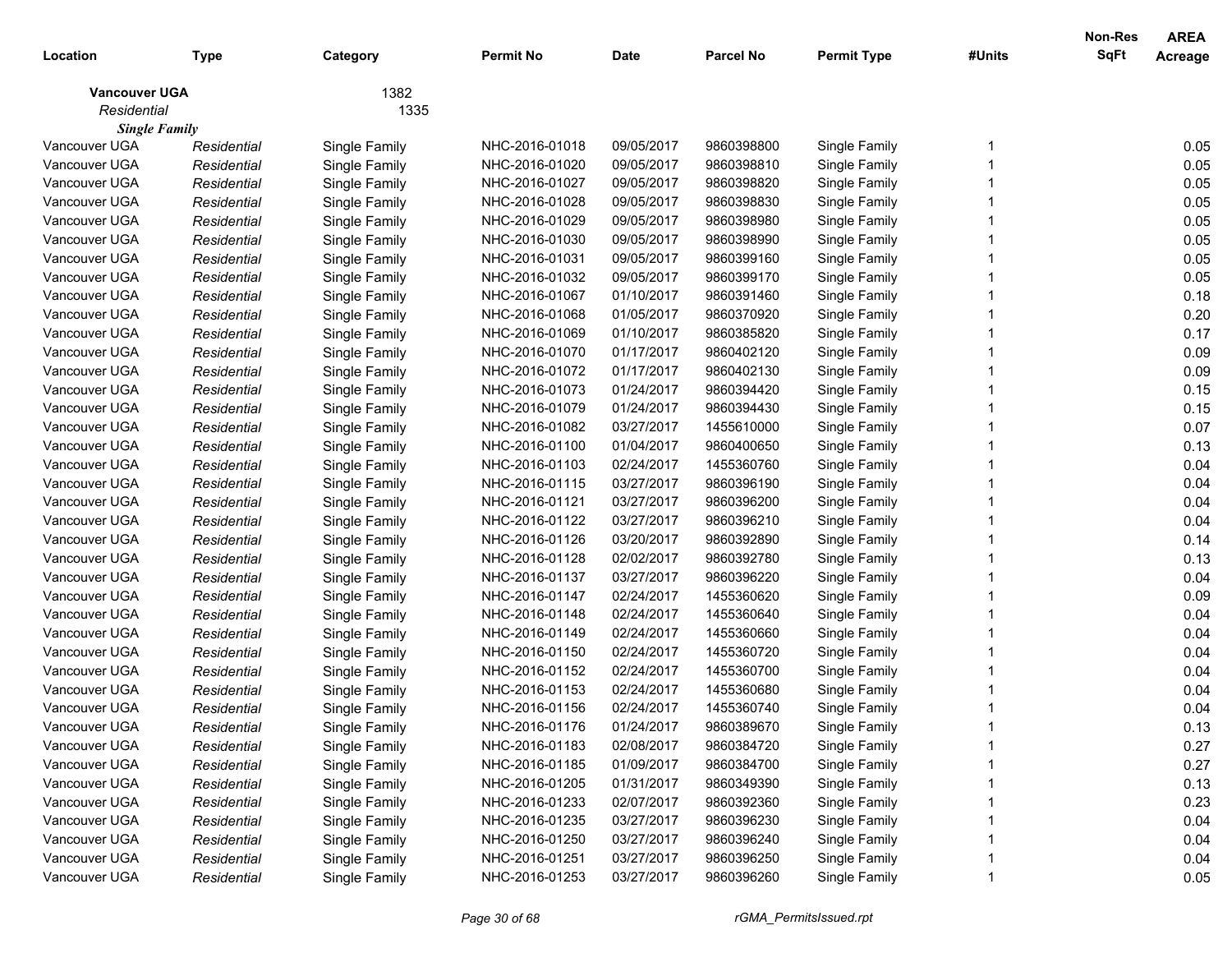| Location                            | <b>Type</b> | Category      | <b>Permit No</b> | <b>Date</b> | <b>Parcel No</b> | <b>Permit Type</b> | #Units | <b>Non-Res</b><br>SqFt | <b>AREA</b><br>Acreage |
|-------------------------------------|-------------|---------------|------------------|-------------|------------------|--------------------|--------|------------------------|------------------------|
| <b>Vancouver UGA</b><br>Residential |             | 1382<br>1335  |                  |             |                  |                    |        |                        |                        |
| <b>Single Family</b>                |             |               |                  |             |                  |                    |        |                        |                        |
| Vancouver UGA                       | Residential | Single Family | NHC-2016-01266   | 04/20/2017  | 9860402150       | Single Family      |        |                        | 0.08                   |
| Vancouver UGA                       | Residential | Single Family | NHC-2016-01268   | 04/20/2017  | 9860402140       | Single Family      |        |                        | 0.08                   |
| Vancouver UGA                       | Residential | Single Family | NHC-2016-01277   | 01/04/2017  | 9860400750       | Single Family      |        |                        | 0.12                   |
| Vancouver UGA                       | Residential | Single Family | NHC-2016-01279   | 01/04/2017  | 9860401080       | Single Family      |        |                        | 0.11                   |
| Vancouver UGA                       | Residential | Single Family | NHC-2016-01294   | 02/28/2017  | 1455360780       | Single Family      |        |                        | 0.04                   |
| Vancouver UGA                       | Residential | Single Family | NHC-2016-01295   | 02/28/2017  | 1455360800       | Single Family      |        |                        | 0.04                   |
| Vancouver UGA                       | Residential | Single Family | NHC-2016-01296   | 02/28/2017  | 1455360820       | Single Family      |        |                        | 0.04                   |
| Vancouver UGA                       | Residential | Single Family | NHC-2016-01297   | 02/28/2017  | 1455360840       | Single Family      |        |                        | 0.04                   |
| Vancouver UGA                       | Residential | Single Family | NHC-2016-01298   | 02/28/2017  | 1455360860       | Single Family      |        |                        | 0.04                   |
| Vancouver UGA                       | Residential | Single Family | NHC-2016-01299   | 02/28/2017  | 1455360880       | Single Family      |        |                        | 0.04                   |
| Vancouver UGA                       | Residential | Single Family | NHC-2016-01300   | 02/28/2017  | 1455360900       | Single Family      |        |                        | 0.04                   |
| Vancouver UGA                       | Residential | Single Family | NHC-2016-01301   | 02/28/2017  | 1455360920       | Single Family      |        |                        | 0.05                   |
| Vancouver UGA                       | Residential | Single Family | NHC-2016-01303   | 01/04/2017  | 9860400940       | Single Family      |        |                        | 0.13                   |
| Vancouver UGA                       | Residential | Single Family | NHC-2016-01304   | 01/09/2017  | 9860384830       | Single Family      |        |                        | 0.30                   |
| Vancouver UGA                       | Residential | Single Family | NHC-2016-01305   | 01/09/2017  | 9860406600       | Single Family      |        |                        | 0.17                   |
| Vancouver UGA                       | Residential | Single Family | NHC-2016-01322   | 01/06/2017  | 9860400300       | Single Family      |        |                        | 0.11                   |
| Vancouver UGA                       | Residential | Single Family | NHC-2016-01323   | 01/27/2017  | 9860401150       | Single Family      |        |                        | 0.13                   |
| Vancouver UGA                       | Residential | Single Family | NHC-2016-01344   | 01/27/2017  | 9860389610       | Single Family      |        |                        | 0.11                   |
| Vancouver UGA                       | Residential | Single Family | NHC-2016-01346   | 01/24/2017  | 9860391530       | Single Family      |        |                        | 0.18                   |
| Vancouver UGA                       | Residential | Single Family | NHC-2016-01347   | 01/24/2017  | 9860391480       | Single Family      |        |                        | 0.18                   |
| Vancouver UGA                       | Residential | Single Family | NHC-2017-00010   | 01/26/2017  | 9860393640       | Single Family      |        |                        | 0.07                   |
| Vancouver UGA                       | Residential | Single Family | NHC-2017-00011   | 01/26/2017  | 9860393650       | Single Family      |        |                        | 0.07                   |
| Vancouver UGA                       | Residential | Single Family | NHC-2017-00013   | 01/26/2017  | 9860393660       | Single Family      |        |                        | 0.07                   |
| Vancouver UGA                       | Residential | Single Family | NHC-2017-00014   | 03/27/2017  | 9860393970       | Single Family      |        |                        | 0.07                   |
| Vancouver UGA                       | Residential | Single Family | NHC-2017-00024   | 01/26/2017  | 9860393980       | Single Family      |        |                        | 0.06                   |
| Vancouver UGA                       | Residential | Single Family | NHC-2017-00025   | 02/23/2017  | 9860393990       | Single Family      |        |                        | 0.06                   |
| Vancouver UGA                       | Residential | Single Family | NHC-2017-00029   | 01/27/2017  | 9860400570       | Single Family      |        |                        | 0.12                   |
| Vancouver UGA                       | Residential | Single Family | NHC-2017-00035   | 04/25/2017  | 9860406800       | Single Family      |        |                        | 0.17                   |
| Vancouver UGA                       | Residential | Single Family | NHC-2017-00043   | 02/02/2017  | 9860385540       | Single Family      |        |                        | 0.18                   |
| Vancouver UGA                       | Residential | Single Family | NHC-2017-00044   | 01/31/2017  | 9860403140       | Single Family      |        |                        | 0.20                   |
| Vancouver UGA                       | Residential | Single Family | NHC-2017-00045   | 01/20/2017  | 9860406250       | Single Family      |        |                        | 0.23                   |
| Vancouver UGA                       | Residential | Single Family | NHC-2017-00049   | 01/09/2017  | 9860406260       | Single Family      |        |                        | 0.17                   |
| Vancouver UGA                       | Residential | Single Family | NHC-2017-00050   | 03/03/2017  | 9860377480       | Single Family      |        |                        | 0.07                   |
| Vancouver UGA                       | Residential | Single Family | NHC-2017-00051   | 02/22/2017  | 9860390240       | Single Family      |        |                        | 0.14                   |
| Vancouver UGA                       | Residential | Single Family | NHC-2017-00052   | 02/22/2017  | 9860390260       | Single Family      |        |                        | 0.13                   |
| Vancouver UGA                       | Residential | Single Family | NHC-2017-00066   | 01/09/2017  | 9860406590       | Single Family      |        |                        | 0.18                   |
| Vancouver UGA                       | Residential | Single Family | NHC-2017-00067   | 01/27/2017  | 9860401110       | Single Family      |        |                        | 0.13                   |
| Vancouver UGA                       | Residential | Single Family | NHC-2017-00090   | 04/05/2017  | 9860392670       | Single Family      |        |                        | 0.16                   |
| Vancouver UGA                       | Residential | Single Family | NHC-2017-00098   | 01/18/2017  | 9860403500       | Single Family      |        |                        | 0.14                   |
| Vancouver UGA                       | Residential | Single Family | NHC-2017-00100   | 01/27/2017  | 9860400580       | Single Family      |        |                        | 0.12                   |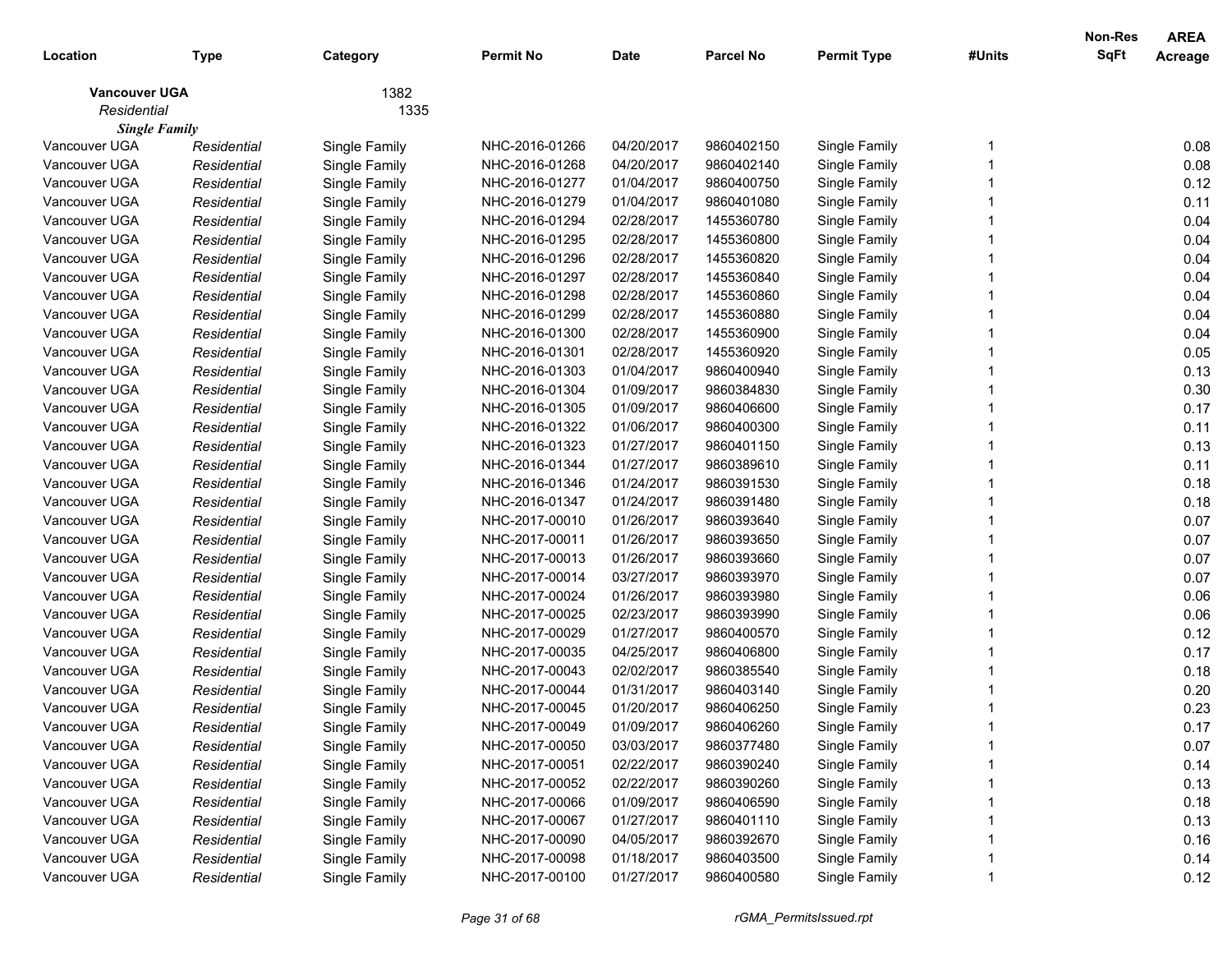| Location                            | <b>Type</b> | Category      | <b>Permit No</b> | <b>Date</b> | <b>Parcel No</b> | <b>Permit Type</b> | #Units | Non-Res<br>SqFt | <b>AREA</b><br>Acreage |
|-------------------------------------|-------------|---------------|------------------|-------------|------------------|--------------------|--------|-----------------|------------------------|
| <b>Vancouver UGA</b><br>Residential |             | 1382<br>1335  |                  |             |                  |                    |        |                 |                        |
| <b>Single Family</b>                |             |               |                  |             |                  |                    |        |                 |                        |
| Vancouver UGA                       | Residential | Single Family | NHC-2017-00107   | 01/27/2017  | 9860400600       | Single Family      |        |                 | 0.13                   |
| Vancouver UGA                       | Residential | Single Family | NHC-2017-00110   | 04/03/2017  | 9860402240       | Single Family      |        |                 | 0.09                   |
| Vancouver UGA                       | Residential | Single Family | NHC-2017-00117   | 04/25/2017  | 9860403470       | Single Family      |        |                 | 0.14                   |
| Vancouver UGA                       | Residential | Single Family | NHC-2017-00120   | 01/19/2017  | 9860400340       | Single Family      |        |                 | 0.11                   |
| Vancouver UGA                       | Residential | Single Family | NHC-2017-00126   | 04/03/2017  | 9860402250       | Single Family      |        |                 | 0.08                   |
| Vancouver UGA                       | Residential | Single Family | NHC-2017-00127   | 10/24/2017  | 9860392020       | Single Family      |        |                 | 0.12                   |
| Vancouver UGA                       | Residential | Single Family | NHC-2017-00130   | 02/10/2017  | 9860391750       | Single Family      |        |                 | 0.17                   |
| Vancouver UGA                       | Residential | Single Family | NHC-2017-00138   | 03/13/2017  | 9860384710       | Single Family      |        |                 | 0.25                   |
| Vancouver UGA                       | Residential | Single Family | NHC-2017-00150   | 03/20/2017  | 9860406610       | Single Family      |        |                 | 0.15                   |
| Vancouver UGA                       | Residential | Single Family | NHC-2017-00154   | 01/24/2017  | 9860406810       | Single Family      |        |                 | 0.17                   |
| Vancouver UGA                       | Residential | Single Family | NHC-2017-00160   | 03/03/2017  | 9860377490       | Single Family      |        |                 | 0.07                   |
| Vancouver UGA                       | Residential | Single Family | NHC-2017-00163   | 04/10/2017  | 9860377500       | Single Family      |        |                 | 0.07                   |
| Vancouver UGA                       | Residential | Single Family | NHC-2017-00164   | 04/10/2017  | 9860377510       | Single Family      |        |                 | 0.07                   |
| Vancouver UGA                       | Residential | Single Family | NHC-2017-00165   | 06/01/2017  | 9860377520       | Single Family      |        |                 | 0.07                   |
| Vancouver UGA                       | Residential | Single Family | NHC-2017-00192   | 02/10/2017  | 9860391610       | Single Family      |        |                 | 0.18                   |
| Vancouver UGA                       | Residential | Single Family | NHC-2017-00193   | 02/09/2017  | 9860401180       | Single Family      |        |                 | 0.12                   |
| Vancouver UGA                       | Residential | Single Family | NHC-2017-00226   | 01/27/2017  | 9860392300       | Single Family      |        |                 | 0.21                   |
| Vancouver UGA                       | Residential | Single Family | NHC-2017-00246   | 02/03/2017  | 9860408610       | Single Family      |        |                 | 0.15                   |
| Vancouver UGA                       | Residential | Single Family | NHC-2017-00247   | 01/30/2017  | 9860403480       | Single Family      |        |                 | 0.12                   |
| Vancouver UGA                       | Residential | Single Family | NHC-2017-00250   | 02/03/2017  | 9860408650       | Single Family      |        |                 | 0.15                   |
| Vancouver UGA                       | Residential | Single Family | NHC-2017-00277   | 05/01/2017  | 9860408290       | Single Family      |        |                 | 0.13                   |
| Vancouver UGA                       | Residential | Single Family | NHC-2017-00293   | 02/01/2017  | 9860401350       | Single Family      |        |                 | 0.11                   |
| Vancouver UGA                       | Residential | Single Family | NHC-2017-00300   | 01/31/2017  | 1540360010       | Single Family      |        |                 | 0.14                   |
| Vancouver UGA                       | Residential | Single Family | NHC-2017-00304   | 03/03/2017  | 9860408600       | Single Family      |        |                 | 0.15                   |
| Vancouver UGA                       | Residential | Single Family | NHC-2017-00311   | 03/15/2017  | 1054692820       | Single Family      |        |                 | 0.06                   |
| Vancouver UGA                       | Residential | Single Family | NHC-2017-00319   | 10/24/2017  | 9860392100       | Single Family      |        |                 | 0.12                   |
| Vancouver UGA                       | Residential | Single Family | NHC-2017-00325   | 03/03/2017  | 9860400710       | Single Family      |        |                 | 0.13                   |
| Vancouver UGA                       | Residential | Single Family | NHC-2017-00332   | 10/12/2017  | 9860392120       | Single Family      |        |                 | 0.16                   |
| Vancouver UGA                       | Residential | Single Family | NHC-2017-00334   | 03/23/2017  | 9860403460       | Single Family      |        |                 | 0.14                   |
| Vancouver UGA                       | Residential | Single Family | NHC-2017-00336   | 02/23/2017  | 9860384930       | Single Family      |        |                 | 0.28                   |
| Vancouver UGA                       | Residential | Single Family | NHC-2017-00350   | 03/10/2017  | 9860407970       | Single Family      |        |                 | 0.13                   |
| Vancouver UGA                       | Residential | Single Family | NHC-2017-00353   | 03/22/2017  | 9860400330       | Single Family      |        |                 | 0.11                   |
| Vancouver UGA                       | Residential | Single Family | NHC-2017-00365   | 02/07/2017  | 9860349220       | Single Family      |        |                 | 0.13                   |
| Vancouver UGA                       | Residential | Single Family | NHC-2017-00368   | 02/17/2017  | 1054692840       | Single Family      |        |                 | 0.07                   |
| Vancouver UGA                       | Residential | Single Family | NHC-2017-00369   | 02/17/2017  | 1054692860       | Single Family      |        |                 | 0.08                   |
| Vancouver UGA                       | Residential | Single Family | NHC-2017-00375   | 02/22/2017  | 9860400210       | Single Family      |        |                 | 0.11                   |
| Vancouver UGA                       | Residential | Single Family | NHC-2017-00378   | 10/31/2017  | 9860376380       | Single Family      |        |                 | 0.15                   |
| Vancouver UGA                       | Residential | Single Family | NHC-2017-00379   | 03/28/2017  | 9860377190       | Single Family      |        |                 | 0.10                   |
| Vancouver UGA                       | Residential | Single Family | NHC-2017-00380   | 03/28/2017  | 9860392870       | Single Family      |        |                 | 0.14                   |
| Vancouver UGA                       | Residential | Single Family | NHC-2017-00384   | 02/28/2017  | 9860400200       | Single Family      |        |                 | 0.11                   |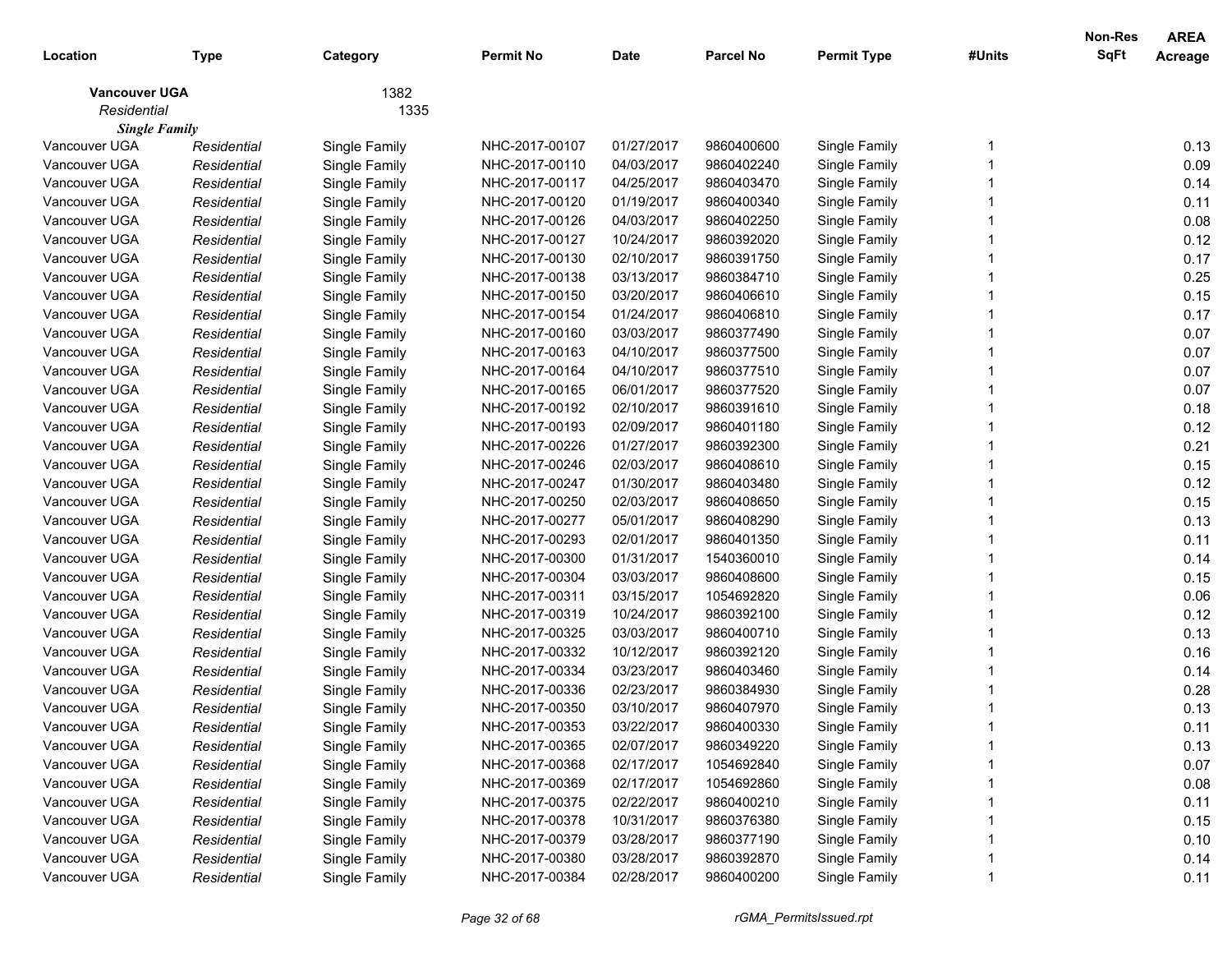| 1382<br><b>Vancouver UGA</b><br>Residential<br>1335<br><b>Single Family</b><br>Vancouver UGA<br>03/02/2017<br>9860359310<br>0.17<br>Single Family<br>NHC-2017-00391<br>Single Family<br>Residential<br>0.13<br>Vancouver UGA<br>03/13/2017<br>Residential<br>Single Family<br>NHC-2017-00403<br>9860401130<br>Single Family<br>0.12<br>Vancouver UGA<br>NHC-2017-00409<br>02/09/2017<br>9860400760<br>Single Family<br>Residential<br>Single Family<br>0.17<br>Vancouver UGA<br>NHC-2017-00418<br>Residential<br>Single Family<br>03/22/2017<br>9860403760<br>Single Family<br>0.16<br>Vancouver UGA<br>NHC-2017-00421<br>Residential<br>Single Family<br>03/13/2017<br>9860403440<br>Single Family<br>0.16<br>Vancouver UGA<br>Residential<br>Single Family<br>NHC-2017-00423<br>02/21/2017<br>9860338180<br>Single Family<br>0.14<br>Vancouver UGA<br>04/25/2017<br>Residential<br>Single Family<br>NHC-2017-00424<br>9860392810<br>Single Family<br>0.17<br>Vancouver UGA<br>Residential<br>Single Family<br>NHC-2017-00434<br>02/09/2017<br>9860403130<br>Single Family<br>0.18<br>Vancouver UGA<br>03/06/2017<br>Residential<br>Single Family<br>NHC-2017-00436<br>9860409100<br>Single Family<br>Vancouver UGA<br>0.22<br>NHC-2017-00437<br>03/22/2017<br>9860412990<br>Single Family<br>Residential<br>Single Family<br>0.20<br>Vancouver UGA<br>NHC-2017-00438<br>03/21/2017<br>9860359550<br>Single Family<br>Residential<br>Single Family<br>0.07<br>Vancouver UGA<br>Residential<br>Single Family<br>NHC-2017-00442<br>04/25/2017<br>9860377710<br>Single Family<br>0.14<br>Vancouver UGA<br>NHC-2017-00443<br>Residential<br>Single Family<br>04/05/2017<br>9860392900<br>Single Family<br>0.14<br>Vancouver UGA<br>Residential<br>Single Family<br>NHC-2017-00445<br>03/06/2017<br>9860409000<br>Single Family<br>0.17<br>Vancouver UGA<br>Residential<br>Single Family<br>NHC-2017-00448<br>04/26/2017<br>9860320140<br>Single Family<br>0.07<br>Vancouver UGA<br>Residential<br>Single Family<br>NHC-2017-00463<br>02/28/2017<br>1054693080<br>Single Family<br>0.08<br>Vancouver UGA<br>Residential<br>Single Family<br>NHC-2017-00464<br>02/28/2017<br>1054693120<br>Single Family<br>0.10<br>Vancouver UGA<br>NHC-2017-00468<br>02/16/2017<br>9860401340<br>Single Family<br>Residential<br>Single Family<br>0.20<br>Vancouver UGA<br>NHC-2017-00474<br>Residential<br>Single Family<br>03/09/2017<br>9860413230<br>Single Family<br>0.20<br>NHC-2017-00478<br>Vancouver UGA<br>Residential<br>Single Family<br>04/04/2017<br>9860325870<br>Single Family<br>0.06<br>NHC-2017-00483<br>Vancouver UGA<br>Residential<br>Single Family<br>06/13/2017<br>9860417250<br>Single Family<br>0.18<br>NHC-2017-00528<br>Vancouver UGA<br>Residential<br>Single Family<br>02/21/2017<br>9860391660<br>Single Family<br>0.17<br>NHC-2017-00545<br>02/21/2017<br>Vancouver UGA<br>Residential<br>Single Family<br>9860406330<br>Single Family<br>0.14<br>NHC-2017-00547<br>06/02/2017<br>Vancouver UGA<br>Residential<br>Single Family<br>9860408940<br>Single Family<br>NHC-2017-00552<br>0.21<br>Vancouver UGA<br>03/24/2017<br>9860412970<br>Single Family<br>Residential<br>Single Family<br>0.21<br>Vancouver UGA<br>NHC-2017-00553<br>03/28/2017<br>9860413090<br>Single Family<br>Residential<br>Single Family<br>NHC-2017-00555<br>02/21/2017<br>0.17<br>Vancouver UGA<br>Residential<br>Single Family<br>9860391740<br>Single Family<br>0.07<br>NHC-2017-00562<br>02/24/2017<br>9860378100<br>Vancouver UGA<br>Residential<br>Single Family<br>Single Family<br>0.22<br>NHC-2017-00569<br>Vancouver UGA<br>Residential<br>Single Family<br>09/26/2017<br>9860413420<br>Single Family<br>0.32<br>NHC-2017-00570<br>Vancouver UGA<br>Residential<br>Single Family<br>04/03/2017<br>9860412910<br>Single Family<br>0.26<br>Vancouver UGA<br>Single Family<br>NHC-2017-00571<br>04/03/2017<br>9860413110<br>Single Family<br>Residential<br>Vancouver UGA<br>Residential<br>NHC-2017-00573<br>Single Family<br>02/23/2017<br>9860400660<br>0.13<br>Single Family<br>04/19/2017<br>Single Family<br>Vancouver UGA<br>NHC-2017-00575<br>9860401690<br>Single Family<br>0.11<br>Residential<br>0.08<br>Vancouver UGA<br>Single Family<br>NHC-2017-00580<br>03/15/2017<br>Single Family<br>Residential<br>1054692560<br>0.13<br>Vancouver UGA<br>Single Family<br>02/23/2017<br>Single Family<br>Residential<br>NHC-2017-00581<br>9860401200<br>0.18<br>Vancouver UGA<br>Single Family<br>03/08/2017<br>9860385740<br>Single Family<br>Residential<br>NHC-2017-00583<br>0.21<br>Vancouver UGA<br>Single Family<br>03/06/2017<br>Single Family<br>Residential<br>NHC-2017-00600<br>9860409850<br>0.09<br>Vancouver UGA<br>Single Family<br>04/11/2017<br>Single Family<br>Residential<br>NHC-2017-00607<br>9860399410<br>0.09<br>Vancouver UGA<br>Single Family<br>NHC-2017-00608<br>04/11/2017<br>Single Family<br>Residential<br>9860399400<br>Vancouver UGA<br>NHC-2017-00621<br>04/11/2017<br>9860399270<br>Single Family<br>Single Family<br>0.09<br>Residential | Location | <b>Type</b> | Category | <b>Permit No</b> | <b>Date</b> | <b>Parcel No</b> | <b>Permit Type</b> | #Units | Non-Res<br><b>SqFt</b> | <b>AREA</b><br>Acreage |
|-----------------------------------------------------------------------------------------------------------------------------------------------------------------------------------------------------------------------------------------------------------------------------------------------------------------------------------------------------------------------------------------------------------------------------------------------------------------------------------------------------------------------------------------------------------------------------------------------------------------------------------------------------------------------------------------------------------------------------------------------------------------------------------------------------------------------------------------------------------------------------------------------------------------------------------------------------------------------------------------------------------------------------------------------------------------------------------------------------------------------------------------------------------------------------------------------------------------------------------------------------------------------------------------------------------------------------------------------------------------------------------------------------------------------------------------------------------------------------------------------------------------------------------------------------------------------------------------------------------------------------------------------------------------------------------------------------------------------------------------------------------------------------------------------------------------------------------------------------------------------------------------------------------------------------------------------------------------------------------------------------------------------------------------------------------------------------------------------------------------------------------------------------------------------------------------------------------------------------------------------------------------------------------------------------------------------------------------------------------------------------------------------------------------------------------------------------------------------------------------------------------------------------------------------------------------------------------------------------------------------------------------------------------------------------------------------------------------------------------------------------------------------------------------------------------------------------------------------------------------------------------------------------------------------------------------------------------------------------------------------------------------------------------------------------------------------------------------------------------------------------------------------------------------------------------------------------------------------------------------------------------------------------------------------------------------------------------------------------------------------------------------------------------------------------------------------------------------------------------------------------------------------------------------------------------------------------------------------------------------------------------------------------------------------------------------------------------------------------------------------------------------------------------------------------------------------------------------------------------------------------------------------------------------------------------------------------------------------------------------------------------------------------------------------------------------------------------------------------------------------------------------------------------------------------------------------------------------------------------------------------------------------------------------------------------------------------------------------------------------------------------------------------------------------------------------------------------------------------------------------------------------------------------------------------------------------------------------------------------------------------------------------------------------------------------------------------------------------------------------------------------------------------------------------------------------------------------------------------------------------------------------------------------------------------------------------------------------------------------------------------------------------------------------------------------------------------|----------|-------------|----------|------------------|-------------|------------------|--------------------|--------|------------------------|------------------------|
|                                                                                                                                                                                                                                                                                                                                                                                                                                                                                                                                                                                                                                                                                                                                                                                                                                                                                                                                                                                                                                                                                                                                                                                                                                                                                                                                                                                                                                                                                                                                                                                                                                                                                                                                                                                                                                                                                                                                                                                                                                                                                                                                                                                                                                                                                                                                                                                                                                                                                                                                                                                                                                                                                                                                                                                                                                                                                                                                                                                                                                                                                                                                                                                                                                                                                                                                                                                                                                                                                                                                                                                                                                                                                                                                                                                                                                                                                                                                                                                                                                                                                                                                                                                                                                                                                                                                                                                                                                                                                                                                                                                                                                                                                                                                                                                                                                                                                                                                                                                                                                                                             |          |             |          |                  |             |                  |                    |        |                        |                        |
|                                                                                                                                                                                                                                                                                                                                                                                                                                                                                                                                                                                                                                                                                                                                                                                                                                                                                                                                                                                                                                                                                                                                                                                                                                                                                                                                                                                                                                                                                                                                                                                                                                                                                                                                                                                                                                                                                                                                                                                                                                                                                                                                                                                                                                                                                                                                                                                                                                                                                                                                                                                                                                                                                                                                                                                                                                                                                                                                                                                                                                                                                                                                                                                                                                                                                                                                                                                                                                                                                                                                                                                                                                                                                                                                                                                                                                                                                                                                                                                                                                                                                                                                                                                                                                                                                                                                                                                                                                                                                                                                                                                                                                                                                                                                                                                                                                                                                                                                                                                                                                                                             |          |             |          |                  |             |                  |                    |        |                        |                        |
|                                                                                                                                                                                                                                                                                                                                                                                                                                                                                                                                                                                                                                                                                                                                                                                                                                                                                                                                                                                                                                                                                                                                                                                                                                                                                                                                                                                                                                                                                                                                                                                                                                                                                                                                                                                                                                                                                                                                                                                                                                                                                                                                                                                                                                                                                                                                                                                                                                                                                                                                                                                                                                                                                                                                                                                                                                                                                                                                                                                                                                                                                                                                                                                                                                                                                                                                                                                                                                                                                                                                                                                                                                                                                                                                                                                                                                                                                                                                                                                                                                                                                                                                                                                                                                                                                                                                                                                                                                                                                                                                                                                                                                                                                                                                                                                                                                                                                                                                                                                                                                                                             |          |             |          |                  |             |                  |                    |        |                        |                        |
|                                                                                                                                                                                                                                                                                                                                                                                                                                                                                                                                                                                                                                                                                                                                                                                                                                                                                                                                                                                                                                                                                                                                                                                                                                                                                                                                                                                                                                                                                                                                                                                                                                                                                                                                                                                                                                                                                                                                                                                                                                                                                                                                                                                                                                                                                                                                                                                                                                                                                                                                                                                                                                                                                                                                                                                                                                                                                                                                                                                                                                                                                                                                                                                                                                                                                                                                                                                                                                                                                                                                                                                                                                                                                                                                                                                                                                                                                                                                                                                                                                                                                                                                                                                                                                                                                                                                                                                                                                                                                                                                                                                                                                                                                                                                                                                                                                                                                                                                                                                                                                                                             |          |             |          |                  |             |                  |                    |        |                        |                        |
|                                                                                                                                                                                                                                                                                                                                                                                                                                                                                                                                                                                                                                                                                                                                                                                                                                                                                                                                                                                                                                                                                                                                                                                                                                                                                                                                                                                                                                                                                                                                                                                                                                                                                                                                                                                                                                                                                                                                                                                                                                                                                                                                                                                                                                                                                                                                                                                                                                                                                                                                                                                                                                                                                                                                                                                                                                                                                                                                                                                                                                                                                                                                                                                                                                                                                                                                                                                                                                                                                                                                                                                                                                                                                                                                                                                                                                                                                                                                                                                                                                                                                                                                                                                                                                                                                                                                                                                                                                                                                                                                                                                                                                                                                                                                                                                                                                                                                                                                                                                                                                                                             |          |             |          |                  |             |                  |                    |        |                        |                        |
|                                                                                                                                                                                                                                                                                                                                                                                                                                                                                                                                                                                                                                                                                                                                                                                                                                                                                                                                                                                                                                                                                                                                                                                                                                                                                                                                                                                                                                                                                                                                                                                                                                                                                                                                                                                                                                                                                                                                                                                                                                                                                                                                                                                                                                                                                                                                                                                                                                                                                                                                                                                                                                                                                                                                                                                                                                                                                                                                                                                                                                                                                                                                                                                                                                                                                                                                                                                                                                                                                                                                                                                                                                                                                                                                                                                                                                                                                                                                                                                                                                                                                                                                                                                                                                                                                                                                                                                                                                                                                                                                                                                                                                                                                                                                                                                                                                                                                                                                                                                                                                                                             |          |             |          |                  |             |                  |                    |        |                        |                        |
|                                                                                                                                                                                                                                                                                                                                                                                                                                                                                                                                                                                                                                                                                                                                                                                                                                                                                                                                                                                                                                                                                                                                                                                                                                                                                                                                                                                                                                                                                                                                                                                                                                                                                                                                                                                                                                                                                                                                                                                                                                                                                                                                                                                                                                                                                                                                                                                                                                                                                                                                                                                                                                                                                                                                                                                                                                                                                                                                                                                                                                                                                                                                                                                                                                                                                                                                                                                                                                                                                                                                                                                                                                                                                                                                                                                                                                                                                                                                                                                                                                                                                                                                                                                                                                                                                                                                                                                                                                                                                                                                                                                                                                                                                                                                                                                                                                                                                                                                                                                                                                                                             |          |             |          |                  |             |                  |                    |        |                        |                        |
|                                                                                                                                                                                                                                                                                                                                                                                                                                                                                                                                                                                                                                                                                                                                                                                                                                                                                                                                                                                                                                                                                                                                                                                                                                                                                                                                                                                                                                                                                                                                                                                                                                                                                                                                                                                                                                                                                                                                                                                                                                                                                                                                                                                                                                                                                                                                                                                                                                                                                                                                                                                                                                                                                                                                                                                                                                                                                                                                                                                                                                                                                                                                                                                                                                                                                                                                                                                                                                                                                                                                                                                                                                                                                                                                                                                                                                                                                                                                                                                                                                                                                                                                                                                                                                                                                                                                                                                                                                                                                                                                                                                                                                                                                                                                                                                                                                                                                                                                                                                                                                                                             |          |             |          |                  |             |                  |                    |        |                        |                        |
|                                                                                                                                                                                                                                                                                                                                                                                                                                                                                                                                                                                                                                                                                                                                                                                                                                                                                                                                                                                                                                                                                                                                                                                                                                                                                                                                                                                                                                                                                                                                                                                                                                                                                                                                                                                                                                                                                                                                                                                                                                                                                                                                                                                                                                                                                                                                                                                                                                                                                                                                                                                                                                                                                                                                                                                                                                                                                                                                                                                                                                                                                                                                                                                                                                                                                                                                                                                                                                                                                                                                                                                                                                                                                                                                                                                                                                                                                                                                                                                                                                                                                                                                                                                                                                                                                                                                                                                                                                                                                                                                                                                                                                                                                                                                                                                                                                                                                                                                                                                                                                                                             |          |             |          |                  |             |                  |                    |        |                        |                        |
|                                                                                                                                                                                                                                                                                                                                                                                                                                                                                                                                                                                                                                                                                                                                                                                                                                                                                                                                                                                                                                                                                                                                                                                                                                                                                                                                                                                                                                                                                                                                                                                                                                                                                                                                                                                                                                                                                                                                                                                                                                                                                                                                                                                                                                                                                                                                                                                                                                                                                                                                                                                                                                                                                                                                                                                                                                                                                                                                                                                                                                                                                                                                                                                                                                                                                                                                                                                                                                                                                                                                                                                                                                                                                                                                                                                                                                                                                                                                                                                                                                                                                                                                                                                                                                                                                                                                                                                                                                                                                                                                                                                                                                                                                                                                                                                                                                                                                                                                                                                                                                                                             |          |             |          |                  |             |                  |                    |        |                        |                        |
|                                                                                                                                                                                                                                                                                                                                                                                                                                                                                                                                                                                                                                                                                                                                                                                                                                                                                                                                                                                                                                                                                                                                                                                                                                                                                                                                                                                                                                                                                                                                                                                                                                                                                                                                                                                                                                                                                                                                                                                                                                                                                                                                                                                                                                                                                                                                                                                                                                                                                                                                                                                                                                                                                                                                                                                                                                                                                                                                                                                                                                                                                                                                                                                                                                                                                                                                                                                                                                                                                                                                                                                                                                                                                                                                                                                                                                                                                                                                                                                                                                                                                                                                                                                                                                                                                                                                                                                                                                                                                                                                                                                                                                                                                                                                                                                                                                                                                                                                                                                                                                                                             |          |             |          |                  |             |                  |                    |        |                        |                        |
|                                                                                                                                                                                                                                                                                                                                                                                                                                                                                                                                                                                                                                                                                                                                                                                                                                                                                                                                                                                                                                                                                                                                                                                                                                                                                                                                                                                                                                                                                                                                                                                                                                                                                                                                                                                                                                                                                                                                                                                                                                                                                                                                                                                                                                                                                                                                                                                                                                                                                                                                                                                                                                                                                                                                                                                                                                                                                                                                                                                                                                                                                                                                                                                                                                                                                                                                                                                                                                                                                                                                                                                                                                                                                                                                                                                                                                                                                                                                                                                                                                                                                                                                                                                                                                                                                                                                                                                                                                                                                                                                                                                                                                                                                                                                                                                                                                                                                                                                                                                                                                                                             |          |             |          |                  |             |                  |                    |        |                        |                        |
|                                                                                                                                                                                                                                                                                                                                                                                                                                                                                                                                                                                                                                                                                                                                                                                                                                                                                                                                                                                                                                                                                                                                                                                                                                                                                                                                                                                                                                                                                                                                                                                                                                                                                                                                                                                                                                                                                                                                                                                                                                                                                                                                                                                                                                                                                                                                                                                                                                                                                                                                                                                                                                                                                                                                                                                                                                                                                                                                                                                                                                                                                                                                                                                                                                                                                                                                                                                                                                                                                                                                                                                                                                                                                                                                                                                                                                                                                                                                                                                                                                                                                                                                                                                                                                                                                                                                                                                                                                                                                                                                                                                                                                                                                                                                                                                                                                                                                                                                                                                                                                                                             |          |             |          |                  |             |                  |                    |        |                        |                        |
|                                                                                                                                                                                                                                                                                                                                                                                                                                                                                                                                                                                                                                                                                                                                                                                                                                                                                                                                                                                                                                                                                                                                                                                                                                                                                                                                                                                                                                                                                                                                                                                                                                                                                                                                                                                                                                                                                                                                                                                                                                                                                                                                                                                                                                                                                                                                                                                                                                                                                                                                                                                                                                                                                                                                                                                                                                                                                                                                                                                                                                                                                                                                                                                                                                                                                                                                                                                                                                                                                                                                                                                                                                                                                                                                                                                                                                                                                                                                                                                                                                                                                                                                                                                                                                                                                                                                                                                                                                                                                                                                                                                                                                                                                                                                                                                                                                                                                                                                                                                                                                                                             |          |             |          |                  |             |                  |                    |        |                        |                        |
|                                                                                                                                                                                                                                                                                                                                                                                                                                                                                                                                                                                                                                                                                                                                                                                                                                                                                                                                                                                                                                                                                                                                                                                                                                                                                                                                                                                                                                                                                                                                                                                                                                                                                                                                                                                                                                                                                                                                                                                                                                                                                                                                                                                                                                                                                                                                                                                                                                                                                                                                                                                                                                                                                                                                                                                                                                                                                                                                                                                                                                                                                                                                                                                                                                                                                                                                                                                                                                                                                                                                                                                                                                                                                                                                                                                                                                                                                                                                                                                                                                                                                                                                                                                                                                                                                                                                                                                                                                                                                                                                                                                                                                                                                                                                                                                                                                                                                                                                                                                                                                                                             |          |             |          |                  |             |                  |                    |        |                        |                        |
|                                                                                                                                                                                                                                                                                                                                                                                                                                                                                                                                                                                                                                                                                                                                                                                                                                                                                                                                                                                                                                                                                                                                                                                                                                                                                                                                                                                                                                                                                                                                                                                                                                                                                                                                                                                                                                                                                                                                                                                                                                                                                                                                                                                                                                                                                                                                                                                                                                                                                                                                                                                                                                                                                                                                                                                                                                                                                                                                                                                                                                                                                                                                                                                                                                                                                                                                                                                                                                                                                                                                                                                                                                                                                                                                                                                                                                                                                                                                                                                                                                                                                                                                                                                                                                                                                                                                                                                                                                                                                                                                                                                                                                                                                                                                                                                                                                                                                                                                                                                                                                                                             |          |             |          |                  |             |                  |                    |        |                        |                        |
|                                                                                                                                                                                                                                                                                                                                                                                                                                                                                                                                                                                                                                                                                                                                                                                                                                                                                                                                                                                                                                                                                                                                                                                                                                                                                                                                                                                                                                                                                                                                                                                                                                                                                                                                                                                                                                                                                                                                                                                                                                                                                                                                                                                                                                                                                                                                                                                                                                                                                                                                                                                                                                                                                                                                                                                                                                                                                                                                                                                                                                                                                                                                                                                                                                                                                                                                                                                                                                                                                                                                                                                                                                                                                                                                                                                                                                                                                                                                                                                                                                                                                                                                                                                                                                                                                                                                                                                                                                                                                                                                                                                                                                                                                                                                                                                                                                                                                                                                                                                                                                                                             |          |             |          |                  |             |                  |                    |        |                        |                        |
|                                                                                                                                                                                                                                                                                                                                                                                                                                                                                                                                                                                                                                                                                                                                                                                                                                                                                                                                                                                                                                                                                                                                                                                                                                                                                                                                                                                                                                                                                                                                                                                                                                                                                                                                                                                                                                                                                                                                                                                                                                                                                                                                                                                                                                                                                                                                                                                                                                                                                                                                                                                                                                                                                                                                                                                                                                                                                                                                                                                                                                                                                                                                                                                                                                                                                                                                                                                                                                                                                                                                                                                                                                                                                                                                                                                                                                                                                                                                                                                                                                                                                                                                                                                                                                                                                                                                                                                                                                                                                                                                                                                                                                                                                                                                                                                                                                                                                                                                                                                                                                                                             |          |             |          |                  |             |                  |                    |        |                        |                        |
|                                                                                                                                                                                                                                                                                                                                                                                                                                                                                                                                                                                                                                                                                                                                                                                                                                                                                                                                                                                                                                                                                                                                                                                                                                                                                                                                                                                                                                                                                                                                                                                                                                                                                                                                                                                                                                                                                                                                                                                                                                                                                                                                                                                                                                                                                                                                                                                                                                                                                                                                                                                                                                                                                                                                                                                                                                                                                                                                                                                                                                                                                                                                                                                                                                                                                                                                                                                                                                                                                                                                                                                                                                                                                                                                                                                                                                                                                                                                                                                                                                                                                                                                                                                                                                                                                                                                                                                                                                                                                                                                                                                                                                                                                                                                                                                                                                                                                                                                                                                                                                                                             |          |             |          |                  |             |                  |                    |        |                        |                        |
|                                                                                                                                                                                                                                                                                                                                                                                                                                                                                                                                                                                                                                                                                                                                                                                                                                                                                                                                                                                                                                                                                                                                                                                                                                                                                                                                                                                                                                                                                                                                                                                                                                                                                                                                                                                                                                                                                                                                                                                                                                                                                                                                                                                                                                                                                                                                                                                                                                                                                                                                                                                                                                                                                                                                                                                                                                                                                                                                                                                                                                                                                                                                                                                                                                                                                                                                                                                                                                                                                                                                                                                                                                                                                                                                                                                                                                                                                                                                                                                                                                                                                                                                                                                                                                                                                                                                                                                                                                                                                                                                                                                                                                                                                                                                                                                                                                                                                                                                                                                                                                                                             |          |             |          |                  |             |                  |                    |        |                        |                        |
|                                                                                                                                                                                                                                                                                                                                                                                                                                                                                                                                                                                                                                                                                                                                                                                                                                                                                                                                                                                                                                                                                                                                                                                                                                                                                                                                                                                                                                                                                                                                                                                                                                                                                                                                                                                                                                                                                                                                                                                                                                                                                                                                                                                                                                                                                                                                                                                                                                                                                                                                                                                                                                                                                                                                                                                                                                                                                                                                                                                                                                                                                                                                                                                                                                                                                                                                                                                                                                                                                                                                                                                                                                                                                                                                                                                                                                                                                                                                                                                                                                                                                                                                                                                                                                                                                                                                                                                                                                                                                                                                                                                                                                                                                                                                                                                                                                                                                                                                                                                                                                                                             |          |             |          |                  |             |                  |                    |        |                        |                        |
|                                                                                                                                                                                                                                                                                                                                                                                                                                                                                                                                                                                                                                                                                                                                                                                                                                                                                                                                                                                                                                                                                                                                                                                                                                                                                                                                                                                                                                                                                                                                                                                                                                                                                                                                                                                                                                                                                                                                                                                                                                                                                                                                                                                                                                                                                                                                                                                                                                                                                                                                                                                                                                                                                                                                                                                                                                                                                                                                                                                                                                                                                                                                                                                                                                                                                                                                                                                                                                                                                                                                                                                                                                                                                                                                                                                                                                                                                                                                                                                                                                                                                                                                                                                                                                                                                                                                                                                                                                                                                                                                                                                                                                                                                                                                                                                                                                                                                                                                                                                                                                                                             |          |             |          |                  |             |                  |                    |        |                        |                        |
|                                                                                                                                                                                                                                                                                                                                                                                                                                                                                                                                                                                                                                                                                                                                                                                                                                                                                                                                                                                                                                                                                                                                                                                                                                                                                                                                                                                                                                                                                                                                                                                                                                                                                                                                                                                                                                                                                                                                                                                                                                                                                                                                                                                                                                                                                                                                                                                                                                                                                                                                                                                                                                                                                                                                                                                                                                                                                                                                                                                                                                                                                                                                                                                                                                                                                                                                                                                                                                                                                                                                                                                                                                                                                                                                                                                                                                                                                                                                                                                                                                                                                                                                                                                                                                                                                                                                                                                                                                                                                                                                                                                                                                                                                                                                                                                                                                                                                                                                                                                                                                                                             |          |             |          |                  |             |                  |                    |        |                        |                        |
|                                                                                                                                                                                                                                                                                                                                                                                                                                                                                                                                                                                                                                                                                                                                                                                                                                                                                                                                                                                                                                                                                                                                                                                                                                                                                                                                                                                                                                                                                                                                                                                                                                                                                                                                                                                                                                                                                                                                                                                                                                                                                                                                                                                                                                                                                                                                                                                                                                                                                                                                                                                                                                                                                                                                                                                                                                                                                                                                                                                                                                                                                                                                                                                                                                                                                                                                                                                                                                                                                                                                                                                                                                                                                                                                                                                                                                                                                                                                                                                                                                                                                                                                                                                                                                                                                                                                                                                                                                                                                                                                                                                                                                                                                                                                                                                                                                                                                                                                                                                                                                                                             |          |             |          |                  |             |                  |                    |        |                        |                        |
|                                                                                                                                                                                                                                                                                                                                                                                                                                                                                                                                                                                                                                                                                                                                                                                                                                                                                                                                                                                                                                                                                                                                                                                                                                                                                                                                                                                                                                                                                                                                                                                                                                                                                                                                                                                                                                                                                                                                                                                                                                                                                                                                                                                                                                                                                                                                                                                                                                                                                                                                                                                                                                                                                                                                                                                                                                                                                                                                                                                                                                                                                                                                                                                                                                                                                                                                                                                                                                                                                                                                                                                                                                                                                                                                                                                                                                                                                                                                                                                                                                                                                                                                                                                                                                                                                                                                                                                                                                                                                                                                                                                                                                                                                                                                                                                                                                                                                                                                                                                                                                                                             |          |             |          |                  |             |                  |                    |        |                        |                        |
|                                                                                                                                                                                                                                                                                                                                                                                                                                                                                                                                                                                                                                                                                                                                                                                                                                                                                                                                                                                                                                                                                                                                                                                                                                                                                                                                                                                                                                                                                                                                                                                                                                                                                                                                                                                                                                                                                                                                                                                                                                                                                                                                                                                                                                                                                                                                                                                                                                                                                                                                                                                                                                                                                                                                                                                                                                                                                                                                                                                                                                                                                                                                                                                                                                                                                                                                                                                                                                                                                                                                                                                                                                                                                                                                                                                                                                                                                                                                                                                                                                                                                                                                                                                                                                                                                                                                                                                                                                                                                                                                                                                                                                                                                                                                                                                                                                                                                                                                                                                                                                                                             |          |             |          |                  |             |                  |                    |        |                        |                        |
|                                                                                                                                                                                                                                                                                                                                                                                                                                                                                                                                                                                                                                                                                                                                                                                                                                                                                                                                                                                                                                                                                                                                                                                                                                                                                                                                                                                                                                                                                                                                                                                                                                                                                                                                                                                                                                                                                                                                                                                                                                                                                                                                                                                                                                                                                                                                                                                                                                                                                                                                                                                                                                                                                                                                                                                                                                                                                                                                                                                                                                                                                                                                                                                                                                                                                                                                                                                                                                                                                                                                                                                                                                                                                                                                                                                                                                                                                                                                                                                                                                                                                                                                                                                                                                                                                                                                                                                                                                                                                                                                                                                                                                                                                                                                                                                                                                                                                                                                                                                                                                                                             |          |             |          |                  |             |                  |                    |        |                        |                        |
|                                                                                                                                                                                                                                                                                                                                                                                                                                                                                                                                                                                                                                                                                                                                                                                                                                                                                                                                                                                                                                                                                                                                                                                                                                                                                                                                                                                                                                                                                                                                                                                                                                                                                                                                                                                                                                                                                                                                                                                                                                                                                                                                                                                                                                                                                                                                                                                                                                                                                                                                                                                                                                                                                                                                                                                                                                                                                                                                                                                                                                                                                                                                                                                                                                                                                                                                                                                                                                                                                                                                                                                                                                                                                                                                                                                                                                                                                                                                                                                                                                                                                                                                                                                                                                                                                                                                                                                                                                                                                                                                                                                                                                                                                                                                                                                                                                                                                                                                                                                                                                                                             |          |             |          |                  |             |                  |                    |        |                        |                        |
|                                                                                                                                                                                                                                                                                                                                                                                                                                                                                                                                                                                                                                                                                                                                                                                                                                                                                                                                                                                                                                                                                                                                                                                                                                                                                                                                                                                                                                                                                                                                                                                                                                                                                                                                                                                                                                                                                                                                                                                                                                                                                                                                                                                                                                                                                                                                                                                                                                                                                                                                                                                                                                                                                                                                                                                                                                                                                                                                                                                                                                                                                                                                                                                                                                                                                                                                                                                                                                                                                                                                                                                                                                                                                                                                                                                                                                                                                                                                                                                                                                                                                                                                                                                                                                                                                                                                                                                                                                                                                                                                                                                                                                                                                                                                                                                                                                                                                                                                                                                                                                                                             |          |             |          |                  |             |                  |                    |        |                        |                        |
|                                                                                                                                                                                                                                                                                                                                                                                                                                                                                                                                                                                                                                                                                                                                                                                                                                                                                                                                                                                                                                                                                                                                                                                                                                                                                                                                                                                                                                                                                                                                                                                                                                                                                                                                                                                                                                                                                                                                                                                                                                                                                                                                                                                                                                                                                                                                                                                                                                                                                                                                                                                                                                                                                                                                                                                                                                                                                                                                                                                                                                                                                                                                                                                                                                                                                                                                                                                                                                                                                                                                                                                                                                                                                                                                                                                                                                                                                                                                                                                                                                                                                                                                                                                                                                                                                                                                                                                                                                                                                                                                                                                                                                                                                                                                                                                                                                                                                                                                                                                                                                                                             |          |             |          |                  |             |                  |                    |        |                        |                        |
|                                                                                                                                                                                                                                                                                                                                                                                                                                                                                                                                                                                                                                                                                                                                                                                                                                                                                                                                                                                                                                                                                                                                                                                                                                                                                                                                                                                                                                                                                                                                                                                                                                                                                                                                                                                                                                                                                                                                                                                                                                                                                                                                                                                                                                                                                                                                                                                                                                                                                                                                                                                                                                                                                                                                                                                                                                                                                                                                                                                                                                                                                                                                                                                                                                                                                                                                                                                                                                                                                                                                                                                                                                                                                                                                                                                                                                                                                                                                                                                                                                                                                                                                                                                                                                                                                                                                                                                                                                                                                                                                                                                                                                                                                                                                                                                                                                                                                                                                                                                                                                                                             |          |             |          |                  |             |                  |                    |        |                        |                        |
|                                                                                                                                                                                                                                                                                                                                                                                                                                                                                                                                                                                                                                                                                                                                                                                                                                                                                                                                                                                                                                                                                                                                                                                                                                                                                                                                                                                                                                                                                                                                                                                                                                                                                                                                                                                                                                                                                                                                                                                                                                                                                                                                                                                                                                                                                                                                                                                                                                                                                                                                                                                                                                                                                                                                                                                                                                                                                                                                                                                                                                                                                                                                                                                                                                                                                                                                                                                                                                                                                                                                                                                                                                                                                                                                                                                                                                                                                                                                                                                                                                                                                                                                                                                                                                                                                                                                                                                                                                                                                                                                                                                                                                                                                                                                                                                                                                                                                                                                                                                                                                                                             |          |             |          |                  |             |                  |                    |        |                        |                        |
|                                                                                                                                                                                                                                                                                                                                                                                                                                                                                                                                                                                                                                                                                                                                                                                                                                                                                                                                                                                                                                                                                                                                                                                                                                                                                                                                                                                                                                                                                                                                                                                                                                                                                                                                                                                                                                                                                                                                                                                                                                                                                                                                                                                                                                                                                                                                                                                                                                                                                                                                                                                                                                                                                                                                                                                                                                                                                                                                                                                                                                                                                                                                                                                                                                                                                                                                                                                                                                                                                                                                                                                                                                                                                                                                                                                                                                                                                                                                                                                                                                                                                                                                                                                                                                                                                                                                                                                                                                                                                                                                                                                                                                                                                                                                                                                                                                                                                                                                                                                                                                                                             |          |             |          |                  |             |                  |                    |        |                        |                        |
|                                                                                                                                                                                                                                                                                                                                                                                                                                                                                                                                                                                                                                                                                                                                                                                                                                                                                                                                                                                                                                                                                                                                                                                                                                                                                                                                                                                                                                                                                                                                                                                                                                                                                                                                                                                                                                                                                                                                                                                                                                                                                                                                                                                                                                                                                                                                                                                                                                                                                                                                                                                                                                                                                                                                                                                                                                                                                                                                                                                                                                                                                                                                                                                                                                                                                                                                                                                                                                                                                                                                                                                                                                                                                                                                                                                                                                                                                                                                                                                                                                                                                                                                                                                                                                                                                                                                                                                                                                                                                                                                                                                                                                                                                                                                                                                                                                                                                                                                                                                                                                                                             |          |             |          |                  |             |                  |                    |        |                        |                        |
|                                                                                                                                                                                                                                                                                                                                                                                                                                                                                                                                                                                                                                                                                                                                                                                                                                                                                                                                                                                                                                                                                                                                                                                                                                                                                                                                                                                                                                                                                                                                                                                                                                                                                                                                                                                                                                                                                                                                                                                                                                                                                                                                                                                                                                                                                                                                                                                                                                                                                                                                                                                                                                                                                                                                                                                                                                                                                                                                                                                                                                                                                                                                                                                                                                                                                                                                                                                                                                                                                                                                                                                                                                                                                                                                                                                                                                                                                                                                                                                                                                                                                                                                                                                                                                                                                                                                                                                                                                                                                                                                                                                                                                                                                                                                                                                                                                                                                                                                                                                                                                                                             |          |             |          |                  |             |                  |                    |        |                        |                        |
|                                                                                                                                                                                                                                                                                                                                                                                                                                                                                                                                                                                                                                                                                                                                                                                                                                                                                                                                                                                                                                                                                                                                                                                                                                                                                                                                                                                                                                                                                                                                                                                                                                                                                                                                                                                                                                                                                                                                                                                                                                                                                                                                                                                                                                                                                                                                                                                                                                                                                                                                                                                                                                                                                                                                                                                                                                                                                                                                                                                                                                                                                                                                                                                                                                                                                                                                                                                                                                                                                                                                                                                                                                                                                                                                                                                                                                                                                                                                                                                                                                                                                                                                                                                                                                                                                                                                                                                                                                                                                                                                                                                                                                                                                                                                                                                                                                                                                                                                                                                                                                                                             |          |             |          |                  |             |                  |                    |        |                        |                        |
|                                                                                                                                                                                                                                                                                                                                                                                                                                                                                                                                                                                                                                                                                                                                                                                                                                                                                                                                                                                                                                                                                                                                                                                                                                                                                                                                                                                                                                                                                                                                                                                                                                                                                                                                                                                                                                                                                                                                                                                                                                                                                                                                                                                                                                                                                                                                                                                                                                                                                                                                                                                                                                                                                                                                                                                                                                                                                                                                                                                                                                                                                                                                                                                                                                                                                                                                                                                                                                                                                                                                                                                                                                                                                                                                                                                                                                                                                                                                                                                                                                                                                                                                                                                                                                                                                                                                                                                                                                                                                                                                                                                                                                                                                                                                                                                                                                                                                                                                                                                                                                                                             |          |             |          |                  |             |                  |                    |        |                        |                        |
|                                                                                                                                                                                                                                                                                                                                                                                                                                                                                                                                                                                                                                                                                                                                                                                                                                                                                                                                                                                                                                                                                                                                                                                                                                                                                                                                                                                                                                                                                                                                                                                                                                                                                                                                                                                                                                                                                                                                                                                                                                                                                                                                                                                                                                                                                                                                                                                                                                                                                                                                                                                                                                                                                                                                                                                                                                                                                                                                                                                                                                                                                                                                                                                                                                                                                                                                                                                                                                                                                                                                                                                                                                                                                                                                                                                                                                                                                                                                                                                                                                                                                                                                                                                                                                                                                                                                                                                                                                                                                                                                                                                                                                                                                                                                                                                                                                                                                                                                                                                                                                                                             |          |             |          |                  |             |                  |                    |        |                        |                        |
|                                                                                                                                                                                                                                                                                                                                                                                                                                                                                                                                                                                                                                                                                                                                                                                                                                                                                                                                                                                                                                                                                                                                                                                                                                                                                                                                                                                                                                                                                                                                                                                                                                                                                                                                                                                                                                                                                                                                                                                                                                                                                                                                                                                                                                                                                                                                                                                                                                                                                                                                                                                                                                                                                                                                                                                                                                                                                                                                                                                                                                                                                                                                                                                                                                                                                                                                                                                                                                                                                                                                                                                                                                                                                                                                                                                                                                                                                                                                                                                                                                                                                                                                                                                                                                                                                                                                                                                                                                                                                                                                                                                                                                                                                                                                                                                                                                                                                                                                                                                                                                                                             |          |             |          |                  |             |                  |                    |        |                        |                        |
|                                                                                                                                                                                                                                                                                                                                                                                                                                                                                                                                                                                                                                                                                                                                                                                                                                                                                                                                                                                                                                                                                                                                                                                                                                                                                                                                                                                                                                                                                                                                                                                                                                                                                                                                                                                                                                                                                                                                                                                                                                                                                                                                                                                                                                                                                                                                                                                                                                                                                                                                                                                                                                                                                                                                                                                                                                                                                                                                                                                                                                                                                                                                                                                                                                                                                                                                                                                                                                                                                                                                                                                                                                                                                                                                                                                                                                                                                                                                                                                                                                                                                                                                                                                                                                                                                                                                                                                                                                                                                                                                                                                                                                                                                                                                                                                                                                                                                                                                                                                                                                                                             |          |             |          |                  |             |                  |                    |        |                        |                        |
|                                                                                                                                                                                                                                                                                                                                                                                                                                                                                                                                                                                                                                                                                                                                                                                                                                                                                                                                                                                                                                                                                                                                                                                                                                                                                                                                                                                                                                                                                                                                                                                                                                                                                                                                                                                                                                                                                                                                                                                                                                                                                                                                                                                                                                                                                                                                                                                                                                                                                                                                                                                                                                                                                                                                                                                                                                                                                                                                                                                                                                                                                                                                                                                                                                                                                                                                                                                                                                                                                                                                                                                                                                                                                                                                                                                                                                                                                                                                                                                                                                                                                                                                                                                                                                                                                                                                                                                                                                                                                                                                                                                                                                                                                                                                                                                                                                                                                                                                                                                                                                                                             |          |             |          |                  |             |                  |                    |        |                        |                        |
|                                                                                                                                                                                                                                                                                                                                                                                                                                                                                                                                                                                                                                                                                                                                                                                                                                                                                                                                                                                                                                                                                                                                                                                                                                                                                                                                                                                                                                                                                                                                                                                                                                                                                                                                                                                                                                                                                                                                                                                                                                                                                                                                                                                                                                                                                                                                                                                                                                                                                                                                                                                                                                                                                                                                                                                                                                                                                                                                                                                                                                                                                                                                                                                                                                                                                                                                                                                                                                                                                                                                                                                                                                                                                                                                                                                                                                                                                                                                                                                                                                                                                                                                                                                                                                                                                                                                                                                                                                                                                                                                                                                                                                                                                                                                                                                                                                                                                                                                                                                                                                                                             |          |             |          |                  |             |                  |                    |        |                        |                        |
|                                                                                                                                                                                                                                                                                                                                                                                                                                                                                                                                                                                                                                                                                                                                                                                                                                                                                                                                                                                                                                                                                                                                                                                                                                                                                                                                                                                                                                                                                                                                                                                                                                                                                                                                                                                                                                                                                                                                                                                                                                                                                                                                                                                                                                                                                                                                                                                                                                                                                                                                                                                                                                                                                                                                                                                                                                                                                                                                                                                                                                                                                                                                                                                                                                                                                                                                                                                                                                                                                                                                                                                                                                                                                                                                                                                                                                                                                                                                                                                                                                                                                                                                                                                                                                                                                                                                                                                                                                                                                                                                                                                                                                                                                                                                                                                                                                                                                                                                                                                                                                                                             |          |             |          |                  |             |                  |                    |        |                        |                        |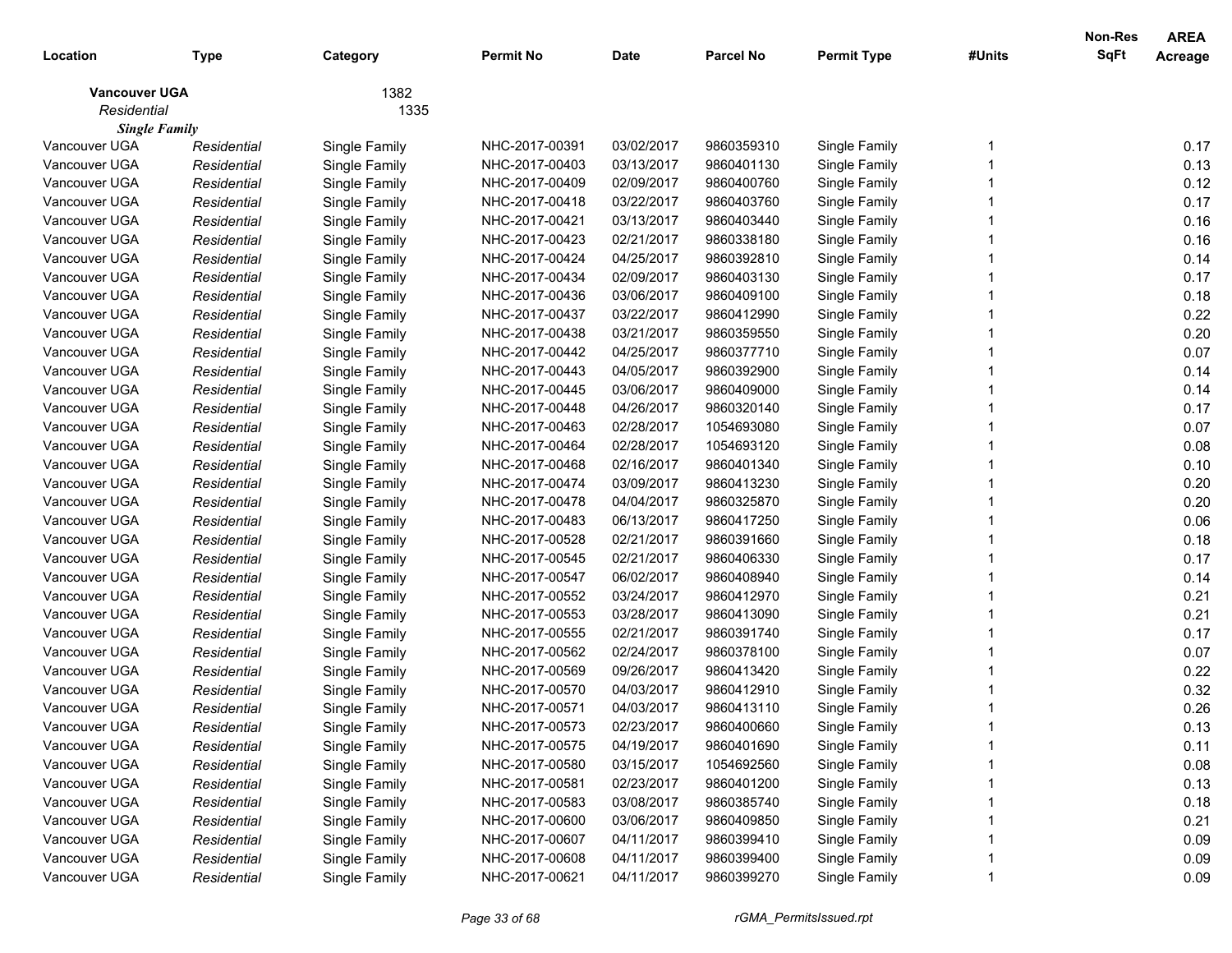| Location                            | <b>Type</b> | Category      | <b>Permit No</b> | <b>Date</b> | <b>Parcel No</b> | <b>Permit Type</b> | #Units | Non-Res<br>SqFt | <b>AREA</b><br>Acreage |
|-------------------------------------|-------------|---------------|------------------|-------------|------------------|--------------------|--------|-----------------|------------------------|
| <b>Vancouver UGA</b><br>Residential |             | 1382<br>1335  |                  |             |                  |                    |        |                 |                        |
| <b>Single Family</b>                |             |               |                  |             |                  |                    |        |                 |                        |
| Vancouver UGA                       | Residential | Single Family | NHC-2017-00622   | 04/11/2017  | 9860399280       | Single Family      |        |                 | 0.09                   |
| Vancouver UGA                       | Residential | Single Family | NHC-2017-00626   | 03/20/2017  | 9860349410       | Single Family      |        |                 | 0.12                   |
| Vancouver UGA                       | Residential | Single Family | NHC-2017-00630   | 09/05/2017  | 9860413020       | Single Family      |        |                 | 0.21                   |
| Vancouver UGA                       | Residential | Single Family | NHC-2017-00633   | 03/06/2017  | 9860409820       | Single Family      |        |                 | 0.18                   |
| Vancouver UGA                       | Residential | Single Family | NHC-2017-00634   | 03/06/2017  | 9860409690       | Single Family      |        |                 | 0.21                   |
| Vancouver UGA                       | Residential | Single Family | NHC-2017-00636   | 02/28/2017  | 1054693100       | Single Family      |        |                 | 0.07                   |
| Vancouver UGA                       | Residential | Single Family | NHC-2017-00641   | 03/15/2017  | 9860393670       | Single Family      |        |                 | 0.07                   |
| Vancouver UGA                       | Residential | Single Family | NHC-2017-00650   | 02/28/2017  | 9860408370       | Single Family      |        |                 | 0.13                   |
| Vancouver UGA                       | Residential | Single Family | NHC-2017-00655   | 03/06/2017  | 9860409680       | Single Family      |        |                 | 0.21                   |
| Vancouver UGA                       | Residential | Single Family | NHC-2017-00657   | 03/15/2017  | 9860409780       | Single Family      |        |                 | 0.22                   |
| Vancouver UGA                       | Residential | Single Family | NHC-2017-00658   | 03/15/2017  | 9860400670       | Single Family      |        |                 | 0.13                   |
| Vancouver UGA                       | Residential | Single Family | NHC-2017-00665   | 03/03/2017  | 9860400850       | Single Family      |        |                 | 0.13                   |
| Vancouver UGA                       | Residential | Single Family | NHC-2017-00669   | 03/14/2017  | 9860385680       | Single Family      |        |                 | 0.17                   |
| Vancouver UGA                       | Residential | Single Family | NHC-2017-00670   | 04/19/2017  | 9860377000       | Single Family      |        |                 | 0.15                   |
| Vancouver UGA                       | Residential | Single Family | NHC-2017-00673   | 03/07/2017  | 9860406420       | Single Family      |        |                 | 0.19                   |
| Vancouver UGA                       | Residential | Single Family | NHC-2017-00675   | 05/19/2017  | 9860399290       | Single Family      |        |                 | 0.09                   |
| Vancouver UGA                       | Residential | Single Family | NHC-2017-00676   | 04/14/2017  | 9860392700       | Single Family      |        |                 | 0.14                   |
| Vancouver UGA                       | Residential | Single Family | NHC-2017-00677   | 03/15/2017  | 9860393680       | Single Family      |        |                 | 0.07                   |
| Vancouver UGA                       | Residential | Single Family | NHC-2017-00679   | 03/20/2017  | 9860394000       | Single Family      |        |                 | 0.06                   |
| Vancouver UGA                       | Residential | Single Family | NHC-2017-00682   | 03/20/2017  | 9860394010       | Single Family      |        |                 | 0.08                   |
| Vancouver UGA                       | Residential | Single Family | NHC-2017-00690   | 06/02/2017  | 9860399390       | Single Family      |        |                 | 0.09                   |
| Vancouver UGA                       | Residential | Single Family | NHC-2017-00692   | 05/19/2017  | 9860399380       | Single Family      |        |                 | 0.09                   |
| Vancouver UGA                       | Residential | Single Family | NHC-2017-00693   | 05/19/2017  | 9860399420       | Single Family      |        |                 | 0.09                   |
| Vancouver UGA                       | Residential | Single Family | NHC-2017-00699   | 03/06/2017  | 9860409700       | Single Family      |        |                 | 0.21                   |
| Vancouver UGA                       | Residential | Single Family | NHC-2017-00709   | 04/14/2017  | 1054693040       | Single Family      |        |                 | 0.06                   |
| Vancouver UGA                       | Residential | Single Family | NHC-2017-00711   | 03/07/2017  | 1054693060       | Single Family      |        |                 | 0.07                   |
| Vancouver UGA                       | Residential | Single Family | NHC-2017-00723   | 03/07/2017  | 1054691820       | Single Family      |        |                 | 0.07                   |
| Vancouver UGA                       | Residential | Single Family | NHC-2017-00731   | 04/14/2017  | 9860413010       | Single Family      |        |                 | 0.21                   |
| Vancouver UGA                       | Residential | Single Family | NHC-2017-00739   | 06/01/2017  | 9860384950       | Single Family      |        |                 | 0.38                   |
| Vancouver UGA                       | Residential | Single Family | NHC-2017-00740   | 03/06/2017  | 9860392380       | Single Family      |        |                 | 0.18                   |
| Vancouver UGA                       | Residential | Single Family | NHC-2017-00741   | 04/24/2017  | 9860392390       | Single Family      |        |                 | 0.18                   |
| Vancouver UGA                       | Residential | Single Family | NHC-2017-00748   | 03/06/2017  | 9860406790       | Single Family      |        |                 | 0.17                   |
| Vancouver UGA                       | Residential | Single Family | NHC-2017-00749   | 03/06/2017  | 9860409720       | Single Family      |        |                 | 0.21                   |
| Vancouver UGA                       | Residential | Single Family | NHC-2017-00752   | 03/03/2017  | 9860409710       | Single Family      |        |                 | 0.20                   |
| Vancouver UGA                       | Residential | Single Family | NHC-2017-00754   | 03/17/2017  | 9860394830       | Single Family      |        |                 | 0.27                   |
| Vancouver UGA                       | Residential | Single Family | NHC-2017-00765   | 06/23/2017  | 9860384790       | Single Family      |        |                 | 0.26                   |
| Vancouver UGA                       | Residential | Single Family | NHC-2017-00766   | 04/27/2017  | 9860409740       | Single Family      |        |                 | 0.21                   |
| Vancouver UGA                       | Residential | Single Family | NHC-2017-00767   | 03/06/2017  | 9860409730       | Single Family      |        |                 | 0.22                   |
| Vancouver UGA                       | Residential | Single Family | NHC-2017-00769   | 07/28/2017  | 9860393740       | Single Family      |        |                 | 0.07                   |
| Vancouver UGA                       | Residential | Single Family | NHC-2017-00770   | 07/28/2017  | 9860393750       | Single Family      |        |                 | 0.06                   |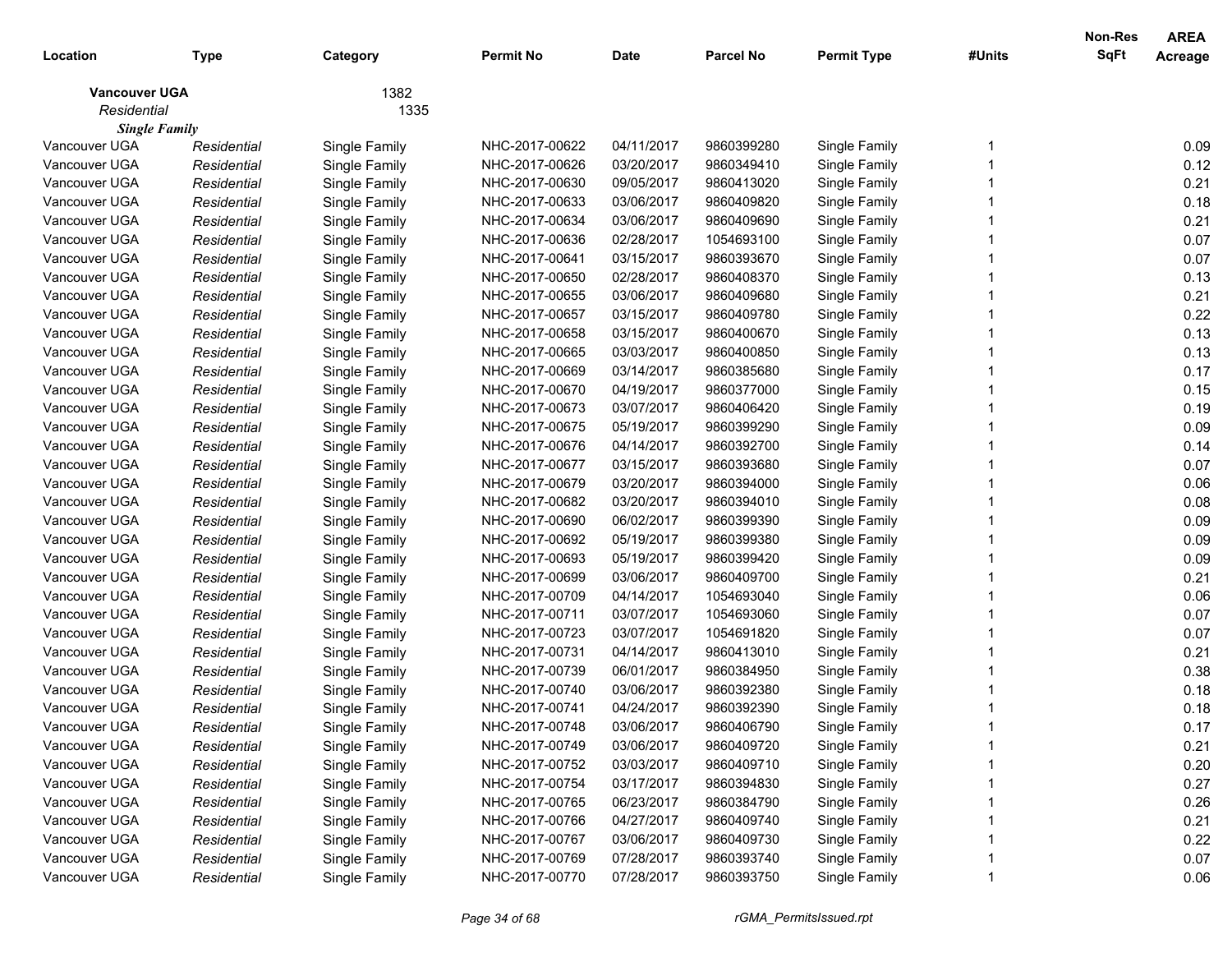| Location                              | <b>Type</b> | Category      | <b>Permit No</b> | <b>Date</b> | <b>Parcel No</b> | <b>Permit Type</b> | #Units | Non-Res<br>SqFt | <b>AREA</b><br>Acreage |
|---------------------------------------|-------------|---------------|------------------|-------------|------------------|--------------------|--------|-----------------|------------------------|
| <b>Vancouver UGA</b>                  |             | 1382          |                  |             |                  |                    |        |                 |                        |
| Residential                           |             | 1335          |                  |             |                  |                    |        |                 |                        |
| <b>Single Family</b><br>Vancouver UGA | Residential | Single Family | NHC-2017-00785   | 05/03/2017  | 9860376300       | Single Family      |        |                 | 0.14                   |
| Vancouver UGA                         | Residential | Single Family | NHC-2017-00787   | 03/10/2017  | 9860392240       | Single Family      |        |                 | 0.17                   |
| Vancouver UGA                         | Residential | Single Family | NHC-2017-00788   | 03/10/2017  | 9860392310       | Single Family      |        |                 | 0.17                   |
| Vancouver UGA                         | Residential | Single Family | NHC-2017-00789   | 06/23/2017  | 9860402170       | Single Family      |        |                 | 0.07                   |
| Vancouver UGA                         | Residential | Single Family | NHC-2017-00790   | 06/23/2017  | 9860402160       | Single Family      |        |                 | 0.08                   |
| Vancouver UGA                         | Residential | Single Family | NHC-2017-00791   | 03/08/2017  | 9860378110       | Single Family      |        |                 | 0.07                   |
| Vancouver UGA                         | Residential | Single Family | NHC-2017-00795   | 03/15/2017  | 9860377400       | Single Family      |        |                 | 0.14                   |
| Vancouver UGA                         | Residential | Single Family | NHC-2017-00800   | 05/03/2017  | 9860376320       | Single Family      |        |                 | 0.13                   |
| Vancouver UGA                         | Residential | Single Family | NHC-2017-00801   | 05/03/2017  | 9860376310       | Single Family      |        |                 | 0.13                   |
| Vancouver UGA                         | Residential | Single Family | NHC-2017-00803   | 04/13/2017  | 9860370670       | Single Family      |        |                 | 0.21                   |
| Vancouver UGA                         | Residential | Single Family | NHC-2017-00804   | 03/13/2017  | 9860401040       | Single Family      |        |                 | 0.12                   |
| Vancouver UGA                         | Residential | Single Family | NHC-2017-00806   | 05/03/2017  | 9860376330       | Single Family      |        |                 | 0.13                   |
| Vancouver UGA                         | Residential | Single Family | NHC-2017-00809   | 03/13/2017  | 9860400770       | Single Family      |        |                 | 0.13                   |
| Vancouver UGA                         | Residential | Single Family | NHC-2017-00810   | 05/19/2017  | 9860376340       | Single Family      |        |                 | 0.14                   |
| Vancouver UGA                         | Residential | Single Family | NHC-2017-00812   | 05/19/2017  | 9860376350       | Single Family      |        |                 | 0.15                   |
| Vancouver UGA                         | Residential | Single Family | NHC-2017-00815   | 03/15/2017  | 9860409810       | Single Family      |        |                 | 0.17                   |
| Vancouver UGA                         | Residential | Single Family | NHC-2017-00817   | 06/02/2017  | 9860399430       | Single Family      |        |                 | 0.09                   |
| Vancouver UGA                         | Residential | Single Family | NHC-2017-00820   | 03/16/2017  | 9860409790       | Single Family      |        |                 | 0.17                   |
| Vancouver UGA                         | Residential | Single Family | NHC-2017-00826   | 03/23/2017  | 9860370660       | Single Family      |        |                 | 0.21                   |
| Vancouver UGA                         | Residential | Single Family | NHC-2017-00831   | 03/28/2017  | 9860358270       | Single Family      |        |                 | 0.17                   |
| Vancouver UGA                         | Residential | Single Family | NHC-2017-00832   | 04/13/2017  | 9860409830       | Single Family      |        |                 | 0.17                   |
| Vancouver UGA                         | Residential | Single Family | NHC-2017-00835   | 03/28/2017  | 1054691840       | Single Family      |        |                 | 0.07                   |
| Vancouver UGA                         | Residential | Single Family | NHC-2017-00836   | 09/29/2017  | 9860413310       | Single Family      |        |                 | 0.24                   |
| Vancouver UGA                         | Residential | Single Family | NHC-2017-00837   | 03/28/2017  | 1054691860       | Single Family      |        |                 | 0.07                   |
| Vancouver UGA                         | Residential | Single Family | NHC-2017-00838   | 03/21/2017  | 9860401090       | Single Family      |        |                 | 0.13                   |
| Vancouver UGA                         | Residential | Single Family | NHC-2017-00841   | 04/12/2017  | 9860401390       | Single Family      |        |                 | 0.16                   |
| Vancouver UGA                         | Residential | Single Family | NHC-2017-00845   | 03/28/2017  | 1054693020       | Single Family      |        |                 | 0.07                   |
| Vancouver UGA                         | Residential | Single Family | NHC-2017-00851   | 03/28/2017  | 1054691880       | Single Family      |        |                 | 0.07                   |
| Vancouver UGA                         | Residential | Single Family | NHC-2017-00853   | 03/28/2017  | 1054691900       | Single Family      |        |                 | 0.06                   |
| Vancouver UGA                         | Residential | Single Family | NHC-2017-00856   | 05/15/2017  | 9860406320       | Single Family      |        |                 | 0.17                   |
| Vancouver UGA                         | Residential | Single Family | NHC-2017-00857   | 07/19/2017  | 9860383090       | Single Family      |        |                 | 0.07                   |
| Vancouver UGA                         | Residential | Single Family | NHC-2017-00859   | 07/19/2017  | 9860383100       | Single Family      |        |                 | 0.06                   |
| Vancouver UGA                         | Residential | Single Family | NHC-2017-00861   | 03/22/2017  | 9860394820       | Single Family      |        |                 | 0.24                   |
| Vancouver UGA                         | Residential | Single Family | NHC-2017-00862   | 07/19/2017  | 9860383110       | Single Family      |        |                 | 0.06                   |
| Vancouver UGA                         | Residential | Single Family | NHC-2017-00863   | 07/19/2017  | 9860383120       | Single Family      |        |                 | 0.04                   |
| Vancouver UGA                         | Residential | Single Family | NHC-2017-00864   | 07/19/2017  | 9860383130       | Single Family      |        |                 | 0.04                   |
| Vancouver UGA                         | Residential | Single Family | NHC-2017-00865   | 07/19/2017  | 9860383140       | Single Family      |        |                 | 0.06                   |
| Vancouver UGA                         | Residential | Single Family | NHC-2017-00891   | 03/23/2017  | 9860403390       | Single Family      |        |                 | 0.18                   |
| Vancouver UGA                         | Residential | Single Family | NHC-2017-00894   | 03/20/2017  | 9860377420       | Single Family      |        |                 | 0.14                   |
| Vancouver UGA                         | Residential | Single Family | NHC-2017-00910   | 04/13/2017  | 9860400060       | Single Family      |        |                 | 0.13                   |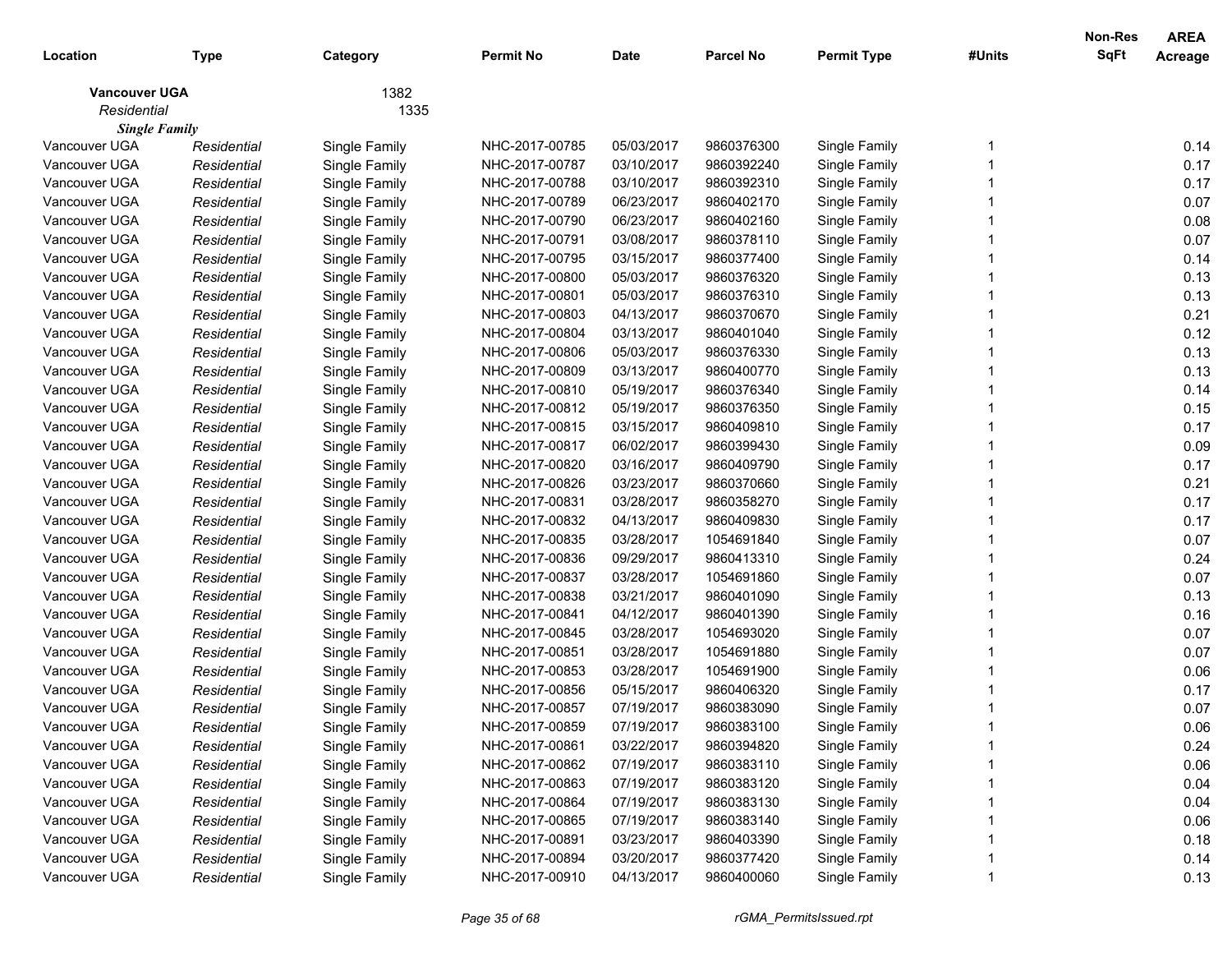| Location                            | <b>Type</b> | Category      | <b>Permit No</b> | <b>Date</b> | <b>Parcel No</b> | <b>Permit Type</b> | #Units | <b>Non-Res</b><br>SqFt | <b>AREA</b><br>Acreage |
|-------------------------------------|-------------|---------------|------------------|-------------|------------------|--------------------|--------|------------------------|------------------------|
| <b>Vancouver UGA</b><br>Residential |             | 1382<br>1335  |                  |             |                  |                    |        |                        |                        |
| <b>Single Family</b>                |             |               |                  |             |                  |                    |        |                        |                        |
| Vancouver UGA                       | Residential | Single Family | NHC-2017-00912   | 04/19/2017  | 9860403750       | Single Family      |        |                        | 0.18                   |
| Vancouver UGA                       | Residential | Single Family | NHC-2017-00913   | 04/13/2017  | 9860400070       | Single Family      |        |                        | 0.11                   |
| Vancouver UGA                       | Residential | Single Family | NHC-2017-00923   | 03/28/2017  | 1054691920       | Single Family      |        |                        | 0.06                   |
| Vancouver UGA                       | Residential | Single Family | NHC-2017-00924   | 03/28/2017  | 1054691940       | Single Family      |        |                        | 0.06                   |
| Vancouver UGA                       | Residential | Single Family | NHC-2017-00942   | 03/30/2017  | 9860409750       | Single Family      |        |                        | 0.18                   |
| Vancouver UGA                       | Residential | Single Family | NHC-2017-00946   | 03/30/2017  | 9860409770       | Single Family      |        |                        | 0.20                   |
| Vancouver UGA                       | Residential | Single Family | NHC-2017-00949   | 03/21/2017  | 9860400810       | Single Family      |        |                        | 0.13                   |
| Vancouver UGA                       | Residential | Single Family | NHC-2017-00964   | 03/27/2017  | 9860401880       | Single Family      |        |                        | 0.25                   |
| Vancouver UGA                       | Residential | Single Family | NHC-2017-00966   | 05/22/2017  | 9860356050       | Single Family      |        |                        | 0.28                   |
| Vancouver UGA                       | Residential | Single Family | NHC-2017-00975   | 03/22/2017  | 9860385510       | Single Family      |        |                        | 0.20                   |
| Vancouver UGA                       | Residential | Single Family | NHC-2017-00985   | 08/17/2017  | 9860376450       | Single Family      |        |                        | 0.15                   |
| Vancouver UGA                       | Residential | Single Family | NHC-2017-00987   | 04/19/2017  | 1178991740       | Single Family      |        |                        | 0.19                   |
| Vancouver UGA                       | Residential | Single Family | NHC-2017-00990   | 04/07/2017  | 1054691960       | Single Family      |        |                        | 0.07                   |
| Vancouver UGA                       | Residential | Single Family | NHC-2017-00991   | 03/30/2017  | 9860409670       | Single Family      |        |                        | 0.21                   |
| Vancouver UGA                       | Residential | Single Family | NHC-2017-00992   | 04/07/2017  | 1054692400       | Single Family      |        |                        | 0.08                   |
| Vancouver UGA                       | Residential | Single Family | NHC-2017-00993   | 03/30/2017  | 9860409660       | Single Family      |        |                        | 0.22                   |
| Vancouver UGA                       | Residential | Single Family | NHC-2017-00995   | 03/22/2017  | 9860406090       | Single Family      |        |                        | 0.15                   |
| Vancouver UGA                       | Residential | Single Family | NHC-2017-00997   | 06/01/2017  | 9860369880       | Single Family      |        |                        | 0.15                   |
| Vancouver UGA                       | Residential | Single Family | NHC-2017-01005   | 05/16/2017  | 9860392250       | Single Family      |        |                        | 0.17                   |
| Vancouver UGA                       | Residential | Single Family | NHC-2017-01006   | 04/03/2017  | 9860392290       | Single Family      |        |                        | 0.18                   |
| Vancouver UGA                       | Residential | Single Family | NHC-2017-01009   | 04/13/2017  | 9860409800       | Single Family      |        |                        | 0.17                   |
| Vancouver UGA                       | Residential | Single Family | NHC-2017-01013   | 03/28/2017  | 9860406660       | Single Family      |        |                        | 0.18                   |
| Vancouver UGA                       | Residential | Single Family | NHC-2017-01029   | 04/18/2017  | 9860349330       | Single Family      |        |                        | 0.14                   |
| Vancouver UGA                       | Residential | Single Family | NHC-2017-01034   | 05/05/2017  | 9860399950       | Single Family      |        |                        | 0.13                   |
| Vancouver UGA                       | Residential | Single Family | NHC-2017-01035   | 04/04/2017  | 9860391640       | Single Family      |        |                        | 0.19                   |
| Vancouver UGA                       | Residential | Single Family | NHC-2017-01036   | 04/13/2017  | 9860409640       | Single Family      |        |                        | 0.17                   |
| Vancouver UGA                       | Residential | Single Family | NHC-2017-01038   | 05/10/2017  | 9860401020       | Single Family      |        |                        | 0.12                   |
| Vancouver UGA                       | Residential | Single Family | NHC-2017-01040   | 05/12/2017  | 9860401170       | Single Family      |        |                        | 0.12                   |
| Vancouver UGA                       | Residential | Single Family | NHC-2017-01043   | 04/13/2017  | 9860409650       | Single Family      |        |                        | 0.19                   |
| Vancouver UGA                       | Residential | Single Family | NHC-2017-01047   | 04/20/2017  | 1607582100       | Single Family      |        |                        | 0.05                   |
| Vancouver UGA                       | Residential | Single Family | NHC-2017-01050   | 04/20/2017  | 9860413360       | Single Family      |        |                        | 0.32                   |
| Vancouver UGA                       | Residential | Single Family | NHC-2017-01052   | 03/27/2017  | 9860408040       | Single Family      |        |                        | 0.14                   |
| Vancouver UGA                       | Residential | Single Family | NHC-2017-01054   | 05/23/2017  | 9860403070       | Single Family      |        |                        | 0.17                   |
| Vancouver UGA                       | Residential | Single Family | NHC-2017-01062   | 04/07/2017  | 1054692040       | Single Family      |        |                        | 0.07                   |
| Vancouver UGA                       | Residential | Single Family | NHC-2017-01063   | 04/07/2017  | 1054692360       | Single Family      |        |                        | 0.08                   |
| Vancouver UGA                       | Residential | Single Family | NHC-2017-01064   | 03/30/2017  | 9860394860       | Single Family      |        |                        | 0.36                   |
| Vancouver UGA                       | Residential | Single Family | NHC-2017-01065   | 03/30/2017  | 9860394870       | Single Family      |        |                        | 0.19                   |
| Vancouver UGA                       | Residential | Single Family | NHC-2017-01077   | 04/20/2017  | 1607582220       | Single Family      |        |                        | 0.06                   |
| Vancouver UGA                       | Residential | Single Family | NHC-2017-01078   | 04/20/2017  | 1607582440       | Single Family      |        |                        | 0.06                   |
| Vancouver UGA                       | Residential | Single Family | NHC-2017-01089   | 04/06/2017  | 9860357760       | Single Family      |        |                        | 0.14                   |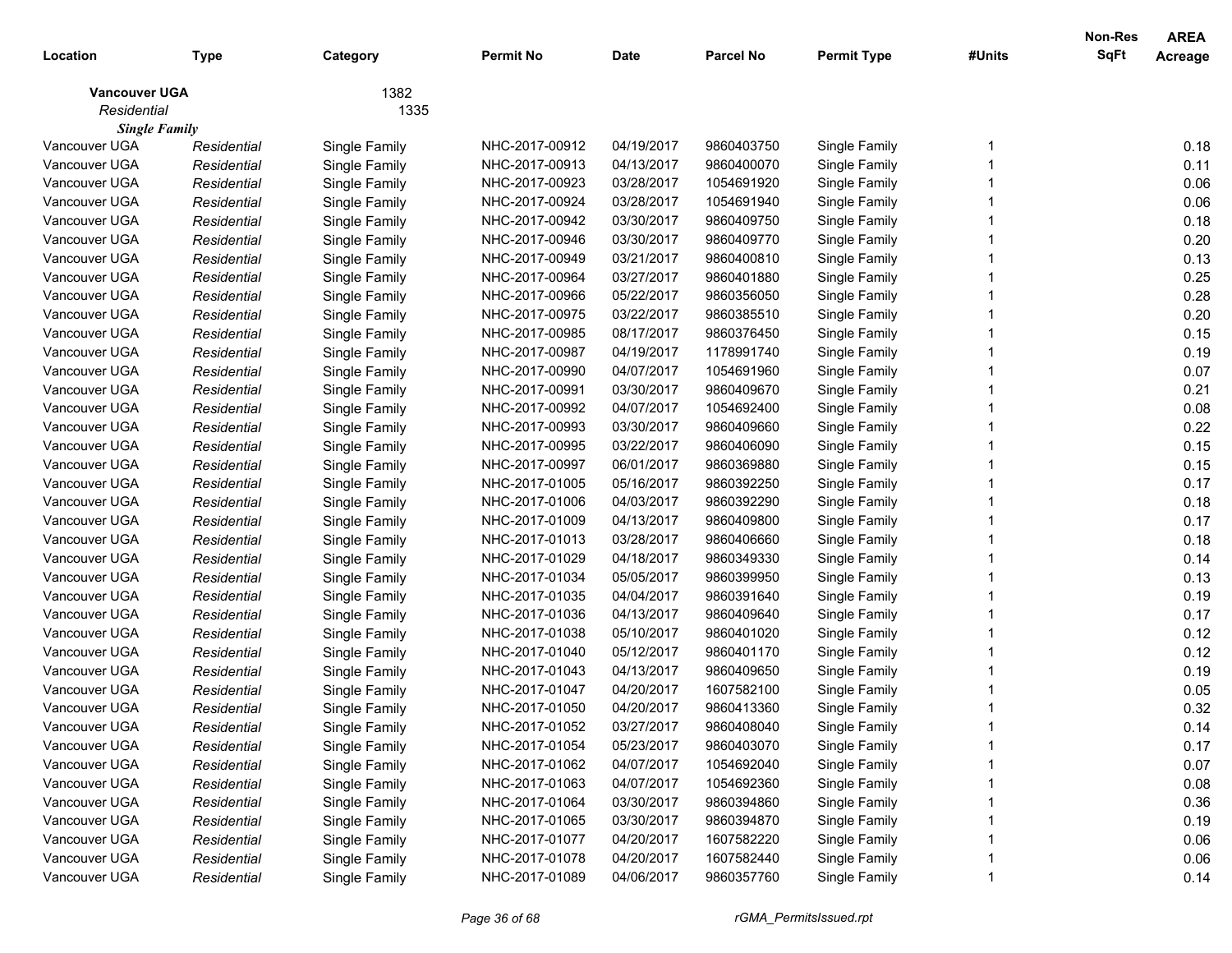| Location             | <b>Type</b> | Category      | <b>Permit No</b> | <b>Date</b> | <b>Parcel No</b> | <b>Permit Type</b> | #Units | <b>Non-Res</b><br><b>SqFt</b> | <b>AREA</b><br>Acreage |
|----------------------|-------------|---------------|------------------|-------------|------------------|--------------------|--------|-------------------------------|------------------------|
| <b>Vancouver UGA</b> |             | 1382          |                  |             |                  |                    |        |                               |                        |
| Residential          |             | 1335          |                  |             |                  |                    |        |                               |                        |
| <b>Single Family</b> |             |               |                  |             |                  |                    |        |                               |                        |
| Vancouver UGA        | Residential | Single Family | NHC-2017-01090   | 04/12/2017  | 9860400080       | Single Family      |        |                               | 0.12                   |
| Vancouver UGA        | Residential | Single Family | NHC-2017-01100   | 04/13/2017  | 9860409630       | Single Family      |        |                               | 0.18                   |
| Vancouver UGA        | Residential | Single Family | NHC-2017-01101   | 05/25/2017  | 9860409760       | Single Family      |        |                               | 0.18                   |
| Vancouver UGA        | Residential | Single Family | NHC-2017-01109   | 03/28/2017  | 9860406240       | Single Family      |        |                               | 0.15                   |
| Vancouver UGA        | Residential | Single Family | NHC-2017-01111   | 03/28/2017  | 9860406230       | Single Family      |        |                               | 0.15                   |
| Vancouver UGA        | Residential | Single Family | NHC-2017-01112   | 04/25/2017  | 9860384870       | Single Family      |        |                               | 0.37                   |
| Vancouver UGA        | Residential | Single Family | NHC-2017-01115   | 03/30/2017  | 9860401100       | Single Family      |        |                               | 0.11                   |
| Vancouver UGA        | Residential | Single Family | NHC-2017-01116   | 03/30/2017  | 9860400680       | Single Family      |        |                               | 0.13                   |
| Vancouver UGA        | Residential | Single Family | NHC-2017-01135   | 04/13/2017  | 9860388420       | Single Family      |        |                               | 0.20                   |
| Vancouver UGA        | Residential | Single Family | NHC-2017-01137   | 04/13/2017  | 9860388400       | Single Family      |        |                               | 0.20                   |
| Vancouver UGA        | Residential | Single Family | NHC-2017-01138   | 05/17/2017  | 9860394840       | Single Family      |        |                               | 0.20                   |
| Vancouver UGA        | Residential | Single Family | NHC-2017-01139   | 06/06/2017  | 9860417930       | Single Family      |        |                               | 0.16                   |
| Vancouver UGA        | Residential | Single Family | NHC-2017-01140   | 04/06/2017  | 9860394790       | Single Family      |        |                               | 0.23                   |
| Vancouver UGA        | Residential | Single Family | NHC-2017-01141   | 05/10/2017  | 9860311590       | Single Family      |        |                               | 0.18                   |
| Vancouver UGA        | Residential | Single Family | NHC-2017-01142   | 06/13/2017  | 9860417260       | Single Family      |        |                               | 0.06                   |
| Vancouver UGA        | Residential | Single Family | NHC-2017-01143   | 06/13/2017  | 9860417270       | Single Family      |        |                               | 0.06                   |
| Vancouver UGA        | Residential | Single Family | NHC-2017-01147   | 04/14/2017  | 1054692100       | Single Family      |        |                               | 0.07                   |
| Vancouver UGA        | Residential | Single Family | NHC-2017-01148   | 04/14/2017  | 1054692180       | Single Family      |        |                               | 0.07                   |
| Vancouver UGA        | Residential | Single Family | NHC-2017-01151   | 04/04/2017  | 9860394800       | Single Family      |        |                               | 0.23                   |
| Vancouver UGA        | Residential | Single Family | NHC-2017-01152   | 05/23/2017  | 9860394850       | Single Family      |        |                               | 0.18                   |
| Vancouver UGA        | Residential | Single Family | NHC-2017-01153   | 04/06/2017  | 9860394780       | Single Family      |        |                               | 0.23                   |
| Vancouver UGA        | Residential | Single Family | NHC-2017-01157   | 04/05/2017  | 9860400800       | Single Family      |        |                               | 0.11                   |
| Vancouver UGA        | Residential | Single Family | NHC-2017-01159   | 04/14/2017  | 1054691980       | Single Family      |        |                               | 0.08                   |
| Vancouver UGA        | Residential | Single Family | NHC-2017-01164   | 05/18/2017  | 9860400830       | Single Family      |        |                               | 0.13                   |
| Vancouver UGA        | Residential | Single Family | NHC-2017-01169   | 04/04/2017  | 9860388550       | Single Family      |        |                               | 0.15                   |
| Vancouver UGA        | Residential | Single Family | NHC-2017-01170   | 04/13/2017  | 9860388530       | Single Family      |        |                               | 0.15                   |
| Vancouver UGA        | Residential | Single Family | NHC-2017-01185   | 05/31/2017  | 9860384940       | Single Family      |        |                               | 0.33                   |
| Vancouver UGA        | Residential | Single Family | NHC-2017-01191   | 04/21/2017  | 9860394810       | Single Family      |        |                               | 0.23                   |
| Vancouver UGA        | Residential | Single Family | NHC-2017-01195   | 04/13/2017  | 9860388540       | Single Family      |        |                               | 0.15                   |
| Vancouver UGA        | Residential | Single Family | NHC-2017-01199   | 06/26/2017  | 9860399620       | Single Family      |        |                               | 0.07                   |
| Vancouver UGA        | Residential | Single Family | NHC-2017-01200   | 06/26/2017  | 9860399630       | Single Family      |        |                               | 0.07                   |
| Vancouver UGA        | Residential | Single Family | NHC-2017-01203   | 04/10/2017  | 9860392320       | Single Family      |        |                               | 0.17                   |
| Vancouver UGA        | Residential | Single Family | NHC-2017-01204   | 04/06/2017  | 9860392260       | Single Family      |        |                               | 0.17                   |
| Vancouver UGA        | Residential | Single Family | NHC-2017-01220   | 06/02/2017  | 9860401750       | Single Family      |        |                               | 0.11                   |
| Vancouver UGA        | Residential | Single Family | NHC-2017-01231   | 04/06/2017  | 9860392400       | Single Family      |        |                               | 0.19                   |
| Vancouver UGA        | Residential | Single Family | NHC-2017-01233   | 04/20/2017  | 9860392410       | Single Family      |        |                               | 0.22                   |
| Vancouver UGA        | Residential | Single Family | NHC-2017-01237   | 04/12/2017  | 9860401900       | Single Family      |        |                               | 0.19                   |
| Vancouver UGA        | Residential | Single Family | NHC-2017-01250   | 04/07/2017  | 9860296130       | Single Family      |        |                               | 0.17                   |
| Vancouver UGA        | Residential | Single Family | NHC-2017-01251   | 04/07/2017  | 9860388330       | Single Family      |        |                               | 0.22                   |
| Vancouver UGA        | Residential | Single Family | NHC-2017-01260   | 04/10/2017  | 9860393810       | Single Family      |        |                               | 0.07                   |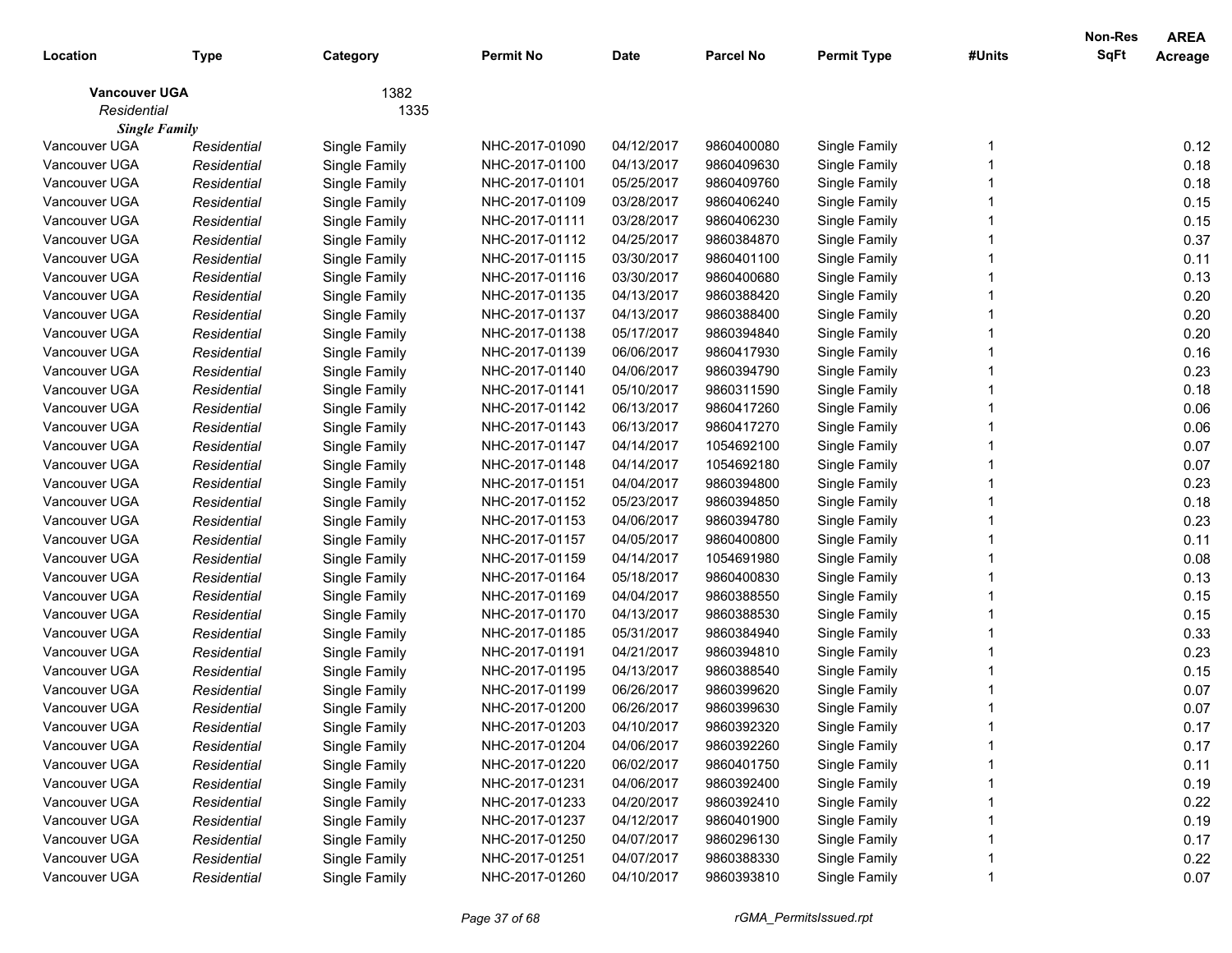| Location                            | <b>Type</b> | Category      | <b>Permit No</b> | <b>Date</b> | <b>Parcel No</b> | <b>Permit Type</b> | #Units | Non-Res<br>SqFt | <b>AREA</b><br>Acreage |
|-------------------------------------|-------------|---------------|------------------|-------------|------------------|--------------------|--------|-----------------|------------------------|
| <b>Vancouver UGA</b><br>Residential |             | 1382<br>1335  |                  |             |                  |                    |        |                 |                        |
| <b>Single Family</b>                |             |               |                  |             |                  |                    |        |                 |                        |
| Vancouver UGA                       | Residential | Single Family | NHC-2017-01261   | 04/13/2017  | 9860393820       | Single Family      |        |                 | 0.06                   |
| Vancouver UGA                       | Residential | Single Family | NHC-2017-01262   | 09/26/2017  | 9860401490       | Single Family      |        |                 | 0.10                   |
| Vancouver UGA                       | Residential | Single Family | NHC-2017-01264   | 04/10/2017  | 9860393860       | Single Family      |        |                 | 0.08                   |
| Vancouver UGA                       | Residential | Single Family | NHC-2017-01265   | 04/10/2017  | 9860393870       | Single Family      |        |                 | 0.06                   |
| Vancouver UGA                       | Residential | Single Family | NHC-2017-01283   | 05/02/2017  | 9860401980       | Single Family      |        |                 | 0.21                   |
| Vancouver UGA                       | Residential | Single Family | NHC-2017-01299   | 06/01/2017  | 9860412960       | Single Family      |        |                 | 0.22                   |
| Vancouver UGA                       | Residential | Single Family | NHC-2017-01307   | 04/18/2017  | 9860394310       | Single Family      |        |                 | 0.15                   |
| Vancouver UGA                       | Residential | Single Family | NHC-2017-01310   | 06/08/2017  | 9860408350       | Single Family      |        |                 | 0.13                   |
| Vancouver UGA                       | Residential | Single Family | NHC-2017-01312   | 05/01/2017  | 9860403080       | Single Family      |        |                 | 0.17                   |
| Vancouver UGA                       | Residential | Single Family | NHC-2017-01313   | 06/29/2017  | 1882630000       | Single Family      |        |                 | 0.47                   |
| Vancouver UGA                       | Residential | Single Family | NHC-2017-01316   | 04/26/2017  | 9860401160       | Single Family      |        |                 | 0.12                   |
| Vancouver UGA                       | Residential | Single Family | NHC-2017-01321   | 04/26/2017  | 9860400690       | Single Family      |        |                 | 0.13                   |
| Vancouver UGA                       | Residential | Single Family | NHC-2017-01325   | 04/24/2017  | 9860381840       | Single Family      |        |                 | 0.28                   |
| Vancouver UGA                       | Residential | Single Family | NHC-2017-01327   | 04/14/2017  | 9860392570       | Single Family      |        |                 | 0.16                   |
| Vancouver UGA                       | Residential | Single Family | NHC-2017-01328   | 04/12/2017  | 9860401730       | Single Family      |        |                 | 0.12                   |
| Vancouver UGA                       | Residential | Single Family | NHC-2017-01332   | 05/17/2017  | 9860377310       | Single Family      |        |                 | 0.14                   |
| Vancouver UGA                       | Residential | Single Family | NHC-2017-01344   | 04/26/2017  | 9860403160       | Single Family      |        |                 | 0.17                   |
| Vancouver UGA                       | Residential | Single Family | NHC-2017-01353   | 08/18/2017  | 9860417210       | Single Family      |        |                 | 0.05                   |
| Vancouver UGA                       | Residential | Single Family | NHC-2017-01355   | 08/18/2017  | 9860417220       | Single Family      |        |                 | 0.04                   |
| Vancouver UGA                       | Residential | Single Family | NHC-2017-01368   | 05/04/2017  | 9860347600       | Single Family      |        |                 | 0.23                   |
| Vancouver UGA                       | Residential | Single Family | NHC-2017-01369   | 04/20/2017  | 9860369480       | Single Family      |        |                 | 0.18                   |
| Vancouver UGA                       | Residential | Single Family | NHC-2017-01375   | 06/22/2017  | 9860401300       | Single Family      |        |                 | 0.15                   |
| Vancouver UGA                       | Residential | Single Family | NHC-2017-01376   | 04/25/2017  | 9860392760       | Single Family      |        |                 | 0.14                   |
| Vancouver UGA                       | Residential | Single Family | NHC-2017-01379   | 06/02/2017  | 9860408760       | Single Family      |        |                 | 0.15                   |
| Vancouver UGA                       | Residential | Single Family | NHC-2017-01381   | 04/24/2017  | 9860415590       | Single Family      |        |                 | 0.13                   |
| Vancouver UGA                       | Residential | Single Family | NHC-2017-01393   | 04/17/2017  | 9860408480       | Single Family      |        |                 | 0.13                   |
| Vancouver UGA                       | Residential | Single Family | NHC-2017-01396   | 04/17/2017  | 9860408520       | Single Family      |        |                 | 0.15                   |
| Vancouver UGA                       | Residential | Single Family | NHC-2017-01397   | 04/27/2017  | 9860388300       | Single Family      |        |                 | 0.16                   |
| Vancouver UGA                       | Residential | Single Family | NHC-2017-01398   | 04/25/2017  | 9860388290       | Single Family      |        |                 | 0.17                   |
| Vancouver UGA                       | Residential | Single Family | NHC-2017-01414   | 04/21/2017  | 9860388570       | Single Family      |        |                 | 0.16                   |
| Vancouver UGA                       | Residential | Single Family | NHC-2017-01417   | 04/27/2017  | 9860388580       | Single Family      |        |                 | 0.15                   |
| Vancouver UGA                       | Residential | Single Family | NHC-2017-01439   | 04/18/2017  | 9860400140       | Single Family      |        |                 | 0.11                   |
| Vancouver UGA                       | Residential | Single Family | NHC-2017-01443   | 05/01/2017  | 9860341900       | Single Family      |        |                 | 0.18                   |
| Vancouver UGA                       | Residential | Single Family | NHC-2017-01444   | 04/27/2017  | 9860388590       | Single Family      |        |                 | 0.15                   |
| Vancouver UGA                       | Residential | Single Family | NHC-2017-01445   | 04/18/2017  | 1897590200       | Single Family      |        |                 | 0.14                   |
| Vancouver UGA                       | Residential | Single Family | NHC-2017-01446   | 04/27/2017  | 9860388310       | Single Family      |        |                 | 0.16                   |
| Vancouver UGA                       | Residential | Single Family | NHC-2017-01453   | 08/18/2017  | 9860417230       | Single Family      |        |                 | 0.04                   |
| Vancouver UGA                       | Residential | Single Family | NHC-2017-01455   | 08/18/2017  | 9860417240       | Single Family      |        |                 | 0.06                   |
| Vancouver UGA                       | Residential | Single Family | NHC-2017-01457   | 05/16/2017  | 9860406820       | Single Family      |        |                 | 0.18                   |
| Vancouver UGA                       | Residential | Single Family | NHC-2017-01458   | 05/02/2017  | 9860406210       | Single Family      |        |                 | 0.15                   |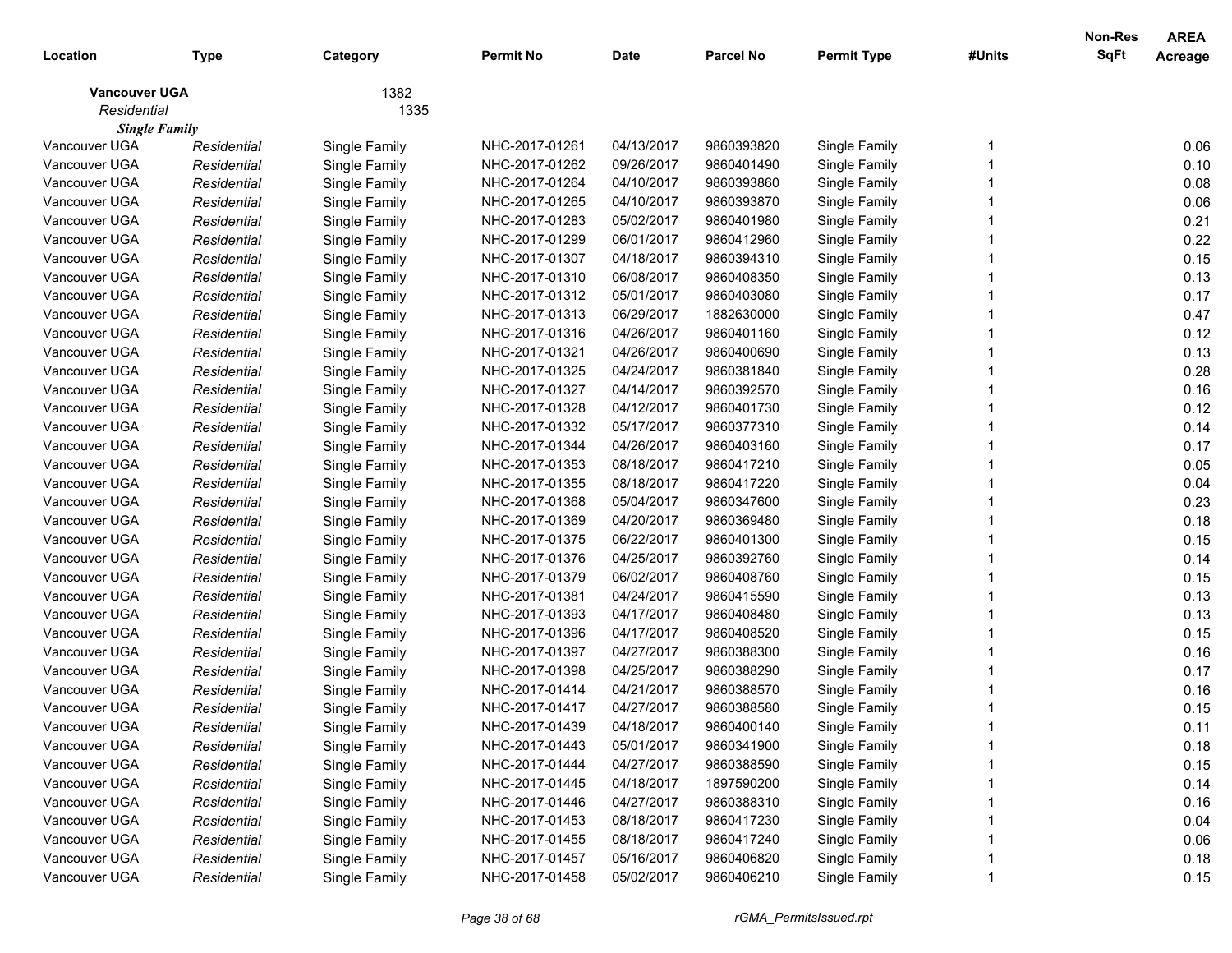|                      |             |               |                  |             |                  |                    |        | <b>Non-Res</b> | <b>AREA</b> |
|----------------------|-------------|---------------|------------------|-------------|------------------|--------------------|--------|----------------|-------------|
| Location             | Type        | Category      | <b>Permit No</b> | <b>Date</b> | <b>Parcel No</b> | <b>Permit Type</b> | #Units | <b>SqFt</b>    | Acreage     |
| <b>Vancouver UGA</b> |             | 1382          |                  |             |                  |                    |        |                |             |
| Residential          |             | 1335          |                  |             |                  |                    |        |                |             |
| <b>Single Family</b> |             |               |                  |             |                  |                    |        |                |             |
| Vancouver UGA        | Residential | Single Family | NHC-2017-01463   | 04/25/2017  | 9860416260       | Single Family      |        |                | 0.06        |
| Vancouver UGA        | Residential | Single Family | NHC-2017-01465   | 04/25/2017  | 9860416270       | Single Family      |        |                | 0.07        |
| Vancouver UGA        | Residential | Single Family | NHC-2017-01484   | 05/09/2017  | 9860357880       | Single Family      |        |                | 0.18        |
| Vancouver UGA        | Residential | Single Family | NHC-2017-01485   | 05/02/2017  | 9860403090       | Single Family      |        |                | 0.17        |
| Vancouver UGA        | Residential | Single Family | NHC-2017-01487   | 05/02/2017  | 9860385410       | Single Family      |        |                | 0.19        |
| Vancouver UGA        | Residential | Single Family | NHC-2017-01488   | 07/28/2017  | 9860393730       | Single Family      |        |                | 0.06        |
| Vancouver UGA        | Residential | Single Family | NHC-2017-01489   | 04/20/2017  | 9860385550       | Single Family      |        |                | 0.17        |
| Vancouver UGA        | Residential | Single Family | NHC-2017-01490   | 07/28/2017  | 9860393760       | Single Family      |        |                | 0.07        |
| Vancouver UGA        | Residential | Single Family | NHC-2017-01491   | 04/26/2017  | 9860373530       | Single Family      |        |                | 0.28        |
| Vancouver UGA        | Residential | Single Family | NHC-2017-01492   | 04/25/2017  | 9860403150       | Single Family      |        |                | 0.17        |
| Vancouver UGA        | Residential | Single Family | NHC-2017-01499   | 05/03/2017  | 9860403430       | Single Family      |        |                | 0.16        |
| Vancouver UGA        | Residential | Single Family | NHC-2017-01501   | 05/16/2017  | 9860400100       | Single Family      |        |                | 0.11        |
| Vancouver UGA        | Residential | Single Family | NHC-2017-01507   | 04/25/2017  | 9860416230       | Single Family      |        |                | 0.06        |
| Vancouver UGA        | Residential | Single Family | NHC-2017-01508   | 05/04/2017  | 9860388430       | Single Family      |        |                | 0.21        |
| Vancouver UGA        | Residential | Single Family | NHC-2017-01510   | 04/25/2017  | 9860416240       | Single Family      |        |                | 0.07        |
| Vancouver UGA        | Residential | Single Family | NHC-2017-01511   | 05/11/2017  | 9860388510       | Single Family      |        |                | 0.16        |
| Vancouver UGA        | Residential | Single Family | NHC-2017-01525   | 04/26/2017  | 9860400120       | Single Family      |        |                | 0.11        |
| Vancouver UGA        | Residential | Single Family | NHC-2017-01527   | 04/26/2017  | 9860400110       | Single Family      |        |                | 0.11        |
| Vancouver UGA        | Residential | Single Family | NHC-2017-01530   | 07/12/2017  | 9860416210       | Single Family      |        |                | 0.06        |
| Vancouver UGA        | Residential | Single Family | NHC-2017-01531   | 04/25/2017  | 9860416220       | Single Family      |        |                | 0.06        |
| Vancouver UGA        | Residential | Single Family | NHC-2017-01540   | 04/21/2017  | 9860381600       | Single Family      |        |                | 0.15        |
| Vancouver UGA        | Residential | Single Family | NHC-2017-01543   | 06/06/2017  | 9860417030       | Single Family      |        |                | 0.06        |
| Vancouver UGA        | Residential | Single Family | NHC-2017-01544   | 06/01/2017  | 9860417040       | Single Family      |        |                | 0.06        |
| Vancouver UGA        | Residential | Single Family | NHC-2017-01546   | 05/09/2017  | 9860413380       | Single Family      |        |                | 0.28        |
| Vancouver UGA        | Residential | Single Family | NHC-2017-01550   | 04/26/2017  | 9860403270       | Single Family      |        |                | 0.17        |
| Vancouver UGA        | Residential | Single Family | NHC-2017-01551   | 05/01/2017  | 9860403290       | Single Family      |        |                | 0.17        |
| Vancouver UGA        | Residential | Single Family | NHC-2017-01559   | 04/26/2017  | 9860388450       | Single Family      |        |                | 0.32        |
| Vancouver UGA        | Residential | Single Family | NHC-2017-01561   | 05/11/2017  | 9860388440       | Single Family      |        |                | 0.31        |
| Vancouver UGA        | Residential | Single Family | NHC-2017-01564   | 05/10/2017  | 9860359440       | Single Family      |        |                | 0.17        |
| Vancouver UGA        | Residential | Single Family | NHC-2017-01567   | 07/14/2017  | 9860409150       | Single Family      |        |                | 0.18        |
| Vancouver UGA        | Residential | Single Family | NHC-2017-01572   | 05/10/2017  | 9860402030       | Single Family      |        |                | 0.19        |
| Vancouver UGA        | Residential | Single Family | NHC-2017-01573   | 05/10/2017  | 9860406530       | Single Family      |        |                | 0.17        |
| Vancouver UGA        | Residential | Single Family | NHC-2017-01579   | 04/25/2017  | 9860416190       | Single Family      |        |                | 0.06        |
| Vancouver UGA        | Residential | Single Family | NHC-2017-01580   | 04/25/2017  | 9860416200       | Single Family      |        |                | 0.06        |
| Vancouver UGA        | Residential | Single Family | NHC-2017-01584   | 05/04/2017  | 9860371310       | Single Family      |        |                | 0.24        |
| Vancouver UGA        | Residential | Single Family | NHC-2017-01592   | 06/06/2017  | 9860388600       | Single Family      |        |                | 0.15        |
| Vancouver UGA        | Residential | Single Family | NHC-2017-01613   | 04/27/2017  | 9860385670       | Single Family      |        |                | 0.18        |
| Vancouver UGA        | Residential | Single Family | NHC-2017-01615   | 04/26/2017  | 9860385590       | Single Family      |        |                | 0.19        |
| Vancouver UGA        | Residential | Single Family | NHC-2017-01616   | 05/25/2017  | 9860415680       | Single Family      |        |                | 0.13        |
| Vancouver UGA        | Residential | Single Family | NHC-2017-01617   | 05/25/2017  | 9860415620       | Single Family      |        |                | 0.12        |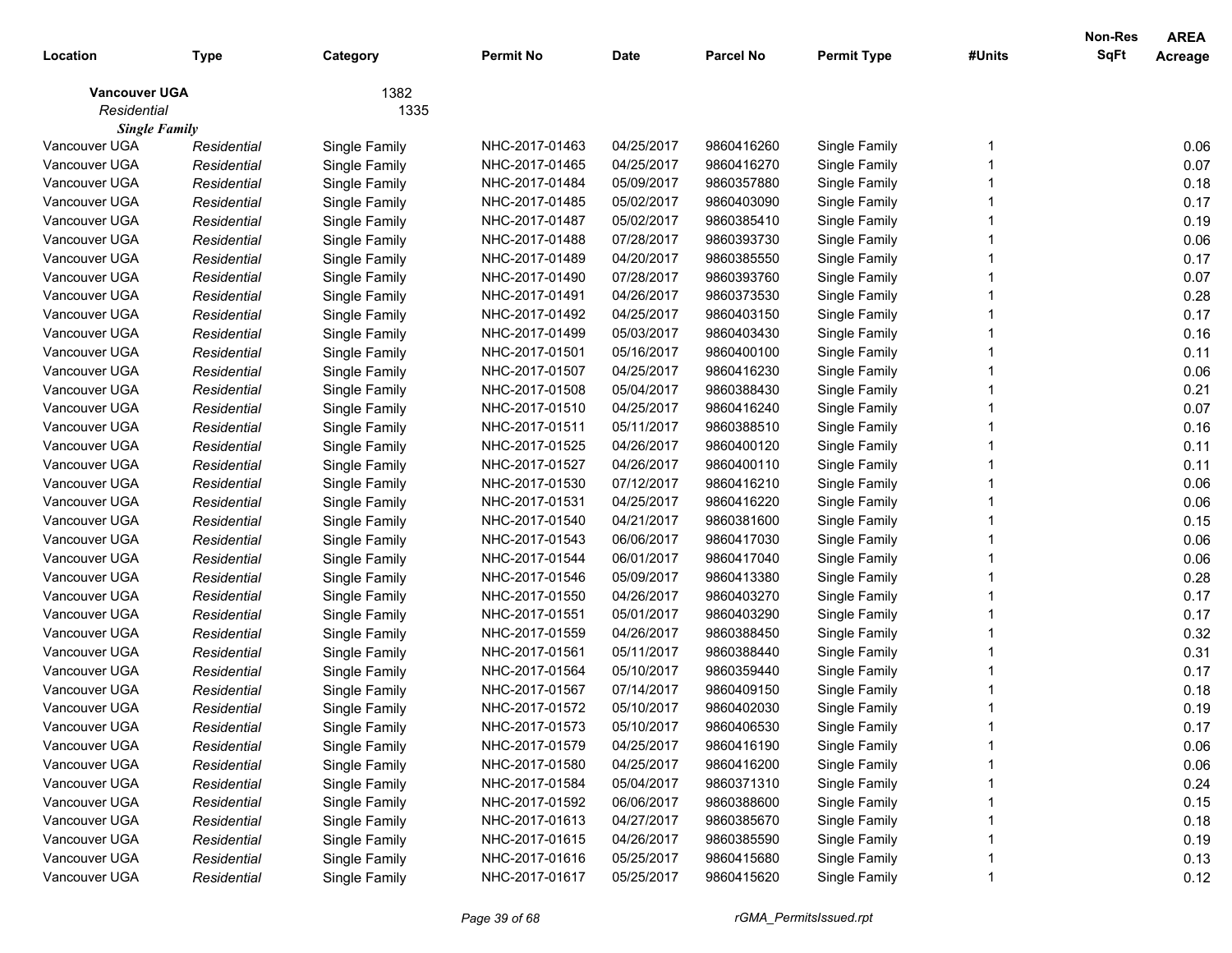| Location             | Type        | Category      | <b>Permit No</b> | <b>Date</b> | <b>Parcel No</b> | <b>Permit Type</b> | #Units | Non-Res<br><b>SqFt</b> | <b>AREA</b><br>Acreage |
|----------------------|-------------|---------------|------------------|-------------|------------------|--------------------|--------|------------------------|------------------------|
| <b>Vancouver UGA</b> |             | 1382          |                  |             |                  |                    |        |                        |                        |
| Residential          |             | 1335          |                  |             |                  |                    |        |                        |                        |
| <b>Single Family</b> |             |               |                  |             |                  |                    |        |                        |                        |
| Vancouver UGA        | Residential | Single Family | NHC-2017-01619   | 06/19/2017  | 9860413100       | Single Family      |        |                        | 0.21                   |
| Vancouver UGA        | Residential | Single Family | NHC-2017-01633   | 05/11/2017  | 9860349490       | Single Family      |        |                        | 0.14                   |
| Vancouver UGA        | Residential | Single Family | NHC-2017-01634   | 05/16/2017  | 9860406540       | Single Family      |        |                        | 0.17                   |
| Vancouver UGA        | Residential | Single Family | NHC-2017-01635   | 07/14/2017  | 9860416320       | Single Family      |        |                        | 0.06                   |
| Vancouver UGA        | Residential | Single Family | NHC-2017-01636   | 05/31/2017  | 9860416330       | Single Family      |        |                        | 0.06                   |
| Vancouver UGA        | Residential | Single Family | NHC-2017-01640   | 05/01/2017  | 9860400820       | Single Family      |        |                        | 0.11                   |
| Vancouver UGA        | Residential | Single Family | NHC-2017-01641   | 05/24/2017  | 9860400960       | Single Family      |        |                        | 0.13                   |
| Vancouver UGA        | Residential | Single Family | NHC-2017-01647   | 07/06/2017  | 9860416280       | Single Family      |        |                        | 0.09                   |
| Vancouver UGA        | Residential | Single Family | NHC-2017-01648   | 07/12/2017  | 9860416290       | Single Family      |        |                        | 0.09                   |
| Vancouver UGA        | Residential | Single Family | NHC-2017-01650   | 05/04/2017  | 9860388520       | Single Family      |        |                        | 0.15                   |
| Vancouver UGA        | Residential | Single Family | NHC-2017-01651   | 05/04/2017  | 9860388460       | Single Family      |        |                        | 0.17                   |
| Vancouver UGA        | Residential | Single Family | NHC-2017-01652   | 05/02/2017  | 9860403120       | Single Family      |        |                        | 0.17                   |
| Vancouver UGA        | Residential | Single Family | NHC-2017-01664   | 07/14/2017  | 9860408100       | Single Family      |        |                        | 0.15                   |
| Vancouver UGA        | Residential | Single Family | NHC-2017-01665   | 05/01/2017  | 9860408260       | Single Family      |        |                        | 0.13                   |
| Vancouver UGA        | Residential | Single Family | NHC-2017-01666   | 05/09/2017  | 9860406220       | Single Family      |        |                        | 0.15                   |
| Vancouver UGA        | Residential | Single Family | NHC-2017-01667   | 05/05/2017  | 9860406350       | Single Family      |        |                        | 0.18                   |
| Vancouver UGA        | Residential | Single Family | NHC-2017-01676   | 06/15/2017  | 9860388610       | Single Family      |        |                        | 0.15                   |
| Vancouver UGA        | Residential | Single Family | NHC-2017-01677   | 05/18/2017  | 9860401890       | Single Family      |        |                        | 0.23                   |
| Vancouver UGA        | Residential | Single Family | NHC-2017-01678   | 05/11/2017  | 9860388620       | Single Family      |        |                        | 0.17                   |
| Vancouver UGA        | Residential | Single Family | NHC-2017-01679   | 05/18/2017  | 9860401910       | Single Family      |        |                        | 0.19                   |
| Vancouver UGA        | Residential | Single Family | NHC-2017-01699   | 05/12/2017  | 9860416300       | Single Family      |        |                        | 0.07                   |
| Vancouver UGA        | Residential | Single Family | NHC-2017-01700   | 05/12/2017  | 9860416310       | Single Family      |        |                        | 0.08                   |
| Vancouver UGA        | Residential | Single Family | NHC-2017-01702   | 06/26/2017  | 1002712240       | Single Family      |        |                        | 0.18                   |
| Vancouver UGA        | Residential | Single Family | NHC-2017-01706   | 05/02/2017  | 9860377200       | Single Family      |        |                        | 0.09                   |
| Vancouver UGA        | Residential | Single Family | NHC-2017-01707   | 05/11/2017  | 9860400130       | Single Family      |        |                        | 0.11                   |
| Vancouver UGA        | Residential | Single Family | NHC-2017-01708   | 05/11/2017  | 9860400170       | Single Family      |        |                        | 0.11                   |
| Vancouver UGA        | Residential | Single Family | NHC-2017-01721   | 05/10/2017  | 9860400910       | Single Family      |        |                        | 0.11                   |
| Vancouver UGA        | Residential | Single Family | NHC-2017-01723   | 07/07/2017  | 9860417130       | Single Family      |        |                        | 0.05                   |
| Vancouver UGA        | Residential | Single Family | NHC-2017-01724   | 07/07/2017  | 9860417140       | Single Family      |        |                        | 0.04                   |
| Vancouver UGA        | Residential | Single Family | NHC-2017-01726   | 07/07/2017  | 9860417150       | Single Family      |        |                        | 0.04                   |
| Vancouver UGA        | Residential | Single Family | NHC-2017-01727   | 07/07/2017  | 9860417160       | Single Family      |        |                        | 0.05                   |
| Vancouver UGA        | Residential | Single Family | NHC-2017-01728   | 05/18/2017  | 9860388260       | Single Family      |        |                        | 0.19                   |
| Vancouver UGA        | Residential | Single Family | NHC-2017-01740   | 06/01/2017  | 9860389660       | Single Family      |        |                        | 0.12                   |
| Vancouver UGA        | Residential | Single Family | NHC-2017-01741   | 06/08/2017  | 9860409620       | Single Family      |        |                        | 0.19                   |
| Vancouver UGA        | Residential | Single Family | NHC-2017-01746   | 05/18/2017  | 9860388280       | Single Family      |        |                        | 0.17                   |
| Vancouver UGA        | Residential | Single Family | NHC-2017-01748   | 05/05/2017  | 9860400430       | Single Family      |        |                        | 0.11                   |
| Vancouver UGA        | Residential | Single Family | NHC-2017-01753   | 05/12/2017  | 9860416340       | Single Family      |        |                        | 0.06                   |
| Vancouver UGA        | Residential | Single Family | NHC-2017-01755   | 05/12/2017  | 9860416160       | Single Family      |        |                        | 0.06                   |
| Vancouver UGA        | Residential | Single Family | NHC-2017-01756   | 06/06/2017  | 9860415740       | Single Family      |        |                        | 0.12                   |
| Vancouver UGA        | Residential | Single Family | NHC-2017-01763   | 07/19/2017  | 1817320000       | Single Family      |        |                        | 0.64                   |
|                      |             |               |                  |             |                  |                    |        |                        |                        |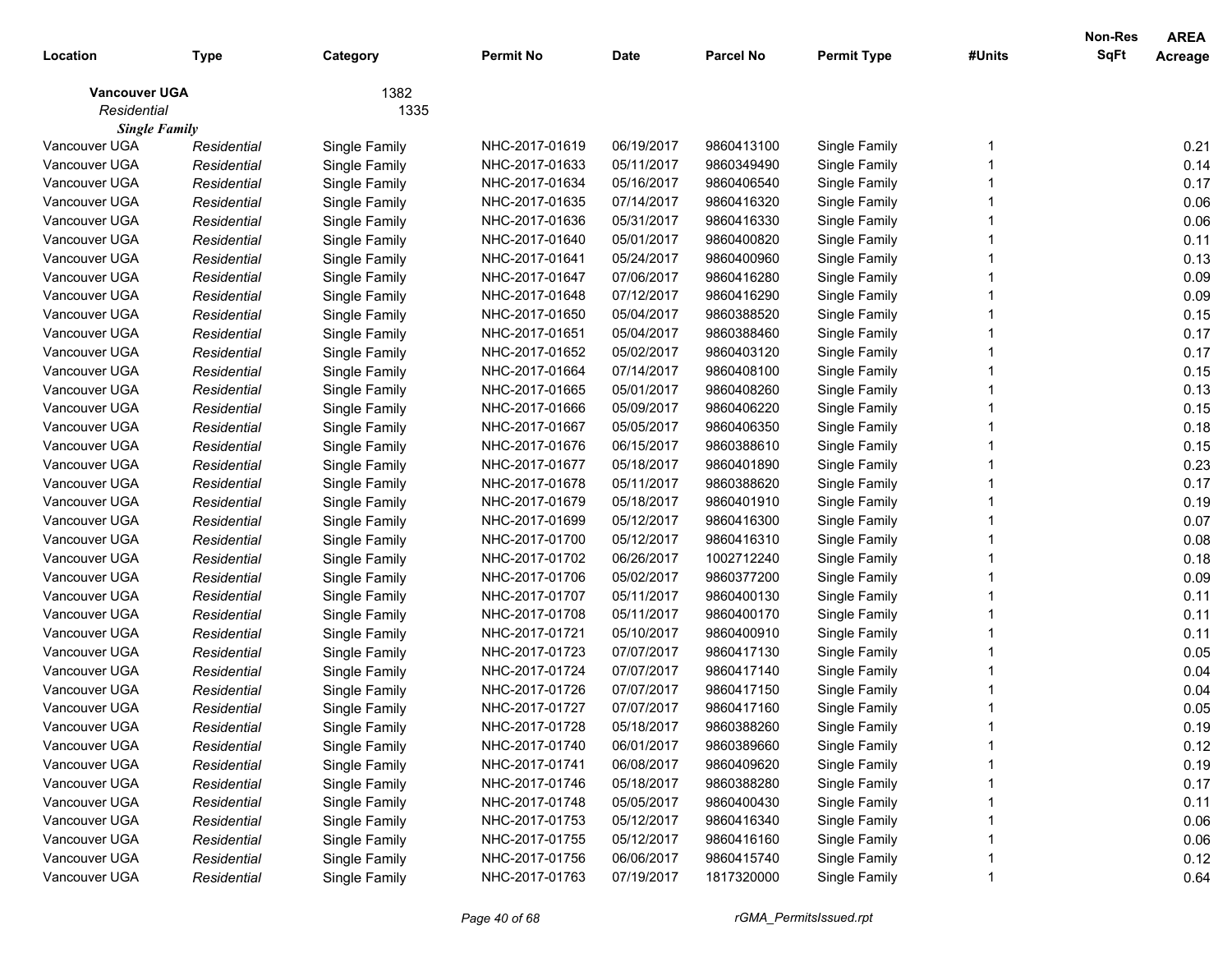| Location                            | <b>Type</b> | Category      | <b>Permit No</b> | <b>Date</b> | <b>Parcel No</b> | <b>Permit Type</b> | #Units | Non-Res<br>SqFt | <b>AREA</b><br>Acreage |
|-------------------------------------|-------------|---------------|------------------|-------------|------------------|--------------------|--------|-----------------|------------------------|
| <b>Vancouver UGA</b><br>Residential |             | 1382<br>1335  |                  |             |                  |                    |        |                 |                        |
| <b>Single Family</b>                |             |               |                  |             |                  |                    |        |                 |                        |
| Vancouver UGA                       | Residential | Single Family | NHC-2017-01767   | 05/05/2017  | 9860406340       | Single Family      |        |                 | 0.17                   |
| Vancouver UGA                       | Residential | Single Family | NHC-2017-01769   | 06/28/2017  | 9860416180       | Single Family      |        |                 | 0.06                   |
| Vancouver UGA                       | Residential | Single Family | NHC-2017-01770   | 06/20/2017  | 9860416170       | Single Family      |        |                 | 0.06                   |
| Vancouver UGA                       | Residential | Single Family | NHC-2017-01772   | 05/05/2017  | 9860408130       | Single Family      |        |                 | 0.15                   |
| Vancouver UGA                       | Residential | Single Family | NHC-2017-01777   | 05/08/2017  | 9860393880       | Single Family      |        |                 | 0.06                   |
| Vancouver UGA                       | Residential | Single Family | NHC-2017-01778   | 05/24/2017  | 9860400790       | Single Family      |        |                 | 0.13                   |
| Vancouver UGA                       | Residential | Single Family | NHC-2017-01779   | 05/08/2017  | 9860393890       | Single Family      |        |                 | 0.06                   |
| Vancouver UGA                       | Residential | Single Family | NHC-2017-01780   | 06/12/2017  | 9860400260       | Single Family      |        |                 | 0.12                   |
| Vancouver UGA                       | Residential | Single Family | NHC-2017-01782   | 06/07/2017  | 9860400920       | Single Family      |        |                 | 0.13                   |
| Vancouver UGA                       | Residential | Single Family | NHC-2017-01789   | 06/13/2017  | 9860403230       | Single Family      |        |                 | 0.17                   |
| Vancouver UGA                       | Residential | Single Family | NHC-2017-01795   | 05/24/2017  | 9860403100       | Single Family      |        |                 | 0.17                   |
| Vancouver UGA                       | Residential | Single Family | NHC-2017-01803   | 06/09/2017  | 9860408540       | Single Family      |        |                 | 0.15                   |
| Vancouver UGA                       | Residential | Single Family | NHC-2017-01809   | 06/01/2017  | 9860413250       | Single Family      |        |                 | 0.21                   |
| Vancouver UGA                       | Residential | Single Family | NHC-2017-01817   | 05/24/2017  | 9860403250       | Single Family      |        |                 | 0.18                   |
| Vancouver UGA                       | Residential | Single Family | NHC-2017-01818   | 06/14/2017  | 9860391520       | Single Family      |        |                 | 0.18                   |
| Vancouver UGA                       | Residential | Single Family | NHC-2017-01820   | 08/04/2017  | 9860417090       | Single Family      |        |                 | 0.05                   |
| Vancouver UGA                       | Residential | Single Family | NHC-2017-01821   | 08/04/2017  | 9860417100       | Single Family      |        |                 | 0.04                   |
| Vancouver UGA                       | Residential | Single Family | NHC-2017-01822   | 08/04/2017  | 9860417110       | Single Family      |        |                 | 0.04                   |
| Vancouver UGA                       | Residential | Single Family | NHC-2017-01823   | 08/04/2017  | 9860417120       | Single Family      |        |                 | 0.05                   |
| Vancouver UGA                       | Residential | Single Family | NHC-2017-01826   | 06/20/2017  | 9860416150       | Single Family      |        |                 | 0.06                   |
| Vancouver UGA                       | Residential | Single Family | NHC-2017-01827   | 05/24/2017  | 9860416350       | Single Family      |        |                 | 0.06                   |
| Vancouver UGA                       | Residential | Single Family | NHC-2017-01835   | 06/29/2017  | 9860392430       | Single Family      |        |                 | 0.20                   |
| Vancouver UGA                       | Residential | Single Family | NHC-2017-01837   | 05/11/2017  | 9860392420       | Single Family      |        |                 | 0.17                   |
| Vancouver UGA                       | Residential | Single Family | NHC-2017-01838   | 05/11/2017  | 9860392220       | Single Family      |        |                 | 0.19                   |
| Vancouver UGA                       | Residential | Single Family | NHC-2017-01844   | 06/14/2017  | 9860415640       | Single Family      |        |                 | 0.12                   |
| Vancouver UGA                       | Residential | Single Family | NHC-2017-01845   | 06/15/2017  | 9860406310       | Single Family      |        |                 | 0.17                   |
| Vancouver UGA                       | Residential | Single Family | NHC-2017-01847   | 06/06/2017  | 9860388470       | Single Family      |        |                 | 0.16                   |
| Vancouver UGA                       | Residential | Single Family | NHC-2017-01854   | 07/26/2017  | 9860336350       | Single Family      |        |                 | 0.15                   |
| Vancouver UGA                       | Residential | Single Family | NHC-2017-01858   | 05/12/2017  | 9860416360       | Single Family      |        |                 | 0.06                   |
| Vancouver UGA                       | Residential | Single Family | NHC-2017-01859   | 12/21/2017  | 9860376370       | Single Family      |        |                 | 0.14                   |
| Vancouver UGA                       | Residential | Single Family | NHC-2017-01861   | 06/26/2017  | 9860417420       | Single Family      |        |                 | 0.24                   |
| Vancouver UGA                       | Residential | Single Family | NHC-2017-01862   | 06/06/2017  | 9860385490       | Single Family      |        |                 | 0.18                   |
| Vancouver UGA                       | Residential | Single Family | NHC-2017-01865   | 06/06/2017  | 9860417500       | Single Family      |        |                 | 0.24                   |
| Vancouver UGA                       | Residential | Single Family | NHC-2017-01866   | 06/08/2017  | 9860377250       | Single Family      |        |                 | 0.09                   |
| Vancouver UGA                       | Residential | Single Family | NHC-2017-01867   | 06/08/2017  | 9860401270       | Single Family      |        |                 | 0.15                   |
| Vancouver UGA                       | Residential | Single Family | NHC-2017-01873   | 11/02/2017  | 9860399640       | Single Family      |        |                 | 0.07                   |
| Vancouver UGA                       | Residential | Single Family | NHC-2017-01878   | 06/08/2017  | 9860417920       | Single Family      |        |                 | 0.16                   |
| Vancouver UGA                       | Residential | Single Family | NHC-2017-01879   | 06/06/2017  | 9860417910       | Single Family      |        |                 | 0.23                   |
| Vancouver UGA                       | Residential | Single Family | NHC-2017-01889   | 07/17/2017  | 9860417170       | Single Family      |        |                 | 0.05                   |
| Vancouver UGA                       | Residential | Single Family | NHC-2017-01890   | 07/17/2017  | 9860417180       | Single Family      |        |                 | 0.04                   |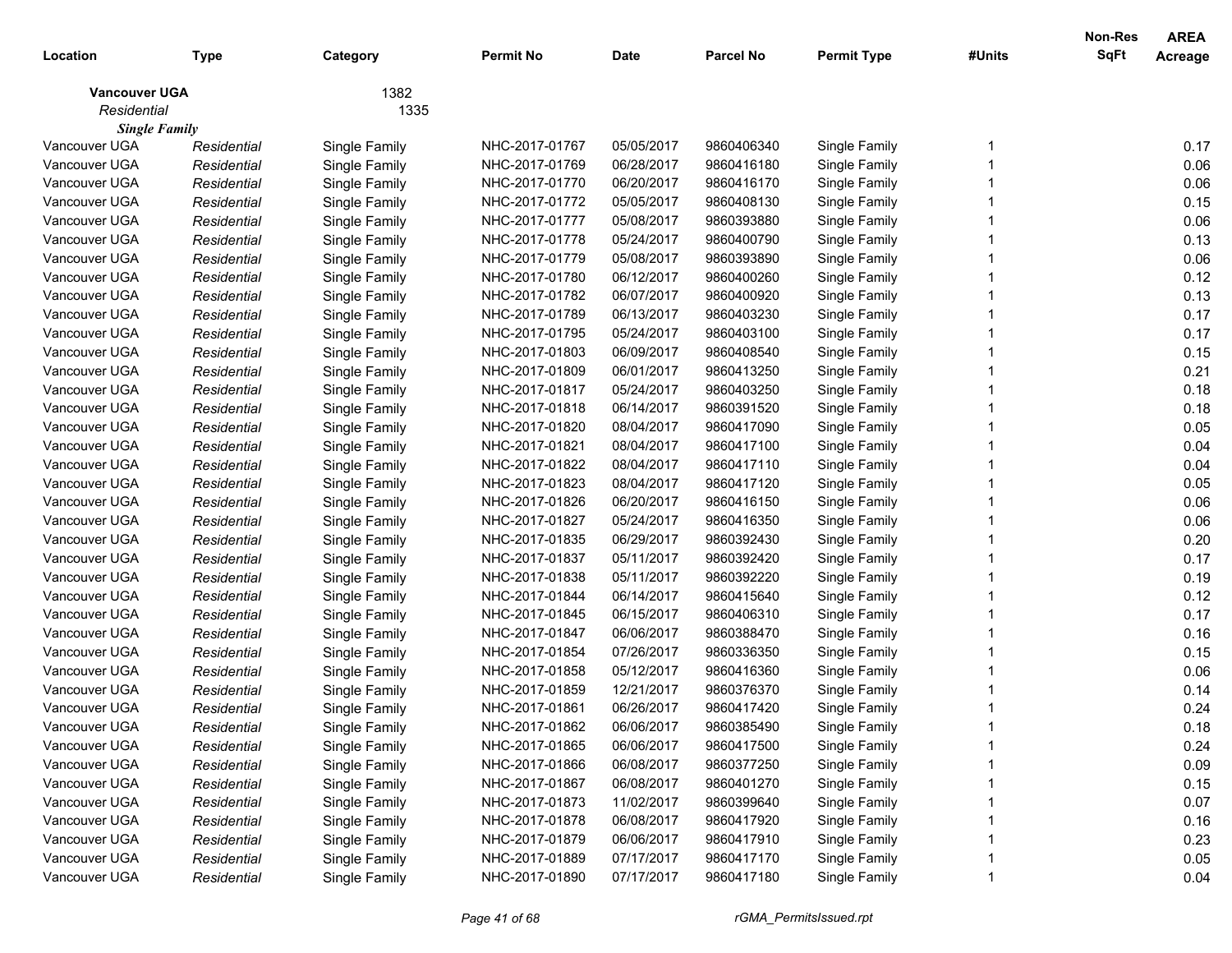| Location                            | <b>Type</b> | Category      | <b>Permit No</b> | <b>Date</b> | <b>Parcel No</b> | <b>Permit Type</b> | #Units | Non-Res<br>SqFt | <b>AREA</b><br>Acreage |
|-------------------------------------|-------------|---------------|------------------|-------------|------------------|--------------------|--------|-----------------|------------------------|
| <b>Vancouver UGA</b><br>Residential |             | 1382<br>1335  |                  |             |                  |                    |        |                 |                        |
| <b>Single Family</b>                |             |               |                  |             |                  |                    |        |                 |                        |
| Vancouver UGA                       | Residential | Single Family | NHC-2017-01891   | 07/17/2017  | 9860417190       | Single Family      |        |                 | 0.04                   |
| Vancouver UGA                       | Residential | Single Family | NHC-2017-01892   | 07/17/2017  | 9860417200       | Single Family      |        |                 | 0.05                   |
| Vancouver UGA                       | Residential | Single Family | NHC-2017-01902   | 05/23/2017  | 9860406760       | Single Family      |        |                 | 0.18                   |
| Vancouver UGA                       | Residential | Single Family | NHC-2017-01903   | 06/23/2017  | 9860406520       | Single Family      |        |                 | 0.18                   |
| Vancouver UGA                       | Residential | Single Family | NHC-2017-01908   | 05/15/2017  | 9860417650       | Single Family      |        |                 | 0.16                   |
| Vancouver UGA                       | Residential | Single Family | NHC-2017-01910   | 06/15/2017  | 9860417660       | Single Family      |        |                 | 0.16                   |
| Vancouver UGA                       | Residential | Single Family | NHC-2017-01918   | 05/24/2017  | 9860400950       | Single Family      |        |                 | 0.11                   |
| Vancouver UGA                       | Residential | Single Family | NHC-2017-01924   | 06/15/2017  | 9860406290       | Single Family      |        |                 | 0.17                   |
| Vancouver UGA                       | Residential | Single Family | NHC-2017-01926   | 06/28/2017  | 9860418320       | Single Family      |        |                 | 0.08                   |
| Vancouver UGA                       | Residential | Single Family | NHC-2017-01930   | 05/17/2017  | 9860418310       | Single Family      |        |                 | 0.08                   |
| Vancouver UGA                       | Residential | Single Family | NHC-2017-01937   | 06/22/2017  | 9860388250       | Single Family      |        |                 | 0.17                   |
| Vancouver UGA                       | Residential | Single Family | NHC-2017-01938   | 06/30/2017  | 9860403450       | Single Family      |        |                 | 0.16                   |
| Vancouver UGA                       | Residential | Single Family | NHC-2017-01940   | 06/28/2017  | 9860403490       | Single Family      |        |                 | 0.12                   |
| Vancouver UGA                       | Residential | Single Family | NHC-2017-01942   | 06/08/2017  | 9860417530       | Single Family      |        |                 | 0.23                   |
| Vancouver UGA                       | Residential | Single Family | NHC-2017-01948   | 06/01/2017  | 9860408740       | Single Family      |        |                 | 0.15                   |
| Vancouver UGA                       | Residential | Single Family | NHC-2017-01949   | 05/31/2017  | 9860415630       | Single Family      |        |                 | 0.12                   |
| Vancouver UGA                       | Residential | Single Family | NHC-2017-01950   | 05/18/2017  | 9860400590       | Single Family      |        |                 | 0.12                   |
| Vancouver UGA                       | Residential | Single Family | NHC-2017-01969   | 06/19/2017  | 9860417590       | Single Family      |        |                 | 0.16                   |
| Vancouver UGA                       | Residential | Single Family | NHC-2017-01971   | 06/15/2017  | 9860388240       | Single Family      |        |                 | 0.16                   |
| Vancouver UGA                       | Residential | Single Family | NHC-2017-01974   | 07/28/2017  | 9860417050       | Single Family      |        |                 | 0.05                   |
| Vancouver UGA                       | Residential | Single Family | NHC-2017-01975   | 07/28/2017  | 9860417060       | Single Family      |        |                 | 0.04                   |
| Vancouver UGA                       | Residential | Single Family | NHC-2017-01976   | 07/28/2017  | 9860417070       | Single Family      |        |                 | 0.04                   |
| Vancouver UGA                       | Residential | Single Family | NHC-2017-01977   | 07/28/2017  | 9860417080       | Single Family      |        |                 | 0.05                   |
| Vancouver UGA                       | Residential | Single Family | NHC-2017-01983   | 09/15/2017  | 1872200050       | Single Family      |        |                 | 0.18                   |
| Vancouver UGA                       | Residential | Single Family | NHC-2017-01986   | 06/06/2017  | 9860417390       | Single Family      |        |                 | 0.18                   |
| Vancouver UGA                       | Residential | Single Family | NHC-2017-01987   | 06/19/2017  | 9860418360       | Single Family      |        |                 | 0.06                   |
| Vancouver UGA                       | Residential | Single Family | NHC-2017-01988   | 06/19/2017  | 9860418370       | Single Family      |        |                 | 0.06                   |
| Vancouver UGA                       | Residential | Single Family | NHC-2017-01991   | 06/09/2017  | 9860417490       | Single Family      |        |                 | 0.24                   |
| Vancouver UGA                       | Residential | Single Family | NHC-2017-02011   | 09/22/2017  | 9860418380       | Single Family      |        |                 | 0.06                   |
| Vancouver UGA                       | Residential | Single Family | NHC-2017-02012   | 06/19/2017  | 9860418390       | Single Family      |        |                 | 0.06                   |
| Vancouver UGA                       | Residential | Single Family | NHC-2017-02017   | 05/24/2017  | 9860400860       | Single Family      |        |                 | 0.11                   |
| Vancouver UGA                       | Residential | Single Family | NHC-2017-02018   | 06/15/2017  | 9860388230       | Single Family      |        |                 | 0.16                   |
| Vancouver UGA                       | Residential | Single Family | NHC-2017-02032   | 07/07/2017  | 9860388210       | Single Family      |        |                 | 0.16                   |
| Vancouver UGA                       | Residential | Single Family | NHC-2017-02036   | 06/06/2017  | 9860415660       | Single Family      |        |                 | 0.13                   |
| Vancouver UGA                       | Residential | Single Family | NHC-2017-02037   | 10/05/2017  | 1559830000       | Single Family      |        |                 | 1.05                   |
| Vancouver UGA                       | Residential | Single Family | NHC-2017-02042   | 06/01/2017  | 9860408080       | Single Family      |        |                 | 0.15                   |
| Vancouver UGA                       | Residential | Single Family | NHC-2017-02051   | 06/23/2017  | 9860418400       | Single Family      |        |                 | 0.07                   |
| Vancouver UGA                       | Residential | Single Family | NHC-2017-02052   | 07/17/2017  | 9860418510       | Single Family      |        |                 | 0.13                   |
| Vancouver UGA                       | Residential | Single Family | NHC-2017-02053   | 07/24/2017  | 9860384840       | Single Family      |        |                 | 0.26                   |
| Vancouver UGA                       | Residential | Single Family | NHC-2017-02062   | 06/08/2017  | 9860415700       | Single Family      |        |                 | 0.13                   |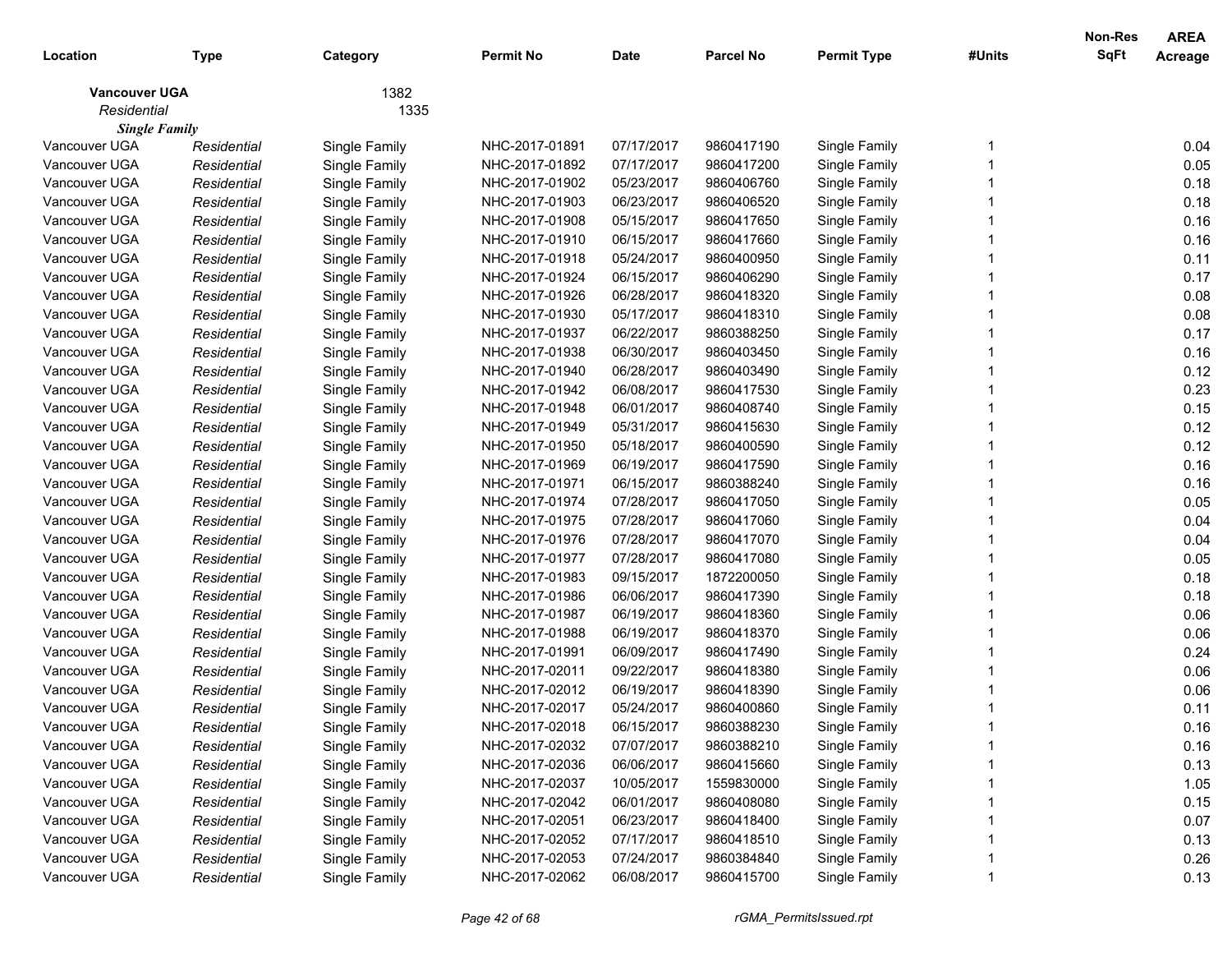| 1382<br><b>Vancouver UGA</b><br>Residential<br>1335<br><b>Single Family</b><br>Vancouver UGA<br>NHC-2017-02063<br>9860409190<br>0.18<br>Single Family<br>06/02/2017<br>Single Family<br>Residential<br>1.00<br>Vancouver UGA<br>Residential<br>Single Family<br>NHC-2017-02075<br>08/10/2017<br>9860402740<br>Single Family<br>0.12<br>Vancouver UGA<br>NHC-2017-02076<br>06/08/2017<br>9860415650<br>Single Family<br>Residential<br>Single Family<br>0.15<br>Vancouver UGA<br>NHC-2017-02078<br>Residential<br>Single Family<br>06/23/2017<br>9860406200<br>Single Family<br>0.17<br>Vancouver UGA<br>NHC-2017-02083<br>Residential<br>Single Family<br>05/31/2017<br>9860406680<br>Single Family<br>0.17<br>Vancouver UGA<br>NHC-2017-02095<br>Residential<br>Single Family<br>06/06/2017<br>9860417380<br>Single Family<br>0.19<br>Vancouver UGA<br>NHC-2017-02096<br>Residential<br>Single Family<br>06/08/2017<br>9860417560<br>Single Family<br>0.14<br>Vancouver UGA<br>NHC-2017-02098<br>Residential<br>Single Family<br>07/14/2017<br>9860418340<br>Single Family<br>0.06<br>Vancouver UGA<br>NHC-2017-02100<br>Residential<br>Single Family<br>06/13/2017<br>9860418410<br>Single Family<br>Vancouver UGA<br>NHC-2017-02101<br>0.06<br>09/29/2017<br>9860418420<br>Single Family<br>Residential<br>Single Family<br>Vancouver UGA<br>0.06<br>NHC-2017-02104<br>12/21/2017<br>9860418460<br>Single Family<br>Residential<br>Single Family<br>0.06<br>Vancouver UGA<br>Residential<br>Single Family<br>NHC-2017-02105<br>09/18/2017<br>9860418470<br>Single Family<br>0.07<br>Vancouver UGA<br>NHC-2017-02106<br>Residential<br>Single Family<br>09/28/2017<br>9860418480<br>Single Family<br>0.08<br>Vancouver UGA<br>Residential<br>Single Family<br>NHC-2017-02107<br>09/08/2017<br>9860399600<br>Single Family<br>0.07<br>Vancouver UGA<br>Residential<br>Single Family<br>NHC-2017-02108<br>09/08/2017<br>9860399610<br>Single Family<br>0.16<br>Vancouver UGA<br>Residential<br>Single Family<br>NHC-2017-02109<br>05/30/2017<br>9860417860<br>Single Family<br>0.16<br>Vancouver UGA<br>Residential<br>Single Family<br>NHC-2017-02112<br>05/30/2017<br>9860417850<br>Single Family<br>0.17<br>Vancouver UGA<br>NHC-2017-02121<br>06/13/2017<br>9860403310<br>Single Family<br>Residential<br>Single Family<br>0.20<br>Vancouver UGA<br>NHC-2017-02123<br>Residential<br>Single Family<br>06/09/2017<br>9860408490<br>Single Family<br>0.24<br>NHC-2017-02124<br>Vancouver UGA<br>Residential<br>Single Family<br>07/12/2017<br>9860354410<br>Single Family<br>0.16<br>Vancouver UGA<br>Residential<br>Single Family<br>NHC-2017-02129<br>06/05/2017<br>9860338240<br>Single Family<br>0.06<br>Vancouver UGA<br>Residential<br>Single Family<br>NHC-2017-02131<br>08/23/2017<br>9860418440<br>Single Family<br>0.06<br>NHC-2017-02132<br>Vancouver UGA<br>Residential<br>Single Family<br>08/18/2017<br>9860418430<br>Single Family<br>0.21<br>Vancouver UGA<br>Residential<br>Single Family<br>NHC-2017-02134<br>06/02/2017<br>9860417820<br>Single Family<br>0.18<br>Vancouver UGA<br>NHC-2017-02137<br>06/02/2017<br>9860417840<br>Single Family<br>Residential<br>Single Family<br>0.07<br>Vancouver UGA<br>NHC-2017-02144<br>06/09/2017<br>9860378120<br>Single Family<br>Residential<br>Single Family<br>0.17<br>Vancouver UGA<br>NHC-2017-02148<br>06/19/2017<br>9860392840<br>Residential<br>Single Family<br>Single Family<br>0.14<br>Vancouver UGA<br>NHC-2017-02152<br>9860392710<br>Residential<br>Single Family<br>06/20/2017<br>Single Family<br>NHC-2017-02176<br>0.17<br>Vancouver UGA<br>Residential<br>Single Family<br>05/30/2017<br>9860419680<br>Single Family<br>0.19<br>NHC-2017-02177<br>Vancouver UGA<br>Residential<br>Single Family<br>06/20/2017<br>9860408730<br>Single Family<br>0.17<br>Vancouver UGA<br>Single Family<br>NHC-2017-02178<br>06/20/2017<br>9860409200<br>Single Family<br>Residential<br>Single Family<br>Vancouver UGA<br>NHC-2017-02180<br>0.21<br>Residential<br>06/15/2017<br>9860417810<br>Single Family<br>06/15/2017<br>9860417830<br>0.23<br>Vancouver UGA<br>NHC-2017-02182<br>Single Family<br>Residential<br>Single Family<br>0.13<br>Vancouver UGA<br>Single Family<br>06/01/2017<br>9860418540<br>Single Family<br>Residential<br>NHC-2017-02187<br>Vancouver UGA<br>Single Family<br>07/24/2017<br>9860401420<br>Single Family<br>0.11<br>Residential<br>NHC-2017-02188<br>0.07<br>Vancouver UGA<br>Single Family<br>08/01/2017<br>Single Family<br>Residential<br>NHC-2017-02195<br>9860418450<br>0.07<br>Vancouver UGA<br>Single Family<br>09/28/2017<br>Single Family<br>Residential<br>NHC-2017-02208<br>9860402270<br>0.08<br>Vancouver UGA<br>Single Family<br>09/28/2017<br>Single Family<br>Residential<br>NHC-2017-02209<br>9860402260<br>0.18<br>Vancouver UGA<br>Single Family<br>06/01/2017<br>Single Family<br>Residential<br>NHC-2017-02210<br>9860419720<br>Vancouver UGA<br>NHC-2017-02212<br>06/08/2017<br>9860419420<br>Single Family<br>Single Family<br>0.17<br>Residential | Location | <b>Type</b> | Category | Permit No | <b>Date</b> | <b>Parcel No</b> | <b>Permit Type</b> | #Units | <b>Non-Res</b><br>SqFt | <b>AREA</b><br>Acreage |
|-----------------------------------------------------------------------------------------------------------------------------------------------------------------------------------------------------------------------------------------------------------------------------------------------------------------------------------------------------------------------------------------------------------------------------------------------------------------------------------------------------------------------------------------------------------------------------------------------------------------------------------------------------------------------------------------------------------------------------------------------------------------------------------------------------------------------------------------------------------------------------------------------------------------------------------------------------------------------------------------------------------------------------------------------------------------------------------------------------------------------------------------------------------------------------------------------------------------------------------------------------------------------------------------------------------------------------------------------------------------------------------------------------------------------------------------------------------------------------------------------------------------------------------------------------------------------------------------------------------------------------------------------------------------------------------------------------------------------------------------------------------------------------------------------------------------------------------------------------------------------------------------------------------------------------------------------------------------------------------------------------------------------------------------------------------------------------------------------------------------------------------------------------------------------------------------------------------------------------------------------------------------------------------------------------------------------------------------------------------------------------------------------------------------------------------------------------------------------------------------------------------------------------------------------------------------------------------------------------------------------------------------------------------------------------------------------------------------------------------------------------------------------------------------------------------------------------------------------------------------------------------------------------------------------------------------------------------------------------------------------------------------------------------------------------------------------------------------------------------------------------------------------------------------------------------------------------------------------------------------------------------------------------------------------------------------------------------------------------------------------------------------------------------------------------------------------------------------------------------------------------------------------------------------------------------------------------------------------------------------------------------------------------------------------------------------------------------------------------------------------------------------------------------------------------------------------------------------------------------------------------------------------------------------------------------------------------------------------------------------------------------------------------------------------------------------------------------------------------------------------------------------------------------------------------------------------------------------------------------------------------------------------------------------------------------------------------------------------------------------------------------------------------------------------------------------------------------------------------------------------------------------------------------------------------------------------------------------------------------------------------------------------------------------------------------------------------------------------------------------------------------------------------------------------------------------------------------------------------------------------------------------------------------------------------------------------------------------------------------------------------------------------------------------------------------------------------|----------|-------------|----------|-----------|-------------|------------------|--------------------|--------|------------------------|------------------------|
|                                                                                                                                                                                                                                                                                                                                                                                                                                                                                                                                                                                                                                                                                                                                                                                                                                                                                                                                                                                                                                                                                                                                                                                                                                                                                                                                                                                                                                                                                                                                                                                                                                                                                                                                                                                                                                                                                                                                                                                                                                                                                                                                                                                                                                                                                                                                                                                                                                                                                                                                                                                                                                                                                                                                                                                                                                                                                                                                                                                                                                                                                                                                                                                                                                                                                                                                                                                                                                                                                                                                                                                                                                                                                                                                                                                                                                                                                                                                                                                                                                                                                                                                                                                                                                                                                                                                                                                                                                                                                                                                                                                                                                                                                                                                                                                                                                                                                                                                                                                                                                                                             |          |             |          |           |             |                  |                    |        |                        |                        |
|                                                                                                                                                                                                                                                                                                                                                                                                                                                                                                                                                                                                                                                                                                                                                                                                                                                                                                                                                                                                                                                                                                                                                                                                                                                                                                                                                                                                                                                                                                                                                                                                                                                                                                                                                                                                                                                                                                                                                                                                                                                                                                                                                                                                                                                                                                                                                                                                                                                                                                                                                                                                                                                                                                                                                                                                                                                                                                                                                                                                                                                                                                                                                                                                                                                                                                                                                                                                                                                                                                                                                                                                                                                                                                                                                                                                                                                                                                                                                                                                                                                                                                                                                                                                                                                                                                                                                                                                                                                                                                                                                                                                                                                                                                                                                                                                                                                                                                                                                                                                                                                                             |          |             |          |           |             |                  |                    |        |                        |                        |
|                                                                                                                                                                                                                                                                                                                                                                                                                                                                                                                                                                                                                                                                                                                                                                                                                                                                                                                                                                                                                                                                                                                                                                                                                                                                                                                                                                                                                                                                                                                                                                                                                                                                                                                                                                                                                                                                                                                                                                                                                                                                                                                                                                                                                                                                                                                                                                                                                                                                                                                                                                                                                                                                                                                                                                                                                                                                                                                                                                                                                                                                                                                                                                                                                                                                                                                                                                                                                                                                                                                                                                                                                                                                                                                                                                                                                                                                                                                                                                                                                                                                                                                                                                                                                                                                                                                                                                                                                                                                                                                                                                                                                                                                                                                                                                                                                                                                                                                                                                                                                                                                             |          |             |          |           |             |                  |                    |        |                        |                        |
|                                                                                                                                                                                                                                                                                                                                                                                                                                                                                                                                                                                                                                                                                                                                                                                                                                                                                                                                                                                                                                                                                                                                                                                                                                                                                                                                                                                                                                                                                                                                                                                                                                                                                                                                                                                                                                                                                                                                                                                                                                                                                                                                                                                                                                                                                                                                                                                                                                                                                                                                                                                                                                                                                                                                                                                                                                                                                                                                                                                                                                                                                                                                                                                                                                                                                                                                                                                                                                                                                                                                                                                                                                                                                                                                                                                                                                                                                                                                                                                                                                                                                                                                                                                                                                                                                                                                                                                                                                                                                                                                                                                                                                                                                                                                                                                                                                                                                                                                                                                                                                                                             |          |             |          |           |             |                  |                    |        |                        |                        |
|                                                                                                                                                                                                                                                                                                                                                                                                                                                                                                                                                                                                                                                                                                                                                                                                                                                                                                                                                                                                                                                                                                                                                                                                                                                                                                                                                                                                                                                                                                                                                                                                                                                                                                                                                                                                                                                                                                                                                                                                                                                                                                                                                                                                                                                                                                                                                                                                                                                                                                                                                                                                                                                                                                                                                                                                                                                                                                                                                                                                                                                                                                                                                                                                                                                                                                                                                                                                                                                                                                                                                                                                                                                                                                                                                                                                                                                                                                                                                                                                                                                                                                                                                                                                                                                                                                                                                                                                                                                                                                                                                                                                                                                                                                                                                                                                                                                                                                                                                                                                                                                                             |          |             |          |           |             |                  |                    |        |                        |                        |
|                                                                                                                                                                                                                                                                                                                                                                                                                                                                                                                                                                                                                                                                                                                                                                                                                                                                                                                                                                                                                                                                                                                                                                                                                                                                                                                                                                                                                                                                                                                                                                                                                                                                                                                                                                                                                                                                                                                                                                                                                                                                                                                                                                                                                                                                                                                                                                                                                                                                                                                                                                                                                                                                                                                                                                                                                                                                                                                                                                                                                                                                                                                                                                                                                                                                                                                                                                                                                                                                                                                                                                                                                                                                                                                                                                                                                                                                                                                                                                                                                                                                                                                                                                                                                                                                                                                                                                                                                                                                                                                                                                                                                                                                                                                                                                                                                                                                                                                                                                                                                                                                             |          |             |          |           |             |                  |                    |        |                        |                        |
|                                                                                                                                                                                                                                                                                                                                                                                                                                                                                                                                                                                                                                                                                                                                                                                                                                                                                                                                                                                                                                                                                                                                                                                                                                                                                                                                                                                                                                                                                                                                                                                                                                                                                                                                                                                                                                                                                                                                                                                                                                                                                                                                                                                                                                                                                                                                                                                                                                                                                                                                                                                                                                                                                                                                                                                                                                                                                                                                                                                                                                                                                                                                                                                                                                                                                                                                                                                                                                                                                                                                                                                                                                                                                                                                                                                                                                                                                                                                                                                                                                                                                                                                                                                                                                                                                                                                                                                                                                                                                                                                                                                                                                                                                                                                                                                                                                                                                                                                                                                                                                                                             |          |             |          |           |             |                  |                    |        |                        |                        |
|                                                                                                                                                                                                                                                                                                                                                                                                                                                                                                                                                                                                                                                                                                                                                                                                                                                                                                                                                                                                                                                                                                                                                                                                                                                                                                                                                                                                                                                                                                                                                                                                                                                                                                                                                                                                                                                                                                                                                                                                                                                                                                                                                                                                                                                                                                                                                                                                                                                                                                                                                                                                                                                                                                                                                                                                                                                                                                                                                                                                                                                                                                                                                                                                                                                                                                                                                                                                                                                                                                                                                                                                                                                                                                                                                                                                                                                                                                                                                                                                                                                                                                                                                                                                                                                                                                                                                                                                                                                                                                                                                                                                                                                                                                                                                                                                                                                                                                                                                                                                                                                                             |          |             |          |           |             |                  |                    |        |                        |                        |
|                                                                                                                                                                                                                                                                                                                                                                                                                                                                                                                                                                                                                                                                                                                                                                                                                                                                                                                                                                                                                                                                                                                                                                                                                                                                                                                                                                                                                                                                                                                                                                                                                                                                                                                                                                                                                                                                                                                                                                                                                                                                                                                                                                                                                                                                                                                                                                                                                                                                                                                                                                                                                                                                                                                                                                                                                                                                                                                                                                                                                                                                                                                                                                                                                                                                                                                                                                                                                                                                                                                                                                                                                                                                                                                                                                                                                                                                                                                                                                                                                                                                                                                                                                                                                                                                                                                                                                                                                                                                                                                                                                                                                                                                                                                                                                                                                                                                                                                                                                                                                                                                             |          |             |          |           |             |                  |                    |        |                        |                        |
|                                                                                                                                                                                                                                                                                                                                                                                                                                                                                                                                                                                                                                                                                                                                                                                                                                                                                                                                                                                                                                                                                                                                                                                                                                                                                                                                                                                                                                                                                                                                                                                                                                                                                                                                                                                                                                                                                                                                                                                                                                                                                                                                                                                                                                                                                                                                                                                                                                                                                                                                                                                                                                                                                                                                                                                                                                                                                                                                                                                                                                                                                                                                                                                                                                                                                                                                                                                                                                                                                                                                                                                                                                                                                                                                                                                                                                                                                                                                                                                                                                                                                                                                                                                                                                                                                                                                                                                                                                                                                                                                                                                                                                                                                                                                                                                                                                                                                                                                                                                                                                                                             |          |             |          |           |             |                  |                    |        |                        |                        |
|                                                                                                                                                                                                                                                                                                                                                                                                                                                                                                                                                                                                                                                                                                                                                                                                                                                                                                                                                                                                                                                                                                                                                                                                                                                                                                                                                                                                                                                                                                                                                                                                                                                                                                                                                                                                                                                                                                                                                                                                                                                                                                                                                                                                                                                                                                                                                                                                                                                                                                                                                                                                                                                                                                                                                                                                                                                                                                                                                                                                                                                                                                                                                                                                                                                                                                                                                                                                                                                                                                                                                                                                                                                                                                                                                                                                                                                                                                                                                                                                                                                                                                                                                                                                                                                                                                                                                                                                                                                                                                                                                                                                                                                                                                                                                                                                                                                                                                                                                                                                                                                                             |          |             |          |           |             |                  |                    |        |                        |                        |
|                                                                                                                                                                                                                                                                                                                                                                                                                                                                                                                                                                                                                                                                                                                                                                                                                                                                                                                                                                                                                                                                                                                                                                                                                                                                                                                                                                                                                                                                                                                                                                                                                                                                                                                                                                                                                                                                                                                                                                                                                                                                                                                                                                                                                                                                                                                                                                                                                                                                                                                                                                                                                                                                                                                                                                                                                                                                                                                                                                                                                                                                                                                                                                                                                                                                                                                                                                                                                                                                                                                                                                                                                                                                                                                                                                                                                                                                                                                                                                                                                                                                                                                                                                                                                                                                                                                                                                                                                                                                                                                                                                                                                                                                                                                                                                                                                                                                                                                                                                                                                                                                             |          |             |          |           |             |                  |                    |        |                        |                        |
|                                                                                                                                                                                                                                                                                                                                                                                                                                                                                                                                                                                                                                                                                                                                                                                                                                                                                                                                                                                                                                                                                                                                                                                                                                                                                                                                                                                                                                                                                                                                                                                                                                                                                                                                                                                                                                                                                                                                                                                                                                                                                                                                                                                                                                                                                                                                                                                                                                                                                                                                                                                                                                                                                                                                                                                                                                                                                                                                                                                                                                                                                                                                                                                                                                                                                                                                                                                                                                                                                                                                                                                                                                                                                                                                                                                                                                                                                                                                                                                                                                                                                                                                                                                                                                                                                                                                                                                                                                                                                                                                                                                                                                                                                                                                                                                                                                                                                                                                                                                                                                                                             |          |             |          |           |             |                  |                    |        |                        |                        |
|                                                                                                                                                                                                                                                                                                                                                                                                                                                                                                                                                                                                                                                                                                                                                                                                                                                                                                                                                                                                                                                                                                                                                                                                                                                                                                                                                                                                                                                                                                                                                                                                                                                                                                                                                                                                                                                                                                                                                                                                                                                                                                                                                                                                                                                                                                                                                                                                                                                                                                                                                                                                                                                                                                                                                                                                                                                                                                                                                                                                                                                                                                                                                                                                                                                                                                                                                                                                                                                                                                                                                                                                                                                                                                                                                                                                                                                                                                                                                                                                                                                                                                                                                                                                                                                                                                                                                                                                                                                                                                                                                                                                                                                                                                                                                                                                                                                                                                                                                                                                                                                                             |          |             |          |           |             |                  |                    |        |                        |                        |
|                                                                                                                                                                                                                                                                                                                                                                                                                                                                                                                                                                                                                                                                                                                                                                                                                                                                                                                                                                                                                                                                                                                                                                                                                                                                                                                                                                                                                                                                                                                                                                                                                                                                                                                                                                                                                                                                                                                                                                                                                                                                                                                                                                                                                                                                                                                                                                                                                                                                                                                                                                                                                                                                                                                                                                                                                                                                                                                                                                                                                                                                                                                                                                                                                                                                                                                                                                                                                                                                                                                                                                                                                                                                                                                                                                                                                                                                                                                                                                                                                                                                                                                                                                                                                                                                                                                                                                                                                                                                                                                                                                                                                                                                                                                                                                                                                                                                                                                                                                                                                                                                             |          |             |          |           |             |                  |                    |        |                        |                        |
|                                                                                                                                                                                                                                                                                                                                                                                                                                                                                                                                                                                                                                                                                                                                                                                                                                                                                                                                                                                                                                                                                                                                                                                                                                                                                                                                                                                                                                                                                                                                                                                                                                                                                                                                                                                                                                                                                                                                                                                                                                                                                                                                                                                                                                                                                                                                                                                                                                                                                                                                                                                                                                                                                                                                                                                                                                                                                                                                                                                                                                                                                                                                                                                                                                                                                                                                                                                                                                                                                                                                                                                                                                                                                                                                                                                                                                                                                                                                                                                                                                                                                                                                                                                                                                                                                                                                                                                                                                                                                                                                                                                                                                                                                                                                                                                                                                                                                                                                                                                                                                                                             |          |             |          |           |             |                  |                    |        |                        |                        |
|                                                                                                                                                                                                                                                                                                                                                                                                                                                                                                                                                                                                                                                                                                                                                                                                                                                                                                                                                                                                                                                                                                                                                                                                                                                                                                                                                                                                                                                                                                                                                                                                                                                                                                                                                                                                                                                                                                                                                                                                                                                                                                                                                                                                                                                                                                                                                                                                                                                                                                                                                                                                                                                                                                                                                                                                                                                                                                                                                                                                                                                                                                                                                                                                                                                                                                                                                                                                                                                                                                                                                                                                                                                                                                                                                                                                                                                                                                                                                                                                                                                                                                                                                                                                                                                                                                                                                                                                                                                                                                                                                                                                                                                                                                                                                                                                                                                                                                                                                                                                                                                                             |          |             |          |           |             |                  |                    |        |                        |                        |
|                                                                                                                                                                                                                                                                                                                                                                                                                                                                                                                                                                                                                                                                                                                                                                                                                                                                                                                                                                                                                                                                                                                                                                                                                                                                                                                                                                                                                                                                                                                                                                                                                                                                                                                                                                                                                                                                                                                                                                                                                                                                                                                                                                                                                                                                                                                                                                                                                                                                                                                                                                                                                                                                                                                                                                                                                                                                                                                                                                                                                                                                                                                                                                                                                                                                                                                                                                                                                                                                                                                                                                                                                                                                                                                                                                                                                                                                                                                                                                                                                                                                                                                                                                                                                                                                                                                                                                                                                                                                                                                                                                                                                                                                                                                                                                                                                                                                                                                                                                                                                                                                             |          |             |          |           |             |                  |                    |        |                        |                        |
|                                                                                                                                                                                                                                                                                                                                                                                                                                                                                                                                                                                                                                                                                                                                                                                                                                                                                                                                                                                                                                                                                                                                                                                                                                                                                                                                                                                                                                                                                                                                                                                                                                                                                                                                                                                                                                                                                                                                                                                                                                                                                                                                                                                                                                                                                                                                                                                                                                                                                                                                                                                                                                                                                                                                                                                                                                                                                                                                                                                                                                                                                                                                                                                                                                                                                                                                                                                                                                                                                                                                                                                                                                                                                                                                                                                                                                                                                                                                                                                                                                                                                                                                                                                                                                                                                                                                                                                                                                                                                                                                                                                                                                                                                                                                                                                                                                                                                                                                                                                                                                                                             |          |             |          |           |             |                  |                    |        |                        |                        |
|                                                                                                                                                                                                                                                                                                                                                                                                                                                                                                                                                                                                                                                                                                                                                                                                                                                                                                                                                                                                                                                                                                                                                                                                                                                                                                                                                                                                                                                                                                                                                                                                                                                                                                                                                                                                                                                                                                                                                                                                                                                                                                                                                                                                                                                                                                                                                                                                                                                                                                                                                                                                                                                                                                                                                                                                                                                                                                                                                                                                                                                                                                                                                                                                                                                                                                                                                                                                                                                                                                                                                                                                                                                                                                                                                                                                                                                                                                                                                                                                                                                                                                                                                                                                                                                                                                                                                                                                                                                                                                                                                                                                                                                                                                                                                                                                                                                                                                                                                                                                                                                                             |          |             |          |           |             |                  |                    |        |                        |                        |
|                                                                                                                                                                                                                                                                                                                                                                                                                                                                                                                                                                                                                                                                                                                                                                                                                                                                                                                                                                                                                                                                                                                                                                                                                                                                                                                                                                                                                                                                                                                                                                                                                                                                                                                                                                                                                                                                                                                                                                                                                                                                                                                                                                                                                                                                                                                                                                                                                                                                                                                                                                                                                                                                                                                                                                                                                                                                                                                                                                                                                                                                                                                                                                                                                                                                                                                                                                                                                                                                                                                                                                                                                                                                                                                                                                                                                                                                                                                                                                                                                                                                                                                                                                                                                                                                                                                                                                                                                                                                                                                                                                                                                                                                                                                                                                                                                                                                                                                                                                                                                                                                             |          |             |          |           |             |                  |                    |        |                        |                        |
|                                                                                                                                                                                                                                                                                                                                                                                                                                                                                                                                                                                                                                                                                                                                                                                                                                                                                                                                                                                                                                                                                                                                                                                                                                                                                                                                                                                                                                                                                                                                                                                                                                                                                                                                                                                                                                                                                                                                                                                                                                                                                                                                                                                                                                                                                                                                                                                                                                                                                                                                                                                                                                                                                                                                                                                                                                                                                                                                                                                                                                                                                                                                                                                                                                                                                                                                                                                                                                                                                                                                                                                                                                                                                                                                                                                                                                                                                                                                                                                                                                                                                                                                                                                                                                                                                                                                                                                                                                                                                                                                                                                                                                                                                                                                                                                                                                                                                                                                                                                                                                                                             |          |             |          |           |             |                  |                    |        |                        |                        |
|                                                                                                                                                                                                                                                                                                                                                                                                                                                                                                                                                                                                                                                                                                                                                                                                                                                                                                                                                                                                                                                                                                                                                                                                                                                                                                                                                                                                                                                                                                                                                                                                                                                                                                                                                                                                                                                                                                                                                                                                                                                                                                                                                                                                                                                                                                                                                                                                                                                                                                                                                                                                                                                                                                                                                                                                                                                                                                                                                                                                                                                                                                                                                                                                                                                                                                                                                                                                                                                                                                                                                                                                                                                                                                                                                                                                                                                                                                                                                                                                                                                                                                                                                                                                                                                                                                                                                                                                                                                                                                                                                                                                                                                                                                                                                                                                                                                                                                                                                                                                                                                                             |          |             |          |           |             |                  |                    |        |                        |                        |
|                                                                                                                                                                                                                                                                                                                                                                                                                                                                                                                                                                                                                                                                                                                                                                                                                                                                                                                                                                                                                                                                                                                                                                                                                                                                                                                                                                                                                                                                                                                                                                                                                                                                                                                                                                                                                                                                                                                                                                                                                                                                                                                                                                                                                                                                                                                                                                                                                                                                                                                                                                                                                                                                                                                                                                                                                                                                                                                                                                                                                                                                                                                                                                                                                                                                                                                                                                                                                                                                                                                                                                                                                                                                                                                                                                                                                                                                                                                                                                                                                                                                                                                                                                                                                                                                                                                                                                                                                                                                                                                                                                                                                                                                                                                                                                                                                                                                                                                                                                                                                                                                             |          |             |          |           |             |                  |                    |        |                        |                        |
|                                                                                                                                                                                                                                                                                                                                                                                                                                                                                                                                                                                                                                                                                                                                                                                                                                                                                                                                                                                                                                                                                                                                                                                                                                                                                                                                                                                                                                                                                                                                                                                                                                                                                                                                                                                                                                                                                                                                                                                                                                                                                                                                                                                                                                                                                                                                                                                                                                                                                                                                                                                                                                                                                                                                                                                                                                                                                                                                                                                                                                                                                                                                                                                                                                                                                                                                                                                                                                                                                                                                                                                                                                                                                                                                                                                                                                                                                                                                                                                                                                                                                                                                                                                                                                                                                                                                                                                                                                                                                                                                                                                                                                                                                                                                                                                                                                                                                                                                                                                                                                                                             |          |             |          |           |             |                  |                    |        |                        |                        |
|                                                                                                                                                                                                                                                                                                                                                                                                                                                                                                                                                                                                                                                                                                                                                                                                                                                                                                                                                                                                                                                                                                                                                                                                                                                                                                                                                                                                                                                                                                                                                                                                                                                                                                                                                                                                                                                                                                                                                                                                                                                                                                                                                                                                                                                                                                                                                                                                                                                                                                                                                                                                                                                                                                                                                                                                                                                                                                                                                                                                                                                                                                                                                                                                                                                                                                                                                                                                                                                                                                                                                                                                                                                                                                                                                                                                                                                                                                                                                                                                                                                                                                                                                                                                                                                                                                                                                                                                                                                                                                                                                                                                                                                                                                                                                                                                                                                                                                                                                                                                                                                                             |          |             |          |           |             |                  |                    |        |                        |                        |
|                                                                                                                                                                                                                                                                                                                                                                                                                                                                                                                                                                                                                                                                                                                                                                                                                                                                                                                                                                                                                                                                                                                                                                                                                                                                                                                                                                                                                                                                                                                                                                                                                                                                                                                                                                                                                                                                                                                                                                                                                                                                                                                                                                                                                                                                                                                                                                                                                                                                                                                                                                                                                                                                                                                                                                                                                                                                                                                                                                                                                                                                                                                                                                                                                                                                                                                                                                                                                                                                                                                                                                                                                                                                                                                                                                                                                                                                                                                                                                                                                                                                                                                                                                                                                                                                                                                                                                                                                                                                                                                                                                                                                                                                                                                                                                                                                                                                                                                                                                                                                                                                             |          |             |          |           |             |                  |                    |        |                        |                        |
|                                                                                                                                                                                                                                                                                                                                                                                                                                                                                                                                                                                                                                                                                                                                                                                                                                                                                                                                                                                                                                                                                                                                                                                                                                                                                                                                                                                                                                                                                                                                                                                                                                                                                                                                                                                                                                                                                                                                                                                                                                                                                                                                                                                                                                                                                                                                                                                                                                                                                                                                                                                                                                                                                                                                                                                                                                                                                                                                                                                                                                                                                                                                                                                                                                                                                                                                                                                                                                                                                                                                                                                                                                                                                                                                                                                                                                                                                                                                                                                                                                                                                                                                                                                                                                                                                                                                                                                                                                                                                                                                                                                                                                                                                                                                                                                                                                                                                                                                                                                                                                                                             |          |             |          |           |             |                  |                    |        |                        |                        |
|                                                                                                                                                                                                                                                                                                                                                                                                                                                                                                                                                                                                                                                                                                                                                                                                                                                                                                                                                                                                                                                                                                                                                                                                                                                                                                                                                                                                                                                                                                                                                                                                                                                                                                                                                                                                                                                                                                                                                                                                                                                                                                                                                                                                                                                                                                                                                                                                                                                                                                                                                                                                                                                                                                                                                                                                                                                                                                                                                                                                                                                                                                                                                                                                                                                                                                                                                                                                                                                                                                                                                                                                                                                                                                                                                                                                                                                                                                                                                                                                                                                                                                                                                                                                                                                                                                                                                                                                                                                                                                                                                                                                                                                                                                                                                                                                                                                                                                                                                                                                                                                                             |          |             |          |           |             |                  |                    |        |                        |                        |
|                                                                                                                                                                                                                                                                                                                                                                                                                                                                                                                                                                                                                                                                                                                                                                                                                                                                                                                                                                                                                                                                                                                                                                                                                                                                                                                                                                                                                                                                                                                                                                                                                                                                                                                                                                                                                                                                                                                                                                                                                                                                                                                                                                                                                                                                                                                                                                                                                                                                                                                                                                                                                                                                                                                                                                                                                                                                                                                                                                                                                                                                                                                                                                                                                                                                                                                                                                                                                                                                                                                                                                                                                                                                                                                                                                                                                                                                                                                                                                                                                                                                                                                                                                                                                                                                                                                                                                                                                                                                                                                                                                                                                                                                                                                                                                                                                                                                                                                                                                                                                                                                             |          |             |          |           |             |                  |                    |        |                        |                        |
|                                                                                                                                                                                                                                                                                                                                                                                                                                                                                                                                                                                                                                                                                                                                                                                                                                                                                                                                                                                                                                                                                                                                                                                                                                                                                                                                                                                                                                                                                                                                                                                                                                                                                                                                                                                                                                                                                                                                                                                                                                                                                                                                                                                                                                                                                                                                                                                                                                                                                                                                                                                                                                                                                                                                                                                                                                                                                                                                                                                                                                                                                                                                                                                                                                                                                                                                                                                                                                                                                                                                                                                                                                                                                                                                                                                                                                                                                                                                                                                                                                                                                                                                                                                                                                                                                                                                                                                                                                                                                                                                                                                                                                                                                                                                                                                                                                                                                                                                                                                                                                                                             |          |             |          |           |             |                  |                    |        |                        |                        |
|                                                                                                                                                                                                                                                                                                                                                                                                                                                                                                                                                                                                                                                                                                                                                                                                                                                                                                                                                                                                                                                                                                                                                                                                                                                                                                                                                                                                                                                                                                                                                                                                                                                                                                                                                                                                                                                                                                                                                                                                                                                                                                                                                                                                                                                                                                                                                                                                                                                                                                                                                                                                                                                                                                                                                                                                                                                                                                                                                                                                                                                                                                                                                                                                                                                                                                                                                                                                                                                                                                                                                                                                                                                                                                                                                                                                                                                                                                                                                                                                                                                                                                                                                                                                                                                                                                                                                                                                                                                                                                                                                                                                                                                                                                                                                                                                                                                                                                                                                                                                                                                                             |          |             |          |           |             |                  |                    |        |                        |                        |
|                                                                                                                                                                                                                                                                                                                                                                                                                                                                                                                                                                                                                                                                                                                                                                                                                                                                                                                                                                                                                                                                                                                                                                                                                                                                                                                                                                                                                                                                                                                                                                                                                                                                                                                                                                                                                                                                                                                                                                                                                                                                                                                                                                                                                                                                                                                                                                                                                                                                                                                                                                                                                                                                                                                                                                                                                                                                                                                                                                                                                                                                                                                                                                                                                                                                                                                                                                                                                                                                                                                                                                                                                                                                                                                                                                                                                                                                                                                                                                                                                                                                                                                                                                                                                                                                                                                                                                                                                                                                                                                                                                                                                                                                                                                                                                                                                                                                                                                                                                                                                                                                             |          |             |          |           |             |                  |                    |        |                        |                        |
|                                                                                                                                                                                                                                                                                                                                                                                                                                                                                                                                                                                                                                                                                                                                                                                                                                                                                                                                                                                                                                                                                                                                                                                                                                                                                                                                                                                                                                                                                                                                                                                                                                                                                                                                                                                                                                                                                                                                                                                                                                                                                                                                                                                                                                                                                                                                                                                                                                                                                                                                                                                                                                                                                                                                                                                                                                                                                                                                                                                                                                                                                                                                                                                                                                                                                                                                                                                                                                                                                                                                                                                                                                                                                                                                                                                                                                                                                                                                                                                                                                                                                                                                                                                                                                                                                                                                                                                                                                                                                                                                                                                                                                                                                                                                                                                                                                                                                                                                                                                                                                                                             |          |             |          |           |             |                  |                    |        |                        |                        |
|                                                                                                                                                                                                                                                                                                                                                                                                                                                                                                                                                                                                                                                                                                                                                                                                                                                                                                                                                                                                                                                                                                                                                                                                                                                                                                                                                                                                                                                                                                                                                                                                                                                                                                                                                                                                                                                                                                                                                                                                                                                                                                                                                                                                                                                                                                                                                                                                                                                                                                                                                                                                                                                                                                                                                                                                                                                                                                                                                                                                                                                                                                                                                                                                                                                                                                                                                                                                                                                                                                                                                                                                                                                                                                                                                                                                                                                                                                                                                                                                                                                                                                                                                                                                                                                                                                                                                                                                                                                                                                                                                                                                                                                                                                                                                                                                                                                                                                                                                                                                                                                                             |          |             |          |           |             |                  |                    |        |                        |                        |
|                                                                                                                                                                                                                                                                                                                                                                                                                                                                                                                                                                                                                                                                                                                                                                                                                                                                                                                                                                                                                                                                                                                                                                                                                                                                                                                                                                                                                                                                                                                                                                                                                                                                                                                                                                                                                                                                                                                                                                                                                                                                                                                                                                                                                                                                                                                                                                                                                                                                                                                                                                                                                                                                                                                                                                                                                                                                                                                                                                                                                                                                                                                                                                                                                                                                                                                                                                                                                                                                                                                                                                                                                                                                                                                                                                                                                                                                                                                                                                                                                                                                                                                                                                                                                                                                                                                                                                                                                                                                                                                                                                                                                                                                                                                                                                                                                                                                                                                                                                                                                                                                             |          |             |          |           |             |                  |                    |        |                        |                        |
|                                                                                                                                                                                                                                                                                                                                                                                                                                                                                                                                                                                                                                                                                                                                                                                                                                                                                                                                                                                                                                                                                                                                                                                                                                                                                                                                                                                                                                                                                                                                                                                                                                                                                                                                                                                                                                                                                                                                                                                                                                                                                                                                                                                                                                                                                                                                                                                                                                                                                                                                                                                                                                                                                                                                                                                                                                                                                                                                                                                                                                                                                                                                                                                                                                                                                                                                                                                                                                                                                                                                                                                                                                                                                                                                                                                                                                                                                                                                                                                                                                                                                                                                                                                                                                                                                                                                                                                                                                                                                                                                                                                                                                                                                                                                                                                                                                                                                                                                                                                                                                                                             |          |             |          |           |             |                  |                    |        |                        |                        |
|                                                                                                                                                                                                                                                                                                                                                                                                                                                                                                                                                                                                                                                                                                                                                                                                                                                                                                                                                                                                                                                                                                                                                                                                                                                                                                                                                                                                                                                                                                                                                                                                                                                                                                                                                                                                                                                                                                                                                                                                                                                                                                                                                                                                                                                                                                                                                                                                                                                                                                                                                                                                                                                                                                                                                                                                                                                                                                                                                                                                                                                                                                                                                                                                                                                                                                                                                                                                                                                                                                                                                                                                                                                                                                                                                                                                                                                                                                                                                                                                                                                                                                                                                                                                                                                                                                                                                                                                                                                                                                                                                                                                                                                                                                                                                                                                                                                                                                                                                                                                                                                                             |          |             |          |           |             |                  |                    |        |                        |                        |
|                                                                                                                                                                                                                                                                                                                                                                                                                                                                                                                                                                                                                                                                                                                                                                                                                                                                                                                                                                                                                                                                                                                                                                                                                                                                                                                                                                                                                                                                                                                                                                                                                                                                                                                                                                                                                                                                                                                                                                                                                                                                                                                                                                                                                                                                                                                                                                                                                                                                                                                                                                                                                                                                                                                                                                                                                                                                                                                                                                                                                                                                                                                                                                                                                                                                                                                                                                                                                                                                                                                                                                                                                                                                                                                                                                                                                                                                                                                                                                                                                                                                                                                                                                                                                                                                                                                                                                                                                                                                                                                                                                                                                                                                                                                                                                                                                                                                                                                                                                                                                                                                             |          |             |          |           |             |                  |                    |        |                        |                        |
|                                                                                                                                                                                                                                                                                                                                                                                                                                                                                                                                                                                                                                                                                                                                                                                                                                                                                                                                                                                                                                                                                                                                                                                                                                                                                                                                                                                                                                                                                                                                                                                                                                                                                                                                                                                                                                                                                                                                                                                                                                                                                                                                                                                                                                                                                                                                                                                                                                                                                                                                                                                                                                                                                                                                                                                                                                                                                                                                                                                                                                                                                                                                                                                                                                                                                                                                                                                                                                                                                                                                                                                                                                                                                                                                                                                                                                                                                                                                                                                                                                                                                                                                                                                                                                                                                                                                                                                                                                                                                                                                                                                                                                                                                                                                                                                                                                                                                                                                                                                                                                                                             |          |             |          |           |             |                  |                    |        |                        |                        |
|                                                                                                                                                                                                                                                                                                                                                                                                                                                                                                                                                                                                                                                                                                                                                                                                                                                                                                                                                                                                                                                                                                                                                                                                                                                                                                                                                                                                                                                                                                                                                                                                                                                                                                                                                                                                                                                                                                                                                                                                                                                                                                                                                                                                                                                                                                                                                                                                                                                                                                                                                                                                                                                                                                                                                                                                                                                                                                                                                                                                                                                                                                                                                                                                                                                                                                                                                                                                                                                                                                                                                                                                                                                                                                                                                                                                                                                                                                                                                                                                                                                                                                                                                                                                                                                                                                                                                                                                                                                                                                                                                                                                                                                                                                                                                                                                                                                                                                                                                                                                                                                                             |          |             |          |           |             |                  |                    |        |                        |                        |
|                                                                                                                                                                                                                                                                                                                                                                                                                                                                                                                                                                                                                                                                                                                                                                                                                                                                                                                                                                                                                                                                                                                                                                                                                                                                                                                                                                                                                                                                                                                                                                                                                                                                                                                                                                                                                                                                                                                                                                                                                                                                                                                                                                                                                                                                                                                                                                                                                                                                                                                                                                                                                                                                                                                                                                                                                                                                                                                                                                                                                                                                                                                                                                                                                                                                                                                                                                                                                                                                                                                                                                                                                                                                                                                                                                                                                                                                                                                                                                                                                                                                                                                                                                                                                                                                                                                                                                                                                                                                                                                                                                                                                                                                                                                                                                                                                                                                                                                                                                                                                                                                             |          |             |          |           |             |                  |                    |        |                        |                        |
|                                                                                                                                                                                                                                                                                                                                                                                                                                                                                                                                                                                                                                                                                                                                                                                                                                                                                                                                                                                                                                                                                                                                                                                                                                                                                                                                                                                                                                                                                                                                                                                                                                                                                                                                                                                                                                                                                                                                                                                                                                                                                                                                                                                                                                                                                                                                                                                                                                                                                                                                                                                                                                                                                                                                                                                                                                                                                                                                                                                                                                                                                                                                                                                                                                                                                                                                                                                                                                                                                                                                                                                                                                                                                                                                                                                                                                                                                                                                                                                                                                                                                                                                                                                                                                                                                                                                                                                                                                                                                                                                                                                                                                                                                                                                                                                                                                                                                                                                                                                                                                                                             |          |             |          |           |             |                  |                    |        |                        |                        |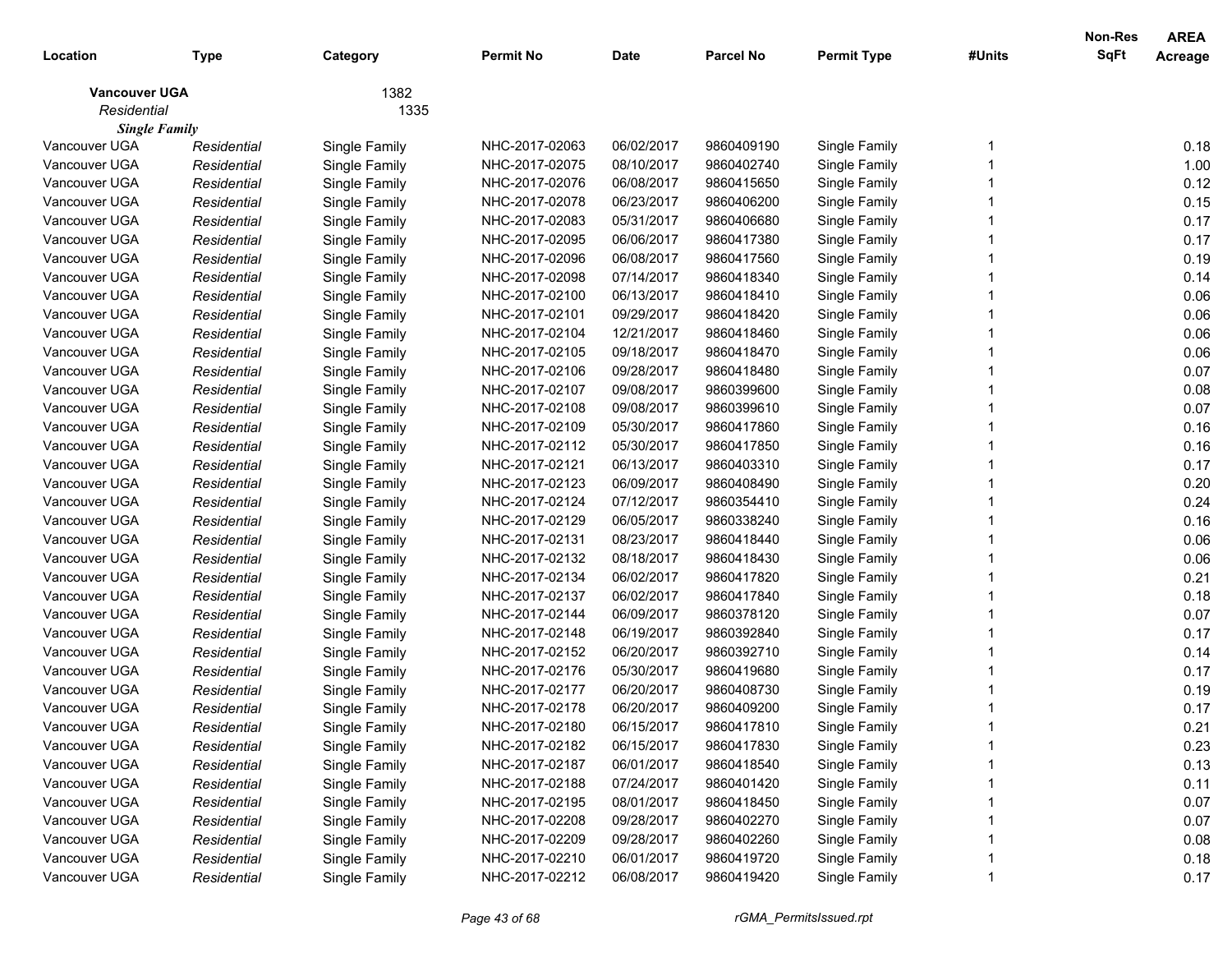| Location                            | <b>Type</b> | Category      | <b>Permit No</b> | <b>Date</b> | <b>Parcel No</b> | <b>Permit Type</b> | #Units | Non-Res<br>SqFt | <b>AREA</b><br>Acreage |
|-------------------------------------|-------------|---------------|------------------|-------------|------------------|--------------------|--------|-----------------|------------------------|
| <b>Vancouver UGA</b><br>Residential |             | 1382<br>1335  |                  |             |                  |                    |        |                 |                        |
| <b>Single Family</b>                |             |               |                  |             |                  |                    |        |                 |                        |
| Vancouver UGA                       | Residential | Single Family | NHC-2017-02215   | 06/21/2017  | 9860389580       | Single Family      |        |                 | 0.13                   |
| Vancouver UGA                       | Residential | Single Family | NHC-2017-02224   | 06/07/2017  | 9860418550       | Single Family      |        |                 | 0.13                   |
| Vancouver UGA                       | Residential | Single Family | NHC-2017-02229   | 06/22/2017  | 9860417800       | Single Family      |        |                 | 0.21                   |
| Vancouver UGA                       | Residential | Single Family | NHC-2017-02239   | 07/11/2017  | 9860356940       | Single Family      |        |                 | 0.14                   |
| Vancouver UGA                       | Residential | Single Family | NHC-2017-02241   | 07/14/2017  | 9860400160       | Single Family      |        |                 | 0.12                   |
| Vancouver UGA                       | Residential | Single Family | NHC-2017-02245   | 06/07/2017  | 9860416370       | Single Family      |        |                 | 0.06                   |
| Vancouver UGA                       | Residential | Single Family | NHC-2017-02248   | 06/01/2017  | 9860417280       | Single Family      |        |                 | 0.07                   |
| Vancouver UGA                       | Residential | Single Family | NHC-2017-02250   | 06/01/2017  | 9860418560       | Single Family      |        |                 | 0.13                   |
| Vancouver UGA                       | Residential | Single Family | NHC-2017-02268   | 06/16/2017  | 9860418200       | Single Family      |        |                 | 0.22                   |
| Vancouver UGA                       | Residential | Single Family | NHC-2017-02269   | 07/17/2017  | 9860378010       | Single Family      |        |                 | 0.07                   |
| Vancouver UGA                       | Residential | Single Family | NHC-2017-02270   | 06/16/2017  | 9860418190       | Single Family      |        |                 | 0.17                   |
| Vancouver UGA                       | Residential | Single Family | NHC-2017-02295   | 06/29/2017  | 9860402020       | Single Family      |        |                 | 0.19                   |
| Vancouver UGA                       | Residential | Single Family | NHC-2017-02297   | 06/29/2017  | 9860393900       | Single Family      |        |                 | 0.06                   |
| Vancouver UGA                       | Residential | Single Family | NHC-2017-02298   | 06/29/2017  | 9860393910       | Single Family      |        |                 | 0.06                   |
| Vancouver UGA                       | Residential | Single Family | NHC-2017-02299   | 06/29/2017  | 9860393920       | Single Family      |        |                 | 0.06                   |
| Vancouver UGA                       | Residential | Single Family | NHC-2017-02300   | 06/29/2017  | 9860393930       | Single Family      |        |                 | 0.08                   |
| Vancouver UGA                       | Residential | Single Family | NHC-2017-02324   | 08/18/2017  | 9860418530       | Single Family      |        |                 | 0.12                   |
| Vancouver UGA                       | Residential | Single Family | NHC-2017-02330   | 09/05/2017  | 9860416680       | Single Family      |        |                 | 0.06                   |
| Vancouver UGA                       | Residential | Single Family | NHC-2017-02332   | 11/09/2017  | 9860416140       | Single Family      |        |                 | 0.08                   |
| Vancouver UGA                       | Residential | Single Family | NHC-2017-02338   | 06/08/2017  | 9860378130       | Single Family      |        |                 | 0.06                   |
| Vancouver UGA                       | Residential | Single Family | NHC-2017-02341   | 07/03/2017  | 9860403690       | Single Family      |        |                 | 0.21                   |
| Vancouver UGA                       | Residential | Single Family | NHC-2017-02344   | 09/13/2017  | 9860396140       | Single Family      |        |                 | 0.30                   |
| Vancouver UGA                       | Residential | Single Family | NHC-2017-02346   | 09/18/2017  | 9860418490       | Single Family      |        |                 | 0.07                   |
| Vancouver UGA                       | Residential | Single Family | NHC-2017-02347   | 09/28/2017  | 9860418500       | Single Family      |        |                 | 0.09                   |
| Vancouver UGA                       | Residential | Single Family | NHC-2017-02358   | 06/14/2017  | 9860418920       | Single Family      |        |                 | 0.11                   |
| Vancouver UGA                       | Residential | Single Family | NHC-2017-02359   | 07/05/2017  | 9860408850       | Single Family      |        |                 | 0.16                   |
| Vancouver UGA                       | Residential | Single Family | NHC-2017-02361   | 06/14/2017  | 9860418930       | Single Family      |        |                 | 0.12                   |
| Vancouver UGA                       | Residential | Single Family | NHC-2017-02364   | 06/15/2017  | 9860418900       | Single Family      |        |                 | 0.11                   |
| Vancouver UGA                       | Residential | Single Family | NHC-2017-02365   | 06/16/2017  | 9860418910       | Single Family      |        |                 | 0.11                   |
| Vancouver UGA                       | Residential | Single Family | NHC-2017-02367   | 06/16/2017  | 9860418890       | Single Family      |        |                 | 0.10                   |
| Vancouver UGA                       | Residential | Single Family | NHC-2017-02369   | 06/16/2017  | 9860400970       | Single Family      |        |                 | 0.11                   |
| Vancouver UGA                       | Residential | Single Family | NHC-2017-02371   | 07/20/2017  | 9860417870       | Single Family      |        |                 | 0.16                   |
| Vancouver UGA                       | Residential | Single Family | NHC-2017-02389   | 06/23/2017  | 9860416690       | Single Family      |        |                 | 0.07                   |
| Vancouver UGA                       | Residential | Single Family | NHC-2017-02395   | 09/11/2017  | 9860417290       | Single Family      |        |                 | 0.05                   |
| Vancouver UGA                       | Residential | Single Family | NHC-2017-02397   | 09/11/2017  | 9860417300       | Single Family      |        |                 | 0.04                   |
| Vancouver UGA                       | Residential | Single Family | NHC-2017-02398   | 09/11/2017  | 9860417310       | Single Family      |        |                 | 0.04                   |
| Vancouver UGA                       | Residential | Single Family | NHC-2017-02399   | 09/11/2017  | 9860417320       | Single Family      |        |                 | 0.04                   |
| Vancouver UGA                       | Residential | Single Family | NHC-2017-02400   | 09/11/2017  | 9860417330       | Single Family      |        |                 | 0.04                   |
| Vancouver UGA                       | Residential | Single Family | NHC-2017-02401   | 09/11/2017  | 9860417340       | Single Family      |        |                 | 0.05                   |
| Vancouver UGA                       | Residential | Single Family | NHC-2017-02414   | 06/13/2017  | 9860416670       | Single Family      |        |                 | 0.06                   |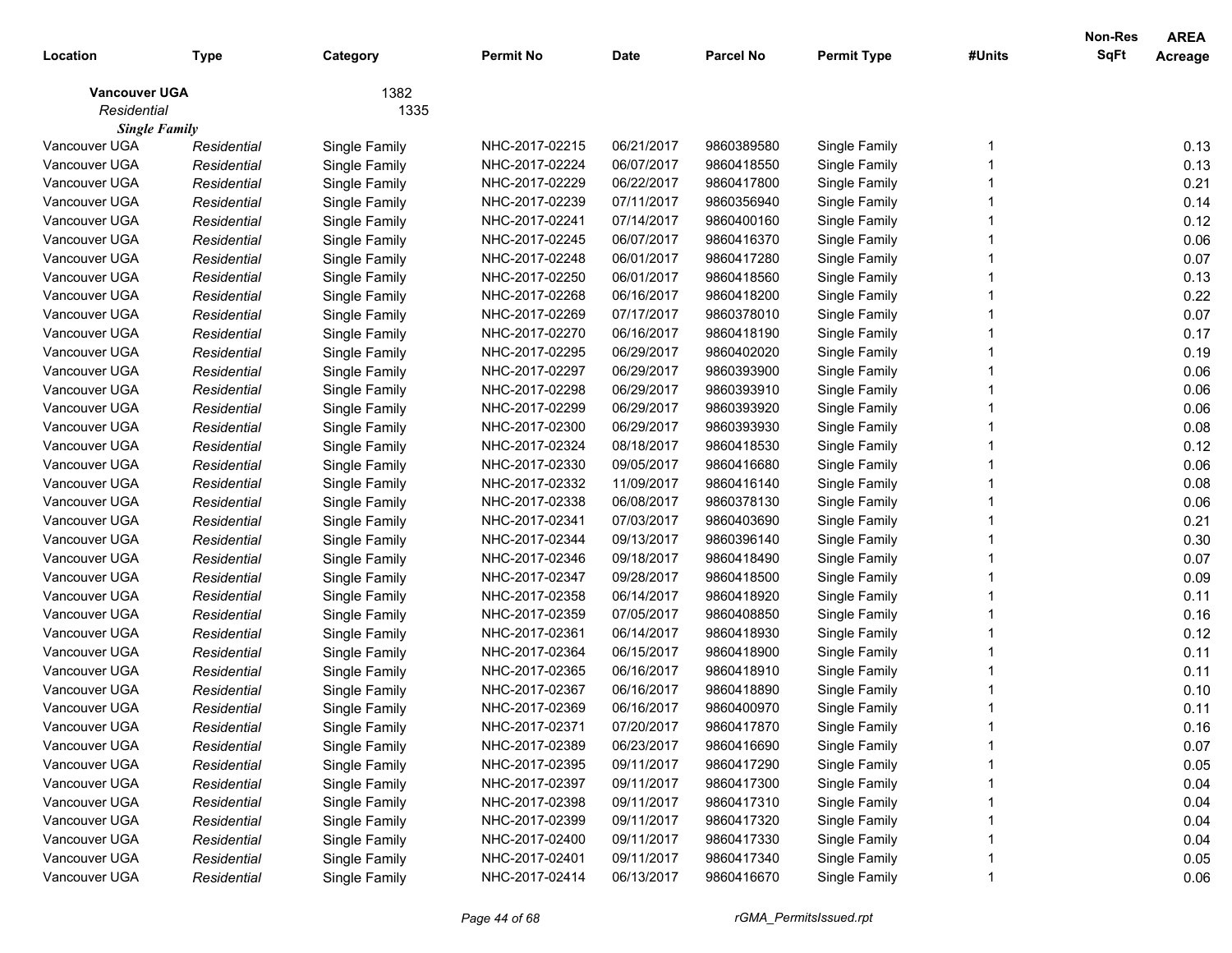| Location                              | <b>Type</b>                | Category      | <b>Permit No</b>                 | <b>Date</b>              | <b>Parcel No</b>         | <b>Permit Type</b>             | #Units | Non-Res<br>SqFt | <b>AREA</b><br>Acreage |
|---------------------------------------|----------------------------|---------------|----------------------------------|--------------------------|--------------------------|--------------------------------|--------|-----------------|------------------------|
| <b>Vancouver UGA</b>                  |                            | 1382          |                                  |                          |                          |                                |        |                 |                        |
| Residential                           |                            | 1335          |                                  |                          |                          |                                |        |                 |                        |
| <b>Single Family</b><br>Vancouver UGA |                            |               |                                  |                          |                          |                                |        |                 |                        |
| Vancouver UGA                         | Residential                | Single Family | NHC-2017-02418<br>NHC-2017-02422 | 06/14/2017<br>06/29/2017 | 9860416380<br>9860417990 | Single Family                  |        |                 | 0.08<br>0.18           |
| Vancouver UGA                         | Residential<br>Residential | Single Family | NHC-2017-02425                   | 06/16/2017               | 9860417790               | Single Family<br>Single Family |        |                 | 0.21                   |
| Vancouver UGA                         | Residential                | Single Family | NHC-2017-02429                   | 06/19/2017               | 9860417480               |                                |        |                 | 0.24                   |
| Vancouver UGA                         | Residential                | Single Family | NHC-2017-02436                   | 07/11/2017               | 9860356950               | Single Family                  |        |                 | 0.14                   |
| Vancouver UGA                         | Residential                | Single Family | NHC-2017-02438                   | 06/12/2017               | 9860417440               | Single Family<br>Single Family |        |                 | 0.19                   |
| Vancouver UGA                         | Residential                | Single Family | NHC-2017-02441                   | 06/29/2017               | 9860415670               |                                |        |                 | 0.13                   |
| Vancouver UGA                         | Residential                | Single Family | NHC-2017-02444                   | 07/07/2017               | 9860417880               | Single Family                  |        |                 | 0.16                   |
| Vancouver UGA                         |                            | Single Family | NHC-2017-02445                   | 06/22/2017               | 9860417890               | Single Family                  |        |                 | 0.21                   |
| Vancouver UGA                         | Residential                | Single Family | NHC-2017-02454                   | 06/22/2017               | 9860403200               | Single Family                  |        |                 | 0.18                   |
| Vancouver UGA                         | Residential                | Single Family | NHC-2017-02464                   | 06/13/2017               | 9860400420               | Single Family                  |        |                 | 0.11                   |
| Vancouver UGA                         | Residential                | Single Family |                                  | 06/13/2017               |                          | Single Family                  |        |                 |                        |
| Vancouver UGA                         | Residential                | Single Family | NHC-2017-02465<br>NHC-2017-02469 | 06/30/2017               | 9860400450<br>9860408190 | Single Family                  |        |                 | 0.12<br>0.14           |
| Vancouver UGA                         | Residential                | Single Family |                                  |                          |                          | Single Family                  |        |                 |                        |
|                                       | Residential                | Single Family | NHC-2017-02470                   | 06/30/2017               | 9860408090               | Single Family                  |        |                 | 0.15                   |
| Vancouver UGA                         | Residential                | Single Family | NHC-2017-02479                   | 07/19/2017               | 9860416390               | Single Family                  |        |                 | 0.07                   |
| Vancouver UGA                         | Residential                | Single Family | NHC-2017-02481                   | 07/14/2017               | 9860416660               | Single Family                  |        |                 | 0.06                   |
| Vancouver UGA                         | Residential                | Single Family | NHC-2017-02487                   | 07/19/2017               | 9860416650               | Single Family                  |        |                 | 0.06                   |
| Vancouver UGA                         | Residential                | Single Family | NHC-2017-02506                   | 06/16/2017               | 9860407980               | Single Family                  |        |                 | 0.13                   |
| Vancouver UGA                         | Residential                | Single Family | NHC-2017-02515                   | 06/16/2017               | 9860407990               | Single Family                  |        |                 | 0.13                   |
| Vancouver UGA                         | Residential                | Single Family | NHC-2017-02516                   | 06/20/2017               | 9860400180               | Single Family                  |        |                 | 0.11                   |
| Vancouver UGA                         | Residential                | Single Family | NHC-2017-02523                   | 12/15/2017               | 9860383480               | Single Family                  |        |                 | 0.05                   |
| Vancouver UGA                         | Residential                | Single Family | NHC-2017-02524                   | 12/15/2017               | 9860383490               | Single Family                  |        |                 | 0.07                   |
| Vancouver UGA                         | Residential                | Single Family | NHC-2017-02525                   | 10/06/2017               | 9860416950               | Single Family                  |        |                 | 0.04                   |
| Vancouver UGA                         | Residential                | Single Family | NHC-2017-02526                   | 10/06/2017               | 9860416960               | Single Family                  |        |                 | 0.04                   |
| Vancouver UGA                         | Residential                | Single Family | NHC-2017-02527                   | 06/19/2017               | 9860403240               | Single Family                  |        |                 | 0.17                   |
| Vancouver UGA                         | Residential                | Single Family | NHC-2017-02528                   | 10/06/2017               | 9860416970               | Single Family                  |        |                 | 0.04                   |
| Vancouver UGA                         | Residential                | Single Family | NHC-2017-02530                   | 10/06/2017               | 9860416980               | Single Family                  |        |                 | 0.04                   |
| Vancouver UGA                         | Residential                | Single Family | NHC-2017-02531                   | 10/06/2017               | 9860416990               | Single Family                  |        |                 | 0.04                   |
| Vancouver UGA                         | Residential                | Single Family | NHC-2017-02542                   | 09/11/2017               | 9860416400               | Single Family                  |        |                 | 0.07                   |
| Vancouver UGA                         | Residential                | Single Family | NHC-2017-02543                   | 08/11/2017               | 9860416410               | Single Family                  |        |                 | 0.06                   |
| Vancouver UGA                         | Residential                | Single Family | NHC-2017-02553                   | 07/07/2017               | 9860417600               | Single Family                  |        |                 | 0.16                   |
| Vancouver UGA                         | Residential                | Single Family | NHC-2017-02557                   | 08/01/2017               | 9860403360               | Single Family                  |        |                 | 0.18                   |
| Vancouver UGA                         | Residential                | Single Family | NHC-2017-02560                   | 08/01/2017               | 9860417610               | Single Family                  |        |                 | 0.16                   |
| Vancouver UGA                         | Residential                | Single Family | NHC-2017-02563                   | 06/26/2017               | 9860403260               | Single Family                  |        |                 | 0.18                   |
| Vancouver UGA                         | Residential                | Single Family | NHC-2017-02566                   | 09/01/2017               | 9860389630               | Single Family                  |        |                 | 0.12                   |
| Vancouver UGA                         | Residential                | Single Family | NHC-2017-02580                   | 09/06/2017               | 9860406840               | Single Family                  |        |                 | 0.17                   |
| Vancouver UGA                         | Residential                | Single Family | NHC-2017-02598                   | 07/21/2017               | 9860400250               | Single Family                  |        |                 | 0.13                   |
| Vancouver UGA                         | Residential                | Single Family | NHC-2017-02601                   | 06/23/2017               | 9860385830               | Single Family                  |        |                 | 0.18                   |
| Vancouver UGA                         | Residential                | Single Family | NHC-2017-02603                   | 06/23/2017               | 9860417520               | Single Family                  |        |                 | 0.19                   |
| Vancouver UGA                         | Residential                | Single Family | NHC-2017-02608                   | 07/06/2017               | 9860406440               | Single Family                  |        |                 | 0.18                   |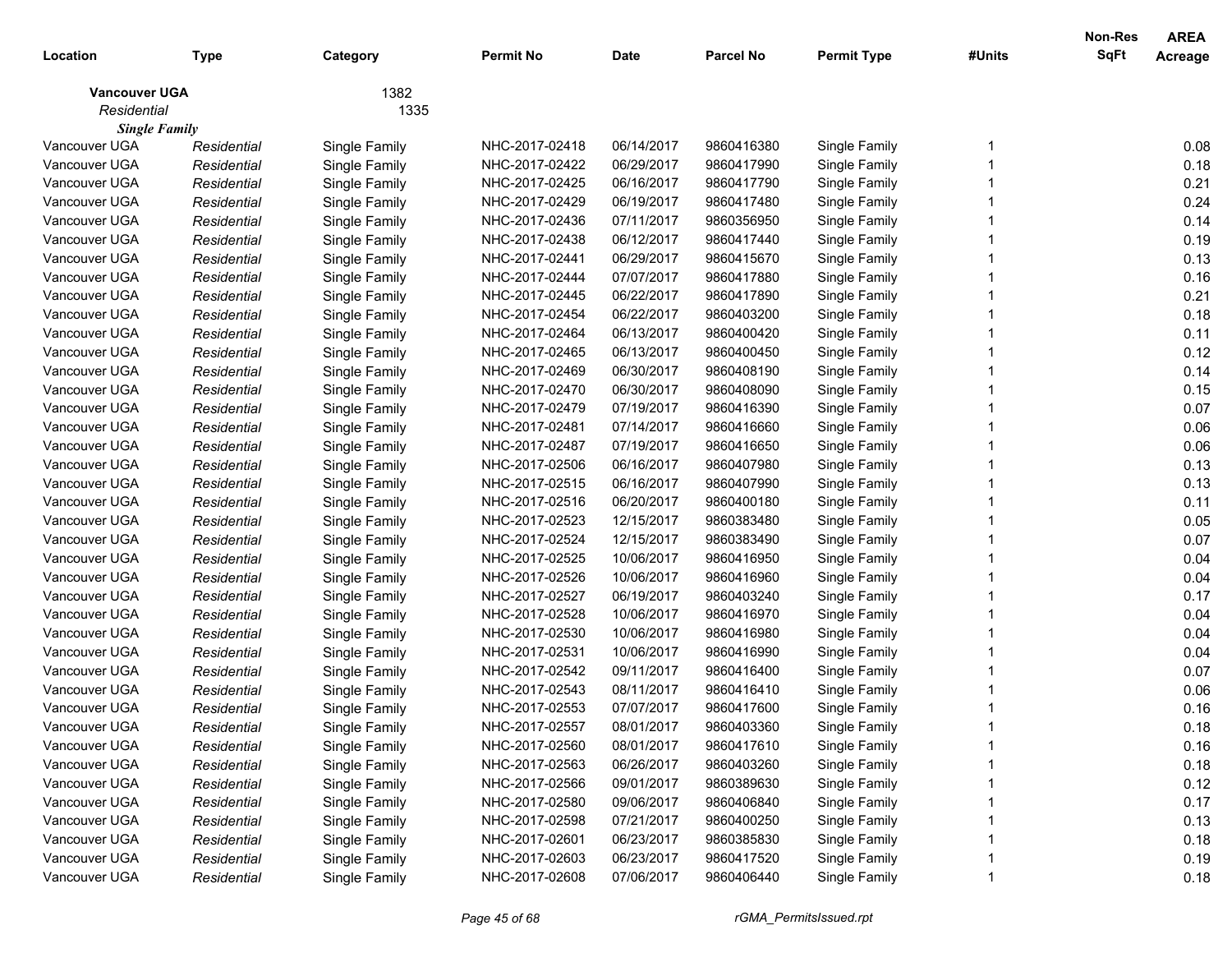|                      |             |               |                  |             |                  |                    |        | <b>Non-Res</b> | <b>AREA</b> |
|----------------------|-------------|---------------|------------------|-------------|------------------|--------------------|--------|----------------|-------------|
| Location             | Type        | Category      | <b>Permit No</b> | <b>Date</b> | <b>Parcel No</b> | <b>Permit Type</b> | #Units | SqFt           | Acreage     |
| <b>Vancouver UGA</b> |             | 1382          |                  |             |                  |                    |        |                |             |
| Residential          |             | 1335          |                  |             |                  |                    |        |                |             |
| <b>Single Family</b> |             |               |                  |             |                  |                    |        |                |             |
| Vancouver UGA        | Residential | Single Family | NHC-2017-02610   | 06/29/2017  | 9860417550       | Single Family      |        |                | 0.20        |
| Vancouver UGA        | Residential | Single Family | NHC-2017-02636   | 06/22/2017  | 9860418870       | Single Family      |        |                | 0.11        |
| Vancouver UGA        | Residential | Single Family | NHC-2017-02638   | 08/11/2017  | 9860416420       | Single Family      |        |                | 0.06        |
| Vancouver UGA        | Residential | Single Family | NHC-2017-02640   | 08/30/2017  | 9860416430       | Single Family      |        |                | 0.06        |
| Vancouver UGA        | Residential | Single Family | NHC-2017-02643   | 06/23/2017  | 9860418860       | Single Family      |        |                | 0.10        |
| Vancouver UGA        | Residential | Single Family | NHC-2017-02651   | 07/06/2017  | 9860406190       | Single Family      |        |                | 0.15        |
| Vancouver UGA        | Residential | Single Family | NHC-2017-02665   | 07/24/2017  | 9860419520       | Single Family      |        |                | 0.18        |
| Vancouver UGA        | Residential | Single Family | NHC-2017-02667   | 06/23/2017  | 9860417540       | Single Family      |        |                | 0.21        |
| Vancouver UGA        | Residential | Single Family | NHC-2017-02668   | 09/18/2017  | 9860416440       | Single Family      |        |                | 0.06        |
| Vancouver UGA        | Residential | Single Family | NHC-2017-02669   | 09/07/2017  | 9860416450       | Single Family      |        |                | 0.06        |
| Vancouver UGA        | Residential | Single Family | NHC-2017-02671   | 08/18/2017  | 9860418520       | Single Family      |        |                | 0.11        |
| Vancouver UGA        | Residential | Single Family | NHC-2017-02673   | 06/22/2017  | 9860419310       | Single Family      |        |                | 0.12        |
| Vancouver UGA        | Residential | Single Family | NHC-2017-02675   | 08/02/2017  | 9860413130       | Single Family      |        |                | 0.21        |
| Vancouver UGA        | Residential | Single Family | NHC-2017-02679   | 06/23/2017  | 9860406690       | Single Family      |        |                | 0.17        |
| Vancouver UGA        | Residential | Single Family | NHC-2017-02690   | 08/16/2017  | 9860409840       | Single Family      |        |                | 0.17        |
| Vancouver UGA        | Residential | Single Family | NHC-2017-02703   | 06/29/2017  | 9860400880       | Single Family      |        |                | 0.12        |
| Vancouver UGA        | Residential | Single Family | NHC-2017-02734   | 06/29/2017  | 9860408230       | Single Family      |        |                | 0.13        |
| Vancouver UGA        | Residential | Single Family | NHC-2017-02738   | 09/05/2017  | 9860383370       | Single Family      |        |                | 0.07        |
| Vancouver UGA        | Residential | Single Family | NHC-2017-02741   | 09/05/2017  | 9860383380       | Single Family      |        |                | 0.04        |
| Vancouver UGA        | Residential | Single Family | NHC-2017-02742   | 09/05/2017  | 9860383390       | Single Family      |        |                | 0.06        |
| Vancouver UGA        | Residential | Single Family | NHC-2017-02745   | 09/05/2017  | 9860383400       | Single Family      |        |                | 0.06        |
| Vancouver UGA        | Residential | Single Family | NHC-2017-02746   | 09/05/2017  | 9860383410       | Single Family      |        |                | 0.04        |
| Vancouver UGA        | Residential | Single Family | NHC-2017-02747   | 09/05/2017  | 9860383420       | Single Family      |        |                | 0.04        |
| Vancouver UGA        | Residential | Single Family | NHC-2017-02748   | 07/17/2017  | 9860406650       | Single Family      |        |                | 0.17        |
| Vancouver UGA        | Residential | Single Family | NHC-2017-02749   | 09/05/2017  | 9860383430       | Single Family      |        |                | 0.06        |
| Vancouver UGA        | Residential | Single Family | NHC-2017-02752   | 07/18/2017  | 9860403210       | Single Family      |        |                | 0.17        |
| Vancouver UGA        | Residential | Single Family | NHC-2017-02766   | 07/12/2017  | 9860422230       | Single Family      |        |                | 0.09        |
| Vancouver UGA        | Residential | Single Family | NHC-2017-02777   | 06/27/2017  | 9860406780       | Single Family      |        |                | 0.17        |
| Vancouver UGA        | Residential | Single Family | NHC-2017-02778   | 06/27/2017  | 9860406670       | Single Family      |        |                | 0.17        |
| Vancouver UGA        | Residential | Single Family | NHC-2017-02782   | 07/05/2017  | 9860359540       | Single Family      |        |                | 0.18        |
| Vancouver UGA        | Residential | Single Family | NHC-2017-02783   | 07/11/2017  | 9860408500       | Single Family      |        |                | 0.18        |
| Vancouver UGA        | Residential | Single Family | NHC-2017-02784   | 07/11/2017  | 9860408170       | Single Family      |        |                | 0.14        |
| Vancouver UGA        | Residential | Single Family | NHC-2017-02787   | 07/05/2017  | 9860413050       | Single Family      |        |                | 0.19        |
| Vancouver UGA        | Residential | Single Family | NHC-2017-02794   | 07/12/2017  | 9860419670       | Single Family      |        |                | 0.17        |
| Vancouver UGA        | Residential | Single Family | NHC-2017-02809   | 06/29/2017  | 9860408770       | Single Family      |        |                | 0.15        |
| Vancouver UGA        | Residential | Single Family | NHC-2017-02811   | 08/09/2017  | 9860419690       | Single Family      |        |                | 0.18        |
| Vancouver UGA        | Residential | Single Family | NHC-2017-02812   | 07/19/2017  | 9860412840       | Single Family      |        |                | 0.23        |
| Vancouver UGA        | Residential | Single Family | NHC-2017-02817   | 08/11/2017  | 9860406280       | Single Family      |        |                | 0.17        |
| Vancouver UGA        | Residential | Single Family | NHC-2017-02819   | 07/17/2017  | 9860392500       | Single Family      |        |                | 0.14        |
| Vancouver UGA        | Residential | Single Family | NHC-2017-02822   | 07/17/2017  | 9860377540       | Single Family      |        |                | 0.07        |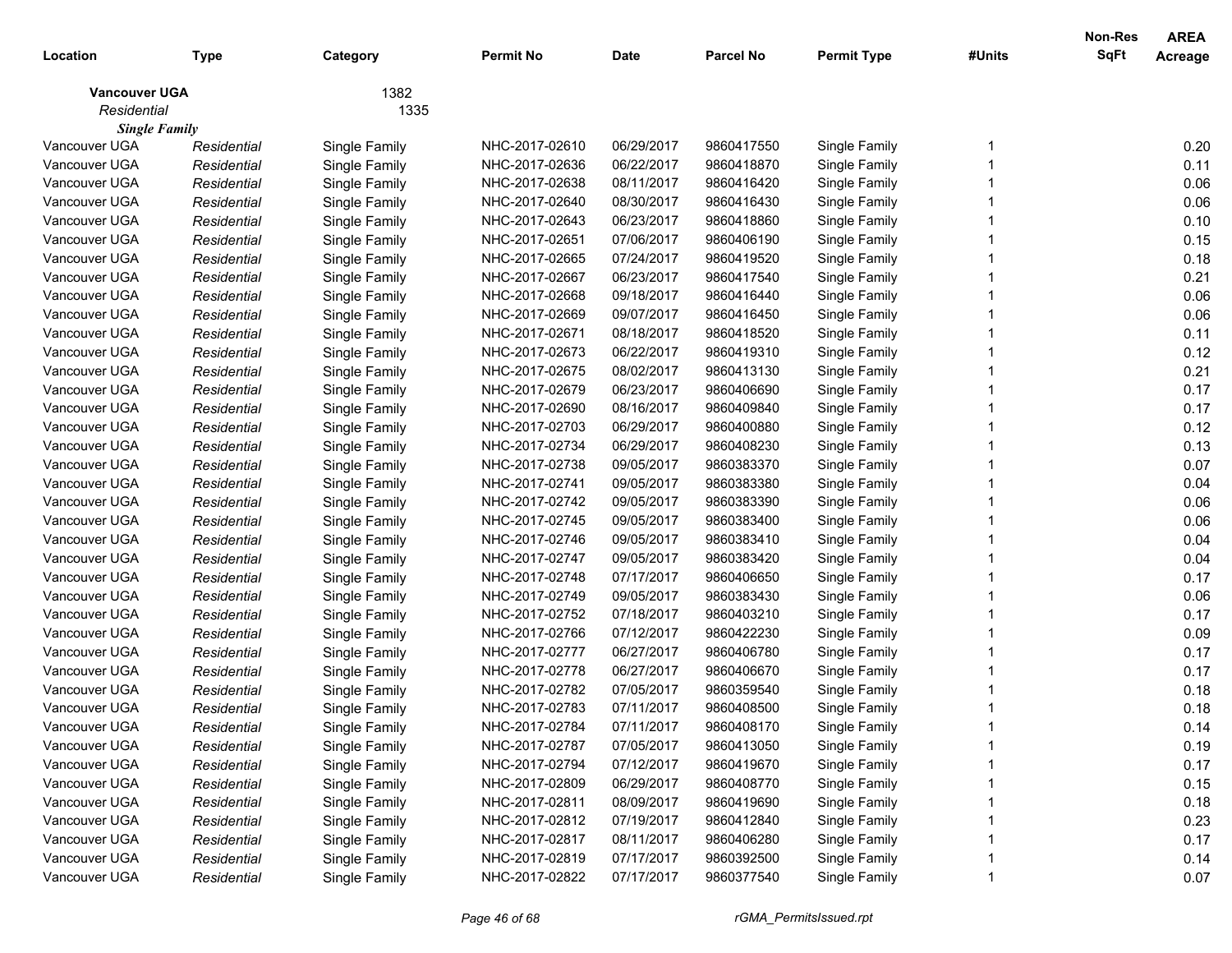| Location             | Type        | Category      | <b>Permit No</b> | <b>Date</b> | <b>Parcel No</b> | <b>Permit Type</b> | #Units | <b>Non-Res</b><br><b>SqFt</b> | <b>AREA</b><br>Acreage |
|----------------------|-------------|---------------|------------------|-------------|------------------|--------------------|--------|-------------------------------|------------------------|
| <b>Vancouver UGA</b> |             | 1382          |                  |             |                  |                    |        |                               |                        |
| Residential          |             | 1335          |                  |             |                  |                    |        |                               |                        |
| <b>Single Family</b> |             |               |                  |             |                  |                    |        |                               |                        |
| Vancouver UGA        | Residential | Single Family | NHC-2017-02823   | 07/25/2017  | 9860385810       | Single Family      |        |                               | 0.18                   |
| Vancouver UGA        | Residential | Single Family | NHC-2017-02844   | 07/07/2017  | 9860418880       | Single Family      |        |                               | 0.11                   |
| Vancouver UGA        | Residential | Single Family | NHC-2017-02845   | 08/04/2017  | 9860419030       | Single Family      |        |                               | 0.11                   |
| Vancouver UGA        | Residential | Single Family | NHC-2017-02846   | 07/05/2017  | 9860419270       | Single Family      |        |                               | 0.11                   |
| Vancouver UGA        | Residential | Single Family | NHC-2017-02847   | 08/02/2017  | 9860419340       | Single Family      |        |                               | 0.12                   |
| Vancouver UGA        | Residential | Single Family | NHC-2017-02854   | 10/27/2017  | 9860376470       | Single Family      |        |                               | 0.20                   |
| Vancouver UGA        | Residential | Single Family | NHC-2017-02857   | 08/16/2017  | 9860413450       | Single Family      |        |                               | 0.23                   |
| Vancouver UGA        | Residential | Single Family | NHC-2017-02858   | 08/04/2017  | 9860419710       | Single Family      |        |                               | 0.18                   |
| Vancouver UGA        | Residential | Single Family | NHC-2017-02873   | 07/06/2017  | 9860392460       | Single Family      |        |                               | 0.18                   |
| Vancouver UGA        | Residential | Single Family | NHC-2017-02899   | 07/25/2017  | 9860417570       | Single Family      |        |                               | 0.16                   |
| Vancouver UGA        | Residential | Single Family | NHC-2017-02901   | 07/07/2017  | 9860385570       | Single Family      |        |                               | 0.18                   |
| Vancouver UGA        | Residential | Single Family | NHC-2017-02905   | 07/07/2017  | 9860413120       | Single Family      |        |                               | 0.27                   |
| Vancouver UGA        | Residential | Single Family | NHC-2017-02918   | 09/29/2017  | 9860426730       | Single Family      |        |                               | 0.12                   |
| Vancouver UGA        | Residential | Single Family | NHC-2017-02942   | 12/18/2017  | 9860426910       | Single Family      |        |                               | 0.06                   |
| Vancouver UGA        | Residential | Single Family | NHC-2017-02948   | 07/06/2017  | 9860419430       | Single Family      |        |                               | 0.33                   |
| Vancouver UGA        | Residential | Single Family | NHC-2017-02956   | 07/05/2017  | 9860417460       | Single Family      |        |                               | 0.24                   |
| Vancouver UGA        | Residential | Single Family | NHC-2017-02958   | 07/18/2017  | 9860409230       | Single Family      |        |                               | 0.19                   |
| Vancouver UGA        | Residential | Single Family | NHC-2017-02959   | 07/24/2017  | 9860406640       | Single Family      |        |                               | 0.18                   |
| Vancouver UGA        | Residential | Single Family | NHC-2017-02993   | 07/12/2017  | 9860419700       | Single Family      |        |                               | 0.17                   |
| Vancouver UGA        | Residential | Single Family | NHC-2017-03005   | 07/12/2017  | 9860377440       | Single Family      |        |                               | 0.14                   |
| Vancouver UGA        | Residential | Single Family | NHC-2017-03015   | 07/20/2017  | 9860417470       | Single Family      |        |                               | 0.23                   |
| Vancouver UGA        | Residential | Single Family | NHC-2017-03017   | 12/07/2017  | 9860406140       | Single Family      |        |                               | 0.15                   |
| Vancouver UGA        | Residential | Single Family | NHC-2017-03020   | 09/01/2017  | 9860401140       | Single Family      |        |                               | 0.11                   |
| Vancouver UGA        | Residential | Single Family | NHC-2017-03027   | 10/04/2017  | 9860381760       | Single Family      |        |                               | 0.25                   |
| Vancouver UGA        | Residential | Single Family | NHC-2017-03028   | 07/14/2017  | 9860388220       | Single Family      |        |                               | 0.17                   |
| Vancouver UGA        | Residential | Single Family | NHC-2017-03029   | 07/11/2017  | 9860417780       | Single Family      |        |                               | 0.17                   |
| Vancouver UGA        | Residential | Single Family | NHC-2017-03044   | 10/12/2017  | 1467980000       | Single Family      |        |                               | 1.11                   |
| Vancouver UGA        | Residential | Single Family | NHC-2017-03047   | 07/12/2017  | 9860418350       | Single Family      |        |                               | 0.13                   |
| Vancouver UGA        | Residential | Single Family | NHC-2017-03050   | 09/28/2017  | 9860402180       | Single Family      |        |                               | 0.11                   |
| Vancouver UGA        | Residential | Single Family | NHC-2017-03051   | 09/28/2017  | 9860402190       | Single Family      |        |                               | 0.09                   |
| Vancouver UGA        | Residential | Single Family | NHC-2017-03052   | 09/28/2017  | 9860402200       | Single Family      |        |                               | 0.09                   |
| Vancouver UGA        | Residential | Single Family | NHC-2017-03058   | 08/22/2017  | 9860425180       | Single Family      |        |                               | 0.13                   |
| Vancouver UGA        | Residential | Single Family | NHC-2017-03069   | 08/07/2017  | 9860391510       | Single Family      |        |                               | 0.18                   |
| Vancouver UGA        | Residential | Single Family | NHC-2017-03070   | 09/08/2017  | 9860376400       | Single Family      |        |                               | 0.12                   |
| Vancouver UGA        | Residential | Single Family | NHC-2017-03073   | 09/25/2017  | 9860425190       | Single Family      |        |                               | 0.13                   |
| Vancouver UGA        | Residential | Single Family | NHC-2017-03074   | 08/18/2017  | 9860425200       | Single Family      |        |                               | 0.10                   |
| Vancouver UGA        | Residential | Single Family | NHC-2017-03078   | 09/19/2017  | 9860377300       | Single Family      |        |                               | 0.13                   |
| Vancouver UGA        | Residential | Single Family | NHC-2017-03079   | 08/17/2017  | 9860376440       | Single Family      |        |                               | 0.11                   |
| Vancouver UGA        | Residential | Single Family | NHC-2017-03085   | 08/08/2017  | 9860415690       | Single Family      |        |                               | 0.13                   |
| Vancouver UGA        | Residential | Single Family | NHC-2017-03086   | 08/08/2017  | 9860415600       | Single Family      |        |                               | 0.12                   |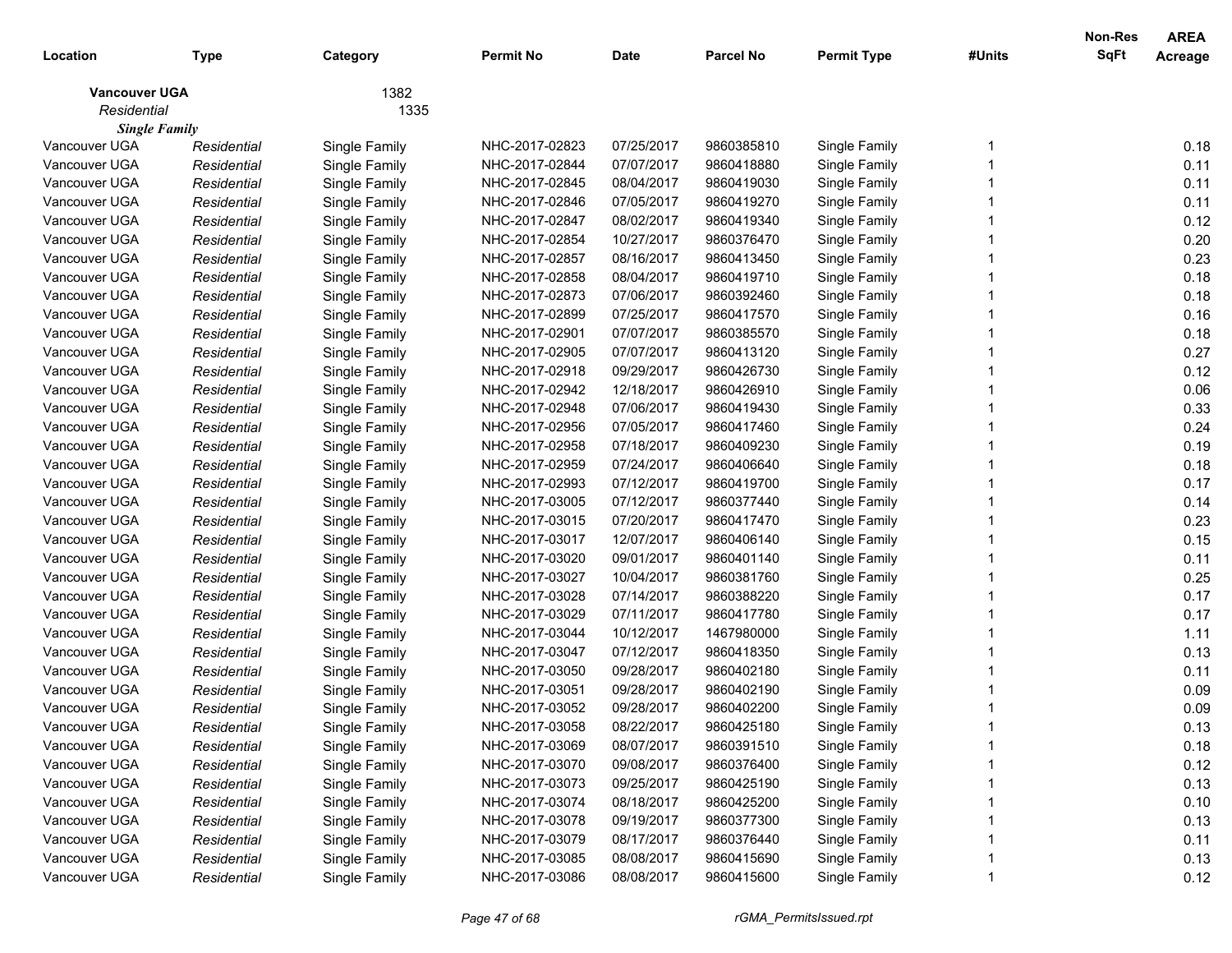| Location             | Type        | Category      | <b>Permit No</b> | <b>Date</b> | <b>Parcel No</b> | <b>Permit Type</b> | #Units | <b>Non-Res</b><br><b>SqFt</b> | <b>AREA</b><br>Acreage |
|----------------------|-------------|---------------|------------------|-------------|------------------|--------------------|--------|-------------------------------|------------------------|
| <b>Vancouver UGA</b> |             | 1382          |                  |             |                  |                    |        |                               |                        |
| Residential          |             | 1335          |                  |             |                  |                    |        |                               |                        |
| <b>Single Family</b> |             |               |                  |             |                  |                    |        |                               |                        |
| Vancouver UGA        | Residential | Single Family | NHC-2017-03090   | 08/24/2017  | 9860418010       | Single Family      |        |                               | 0.18                   |
| Vancouver UGA        | Residential | Single Family | NHC-2017-03101   | 07/27/2017  | 9860425240       | Single Family      |        |                               | 0.11                   |
| Vancouver UGA        | Residential | Single Family | NHC-2017-03102   | 11/14/2017  | 9860425210       | Single Family      |        |                               | 0.10                   |
| Vancouver UGA        | Residential | Single Family | NHC-2017-03108   | 07/28/2017  | 9860417970       | Single Family      |        |                               | 0.18                   |
| Vancouver UGA        | Residential | Single Family | NHC-2017-03121   | 09/26/2017  | 9860369900       | Single Family      |        |                               | 0.13                   |
| Vancouver UGA        | Residential | Single Family | NHC-2017-03123   | 07/20/2017  | 9860417450       | Single Family      |        |                               | 0.24                   |
| Vancouver UGA        | Residential | Single Family | NHC-2017-03124   | 08/28/2017  | 9860408270       | Single Family      |        |                               | 0.13                   |
| Vancouver UGA        | Residential | Single Family | NHC-2017-03128   | 07/14/2017  | 9860425250       | Single Family      |        |                               | 0.11                   |
| Vancouver UGA        | Residential | Single Family | NHC-2017-03131   | 07/14/2017  | 9860418020       | Single Family      |        |                               | 0.18                   |
| Vancouver UGA        | Residential | Single Family | NHC-2017-03133   | 08/30/2017  | 9860417760       | Single Family      |        |                               | 0.16                   |
| Vancouver UGA        | Residential | Single Family | NHC-2017-03136   | 09/14/2017  | 9860401380       | Single Family      |        |                               | 0.10                   |
| Vancouver UGA        | Residential | Single Family | NHC-2017-03137   | 08/04/2017  | 9860401250       | Single Family      |        |                               | 0.10                   |
| Vancouver UGA        | Residential | Single Family | NHC-2017-03138   | 10/26/2017  | 9860401230       | Single Family      |        |                               | 0.10                   |
| Vancouver UGA        | Residential | Single Family | NHC-2017-03141   | 08/10/2017  | 9860377170       | Single Family      |        |                               | 0.12                   |
| Vancouver UGA        | Residential | Single Family | NHC-2017-03142   | 10/09/2017  | 9860377470       | Single Family      |        |                               | 0.07                   |
| Vancouver UGA        | Residential | Single Family | NHC-2017-03166   | 07/31/2017  | 9860409030       | Single Family      |        |                               | 0.14                   |
| Vancouver UGA        | Residential | Single Family | NHC-2017-03167   | 07/24/2017  | 9860419620       | Single Family      |        |                               | 0.17                   |
| Vancouver UGA        | Residential | Single Family | NHC-2017-03171   | 08/01/2017  | 9860425260       | Single Family      |        |                               | 0.11                   |
| Vancouver UGA        | Residential | Single Family | NHC-2017-03174   | 08/10/2017  | 9860417950       | Single Family      |        |                               | 0.18                   |
| Vancouver UGA        | Residential | Single Family | NHC-2017-03176   | 07/28/2017  | 9860417960       | Single Family      |        |                               | 0.18                   |
| Vancouver UGA        | Residential | Single Family | NHC-2017-03179   | 07/28/2017  | 9860358200       | Single Family      |        |                               | 0.12                   |
| Vancouver UGA        | Residential | Single Family | NHC-2017-03190   | 09/07/2017  | 9860417510       | Single Family      |        |                               | 0.24                   |
| Vancouver UGA        | Residential | Single Family | NHC-2017-03192   | 09/29/2017  | 9860382890       | Single Family      |        |                               | 0.06                   |
| Vancouver UGA        | Residential | Single Family | NHC-2017-03193   | 09/29/2017  | 9860382900       | Single Family      |        |                               | 0.04                   |
| Vancouver UGA        | Residential | Single Family | NHC-2017-03194   | 09/29/2017  | 9860382910       | Single Family      |        |                               | 0.04                   |
| Vancouver UGA        | Residential | Single Family | NHC-2017-03196   | 09/29/2017  | 9860382920       | Single Family      |        |                               | 0.06                   |
| Vancouver UGA        | Residential | Single Family | NHC-2017-03200   | 12/07/2017  | 9860417430       | Single Family      |        |                               | 0.24                   |
| Vancouver UGA        | Residential | Single Family | NHC-2017-03205   | 08/01/2017  | 9860425270       | Single Family      |        |                               | 0.11                   |
| Vancouver UGA        | Residential | Single Family | NHC-2017-03206   | 08/01/2017  | 9860425280       | Single Family      |        |                               | 0.12                   |
| Vancouver UGA        | Residential | Single Family | NHC-2017-03212   | 09/15/2017  | 9860359520       | Single Family      |        |                               | 0.18                   |
| Vancouver UGA        | Residential | Single Family | NHC-2017-03214   | 07/27/2017  | 9860406100       | Single Family      |        |                               | 0.15                   |
| Vancouver UGA        | Residential | Single Family | NHC-2017-03216   | 09/06/2017  | 9860399960       | Single Family      |        |                               | 0.12                   |
| Vancouver UGA        | Residential | Single Family | NHC-2017-03217   | 09/22/2017  | 9860399970       | Single Family      |        |                               | 0.11                   |
| Vancouver UGA        | Residential | Single Family | NHC-2017-03235   | 07/27/2017  | 9860406130       | Single Family      |        |                               | 0.15                   |
| Vancouver UGA        | Residential | Single Family | NHC-2017-03238   | 07/21/2017  | 9860400020       | Single Family      |        |                               | 0.11                   |
| Vancouver UGA        | Residential | Single Family | NHC-2017-03246   | 07/31/2017  | 9860417750       | Single Family      |        |                               | 0.16                   |
| Vancouver UGA        | Residential | Single Family | NHC-2017-03247   | 08/10/2017  | 9860418030       | Single Family      |        |                               | 0.18                   |
| Vancouver UGA        | Residential | Single Family | NHC-2017-03253   | 08/10/2017  | 9860406830       | Single Family      |        |                               | 0.17                   |
| Vancouver UGA        | Residential | Single Family | NHC-2017-03254   | 08/15/2017  | 9860415610       | Single Family      |        |                               | 0.11                   |
| Vancouver UGA        | Residential | Single Family | NHC-2017-03264   | 10/10/2017  | 1889440080       | Single Family      |        |                               | 0.12                   |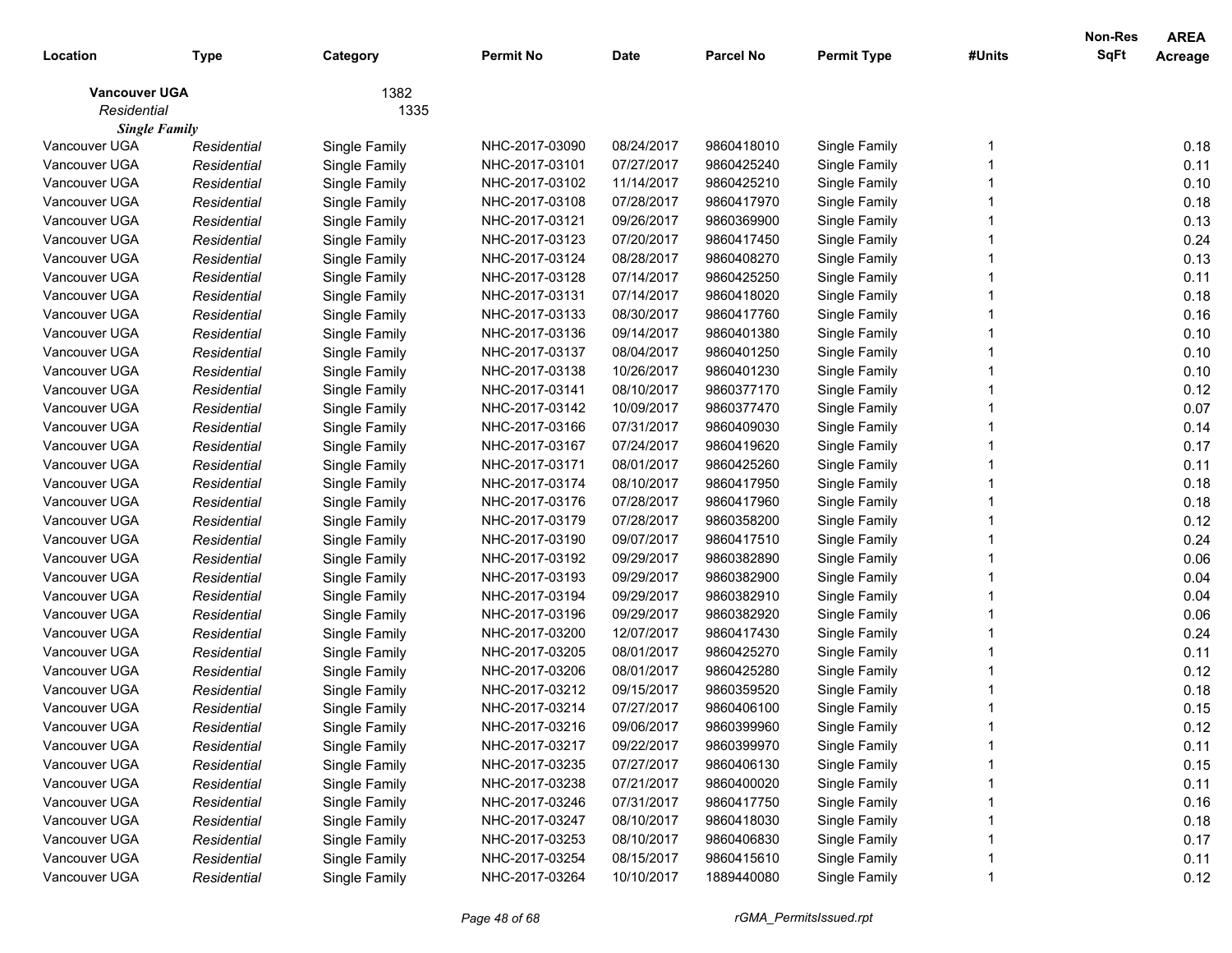| Location                            | <b>Type</b> | Category      | <b>Permit No</b> | <b>Date</b> | <b>Parcel No</b> | <b>Permit Type</b> | #Units | Non-Res<br>SqFt | <b>AREA</b><br>Acreage |
|-------------------------------------|-------------|---------------|------------------|-------------|------------------|--------------------|--------|-----------------|------------------------|
| <b>Vancouver UGA</b>                |             | 1382          |                  |             |                  |                    |        |                 |                        |
| Residential<br><b>Single Family</b> |             | 1335          |                  |             |                  |                    |        |                 |                        |
| Vancouver UGA                       | Residential | Single Family | NHC-2017-03278   | 07/25/2017  | 9860408220       | Single Family      |        |                 | 0.13                   |
| Vancouver UGA                       | Residential | Single Family | NHC-2017-03280   | 07/27/2017  | 9860403220       | Single Family      |        |                 | 0.17                   |
| Vancouver UGA                       | Residential | Single Family | NHC-2017-03281   | 07/24/2017  | 9860418000       | Single Family      |        |                 | 0.18                   |
| Vancouver UGA                       | Residential | Single Family | NHC-2017-03282   | 07/24/2017  | 9860417980       | Single Family      |        |                 | 0.18                   |
| Vancouver UGA                       | Residential | Single Family | NHC-2017-03288   | 07/28/2017  | 9860320540       | Single Family      |        |                 | 0.19                   |
| Vancouver UGA                       | Residential | Single Family | NHC-2017-03293   | 10/13/2017  | 9860424340       | Single Family      |        |                 | 0.08                   |
| Vancouver UGA                       | Residential | Single Family | NHC-2017-03300   | 08/14/2017  | 9860401430       | Single Family      |        |                 | 0.11                   |
| Vancouver UGA                       | Residential | Single Family | NHC-2017-03306   | 08/23/2017  | 9860401800       | Single Family      |        |                 | 0.12                   |
| Vancouver UGA                       | Residential | Single Family | NHC-2017-03312   | 08/30/2017  | 9860417730       | Single Family      |        |                 | 0.16                   |
| Vancouver UGA                       | Residential | Single Family | NHC-2017-03313   | 07/28/2017  | 9860417770       | Single Family      |        |                 | 0.16                   |
| Vancouver UGA                       | Residential | Single Family | NHC-2017-03316   | 08/29/2017  | 9860409110       | Single Family      |        |                 | 0.19                   |
| Vancouver UGA                       | Residential | Single Family | NHC-2017-03318   | 09/01/2017  | 9860408840       | Single Family      |        |                 | 0.16                   |
| Vancouver UGA                       | Residential | Single Family | NHC-2017-03331   | 07/28/2017  | 9860377410       | Single Family      |        |                 | 0.14                   |
| Vancouver UGA                       | Residential | Single Family | NHC-2017-03332   | 08/09/2017  | 9860401360       | Single Family      |        |                 | 0.11                   |
| Vancouver UGA                       | Residential | Single Family | NHC-2017-03345   | 07/24/2017  | 9860399980       | Single Family      |        |                 | 0.11                   |
| Vancouver UGA                       | Residential | Single Family | NHC-2017-03346   | 07/24/2017  | 9860399990       | Single Family      |        |                 | 0.11                   |
| Vancouver UGA                       | Residential | Single Family | NHC-2017-03357   | 07/26/2017  | 9860400000       | Single Family      |        |                 | 0.11                   |
| Vancouver UGA                       | Residential | Single Family | NHC-2017-03359   | 07/26/2017  | 9860400010       | Single Family      |        |                 | 0.11                   |
| Vancouver UGA                       | Residential | Single Family | NHC-2017-03367   | 08/08/2017  | 9860396130       | Single Family      |        |                 | 0.26                   |
| Vancouver UGA                       | Residential | Single Family | NHC-2017-03396   | 10/31/2017  | 9860424420       | Single Family      |        |                 | 0.08                   |
| Vancouver UGA                       | Residential | Single Family | NHC-2017-03397   | 07/27/2017  | 9860408910       | Single Family      |        |                 | 0.14                   |
| Vancouver UGA                       | Residential | Single Family | NHC-2017-03399   | 09/15/2017  | 9860423810       | Single Family      |        |                 | 0.07                   |
| Vancouver UGA                       | Residential | Single Family | NHC-2017-03402   | 08/03/2017  | 9860418070       | Single Family      |        |                 | 0.16                   |
| Vancouver UGA                       | Residential | Single Family | NHC-2017-03403   | 08/03/2017  | 9860418080       | Single Family      |        |                 | 0.20                   |
| Vancouver UGA                       | Residential | Single Family | NHC-2017-03418   | 08/23/2017  | 9860377020       | Single Family      |        |                 | 0.16                   |
| Vancouver UGA                       | Residential | Single Family | NHC-2017-03422   | 08/03/2017  | 9860417710       | Single Family      |        |                 | 0.17                   |
| Vancouver UGA                       | Residential | Single Family | NHC-2017-03423   | 08/30/2017  | 9860377530       | Single Family      |        |                 | 0.07                   |
| Vancouver UGA                       | Residential | Single Family | NHC-2017-03424   | 11/09/2017  | 9860377590       | Single Family      |        |                 | 0.07                   |
| Vancouver UGA                       | Residential | Single Family | NHC-2017-03426   | 07/28/2017  | 9860418090       | Single Family      |        |                 | 0.18                   |
| Vancouver UGA                       | Residential | Single Family | NHC-2017-03429   | 07/31/2017  | 9860408550       | Single Family      |        |                 | 0.16                   |
| Vancouver UGA                       | Residential | Single Family | NHC-2017-03431   | 07/31/2017  | 9860409500       | Single Family      |        |                 | 0.13                   |
| Vancouver UGA                       | Residential | Single Family | NHC-2017-03433   | 11/06/2017  | 9860424430       | Single Family      |        |                 | 0.08                   |
| Vancouver UGA                       | Residential | Single Family | NHC-2017-03437   | 08/14/2017  | 9860401000       | Single Family      |        |                 | 0.13                   |
| Vancouver UGA                       | Residential | Single Family | NHC-2017-03448   | 08/10/2017  | 9860418050       | Single Family      |        |                 | 0.17                   |
| Vancouver UGA                       | Residential | Single Family | NHC-2017-03458   | 08/10/2017  | 9860418040       | Single Family      |        |                 | 0.18                   |
| Vancouver UGA                       | Residential | Single Family | NHC-2017-03462   | 11/21/2017  | 9860376420       | Single Family      |        |                 | 0.12                   |
| Vancouver UGA                       | Residential | Single Family | NHC-2017-03463   | 08/23/2017  | 9860409040       | Single Family      |        |                 | 0.14                   |
| Vancouver UGA                       | Residential | Single Family | NHC-2017-03465   | 12/21/2017  | 9860376360       | Single Family      |        |                 | 0.18                   |
| Vancouver UGA                       | Residential | Single Family | NHC-2017-03472   | 08/10/2017  | 9860417720       | Single Family      |        |                 | 0.16                   |
| Vancouver UGA                       | Residential | Single Family | NHC-2017-03473   | 08/17/2017  | 9860418170       | Single Family      |        |                 | 0.16                   |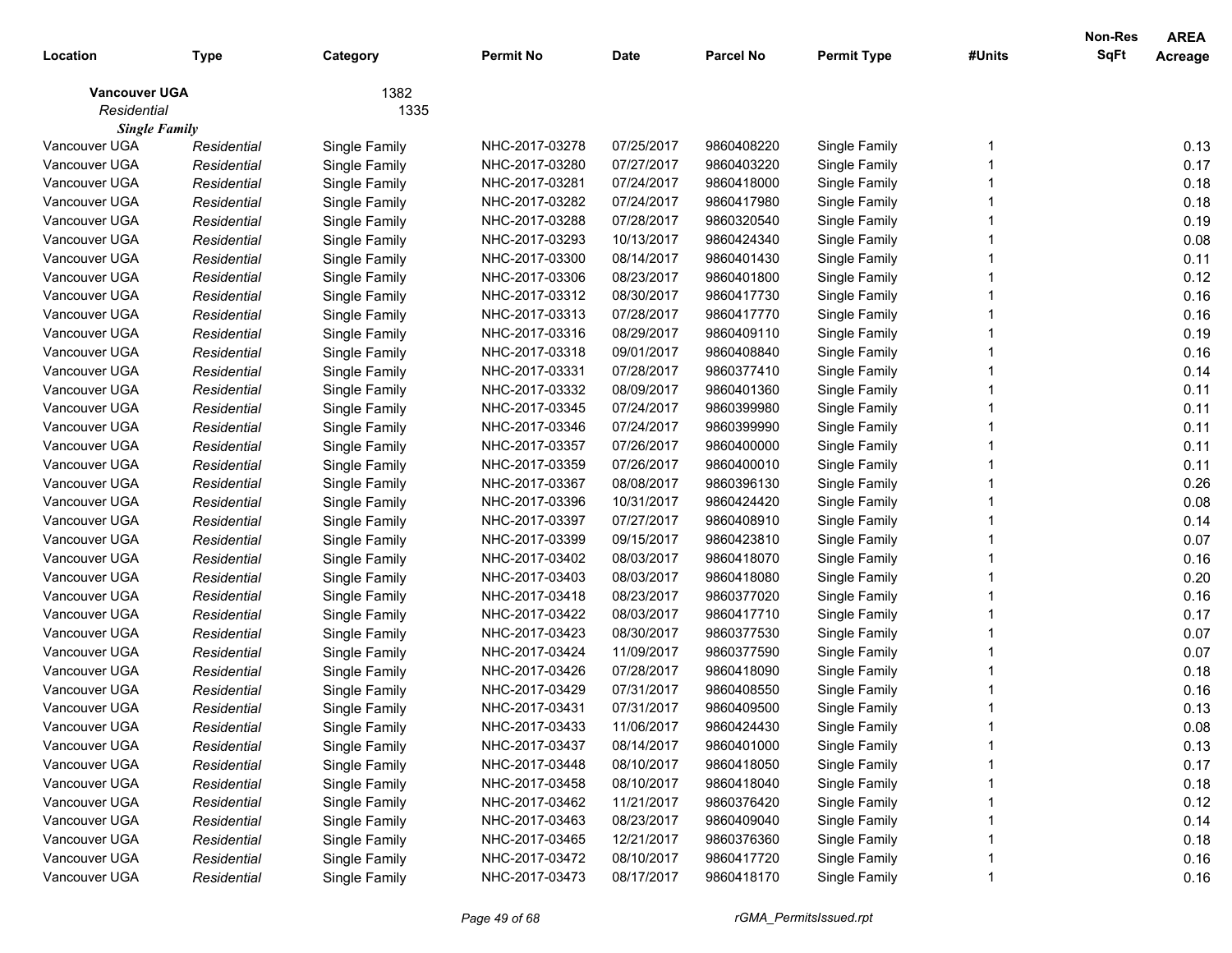| Location                            | <b>Type</b> | Category      | <b>Permit No</b> | <b>Date</b> | <b>Parcel No</b> | <b>Permit Type</b> | #Units | Non-Res<br>SqFt | <b>AREA</b><br>Acreage |
|-------------------------------------|-------------|---------------|------------------|-------------|------------------|--------------------|--------|-----------------|------------------------|
| <b>Vancouver UGA</b><br>Residential |             | 1382<br>1335  |                  |             |                  |                    |        |                 |                        |
| <b>Single Family</b>                |             |               |                  |             |                  |                    |        |                 |                        |
| Vancouver UGA                       | Residential | Single Family | NHC-2017-03484   | 09/06/2017  | 9860401310       | Single Family      |        |                 | 0.15                   |
| Vancouver UGA                       | Residential | Single Family | NHC-2017-03485   | 08/18/2017  | 9860340860       | Single Family      |        |                 | 0.07                   |
| Vancouver UGA                       | Residential | Single Family | NHC-2017-03486   | 10/06/2017  | 9860417000       | Single Family      |        |                 | 0.04                   |
| Vancouver UGA                       | Residential | Single Family | NHC-2017-03487   | 08/18/2017  | 9860341570       | Single Family      |        |                 | 0.07                   |
| Vancouver UGA                       | Residential | Single Family | NHC-2017-03491   | 10/06/2017  | 9860417010       | Single Family      |        |                 | 0.04                   |
| Vancouver UGA                       | Residential | Single Family | NHC-2017-03492   | 08/10/2017  | 9860406550       | Single Family      |        |                 | 0.17                   |
| Vancouver UGA                       | Residential | Single Family | NHC-2017-03493   | 10/06/2017  | 9860417020       | Single Family      |        |                 | 0.06                   |
| Vancouver UGA                       | Residential | Single Family | NHC-2017-03494   | 08/15/2017  | 9860370840       | Single Family      |        |                 | 0.19                   |
| Vancouver UGA                       | Residential | Single Family | NHC-2017-03502   | 09/29/2017  | 1882870260       | Single Family      |        |                 | 0.20                   |
| Vancouver UGA                       | Residential | Single Family | NHC-2017-03531   | 08/17/2017  | 9860409160       | Single Family      |        |                 | 0.18                   |
| Vancouver UGA                       | Residential | Single Family | NHC-2017-03533   | 08/09/2017  | 9860419320       | Single Family      |        |                 | 0.12                   |
| Vancouver UGA                       | Residential | Single Family | NHC-2017-03539   | 08/29/2017  | 9860419100       | Single Family      |        |                 | 0.12                   |
| Vancouver UGA                       | Residential | Single Family | NHC-2017-03563   | 08/10/2017  | 9860418100       | Single Family      |        |                 | 0.18                   |
| Vancouver UGA                       | Residential | Single Family | NHC-2017-03584   | 08/10/2017  | 9860418110       | Single Family      |        |                 | 0.16                   |
| Vancouver UGA                       | Residential | Single Family | NHC-2017-03585   | 08/09/2017  | 9860419650       | Single Family      |        |                 | 0.17                   |
| Vancouver UGA                       | Residential | Single Family | NHC-2017-03589   | 08/04/2017  | 9860419550       | Single Family      |        |                 | 0.17                   |
| Vancouver UGA                       | Residential | Single Family | NHC-2017-03596   | 08/04/2017  | 9860401780       | Single Family      |        |                 | 0.11                   |
| Vancouver UGA                       | Residential | Single Family | NHC-2017-03602   | 09/28/2017  | 9860408150       | Single Family      |        |                 | 0.14                   |
| Vancouver UGA                       | Residential | Single Family | NHC-2017-03604   | 08/29/2017  | 9860406430       | Single Family      |        |                 | 0.18                   |
| Vancouver UGA                       | Residential | Single Family | NHC-2017-03614   | 08/31/2017  | 9860418150       | Single Family      |        |                 | 0.16                   |
| Vancouver UGA                       | Residential | Single Family | NHC-2017-03616   | 08/31/2017  | 9860418160       | Single Family      |        |                 | 0.16                   |
| Vancouver UGA                       | Residential | Single Family | NHC-2017-03617   | 09/11/2017  | 9860419660       | Single Family      |        |                 | 0.17                   |
| Vancouver UGA                       | Residential | Single Family | NHC-2017-03624   | 08/23/2017  | 9860425350       | Single Family      |        |                 | 0.11                   |
| Vancouver UGA                       | Residential | Single Family | NHC-2017-03625   | 08/07/2017  | 9860392770       | Single Family      |        |                 | 0.14                   |
| Vancouver UGA                       | Residential | Single Family | NHC-2017-03632   | 08/08/2017  | 9860419370       | Single Family      |        |                 | 0.15                   |
| Vancouver UGA                       | Residential | Single Family | NHC-2017-03641   | 11/09/2017  | 9860382780       | Single Family      |        |                 | 0.08                   |
| Vancouver UGA                       | Residential | Single Family | NHC-2017-03643   | 11/09/2017  | 9860382790       | Single Family      |        |                 | 0.04                   |
| Vancouver UGA                       | Residential | Single Family | NHC-2017-03648   | 08/30/2017  | 9860377210       | Single Family      |        |                 | 0.09                   |
| Vancouver UGA                       | Residential | Single Family | NHC-2017-03650   | 11/09/2017  | 9860382800       | Single Family      |        |                 | 0.04                   |
| Vancouver UGA                       | Residential | Single Family | NHC-2017-03651   | 11/09/2017  | 9860382810       | Single Family      |        |                 | 0.06                   |
| Vancouver UGA                       | Residential | Single Family | NHC-2017-03652   | 08/23/2017  | 9860408670       | Single Family      |        |                 | 0.15                   |
| Vancouver UGA                       | Residential | Single Family | NHC-2017-03654   | 08/28/2017  | 9860408590       | Single Family      |        |                 | 0.16                   |
| Vancouver UGA                       | Residential | Single Family | NHC-2017-03656   | 08/23/2017  | 9860377160       | Single Family      |        |                 | 0.12                   |
| Vancouver UGA                       | Residential | Single Family | NHC-2017-03660   | 10/24/2017  | 9860376410       | Single Family      |        |                 | 0.13                   |
| Vancouver UGA                       | Residential | Single Family | NHC-2017-03661   | 09/28/2017  | 9860376390       | Single Family      |        |                 | 0.11                   |
| Vancouver UGA                       | Residential | Single Family | NHC-2017-03663   | 09/01/2017  | 9860404240       | Single Family      |        |                 | 0.11                   |
| Vancouver UGA                       | Residential | Single Family | NHC-2017-03664   | 08/30/2017  | 9860403400       | Single Family      |        |                 | 0.16                   |
| Vancouver UGA                       | Residential | Single Family | NHC-2017-03678   | 08/10/2017  | 9860408800       | Single Family      |        |                 | 0.16                   |
| Vancouver UGA                       | Residential | Single Family | NHC-2017-03679   | 08/10/2017  | 9860409210       | Single Family      |        |                 | 0.18                   |
| Vancouver UGA                       | Residential | Single Family | NHC-2017-03686   | 08/10/2017  | 1570410000       | Single Family      |        |                 | 0.11                   |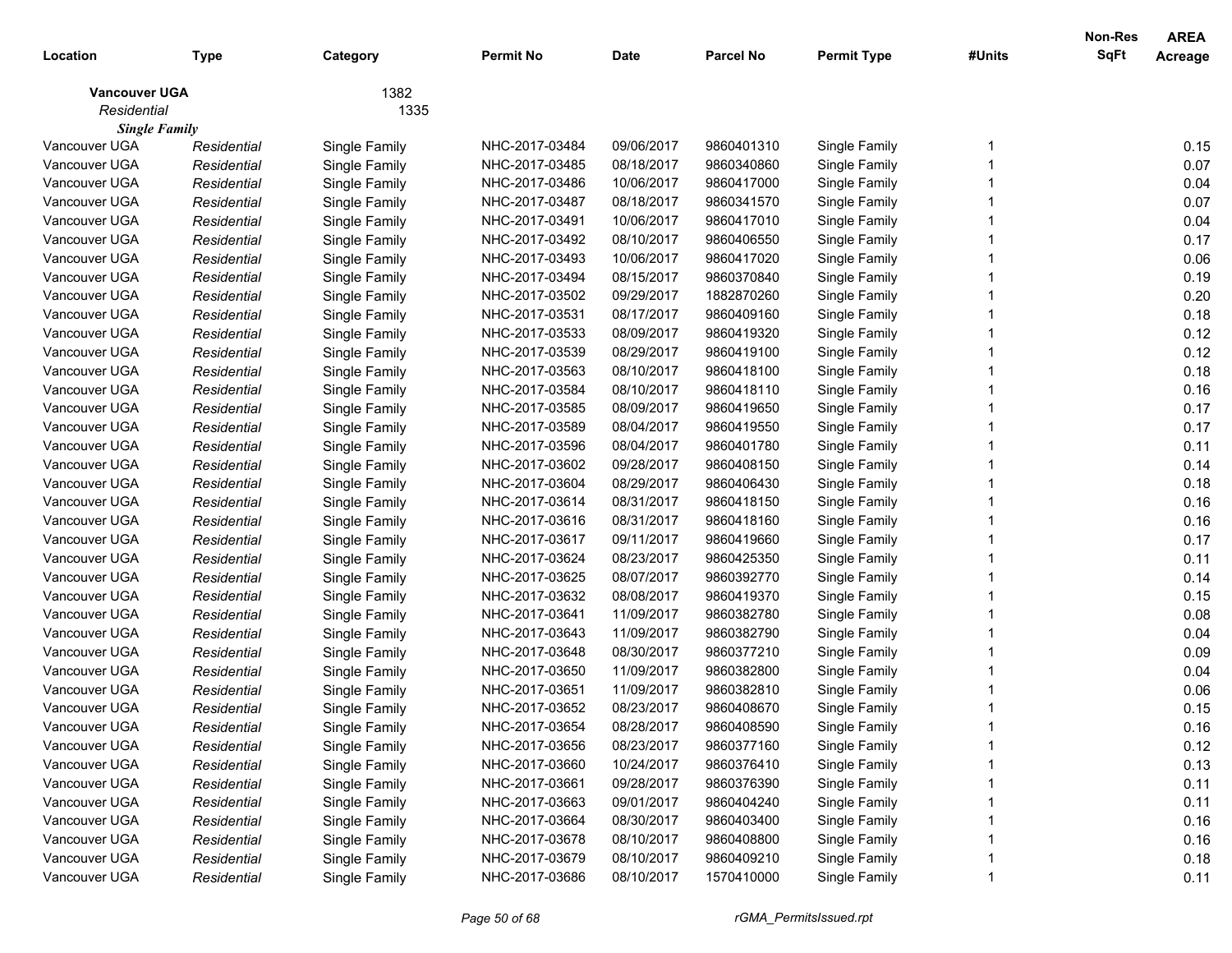| Location                            | <b>Type</b> | Category      | <b>Permit No</b> | <b>Date</b> | <b>Parcel No</b> | <b>Permit Type</b> | #Units | Non-Res<br>SqFt | <b>AREA</b><br>Acreage |
|-------------------------------------|-------------|---------------|------------------|-------------|------------------|--------------------|--------|-----------------|------------------------|
| <b>Vancouver UGA</b><br>Residential |             | 1382<br>1335  |                  |             |                  |                    |        |                 |                        |
| <b>Single Family</b>                |             |               |                  |             |                  |                    |        |                 |                        |
| Vancouver UGA                       | Residential | Single Family | NHC-2017-03687   | 08/09/2017  | 9860404230       | Single Family      |        |                 | 0.11                   |
| Vancouver UGA                       | Residential | Single Family | NHC-2017-03689   | 08/21/2017  | 9860371930       | Single Family      |        |                 | 0.11                   |
| Vancouver UGA                       | Residential | Single Family | NHC-2017-03699   | 08/31/2017  | 9860418140       | Single Family      |        |                 | 0.16                   |
| Vancouver UGA                       | Residential | Single Family | NHC-2017-03701   | 08/31/2017  | 9860418130       | Single Family      |        |                 | 0.16                   |
| Vancouver UGA                       | Residential | Single Family | NHC-2017-03704   | 08/15/2017  | 9860419730       | Single Family      |        |                 | 0.21                   |
| Vancouver UGA                       | Residential | Single Family | NHC-2017-03710   | 08/23/2017  | 9860406450       | Single Family      |        |                 | 0.18                   |
| Vancouver UGA                       | Residential | Single Family | NHC-2017-03719   | 09/05/2017  | 9860391650       | Single Family      |        |                 | 0.18                   |
| Vancouver UGA                       | Residential | Single Family | NHC-2017-03721   | 08/23/2017  | 9860408570       | Single Family      |        |                 | 0.14                   |
| Vancouver UGA                       | Residential | Single Family | NHC-2017-03727   | 08/24/2017  | 9860401720       | Single Family      |        |                 | 0.11                   |
| Vancouver UGA                       | Residential | Single Family | NHC-2017-03729   | 08/24/2017  | 9860377430       | Single Family      |        |                 | 0.14                   |
| Vancouver UGA                       | Residential | Single Family | NHC-2017-03735   | 08/25/2017  | 9860392340       | Single Family      |        |                 | 0.18                   |
| Vancouver UGA                       | Residential | Single Family | NHC-2017-03736   | 08/29/2017  | 9860392350       | Single Family      |        |                 | 0.20                   |
| Vancouver UGA                       | Residential | Single Family | NHC-2017-03740   | 08/17/2017  | 9860417740       | Single Family      |        |                 | 0.16                   |
| Vancouver UGA                       | Residential | Single Family | NHC-2017-03744   | 09/14/2017  | 9860418060       | Single Family      |        |                 | 0.16                   |
| Vancouver UGA                       | Residential | Single Family | NHC-2017-03771   | 10/11/2017  | 9860428750       | Single Family      |        |                 | 0.18                   |
| Vancouver UGA                       | Residential | Single Family | NHC-2017-03774   | 09/05/2017  | 9860417680       | Single Family      |        |                 | 0.25                   |
| Vancouver UGA                       | Residential | Single Family | NHC-2017-03775   | 08/17/2017  | 9860417690       | Single Family      |        |                 | 0.16                   |
| Vancouver UGA                       | Residential | Single Family | NHC-2017-03782   | 10/11/2017  | 9860428780       | Single Family      |        |                 | 0.17                   |
| Vancouver UGA                       | Residential | Single Family | NHC-2017-03785   | 08/11/2017  | 9860419330       | Single Family      |        |                 | 0.12                   |
| Vancouver UGA                       | Residential | Single Family | NHC-2017-03786   | 08/18/2017  | 9860419010       | Single Family      |        |                 | 0.12                   |
| Vancouver UGA                       | Residential | Single Family | NHC-2017-03790   | 08/31/2017  | 9860417700       | Single Family      |        |                 | 0.16                   |
| Vancouver UGA                       | Residential | Single Family | NHC-2017-03799   | 10/11/2017  | 9860428790       | Single Family      |        |                 | 0.17                   |
| Vancouver UGA                       | Residential | Single Family | NHC-2017-03801   | 09/11/2017  | 9860428810       | Single Family      |        |                 | 0.17                   |
| Vancouver UGA                       | Residential | Single Family | NHC-2017-03803   | 09/05/2017  | 9860399930       | Single Family      |        |                 | 0.13                   |
| Vancouver UGA                       | Residential | Single Family | NHC-2017-03804   | 09/05/2017  | 9860399940       | Single Family      |        |                 | 0.13                   |
| Vancouver UGA                       | Residential | Single Family | NHC-2017-03806   | 08/29/2017  | 9860406490       | Single Family      |        |                 | 0.18                   |
| Vancouver UGA                       | Residential | Single Family | NHC-2017-03808   | 09/28/2017  | 9860385800       | Single Family      |        |                 | 0.18                   |
| Vancouver UGA                       | Residential | Single Family | NHC-2017-03820   | 09/19/2017  | 9860384820       | Single Family      |        |                 | 0.28                   |
| Vancouver UGA                       | Residential | Single Family | NHC-2017-03827   | 11/30/2017  | 9860357770       | Single Family      |        |                 | 0.12                   |
| Vancouver UGA                       | Residential | Single Family | NHC-2017-03828   | 10/03/2017  | 9860400230       | Single Family      |        |                 | 0.11                   |
| Vancouver UGA                       | Residential | Single Family | NHC-2017-03836   | 09/15/2017  | 9860425360       | Single Family      |        |                 | 0.10                   |
| Vancouver UGA                       | Residential | Single Family | NHC-2017-03837   | 08/28/2017  | 9860408280       | Single Family      |        |                 | 0.13                   |
| Vancouver UGA                       | Residential | Single Family | NHC-2017-03843   | 08/23/2017  | 9860408700       | Single Family      |        |                 | 0.15                   |
| Vancouver UGA                       | Residential | Single Family | NHC-2017-03844   | 08/29/2017  | 9860408720       | Single Family      |        |                 | 0.17                   |
| Vancouver UGA                       | Residential | Single Family | NHC-2017-03845   | 08/31/2017  | 9860408900       | Single Family      |        |                 | 0.14                   |
| Vancouver UGA                       | Residential | Single Family | NHC-2017-03855   | 12/21/2017  | 9860408620       | Single Family      |        |                 | 0.16                   |
| Vancouver UGA                       | Residential | Single Family | NHC-2017-03856   | 08/31/2017  | 9860418180       | Single Family      |        |                 | 0.17                   |
| Vancouver UGA                       | Residential | Single Family | NHC-2017-03857   | 09/05/2017  | 9860418120       | Single Family      |        |                 | 0.18                   |
| Vancouver UGA                       | Residential | Single Family | NHC-2017-03860   | 09/05/2017  | 9860417640       | Single Family      |        |                 | 0.16                   |
| Vancouver UGA                       | Residential | Single Family | NHC-2017-03862   | 09/05/2017  | 9860417670       | Single Family      |        |                 | 0.17                   |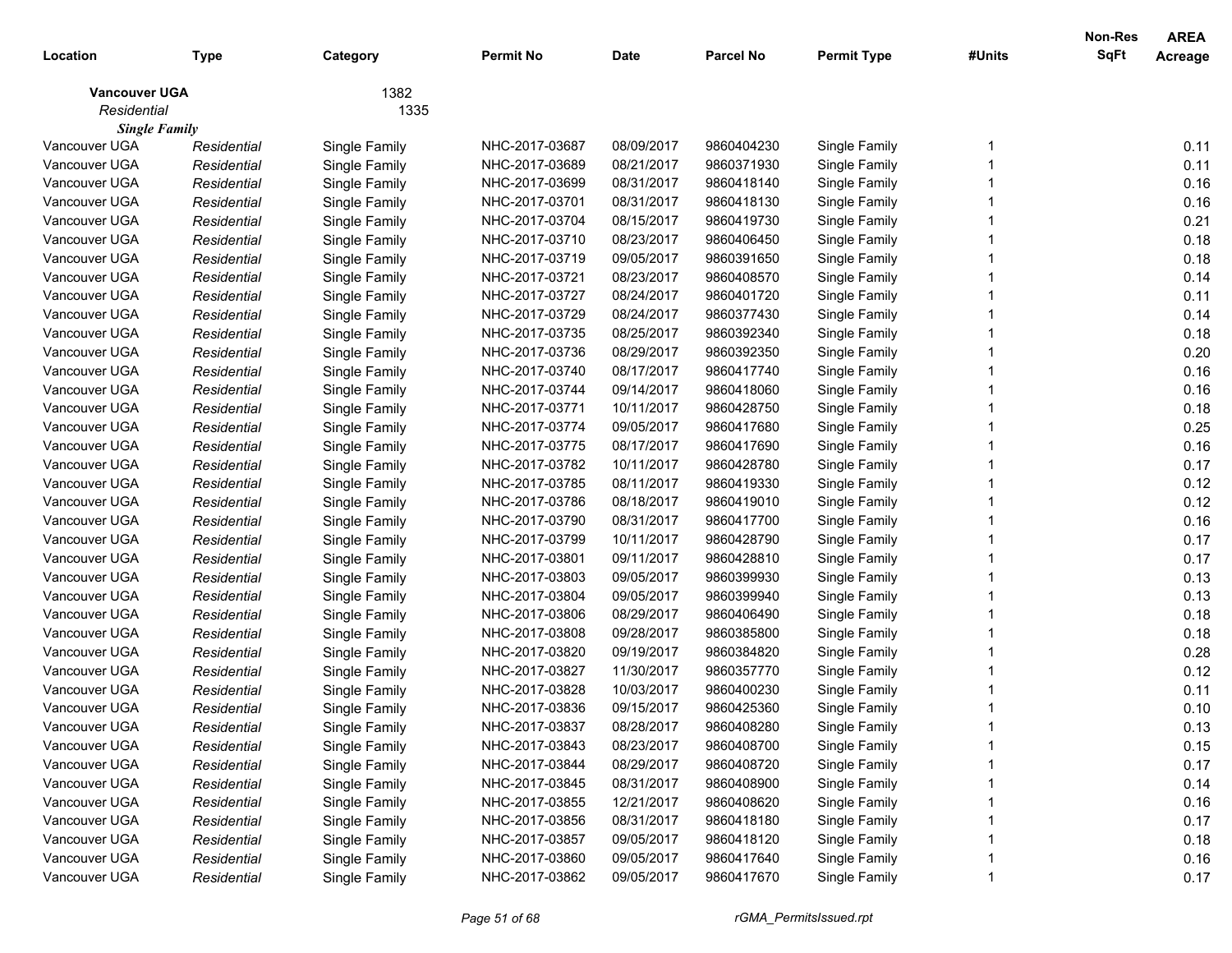| Location             | <b>Type</b> | Category      | <b>Permit No</b> | <b>Date</b> | <b>Parcel No</b> | <b>Permit Type</b> | #Units | Non-Res<br><b>SqFt</b> | <b>AREA</b><br>Acreage |
|----------------------|-------------|---------------|------------------|-------------|------------------|--------------------|--------|------------------------|------------------------|
| <b>Vancouver UGA</b> |             | 1382          |                  |             |                  |                    |        |                        |                        |
| Residential          |             | 1335          |                  |             |                  |                    |        |                        |                        |
| <b>Single Family</b> |             |               |                  |             |                  |                    |        |                        |                        |
| Vancouver UGA        | Residential | Single Family | NHC-2017-03866   | 10/12/2017  | 9860409140       | Single Family      |        |                        | 0.18                   |
| Vancouver UGA        | Residential | Single Family | NHC-2017-03873   | 09/05/2017  | 9860417900       | Single Family      |        |                        | 0.21                   |
| Vancouver UGA        | Residential | Single Family | NHC-2017-03874   | 10/16/2017  | 0977760000       | Single Family      |        |                        | 0.11                   |
| Vancouver UGA        | Residential | Single Family | NHC-2017-03875   | 10/06/2017  | 9860403680       | Single Family      |        |                        | 0.11                   |
| Vancouver UGA        | Residential | Single Family | NHC-2017-03891   | 09/05/2017  | 9860400030       | Single Family      |        |                        | 0.11                   |
| Vancouver UGA        | Residential | Single Family | NHC-2017-03892   | 09/07/2017  | 9860400040       | Single Family      |        |                        | 0.11                   |
| Vancouver UGA        | Residential | Single Family | NHC-2017-03894   | 09/12/2017  | 9860428800       | Single Family      |        |                        | 0.17                   |
| Vancouver UGA        | Residential | Single Family | NHC-2017-03900   | 09/05/2017  | 9860417940       | Single Family      |        |                        | 0.16                   |
| Vancouver UGA        | Residential | Single Family | NHC-2017-03905   | 09/05/2017  | 9860377130       | Single Family      |        |                        | 0.12                   |
| Vancouver UGA        | Residential | Single Family | NHC-2017-03938   | 10/02/2017  | 1450920000       | Single Family      |        |                        | 0.16                   |
| Vancouver UGA        | Residential | Single Family | NHC-2017-03945   | 08/28/2017  | 9860406460       | Single Family      |        |                        | 0.19                   |
| Vancouver UGA        | Residential | Single Family | NHC-2017-03947   | 12/21/2017  | 1497890000       | Single Family      |        |                        | 0.50                   |
| Vancouver UGA        | Residential | Single Family | NHC-2017-03957   | 08/23/2017  | 9860419360       | Single Family      |        |                        | 0.12                   |
| Vancouver UGA        | Residential | Single Family | NHC-2017-03960   | 08/23/2017  | 9860419350       | Single Family      |        |                        | 0.12                   |
| Vancouver UGA        | Residential | Single Family | NHC-2017-03962   | 09/26/2017  | 9860403350       | Single Family      |        |                        | 0.17                   |
| Vancouver UGA        | Residential | Single Family | NHC-2017-03963   | 10/23/2017  | 9860406370       | Single Family      |        |                        | 0.24                   |
| Vancouver UGA        | Residential | Single Family | NHC-2017-03987   | 08/24/2017  | 9860419000       | Single Family      |        |                        | 0.13                   |
| Vancouver UGA        | Residential | Single Family | NHC-2017-03989   | 08/24/2017  | 9860418730       | Single Family      |        |                        | 0.13                   |
| Vancouver UGA        | Residential | Single Family | NHC-2017-03992   | 09/27/2017  | 9860393690       | Single Family      |        |                        | 0.10                   |
| Vancouver UGA        | Residential | Single Family | NHC-2017-03993   | 09/05/2017  | 9860415710       | Single Family      |        |                        | 0.13                   |
| Vancouver UGA        | Residential | Single Family | NHC-2017-04003   | 09/13/2017  | 9860406860       | Single Family      |        |                        | 0.18                   |
| Vancouver UGA        | Residential | Single Family | NHC-2017-04005   | 08/25/2017  | 9860418740       | Single Family      |        |                        | 0.10                   |
| Vancouver UGA        | Residential | Single Family | NHC-2017-04041   | 09/26/2017  | 9860408530       | Single Family      |        |                        | 0.15                   |
| Vancouver UGA        | Residential | Single Family | NHC-2017-04042   | 09/21/2017  | 9860406720       | Single Family      |        |                        | 0.18                   |
| Vancouver UGA        | Residential | Single Family | NHC-2017-04068   | 10/11/2017  | 9860408030       | Single Family      |        |                        | 0.14                   |
| Vancouver UGA        | Residential | Single Family | NHC-2017-04077   | 09/28/2017  | 9860393710       | Single Family      |        |                        | 0.07                   |
| Vancouver UGA        | Residential | Single Family | NHC-2017-04078   | 09/27/2017  | 9860393720       | Single Family      |        |                        | 0.07                   |
| Vancouver UGA        | Residential | Single Family | NHC-2017-04092   | 09/11/2017  | 1079633860       | Single Family      |        |                        | 0.17                   |
| Vancouver UGA        | Residential | Single Family | NHC-2017-04096   | 08/30/2017  | 9860418750       | Single Family      |        |                        | 0.12                   |
| Vancouver UGA        | Residential | Single Family | NHC-2017-04098   | 08/30/2017  | 9860418760       | Single Family      |        |                        | 0.12                   |
| Vancouver UGA        | Residential | Single Family | NHC-2017-04111   | 09/13/2017  | 9860418770       | Single Family      |        |                        | 0.12                   |
| Vancouver UGA        | Residential | Single Family | NHC-2017-04112   | 11/03/2017  | 9860419460       | Single Family      |        |                        | 0.17                   |
| Vancouver UGA        | Residential | Single Family | NHC-2017-04113   | 09/18/2017  | 9860418780       | Single Family      |        |                        | 0.12                   |
| Vancouver UGA        | Residential | Single Family | NHC-2017-04119   | 09/08/2017  | 9860418790       | Single Family      |        |                        | 0.10                   |
| Vancouver UGA        | Residential | Single Family | NHC-2017-04141   | 09/28/2017  | 9860416460       | Single Family      |        |                        | 0.06                   |
| Vancouver UGA        | Residential | Single Family | NHC-2017-04144   | 09/06/2017  | 9860408580       | Single Family      |        |                        | 0.15                   |
| Vancouver UGA        | Residential | Single Family | NHC-2017-04145   | 10/12/2017  | 9860378050       | Single Family      |        |                        | 0.07                   |
| Vancouver UGA        | Residential | Single Family | NHC-2017-04146   | 11/14/2017  | 9860311570       | Single Family      |        |                        | 0.17                   |
| Vancouver UGA        | Residential | Single Family | NHC-2017-04147   | 10/19/2017  | 9860378060       | Single Family      |        |                        | 0.07                   |
| Vancouver UGA        | Residential | Single Family | NHC-2017-04148   | 10/06/2017  | 9860383150       | Single Family      |        |                        | 0.06                   |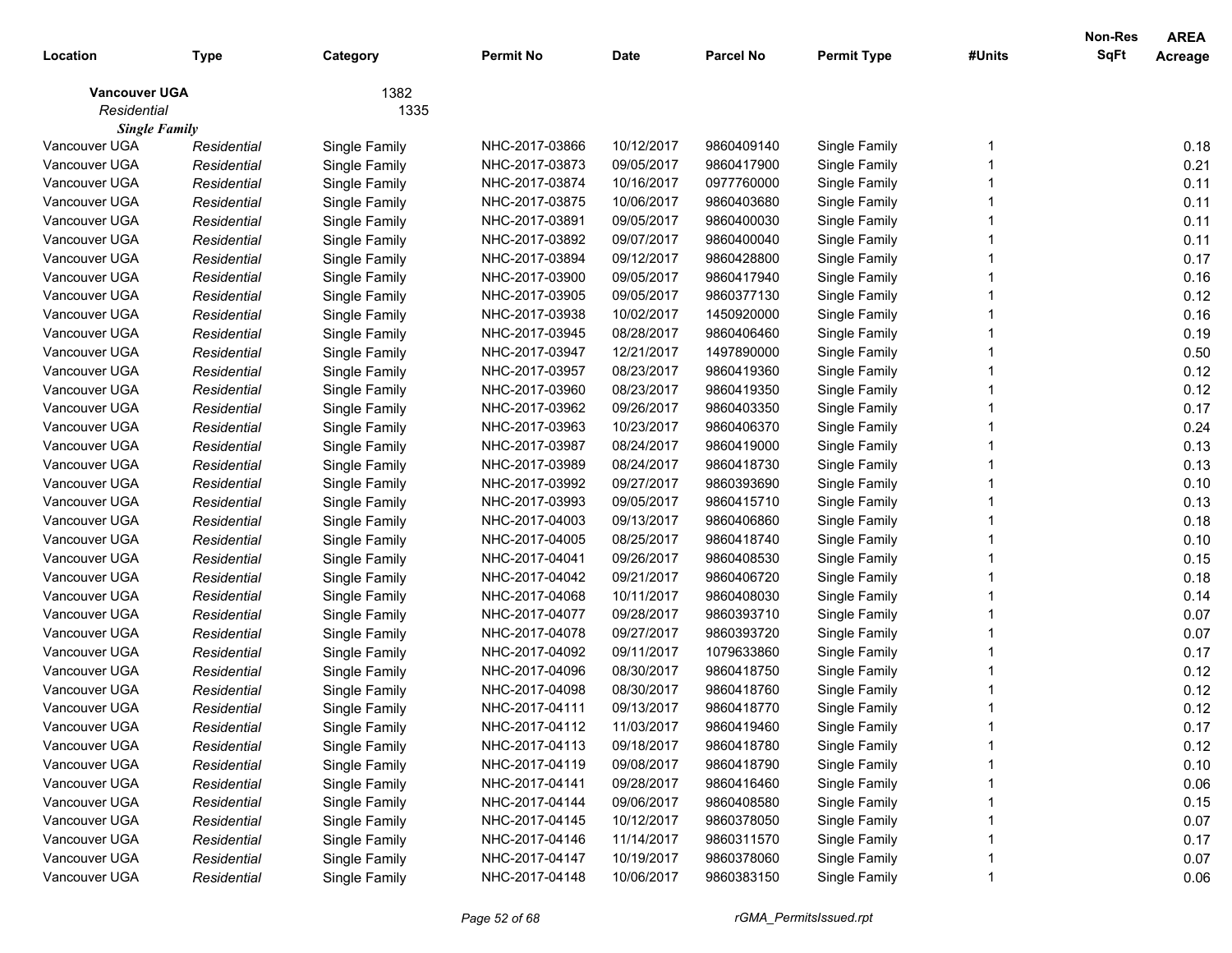| Location                            | <b>Type</b> | Category      | <b>Permit No</b> | <b>Date</b> | <b>Parcel No</b> | <b>Permit Type</b> | #Units | Non-Res<br>SqFt | <b>AREA</b><br>Acreage |
|-------------------------------------|-------------|---------------|------------------|-------------|------------------|--------------------|--------|-----------------|------------------------|
| <b>Vancouver UGA</b><br>Residential |             | 1382<br>1335  |                  |             |                  |                    |        |                 |                        |
| <b>Single Family</b>                |             |               |                  |             |                  |                    |        |                 |                        |
| Vancouver UGA                       | Residential | Single Family | NHC-2017-04149   | 10/06/2017  | 9860383160       | Single Family      |        |                 | 0.04                   |
| Vancouver UGA                       | Residential | Single Family | NHC-2017-04151   | 10/06/2017  | 9860383170       | Single Family      |        |                 | 0.04                   |
| Vancouver UGA                       | Residential | Single Family | NHC-2017-04153   | 10/06/2017  | 9860383180       | Single Family      |        |                 | 0.06                   |
| Vancouver UGA                       | Residential | Single Family | NHC-2017-04160   | 10/19/2017  | 9860378140       | Single Family      |        |                 | 0.07                   |
| Vancouver UGA                       | Residential | Single Family | NHC-2017-04161   | 09/29/2017  | 9860418830       | Single Family      |        |                 | 0.12                   |
| Vancouver UGA                       | Residential | Single Family | NHC-2017-04164   | 10/03/2017  | 9860418800       | Single Family      |        |                 | 0.12                   |
| Vancouver UGA                       | Residential | Single Family | NHC-2017-04183   | 09/06/2017  | 9860419020       | Single Family      |        |                 | 0.11                   |
| Vancouver UGA                       | Residential | Single Family | NHC-2017-04196   | 11/06/2017  | 9860416590       | Single Family      |        |                 | 0.09                   |
| Vancouver UGA                       | Residential | Single Family | NHC-2017-04206   | 09/06/2017  | 9860377150       | Single Family      |        |                 | 0.12                   |
| Vancouver UGA                       | Residential | Single Family | NHC-2017-04227   | 11/28/2017  | 1082450000       | Single Family      |        |                 | 1.67                   |
| Vancouver UGA                       | Residential | Single Family | NHC-2017-04238   | 10/11/2017  | 9860392640       | Single Family      |        |                 | 0.14                   |
| Vancouver UGA                       | Residential | Single Family | NHC-2017-04240   | 09/06/2017  | 9860377460       | Single Family      |        |                 | 0.14                   |
| Vancouver UGA                       | Residential | Single Family | NHC-2017-04250   | 09/20/2017  | 9860418820       | Single Family      |        |                 | 0.12                   |
| Vancouver UGA                       | Residential | Single Family | NHC-2017-04251   | 10/24/2017  | 9860418840       | Single Family      |        |                 | 0.11                   |
| Vancouver UGA                       | Residential | Single Family | NHC-2017-04253   | 09/22/2017  | 9860408120       | Single Family      |        |                 | 0.15                   |
| Vancouver UGA                       | Residential | Single Family | NHC-2017-04254   | 09/22/2017  | 9860408710       | Single Family      |        |                 | 0.15                   |
| Vancouver UGA                       | Residential | Single Family | NHC-2017-04255   | 10/26/2017  | 9860418810       | Single Family      |        |                 | 0.12                   |
| Vancouver UGA                       | Residential | Single Family | NHC-2017-04280   | 11/09/2017  | 9860408110       | Single Family      |        |                 | 0.15                   |
| Vancouver UGA                       | Residential | Single Family | NHC-2017-04290   | 10/06/2017  | 9860383190       | Single Family      |        |                 | 0.06                   |
| Vancouver UGA                       | Residential | Single Family | NHC-2017-04291   | 10/06/2017  | 9860383200       | Single Family      |        |                 | 0.04                   |
| Vancouver UGA                       | Residential | Single Family | NHC-2017-04292   | 10/06/2017  | 9860383210       | Single Family      |        |                 | 0.07                   |
| Vancouver UGA                       | Residential | Single Family | NHC-2017-04385   | 11/02/2017  | 9860399650       | Single Family      |        |                 | 0.08                   |
| Vancouver UGA                       | Residential | Single Family | NHC-2017-04387   | 11/09/2017  | 9860409120       | Single Family      |        |                 | 0.18                   |
| Vancouver UGA                       | Residential | Single Family | NHC-2017-04393   | 09/19/2017  | 9860419280       | Single Family      |        |                 | 0.12                   |
| Vancouver UGA                       | Residential | Single Family | NHC-2017-04413   | 09/14/2017  | 9860416640       | Single Family      |        |                 | 0.06                   |
| Vancouver UGA                       | Residential | Single Family | NHC-2017-04418   | 09/28/2017  | 9860393700       | Single Family      |        |                 | 0.06                   |
| Vancouver UGA                       | Residential | Single Family | NHC-2017-04421   | 10/05/2017  | 9860409070       | Single Family      |        |                 | 0.14                   |
| Vancouver UGA                       | Residential | Single Family | NHC-2017-04422   | 10/05/2017  | 9860409050       | Single Family      |        |                 | 0.14                   |
| Vancouver UGA                       | Residential | Single Family | NHC-2017-04423   | 10/03/2017  | 9860393770       | Single Family      |        |                 | 0.07                   |
| Vancouver UGA                       | Residential | Single Family | NHC-2017-04444   | 10/03/2017  | 9860393780       | Single Family      |        |                 | 0.07                   |
| Vancouver UGA                       | Residential | Single Family | NHC-2017-04448   | 10/03/2017  | 9860393790       | Single Family      |        |                 | 0.07                   |
| Vancouver UGA                       | Residential | Single Family | NHC-2017-04461   | 09/27/2017  | 9860388200       | Single Family      |        |                 | 0.18                   |
| Vancouver UGA                       | Residential | Single Family | NHC-2017-04468   | 09/20/2017  | 9860385750       | Single Family      |        |                 | 0.17                   |
| Vancouver UGA                       | Residential | Single Family | NHC-2017-04475   | 11/03/2017  | 9860423990       | Single Family      |        |                 | 0.04                   |
| Vancouver UGA                       | Residential | Single Family | NHC-2017-04496   | 10/19/2017  | 9860408820       | Single Family      |        |                 | 0.16                   |
| Vancouver UGA                       | Residential | Single Family | NHC-2017-04497   | 10/19/2017  | 9860406560       | Single Family      |        |                 | 0.17                   |
| Vancouver UGA                       | Residential | Single Family | NHC-2017-04516   | 10/27/2017  | 9860412950       | Single Family      |        |                 | 0.19                   |
| Vancouver UGA                       | Residential | Single Family | NHC-2017-04523   | 10/03/2017  | 9860393800       | Single Family      |        |                 | 0.07                   |
| Vancouver UGA                       | Residential | Single Family | NHC-2017-04524   | 11/14/2017  | 9860393850       | Single Family      |        |                 | 0.07                   |
| Vancouver UGA                       | Residential | Single Family | NHC-2017-04530   | 12/13/2017  | 1882530000       | Single Family      |        |                 | 0.70                   |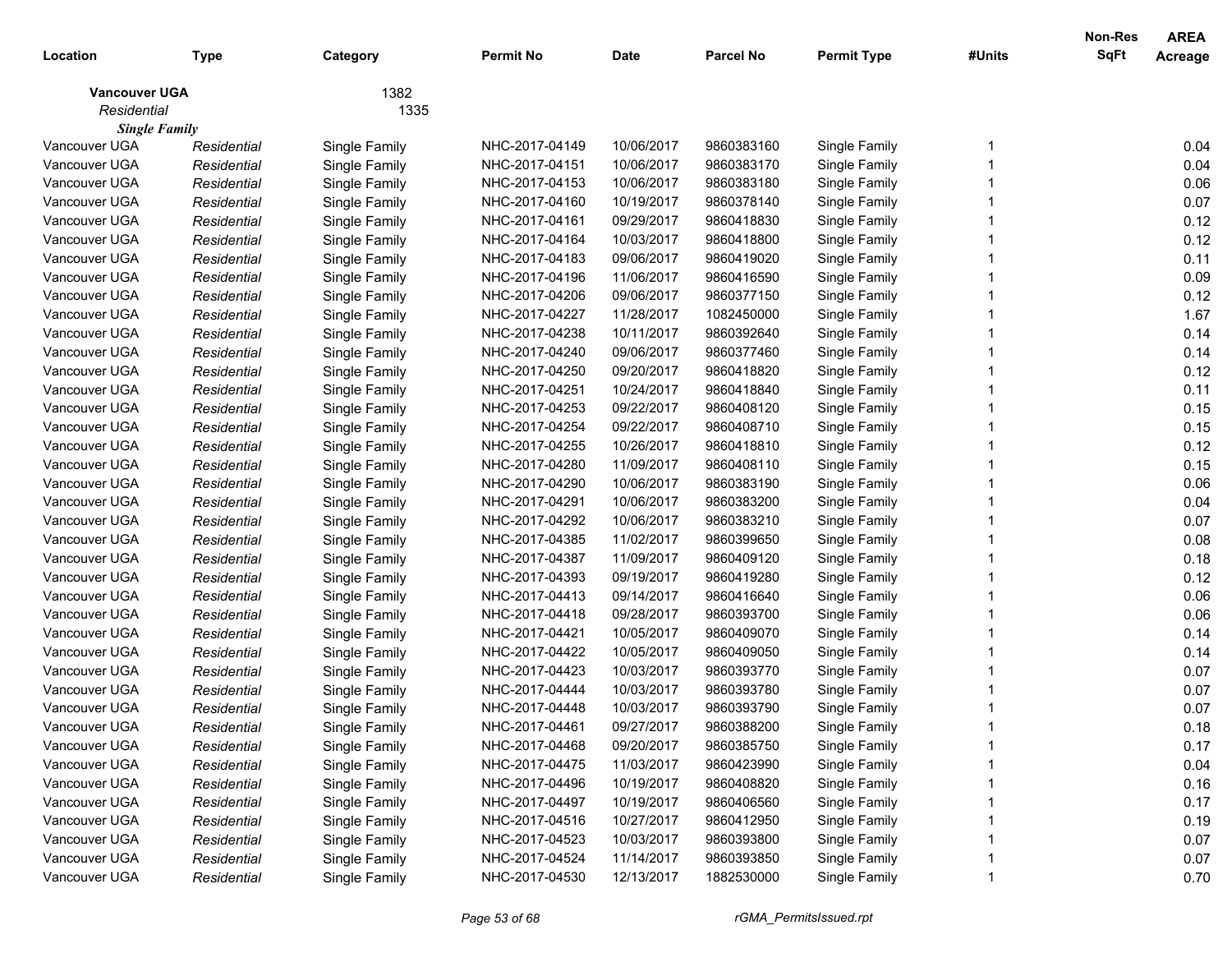| 1382<br><b>Vancouver UGA</b><br>Residential<br>1335<br><b>Single Family</b><br>Vancouver UGA<br>9860408360<br>Single Family<br>NHC-2017-04535<br>10/11/2017<br>Single Family<br>Residential<br>Vancouver UGA<br>Residential<br>Single Family<br>NHC-2017-04536<br>11/02/2017<br>9860408380<br>Single Family<br>NHC-2017-04537<br>Vancouver UGA<br>09/21/2017<br>9860418990<br>Single Family<br>Residential<br>Single Family<br>Vancouver UGA<br>NHC-2017-04541<br>09/25/2017<br>Residential<br>Single Family<br>9860409220<br>Single Family<br>Vancouver UGA<br>NHC-2017-04556<br>09/27/2017<br>Residential<br>Single Family<br>9860421170<br>Single Family | 0.13<br>0.13<br>0.11<br>0.17<br>0.29<br>0.15<br>0.20<br>0.39<br>0.17<br>0.23<br>0.26 |
|-------------------------------------------------------------------------------------------------------------------------------------------------------------------------------------------------------------------------------------------------------------------------------------------------------------------------------------------------------------------------------------------------------------------------------------------------------------------------------------------------------------------------------------------------------------------------------------------------------------------------------------------------------------|--------------------------------------------------------------------------------------|
|                                                                                                                                                                                                                                                                                                                                                                                                                                                                                                                                                                                                                                                             |                                                                                      |
|                                                                                                                                                                                                                                                                                                                                                                                                                                                                                                                                                                                                                                                             |                                                                                      |
|                                                                                                                                                                                                                                                                                                                                                                                                                                                                                                                                                                                                                                                             |                                                                                      |
|                                                                                                                                                                                                                                                                                                                                                                                                                                                                                                                                                                                                                                                             |                                                                                      |
|                                                                                                                                                                                                                                                                                                                                                                                                                                                                                                                                                                                                                                                             |                                                                                      |
|                                                                                                                                                                                                                                                                                                                                                                                                                                                                                                                                                                                                                                                             |                                                                                      |
|                                                                                                                                                                                                                                                                                                                                                                                                                                                                                                                                                                                                                                                             |                                                                                      |
| Vancouver UGA<br>09/25/2017<br>Residential<br>Single Family<br>NHC-2017-04557<br>9860408750<br>Single Family                                                                                                                                                                                                                                                                                                                                                                                                                                                                                                                                                |                                                                                      |
| Vancouver UGA<br>09/25/2017<br>Residential<br>Single Family<br>NHC-2017-04558<br>9860421160<br>Single Family                                                                                                                                                                                                                                                                                                                                                                                                                                                                                                                                                |                                                                                      |
| Vancouver UGA<br>NHC-2017-04561<br>Residential<br>Single Family<br>11/03/2017<br>9860421210<br>Single Family                                                                                                                                                                                                                                                                                                                                                                                                                                                                                                                                                |                                                                                      |
| Vancouver UGA<br>NHC-2017-04568<br>Residential<br>Single Family<br>10/31/2017<br>9860376480<br>Single Family                                                                                                                                                                                                                                                                                                                                                                                                                                                                                                                                                |                                                                                      |
| Vancouver UGA<br>09/27/2017<br>NHC-2017-04587<br>9860421330<br>Single Family<br>Residential<br>Single Family                                                                                                                                                                                                                                                                                                                                                                                                                                                                                                                                                |                                                                                      |
| 09/27/2017<br>Vancouver UGA<br>NHC-2017-04588<br>9860421470<br>Single Family<br>Residential<br>Single Family                                                                                                                                                                                                                                                                                                                                                                                                                                                                                                                                                |                                                                                      |
| Vancouver UGA<br>Residential<br>Single Family<br>NHC-2017-04593<br>09/25/2017<br>9860421340<br>Single Family                                                                                                                                                                                                                                                                                                                                                                                                                                                                                                                                                | 0.20                                                                                 |
| Vancouver UGA<br>NHC-2017-04598<br>Residential<br>Single Family<br>11/28/2017<br>9860406510<br>Single Family                                                                                                                                                                                                                                                                                                                                                                                                                                                                                                                                                | 0.19                                                                                 |
| Vancouver UGA<br>NHC-2017-04620<br>09/27/2017<br>Residential<br>Single Family<br>9860409380<br>Single Family                                                                                                                                                                                                                                                                                                                                                                                                                                                                                                                                                | 0.18                                                                                 |
| Vancouver UGA<br>NHC-2017-04621<br>Residential<br>Single Family<br>11/14/2017<br>9860393830<br>Single Family                                                                                                                                                                                                                                                                                                                                                                                                                                                                                                                                                | 0.06                                                                                 |
| Vancouver UGA<br>NHC-2017-04622<br>Residential<br>Single Family<br>11/14/2017<br>9860393840<br>Single Family                                                                                                                                                                                                                                                                                                                                                                                                                                                                                                                                                | 0.06                                                                                 |
| Vancouver UGA<br>Residential<br>Single Family<br>NHC-2017-04658<br>11/21/2017<br>9860354310<br>Single Family                                                                                                                                                                                                                                                                                                                                                                                                                                                                                                                                                | 0.27                                                                                 |
| Vancouver UGA<br>NHC-2017-04659<br>09/29/2017<br>9860419250<br>Single Family<br>Residential<br>Single Family                                                                                                                                                                                                                                                                                                                                                                                                                                                                                                                                                | 0.09                                                                                 |
| Vancouver UGA<br>NHC-2017-04661<br>Residential<br>Single Family<br>11/14/2017<br>9860409180<br>Single Family                                                                                                                                                                                                                                                                                                                                                                                                                                                                                                                                                | 0.18                                                                                 |
| Vancouver UGA<br>NHC-2017-04664<br>10/23/2017<br>Residential<br>Single Family<br>9860409410<br>Single Family                                                                                                                                                                                                                                                                                                                                                                                                                                                                                                                                                | 0.19                                                                                 |
| Vancouver UGA<br>NHC-2017-04672<br>Residential<br>Single Family<br>11/13/2017<br>9860421260<br>Single Family                                                                                                                                                                                                                                                                                                                                                                                                                                                                                                                                                | 0.36                                                                                 |
| Vancouver UGA<br>NHC-2017-04692<br>Residential<br>Single Family<br>11/14/2017<br>9860400090<br>Single Family                                                                                                                                                                                                                                                                                                                                                                                                                                                                                                                                                | 0.11                                                                                 |
| Vancouver UGA<br>NHC-2017-04696<br>Residential<br>Single Family<br>11/07/2017<br>9860401640<br>Single Family                                                                                                                                                                                                                                                                                                                                                                                                                                                                                                                                                | 0.09                                                                                 |
| Vancouver UGA<br>NHC-2017-04698<br>10/12/2017<br>Residential<br>Single Family<br>9860417580<br>Single Family                                                                                                                                                                                                                                                                                                                                                                                                                                                                                                                                                | 0.16                                                                                 |
| Vancouver UGA<br>10/12/2017<br>NHC-2017-04699<br>9860401770<br>Single Family<br>Residential<br>Single Family                                                                                                                                                                                                                                                                                                                                                                                                                                                                                                                                                | 0.11                                                                                 |
| Vancouver UGA<br>NHC-2017-04707<br>10/16/2017<br>9860378170<br>Single Family<br>Residential<br>Single Family                                                                                                                                                                                                                                                                                                                                                                                                                                                                                                                                                | 0.07                                                                                 |
| Vancouver UGA<br>NHC-2017-04708<br>10/06/2017<br>Residential<br>Single Family<br>9860406710<br>Single Family                                                                                                                                                                                                                                                                                                                                                                                                                                                                                                                                                | 0.17                                                                                 |
| Vancouver UGA<br>NHC-2017-04709<br>10/23/2017<br>Residential<br>Single Family<br>9860378150<br>Single Family                                                                                                                                                                                                                                                                                                                                                                                                                                                                                                                                                | 0.06                                                                                 |
| NHC-2017-04710<br>10/05/2017<br>Vancouver UGA<br>Residential<br>Single Family<br>9860408070<br>Single Family                                                                                                                                                                                                                                                                                                                                                                                                                                                                                                                                                | 0.15                                                                                 |
| NHC-2017-04720<br>10/06/2017<br>Vancouver UGA<br>Residential<br>Single Family<br>9860413080<br>Single Family                                                                                                                                                                                                                                                                                                                                                                                                                                                                                                                                                | 0.21                                                                                 |
| Vancouver UGA<br>Single Family<br>NHC-2017-04721<br>10/23/2017<br>9860377750<br>Single Family<br>Residential                                                                                                                                                                                                                                                                                                                                                                                                                                                                                                                                                | 0.07                                                                                 |
| Vancouver UGA<br>NHC-2017-04722<br>10/09/2017<br>Single Family<br>Residential<br>9860378180<br>Single Family                                                                                                                                                                                                                                                                                                                                                                                                                                                                                                                                                | 0.07                                                                                 |
| 10/03/2017<br>Single Family<br>Vancouver UGA<br>NHC-2017-04740<br>9860419040<br>Residential<br>Single Family                                                                                                                                                                                                                                                                                                                                                                                                                                                                                                                                                | 0.11                                                                                 |
| Vancouver UGA<br>Single Family<br>NHC-2017-04756<br>11/13/2017<br>Single Family<br>Residential<br>9860399890                                                                                                                                                                                                                                                                                                                                                                                                                                                                                                                                                | 0.13                                                                                 |
| Vancouver UGA<br>Single Family<br>NHC-2017-04761<br>10/05/2017<br>Single Family<br>Residential<br>9860403320                                                                                                                                                                                                                                                                                                                                                                                                                                                                                                                                                | 0.17                                                                                 |
| Vancouver UGA<br>Single Family<br>10/23/2017<br>Single Family<br>Residential<br>NHC-2017-04765<br>9860413150                                                                                                                                                                                                                                                                                                                                                                                                                                                                                                                                                | 0.24                                                                                 |
| Vancouver UGA<br>Single Family<br>10/06/2017<br>Single Family<br>Residential<br>NHC-2017-04777<br>9860421140                                                                                                                                                                                                                                                                                                                                                                                                                                                                                                                                                | 0.25                                                                                 |
| Vancouver UGA<br>Single Family<br>10/27/2017<br>Single Family<br>Residential<br>NHC-2017-04778<br>9860421490                                                                                                                                                                                                                                                                                                                                                                                                                                                                                                                                                |                                                                                      |
| Vancouver UGA<br>Single Family<br>NHC-2017-04806<br>10/20/2017<br>Single Family<br>Residential<br>9860421360                                                                                                                                                                                                                                                                                                                                                                                                                                                                                                                                                |                                                                                      |
| Vancouver UGA<br>NHC-2017-04848<br>10/31/2017<br>Single Family<br>Single Family<br>9860406850<br>Residential                                                                                                                                                                                                                                                                                                                                                                                                                                                                                                                                                | 0.36<br>0.23                                                                         |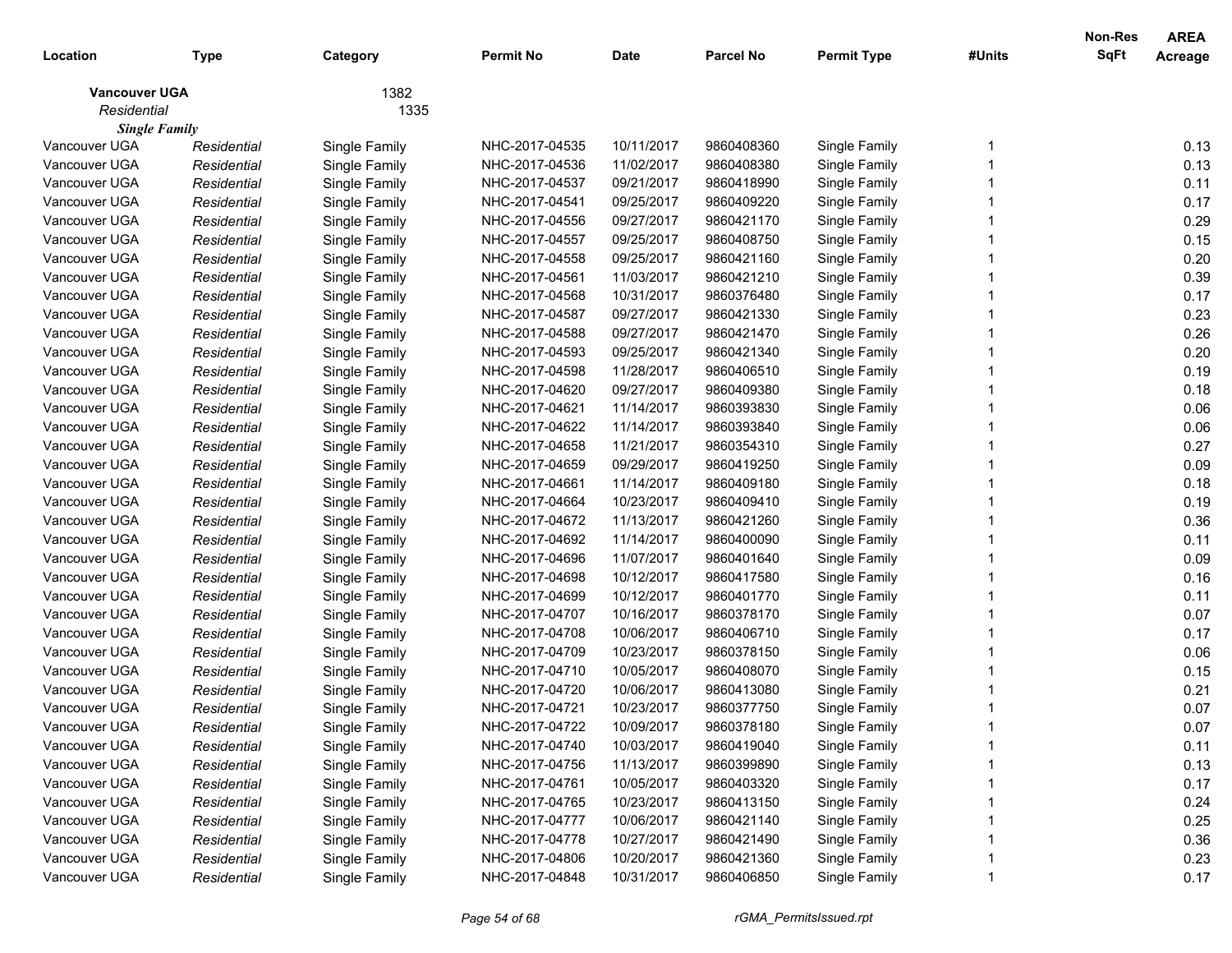| Location                            | <b>Type</b> | Category      | <b>Permit No</b> | <b>Date</b> | <b>Parcel No</b> | <b>Permit Type</b> | #Units | Non-Res<br>SqFt | <b>AREA</b><br>Acreage |
|-------------------------------------|-------------|---------------|------------------|-------------|------------------|--------------------|--------|-----------------|------------------------|
| <b>Vancouver UGA</b><br>Residential |             | 1382<br>1335  |                  |             |                  |                    |        |                 |                        |
| <b>Single Family</b>                |             |               |                  |             |                  |                    |        |                 |                        |
| Vancouver UGA                       | Residential | Single Family | NHC-2017-04849   | 11/02/2017  | 9860408830       | Single Family      |        |                 | 0.16                   |
| Vancouver UGA                       | Residential | Single Family | NHC-2017-04864   | 10/20/2017  | 9860421300       | Single Family      |        |                 | 0.22                   |
| Vancouver UGA                       | Residential | Single Family | NHC-2017-04870   | 10/13/2017  | 9860421130       | Single Family      |        |                 | 0.24                   |
| Vancouver UGA                       | Residential | Single Family | NHC-2017-04871   | 10/13/2017  | 9860421350       | Single Family      |        |                 | 0.21                   |
| Vancouver UGA                       | Residential | Single Family | NHC-2017-04878   | 10/11/2017  | 9860408510       | Single Family      |        |                 | 0.15                   |
| Vancouver UGA                       | Residential | Single Family | NHC-2017-04895   | 10/23/2017  | 1079617280       | Single Family      |        |                 | 0.20                   |
| Vancouver UGA                       | Residential | Single Family | NHC-2017-04903   | 10/31/2017  | 9860406410       | Single Family      |        |                 | 0.19                   |
| Vancouver UGA                       | Residential | Single Family | NHC-2017-04935   | 12/05/2017  | 1449830100       | Single Family      |        |                 | 0.12                   |
| Vancouver UGA                       | Residential | Single Family | NHC-2017-04957   | 10/27/2017  | 9860421460       | Single Family      |        |                 | 0.27                   |
| Vancouver UGA                       | Residential | Single Family | NHC-2017-04958   | 10/27/2017  | 9860421480       | Single Family      |        |                 | 0.45                   |
| Vancouver UGA                       | Residential | Single Family | NHC-2017-04960   | 11/21/2017  | 9860406360       | Single Family      |        |                 | 0.18                   |
| Vancouver UGA                       | Residential | Single Family | NHC-2017-04961   | 11/21/2017  | 9860383900       | Single Family      |        |                 | 0.05                   |
| Vancouver UGA                       | Residential | Single Family | NHC-2017-04962   | 11/21/2017  | 9860383910       | Single Family      |        |                 | 0.04                   |
| Vancouver UGA                       | Residential | Single Family | NHC-2017-04963   | 11/22/2017  | 9860383920       | Single Family      |        |                 | 0.04                   |
| Vancouver UGA                       | Residential | Single Family | NHC-2017-04964   | 11/21/2017  | 9860383930       | Single Family      |        |                 | 0.05                   |
| Vancouver UGA                       | Residential | Single Family | NHC-2017-04978   | 10/26/2017  | 9860373570       | Single Family      |        |                 | 0.24                   |
| Vancouver UGA                       | Residential | Single Family | NHC-2017-04983   | 11/14/2017  | 9860408340       | Single Family      |        |                 | 0.13                   |
| Vancouver UGA                       | Residential | Single Family | NHC-2017-04984   | 12/28/2017  | 9860401760       | Single Family      |        |                 | 0.11                   |
| Vancouver UGA                       | Residential | Single Family | NHC-2017-04997   | 12/13/2017  | 9860310680       | Single Family      |        |                 | 0.20                   |
| Vancouver UGA                       | Residential | Single Family | NHC-2017-05035   | 11/06/2017  | 9860421320       | Single Family      |        |                 | 0.23                   |
| Vancouver UGA                       | Residential | Single Family | NHC-2017-05039   | 11/06/2017  | 9860421310       | Single Family      |        |                 | 0.21                   |
| Vancouver UGA                       | Residential | Single Family | NHC-2017-05040   | 10/26/2017  | 9860401470       | Single Family      |        |                 | 0.10                   |
| Vancouver UGA                       | Residential | Single Family | NHC-2017-05046   | 11/07/2017  | 9860406740       | Single Family      |        |                 | 0.17                   |
| Vancouver UGA                       | Residential | Single Family | NHC-2017-05047   | 11/20/2017  | 9860377450       | Single Family      |        |                 | 0.14                   |
| Vancouver UGA                       | Residential | Single Family | NHC-2017-05048   | 11/20/2017  | 9860408930       | Single Family      |        |                 | 0.15                   |
| Vancouver UGA                       | Residential | Single Family | NHC-2017-05051   | 10/26/2017  | 9860403300       | Single Family      |        |                 | 0.17                   |
| Vancouver UGA                       | Residential | Single Family | NHC-2017-05064   | 11/02/2017  | 9860401500       | Single Family      |        |                 | 0.11                   |
| Vancouver UGA                       | Residential | Single Family | NHC-2017-05065   | 10/24/2017  | 9860419300       | Single Family      |        |                 | 0.12                   |
| Vancouver UGA                       | Residential | Single Family | NHC-2017-05082   | 11/13/2017  | 9860421120       | Single Family      |        |                 | 0.22                   |
| Vancouver UGA                       | Residential | Single Family | NHC-2017-05085   | 11/13/2017  | 9860421110       | Single Family      |        |                 | 0.27                   |
| Vancouver UGA                       | Residential | Single Family | NHC-2017-05108   | 11/20/2017  | 9860413000       | Single Family      |        |                 | 0.21                   |
| Vancouver UGA                       | Residential | Single Family | NHC-2017-05118   | 11/07/2017  | 9860406750       | Single Family      |        |                 | 0.18                   |
| Vancouver UGA                       | Residential | Single Family | NHC-2017-05120   | 11/14/2017  | 9860408810       | Single Family      |        |                 | 0.16                   |
| Vancouver UGA                       | Residential | Single Family | NHC-2017-05126   | 11/13/2017  | 9860421290       | Single Family      |        |                 | 0.25                   |
| Vancouver UGA                       | Residential | Single Family | NHC-2017-05129   | 11/13/2017  | 9860421280       | Single Family      |        |                 | 0.25                   |
| Vancouver UGA                       | Residential | Single Family | NHC-2017-05153   | 11/20/2017  | 9860408920       | Single Family      |        |                 | 0.14                   |
| Vancouver UGA                       | Residential | Single Family | NHC-2017-05154   | 11/20/2017  | 9860377950       | Single Family      |        |                 | 0.07                   |
| Vancouver UGA                       | Residential | Single Family | NHC-2017-05163   | 12/08/2017  | 1182560850       | Single Family      |        |                 | 0.31                   |
| Vancouver UGA                       | Residential | Single Family | NHC-2017-05166   | 10/30/2017  | 9860418630       | Single Family      |        |                 | 0.12                   |
| Vancouver UGA                       | Residential | Single Family | NHC-2017-05181   | 11/13/2017  | 9860421370       | Single Family      |        |                 | 0.22                   |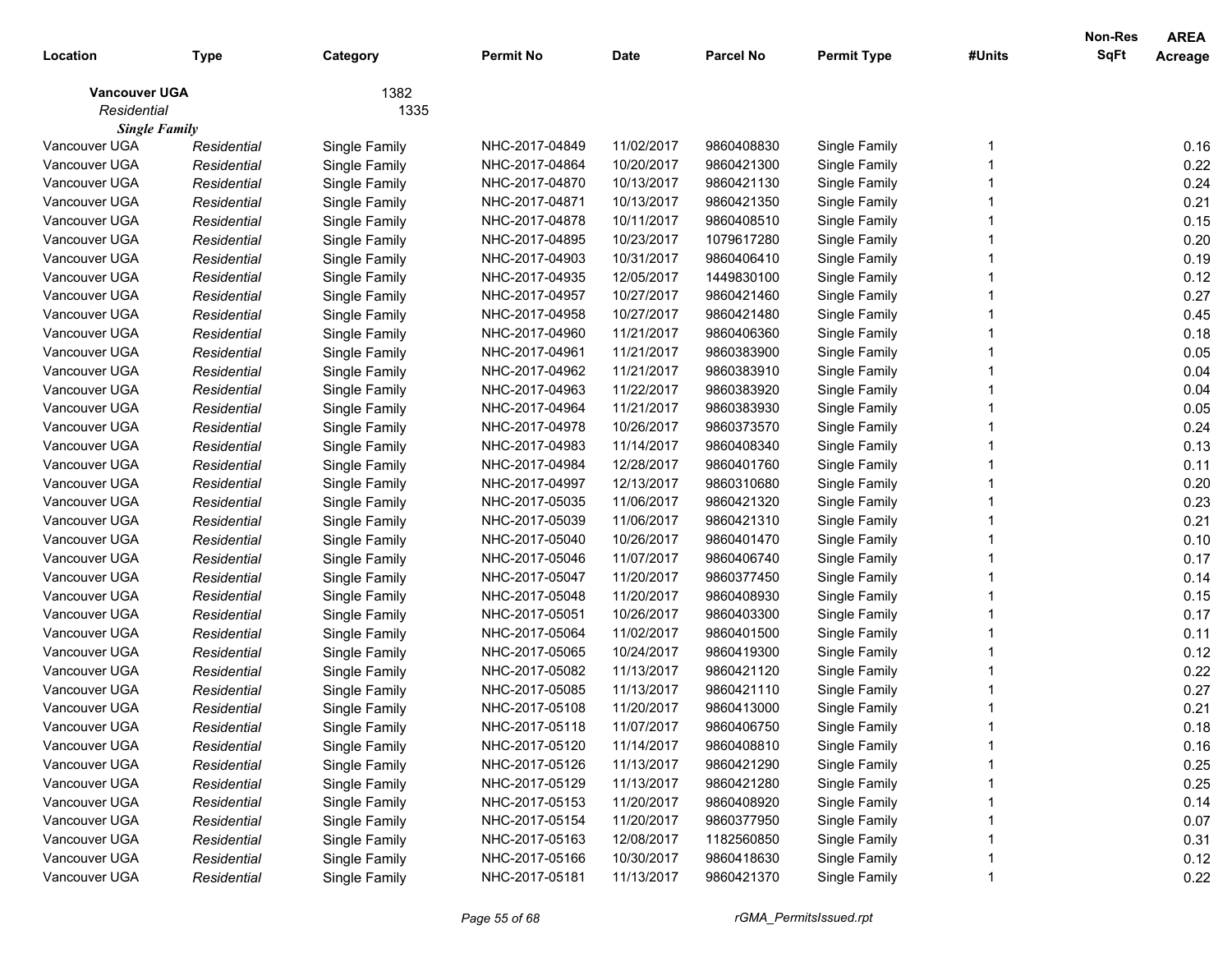| Location                            | <b>Type</b> | Category      | <b>Permit No</b> | <b>Date</b> | <b>Parcel No</b> | <b>Permit Type</b> | #Units | Non-Res<br>SqFt | <b>AREA</b><br>Acreage |
|-------------------------------------|-------------|---------------|------------------|-------------|------------------|--------------------|--------|-----------------|------------------------|
| <b>Vancouver UGA</b><br>Residential |             | 1382<br>1335  |                  |             |                  |                    |        |                 |                        |
| <b>Single Family</b>                |             |               |                  |             |                  |                    |        |                 |                        |
| Vancouver UGA                       | Residential | Single Family | NHC-2017-05196   | 11/13/2017  | 9860421150       | Single Family      |        |                 | 0.23                   |
| Vancouver UGA                       | Residential | Single Family | NHC-2017-05199   | 11/13/2017  | 9860421380       | Single Family      |        |                 | 0.22                   |
| Vancouver UGA                       | Residential | Single Family | NHC-2017-05219   | 11/07/2017  | 9860406400       | Single Family      |        |                 | 0.19                   |
| Vancouver UGA                       | Residential | Single Family | NHC-2017-05221   | 11/02/2017  | 9860377720       | Single Family      |        |                 | 0.07                   |
| Vancouver UGA                       | Residential | Single Family | NHC-2017-05224   | 11/07/2017  | 9860392830       | Single Family      |        |                 | 0.16                   |
| Vancouver UGA                       | Residential | Single Family | NHC-2017-05254   | 11/13/2017  | 9860421450       | Single Family      |        |                 | 0.21                   |
| Vancouver UGA                       | Residential | Single Family | NHC-2017-05258   | 12/22/2017  | 9860412930       | Single Family      |        |                 | 0.20                   |
| Vancouver UGA                       | Residential | Single Family | NHC-2017-05281   | 12/04/2017  | 9860389650       | Single Family      |        |                 | 0.11                   |
| Vancouver UGA                       | Residential | Single Family | NHC-2017-05293   | 12/04/2017  | 9860409020       | Single Family      |        |                 | 0.14                   |
| Vancouver UGA                       | Residential | Single Family | NHC-2017-05307   | 12/11/2017  | 9860409440       | Single Family      |        |                 | 0.14                   |
| Vancouver UGA                       | Residential | Single Family | NHC-2017-05308   | 12/04/2017  | 9860408560       | Single Family      |        |                 | 0.14                   |
| Vancouver UGA                       | Residential | Single Family | NHC-2017-05359   | 11/21/2017  | 9860406630       | Single Family      |        |                 | 0.17                   |
| Vancouver UGA                       | Residential | Single Family | NHC-2017-05385   | 11/21/2017  | 9860433790       | Single Family      |        |                 | 0.13                   |
| Vancouver UGA                       | Residential | Single Family | NHC-2017-05393   | 12/13/2017  | 9860335540       | Single Family      |        |                 | 0.14                   |
| Vancouver UGA                       | Residential | Single Family | NHC-2017-05399   | 11/20/2017  | 9860335530       | Single Family      |        |                 | 0.15                   |
| Vancouver UGA                       | Residential | Single Family | NHC-2017-05413   | 12/11/2017  | 9860408250       | Single Family      |        |                 | 0.13                   |
| Vancouver UGA                       | Residential | Single Family | NHC-2017-05441   | 11/20/2017  | 9860403340       | Single Family      |        |                 | 0.17                   |
| Vancouver UGA                       | Residential | Single Family | NHC-2017-05460   | 12/08/2017  | 9860433400       | Single Family      |        |                 | 0.13                   |
| Vancouver UGA                       | Residential | Single Family | NHC-2017-05464   | 12/12/2017  | 9860433300       | Single Family      |        |                 | 0.14                   |
| Vancouver UGA                       | Residential | Single Family | NHC-2017-05478   | 12/18/2017  | 9860400150       | Single Family      |        |                 | 0.12                   |
| Vancouver UGA                       | Residential | Single Family | NHC-2017-05544   | 11/28/2017  | 9860409340       | Single Family      |        |                 | 0.18                   |
| Vancouver UGA                       | Residential | Single Family | NHC-2017-05559   | 12/14/2017  | 9860434010       | Single Family      |        |                 | 0.14                   |
| Vancouver UGA                       | Residential | Single Family | NHC-2017-05606   | 12/18/2017  | 9860392010       | Single Family      |        |                 | 0.14                   |
| Vancouver UGA                       | Residential | Single Family | NHC-2017-05625   | 11/27/2017  | 9860434090       | Single Family      |        |                 | 0.13                   |
| Vancouver UGA                       | Residential | Single Family | NHC-2017-05626   | 11/27/2017  | 9860434000       | Single Family      |        |                 | 0.12                   |
| Vancouver UGA                       | Residential | Single Family | NHC-2017-05628   | 11/30/2017  | 9860413070       | Single Family      |        |                 | 0.19                   |
| Vancouver UGA                       | Residential | Single Family | NHC-2017-05630   | 12/12/2017  | 9860433170       | Single Family      |        |                 | 0.12                   |
| Vancouver UGA                       | Residential | Single Family | NHC-2017-05633   | 12/11/2017  | 9860433330       | Single Family      |        |                 | 0.12                   |
| Vancouver UGA                       | Residential | Single Family | NHC-2017-05644   | 12/12/2017  | 9860428770       | Single Family      |        |                 | 0.23                   |
| Vancouver UGA                       | Residential | Single Family | NHC-2017-05655   | 12/13/2017  | 9860409430       | Single Family      |        |                 | 0.14                   |
| Vancouver UGA                       | Residential | Single Family | NHC-2017-05664   | 12/07/2017  | 9860433890       | Single Family      |        |                 | 0.13                   |
| Vancouver UGA                       | Residential | Single Family | NHC-2017-05665   | 12/11/2017  | 9860434080       | Single Family      |        |                 | 0.15                   |
| Vancouver UGA                       | Residential | Single Family | NHC-2017-05667   | 12/14/2017  | 9860429640       | Single Family      |        |                 | 0.23                   |
| Vancouver UGA                       | Residential | Single Family | NHC-2017-05677   | 12/07/2017  | 9860433910       | Single Family      |        |                 | 0.16                   |
| Vancouver UGA                       | Residential | Single Family | NHC-2017-05700   | 12/14/2017  | 9860433880       | Single Family      |        |                 | 0.13                   |
| Vancouver UGA                       | Residential | Single Family | NHC-2017-05720   | 12/05/2017  | 9860433920       | Single Family      |        |                 | 0.19                   |
| Vancouver UGA                       | Residential | Single Family | NHC-2017-05736   | 12/04/2017  | 9860419290       | Single Family      |        |                 | 0.12                   |
| Vancouver UGA                       | Residential | Single Family | NHC-2017-05760   | 12/05/2017  | 9860433900       | Single Family      |        |                 | 0.16                   |
| Vancouver UGA                       | Residential | Single Family | NHC-2017-05763   | 12/14/2017  | 9860433840       | Single Family      |        |                 | 0.12                   |
| Vancouver UGA                       | Residential | Single Family | NHC-2017-05783   | 12/14/2017  | 9860401450       | Single Family      |        |                 | 0.10                   |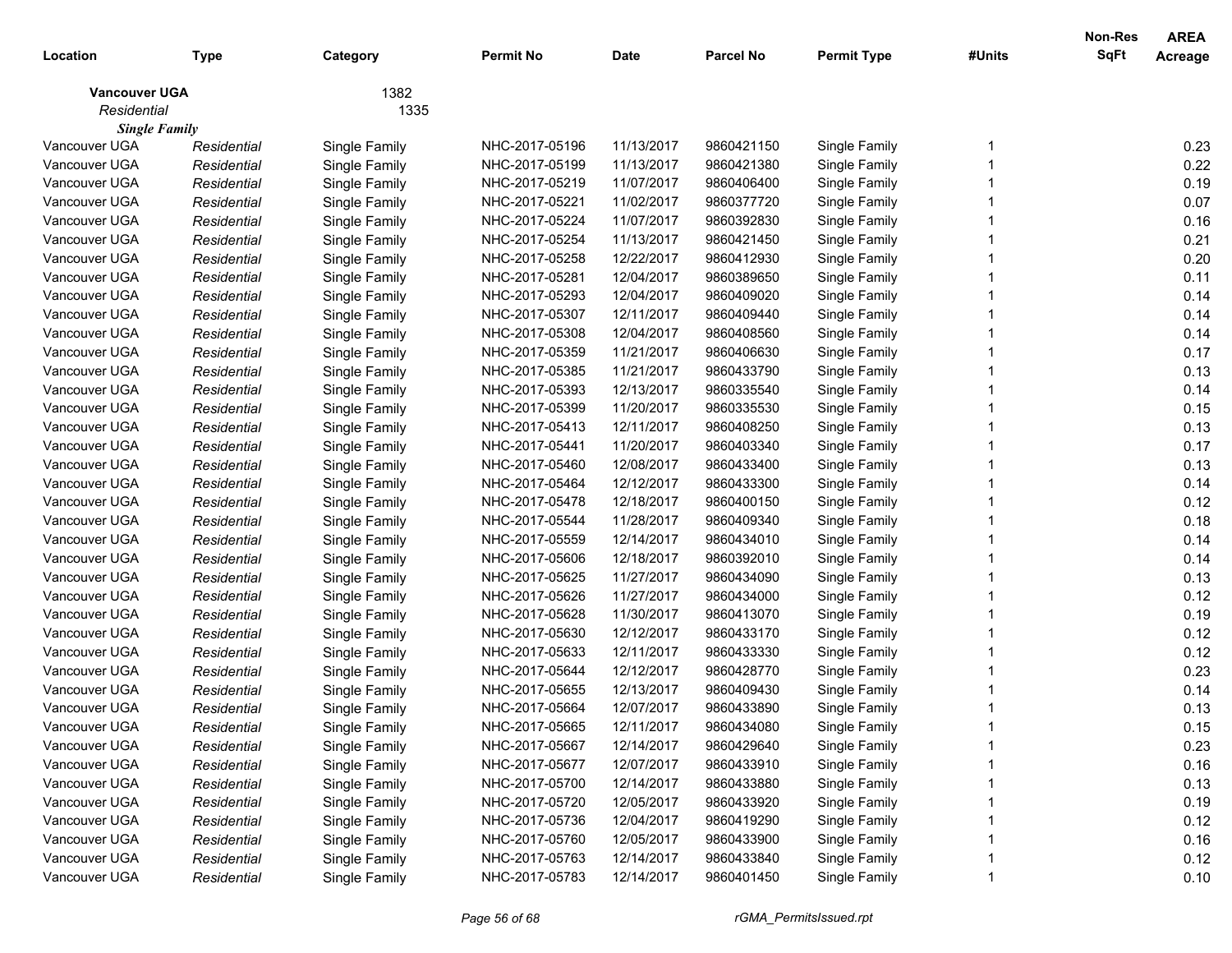|                      |             |               |                  |             |                  |                    |        | <b>Non-Res</b> | <b>AREA</b> |
|----------------------|-------------|---------------|------------------|-------------|------------------|--------------------|--------|----------------|-------------|
| Location             | Type        | Category      | <b>Permit No</b> | <b>Date</b> | <b>Parcel No</b> | <b>Permit Type</b> | #Units | <b>SqFt</b>    | Acreage     |
| <b>Vancouver UGA</b> |             | 1382          |                  |             |                  |                    |        |                |             |
| Residential          |             | 1335          |                  |             |                  |                    |        |                |             |
| <b>Single Family</b> |             |               |                  |             |                  |                    |        |                |             |
| Vancouver UGA        | Residential | Single Family | NHC-2017-05787   | 12/08/2017  | 9860428910       | Single Family      |        |                | 0.20        |
| Vancouver UGA        | Residential | Single Family | NHC-2017-05819   | 12/21/2017  | 9860392650       | Single Family      |        |                | 0.14        |
| Vancouver UGA        | Residential | Single Family | NHC-2017-05848   | 12/07/2017  | 9860433430       | Single Family      |        |                | 0.12        |
| Vancouver UGA        | Residential | Single Family | NHC-2017-05851   | 12/14/2017  | 9860433850       | Single Family      |        |                | 0.13        |
| Vancouver UGA        | Residential | Single Family | NHC-2017-05852   | 12/06/2017  | 9860433440       | Single Family      |        |                | 0.11        |
| Vancouver UGA        | Residential | Single Family | NHC-2017-05859   | 12/08/2017  | 9860433270       | Single Family      |        |                | 0.11        |
| Vancouver UGA        | Residential | Single Family | NHC-2017-05860   | 12/22/2017  | 9860377120       | Single Family      |        |                | 0.12        |
| Vancouver UGA        | Residential | Single Family | NHC-2017-05861   | 12/07/2017  | 9860433390       | Single Family      |        |                | 0.11        |
| Vancouver UGA        | Residential | Single Family | NHC-2017-05871   | 12/11/2017  | 9860433990       | Single Family      |        |                | 0.12        |
| Vancouver UGA        | Residential | Single Family | NHC-2017-05872   | 12/14/2017  | 9860433980       | Single Family      |        |                | 0.12        |
| Vancouver UGA        | Residential | Single Family | NHC-2017-05889   | 12/08/2017  | 9860419110       | Single Family      |        |                | 0.12        |
| Vancouver UGA        | Residential | Single Family | NHC-2017-05891   | 12/11/2017  | 9860433450       | Single Family      |        |                | 0.12        |
| Vancouver UGA        | Residential | Single Family | NHC-2017-05984   | 12/13/2017  | 9860433370       | Single Family      |        |                | 0.11        |
| Vancouver UGA        | Residential | Single Family | NHC-2017-05986   | 12/13/2017  | 9860433460       | Single Family      |        |                | 0.12        |
| Vancouver UGA        | Residential | Single Family | NHC-2017-06011   | 12/20/2017  | 9860437040       | Single Family      |        |                | 0.14        |
| Vancouver UGA        | Residential | Single Family | NHC-2017-06014   | 12/14/2017  | 9860433480       | Single Family      |        |                | 0.12        |
| Vancouver UGA        | Residential | Single Family | NHC-2017-06015   | 12/14/2017  | 9860433350       | Single Family      |        |                | 0.11        |
| Vancouver UGA        | Residential | Single Family | NHC-2017-06031   | 12/27/2017  | 9860437050       | Single Family      |        |                | 0.20        |
| Vancouver UGA        | Residential | Single Family | NHC-2017-06032   | 12/27/2017  | 9860437140       | Single Family      |        |                | 0.12        |
| Vancouver UGA        | Residential | Single Family | NHC-2017-06043   | 12/15/2017  | 9860433470       | Single Family      |        |                | 0.12        |
| Vancouver UGA        | Residential | Single Family | NHC-2017-06065   | 12/29/2017  | 9860406380       | Single Family      |        |                | 0.23        |
| Vancouver UGA        | Residential | Single Family | NHC-2017-06082   | 12/19/2017  | 9860401210       | Single Family      |        |                | 0.10        |
| Vancouver UGA        | Residential | Single Family | NHC-2017-06175   | 12/21/2017  | 9860408060       | Single Family      |        |                | 0.15        |
| Vancouver UGA        | Residential | Single Family | NHC-2017-06211   | 12/26/2017  | 9860408050       | Single Family      |        |                | 0.15        |
| Vancouver UGA        | Residential | Single Family | SFR2016-00869    | 01/13/2017  | 1449560000       | Single Family      |        |                | 6.79        |
| Vancouver UGA        | Residential | Single Family | SFR2016-00892    | 02/07/2017  | 9860376250       | Single Family      |        |                | 0.13        |
| Vancouver UGA        | Residential | Single Family | SFR2016-01186    | 01/04/2017  | 9860392050       | Single Family      |        |                | 0.17        |
| Vancouver UGA        | Residential | Single Family | SFR2016-01253    | 02/15/2017  | 1041880980       | Single Family      |        |                | 0.22        |
| Vancouver UGA        | Residential | Single Family | SFR2016-01254    | 01/06/2017  | 1608390000       | Single Family      |        |                | 0.19        |
| Vancouver UGA        | Residential | Single Family | SFR2016-01267    | 01/04/2017  | 9860392040       | Single Family      |        |                | 0.16        |
| Vancouver UGA        | Residential | Single Family | SFR2016-01283    | 01/23/2017  | 0995712120       | Single Family      |        |                | 0.48        |
| Vancouver UGA        | Residential | Single Family | SFR2016-01307    | 01/04/2017  | 9860392070       | Single Family      |        |                | 0.14        |
| Vancouver UGA        | Residential | Single Family | SFR2016-01308    | 01/04/2017  | 9860392110       | Single Family      |        |                | 0.14        |
| Vancouver UGA        | Residential | Single Family | SFR2016-01312    | 01/20/2017  | 1545100000       | Single Family      |        |                | 0.26        |
| Vancouver UGA        | Residential | Single Family | SFR2016-01313    | 02/08/2017  | 1492330000       | Single Family      |        |                | 0.33        |
| Vancouver UGA        | Residential | Single Family | SFR2016-01314    | 05/17/2017  | 9860418330       | Single Family      |        |                | 0.06        |
| Vancouver UGA        | Residential | Single Family | SFR2016-01345    | 01/05/2017  | 9860395990       | Single Family      |        |                | 9.25        |
| Vancouver UGA        | Residential | Single Family | SFR2016-01346    | 01/06/2017  | 9860395990       | Single Family      |        |                | 9.25        |
| Vancouver UGA        | Residential | Single Family | SFR2016-01366    | 02/03/2017  | 1863170000       | Single Family      |        |                | 0.27        |
| Vancouver UGA        | Residential | Single Family | SFR2016-01371    | 01/19/2017  | 1177685160       | Single Family      |        |                | 0.68        |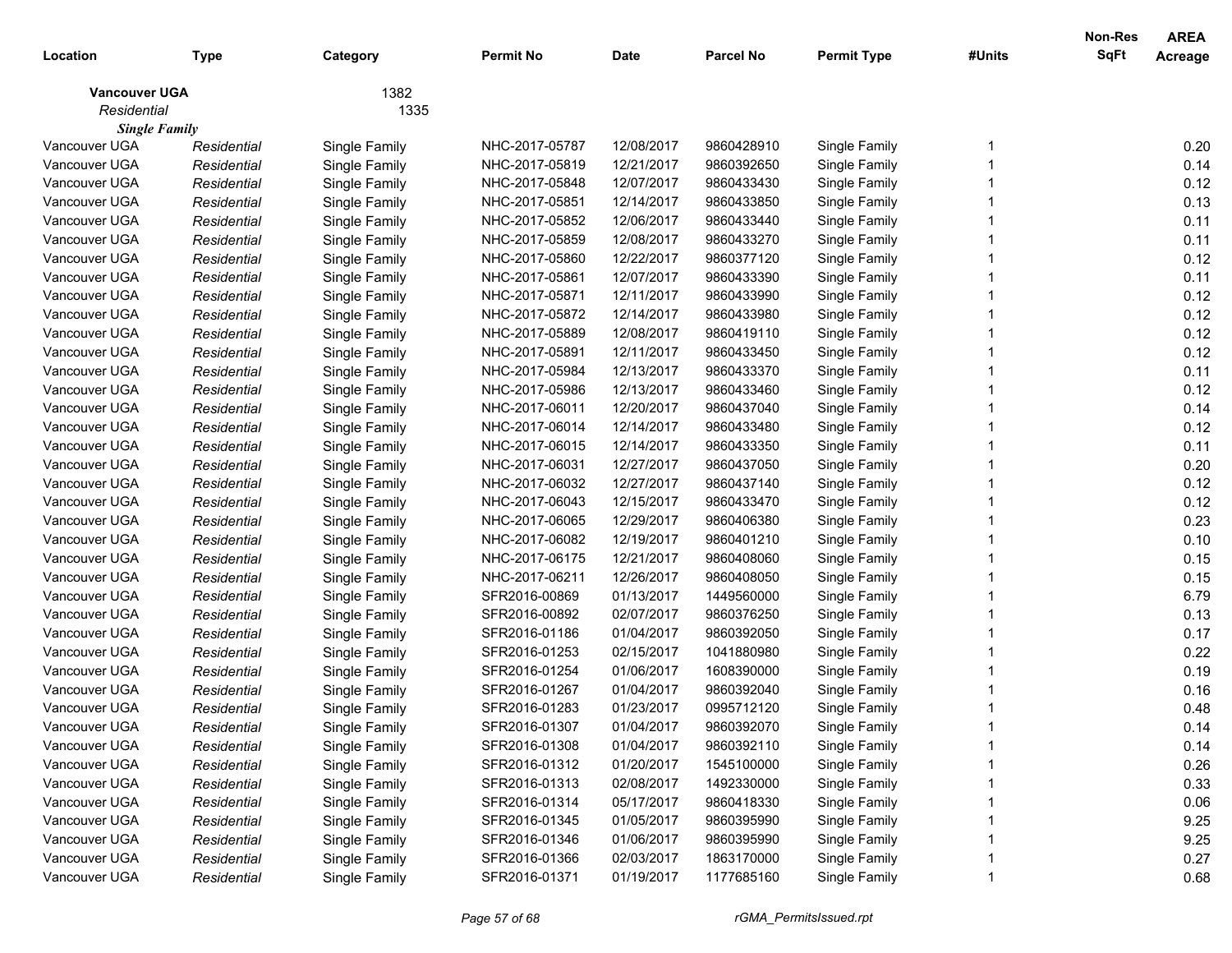| Location             | Type        | Category      | <b>Permit No</b> | <b>Date</b> | <b>Parcel No</b> | <b>Permit Type</b>      | #Units | Non-Res<br><b>SqFt</b>     | <b>AREA</b><br>Acreage |
|----------------------|-------------|---------------|------------------|-------------|------------------|-------------------------|--------|----------------------------|------------------------|
| <b>Vancouver UGA</b> |             | 1382          |                  |             |                  |                         |        |                            |                        |
| Residential          |             | 1335          |                  |             |                  |                         |        |                            |                        |
| <b>Single Family</b> |             |               |                  |             |                  |                         |        |                            |                        |
| Vancouver UGA        | Residential | Single Family | SFR2016-01422    | 03/02/2017  | 1500120000       | Single Family           |        |                            | 1.31                   |
| Vancouver UGA        | Residential | Single Family | SFR2016-01428    | 01/25/2017  | 1892270000       | Single Family           |        |                            | 0.65                   |
| Vancouver UGA        | Residential | Single Family | SFR2016-01431    | 02/10/2017  | 9860349400       | Single Family           |        |                            | 0.15                   |
| Vancouver UGA        | Residential | Single Family | SFR2016-01438    | 03/28/2017  | 1991100000       | Single Family           |        |                            | 1.82                   |
| Vancouver UGA        | Residential | Single Family | SFR2017-00002    | 03/15/2017  | 1539610000       | Single Family           |        |                            | 10.47                  |
| Vancouver UGA        | Residential | Single Family | SFR2017-00007    | 06/28/2017  | 1542510000       | Single Family           |        |                            | 0.80                   |
| Vancouver UGA        | Residential | Single Family | SFR2017-00030    | 05/19/2017  | 9860320420       | Single Family           |        |                            | 0.19                   |
| Vancouver UGA        | Residential | Single Family | SFR2017-00035    | 04/21/2017  | 1539940000       | Single Family           |        |                            | 0.14                   |
| Vancouver UGA        | Residential | Single Family | SFR2017-00037    | 03/07/2017  | 9860412920       | Single Family           |        |                            | 0.21                   |
| Vancouver UGA        | Residential | Single Family | SFR2017-00043    | 03/17/2017  | 9860320410       | Single Family           |        |                            | 0.18                   |
| Vancouver UGA        | Residential | Single Family | SFR2017-00045    | 03/17/2017  | 9860413370       | Single Family           |        |                            | 0.45                   |
| Vancouver UGA        | Residential | Single Family | SFR2017-00046    | 04/21/2017  | 1993520000       | Single Family           |        |                            | 0.20                   |
| Vancouver UGA        | Residential | Single Family | SFR2017-00054    | 07/24/2017  | 9860413200       | Single Family           |        |                            | 0.23                   |
| Vancouver UGA        | Residential | Single Family | SFR2017-00060    | 03/29/2017  | 9860413350       | Single Family           |        |                            | 0.28                   |
| Vancouver UGA        | Residential | Single Family | SFR2017-00068    | 07/20/2017  | 1993170000       | Single Family           |        |                            | 0.91                   |
| Vancouver UGA        | Residential | Single Family | SFR2017-00069    | 03/29/2017  | 9860413330       | Single Family           |        |                            | 0.29                   |
|                      |             |               |                  |             |                  |                         | 1196   | <b>Total Single Family</b> |                        |
|                      |             |               |                  |             |                  | Vancouver UGA Sub Total | 1,750  | 294,465                    |                        |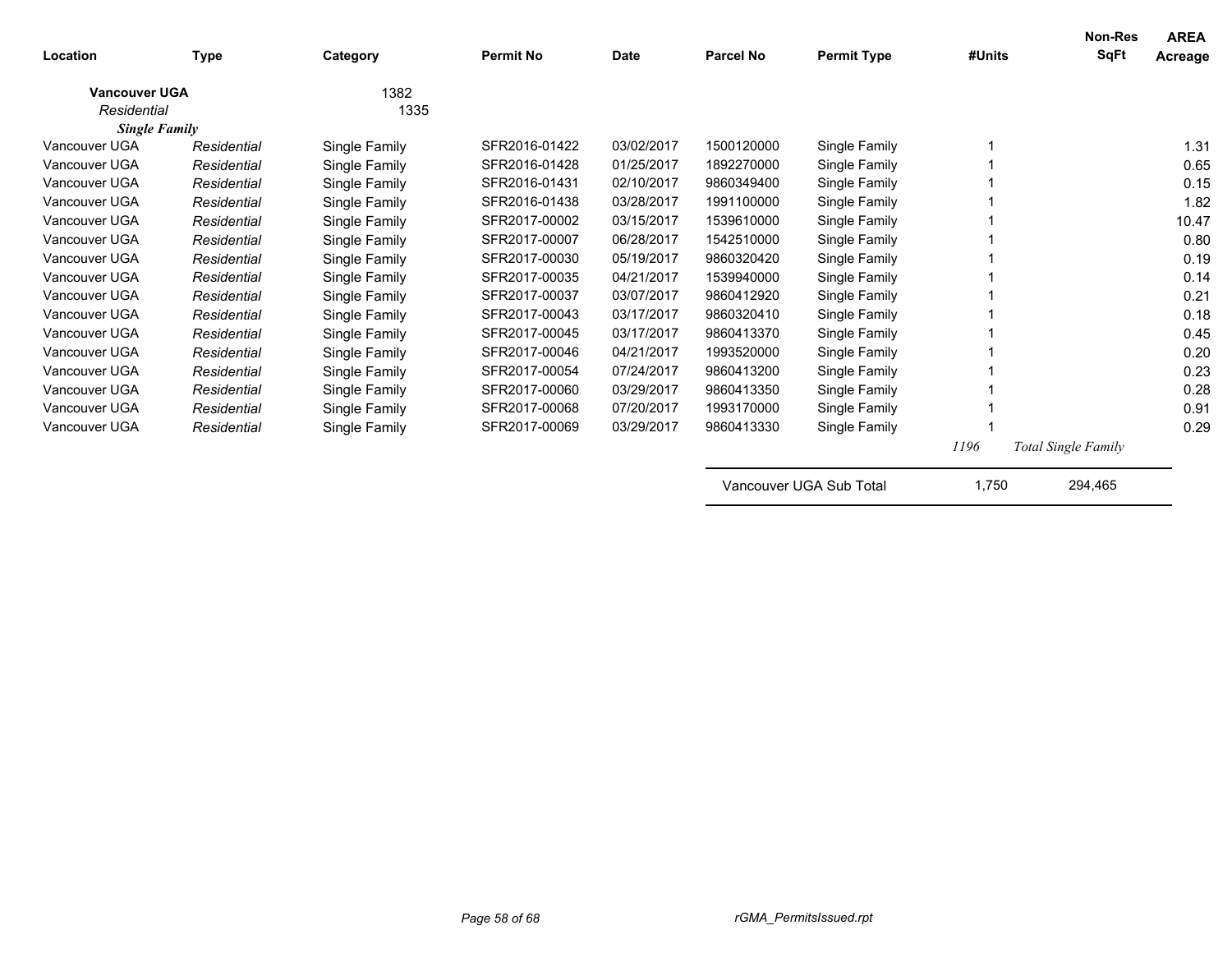|                 |                        |                         |                  |            |            |                         |                   | Non-Res                   | <b>AREA</b> |
|-----------------|------------------------|-------------------------|------------------|------------|------------|-------------------------|-------------------|---------------------------|-------------|
| Location        | <b>Type</b>            | Category                | <b>Permit No</b> | Date       | Parcel No  | <b>Permit Type</b>      | #Units            | <b>SqFt</b>               | Acreage     |
| Washougal       |                        | 85                      |                  |            |            |                         |                   |                           |             |
| Non-Residential |                        | 5                       |                  |            |            |                         |                   |                           |             |
| Washougal       | <b>Non-Residential</b> | <b>Other Commercial</b> | 16110024         | 02/01/2017 | 0762300000 | Other Commercial        |                   | 6,170                     | 0.38        |
| Washougal       | Non-Residential        | <b>Other Commercial</b> | 17050005         | 06/05/2017 | 0710780710 | <b>Other Commercial</b> |                   | 840                       | 8.24        |
| Washougal       | Non-Residential        | <b>Other Commercial</b> | 17050079         | 09/05/2017 | 9860347150 | <b>Other Commercial</b> |                   | 49,500                    | 2.00        |
| Washougal       | Non-Residential        | <b>Other Commercial</b> | 17090008         | 09/12/2017 | 0959020000 | Other Commercial        |                   | 1,282                     | 1.10        |
| Washougal       | <b>Non-Residential</b> | <b>Other Commercial</b> | 17100003         | 10/18/2017 | 0959100000 | <b>Other Commercial</b> |                   | 1,650                     | 0.97        |
|                 |                        |                         |                  |            |            |                         |                   | 59,442.00                 |             |
| Residential     |                        | 80                      |                  |            |            |                         |                   |                           |             |
|                 | <b>Multi-Family</b>    |                         |                  |            |            |                         |                   |                           |             |
| Washougal       | Residential            | Multi-Family            | 16020011         | 09/10/2017 | 0712460000 | Multi-Family            | 97                |                           | 1.77        |
|                 |                        |                         |                  |            |            |                         | $\ensuremath{97}$ | <b>Total Multi-Family</b> |             |
|                 | <b>Single Family</b>   |                         |                  |            |            |                         |                   |                           |             |
| Washougal       | Residential            | Single Family           | 15120032         | 02/09/2017 | 1314740100 | Single Family           | -1                |                           | 0.18        |
| Washougal       | Residential            | Single Family           | 16060071         | 08/10/2017 | 1323490740 | Single Family           |                   |                           | 0.15        |
| Washougal       | Residential            | Single Family           | 16070106         | 01/18/2017 | 0746700000 | Single Family           |                   |                           | 0.11        |
| Washougal       | Residential            | Single Family           | 16090019         | 04/27/2017 | 1325760340 | Single Family           |                   |                           | 0.18        |
| Washougal       | Residential            | Single Family           | 16100013         | 06/15/2017 | 1323490100 | Single Family           |                   |                           | 0.09        |
| Washougal       | Residential            | Single Family           | 16100014         | 06/15/2017 | 1323490080 | Single Family           |                   |                           | 0.16        |
| Washougal       | Residential            | Single Family           | 16110015         | 03/09/2017 | 1323490060 | Single Family           |                   |                           | 0.16        |
| Washougal       | Residential            | Single Family           | 16110022         | 01/05/2017 | 1300360760 | Single Family           |                   |                           | 0.18        |
| Washougal       | Residential            | Single Family           | 16110045         | 01/03/2017 | 9860372470 | Single Family           |                   |                           | 0.18        |
| Washougal       | Residential            | Single Family           | 16110046         | 01/03/2017 | 9860372500 | Single Family           |                   |                           | 0.19        |
| Washougal       | Residential            | Single Family           | 16110047         | 01/03/2017 | 9860372520 | Single Family           |                   |                           | 0.19        |
| Washougal       | Residential            | Single Family           | 16110049         | 01/04/2017 | 1311730880 | Single Family           |                   |                           | 0.27        |
| Washougal       | Residential            | Single Family           | 16110056         | 01/20/2017 | 1300310280 | Single Family           |                   |                           | 0.19        |
| Washougal       | Residential            | Single Family           | 16110057         | 01/20/2017 | 1300310320 | Single Family           |                   |                           | 0.22        |
| Washougal       | Residential            | Single Family           | 16120049         | 04/06/2017 | 9860404210 | Single Family           |                   |                           | 0.15        |
| Washougal       | Residential            | Single Family           | 16120054         | 05/05/2017 | 9860404200 | Single Family           |                   |                           | 0.13        |
| Washougal       | Residential            | Single Family           | 16120063         | 08/10/2017 | 1323490040 | Single Family           |                   |                           | 0.15        |
| Washougal       | Residential            | Single Family           | 16120064         | 02/13/2017 | 1323490400 | Single Family           |                   |                           | 0.20        |
| Washougal       | Residential            | Single Family           | 16120065         | 02/13/2017 | 1323490420 | Single Family           |                   |                           | 0.16        |
| Washougal       | Residential            | Single Family           | 16120067         | 05/05/2017 | 9860355740 | Single Family           |                   |                           | 0.14        |
| Washougal       | Residential            | Single Family           | 16120068         | 03/23/2017 | 9860305460 | Single Family           |                   |                           | 0.26        |
| Washougal       | Residential            | Single Family           | 16120069         | 03/02/2017 | 0753580260 | Single Family           | 2                 |                           | 0.14        |
| Washougal       | Residential            | Single Family           | 16120073         | 02/09/2017 | 1305610300 | Single Family           |                   |                           | 0.11        |
| Washougal       | Residential            | Single Family           | 16120074         | 02/02/2017 | 9860406940 | Single Family           |                   |                           | 0.08        |
| Washougal       | Residential            | Single Family           | 17010005         | 04/06/2017 | 9860404220 | Single Family           |                   |                           | 0.15        |
| Washougal       | Residential            | Single Family           | 17010006         | 02/06/2017 | 9860407040 | Single Family           |                   |                           | 0.07        |
| Washougal       | Residential            | Single Family           | 17010020         | 02/14/2017 | 1230070220 | Single Family           |                   |                           | 0.28        |
| Washougal       | Residential            | Single Family           | 17010038         | 02/10/2017 | 1323490780 | Single Family           |                   |                           | 0.15        |
| Washougal       | Residential            | Single Family           | 17020005         | 03/01/2017 | 1341650150 | Single Family           |                   |                           | 0.12        |
| Washougal       | Residential            | Single Family           | 17020010         | 02/22/2017 | 9860407090 | Single Family           |                   |                           | 0.09        |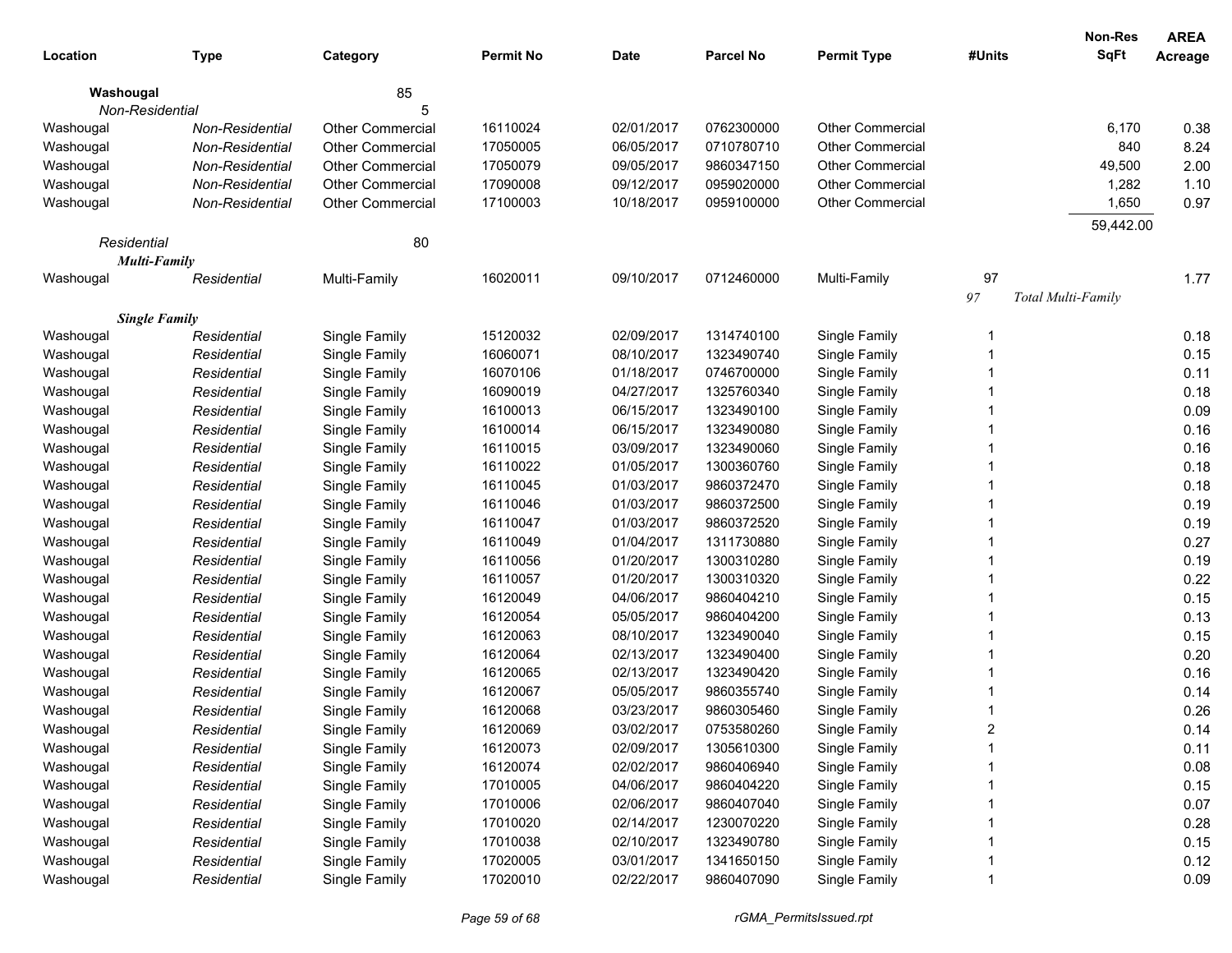|             |                      |               |                  |             |                  |                    |        | <b>Non-Res</b> | <b>AREA</b>    |
|-------------|----------------------|---------------|------------------|-------------|------------------|--------------------|--------|----------------|----------------|
| Location    | <b>Type</b>          | Category      | <b>Permit No</b> | <b>Date</b> | <b>Parcel No</b> | <b>Permit Type</b> | #Units | <b>SqFt</b>    | <b>Acreage</b> |
| Washougal   |                      | 85            |                  |             |                  |                    |        |                |                |
| Residential |                      | 80            |                  |             |                  |                    |        |                |                |
|             | <b>Single Family</b> |               |                  |             |                  |                    |        |                |                |
| Washougal   | Residential          | Single Family | 17020012         | 02/16/2017  | 9860407010       | Single Family      |        |                | 0.08           |
| Washougal   | Residential          | Single Family | 17020045         | 03/01/2017  | 9860407020       | Single Family      |        |                | 0.08           |
| Washougal   | Residential          | Single Family | 17020071         | 03/27/2017  | 0961571200       | Single Family      |        |                | 0.17           |
| Washougal   | Residential          | Single Family | 17020083         | 03/14/2017  | 9860407000       | Single Family      |        |                | 0.07           |
| Washougal   | Residential          | Single Family | 17030001         | 03/20/2017  | 9860406960       | Single Family      |        |                | 0.07           |
| Washougal   | Residential          | Single Family | 17030019         | 05/24/2017  | 1323490900       | Single Family      |        |                | 0.15           |
| Washougal   | Residential          | Single Family | 17030028         | 04/05/2017  | 1311870020       | Single Family      |        |                | 0.23           |
| Washougal   | Residential          | Single Family | 17030043         | 06/15/2017  | 1321650000       | Single Family      |        |                | 0.60           |
| Washougal   | Residential          | Single Family | 17030044         | 04/18/2017  | 9860407050       | Single Family      |        |                | 0.07           |
| Washougal   | Residential          | Single Family | 17030045         | 04/18/2017  | 9860407030       | Single Family      |        |                | 0.07           |
| Washougal   | Residential          | Single Family | 17030072         | 05/08/2017  | 1323490720       | Single Family      |        |                | 0.15           |
| Washougal   | Residential          | Single Family | 17030086         | 05/01/2017  | 9860406970       | Single Family      |        |                | 0.07           |
| Washougal   | Residential          | Single Family | 17030094         | 04/25/2017  | 1300560280       | Single Family      |        |                | 0.14           |
| Washougal   | Residential          | Single Family | 17040012         | 05/15/2017  | 1323640000       | Single Family      |        |                | 1.00           |
| Washougal   | Residential          | Single Family | 17040019         | 09/08/2017  | 1311860280       | Single Family      |        |                | 0.49           |
| Washougal   | Residential          | Single Family | 17040026         | 05/01/2017  | 9860407070       | Single Family      |        |                | 0.07           |
| Washougal   | Residential          | Single Family | 17040027         | 05/08/2017  | 9860406980       | Single Family      |        |                | 0.07           |
| Washougal   | Residential          | Single Family | 17040028         | 05/08/2017  | 9860407080       | Single Family      |        |                | 0.10           |
| Washougal   | Residential          | Single Family | 17040062         | 05/30/2017  | 1323490200       | Single Family      |        |                | 0.10           |
| Washougal   | Residential          | Single Family | 17040063         | 05/30/2017  | 1323490220       | Single Family      |        |                | 0.07           |
| Washougal   | Residential          | Single Family | 17040064         | 05/30/2017  | 1323490240       | Single Family      |        |                | 0.08           |
| Washougal   | Residential          | Single Family | 17040065         | 05/08/2017  | 1311870460       | Single Family      |        |                | 0.19           |
| Washougal   | Residential          | Single Family | 17040070         | 06/07/2017  | 1311870360       | Single Family      |        |                | 0.18           |
| Washougal   | Residential          | Single Family | 17050026         | 06/13/2017  | 1311870540       | Single Family      |        |                | 0.18           |
| Washougal   | Residential          | Single Family | 17050029         | 08/10/2017  | 1311860160       | Single Family      |        |                | 0.17           |
| Washougal   | Residential          | Single Family | 17050043         | 05/24/2017  | 1283581760       | Single Family      |        |                | 0.21           |
| Washougal   | Residential          | Single Family | 17050047         | 06/29/2017  | 1311860100       | Single Family      |        |                | 0.20           |
| Washougal   | Residential          | Single Family | 17050055         | 07/05/2017  | 1311870120       | Single Family      |        |                | 0.21           |
| Washougal   | Residential          | Single Family | 17050065         | 07/14/2017  | 1300310520       | Single Family      |        |                | 0.22           |
| Washougal   | Residential          | Single Family | 17050084         | 07/19/2017  | 1311870520       | Single Family      |        |                | 0.20           |
| Washougal   | Residential          | Single Family | 17050088         | 08/18/2017  | 1283581080       | Single Family      |        |                | 0.40           |
| Washougal   | Residential          | Single Family | 17050099         | 06/29/2017  | 9860406990       | Single Family      |        |                | 0.07           |
| Washougal   | Residential          | Single Family | 17050103         | 06/29/2017  | 9860406950       | Single Family      |        |                | 0.08           |
| Washougal   | Residential          | Single Family | 17050114         | 07/06/2017  | 9860407100       | Single Family      |        |                | 0.10           |
| Washougal   | Residential          | Single Family | 17060008         | 07/13/2017  | 1300560540       | Single Family      |        |                | 0.15           |
| Washougal   | Residential          | Single Family | 17060009         | 07/13/2017  | 1300560320       | Single Family      |        |                | 0.14           |
| Washougal   | Residential          | Single Family | 17060023         | 08/15/2017  | 1341650050       | Single Family      |        |                | 0.17           |
| Washougal   | Residential          | Single Family | 17060040         | 07/24/2017  | 9860305590       | Single Family      |        |                | 0.30           |
| Washougal   | Residential          | Single Family | 17060061         | 07/06/2017  | 9860407060       | Single Family      |        |                | 0.08           |
| Washougal   | Residential          | Single Family | 17070019         | 08/21/2017  | 1230060760       | Single Family      |        |                | 0.18           |
|             |                      |               |                  |             |                  |                    |        |                |                |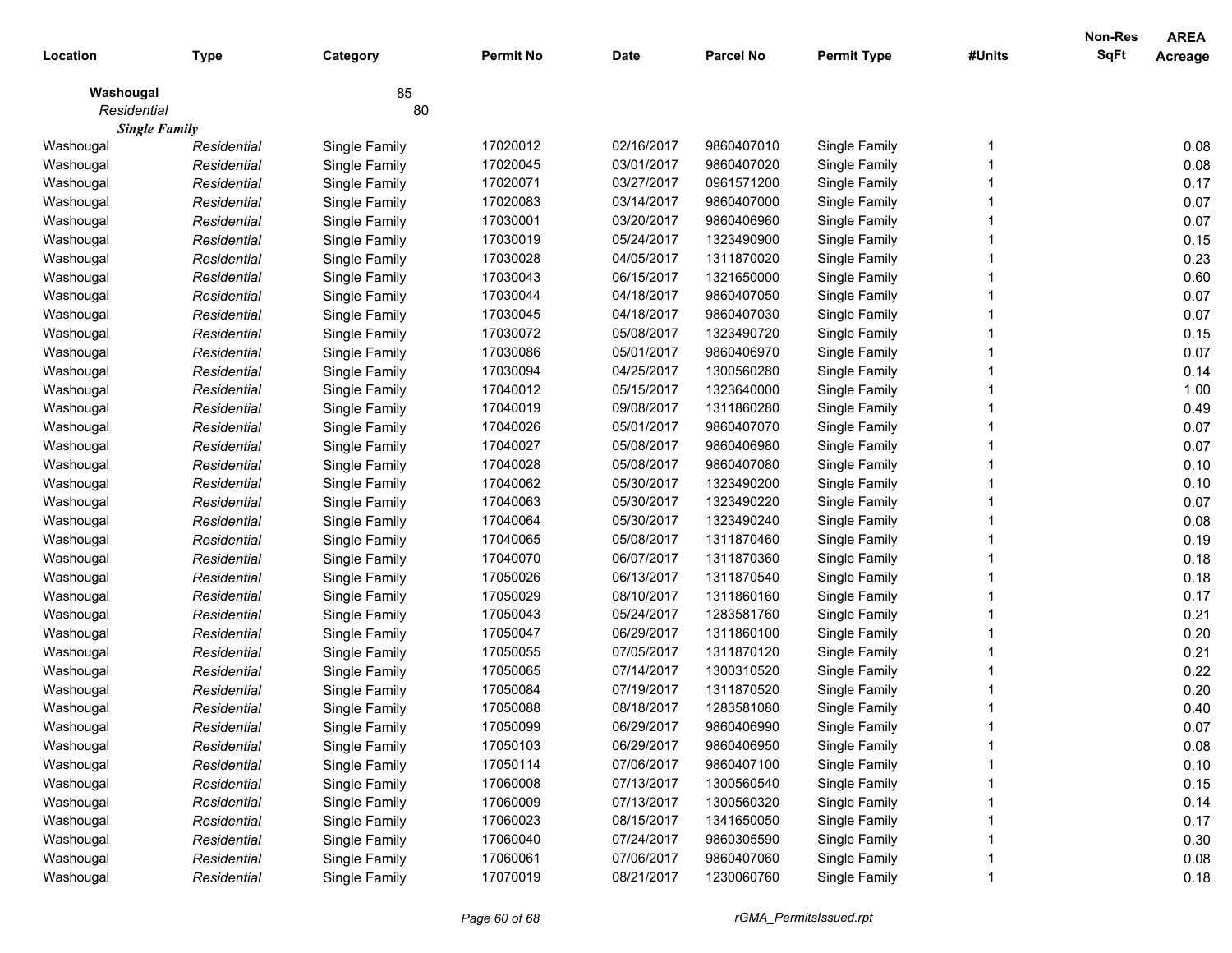| Location    | <b>Type</b>          | Category      | <b>Permit No</b> | <b>Date</b> | <b>Parcel No</b>    | <b>Permit Type</b> | #Units | <b>Non-Res</b><br><b>SqFt</b> | <b>AREA</b><br>Acreage |
|-------------|----------------------|---------------|------------------|-------------|---------------------|--------------------|--------|-------------------------------|------------------------|
| Washougal   |                      | 85            |                  |             |                     |                    |        |                               |                        |
| Residential |                      | 80            |                  |             |                     |                    |        |                               |                        |
|             | <b>Single Family</b> |               |                  |             |                     |                    |        |                               |                        |
| Washougal   | Residential          | Single Family | 17070028         | 08/16/2017  | 9860378530          | Single Family      |        |                               | 1.45                   |
| Washougal   | Residential          | Single Family | 17070063         | 08/23/2017  | 1300560660          | Single Family      |        |                               | 0.15                   |
| Washougal   | Residential          | Single Family | 17070080         | 09/14/2017  | 9860305670          | Single Family      |        |                               | 0.27                   |
| Washougal   | Residential          | Single Family | 17070084         | 10/03/2017  | 9860305660          | Single Family      |        |                               | 0.40                   |
| Washougal   | Residential          | Single Family | 17070088         | 10/03/2017  | 9860305680          | Single Family      |        |                               | 0.22                   |
| Washougal   | Residential          | Single Family | 17080011         | 10/02/2017  | 1311870040          | Single Family      |        |                               | 0.19                   |
| Washougal   | Residential          | Single Family | 17080047         | 10/13/2017  | 0718600000          | Single Family      |        |                               | 0.77                   |
| Washougal   | Residential          | Single Family | 17080089         | 12/18/2017  | 0960550000          | Single Family      |        |                               | 0.21                   |
| Washougal   | Residential          | Single Family | 17110044         | 12/20/2017  | 1300310440          | Single Family      |        |                               | 0.15                   |
|             |                      |               |                  |             |                     |                    | 80     | <b>Total Single Family</b>    |                        |
|             |                      |               |                  |             | Washougal Sub Total |                    | 177    | 59,442                        |                        |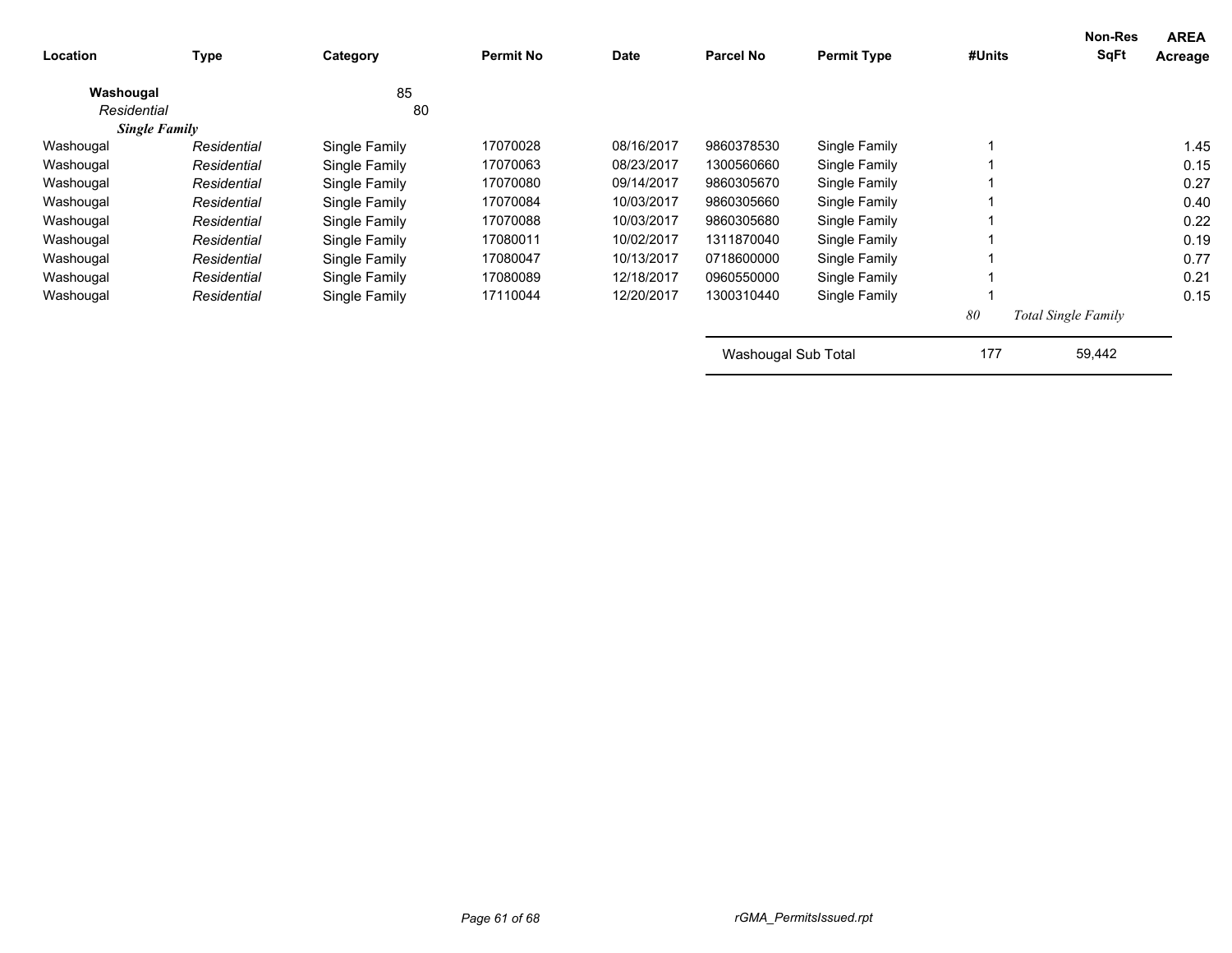|                             |                 |                         |                  |             |                  |                         |        | <b>Non-Res</b> | <b>AREA</b> |
|-----------------------------|-----------------|-------------------------|------------------|-------------|------------------|-------------------------|--------|----------------|-------------|
| Location                    | Type            | Category                | <b>Permit No</b> | <b>Date</b> | <b>Parcel No</b> | <b>Permit Type</b>      | #Units | SqFt           | Acreage     |
| <b>Clark County (Rural)</b> |                 | 270                     |                  |             |                  |                         |        |                |             |
| Non-Residential             |                 | 12                      |                  |             |                  |                         |        |                |             |
| Clark County (Rural)        | Non-Residential | Industrial              | CME-2017-00021   | 12/22/2017  | 2307490050       | Industrial              |        | 64             | 2.48        |
| Clark County (Rural)        | Non-Residential | Industrial              | CME-2017-00022   | 12/22/2017  | 2338170040       | Industrial              |        | 64             | 2.25        |
| Clark County (Rural)        | Non-Residential | Industrial              | COM2015-00311    | 05/12/2017  | 1754790000       | Industrial              |        | 6,000          | 0.72        |
| Clark County (Rural)        | Non-Residential | Institutional           | CME-2017-00018   | 12/22/2017  | 2368210000       | Institutional           |        | 64             | 5.03        |
| Clark County (Rural)        | Non-Residential | Institutional           | COM2016-00375    | 10/12/2017  | 2128200000       | Institutional           |        | 3,927          | 3.79        |
| Clark County (Rural)        | Non-Residential | Institutional           | COM2017-00068    | 06/27/2017  | 1341470000       | Institutional           |        | 3,200          | 24.23       |
| Clark County (Rural)        | Non-Residential | Institutional           | COM2017-00190    | 07/03/2017  | 1788530000       | Institutional           |        | 2,400          | 15.36       |
| Clark County (Rural)        | Non-Residential | Institutional           | COM2017-00231    | 06/27/2017  | 1341470000       | Institutional           |        | 800            | 24.23       |
| Clark County (Rural)        | Non-Residential | Institutional           | COM2017-00265    | 09/06/2017  | 2040420000       | Institutional           |        | 2,004          | 24.22       |
| Clark County (Rural)        | Non-Residential | Institutional           | COM2017-00266    | 09/06/2017  | 2040420000       | Institutional           |        | 2,040          | 24.22       |
| Clark County (Rural)        | Non-Residential | <b>Other Commercial</b> | COM2017-00050    | 03/21/2017  | 2260410000       | <b>Other Commercial</b> |        | 480            | 71.32       |
| Clark County (Rural)        | Non-Residential | <b>Other Commercial</b> | COM2017-00264    | 09/06/2017  | 2040420000       | <b>Other Commercial</b> |        | 1,864          | 24.22       |
|                             |                 |                         |                  |             |                  |                         |        | 22,907.00      |             |
| Residential                 |                 | 258                     |                  |             |                  |                         |        |                |             |
| <b>Single Family</b>        |                 |                         |                  |             |                  |                         |        |                |             |
| Clark County (Rural)        | Residential     | Single Family           | NHC-2016-00223   | 04/20/2017  | 1443170070       | Single Family           | -1     |                | 0.17        |
| Clark County (Rural)        | Residential     | Single Family           | NHC-2016-00343   | 06/09/2017  | 9860258320       | Single Family           |        |                | 1.02        |
| Clark County (Rural)        | Residential     | Single Family           | NHC-2016-01157   | 01/18/2017  | 1540360150       | Single Family           |        |                | 0.12        |
| Clark County (Rural)        | Residential     | Single Family           | NHC-2016-01242   | 01/18/2017  | 1540360050       | Single Family           |        |                | 0.10        |
| Clark County (Rural)        | Residential     | Single Family           | NHC-2017-00467   | 02/28/2017  | 1054693140       | Single Family           |        |                | 0.07        |
| Clark County (Rural)        | Residential     | Single Family           | NHC-2017-00484   | 02/22/2017  | 1893740020       | Single Family           |        |                | 0.17        |
| Clark County (Rural)        | Residential     | Single Family           | NHC-2017-00905   | 11/07/2017  | 1956870000       | Single Family           |        |                | 7.72        |
| Clark County (Rural)        | Residential     | Single Family           | NHC-2017-00906   | 10/24/2017  | 9860402760       | Single Family           |        |                | 0.90        |
| Clark County (Rural)        | Residential     | Single Family           | NHC-2017-00911   | 06/30/2017  | 9860396080       | Single Family           |        |                | 1.00        |
| Clark County (Rural)        | Residential     | Single Family           | NHC-2017-00917   | 06/19/2017  | 1409070000       | Single Family           |        |                | 6.30        |
| Clark County (Rural)        | Residential     | Single Family           | NHC-2017-00918   | 06/16/2017  | 9860275530       | Single Family           |        |                | 1.10        |
| Clark County (Rural)        | Residential     | Single Family           | NHC-2017-00931   | 07/05/2017  | 2562990000       | Single Family           |        |                | 2.29        |
| Clark County (Rural)        | Residential     | Single Family           | NHC-2017-00940   | 07/12/2017  | 1964470100       | Single Family           |        |                | 5.01        |
| Clark County (Rural)        | Residential     | Single Family           | NHC-2017-00941   | 06/05/2017  | 2296510000       | Single Family           |        |                | 4.09        |
| Clark County (Rural)        | Residential     | Single Family           | NHC-2017-00947   | 10/24/2017  | 9860402770       | Single Family           |        |                | 3.29        |
| Clark County (Rural)        | Residential     | Single Family           | NHC-2017-00960   | 06/21/2017  | 2792280000       | Single Family           |        |                | 10.06       |
| Clark County (Rural)        | Residential     | Single Family           | NHC-2017-00970   | 03/17/2017  | 1897680070       | Single Family           |        |                | 0.13        |
| Clark County (Rural)        | Residential     | Single Family           | NHC-2017-00996   | 12/21/2017  | 2643710050       | Single Family           |        |                | 5.01        |
| Clark County (Rural)        | Residential     | Single Family           | NHC-2017-01010   | 06/06/2017  | 2313650000       | Single Family           |        |                | 5.00        |
| Clark County (Rural)        | Residential     | Single Family           | NHC-2017-01011   | 06/12/2017  | 1303890000       | Single Family           |        |                | 5.00        |
| Clark County (Rural)        | Residential     | Single Family           | NHC-2017-01014   | 05/15/2017  | 9860404260       | Single Family           |        |                | 5.03        |
| Clark County (Rural)        | Residential     | Single Family           | NHC-2017-01032   | 03/31/2017  | 1897680080       | Single Family           |        |                | 0.13        |
| Clark County (Rural)        | Residential     | Single Family           | NHC-2017-01048   | 06/27/2017  | 9860422900       | Single Family           |        |                | 5.01        |
| Clark County (Rural)        | Residential     | Single Family           | NHC-2017-01049   | 04/20/2017  | 1607582040       | Single Family           |        |                | 0.05        |
| Clark County (Rural)        | Residential     | Single Family           | NHC-2017-01069   | 06/09/2017  | 2059110000       | Single Family           |        |                | 5.94        |
| Clark County (Rural)        | Residential     | Single Family           | NHC-2017-01079   | 08/09/2017  | 1420380000       | Single Family           |        |                | 5.00        |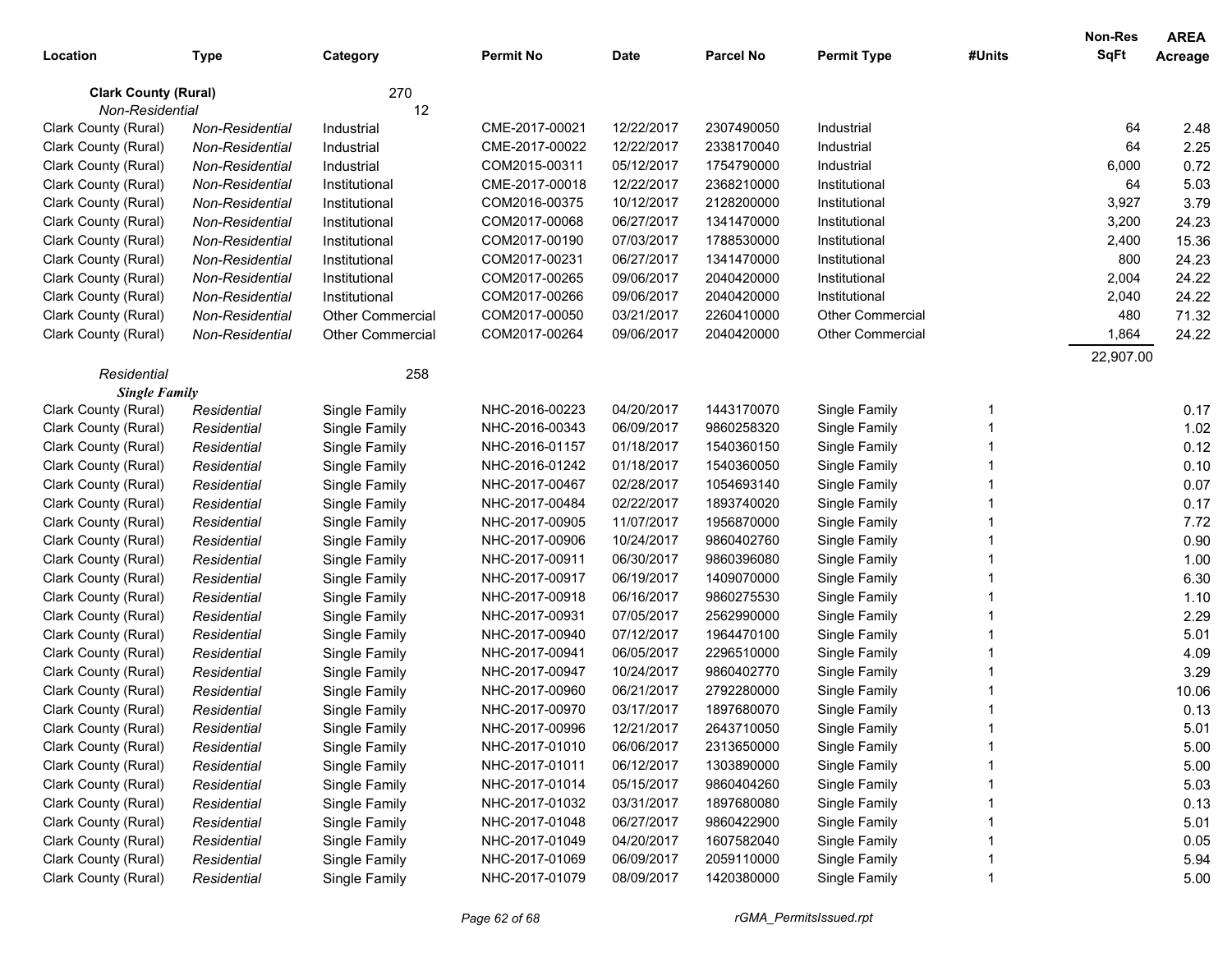| Location                                   | <b>Type</b> | Category      | <b>Permit No</b> | <b>Date</b> | <b>Parcel No</b> | <b>Permit Type</b> | #Units | <b>Non-Res</b><br><b>SqFt</b> | <b>AREA</b><br>Acreage |
|--------------------------------------------|-------------|---------------|------------------|-------------|------------------|--------------------|--------|-------------------------------|------------------------|
| <b>Clark County (Rural)</b><br>Residential |             | 270<br>258    |                  |             |                  |                    |        |                               |                        |
| <b>Single Family</b>                       |             |               |                  |             |                  |                    |        |                               |                        |
| Clark County (Rural)                       | Residential | Single Family | NHC-2017-01118   | 06/08/2017  | 2174110000       | Single Family      |        |                               | 9.07                   |
| Clark County (Rural)                       | Residential | Single Family | NHC-2017-01158   | 06/12/2017  | 9860373470       | Single Family      |        |                               | 5.00                   |
| Clark County (Rural)                       | Residential | Single Family | NHC-2017-01171   | 05/30/2017  | 9860363620       | Single Family      |        |                               | 1.26                   |
| Clark County (Rural)                       | Residential | Single Family | NHC-2017-01173   | 07/06/2017  | 9860268900       | Single Family      |        |                               | 5.01                   |
| Clark County (Rural)                       | Residential | Single Family | NHC-2017-01201   | 08/22/2017  | 2558400000       | Single Family      |        |                               | 2.07                   |
| Clark County (Rural)                       | Residential | Single Family | NHC-2017-01211   | 06/09/2017  | 9860275500       | Single Family      |        |                               | 1.04                   |
| Clark County (Rural)                       | Residential | Single Family | NHC-2017-01241   | 06/28/2017  | 2260510000       | Single Family      |        |                               | 5.00                   |
| Clark County (Rural)                       | Residential | Single Family | NHC-2017-01245   | 08/07/2017  | 2663900000       | Single Family      |        |                               | 5.80                   |
| Clark County (Rural)                       | Residential | Single Family | NHC-2017-01246   | 06/20/2017  | 2768400000       | Single Family      |        |                               | 2.50                   |
| Clark County (Rural)                       | Residential | Single Family | NHC-2017-01248   | 06/12/2017  | 9860396100       | Single Family      |        |                               | 1.00                   |
| Clark County (Rural)                       | Residential | Single Family | NHC-2017-01311   | 06/23/2017  | 9860335350       | Single Family      |        |                               | 10.00                  |
| Clark County (Rural)                       | Residential | Single Family | NHC-2017-01314   | 08/14/2017  | 1686140000       | Single Family      |        |                               | 8.00                   |
| Clark County (Rural)                       | Residential | Single Family | NHC-2017-01319   | 07/25/2017  | 1429160000       | Single Family      |        |                               | 5.47                   |
| Clark County (Rural)                       | Residential | Single Family | NHC-2017-01322   | 07/26/2017  | 1296070000       | Single Family      |        |                               | 2.50                   |
| Clark County (Rural)                       | Residential | Single Family | NHC-2017-01323   | 10/06/2017  | 9860381650       | Single Family      |        |                               | 5.01                   |
| Clark County (Rural)                       | Residential | Single Family | NHC-2017-01331   | 08/17/2017  | 1412710000       | Single Family      |        |                               | 12.45                  |
| Clark County (Rural)                       | Residential | Single Family | NHC-2017-01370   | 08/16/2017  | 2481770000       | Single Family      |        |                               | 5.50                   |
| Clark County (Rural)                       | Residential | Single Family | NHC-2017-01400   | 11/21/2017  | 9860390860       | Single Family      |        |                               | 5.00                   |
| Clark County (Rural)                       | Residential | Single Family | NHC-2017-01432   | 06/27/2017  | 2351940000       | Single Family      |        |                               | 20.10                  |
| Clark County (Rural)                       | Residential | Single Family | NHC-2017-01447   | 08/21/2017  | 1711030050       | Single Family      |        |                               | 1.00                   |
| Clark County (Rural)                       | Residential | Single Family | NHC-2017-01474   | 11/03/2017  | 2552200000       | Single Family      |        |                               | 1.90                   |
| Clark County (Rural)                       | Residential | Single Family | NHC-2017-01478   | 08/29/2017  | 1988600000       | Single Family      |        |                               | 0.41                   |
| Clark County (Rural)                       | Residential | Single Family | NHC-2017-01526   | 11/21/2017  | 1962110000       | Single Family      |        |                               | 5.00                   |
| Clark County (Rural)                       | Residential | Single Family | NHC-2017-01556   | 07/17/2017  | 2016330000       | Single Family      |        |                               | 2.31                   |
| Clark County (Rural)                       | Residential | Single Family | NHC-2017-01566   | 10/11/2017  | 2049400000       | Single Family      |        |                               | 2.60                   |
| Clark County (Rural)                       | Residential | Single Family | NHC-2017-01597   | 06/26/2017  | 2565040000       | Single Family      |        |                               | 6.99                   |
| Clark County (Rural)                       | Residential | Single Family | NHC-2017-01601   | 07/12/2017  | 2561160000       | Single Family      |        |                               | 5.00                   |
| Clark County (Rural)                       | Residential | Single Family | NHC-2017-01630   | 09/18/2017  | 1692640000       | Single Family      |        |                               | 2.43                   |
| Clark County (Rural)                       | Residential | Single Family | NHC-2017-01632   | 10/19/2017  | 9860341670       | Single Family      |        |                               | 20.00                  |
| Clark County (Rural)                       | Residential | Single Family | NHC-2017-01639   | 08/01/2017  | 9860404290       | Single Family      |        |                               | 8.27                   |
| Clark County (Rural)                       | Residential | Single Family | NHC-2017-01654   | 11/02/2017  | 1933010000       | Single Family      |        |                               | 5.27                   |
| Clark County (Rural)                       | Residential | Single Family | NHC-2017-01681   | 08/17/2017  | 1292050000       | Single Family      |        |                               | 5.03                   |
| Clark County (Rural)                       | Residential | Single Family | NHC-2017-01684   | 11/03/2017  | 1435210000       | Single Family      |        |                               | 5.02                   |
| Clark County (Rural)                       | Residential | Single Family | NHC-2017-01694   | 07/11/2017  | 2223760000       | Single Family      |        |                               | 5.00                   |
| Clark County (Rural)                       | Residential | Single Family | NHC-2017-01713   | 07/13/2017  | 2332660000       | Single Family      |        |                               | 1.58                   |
| Clark County (Rural)                       | Residential | Single Family | NHC-2017-01717   | 07/17/2017  | 2670900000       | Single Family      |        |                               | 5.00                   |
| Clark County (Rural)                       | Residential | Single Family | NHC-2017-01742   | 07/20/2017  | 2917470000       | Single Family      |        |                               | 29.27                  |
| Clark County (Rural)                       | Residential | Single Family | NHC-2017-01757   | 10/20/2017  | 1215641060       | Single Family      |        |                               | 0.49                   |
| Clark County (Rural)                       | Residential | Single Family | NHC-2017-01760   | 09/07/2017  | 2018330000       | Single Family      |        |                               | 2.50                   |
| Clark County (Rural)                       | Residential | Single Family | NHC-2017-01761   | 06/22/2017  | 2070790000       | Single Family      |        |                               | 2.50                   |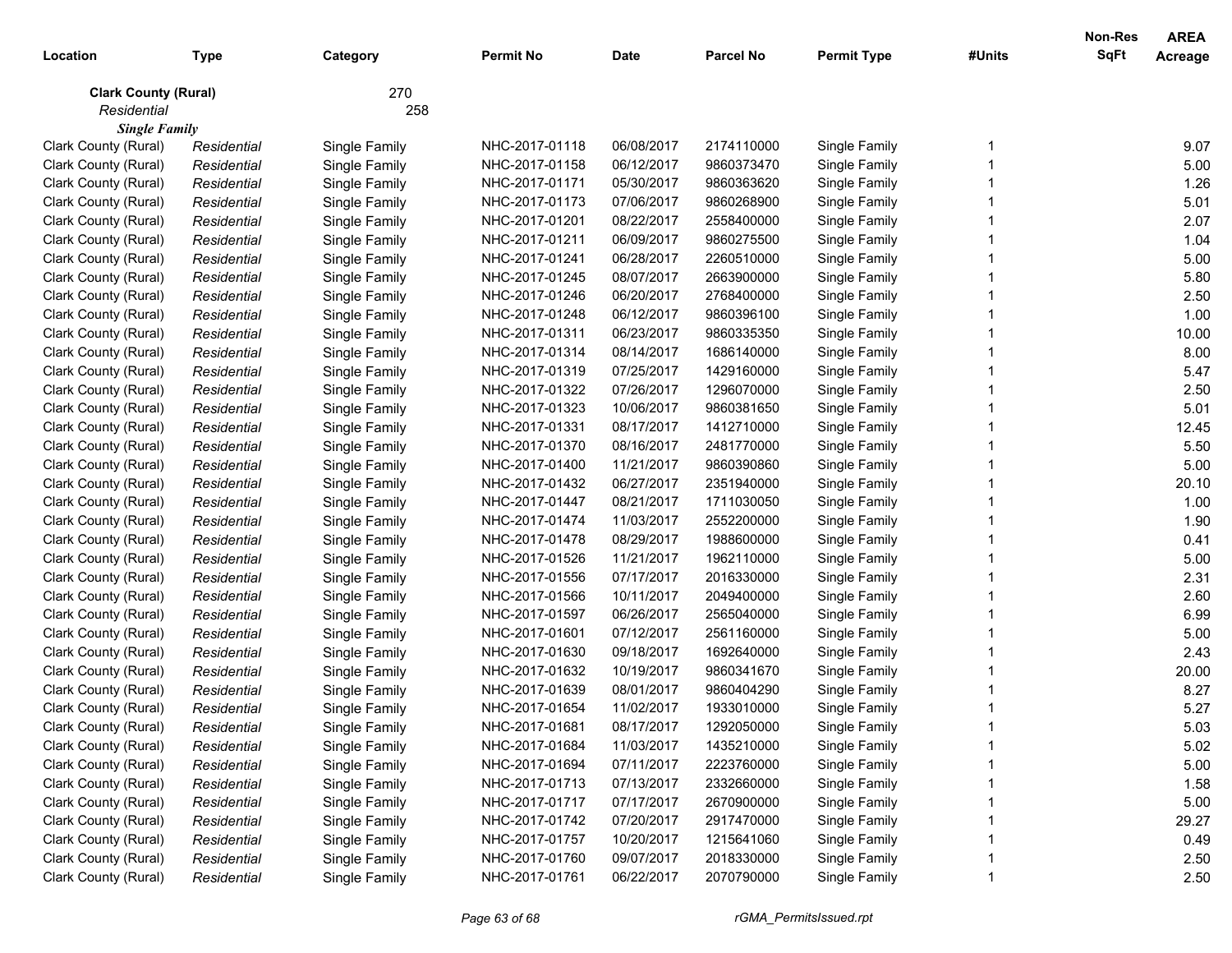| Location                    | <b>Type</b> | Category      | <b>Permit No</b> | <b>Date</b> | <b>Parcel No</b> | <b>Permit Type</b> | #Units | <b>Non-Res</b><br><b>SqFt</b> | <b>AREA</b><br>Acreage |
|-----------------------------|-------------|---------------|------------------|-------------|------------------|--------------------|--------|-------------------------------|------------------------|
| <b>Clark County (Rural)</b> |             | 270           |                  |             |                  |                    |        |                               |                        |
| Residential                 |             | 258           |                  |             |                  |                    |        |                               |                        |
| <b>Single Family</b>        |             |               |                  |             |                  |                    |        |                               |                        |
| Clark County (Rural)        | Residential | Single Family | NHC-2017-01764   | 10/20/2017  | 1709560000       | Single Family      |        |                               | 4.75                   |
| Clark County (Rural)        | Residential | Single Family | NHC-2017-01828   | 07/14/2017  | 2051490000       | Single Family      |        |                               | 1.28                   |
| Clark County (Rural)        | Residential | Single Family | NHC-2017-01909   | 08/10/2017  | 2059100000       | Single Family      |        |                               | 5.00                   |
| Clark County (Rural)        | Residential | Single Family | NHC-2017-01914   | 08/10/2017  | 1740810000       | Single Family      |        |                               | 1.00                   |
| Clark County (Rural)        | Residential | Single Family | NHC-2017-01923   | 06/16/2017  | 1955130000       | Single Family      |        |                               | 2.39                   |
| Clark County (Rural)        | Residential | Single Family | NHC-2017-01925   | 08/21/2017  | 9860263210       | Single Family      |        |                               | 5.00                   |
| Clark County (Rural)        | Residential | Single Family | NHC-2017-01936   | 08/29/2017  | 9860369020       | Single Family      |        |                               | 10.03                  |
| Clark County (Rural)        | Residential | Single Family | NHC-2017-01956   | 10/17/2017  | 2781640000       | Single Family      |        |                               | 5.97                   |
| Clark County (Rural)        | Residential | Single Family | NHC-2017-01997   | 10/26/2017  | 1406430000       | Single Family      |        |                               | 160.00                 |
| Clark County (Rural)        | Residential | Single Family | NHC-2017-02028   | 10/09/2017  | 1708400000       | Single Family      |        |                               | 8.33                   |
| Clark County (Rural)        | Residential | Single Family | NHC-2017-02034   | 10/31/2017  | 1904580000       | Single Family      |        |                               | 4.94                   |
| Clark County (Rural)        | Residential | Single Family | NHC-2017-02073   | 08/17/2017  | 2665780000       | Single Family      |        |                               | 10.00                  |
| Clark County (Rural)        | Residential | Single Family | NHC-2017-02077   | 07/17/2017  | 9860391800       | Single Family      |        |                               | 5.03                   |
| Clark County (Rural)        | Residential | Single Family | NHC-2017-02119   | 10/04/2017  | 9860335700       | Single Family      |        |                               | 5.00                   |
| Clark County (Rural)        | Residential | Single Family | NHC-2017-02293   | 08/15/2017  | 9860414710       | Single Family      |        |                               | 2.37                   |
| Clark County (Rural)        | Residential | Single Family | NHC-2017-02307   | 08/28/2017  | 2114440000       | Single Family      |        |                               | 5.01                   |
| Clark County (Rural)        | Residential | Single Family | NHC-2017-02451   | 12/18/2017  | 9860307420       | Single Family      |        |                               | 2.39                   |
| Clark County (Rural)        | Residential | Single Family | NHC-2017-02514   | 10/16/2017  | 2076420140       | Single Family      |        |                               | 5.14                   |
| Clark County (Rural)        | Residential | Single Family | NHC-2017-02537   | 09/15/2017  | 1788470000       | Single Family      |        |                               | 3.92                   |
| Clark County (Rural)        | Residential | Single Family | NHC-2017-02559   | 10/31/2017  | 1904480000       | Single Family      |        |                               | 2.00                   |
| Clark County (Rural)        | Residential | Single Family | NHC-2017-02614   | 11/09/2017  | 2040180150       | Single Family      |        |                               | 5.01                   |
| Clark County (Rural)        | Residential | Single Family | NHC-2017-02616   | 09/01/2017  | 1215680140       | Single Family      |        |                               | 4.80                   |
| Clark County (Rural)        | Residential | Single Family | NHC-2017-02634   | 12/13/2017  | 2318170000       | Single Family      |        |                               | 7.28                   |
| Clark County (Rural)        | Residential | Single Family | NHC-2017-02676   | 10/04/2017  | 9860405410       | Single Family      |        |                               | 5.00                   |
| Clark County (Rural)        | Residential | Single Family | NHC-2017-02713   | 10/03/2017  | 2236640000       | Single Family      |        |                               | 2.50                   |
| Clark County (Rural)        | Residential | Single Family | NHC-2017-02714   | 07/27/2017  | 1803080150       | Single Family      |        |                               | 9.02                   |
| Clark County (Rural)        | Residential | Single Family | NHC-2017-02755   | 12/07/2017  | 2088910000       | Single Family      |        |                               | 20.00                  |
| Clark County (Rural)        | Residential | Single Family | NHC-2017-02759   | 11/02/2017  | 2621770000       | Single Family      |        |                               | 5.00                   |
| Clark County (Rural)        | Residential | Single Family | NHC-2017-02779   | 08/16/2017  | 1706250000       | Single Family      |        |                               | 5.00                   |
| Clark County (Rural)        | Residential | Single Family | NHC-2017-02785   | 09/21/2017  | 1936250000       | Single Family      |        |                               | 5.00                   |
| Clark County (Rural)        | Residential | Single Family | NHC-2017-02790   | 08/28/2017  | 1480220000       | Single Family      |        |                               | 0.49                   |
| Clark County (Rural)        | Residential | Single Family | NHC-2017-02807   | 10/09/2017  | 2267730150       | Single Family      |        |                               | 2.50                   |
| Clark County (Rural)        | Residential | Single Family | NHC-2017-02825   | 10/09/2017  | 9860381720       | Single Family      |        |                               | 5.44                   |
| Clark County (Rural)        | Residential | Single Family | NHC-2017-02872   | 09/05/2017  | 1955350000       | Single Family      |        |                               | 1.06                   |
| Clark County (Rural)        | Residential | Single Family | NHC-2017-02952   | 09/28/2017  | 2238450000       | Single Family      |        |                               | 7.16                   |
| Clark County (Rural)        | Residential | Single Family | NHC-2017-03023   | 10/09/2017  | 2058680100       | Single Family      |        |                               | 2.98                   |
| Clark County (Rural)        | Residential | Single Family | NHC-2017-03088   | 12/01/2017  | 2125620100       | Single Family      |        |                               | 1.53                   |
| Clark County (Rural)        | Residential | Single Family | NHC-2017-03094   | 10/11/2017  | 1976500000       | Single Family      |        |                               | 8.23                   |
| Clark County (Rural)        | Residential | Single Family | NHC-2017-03209   | 09/14/2017  | 2023070040       | Single Family      |        |                               | 2.83                   |
| Clark County (Rural)        | Residential | Single Family | NHC-2017-03230   | 12/04/2017  | 1930880000       | Single Family      |        |                               | 2.86                   |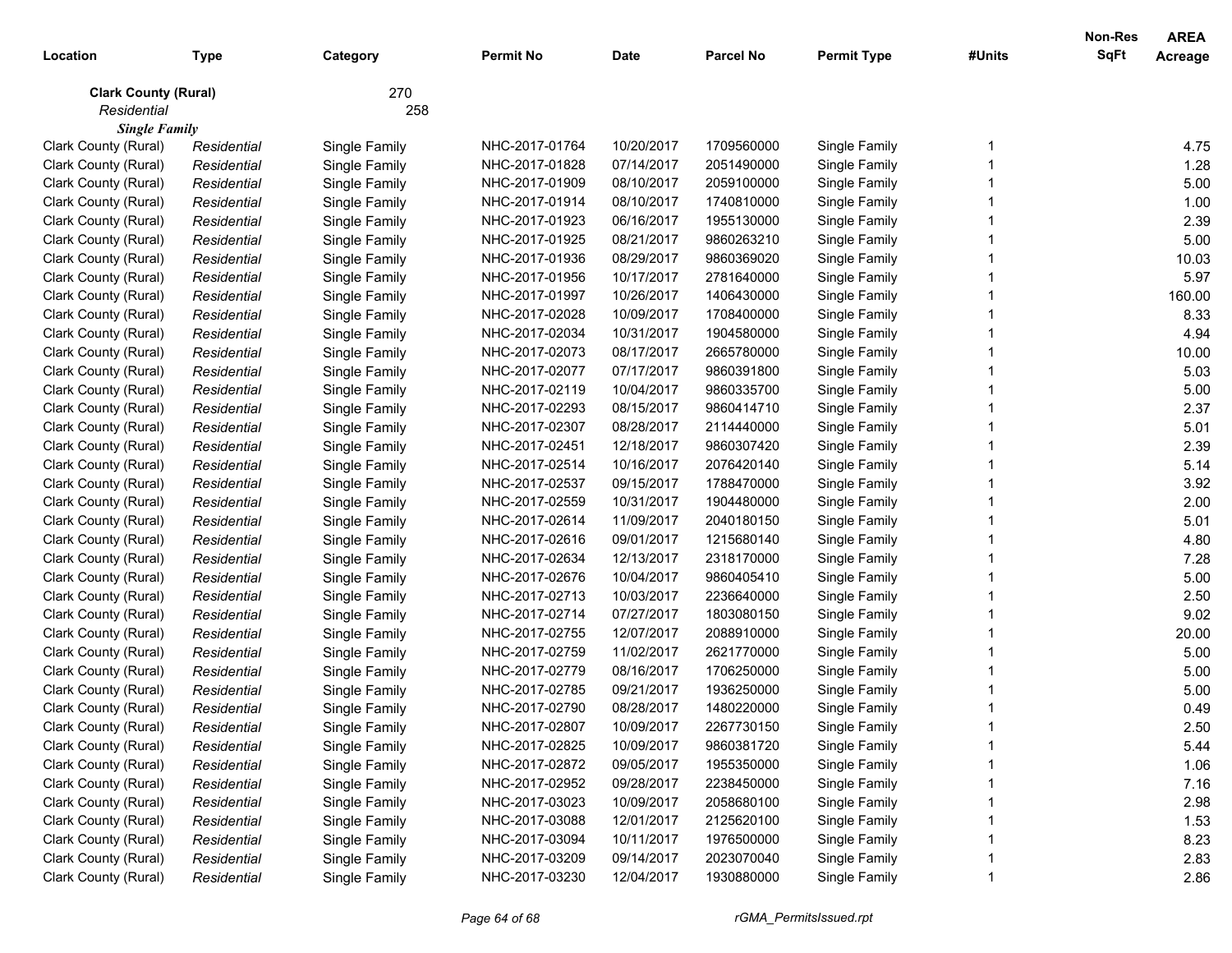|                             |             |               |                  |             |                  |                    |        | <b>Non-Res</b> | <b>AREA</b>    |
|-----------------------------|-------------|---------------|------------------|-------------|------------------|--------------------|--------|----------------|----------------|
| Location                    | <b>Type</b> | Category      | <b>Permit No</b> | <b>Date</b> | <b>Parcel No</b> | <b>Permit Type</b> | #Units | SqFt           | <b>Acreage</b> |
| <b>Clark County (Rural)</b> |             | 270           |                  |             |                  |                    |        |                |                |
| Residential                 |             | 258           |                  |             |                  |                    |        |                |                |
| <b>Single Family</b>        |             |               |                  |             |                  |                    |        |                |                |
| Clark County (Rural)        | Residential | Single Family | NHC-2017-03277   | 10/16/2017  | 2052760000       | Single Family      |        |                | 5.01           |
| Clark County (Rural)        | Residential | Single Family | NHC-2017-03329   | 11/29/2017  | 1951100000       | Single Family      |        |                | 3.04           |
| Clark County (Rural)        | Residential | Single Family | NHC-2017-03334   | 10/13/2017  | 2051680000       | Single Family      |        |                | 36.37          |
| Clark County (Rural)        | Residential | Single Family | NHC-2017-03405   | 12/05/2017  | 1969130000       | Single Family      |        |                | 5.00           |
| Clark County (Rural)        | Residential | Single Family | NHC-2017-03411   | 08/31/2017  | 2772860000       | Single Family      |        |                | 4.25           |
| Clark County (Rural)        | Residential | Single Family | NHC-2017-03412   | 10/05/2017  | 1396230000       | Single Family      |        |                | 5.00           |
| Clark County (Rural)        | Residential | Single Family | NHC-2017-03468   | 08/21/2017  | 1437030000       | Single Family      |        |                | 8.45           |
| Clark County (Rural)        | Residential | Single Family | NHC-2017-03495   | 11/20/2017  | 9860423540       | Single Family      |        |                | 5.00           |
| Clark County (Rural)        | Residential | Single Family | NHC-2017-03519   | 12/15/2017  | 1400320000       | Single Family      |        |                | 10.00          |
| Clark County (Rural)        | Residential | Single Family | NHC-2017-03527   | 10/05/2017  | 2643600000       | Single Family      |        |                | 5.10           |
| Clark County (Rural)        | Residential | Single Family | NHC-2017-03530   | 10/27/2017  | 1375480000       | Single Family      |        |                | 5.00           |
| Clark County (Rural)        | Residential | Single Family | NHC-2017-03569   | 12/01/2017  | 9860396040       | Single Family      |        |                | 1.00           |
| Clark County (Rural)        | Residential | Single Family | NHC-2017-03581   | 09/20/2017  | 2009590030       | Single Family      |        |                | 1.74           |
| Clark County (Rural)        | Residential | Single Family | NHC-2017-03655   | 12/13/2017  | 2274750000       | Single Family      |        |                | 5.20           |
| Clark County (Rural)        | Residential | Single Family | NHC-2017-03659   | 12/21/2017  | 1330340000       | Single Family      |        |                | 26.68          |
| Clark County (Rural)        | Residential | Single Family | NHC-2017-03728   | 12/07/2017  | 9860384080       | Single Family      |        |                | 9.62           |
| Clark County (Rural)        | Residential | Single Family | NHC-2017-03802   | 09/25/2017  | 2296310000       | Single Family      |        |                | 5.00           |
| Clark County (Rural)        | Residential | Single Family | NHC-2017-03944   | 10/17/2017  | 9860426580       | Single Family      |        |                | 2.65           |
| Clark County (Rural)        | Residential | Single Family | NHC-2017-03951   | 10/23/2017  | 1889440660       | Single Family      |        |                | 0.23           |
| Clark County (Rural)        | Residential | Single Family | NHC-2017-03973   | 10/23/2017  | 1889440680       | Single Family      |        |                | 0.22           |
| Clark County (Rural)        | Residential | Single Family | NHC-2017-03977   | 09/28/2017  | 1567470100       | Single Family      |        |                | 0.18           |
| Clark County (Rural)        | Residential | Single Family | NHC-2017-04007   | 12/20/2017  | 9860308640       | Single Family      |        |                | 15.31          |
| Clark County (Rural)        | Residential | Single Family | NHC-2017-04082   | 12/29/2017  | 2648410000       | Single Family      |        |                | 3.00           |
| Clark County (Rural)        | Residential | Single Family | NHC-2017-04095   | 11/20/2017  | 2052800000       | Single Family      |        |                | 5.70           |
| Clark County (Rural)        | Residential | Single Family | NHC-2017-04334   | 10/31/2017  | 1195750640       | Single Family      |        |                | 0.13           |
| Clark County (Rural)        | Residential | Single Family | NHC-2017-04400   | 10/30/2017  | 9860370160       | Single Family      |        |                | 10.00          |
| Clark County (Rural)        | Residential | Single Family | NHC-2017-04435   | 12/05/2017  | 1826550000       | Single Family      |        |                | 1.05           |
| Clark County (Rural)        | Residential | Single Family | NHC-2017-04494   | 12/18/2017  | 9860373480       | Single Family      |        |                | 5.00           |
| Clark County (Rural)        | Residential | Single Family | NHC-2017-04518   | 12/15/2017  | 2786300000       | Single Family      |        |                | 5.15           |
| Clark County (Rural)        | Residential | Single Family | NHC-2017-04551   | 11/09/2017  | 2112470000       | Single Family      |        |                | 5.50           |
| Clark County (Rural)        | Residential | Single Family | NHC-2017-04609   | 12/20/2017  | 9860419780       | Single Family      |        |                | 17.90          |
| Clark County (Rural)        | Residential | Single Family | NHC-2017-04636   | 12/05/2017  | 2092920000       | Single Family      |        |                | 5.47           |
| Clark County (Rural)        | Residential | Single Family | NHC-2017-04674   | 12/08/2017  | 1847480000       | Single Family      |        |                | 2.09           |
| Clark County (Rural)        | Residential | Single Family | NHC-2017-04760   | 11/22/2017  | 9860379910       | Single Family      |        |                | 1.15           |
| Clark County (Rural)        | Residential | Single Family | NHC-2017-04847   | 12/18/2017  | 1959610000       | Single Family      |        |                | 1.83           |
| Clark County (Rural)        | Residential | Single Family | NHC-2017-04884   | 12/26/2017  | 2635390000       | Single Family      |        |                | 1.83           |
| Clark County (Rural)        | Residential | Single Family | NHC-2017-05019   | 12/19/2017  | 9860339920       | Single Family      |        |                | 40.73          |
| Clark County (Rural)        | Residential | Single Family | SFR2015-00608    | 10/27/2017  | 2739590000       | Single Family      |        |                | 5.48           |
| Clark County (Rural)        | Residential | Single Family | SFR2016-00562    | 02/02/2017  | 2133620000       | Single Family      |        |                | 4.96           |
| Clark County (Rural)        | Residential | Single Family | SFR2016-00812    | 02/14/2017  | 9860365830       | Single Family      |        |                | 10.03          |
|                             |             |               |                  |             |                  |                    |        |                |                |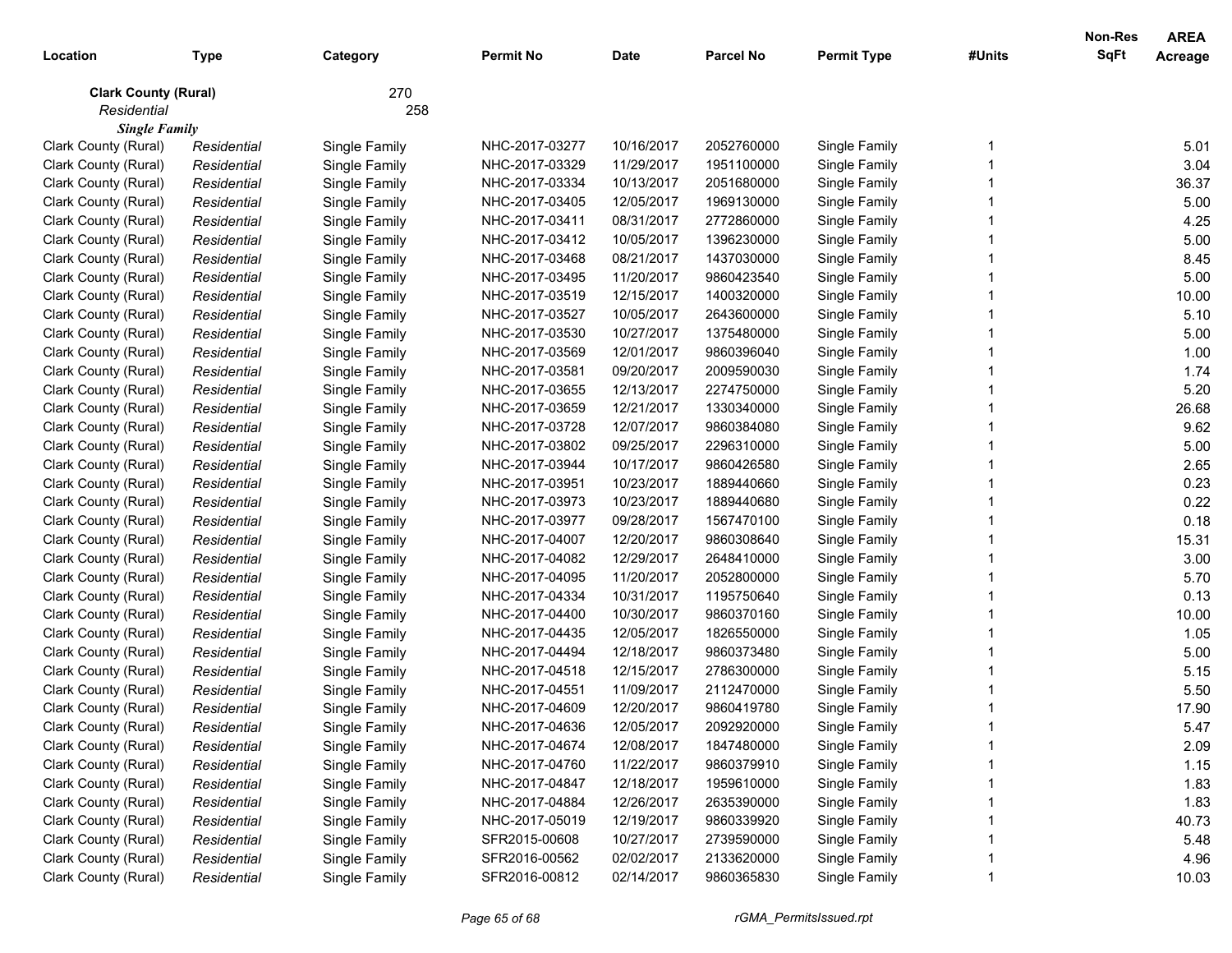| Location                                   | <b>Type</b> | Category      | <b>Permit No</b> | <b>Date</b> | <b>Parcel No</b> | <b>Permit Type</b> | #Units | Non-Res<br><b>SqFt</b> | <b>AREA</b><br>Acreage |
|--------------------------------------------|-------------|---------------|------------------|-------------|------------------|--------------------|--------|------------------------|------------------------|
| <b>Clark County (Rural)</b><br>Residential |             | 270<br>258    |                  |             |                  |                    |        |                        |                        |
| <b>Single Family</b>                       |             |               |                  |             |                  |                    |        |                        |                        |
| Clark County (Rural)                       | Residential | Single Family | SFR2016-00921    | 02/13/2017  | 1965260000       | Single Family      |        |                        | 5.02                   |
| Clark County (Rural)                       | Residential | Single Family | SFR2016-00944    | 01/03/2017  | 2535210000       | Single Family      |        |                        | 10.38                  |
| Clark County (Rural)                       | Residential | Single Family | SFR2016-00998    | 03/08/2017  | 1796110000       | Single Family      |        |                        | 2.00                   |
| Clark County (Rural)                       | Residential | Single Family | SFR2016-01002    | 01/18/2017  | 1709440000       | Single Family      |        |                        | 5.28                   |
| Clark County (Rural)                       | Residential | Single Family | SFR2016-01020    | 01/10/2017  | 2370710000       | Single Family      |        |                        | 2.50                   |
| Clark County (Rural)                       | Residential | Single Family | SFR2016-01033    | 01/31/2017  | 1406920000       | Single Family      |        |                        | 5.38                   |
| Clark County (Rural)                       | Residential | Single Family | SFR2016-01039    | 03/07/2017  | 1410810000       | Single Family      |        |                        | 5.10                   |
| Clark County (Rural)                       | Residential | Single Family | SFR2016-01068    | 02/01/2017  | 2278480020       | Single Family      |        |                        | 7.30                   |
| Clark County (Rural)                       | Residential | Single Family | SFR2016-01085    | 01/10/2017  | 2741720000       | Single Family      |        |                        | 7.73                   |
| Clark County (Rural)                       | Residential | Single Family | SFR2016-01160    | 02/15/2017  | 1711010000       | Single Family      |        |                        | 5.63                   |
| Clark County (Rural)                       | Residential | Single Family | SFR2016-01187    | 01/10/2017  | 1965080000       | Single Family      |        |                        | 5.00                   |
| Clark County (Rural)                       | Residential | Single Family | SFR2016-01196    | 02/06/2017  | 2811620000       | Single Family      |        |                        | 8.50                   |
| Clark County (Rural)                       | Residential | Single Family | SFR2016-01208    | 01/31/2017  | 9860341700       | Single Family      |        |                        | 1.05                   |
| Clark County (Rural)                       | Residential | Single Family | SFR2016-01251    | 01/05/2017  | 1961940150       | Single Family      |        |                        | 1.50                   |
| Clark County (Rural)                       | Residential | Single Family | SFR2016-01257    | 03/31/2017  | 1404450000       | Single Family      |        |                        | 5.00                   |
| Clark County (Rural)                       | Residential | Single Family | SFR2016-01259    | 01/23/2017  | 1404560000       | Single Family      |        |                        | 8.35                   |
| Clark County (Rural)                       | Residential | Single Family | SFR2016-01260    | 01/17/2017  | 2294480000       | Single Family      |        |                        | 3.01                   |
| Clark County (Rural)                       | Residential | Single Family | SFR2016-01265    | 01/27/2017  | 9860341720       | Single Family      |        |                        | 1.06                   |
| Clark County (Rural)                       | Residential | Single Family | SFR2016-01274    | 05/10/2017  | 2770610000       | Single Family      |        |                        | 7.35                   |
| Clark County (Rural)                       | Residential | Single Family | SFR2016-01282    | 01/05/2017  | 9860373460       | Single Family      |        |                        | 5.00                   |
| Clark County (Rural)                       | Residential | Single Family | SFR2016-01286    | 01/24/2017  | 2574070000       | Single Family      |        |                        | 9.95                   |
| Clark County (Rural)                       | Residential | Single Family | SFR2016-01292    | 01/09/2017  | 2743700000       | Single Family      |        |                        | 5.00                   |
| Clark County (Rural)                       | Residential | Single Family | SFR2016-01300    | 01/30/2017  | 1375220000       | Single Family      |        |                        | 4.99                   |
| Clark County (Rural)                       | Residential | Single Family | SFR2016-01301    | 02/15/2017  | 1996470000       | Single Family      |        |                        | 5.07                   |
| Clark County (Rural)                       | Residential | Single Family | SFR2016-01310    | 02/23/2017  | 2637280000       | Single Family      |        |                        | 1.26                   |
| Clark County (Rural)                       | Residential | Single Family | SFR2016-01334    | 01/10/2017  | 1928260000       | Single Family      |        |                        | 1.95                   |
| Clark County (Rural)                       | Residential | Single Family | SFR2016-01347    | 02/06/2017  | 2370420000       | Single Family      |        |                        | 6.00                   |
| Clark County (Rural)                       | Residential | Single Family | SFR2016-01348    | 01/06/2017  | 1757550000       | Single Family      |        |                        | 1.50                   |
| Clark County (Rural)                       | Residential | Single Family | SFR2016-01349    | 01/17/2017  | 1788720100       | Single Family      |        |                        | 3.29                   |
| Clark County (Rural)                       | Residential | Single Family | SFR2016-01350    | 01/26/2017  | 1408460000       | Single Family      |        |                        | 10.00                  |
| Clark County (Rural)                       | Residential | Single Family | SFR2016-01352    | 01/05/2017  | 1194100000       | Single Family      |        |                        | 5.00                   |
| Clark County (Rural)                       | Residential | Single Family | SFR2016-01353    | 02/24/2017  | 2229940000       | Single Family      |        |                        | 4.54                   |
| Clark County (Rural)                       | Residential | Single Family | SFR2016-01354    | 01/05/2017  | 1302700140       | Single Family      |        |                        | 5.06                   |
| Clark County (Rural)                       | Residential | Single Family | SFR2016-01355    | 05/11/2017  | 1396280000       | Single Family      |        |                        | 5.00                   |
| Clark County (Rural)                       | Residential | Single Family | SFR2016-01361    | 02/13/2017  | 9860284310       | Single Family      |        |                        | 10.00                  |
| Clark County (Rural)                       | Residential | Single Family | SFR2016-01370    | 05/22/2017  | 2563350000       | Single Family      |        |                        | 5.00                   |
| Clark County (Rural)                       | Residential | Single Family | SFR2016-01372    | 02/14/2017  | 2580430000       | Single Family      |        |                        | 5.41                   |
| Clark County (Rural)                       | Residential | Single Family | SFR2016-01385    | 03/13/2017  | 1156440000       | Single Family      |        |                        | 1.75                   |
| Clark County (Rural)                       | Residential | Single Family | SFR2016-01386    | 03/13/2017  | 2088330000       | Single Family      |        |                        | 18.72                  |
| Clark County (Rural)                       | Residential | Single Family | SFR2016-01389    | 03/07/2017  | 1391600000       | Single Family      |        |                        | 5.61                   |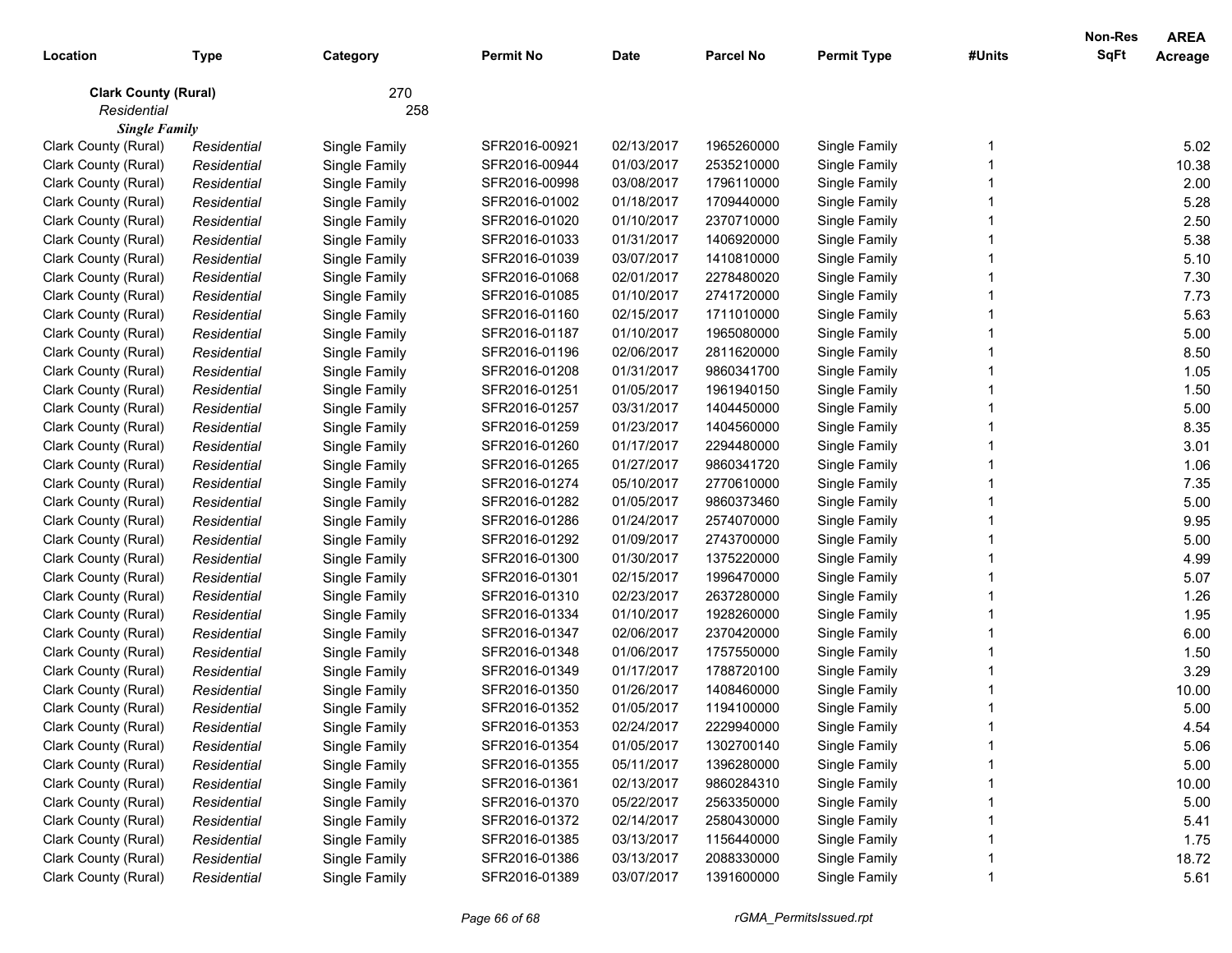|                             |             |               |                  |             |                  |                    |        | <b>Non-Res</b> | <b>AREA</b>    |
|-----------------------------|-------------|---------------|------------------|-------------|------------------|--------------------|--------|----------------|----------------|
| Location                    | <b>Type</b> | Category      | <b>Permit No</b> | <b>Date</b> | <b>Parcel No</b> | <b>Permit Type</b> | #Units | SqFt           | <b>Acreage</b> |
| <b>Clark County (Rural)</b> |             | 270           |                  |             |                  |                    |        |                |                |
| Residential                 |             | 258           |                  |             |                  |                    |        |                |                |
| <b>Single Family</b>        |             |               |                  |             |                  |                    |        |                |                |
| Clark County (Rural)        | Residential | Single Family | SFR2016-01391    | 01/09/2017  | 9860373510       | Single Family      |        |                | 5.00           |
| Clark County (Rural)        | Residential | Single Family | SFR2016-01392    | 06/16/2017  | 9860268890       | Single Family      |        |                | 5.00           |
| Clark County (Rural)        | Residential | Single Family | SFR2016-01393    | 03/01/2017  | 2790470000       | Single Family      |        |                | 5.90           |
| Clark County (Rural)        | Residential | Single Family | SFR2016-01394    | 02/13/2017  | 1396240000       | Single Family      |        |                | 5.00           |
| Clark County (Rural)        | Residential | Single Family | SFR2016-01395    | 02/13/2017  | 2174500000       | Single Family      |        |                | 4.64           |
| Clark County (Rural)        | Residential | Single Family | SFR2016-01415    | 03/08/2017  | 2245800000       | Single Family      |        |                | 5.00           |
| Clark County (Rural)        | Residential | Single Family | SFR2016-01416    | 02/01/2017  | 1793580000       | Single Family      |        |                | 14.88          |
| Clark County (Rural)        | Residential | Single Family | SFR2016-01421    | 05/10/2017  | 2018410000       | Single Family      |        |                | 6.06           |
| Clark County (Rural)        | Residential | Single Family | SFR2016-01423    | 02/23/2017  | 9860374040       | Single Family      |        |                | 3.05           |
| Clark County (Rural)        | Residential | Single Family | SFR2016-01424    | 03/17/2017  | 2236450000       | Single Family      |        |                | 2.46           |
| Clark County (Rural)        | Residential | Single Family | SFR2016-01425    | 05/30/2017  | 9860261420       | Single Family      |        |                | 2.09           |
| Clark County (Rural)        | Residential | Single Family | SFR2016-01426    | 05/11/2017  | 1431330000       | Single Family      |        |                | 5.00           |
| Clark County (Rural)        | Residential | Single Family | SFR2016-01427    | 10/05/2017  | 1743790000       | Single Family      |        |                | 5.08           |
| Clark County (Rural)        | Residential | Single Family | SFR2016-01430    | 05/08/2017  | 1232110000       | Single Family      |        |                | 5.00           |
| Clark County (Rural)        | Residential | Single Family | SFR2016-01432    | 03/24/2017  | 2764870000       | Single Family      |        |                | 5.01           |
| Clark County (Rural)        | Residential | Single Family | SFR2016-01433    | 04/20/2017  | 2005550000       | Single Family      |        |                | 1.99           |
| Clark County (Rural)        | Residential | Single Family | SFR2016-01434    | 04/11/2017  | 2225860000       | Single Family      |        |                | 20.00          |
| Clark County (Rural)        | Residential | Single Family | SFR2016-01435    | 04/21/2017  | 2615510100       | Single Family      |        |                | 1.65           |
| Clark County (Rural)        | Residential | Single Family | SFR2016-01437    | 03/29/2017  | 1406700000       | Single Family      |        |                | 5.52           |
| Clark County (Rural)        | Residential | Single Family | SFR2016-01439    | 04/10/2017  | 2239580000       | Single Family      |        |                | 6.60           |
| Clark County (Rural)        | Residential | Single Family | SFR2016-01440    | 05/12/2017  | 2757510000       | Single Family      |        |                | 5.02           |
| Clark County (Rural)        | Residential | Single Family | SFR2017-00003    | 03/30/2017  | 2151300020       | Single Family      |        |                | 5.03           |
| Clark County (Rural)        | Residential | Single Family | SFR2017-00004    | 04/18/2017  | 2531260000       | Single Family      |        |                | 5.69           |
| Clark County (Rural)        | Residential | Single Family | SFR2017-00005    | 04/21/2017  | 2088380000       | Single Family      |        |                | 14.83          |
| Clark County (Rural)        | Residential | Single Family | SFR2017-00006    | 04/24/2017  | 2173980000       | Single Family      |        |                | 1.72           |
| Clark County (Rural)        | Residential | Single Family | SFR2017-00008    | 03/24/2017  | 2646110000       | Single Family      |        |                | 5.00           |
| Clark County (Rural)        | Residential | Single Family | SFR2017-00009    | 06/08/2017  | 2624300000       | Single Family      |        |                | 5.12           |
| Clark County (Rural)        | Residential | Single Family | SFR2017-00010    | 04/14/2017  | 1708410000       | Single Family      |        |                | 5.00           |
| Clark County (Rural)        | Residential | Single Family | SFR2017-00011    | 04/28/2017  | 1712950000       | Single Family      |        |                | 0.99           |
| Clark County (Rural)        | Residential | Single Family | SFR2017-00012    | 04/11/2017  | 2088300000       | Single Family      |        |                | 17.78          |
| Clark County (Rural)        | Residential | Single Family | SFR2017-00013    | 04/24/2017  | 9860396060       | Single Family      |        |                | 1.04           |
| Clark County (Rural)        | Residential | Single Family | SFR2017-00015    | 08/07/2017  | 1965100000       | Single Family      |        |                | 4.88           |
| Clark County (Rural)        | Residential | Single Family | SFR2017-00017    | 04/20/2017  | 2331340000       | Single Family      |        |                | 10.05          |
| Clark County (Rural)        | Residential | Single Family | SFR2017-00018    | 05/03/2017  | 2353920000       | Single Family      |        |                | 2.24           |
| Clark County (Rural)        | Residential | Single Family | SFR2017-00019    | 04/05/2017  | 2786420000       | Single Family      |        |                | 10.00          |
| Clark County (Rural)        | Residential | Single Family | SFR2017-00020    | 05/08/2017  | 1406830000       | Single Family      |        |                | 5.04           |
| Clark County (Rural)        | Residential | Single Family | SFR2017-00022    | 04/14/2017  | 2052810000       | Single Family      |        |                | 5.13           |
| Clark County (Rural)        | Residential | Single Family | SFR2017-00023    | 05/12/2017  | 1847540000       | Single Family      |        |                | 0.67           |
| Clark County (Rural)        | Residential | Single Family | SFR2017-00024    | 04/10/2017  | 2732780000       | Single Family      |        |                | 10.00          |
| Clark County (Rural)        | Residential | Single Family | SFR2017-00025    | 05/04/2017  | 1794350000       | Single Family      |        |                | 5.11           |